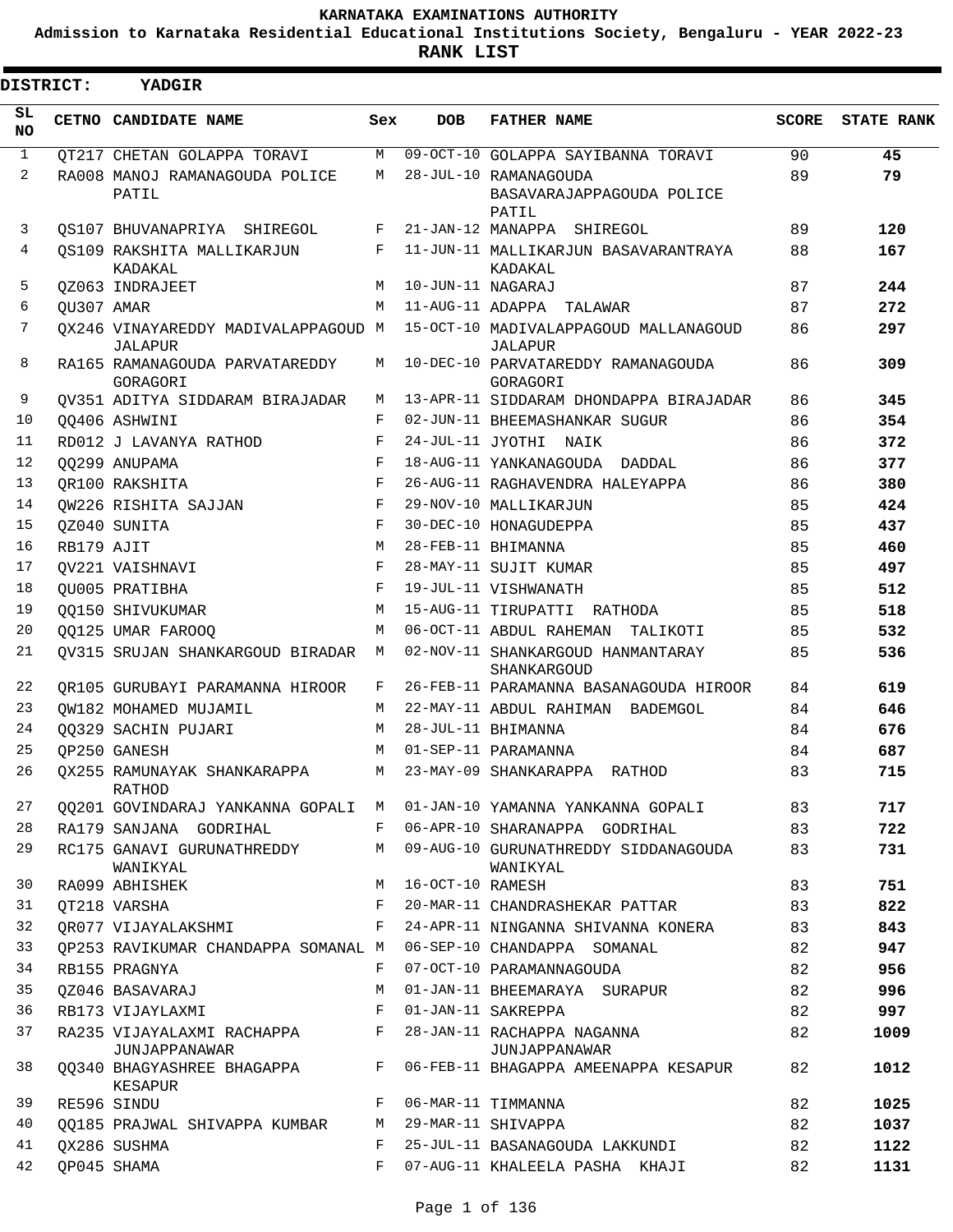**Admission to Karnataka Residential Educational Institutions Society, Bengaluru - YEAR 2022-23**

**RANK LIST**

 $\overline{\phantom{a}}$ 

| <b>DISTRICT:</b> | <b>YADGIR</b>                                                   |       |                   |                                                                             |              |                   |
|------------------|-----------------------------------------------------------------|-------|-------------------|-----------------------------------------------------------------------------|--------------|-------------------|
| SL<br>NO         | CETNO CANDIDATE NAME                                            | Sex   | <b>DOB</b>        | <b>FATHER NAME</b>                                                          | <b>SCORE</b> | <b>STATE RANK</b> |
| 43               | RB203 SPOORTI                                                   | F     |                   | 19-AUG-11 MALLIKARJUN SURAGIMATHA                                           | 82           | 1137              |
| 44               | ON096 KIRANAKUMAR KAREPPA MALI                                  | М     |                   | 20-AUG-11 KAREPPA MALI                                                      | 82           | 1138              |
| 45               | OT084 TEJRAJ                                                    | M     | 04-APR-10 KALESAB |                                                                             | 81           | 1193              |
| 46               | QS215 SANTOSH HANAMANTRAYA BIJJUR M                             |       |                   | 20-MAY-10 HANAMANTRAYA BIJJUR                                               | 81           | 1196              |
| 47               | OO064 ROHIT                                                     | M     |                   | 22-AUG-10 BALACHANDRA<br>RATHOD                                             | 81           | 1206              |
| 48               | ON039 MOUNESH SHREENIVAS SHIVAPUR M                             |       |                   | 26-DEC-10 SHREENIVAS SHIVAPUR                                               | 81           | 1260              |
| 49               | 0Z232 SIDDARTHA SANGAPPA POOJARI                                | М     |                   | 16-MAR-11 SANGAPPA DYAVAPPA POOJARI                                         | 81           | 1315              |
| 50               | RB194 PRAVEEN KUMAR GOLLALAPPA<br>GUGGARI                       | М     |                   | 01-JUL-11 GOLLALAPPA BASAPPA GUGGARI                                        | 81           | 1396              |
| 51               | OV216 SINCHANA                                                  | F     |                   | 24-JUL-11 BASAVARAJ                                                         | 81           | 1404              |
| 52               | <b>00200 CHETHAN</b>                                            | М     |                   | 18-SEP-11 PRABHU CHANAPPA                                                   | 81           | 1438              |
| 53               | OP077 SOUBHAGYA CHANDRASHEKHAR<br>HULLURU                       | F     |                   | 20-JUN-10 CHANDRASHEKHAR HULLURU                                            | 80           | 1491              |
| 54               | OS217 APPAJI SAYABANNA KODLI                                    | М     |                   | 04-AUG-10 SAYABANNA SIDDAPPA KODLI                                          | 80           | 1498              |
| 55               | OP039 HANAMAGOWDA ADAPPA BIRADAR                                | M     |                   | 11-SEP-10 ADAPPA HANAMANTHRAYA BIRADAR                                      | 80           | 1509              |
| 56               | OR161 SWAROOP RATHOD                                            | M     |                   | 11-DEC-10 SHANTAPPA                                                         | 80           | 1549              |
| 57               | OX183 SIDRAMAYYA REVANSIDDAYYA<br>MATH                          | M     |                   | 12-APR-11 REVANSIDDAYYA MATH                                                | 80           | 1624              |
| 58               | RB277 PUSHPA KHANAPUR                                           | F     |                   | 01-MAY-11 NINGANNA KHANAPUR KHANAPUR                                        | 80           | 1635              |
| 59               | RC268 KARUNAKAR                                                 | М     |                   | 04-JUN-11 CHARLS VINAYA KUMAR KAMBAR                                        | 80           | 1668              |
| 60               | RC134 MOHAMMED AZEEM                                            | М     |                   | 29-OCT-11 RAFEEQ WADAKERI                                                   | 80           | 1758              |
| 61               | OU167 ARJUN                                                     | M     |                   | 01-JAN-10 MANU CHAWAN                                                       | 79           | 1798              |
| 62               | RC149 BEEMANAGOUDA SHANKARAGOUDA<br>GIRADDI                     | М     |                   | 06-JUN-10 SHANKARAGOUDA SAHEBAGOUDA                                         | 79           | 1812              |
| 63               | RB305 GAGANA HANAMANTRAYA<br>VANADURGA                          | М     |                   | 16-OCT-10 HANAMANTRAYA                                                      | 79           | 1845              |
| 64               | RC131 SINCHANA                                                  | F     |                   | 06-NOV-10 SHARANAGOUDA                                                      | 79           | 1860              |
| 65               | OZ298 PRIYANKA                                                  | F     |                   | 15-DEC-10 SHIVANAGOUDA                                                      | 79           | 1887              |
| 66               | OV319 SHREERAKSHA                                               | F     |                   | 07-JAN-11 SUSHANT C GINDI                                                   | 79           | 1900              |
| 67               | OP164 SHREEDEVI MALLANNA<br>ARALAGADDI                          | F     |                   | 13-MAR-11 MALLANNA GURAPPA ARALAGADDI                                       | 79           | 1934              |
| 68               | OP275 SANJANA                                                   | F     |                   | 15-MAR-11 RAVUTARAY GORAVAR                                                 | 79           | 1937              |
| 69               | QX010 VISHWANATH CHIDANANDA M 04-JUN-11 CHIDANANDA<br>PATTAR    |       |                   |                                                                             | 79           | 2011              |
| 70               | QN160 CHETAN BADIGER                                            |       |                   | M 21-JUN-11 GOPAL BADIGER                                                   | 79           | 2024              |
| 71               | QP256 AKSHATA BASAPPA BANDI F 27-JUL-11 BASAPPA                 |       |                   |                                                                             | 79           | 2052              |
| 72               | RA102 PRAVEENKUMAR SIDDANAGOUDA<br>GUGAL                        | M     |                   | 08-DEC-11 SIDDANAGOUDA HEMAREDDY GUGAL                                      | 79           | 2127              |
| 73               | RD198 SOHEL                                                     | M     |                   | 01-MAY-09 AMEEN SAB                                                         | 78           | 2151              |
| 74               | QS102 AKASH SOMALINGAPPA RATHOD M 01-SEP-09 SOMALINGAPPA RATHOD |       |                   |                                                                             | 78           | 2152              |
| 75               | RB006 SAKSHI BIDARI                                             | $F -$ |                   | 19-MAR-10 SHARANAPPA BIDARI                                                 | 78           | 2161              |
| 76               | RC106 AJAY MALAPPA                                              | M     | 29-JUN-10 MALAPPA |                                                                             | 78           | 2171              |
| 77               |                                                                 |       |                   | QS234 PRASHANTA BASANAGOUDA PATIL M 30-JUN-10 BASANAGOUDA BASANAGOUDA PATIL | 78           | 2172              |
| 78               | OT316 AISHWARYA SHARANAGOUDA<br>SADANAPUR                       |       |                   | F 25-AUG-10 SHARANAGOUDA SHANTAGOUDA                                        | 78           | 2178              |
| 79               | QP079 GIRESH DODDAHANAMANTRAYA<br>RAKKASAGI                     |       |                   | M 04-SEP-10 DODDAHANAMANTRAYA PARAMANNA<br>RAKKASAGI                        | 78           | 2181              |
| 80               | 0Z157 SINCHANA SIDDANGOUDA<br>HIRANGOUDARU                      |       |                   | F 05-SEP-10 SIDDANGOUDA MADIVALAPPAGOUDA<br>HIRANGOUDARU                    | 78           | 2182              |
| 81               | QQ147 PRAVEEN VIJAY CHAVAN                                      |       |                   | M 23-NOV-10 VIJAY SANGAPPA CHAVAN                                           | 78           | 2219              |
| 82               | QY248 BASAVARAJ KAREPPA BIRADAR                                 |       |                   | M 31-DEC-10 KAREPPA PARAPPA BIRADAR                                         | 78           | 2251              |
| 83               | 00176 KALPANA CHAVAN                                            |       |                   | F 31-DEC-10 SEENAPPA                                                        | 78           | 2252              |
| 84               | RB084 SIDDANAGOUDA                                              |       |                   | M 10-MAR-11 BASAVANTRAYAGOUD PATIL                                          | 78           | 2329              |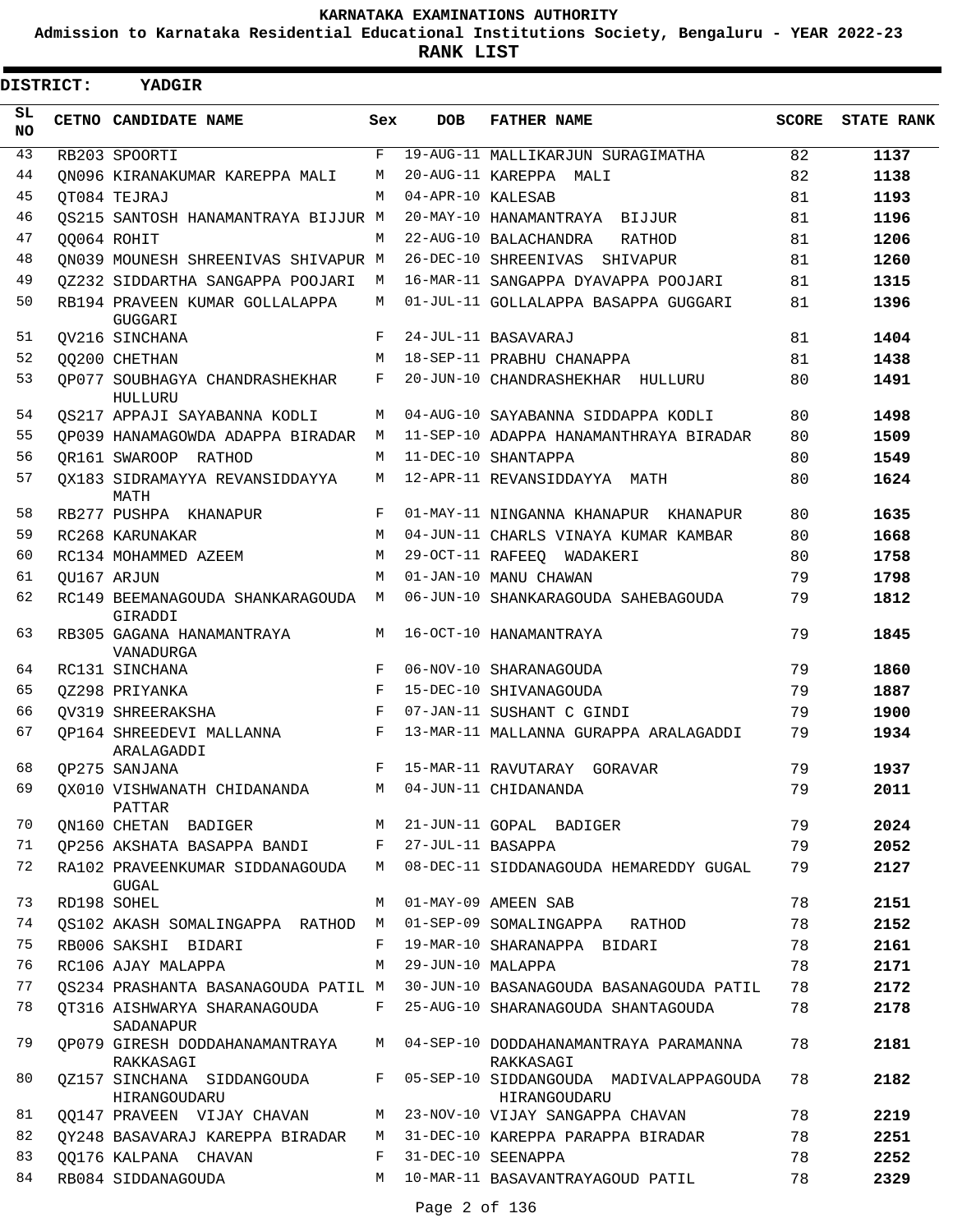**Admission to Karnataka Residential Educational Institutions Society, Bengaluru - YEAR 2022-23**

**RANK LIST**

|                 | <b>DISTRICT:</b> | YADGIR                                        |     |                     |                                                                          |              |                   |
|-----------------|------------------|-----------------------------------------------|-----|---------------------|--------------------------------------------------------------------------|--------------|-------------------|
| SL<br><b>NO</b> |                  | CETNO CANDIDATE NAME                          | Sex | <b>DOB</b>          | <b>FATHER NAME</b>                                                       | <b>SCORE</b> | <b>STATE RANK</b> |
| 85              |                  | RC340 SRUSHTI SHREENIVASANAYAKA<br>SARANOUBAT | F   |                     | 13-MAR-11 SHREENIVASANAYAKA<br>VENKATEPPANAYAKA SARANOUBAT               | 78           | 2331              |
| 86              |                  | QQ142 MOUNESH                                 | М   |                     | 15-MAR-11 BHIMANNA GODIHAL                                               | 78           | 2334              |
| 87              |                  | OP033 MANIKANTA MALLIKARJUN<br>JEVARGI        | M   |                     | 02-APR-11 MALLIKARJUN                                                    | 78           | 2355              |
| 88              |                  | OT122 CHANDANA SHARASCHANDRA<br>AMBALI        | F   |                     | 13-APR-11 SHARASCHANDRA SHANTAPPA<br>AMBALI                              | 78           | 2366              |
| 89              |                  | RA200 KIRAN SADAB                             | M   |                     | 15-APR-11 BASAVARAJ                                                      | 78           | 2370              |
| 90              |                  | OW146 MOHAMMAD AZHAR                          | M   |                     | 24-APR-11 RAJAHMAD                                                       | 78           | 2386              |
| 91              |                  | RB157 KAVANA                                  | F   |                     | 13-JUL-11 RAVIGOUDA MAGANOOR                                             | 78           | 2466              |
| 92              |                  | OP024 JYOTI BASAVARAJ ANGADI                  | F   |                     | 02-SEP-11 BASAVARAJ MAHANTAPPA ANGADI                                    | 78           | 2517              |
| 93              |                  | ON024 VARUNA MALLIKARJUN KAMBAR               | F   |                     | 14-SEP-11 MALLIKARJUN GANAPATI KAMBAR                                    | 78           | 2527              |
| 94              |                  | OP262 NANDISH SHIVAPPA UDDAN                  | M   |                     | 15-SEP-11 SHIVAPPA MITIGEPPA UDDAN                                       | 78           | 2529              |
| 95              |                  | RB178 ANNADANESHWARI SHIVANAND<br>HIREMATH    | F   |                     | 30-SEP-11 SHIVANAND MAHADEVAYYA SWAMI<br>HIREMATH                        | 78           | 2535              |
| 96              |                  | RE065 NAYANA                                  | F   |                     | 01-OCT-11 MAHALING REDDY                                                 | 78           | 2536              |
| 97              |                  | OW181 ABHISHEK                                | М   |                     | 04-MAR-10 GOVIND RATHOD                                                  | 77           | 2592              |
| 98              |                  | OR184 MALLIKARJUN JETTEPPA<br>SOBANADAVAR     | M   |                     | 20-MAR-10 JETTEPPA BHEERAPPA<br>SOBANADAVAR                              | 77           | 2593              |
| 99              |                  | RA113 PRAJWAL KULKARNI                        | M   |                     | 26-AUG-10 UDAYARAO KULKARNI KULKARNI                                     | 77           | 2628              |
| 100             |                  | OW006 SRUSHTHI                                | F   |                     | 01-SEP-10 SIDDANNA                                                       | 77           | 2630              |
| 101             |                  | OV178 NINGANNA                                | M   |                     | 16-SEP-10 SHANTAGOUDA                                                    | 77           | 2640              |
| 102             |                  | OZ284 SHARAT REDDY                            | M   |                     | 21-OCT-10 RAMANAGOUDA BANTANUR                                           | 77           | 2660              |
| 103             |                  | OP011 LAXMIBAI                                | F   |                     | 07-NOV-10 RAMAPPA RATHOD                                                 | 77           | 2680              |
| 104             |                  | OR115 KALPANA                                 | F   |                     | 10-NOV-10 GUNDURAO                                                       | 77           | 2684              |
| 105             |                  | OP215 SUVARNA                                 | F   |                     | 27-NOV-10 CHANDRASHEKHAR LAKKUNDI                                        | 77           | 2698              |
| 106             |                  | RA287 YASHWANTH PAWAR                         | M   |                     | 04-DEC-10 RAMESH PAWAR                                                   | 77           | 2702              |
| 107             |                  | RB341 VIDYA SIDDANNA HUGAR                    | F   |                     | 13-DEC-10 SIDDANNA BHIMANNA HUGAR                                        | 77           | 2711              |
| 108             |                  | OV266 MALLIKARJUN                             | M   | 29-JAN-11 ASHOK     |                                                                          | 77           | 2762              |
| 109             |                  | RB306 ROHIT BADIGER                           | M   | 29-JAN-11 MOUNESH   |                                                                          | 77           | 2764              |
| 110             |                  | 0Z226 BASAVARAJ PARASAPPA<br>PADASALAGI       | M   |                     | 13-FEB-11 PARASAPPA MANAPPA PADASALAGI                                   | 77           | 2775              |
| 111             |                  |                                               |     |                     | QY045 MALAPPA MALLAPPA YALAGI     M  04-MAR-11 MALLAPPA SALABANNA YALAGI | 77           | 2795              |
| 112             |                  | QX164 ANANYA KULKARNI                         | F   |                     | 26-JUN-11 VENKATESH NARAYANARAO<br>KULKARNI                              | 77           | 2922              |
| 113             |                  | QQ129 PRATIBHA BENACHAMATTI                   |     | F 01-JUL-11 YANKOBA |                                                                          | 77           | 2928              |
| 114             |                  | QU220 ADHYA NAVI                              | F   |                     | 03-JUL-11 CHIDANAND NAVI                                                 | 77           | 2931              |
| 115             |                  | OW138 NINBENNA NINGAPPA VAGGAR                | M   |                     | 23-JUL-11 NINGAPPA SIDDAPPA                                              | 77           | 2954              |
| 116             |                  | QY086 AKASH                                   | М   |                     | 24-JUL-11 SHIVARAJ                                                       | 77           | 2955              |
| 117             |                  | RC016 VISHWAGURU                              | M   |                     | 06-OCT-11 BASAYYA SWAMY                                                  | 77           | 3004              |
| 118             |                  | OR275 BHAGYASHREE BASARAJA BANDI F            |     |                     | 24-JAN-12 BASAVARAJ SANGAPPA BANDI                                       | 77           | 3059              |
| 119             |                  | RC298 SHREEDEVI                               | F   |                     | 07-FEB-10 SOMANINGAPPA GUDI                                              | 76           | 3078              |
| 120             |                  | QR267 NIVEDITA                                | F   |                     | 14-JUL-10 DURAGAPPA DIDDIMANI                                            | 76           | 3101              |
| 121             |                  | OR199 ARUNA SURESH HUGAR                      | F   |                     | 26-SEP-10 SURESH SHIVANNA HUGAR                                          | 76           | 3143              |
| 122             |                  | ON092 BHARAT                                  | М   |                     | 25-OCT-10 SANGAPPA WADDAR                                                | 76           | 3158              |
| 123             |                  | QR228 VINODKUMAR RAMANNA<br>VADDODAGI         | M   |                     | 12-NOV-10 RAMANNA RATNAPPA VADDODAGI                                     | 76           | 3176              |
| 124             |                  | RB303 KIRAN KUMAR                             |     |                     | M 23-FEB-11 VENKATESH                                                    | 76           | 3269              |
| 125             |                  | F 11-MAR-11 MARTANDAPPA<br>RB253 YALLAMMA     |     |                     |                                                                          | 76           | 3288              |
| 126             |                  | QQ195 MALAPPA NEELAPPA KURI M                 |     |                     | 18-APR-11 NEELAPPA PARAMANNA KURI                                        | 76           | 3337              |
| 127             |                  | QX256 SAMEEKSHA                               | F   |                     | 10-MAY-11 BASAVARAJ GULABAL                                              | 76           | 3375              |
| 128             |                  | RE626 KAUSHIK RJ                              | M   | 20-AUG-11 RAJAPPA   |                                                                          | 76           | 3503              |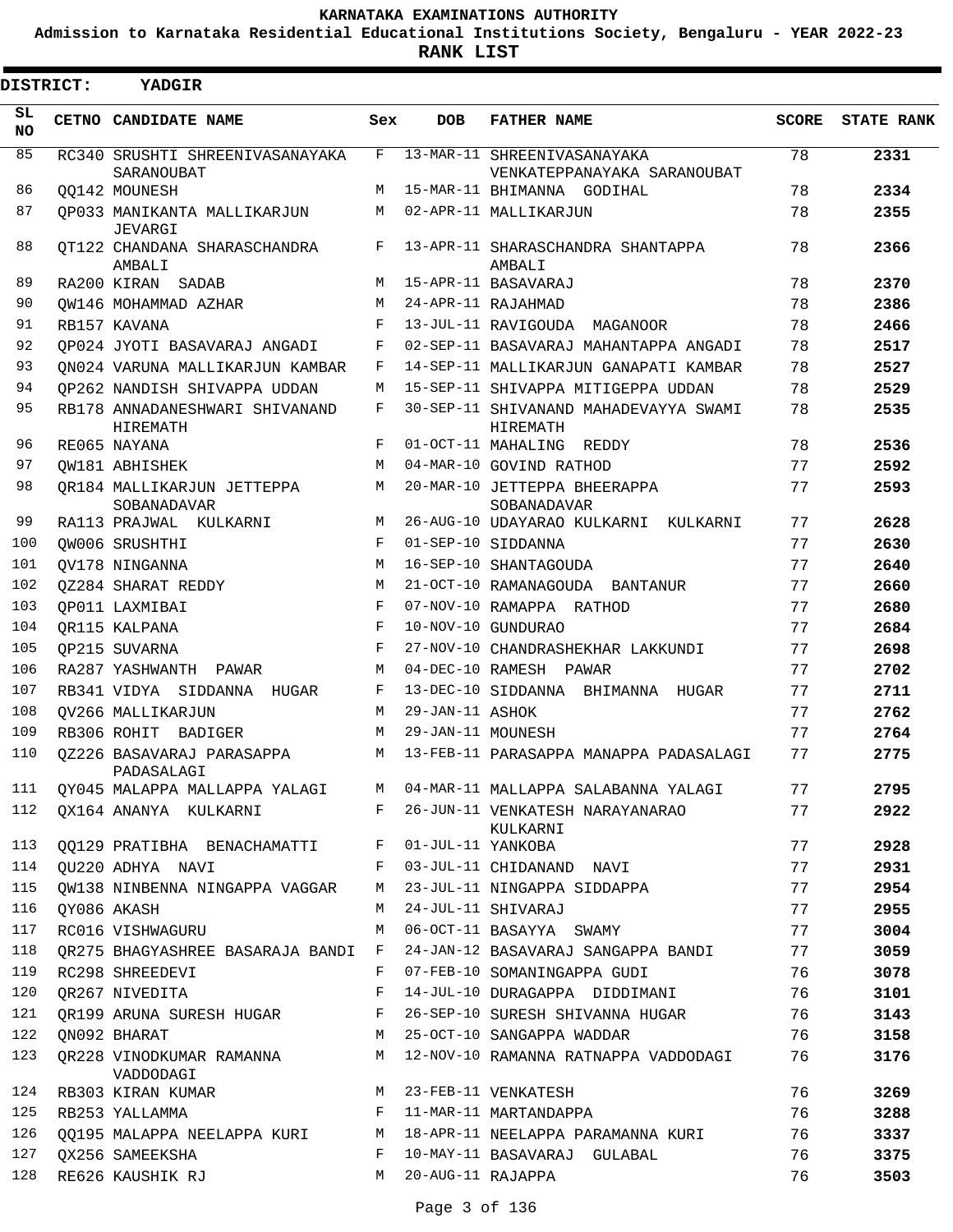**Admission to Karnataka Residential Educational Institutions Society, Bengaluru - YEAR 2022-23**

| <b>DISTRICT:</b> | YADGIR                                       |              |                   |                                                     |              |                   |
|------------------|----------------------------------------------|--------------|-------------------|-----------------------------------------------------|--------------|-------------------|
| SL.<br><b>NO</b> | CETNO CANDIDATE NAME                         | Sex          | <b>DOB</b>        | <b>FATHER NAME</b>                                  | <b>SCORE</b> | <b>STATE RANK</b> |
| 129              | QR040 RADHA                                  | F            |                   | 03-SEP-07 KANTHAPPA                                 | 75           | 3594              |
| 130              | OS165 DEVAMMA GOUDAPPA MALI                  | F            |                   | 03-MAR-09 GOUDAPPA MALI                             | 75           | 3595              |
| 131              | 0Z291 ROHIT AMBRESH JADHAV                   | М            |                   | 04-JUL-10 AMBRESH JADHAV                            | 75           | 3629              |
| 132              | 00232 NAGARAJ<br>CHIKANALLI                  | М            |                   | 02-OCT-10 CHANDAPPA                                 | 75           | 3673              |
| 133              | 0Z320 VINOD YADAV                            | М            |                   | 20-OCT-10 UMESH YADAV                               | 75           | 3699              |
| 134              | OP237 MALAPPA                                | M            |                   | 24-DEC-10 BHIMANNA KAMALAPUR                        | 75           | 3756              |
| 135              | 00149 AISHWARYA PARASHURAM<br>CHINNARATHOD   | F            |                   | 21-FEB-11 PARASHURAM POOLASING<br>CHINNARATHOD      | 75           | 3816              |
| 136              | <b>QS216 NIRMALA MELMALAGI</b>               | F            |                   | 26-FEB-11 MALLANAGOUDA MELMALAGI                    | 75           | 3822              |
| 137              | QV086 SHRAVAN PANCHAKSHARAYYA<br>STHAVARMATH | М            |                   | 09-APR-11 PANCHAKSHARAYYA SHARABAYYA<br>STHAVARMATH | 75           | 3869              |
| 138              | RA170 PRAVEENA KALLADEVANAHALLI              | М            |                   | 24-APR-11 BHAGAVANTRAYA                             | 75           | 3893              |
| 139              | OR116 LAXMI SHARANU SHEVATI                  | F            | 27-APR-11 SHARANU |                                                     | 75           | 3898              |
| 140              | RE029 VIDYARANI THANAGUNDI                   | F            |                   | 06-JUL-11 MALLAREDDI<br>THANAGUNDI                  | 75           | 3997              |
| 141              | OR314 BASAMMA HANAMANTRAYA<br>MALIPATIL      | F            |                   | 19-AUG-11 HANAMANTRAYA MALIPATIL                    | 75           | 4053              |
| 142              | OU138 AMINA BEGUM                            | F            |                   | 29-AUG-11 HAJI SAB                                  | 75           | 4068              |
| 143              | OY169 MALLIKARJUN GOODAGALI                  | M            |                   | 29-AUG-11 NANDAPPA                                  | 75           | 4069              |
| 144              | RB030 PRAJWAL                                | M            |                   | 10-SEP-11 SANTOSH KUMAR                             | 75           | 4089              |
| 145              | OS126 PREETAM                                | М            |                   | 28-SEP-11 KALAPPA RATHOD                            | 75           | 4106              |
| 146              | OU148 ANITA                                  | F            |                   | 03-OCT-11 SHARNABASAPPA<br>YANKACHI                 | 75           | 4110              |
| 147              | RA233 ANUSHA NAGALINGAPPA BADIGER F          |              |                   | 20-OCT-11 NAGALINGAPPA                              | 75           | 4124              |
| 148              | RD199 YASMEEN                                | F            |                   | 01-JAN-10 AMEEN SAB                                 | 74           | 4188              |
| 149              | OR056 RAJESAB                                | M            |                   | 01-MAY-10 ABDULRAJAK HADIMANI                       | 74           | 4205              |
| 150              | ON129 NINGAPPA BHEERAPPA YELUR               | М            |                   | 08-JUL-10 BHEERAPPA SABANNA YELUR                   | 74           | 4220              |
| 151              | 00139 BHAGAVANTARAYA AMBIGER                 | М            |                   | 23-JUL-10 TIRUPATI AMBIGER                          | 74           | 4225              |
| 152              | OV341 VEERESH                                | М            |                   | 12-DEC-10 SHASHIDHAR B SOMA                         | 74           | 4345              |
| 153              | OV124 ASHWINI                                | F            |                   | 20-DEC-10 BHEEMARADDY                               | 74           | 4352              |
| 154              | RB196 AISHWARYA TIRUPATI RATHOD              | F            |                   | 01-JAN-11 TIRUPATI HARISINGH RATHOD                 | 74           | 4369              |
| 155              | OS015 ANKITA RAMUNAYAK RATHOD                | F            |                   | 01-JAN-11 RAMUNAYAKA JAGANAPPA RATHOD               | 74           | 4370              |
| 156              | OX267 ARJUN                                  | М            |                   | 31-JAN-11 SHANKAR LAXMAN CHAVHAN                    | 74           | 4402              |
| 157              | QX224 NIKITA NINGANNA THALLALLI              | F            |                   | 04-FEB-11 NINGANNA MADIWALAPPA<br>THALLALLI         | 74           | 4408              |
| 158              | RE035 BHAVANI                                | F            |                   | 14-MAR-11 MALLIKARJUN                               | 74           | 4452              |
| 159              | QX022 ABHISHEK                               | М            |                   | 19-MAY-11 MADIVALAPPA                               | 74           | 4541              |
| 160              | QP090 MEGHA                                  | F            |                   | 01-JUN-11 RAJASHEKHAR METIGOUDRA                    | 74           | 4565              |
| 161              | QP255 SURESH                                 | М            |                   | 13-JUN-11 CHENNABASAPPA BIRADAR                     | 74           | 4583              |
| 162              | RE141 NAMITA                                 | F            |                   | 22-JUN-11 RAVI BHASKAR                              | 74           | 4593              |
| 163              | QX285 SHREYA                                 | F            |                   | 11-JUL-11 ASHOK SAJJAN                              | 74           | 4619              |
| 164              | RB201 VIJAYKUMAR                             | М            |                   | 11-JUL-11 MANAPPA SATYA                             | 74           | 4622              |
| 165              | QX260 SHREEDHAR KUMBAR                       | M            |                   | 20-JUL-11 BASAVARAJ                                 | 74           | 4635              |
| 166              | QX333 PRAJWAL BENNUR                         | M            |                   | 24-SEP-11 IRANNA BENNUR                             | 74           | 4696              |
| 167              | RA049 PRAVEEN                                | M            |                   | 07-OCT-11 DEVINDRAPPA                               | 74           | 4706              |
| 168              | OR272 KALPANA NINGAPPA MALI                  | F            |                   | 26-NOV-11 NINGAPPA MALI KAREPPA MALI                | 74           | 4751              |
| 169              | RE028 SINDHU HIREMATHA                       | F            |                   | 01-JAN-12 RACHAYYA HIREMATHA                        | 74           | 4771              |
| 170              | QP249 BASAMMA                                | F            | 11-AUG-09 MALAPPA |                                                     | 73           | 4785              |
| 171              | RB289 AISHWARYA KOTIGUDDA                    | F            |                   | 10-MAR-10 BHEEMANNA KOTIGUDDA                       | 73           | 4797              |
| 172              | RC272 NINGANGOUDA MALIPATIL                  | М            |                   | 01-AUG-10 HANAMANTRAYAGOUDA MALIPATIL               | 73           | 4820              |
| 173              | OT319 SPANDANA GYANESHWAR PATIL              | $\mathbf{F}$ |                   | 05-NOV-10 GYANESHWAR SIDARAYA PATIL                 | 73           | 4904              |
| 174              | RB280 SAVITA MADIVALPPA<br>BENASIGADDI       | F            |                   | 26-DEC-10 MADIVALPPA DURGPPA<br>BENASIGADDI         | 73           | 4960              |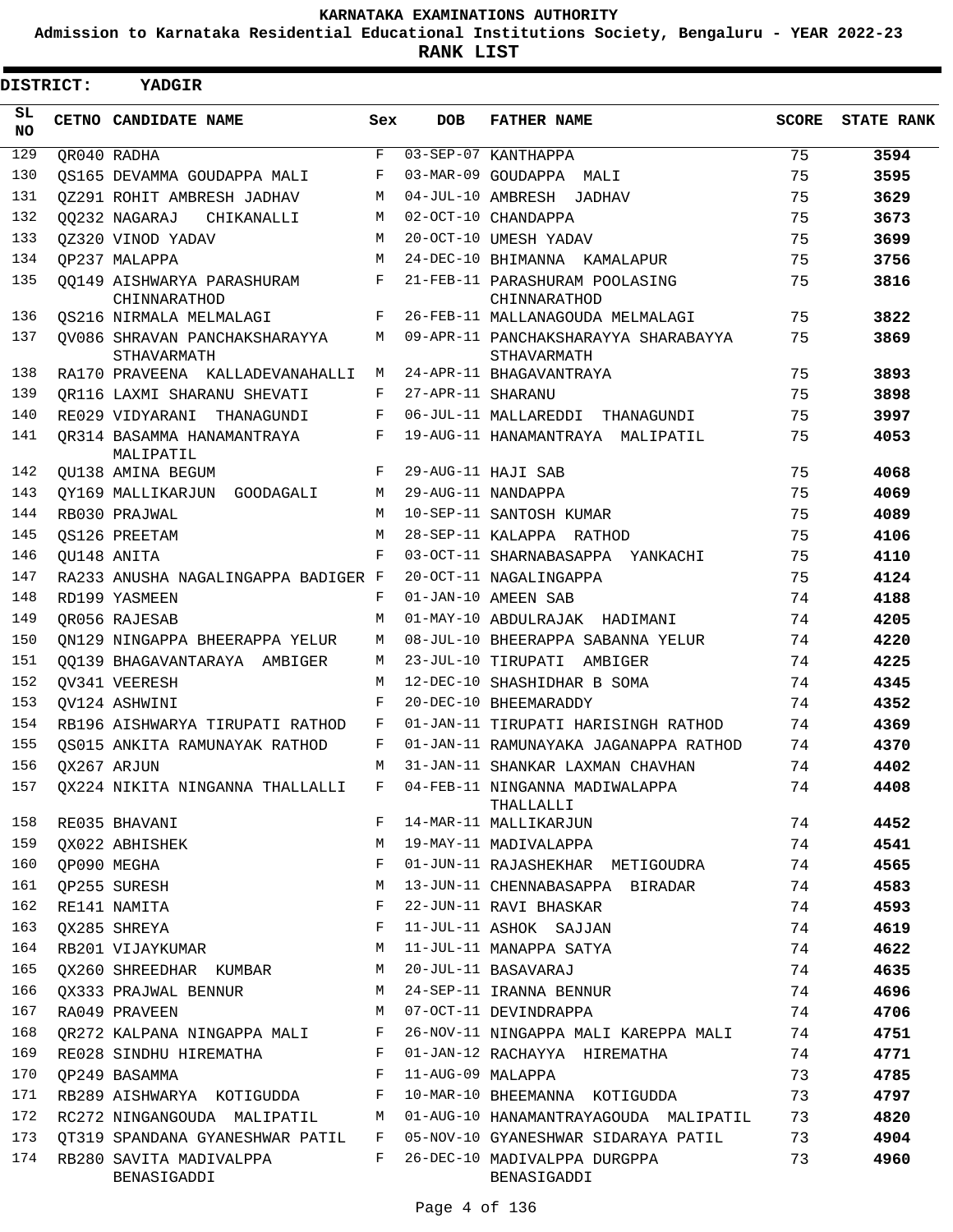**Admission to Karnataka Residential Educational Institutions Society, Bengaluru - YEAR 2022-23**

| DISTRICT:       | YADGIR                                          |            |                   |                                               |              |                   |
|-----------------|-------------------------------------------------|------------|-------------------|-----------------------------------------------|--------------|-------------------|
| SL<br><b>NO</b> | CETNO CANDIDATE NAME                            | Sex        | <b>DOB</b>        | <b>FATHER NAME</b>                            | <b>SCORE</b> | <b>STATE RANK</b> |
| 175             | <b>OO143 SAMEER AHMED NADAF</b>                 | M          |                   | 12-MAR-11 SOFISA NADAF                        | 73           | 5043              |
| 176             | RC020 VAISHNAVI PATIL                           | F          |                   | 27-APR-11 RAJASHEKAR PATIL                    | 73           | 5125              |
| 177             | RB269 NINGAPPA SHARANAPPA<br>RAKKASAGI          | M          |                   | 13-MAY-11 SHARANAPPA RAKKASAGI                | 73           | 5141              |
| 178             | OS210 CHANDRASHEKHAR GANGAPPA<br><b>BADIGER</b> | М          |                   | 21-MAY-11 GANGAPPA                            | 73           | 5158              |
| 179             | OP201 DEEPIKA                                   | F          |                   | 22-JUN-11 DEVINDRAPPA CHALAVADI               | 73           | 5223              |
| 180             | 00264 MANU DODAMANI                             | M          |                   | 05-SEP-11 SAYABANNA DODAMANI                  | 73           | 5317              |
| 181             | OR037 SPANDANA SHARANAPPA KUMBAR                | F          |                   | 08-SEP-11 SHARANAPPA NINGANNA KUMBAR          | 73           | 5318              |
| 182             | OT292 NISARGA GANGAPPA HOSMANI                  | F          |                   | 09-DEC-11 GANGAPPA SOPANNA HOSMANI            | 73           | 5398              |
| 183             | RA089 MUTTURAJ                                  | M          |                   | 28-DEC-11 MALLIKARJUN SHAHAPUR                | 73           | 5409              |
| 184             | OV250 RENUKAMMA                                 | F          |                   | 01-JAN-10 MALAPPA GUNDAPUR                    | 72           | 5442              |
| 185             | OR016 RANJEET                                   | M          | 07-MAR-10 REKHU   | RATHOD                                        | 72           | 5447              |
| 186             | OU183 YUVARAJ SOMYA RATHOD                      | M          |                   | 09-MAR-10 SOMYA RATHOD GOPAL RATHOD           | 72           | 5448              |
| 187             | RC052 CHANNABASAVA NAGAPPA<br><b>BADIGER</b>    | M          |                   | 03-JUN-10 NAGAPPA MAHADEVAPPA BADIGER         | 72           | 5461              |
| 188             | OT069 YASHWANTH                                 | М          |                   | 15-JUN-10 RAVI RATHOD                         | 72           | 5466              |
| 189             | OR204 YAMANURI                                  | М          |                   | 21-OCT-10 SHARANABASAV                        | 72           | 5532              |
| 190             | OV247 SPANDANA                                  | $_{\rm F}$ |                   | 26-NOV-10 SANGAMESH KODDADDI                  | 72           | 5579              |
| 191             | QV248 SANGEETA NAGARAJA                         | F          |                   | 02-DEC-10 NAGARAJA MALLANNA                   | 72           | 5592              |
| 192             | 00154 BASAVARAJ PARASAPPA<br>SHIVAPUR           | M          |                   | 01-JAN-11 PARASAPPA SHIVAPUR                  | 72           | 5621              |
| 193             | RE142 MANOJKUMAR                                | М          |                   | 01-JAN-11 BHIMARAYA                           | 72           | 5622              |
| 194             | OR114 POUVADAPPA BASAPPA BIRADAR                | M          |                   | 01-JAN-11 BASAPPA BIRADAR                     | 72           | 5623              |
| 195             | OZ019 AKSHYAREDDY GIRIMALLAPPA<br>JALAPUR       | M          |                   | 02-JAN-11 GIRIMALLAPPA MALLANAGOUD<br>JALAPUR | 72           | 5630              |
| 196             | QQ310 ABHILASH METI                             | М          |                   | 25-FEB-11 SIDDANNA                            | 72           | 5703              |
| 197             | OU336 NEEHARIKA                                 | F          | 07-MAR-11 SATISH  |                                               | 72           | 5720              |
| 198             | RE374 SHIVAPARVATI                              | F          |                   | 12-APR-11 BASAVARAJA                          | 72           | 5771              |
| 199             | OR259 SHOBHA                                    | F          |                   | 24-JUN-11 MANAPPA BASANNA BYYALERA            | 72           | 5890              |
| 200             | OY349 RADHIKA KARIKALLAPPA MALI                 | F          |                   | 08-AUG-11 KARIKALLAPPA KAREPPA MALI           | 72           | 5959              |
|                 | 201 QN139 AJITAKUMAR NAGARAJA<br>BAILAPATTAR    |            |                   | M 17-AUG-11 NAGARAJA HANAMANTH                | 72           | 5972              |
| 202             | RE174 MANU D NATEKAR M                          |            |                   | 04-OCT-11 DEVINDRAPPA                         | 72           | 6022              |
| 203             | RC243 SANDEEP DORI                              |            |                   | M 23-JUN-12 GOLLALAPPA DORI                   | 72           | 6098              |
| 204             | QQ152 SHARATH KUMAR<br>M <sub>N</sub>           |            |                   | 09-JAN-09 JEETALAL RATHOD                     | 71           | 6101              |
| 205             | OY323 LAXMAN NARAYAN JADHAV                     | M          |                   | 01-JAN-10 NARAYAN BADDEPPA JADHAV             | 71           | 6109              |
| 206             | OZ049 PRAMOD                                    | M          |                   | 12-JAN-10 DEVINDRAPPA                         | 71           | 6115              |
| 207             | RB024 RENUKA MALLAPPA PUJARI                    | F          |                   | 14-MAR-10 MALLAPPA SHARANAPPA PUJARI          | 71           | 6125              |
| 208             | OP142 DEVARAJ GODYAL                            | M          |                   | 08-APR-10 BHEEMANNA GODYAL                    | 71           | 6130              |
| 209             | RE377 SHWETA                                    | F          |                   | 14-AUG-10 MANJUNATH                           | 71           | 6158              |
| 210             | QQ036 SHIVANANDA NAGAPPA SOMANAL M              |            |                   | 02-SEP-10 NAGAPPA SOMANAL                     | 71           | 6165              |
| 211             | QN232 KUSHI                                     | F          |                   | 01-OCT-10 VEERABHADRAPPA SUGUR                | 71           | 6190              |
| 212             | QY311 PALLAVI HACCHADA                          | F          |                   | 10-OCT-10 SIDRAMARADDI                        | 71           | 6202              |
| 213             | QS199 MD MUSTAFA MAKANDAR                       | M          |                   | 23-OCT-10 KAREEMSHA                           | 71           | 6212              |
| 214             | RB226 USHA BASAVARAJ RATHOD                     | F          |                   | 26-OCT-10 BASAVARAJ RAMANNA RATHOD            | 71           | 6214              |
| 215             | OP149 HATIYA                                    | F          | 13-NOV-10 BABULAL |                                               | 71           | 6239              |
| 216             | RB302 PRUTHVI                                   | F          |                   | 28-NOV-10 TIRUPATI KULAKARNI                  | 71           | 6251              |
| 217             | QQ016 AKSHATA SANGANNA MALLED F                 |            |                   | 01-DEC-10 SANGANNA MALLED                     | 71           | 6254              |
| 218             | OY083 SHIVAMANAPPA                              | M          |                   | 02-DEC-10 NAGAPPA BADIGER                     | 71           | 6258              |
| 219             | ON104 HEMA KOLUR                                | F          |                   | 12-DEC-10 MALLANAGOUD KOLUR                   | 71           | 6269              |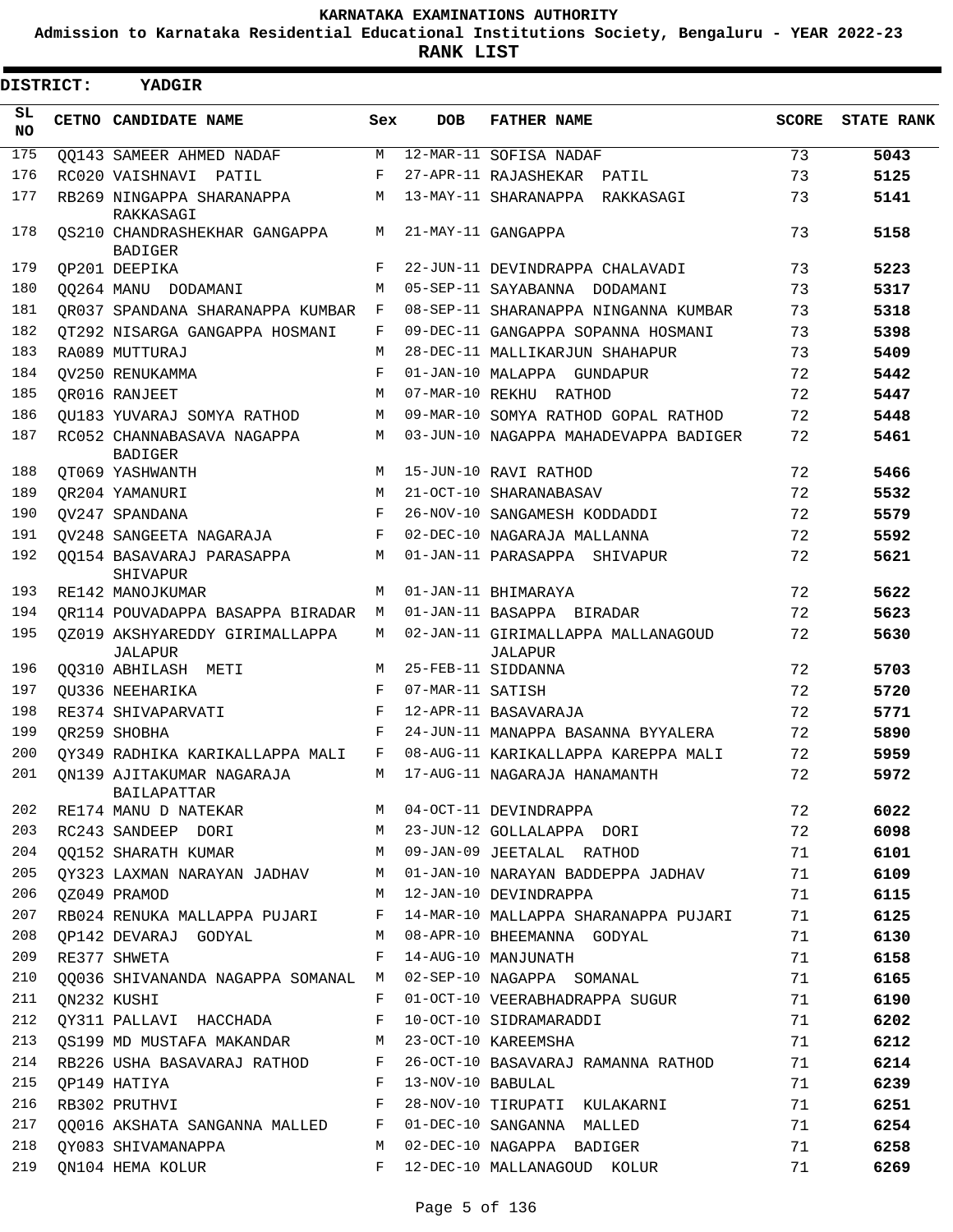**Admission to Karnataka Residential Educational Institutions Society, Bengaluru - YEAR 2022-23**

**RANK LIST**

 $\blacksquare$ 

| DISTRICT:       |            | YADGIR                                     |            |                    |                                                   |       |                   |
|-----------------|------------|--------------------------------------------|------------|--------------------|---------------------------------------------------|-------|-------------------|
| SL<br><b>NO</b> |            | CETNO CANDIDATE NAME                       | Sex        | <b>DOB</b>         | <b>FATHER NAME</b>                                | SCORE | <b>STATE RANK</b> |
| 220             |            | 00153 DEVARAJ SOMANINGAPPA<br>KAKKERI      | M          |                    | 13-DEC-10 SOMANINGAPPA DYAVAPPA KAKKERI           | 71    | 6272              |
| 221             |            | OT088 PRUTHVI RAJ                          | М          |                    | 22-DEC-10 BHEEMANNA                               | 71    | 6279              |
| 222             |            | RA266 PRAVEEN                              | M          |                    | 01-JAN-11 HANAMANT RATHOD                         | 71    | 6293              |
| 223             |            | OP138 POMANNA KANTESH CHVHAN               | М          |                    | 28-JAN-11 KANTESH DEERAPPA CHVHAN                 | 71    | 6331              |
| 224             |            | OX150 SANGEETA DOLLA                       | F          |                    | 30-JAN-11 CHANDRAMA                               | 71    | 6336              |
| 225             |            | OS192 SHREEKANTH BHEEMARAYA MALI           | M          |                    | 18-FEB-11 BHEEMARAYA MALI                         | 71    | 6369              |
| 226             |            | RC160 SHRUSHTI HIREMATH                    | F          |                    | 20-MAR-11 SANGAYYA HITREMATH                      | 71    | 6421              |
| 227             |            | OX047 MALLIKARJUN                          | M          |                    | 01-APR-11 PARAMAPPA AGATEERTH                     | 71    | 6441              |
| 228             |            | QP080 PARASHURAM HANAMANTRAY<br>HAVALDAR   | М          |                    | 05-APR-11 HANAMANTRAY NAGAPPA HAVALDAR            | 71    | 6444              |
| 229             |            | 00216 SANGAMESH KAREPPA BUDIHAL            | M          |                    | 19-APR-11 KAREPPA SOMANINGAPPA BUDIHAL            | 71    | 6467              |
| 230             |            | RC348 PRAKASHA                             | M          |                    | 05-MAY-11 RANGAPPA                                | 71    | 6492              |
| 231             | RB148 TANU |                                            | F          |                    | 22-MAY-11 NANDAPPA                                | 71    | 6526              |
| 232             |            | RB295 JYOTHI MALLAPPA                      | $_{\rm F}$ |                    | 25-MAY-11 MALLAPPA                                | 71    | 6532              |
| 233             |            | OS018 TOSIF DAVALASAB                      | M          |                    | 02-JUN-11 DAVALASAB LALASAB                       | 71    | 6557              |
| 234             |            | RA027 HULIRAJ SHARANAPPA HAIYYAL M         |            |                    | 09-JUL-11 SHARANAPPA HANAMAMTRAYA<br>HAIYYAL      | 71    | 6620              |
| 235             |            | OY252 GANESH                               | М          |                    | 08-AUG-11 KRISHNAPPA JADHAV                       | 71    | 6680              |
| 236             |            | RA135 MAHESH BHAJANTRI                     | M          |                    | 17-AUG-11 BHEEMARAYA                              | 71    | 6693              |
| 237             |            | OY113 JYOTHI SHIVASHARANA                  | F          |                    | 28-AUG-11 SHIVASHARANA                            | 71    | 6712              |
| 238             |            | RC188 TOSHIF                               | M          |                    | 30-AUG-11 KHAJAHUSEN                              | 71    | 6715              |
| 239             |            | 0Z283 VAISHNAVI SHANTAPPA<br>RAMANAGOUDRA  | F          |                    | 13-SEP-11 SHANTAPPA SANGAPPA<br>RAMANAGOUDRA      | 71    | 6723              |
| 240             |            | ON049 SRUJAN                               | M          |                    | 12-OCT-11 DEVAPPA KUMBAR                          | 71    | 6758              |
| 241             |            | QX076 MALLAMMA KORAMMA<br>CHANDRASHEKHAR   | F          |                    | 04-DEC-11 CHANDRASHEKHAR                          | 71    | 6805              |
| 242             |            | RB133 PRIYA PATTAR                         | F          |                    | 26-DEC-11 SHIVANAND PATTAR                        | 71    | 6817              |
| 243             |            | RB028 RAHUL                                | M          |                    | 01-AUG-10 LAXMAN NATIKAR                          | 70    | 6883              |
| 244             |            | ON187 SHIVANI                              | $_{\rm F}$ |                    | 10-SEP-10 MALLAN GOUDA                            | 70    | 6918              |
| 245             |            | OY260 SIDDAMMA GODRIHAL                    | F          | 15-SEP-10 SIDDANNA |                                                   | 70    | 6927              |
| 246             |            | RE004 BHARATH REDDY                        | M          | 26-SEP-10 RAMESH   |                                                   | 70    | 6937              |
| 247             |            | RB310 GAYATRI                              | F          |                    | 01-OCT-10 SRINIVAS JADHAV                         | 70    | 6939              |
| 248             |            | QX163 AKSHATA                              | F          |                    | 07-OCT-10 BHIMANNA                                | 70    | 6949              |
| 249             |            | QN038 VIDYASHREE AVERI F                   |            |                    | 16-OCT-10 JATTEPPA                                | 70    | 6958              |
| 250             |            | QU107 SRUSTI MALAPPA                       | F          | 22-OCT-10 MALAPPA  |                                                   | 70    | 6966              |
| 251             |            | OS141 DARSHANA NAYAKA GANAPATI M<br>RATHOD |            |                    | 12-NOV-10 GANAPATI NAYAKA BUDDAPPANAYAK<br>RATHOD | 70    | 6983              |
| 252             |            | RA249 SHREYA                               | F          |                    | 12-NOV-10 BASAVARAJ JADAJALI                      | 70    | 6985              |
| 253             |            | OS222 VIKRAM SHARANAPPA KONDIKAR M         |            |                    | 29-NOV-10 SHARANAPPA BASAPPA KONDIKAR             | 70    | 7008              |
| 254             |            | RE184 PRUTHVIRAJ                           | М          |                    | 28-JAN-11 JAGADEESH CHAWAN                        | 70    | 7092              |
| 255             |            | QS001 AMRUTA                               | F          |                    | 08-FEB-11 SHIVAYYA HIREMATH                       | 70    | 7111              |
| 256             |            | QR121 RENUKA                               | F          |                    | 22-FEB-11 BHIMANNA                                | 70    | 7138              |
| 257             |            | RE580 BHAVYASHREE                          | F          |                    | 03-MAR-11 SHANTAREDDY                             | 70    | 7157              |
| 258             |            | OY005 TEJASH                               | M          |                    | 11-JUL-11 KRISHNA RATHOD                          | 70    | 7400              |
| 259             |            | QN292 TABASUM SIKANDAR NATIKAR             | F          |                    | 24-JUL-11 SIKANDAR SONDUSAB NATIKAR               | 70    | 7432              |
| 260             |            | OV331 SINCHANA                             | F          |                    | 17-AUG-11 BAHUBALI HAVANUR                        | 70    | 7476              |
| 261             |            | RB041 ARCHANA                              | F          |                    | 05-SEP-11 BASAVARAJ ANGADI                        | 70    | 7494              |
| 262             |            | QW128 PALLAVI CHAVAN                       | F          |                    | 01-OCT-11 RAVEENDRA CHAVAN                        | 70    | 7526              |
| 263             |            | RB180 DEVARAJA HOSAMANI M                  |            |                    | 08-NOV-11 MANAPPA MALLAPPA HOSAMANI               | 70    | 7571              |
| 264             |            | QR209 SOUBHAGYA NINGANNA HULAKERI F        |            |                    | 26-NOV-11 NINGANNA AYYALAPPA HULAKERI             | 70    | 7587              |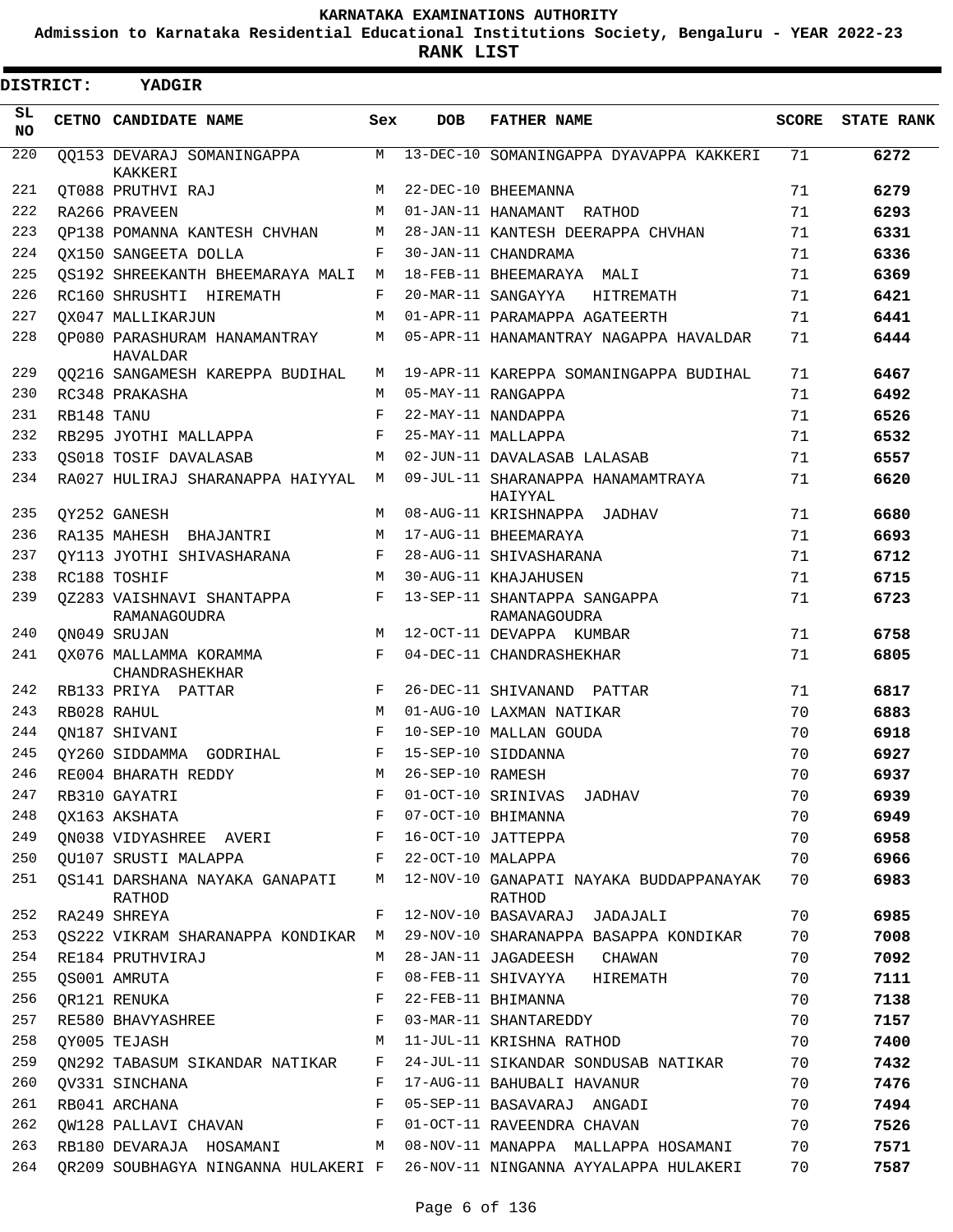**Admission to Karnataka Residential Educational Institutions Society, Bengaluru - YEAR 2022-23**

**RANK LIST**

 $\blacksquare$ 

| <b>DISTRICT:</b> | <b>YADGIR</b>                                                     |              |                   |                                                     |              |                   |
|------------------|-------------------------------------------------------------------|--------------|-------------------|-----------------------------------------------------|--------------|-------------------|
| SL<br>NO.        | CETNO CANDIDATE NAME                                              | Sex          | <b>DOB</b>        | <b>FATHER NAME</b>                                  | <b>SCORE</b> | <b>STATE RANK</b> |
| 265              | RB350 RAMESH HANAMANTRAYA<br>KADADARAL                            | M            |                   | 27-NOV-11 HANAMANTRAYA<br>KADADARAL                 | 70           | 7589              |
| 266              | RE076 ANITA                                                       | F            |                   | 01-JAN-12 MALINGARAYA                               | 70           | 7615              |
| 267              | OY314 PRAKASH                                                     | M            |                   | 16-SEP-09 GUNDURAO CHAVHAN                          | 69           | 7643              |
| 268              | OP261 BASAMMA PARASAPPA SHIROL                                    | F            |                   | 01-JAN-10 PARASAPPA CHANDAPPA SHIROL                | 69           | 7646              |
| 269              | RB298 NANDAMMA                                                    | F            |                   | 18-FEB-10 NANDAPPA GUMEDAR                          | 69           | 7659              |
| 270              | 00304 SRIDEVI                                                     | F            |                   | 18-APR-10 NINGANAGOUDA BIRADAR                      | 69           | 7674              |
| 271              | RC309 YUVARAJ NANDAPPA RATHOD                                     | М            |                   | 25-MAY-10 NANDAPPA SURAPPA RATHOD                   | 69           | 7687              |
| 272              | OP191 MARALINGA MANAPPA DOLLI                                     | М            |                   | 06-JUN-10 MANAPPA DOLLI                             | 69           | 7690              |
| 273              | ON335 VIJAYALAXMI                                                 | F            |                   | 23-JUN-10 MUDDEPPAGOUDA GUDAGUNTI                   | 69           | 7697              |
| 274              | ON262 GURUKIRAN SANGAPPA ADDI                                     | М            |                   | 14-AUG-10 SANGAPPA GURAPPA ADDI                     | 69           | 7721              |
| 275              | OS098 PRATIBHA BASAVARAJ                                          | F            |                   | 16-SEP-10 BASAVARAJ HULAGAPPA                       | 69           | 7746              |
| 276              | OP190 BHIMABAI RAMANAGOUDA<br>TALAGINAMANI                        | F            |                   | 24-SEP-10 RAMANAGOUDA BHIMANNA<br>TALAGINAMANI      | 69           | 7753              |
| 277              | OP053 MANJUNATH                                                   | M            | 12-OCT-10 JOGAPPA |                                                     | 69           | 7772              |
| 278              | ON152 SANGEETA BASAVARAJ DANGI                                    | F            |                   | 25-OCT-10 BASAVARAJ                                 | 69           | 7784              |
| 279              | OY178 VISHALAXI SHARANAGOUDA<br><b>GUGAL</b>                      | F            |                   | 31-OCT-10 SHARANAGOUDA SIDDANAGOUDA<br><b>GUGAL</b> | 69           | 7791              |
| 280              | OT041 SPANDANA                                                    | F            |                   | 28-NOV-10 SHIVASHARANAPPA NAGLOT                    | 69           | 7829              |
| 281              | OV296 CHAITRA                                                     | F            |                   | 06-DEC-10 GURU RAJ BALURGI                          | 69           | 7835              |
| 282              | OX303 VAIBHAVI HIREMATH                                           | F            |                   | 27-DEC-10 CHANAVIRAYYA                              | 69           | 7858              |
| 283              | OV334 SANDEEP                                                     | M            |                   | 01-JAN-11 BASAVALINGAPPA                            | 69           | 7869              |
| 284              | OX198 BHOOMIKA JOSHI                                              | F            |                   | 25-JAN-11 GURURAJ JOSHI                             | 69           | 7908              |
| 285              | OV032 VIDYASHREE                                                  | F            |                   | 01-MAR-11 SHARANAPPA                                | 69           | 7964              |
| 286              | 00134 PREETAM HANAMANT RATHOD                                     | М            |                   | 04-MAR-11 HANAMANT RATHOD                           | 69           | 7972              |
| 287              | RE006 BHEEMAREDDY                                                 | M            |                   | 22-APR-11 NINGAREDDY                                | 69           | 8087              |
| 288              | 00347 K NIKHIL KENCHAPPA<br>KATTIMANI                             | M            |                   | 07-MAY-11 KENCHAPPA JATTEPPA KATTIMANI              | 69           | 8124              |
| 289              | RD203 VISHVANATH                                                  | М            |                   | 01-JUN-11 SHIVARAJAPPAGOUDA                         | 69           | 8173              |
| 290              | ON068 ANJELI                                                      | F            | 15-AUG-11 BASAPPA |                                                     | 69           | 8320              |
| 291              | RE369 CHANNAREDDY                                                 | M            |                   | 02-NOV-11 ERANNAGOUDA                               | 69           | 8434              |
| 292              | RB294 SRUSHTI                                                     | F            |                   | 08-NOV-11 MRUTYUNJAYA KURIYARA DODDI                | 69           | 8445              |
| 293              | RA004 SHWETHA                                                     | F            |                   | 10-DEC-11 AMBALLAPPA                                | 69           | 8478              |
| 294              | RB151 HARISH ANNARAYA SHELLAGI                                    | M            |                   | 10-JAN-12 ANNARAYA BASANNA SHELLAGI                 | 69           | 8505              |
| 295              | OT067 RAYANNA DHARMARAJ                                           | M            |                   | 09-FEB-12 DHARAMARAJ                                | 69           | 8512              |
| 296              | OR208 SHVETA IRANNA ALOOR                                         | $\mathbf{F}$ |                   | 01-OCT-09 IRANNA SHANMUKAPPA ALOOR                  | 68           | 8527              |
| 297              | QX318 SANGEETA NINGAPPA PAVAR                                     | F            |                   | 28-NOV-09 NINGAPPA LOKAPPA PAVAR                    | 68           | 8530              |
| 298              | OP154 PARASHURAMA                                                 | М            | 15-JAN-10 NAGAPPA |                                                     | 68           | 8540              |
| 299              | RA028 OMKAR LAXMAN NATIKAR                                        | M            | 10-JUN-10 LAXMAN  |                                                     | 68           | 8576              |
| 300              | RC231 AJAY LAXMAN RATHOD                                          | M            |                   | 30-JUN-10 LAXMAN RATHOD                             | 68           | 8582              |
| 301              | RB286 SANJAYAKUMAR GANESH                                         | M            |                   | 31-JUL-10 GANESH GANGADHAR                          | 68           | 8598              |
| 302              | QX075 SALMA                                                       | F            |                   | 28-AUG-10 CHAND SHA MUJAWAR                         | 68           | 8623              |
| 303              | QV026 DEVARAJ                                                     | М            |                   | 17-SEP-10 YALLAPPA DORE                             | 68           | 8641              |
| 304              | QU354 VARSHA                                                      | $_{\rm F}$   |                   | 26-OCT-10 RAJESH GOUDA KALAL                        | 68           | 8693              |
| 305              | QZ203 VISHWA                                                      | M            |                   | 19-NOV-10 RAMAPPA HELAVAR                           | 68           | 8715              |
| 306              | RB033 BHAGYALAKSHMI                                               | F            |                   | 11-DEC-10 NINGAPPA HOTTI                            | 68           | 8743              |
| 307              | OP289 CHAITRA                                                     | F            |                   | 06-JAN-11 BHIMANNA HANAMANT CHAWAN                  | 68           | 8775              |
| 308              | RC317 MAILARI                                                     | M            |                   | 06-JAN-11 THAVARAPPA DEVALAPPA<br>CHINNARATHOD      | 68           | 8776              |
| 309              | QY010 AMBIKA                                                      | F            |                   | 13-JAN-11 BASAVARAJ AMBIGEER                        | 68           | 8785              |
| 310              | QY294 SANJANA PRABHAYYA ALALAMATH F 28-JAN-11 PRABHAYYA ALALAMATH |              |                   |                                                     | 68           | 8819              |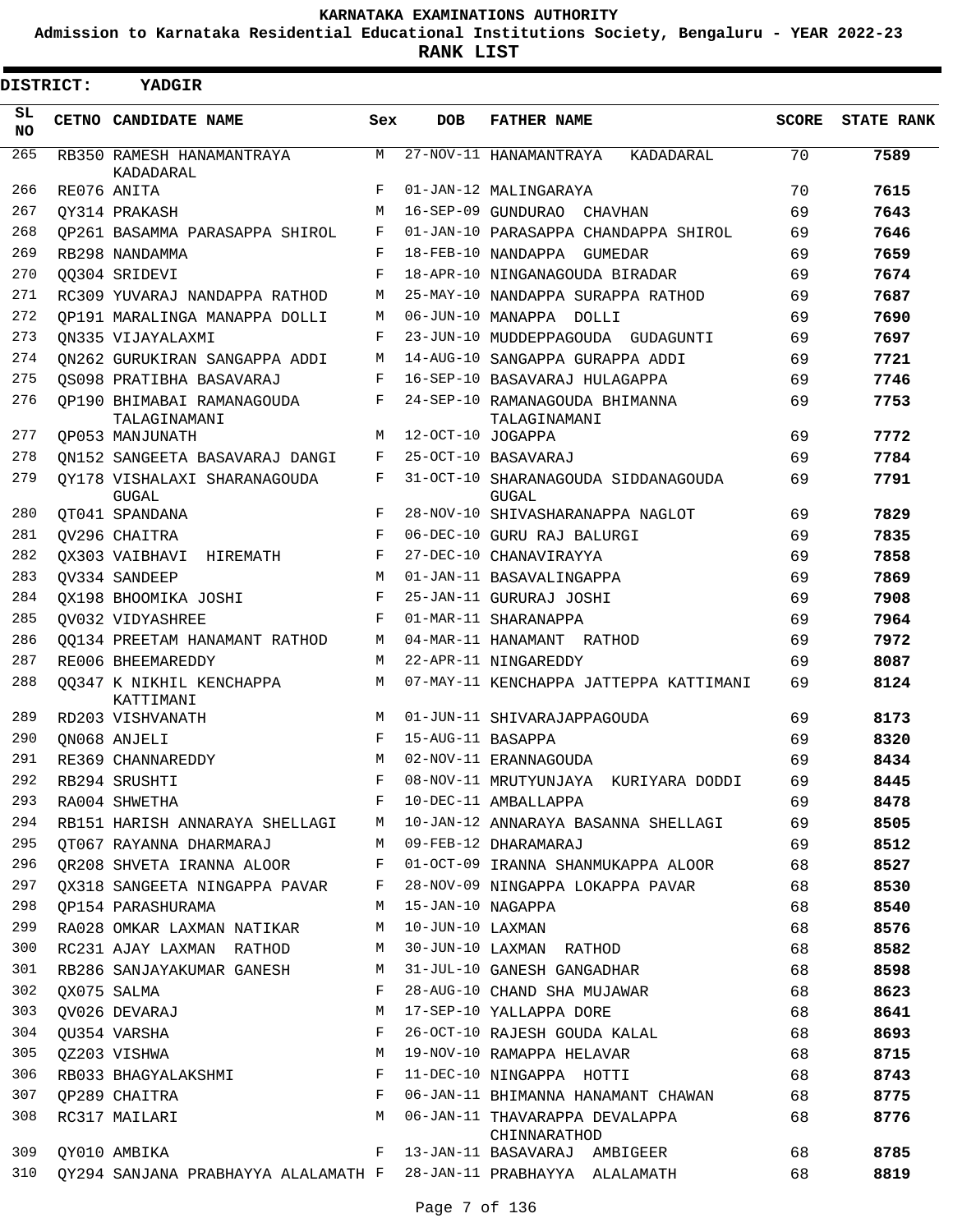**Admission to Karnataka Residential Educational Institutions Society, Bengaluru - YEAR 2022-23**

| <b>DISTRICT:</b> | <b>YADGIR</b>                                      |            |                   |                                                        |              |                   |
|------------------|----------------------------------------------------|------------|-------------------|--------------------------------------------------------|--------------|-------------------|
| SL<br><b>NO</b>  | CETNO CANDIDATE NAME                               | Sex        | <b>DOB</b>        | <b>FATHER NAME</b>                                     | <b>SCORE</b> | <b>STATE RANK</b> |
| 311              | OV314 SPORTI SHARANAPPA VIBHOOTI                   | F          |                   | 06-FEB-11 SHARANAPPA SHIVARAYA VIBHOTI                 | 68           | 8837              |
| 312              | OP182 AKSHAYA MANJUNATH<br><b>BABALESHWAR</b>      | F          |                   | 26-MAR-11 MANJUNATH GURUPUTRAPPA<br><b>BABALESHWAR</b> | 68           | 8940              |
| 313              | 00158 VINOD NANDAPPA PAWAR                         | М          |                   | 02-APR-11 NANDAPPA MOTILAL PAWAR                       | 68           | 8971              |
| 314              | OU315 SHREYAS HOSMANI                              | М          |                   | 08-JUN-11 SHARANABASAPPA                               | 68           | 9157              |
| 315              | ON173 NAGAVEENDRA MALLAPPA PAWAR                   | М          |                   | 10-JUN-11 MALLAPPA JAYARAMA PAWAR                      | 68           | 9161              |
| 316              | RA263 PRADEEP RAMACHANDRA NAIK                     | M          |                   | 26-JUN-11 RAMACHANRA NAIK NARAYANA                     | 68           | 9205              |
| 317              | OP042 SINCHANA PARASHURAM NIRUGGI F                |            |                   | 28-JUN-11 PARASHURAM NIRUGGI                           | 68           | 9214              |
| 318              | OZ305 MEGHA RANGANATH A                            | F          |                   | 21-JUL-11 RANGANATH A A                                | 68           | 9264              |
| 319              | OV112 PAVANKUMAR RATHOD                            | M          |                   | 25-JUL-11 PAMPANNA                                     | 68           | 9275              |
| 320              | OX307 KAVERI PRABUGOUDA HALAGADLI F                |            |                   | 22-AUG-11 PRABUGOUDA BEEMANAGOUDA<br>HALAGADLI         | 68           | 9340              |
| 321              | OX342 SINDHU BASALINGAYYA<br>HIREMATH              | F          |                   | 13-SEP-11 BASALINGAYYA GURUPADAYYA<br>HIREMATH         | 68           | 9378              |
| 322              | OU105 SAHEBHAGOUDA                                 | М          |                   | 21-OCT-11 MALLAPPAGOUDA                                | 68           | 9426              |
| 323              | OX330 NIRANJAN                                     | M          |                   | 06-NOV-11 BHEEMASHANKAR                                | 68           | 9443              |
| 324              | RD065 KALPANA                                      | $_{\rm F}$ | 28-NOV-11 MAREPPA |                                                        | 68           | 9469              |
| 325              | OS039 CHANDAPPAGOUDA BASANAGOUDA<br><b>BIRADAR</b> | M          |                   | 24-DEC-11 BASANAGOUDA SIDDANAGOUDA<br><b>BIRADAR</b>   | 68           | 9489              |
| 326              | 0Z178 JYOTI SHARANAPPA DODDAMANI                   | F          |                   | 06-MAY-09 SHARANAPPA DODDAMANI                         | 67           | 9521              |
| 327              | 00072 MAHESHA AMBIGER                              | М          | 17-MAR-10 GOLAPPA |                                                        | 67           | 9546              |
| 328              | OR083 GOVINDA                                      | M          |                   | 01-APR-10 AMBRESH RATHOD                               | 67           | 9551              |
| 329              | 00048 NITIN BASAVARAJ MESTAK                       | М          |                   | 06-MAY-10 BASAVARAJ MESTAK                             | 67           | 9560              |
| 330              | OS069 BASAPPA BHEEMANNA SHIVAPUR M                 |            |                   | 20-AUG-10 BHEEMANNA SHIVAPUR                           | 67           | 9596              |
| 331              | ON082 PARASHURAM NINGANNA NAGUR                    | М          |                   | 09-SEP-10 NINGANNA YAMANAPPA NAGUR                     | 67           | 9615              |
| 332              | RB334 YAMANURAPPA                                  | M          |                   | 07-OCT-10 SHRIKANT                                     | 67           | 9634              |
| 333              | RE380 PAVANKUMAR                                   | M          |                   | 28-DEC-10 HANMANTHA                                    | 67           | 9757              |
| 334              | OZ014 JETTEPPA                                     | M          |                   | 01-JAN-11 SIDDANNA MELINAMANI                          | 67           | 9763              |
| 335              | OM025 MAHANTESH                                    | M          |                   | 05-JAN-11 HUSENAPPA                                    | 67           | 9776              |
| 336              | OP056 MAHAMD RAFIO                                 | M          |                   | 02-FEB-11 BABU HUNALLI                                 | 67           | 9823              |
| 337              | RE339 BHAGYASHREE                                  | $_{\rm F}$ | 15-FEB-11 SABANNA |                                                        | 67           | 9852              |
| 338              | QT278 RAKSHITA                                     | Έ,         |                   | 25-MAR-11 SANGANAGOUDA                                 | 67           | 9938              |
| 339              | OW033 JEEVAN                                       | М          |                   | 08-APR-11 SAMPATH KUMAR                                | 67           | 9968              |
| 340              | OP022 ARUN REDDY RATHOD                            | М          |                   | 18-APR-11 REDDY SOMAPPA RATHOD                         | 67           | 9991              |
| 341              | RC271 SHREYAS                                      | М          | 03-MAY-11 RAMESH  |                                                        | 67           | 10029             |
| 342              | RC197 BHINDU                                       | F          |                   | 11-MAY-11 VISHWANATHREDDY BIRADAR                      | 67           | 10050             |
| 343              | OR309 VAIBHAVI                                     | F          |                   | 29-JUN-11 SANGAPPA MALAGIHAL                           | 67           | 10182             |
| 344              | QS079 NINGAPPA HANAMANTH<br><b>HIREKURUBAR</b>     | M          |                   | 10-JUL-11 HANAMANTH MALLAPPA                           | 67           | 10212             |
| 345              | RA298 SANGANAGOUDA SHANKARAGOUDA<br><b>BIRADAR</b> | М          |                   | 14-JUL-11 SHANKRAGOUDA SHARANAGOUDA<br>BIRADAR         | 67           | 10222             |
| 346              | QU305 SANTOSH                                      | М          |                   | 25-JUL-11 SURESH MANVI                                 | 67           | 10249             |
| 347              | RE061 RAMESH                                       | М          |                   | 08-AUG-11 RAJKUMAR                                     | 67           | 10283             |
| 348              | OW122 ADITI                                        | F          |                   | 12-AUG-11 RAMAKRISHNA                                  | 67           | 10287             |
| 349              | RD168 KIRANKUMAR                                   | М          |                   | 05-SEP-11 BHIMSEN CHANDURAO KULAKARNI                  | 67           | 10334             |
| 350              | 00308 SANA BEGUM KAZI                              | F          |                   | 19-SEP-11 KHAJAHUSSAIN KAZI                            | 67           | 10355             |
| 351              | QT031 SANJANA                                      | F          | 27-SEP-11 RAMANNA |                                                        | 67           | 10367             |
| 352              | QY026 SHARANAMMA                                   | F          |                   | 07-OCT-11 PARASURAMA PUJARI                            | 67           | 10378             |
| 353              | RE145 BHOOMIKA K                                   | F          |                   | 11-DEC-11 NAGARAJ K                                    | 67           | 10453             |
| 354              | RC235 DHANUSHRI                                    | F          |                   | 31-DEC-11 GANGAPPA                                     | 67           | 10474             |
| 355              | QT181 GURUNATHA                                    | М          |                   | 15-JAN-10 GENUSINGH RATHOD                             | 66           | 10514             |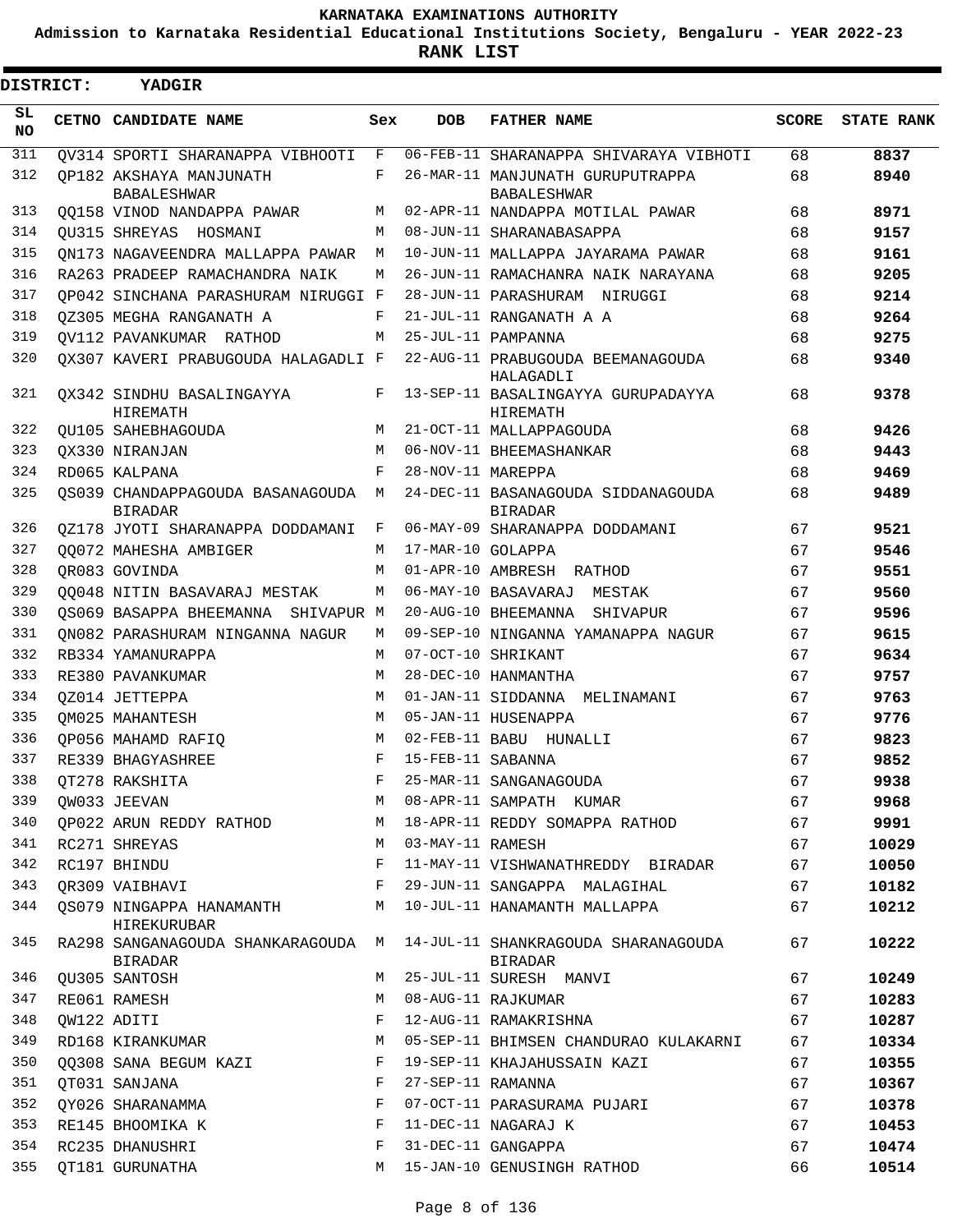**Admission to Karnataka Residential Educational Institutions Society, Bengaluru - YEAR 2022-23**

**RANK LIST**

| <b>DISTRICT:</b> | YADGIR                                             |     |                   |                                                    |              |                   |
|------------------|----------------------------------------------------|-----|-------------------|----------------------------------------------------|--------------|-------------------|
| SL<br><b>NO</b>  | CETNO CANDIDATE NAME                               | Sex | <b>DOB</b>        | <b>FATHER NAME</b>                                 | <b>SCORE</b> | <b>STATE RANK</b> |
| 356              | RA265 DEEPA                                        | F   |                   | 27-FEB-10 TIRUPATI RATHOD                          | 66           | 10524             |
| 357              | RC316 SUNEEL TIRUPATI CHAVAN                       | М   |                   | 10-APR-10 TIRUPATI MANGALEPPA CHAVAN               | 66           | 10537             |
| 358              | OU319 ISHWARI MALLIKARJUN<br>JALAVADI              | F   |                   | 02-JUN-10 MALLIKARJUN<br>JALAVADI                  | 66           | 10551             |
| 359              | ON214 SAVITRI                                      | F   |                   | 05-JUN-10 HANAMANTA                                | 66           | 10554             |
| 360              | OP158 PRASHANT MAHADEVAPPA<br><b>KAKKERI</b>       | M   |                   | 06-JUN-10 MAHADEVAPPA PARAMANNA KAKKERI            | 66           | 10556             |
| 361              | 00054 PARASHURAM ANANDAPPA<br>CHINAKOTI            | M   |                   | 20-JUN-10 ANANDAPPA BHIMAPPA CHAINAKOTI            | 66           | 10562             |
| 362              | RA292 DHARMARAJA NEELAPPA<br>BACHIHAL              | M   |                   | 20-JUL-10 NEELAPPA YALLAPA BACHIHAL                | 66           | 10574             |
| 363              | OR294 SUDEEPAKUMAR TIRUPATI<br><b>JADHAV</b>       | M   |                   | 15-AUG-10 TIRUPATI CHANDAPPA JADHAV                | 66           | 10589             |
| 364              | RE335 AKUL BELGUNDI                                | M   |                   | 31-AUG-10 MALLAYYA B                               | 66           | 10602             |
| 365              | OS057 SAVITRI                                      | F   |                   | 10-OCT-10 MALAPPA KAMBALI                          | 66           | 10641             |
| 366              | OY189 DINESH ASHOK CHAVAN                          | М   |                   | 02-NOV-10 ASHOK NEMU CHAVAN                        | 66           | 10676             |
| 367              | OV023 ANUJA                                        | F   |                   | 06-NOV-10 HANAMANTRAYA                             | 66           | 10682             |
| 368              | OZ319 SAMARTH                                      | М   |                   | 23-NOV-10 SHANTAGOUDA BIRADAR                      | 66           | 10703             |
| 369              | OX261 VARSHA MAREDDI                               | F   |                   | 02-DEC-10 MALLANAGOUDA MARADDI MAREDDI             | 66           | 10722             |
| 370              | RE164 MAHANANDA                                    | F   |                   | 15-JAN-11 VEERESH GULGI                            | 66           | 10794             |
| 371              | RC201 JYOTHI                                       | F   |                   | 20-JAN-11 HANAMANTRAYA SOLAPUR                     | 66           | 10803             |
| 372              | 00362 DANESHWRI                                    | F   |                   | 30-JAN-11 SHIVARAJ NAYKAL                          | 66           | 10825             |
| 373              | OW034 FAIZA MARTU SAB GONNAGAR                     | F   |                   | 31-JAN-11 MARTU SAB NABI SAB GONNAGAR              | 66           | 10828             |
| 374              | OY209 BHAGYASHREE NINGANNA<br>HUJARATI             | F   |                   | 22-FEB-11 NINGANNA DYAVAPPADORI<br>HUJARATI        | 66           | 10865             |
| 375              | OS033 NANDAKUMAR PARASHURAM<br>JADAJALI            | M   |                   | 01-MAR-11 PARASHURAM                               | 66           | 10882             |
| 376              | OS175 ALISHANA                                     | F   |                   | 13-MAR-11 SHABBIR AHMAD                            | 66           | 10906             |
| 377              | QR061 LAKSMI                                       | F   |                   | 29-MAR-11 CHIDANAND YALAGTTI                       | 66           | 10949             |
| 378              | OV344 HARSHAVARDHAN                                | М   |                   | 07-APR-11 SHARANAPPA                               | 66           | 10972             |
| 379              | OY301 SUSHMITA                                     | F   |                   | 11-APR-11 KENCHAPPA AMMAKOL                        | 66           | 10984             |
| 380              | ON248 ABHISHEK                                     | M   |                   | 22-APR-11 JAMPANNA RATHOD                          | 66           | 11013             |
| 381              | RB070 MANOJ PATTAR                                 | M   |                   | 25-APR-11 SHRINIVAS PATTAR                         | 66           | 11022             |
| 382              | RD132 DEVARAJ PILLI                                | M   |                   | 30-MAY-11 YANKAPPA                                 | 66           | 11109             |
| 383              | RE542 KRISHNA BALAPPA KAMATAGI                     | M   |                   | 02-JUN-11 BALAPPA BHEEMANNA KAMATAGI               | 66           | 11120             |
| 384              | RB311 SUMALATHA BABU RATHODA                       | F   | 15-JUN-11 BABU    |                                                    | 66           | 11161             |
| 385              | OR032 LAXMI SANGAYYA HALEPUJARI                    | F   |                   | 16-JUN-11 SANGAYYA                                 | 66           | 11163             |
| 386              | RE569 SHREYAS KUMAR PATIL                          | М   |                   | 25-JUL-11 RACHAPPA B P PATIL                       | 66           | 11261             |
| 387              | OW001 TANVEER FATIMA                               | F   |                   | 29-JUL-11 MOHAMMED AFSAR                           | 66           | 11271             |
| 388              | RB146 TEJASHWINI                                   | F   |                   | 30-JUL-11 BHEEMARAYA KUMBAR                        | 66           | 11276             |
| 389              | OW247 LAKSHMIKANTA SHANKARAGOUDA M<br>POLICE PATIL |     |                   | 01-AUG-11 SHANKARAGOUDA BHIMARAYA<br>PLOLICE PATIL | 66           | 11279             |
| 390              | RE087 SHAMEERA                                     | М   |                   | 24-SEP-11 KHAJA HUSEN                              | 66           | 11373             |
| 391              | OM217 MADAN                                        | M   | 27-NOV-11 MALLESH |                                                    | 66           | 11452             |
| 392              | RB165 APOORVA KULKARNI                             | F   |                   | 18-DEC-11 RAGHAVENDRA NARAYANARAO<br>KULKARNI      | 66           | 11474             |
| 393              | RB209 AJEYAKUMAR HALLEPPA                          | M   |                   | 27-JAN-12 HALLEPPA                                 | 66           | 11496             |
| 394              | OU258 BHAGYASHREE HUGAR                            | F   |                   | 24-MAR-10 SHARABALINGA HUGAR                       | 65           | 11557             |
| 395              | QR149 BHARAT KUMAR JADAVA                          | М   |                   | 08-JUN-10 BALACHANDRA                              | 65           | 11583             |
| 396              | QP257 KEERTI                                       | F   |                   | 16-JUN-10 BHEEMANAGOUDA HANAMANTA<br>MALIGOUDAR    | 65           | 11587             |
| 397              | 00393 YALLAMMA                                     | F   |                   | 23-AUG-10 NINGAPPA                                 | 65           | 11630             |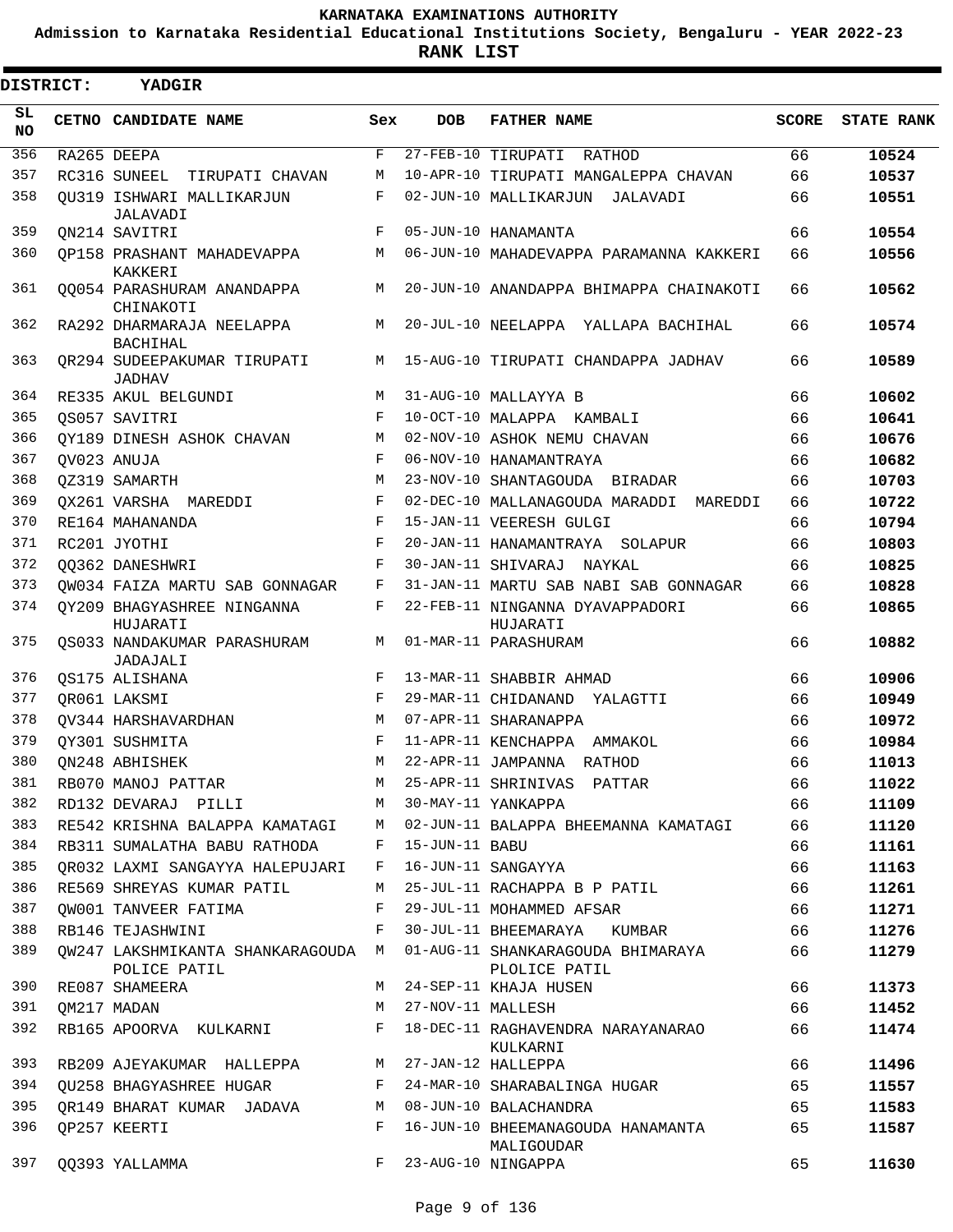**Admission to Karnataka Residential Educational Institutions Society, Bengaluru - YEAR 2022-23**

| DISTRICT:       |            | YADGIR                                         |         |                   |                                                                            |              |                   |
|-----------------|------------|------------------------------------------------|---------|-------------------|----------------------------------------------------------------------------|--------------|-------------------|
| SL<br><b>NO</b> |            | CETNO CANDIDATE NAME                           | Sex     | <b>DOB</b>        | <b>FATHER NAME</b>                                                         | <b>SCORE</b> | <b>STATE RANK</b> |
| 398             |            | QR212 PRABHUGOUDA                              | M       |                   | 05-SEP-10 KUDLIGEPPA KEMBHAVI                                              | 65           | 11636             |
| 399             |            | RB293 NINGAMMA                                 | F       |                   | 22-OCT-10 SIDDAPPA BADIGER                                                 | 65           | 11687             |
| 400             |            | OT336 AJAYA RATHOD                             | M       |                   | 08-NOV-10 MALLINATH                                                        | 65           | 11712             |
| 401             |            | RC157 SHIVAPRAKASH                             | M       |                   | 16-NOV-10 MALLIKARJUNAYYA                                                  | 65           | 11729             |
| 402             |            | OP096 MAITHRA                                  | F       |                   | 27-NOV-10 DYAMANNA METI                                                    | 65           | 11749             |
| 403             |            | OR287 SHIVALEELA PATIL                         | F       |                   | 27-NOV-10 DUNDAPPAGOUD                                                     | 65           | 11750             |
| 404             |            | RC341 DEVAMMA AMBRESH BIRADAR                  | F       |                   | 05-DEC-10 AMBRESH NINGAPPA BIRADAR                                         | 65           | 11763             |
| 405             |            | 00038 MRUTYUNJAYA                              | M       |                   | 07-DEC-10 KORISANGAYYA BASAPPA GADDAD                                      | 65           | 11765             |
| 406             |            | OY093 MALLAMMA ANAND BADIGER                   | F       |                   | 16-DEC-10 ANAND MAHADEVAPPA BADIGER                                        | 65           | 11774             |
| 407             |            | OT001 VIRESH                                   | M       |                   | 22-DEC-10 SHARANAPPA                                                       | 65           | 11782             |
| 408             |            | OR014 AJAYAKUMAR                               | M       |                   | 23-DEC-10 NINGAPPA RATHOD                                                  | 65           | 11783             |
| 409             |            | RC229 AMBRESH                                  | M       |                   | 01-JAN-11 VENKATESH PAWAR                                                  | 65           | 11801             |
| 410             |            | RA279 RAJASHEKHAR MALLIKARJUN<br>GULABAL       | М       |                   | 01-JAN-11 MALLIKARJUN GULABAL                                              | 65           | 11807             |
| 411             |            | RE180 SAI JYOTHI                               | F       |                   | 18-JAN-11 SUDHAKAR TADKAL T                                                | 65           | 11856             |
| 412             |            | OW188 KAVERI                                   | F       |                   | 01-FEB-11 LAXMAN KOTARAGASTI                                               | 65           | 11879             |
| 413             |            | OU142 BANGARAYYA                               | M       |                   | 27-MAR-11 MALLAYYA BADIGER                                                 | 65           | 11999             |
| 414             |            | ON266 BHEEMANNA                                | M       |                   | 15-APR-11 SOMANNA MANGYAL                                                  | 65           | 12048             |
| 415             |            | OP231 SHUBHA                                   | F       |                   | 20-MAY-11 SHARANAPPA PATTANASHETTI                                         | 65           | 12138             |
| 416             |            | OR288 SUSMITA BOMMANALLI                       | F       |                   | 01-JUN-11 BASAVANTAPPA BOMMANALLI                                          | 65           | 12169             |
| 417             |            | RC234 BHEEMANNA                                | M       |                   | 10-JUN-11 SHANKREPPA                                                       | 65           | 12196             |
| 418             |            | RA286 BASAVARAJ SADANANDA TALWAR               | M       |                   | 14-JUN-11 SADANANDA TALWAR                                                 | 65           | 12204             |
| 419             |            | 00285 GOUTAMI                                  | F       |                   | 19-JUN-11 VIJAYAKUMARA BASANNA TOLANOOR                                    | 65           | 12217             |
| 420             |            | RD074 KIRANKUMAR                               | М       |                   | 21-JUN-11 SHIVASHARAN REDDY                                                | 65           | 12222             |
| 421             |            | OY304 SOUJANYA                                 | F       |                   | 27-JUL-11 GOVIND RATHOD                                                    | 65           | 12321             |
| 422             |            | RE484 DURGAPPA                                 | M       |                   | 30-AUG-11 DEVINDRAPPA                                                      | 65           | 12406             |
| 423             |            | RC247 ANITA                                    | F       |                   | 03-SEP-11 HANAMANT UPPERI                                                  | 65           | 12420             |
| 424             |            | QQ148 PADMA                                    | F       |                   | 12-SEP-11 SHIVANAND JADHAV                                                 | 65           | 12437             |
| 425             |            | OS017 SHRIGIRIGOUDA                            | M       |                   | 17-OCT-11 SHARANAGOUDA<br>HANAMANTRAYAGOUDA POLICEPATIL                    | 65           | 12514             |
| 426             |            | RC336 SHREYA                                   | $F -$   |                   | 31-OCT-11 NINGANNA BADIGER                                                 | 65           | 12536             |
| 427             |            | QW059 KAVITA SHIVANANDA F 14-JAN-12 SHIVANANDA |         |                   |                                                                            | 65           | 12609             |
| 428             |            | QT057 SANTHOSH                                 |         |                   | M 05-FEB-09 TIPPNNA CHAVAN                                                 | 64           | 12638             |
| 429             | ON001 ANIL |                                                | М       |                   | 01-JAN-10 SOMANNA                                                          | 64           | 12651             |
| 430             |            | RC331 NIKITA                                   | F       |                   | 28-MAY-10 VALAPPA PAWAR                                                    | 64           | 12688             |
| 431             |            | RC310 KIRAN CHAVAN M 10-AUG-10 BADDU           |         |                   |                                                                            | 64           | 12719             |
| 432             |            | KODAMANALLI                                    |         |                   | QW132 JAGADEESHA BASAVARAJA M 17-SEP-10 BASAVARAJA JAKKAPPA<br>KODAMANALLI | 64           | 12748             |
| 433             |            | QT330 SRUSHTI                                  | $F -$   |                   | 22-SEP-10 ESHWARAPPA TANAKEDAR                                             | 64           | 12756             |
| 434             |            | QZ294 JAGADISH                                 | М       |                   | 29-SEP-10 SHIVALINGAPPA HADIMANI                                           | 64           | 12763             |
| 435             |            | QQ225 BHAVANI DEVAPPA KWATI                    | F       | 09-OCT-10 DEVAPPA |                                                                            | 64           | 12775             |
| 436             |            | ON108 SAKSHI                                   | F       |                   | 07-DEC-10 SHIVAPPA HONAKERI                                                | 64           | 12879             |
| 437             |            | RA112 BHAGYASHREE PRABHUGOUDA<br>NAGANOOR      | F       |                   | 15-DEC-10 PRABHUGOUDA<br>SHIVAPUTRAPPAGOUDA NAGANOOR                       | 64           | 12894             |
| 438             |            | RC306 BINDU GUTTEDAR                           | $F$ and |                   | 01-JAN-11 RANGAYYA GUTTEDAR                                                | 64           | 12928             |
| 439             |            | QW091 CHANDRAMANI                              | M       |                   | 01-JAN-11 MAREPPA JALI MANCHI                                              | 64           | 12929             |
| 440             |            | OR073 MOUNESH                                  | M       |                   | 01-JAN-11 BALAPPA HALABAVI                                                 | 64           | 12933             |
| 441             |            | QR057 CHIRANJEEVI S HUGAR M                    |         |                   | 05-JAN-11 SHASHIKANTH HUGAR                                                | 64           | 12946             |
| 442             |            | QQ196 ASHVINI YAMANAPPA KAKKERI F              |         |                   | 30-JAN-11 YAMANAPPA SOMANNA KAKKERI                                        | 64           | 13001             |
| 443             |            | RA030 SHIVAKUMAR RAVI CHAVHAN                  | M       |                   | 31-JAN-11 RAVI KISHAN CHAVHAN                                              | 64           | 13005             |
| 444             |            | QP067 AISHWARYA DALAR                          | F       |                   | 10-MAR-11 BUDDAYYA DALAR                                                   | 64           | 13079             |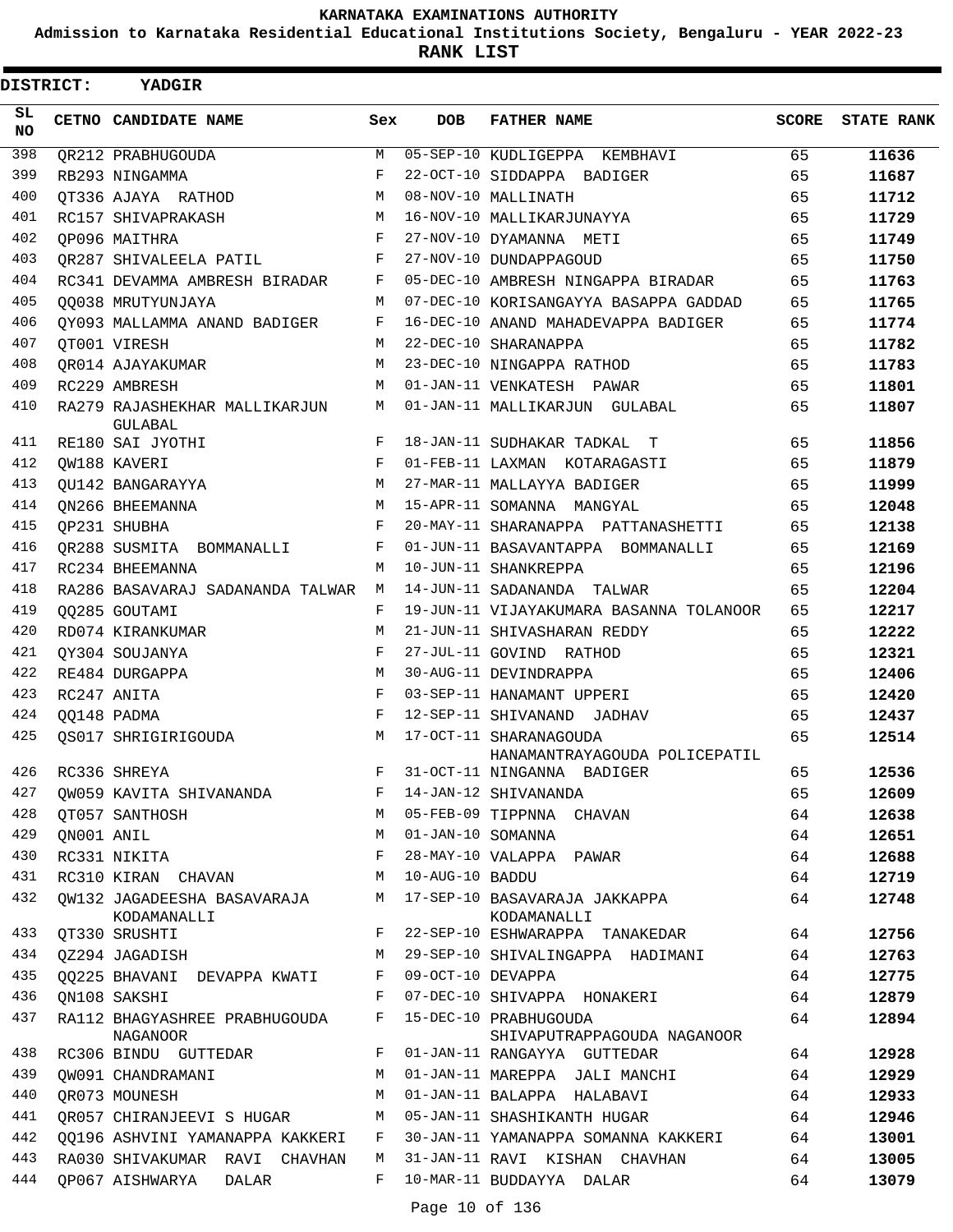**Admission to Karnataka Residential Educational Institutions Society, Bengaluru - YEAR 2022-23**

 $\blacksquare$ 

| <b>DISTRICT:</b> |  | YADGIR                                    |     |                   |                                             |       |                   |
|------------------|--|-------------------------------------------|-----|-------------------|---------------------------------------------|-------|-------------------|
| SL<br>NO.        |  | CETNO CANDIDATE NAME                      | Sex | <b>DOB</b>        | <b>FATHER NAME</b>                          | SCORE | <b>STATE RANK</b> |
| 445              |  | QQ401 ALFIYA                              | F   |                   | 11-APR-11 KAJESA TEGGINAMANI                | 64    | 13179             |
| 446              |  | RB338 KALLESH RODALABANDA                 | M   |                   | 03-MAY-11 YANKAPPA RODALABANDA              | 64    | 13238             |
| 447              |  | OY049 ADITI R PATIL                       | F   |                   | 21-JUN-11 RAMANAGOWDA                       | 64    | 13378             |
| 448              |  | OT180 PRADEEP                             | M   |                   | 05-JUL-11 SANGAPPA AGASAR                   | 64    | 13421             |
| 449              |  | OY240 SAVITA                              | F   |                   | 15-JUL-11 JANGAMAYYA DYASAR                 | 64    | 13454             |
| 450              |  | OU195 SANTOSH                             | M   |                   | 17-JUL-11 SHIVANAND                         | 64    | 13459             |
| 451              |  | OY340 PREETAM                             | M   |                   | 19-JUL-11 PARASAPPA DEVARAMANI              | 64    | 13464             |
| 452              |  | OR144 CHINMAY ASHOK HADAPAD               | M   |                   | 21-JUL-11 ASHOK HADAPAD                     | 64    | 13470             |
| 453              |  | 00256 POOJA BASAPPA BANDI                 | F   |                   | 27-JUL-11 BASAPPA SHIVAYOGEPPA BANDI        | 64    | 13483             |
| 454              |  | OW158 VIJAYALAXMI                         | F   |                   | 15-AUG-11 SHARANAPPA                        | 64    | 13534             |
| 455              |  | 00077 SRUSTI                              | F   |                   | 03-SEP-11 SHILAVANTHA KATIGAR               | 64    | 13587             |
| 456              |  | QV215 POOJA                               | F   |                   | 12-SEP-11 MALLIKARJUN PATIL                 | 64    | 13601             |
| 457              |  | 00388 MANJUNATHA                          | M   |                   | 13-OCT-11 MALLANNA SHAKHAPUR                | 64    | 13650             |
| 458              |  | RC267 KAVITA HALAVAPPA DODDAMANI F        |     |                   | 21-OCT-11 HALAVAPPA YAMANAPPA DODDAMANI     | 64    | 13663             |
| 459              |  | ON025 MANAVI                              | F   |                   | 27-OCT-11 BASANAGOUDA BIRADAR               | 64    | 13670             |
| 460              |  | 0Z160 ASHOK BASAPPA                       | M   |                   | 28-OCT-11 BASAPPA HANAMANTAPPA              | 64    | 13671             |
| 461              |  | OS232 CHETAN KUMAR PAWAR                  | M   |                   | 01-NOV-11 KUMAR LINGAPPA PAWAR              | 64    | 13677             |
| 462              |  | OY089 MOUNESH                             | M   | 11-NOV-11 DEVARAJ |                                             | 64    | 13695             |
| 463              |  | OU159 BHAGYASHREE DESAI                   | F   |                   | 17-APR-12 SANGARADDY DESAI                  | 64    | 13780             |
| 464              |  | RB055 MAMATA                              | F   |                   | 10-FEB-09 BASAVARAJ                         | 63    | 13791             |
| 465              |  | ON103 DASHARATHA UMESH CHAVAN             | M   |                   | 01-JAN-10 UMESH SHIVAPPA CHAVAN             | 63    | 13814             |
| 466              |  | OR263 SACHIN CHANDAPPA TUMBAGI            | M   |                   | 01-JAN-10 CHANDAPPA NINGAPPA TUMBAGI        | 63    | 13815             |
| 467              |  | RB335 BHAGYASHREE                         | F   |                   | 14-JUN-10 RAGHAVENDRA KULAKARNI             | 63    | 13871             |
| 468              |  | OY195 SAVITA BASALINGAPPA GULABAL F       |     |                   | 15-JUL-10 BASALINGAPPA SHIVAYOGI<br>GULABAL | 63    | 13887             |
| 469              |  | RB082 NAGARATNA                           | F   |                   | 14-AUG-10 BASAVARAJ CHANDANAKERA            | 63    | 13906             |
| 470              |  | 00318 DEESHA                              | F   |                   | 15-AUG-10 BASAVARAJ JADHAV                  | 63    | 13907             |
| 471              |  | OX241 SOMANNA HANAMAPPA BAILAKOOR M       |     |                   | 19-AUG-10 HANAMAPPA BAILAKOOR               | 63    | 13908             |
| 472              |  | OY021 BHAKTI                              | F   |                   | 30-SEP-10 RAMAYYA AJJAKOLLI                 | 63    | 13965             |
| 473              |  | OT199 SHANKAR                             | M   |                   | 10-OCT-10 BHEEMARAYA                        | 63    | 13980             |
| 474              |  | QN310 VISHALAKUMAR DESAI                  | M   |                   | 11-OCT-10 BASAVARAJ DESAI                   | 63    | 13982             |
| 475              |  | OZ186 ANJANEYA                            | M   |                   | 20-NOV-10 DURAGAPPA                         | 63    | 14064             |
| 476              |  | OR295 SHIVAKUMAR                          | M   |                   | 07-DEC-10 RAMAPPA DODAMANI                  | 63    | 14090             |
| 477              |  | 00274 VIRUPANAGOUDA                       |     |                   | M 14-DEC-10 CHIDANANDA                      | 63    | 14098             |
| 478              |  | QP098 SHREEDEVI RUDRAGOUDA F<br>MALIPATIL |     |                   | 16-DEC-10 RUDRAGOUDA BAPUGOUDA<br>MALIPATIL | 63    | 14103             |
| 479              |  | OP247 KIRAN                               | M   |                   | 01-JAN-11 THAKUR RATHOD                     | 63    | 14145             |
| 480              |  | QX106 MALLIKARJUNA SHARANAPPA             | M   |                   | 01-JAN-11 SHARANAPPA YANKAPPA BEVINAL       | 63    | 14146             |
| 481              |  | OW074 SNEHA SHREESHAIL PAREET             | F   |                   | 27-JAN-11 SHREESHAIL SAIBANNA PAREET        | 63    | 14211             |
| 482              |  | OP165 CHANNAMMA NAGAPPA AGNI              | F   |                   | 25-FEB-11 NAGAPPA PAKIRAPPA                 | 63    | 14267             |
| 483              |  | QR193 PRAJWAL RATHOD                      | M   |                   | 20-MAR-11 KASTURAPPA RATHOD                 | 63    | 14327             |
| 484              |  | RB340 SOUMYA                              | F   |                   | 05-APR-11 VEERANAGOUDA                      | 63    | 14376             |
| 485              |  | QY107 ANUROOPA BOSAGI                     | F   |                   | 07-MAY-11 SHREESAIL                         | 63    | 14453             |
| 486              |  | OM029 SWAPNA MANJUNATH PATIL              | F   |                   | 09-MAY-11 MANJUNATH MALLANGOUDA PATIL       | 63    | 14458             |
| 487              |  | QY317 AKASH                               | M   |                   | 25-MAY-11 BASAVARAJ RATHOD                  | 63    | 14502             |
| 488              |  | ON154 MANAMMA                             | F   | 05-JUN-11 NAGAPPA |                                             | 63    | 14546             |
| 489              |  | QY084 GURUBASAVA MADIVALA M               |     |                   | 27-JUN-11 MADIVALAPPA MADIVALA              | 63    | 14617             |
| 490              |  | ON029 SRUSHTI HANAMANTRAYA F<br>JAGALAR   |     |                   | 18-JUL-11 HANAMANTRAYA SIDDANNA JAGALAR     | 63    | 14678             |
| 491              |  | QZ210 ADITYA CHAVAN                       | M   | 22-JUL-11 SEVALAL |                                             | 63    | 14691             |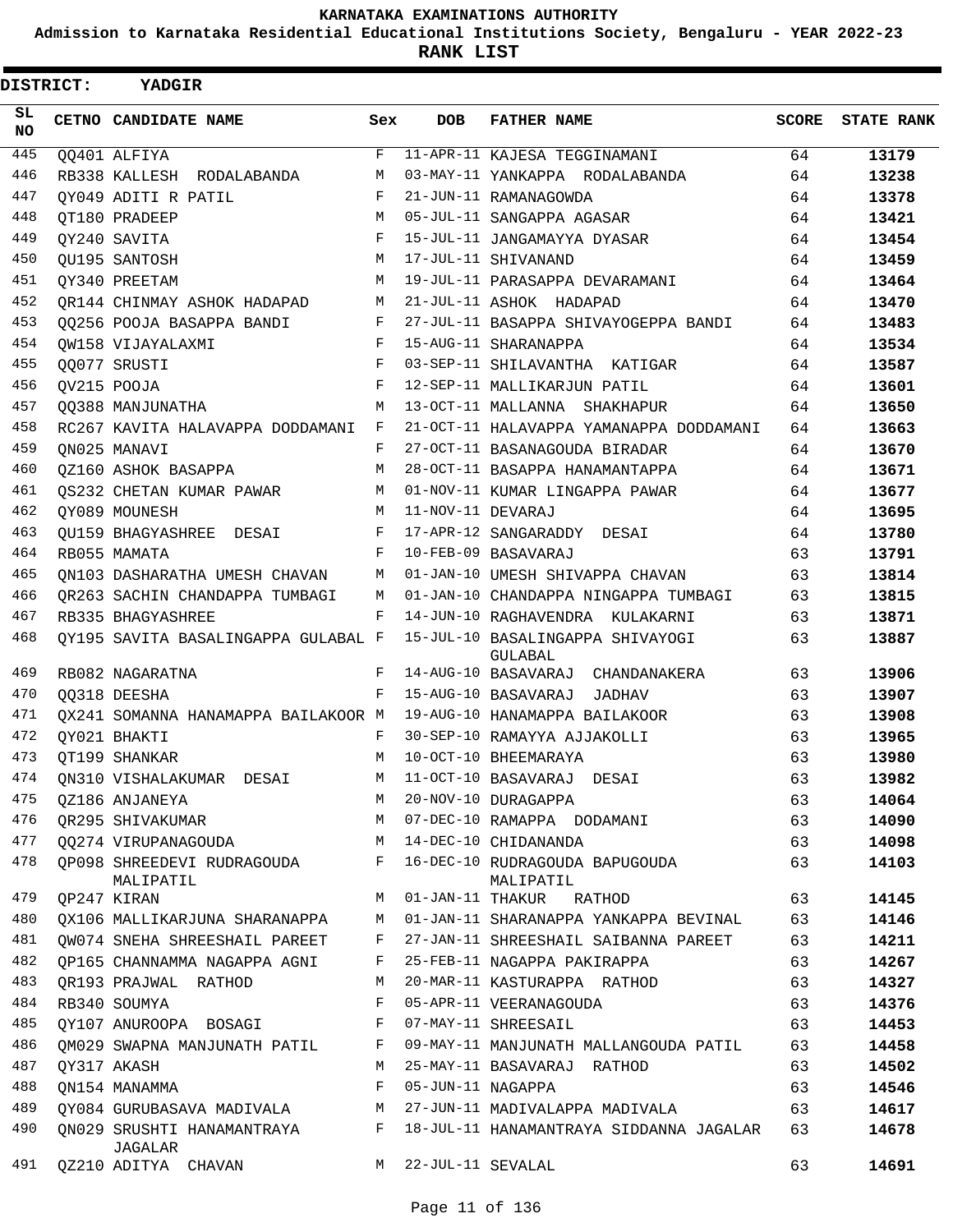**Admission to Karnataka Residential Educational Institutions Society, Bengaluru - YEAR 2022-23**

| <b>DISTRICT:</b> | YADGIR                                                  |            |                     |                                                  |              |                   |
|------------------|---------------------------------------------------------|------------|---------------------|--------------------------------------------------|--------------|-------------------|
| SL.<br>NO.       | CETNO CANDIDATE NAME                                    | Sex        | <b>DOB</b>          | <b>FATHER NAME</b>                               | <b>SCORE</b> | <b>STATE RANK</b> |
| 492              | OP159 ABHISHEK                                          | M          |                     | 31-JUL-11 BASAYYA SWAMY MATHAPATI                | 63           | 14718             |
| 493              | OX266 REVANASIDDAYYA                                    | M          |                     | 14-AUG-11 MALLAYYA HIREMATH                      | 63           | 14759             |
| 494              | OR231 TANVI KUMBAR                                      | $_{\rm F}$ |                     | 08-SEP-11 BASAVARAJ ADAPPA KUMBAR                | 63           | 14807             |
| 495              | OZ309 BHAGYASHREE<br>KAMAT                              | F          |                     | 06-OCT-11 SURESH KAMAT                           | 63           | 14860             |
| 496              | RD070 LATHA                                             | F          | 13-OCT-11 SURESHA   |                                                  | 63           | 14875             |
| 497              | RE236 VISHWARADHYA                                      | М          |                     | 11-NOV-11 MALLAPPA                               | 63           | 14921             |
| 498              | RE573 ESHWARI PATIL                                     | F          |                     | 31-DEC-11 SIDRAMAPPA PATIL                       | 63           | 14982             |
| 499              | OZ117 ADAMMA SHAHAPUR                                   | F          | 01-FEB-12 SUBHASH   |                                                  | 63           | 14995             |
| 500              | RA252 APOORVA RAJENDRARAO<br>KULAKARNI                  | F          |                     | 13-MAR-12 RAJENDRARAO HANAMANTARAO               | 63           | 15010             |
| 501              | OR063 ARJUN SHANTILAL PAWAR                             | М          |                     | 01-JAN-10 SHANTILAL SAKREPPA PAWAR               | 62           | 15033             |
| 502              | OW283 VISHNU MANNU RATHOD                               | M          |                     | 01-JAN-10 MANNU TIPPANNA RATHOD                  | 62           | 15035             |
| 503              | RA166 ARCHANA                                           | F          |                     | 18-JAN-10 BHIMASHANKAR                           | 62           | 15036             |
| 504              | RB288 BHIMASHANKAR                                      | M          |                     | 03-FEB-10 NINGAYYA                               | 62           | 15038             |
| 505              | ON210 AKKAMAHADEVI                                      | F          |                     | 28-MAR-10 SHARANAPPA CHINCHOLI                   | 62           | 15050             |
| 506              | OP081 ASHWINI MANAPPA NAYKODI                           | F          |                     | 05-APR-10 MANAPPA MUTTANNA NAYKODI               | 62           | 15053             |
| 507              | OY318 BHARAT TIRUPATI CHAVHAN                           | М          |                     | 29-MAY-10 TIRUPATI CHAVHAN                       | 62           | 15069             |
| 508              | RE420 CHANNABASAPPA                                     | M          |                     | 07-JUN-10 BASAVARAJ                              | 62           | 15072             |
| 509              | QY284 PRADEEPASING HAJERI                               | М          |                     | 22-SEP-10 YAMANASING                             | 62           | 15158             |
| 510              | OT016 YUVARAJ MOHAN CHAVAN                              | М          |                     | 10-OCT-10 MOHAN DESU CHAVAN                      | 62           | 15186             |
| 511              | OX273 PUJA SANGANBASAYYA<br>VENKATAPURMAT               | F          |                     | 20-OCT-10 SANGANBASAYYA GURAYYA<br>VENKATAPURMAT | 62           | 15203             |
| 512              | OP252 PAVANAKUMAR BASAVARAJ<br>PANJAGAL                 | М          |                     | 03-NOV-10 BASAVARAJ                              | 62           | 15235             |
| 513              | RC093 BASAVARAJ DEVAPPA<br>CHANNAPATTANA                | M          |                     | 01-JAN-11 DEVAPPA BASAPPA CHANNAPATTANA          | 62           | 15371             |
| 514              | OY009 MUTTURAJ NAGAPPA HELAVARA                         | M          |                     | 01-JAN-11 NAGAPPA SAHEBANNA HELAVARA             | 62           | 15375             |
| 515              | RB259 SHARANABASAVA                                     | M          |                     | 01-JAN-11 HANAMAPPA GOJJIGERA                    | 62           | 15379             |
| 516              | OP271 SIDDANNA M                                        | M          |                     | 01-JAN-11 MALLAPPA                               | 62           | 15380             |
| 517              | RB217 SUREKA                                            | F          |                     | 20-JAN-11 GOVIDAPPA                              | 62           | 15430             |
| 518              | OR012 TIRUMALA                                          | М          |                     | 15-FEB-11 SANJAYAKUMAR RATHOD                    | 62           | 15487             |
| 519              | QX337 SAKSHI SAJJAN                                     | F          |                     | 22-FEB-11 SIDRAMANNA SAJJAN                      | 62           | 15500             |
| 520              | RA214 RENUKA                                            | F          |                     | 05-MAR-11 MAHADEVAPPA                            | 62           | 15536             |
| 521              | RE604 VASUNDAR                                          | F          |                     | 12-MAR-11 HONNAPPA                               | 62           | 15578             |
| 522              | RD071 INCHARA                                           | F          |                     | 24-MAR-11 SHARANABASAPPA                         | 62           | 15614             |
| 523              | QV135 SHIVUKUMAR NAGAYYA                                | M          | 27-MAR-11 NAGAYYA   |                                                  | 62           | 15631             |
| 524              | OP143 AISHWARYA                                         | F          |                     | 25-APR-11 NANDAPPA RATHOD                        | 62           | 15733             |
| 525              | RE571 KARTIK                                            | M          |                     | 07-MAY-11 BASAWANTH REDDY                        | 62           | 15767             |
| 526              | QR096 MUTTESH                                           | М          |                     | 25-MAY-11 SAMANNA SALI                           | 62           | 15820             |
| 527              | OW140 SHRAVANTI GUNDAPPA AGASAR                         | F          |                     | 05-JUN-11 GUNDAPPA CHANDRAMAPPA AGASAR           | 62           | 15862             |
| 528              | RB215 SANJANA                                           | F          |                     | 15-JUN-11 TIRUPATI RATHOD                        | 62           | 15899             |
| 529              | OP116 SRUSHTI                                           | F          |                     | 02-JUL-11 BASAYYA                                | 62           | 15967             |
| 530              | QT148 ABHISHEKA                                         | M          |                     | 05-JUL-11 HONNAPPA                               | 62           | 15978             |
| 531              | 00407 BAJIRAO                                           | M          |                     | 07-JUL-11 SURESH SINDHE                          | 62           | 15986             |
| 532              | QX008 BHAGYASHREE PATIL F                               |            |                     | 22-JUL-11 SHIVARAJ PATIL                         | 62           | 16036             |
| 533              | QR059 DHANARAJ CHAVAN M 27-JUL-11 SHIVARAYA             |            |                     |                                                  | 62           | 16055             |
| 534              | RA146 TARUN KUMAR                                       | M          |                     | 30-JUL-11 BHEEMARAYA KUMBAR                      | 62           | 16070             |
| 535              | QR152 NEERAJA AYYAPPA                                   |            | M 08-AUG-11 AYYAPPA |                                                  | 62           | 16093             |
| 536              | QY266 SRIKANTA                                          | M          |                     | 19-AUG-11 PARAMANNA                              | 62           | 16122             |
| 537              | QP296 SUJITH KUMAR JANNAPPA BHOVI M 28-AUG-11 JANNAPPA  |            |                     |                                                  | 62           | 16142             |
| 538              | QN320 HARSHITA HANAMANTH CHAKKADI F 31-AUG-11 HANAMANTH |            |                     |                                                  | 62           | 16152             |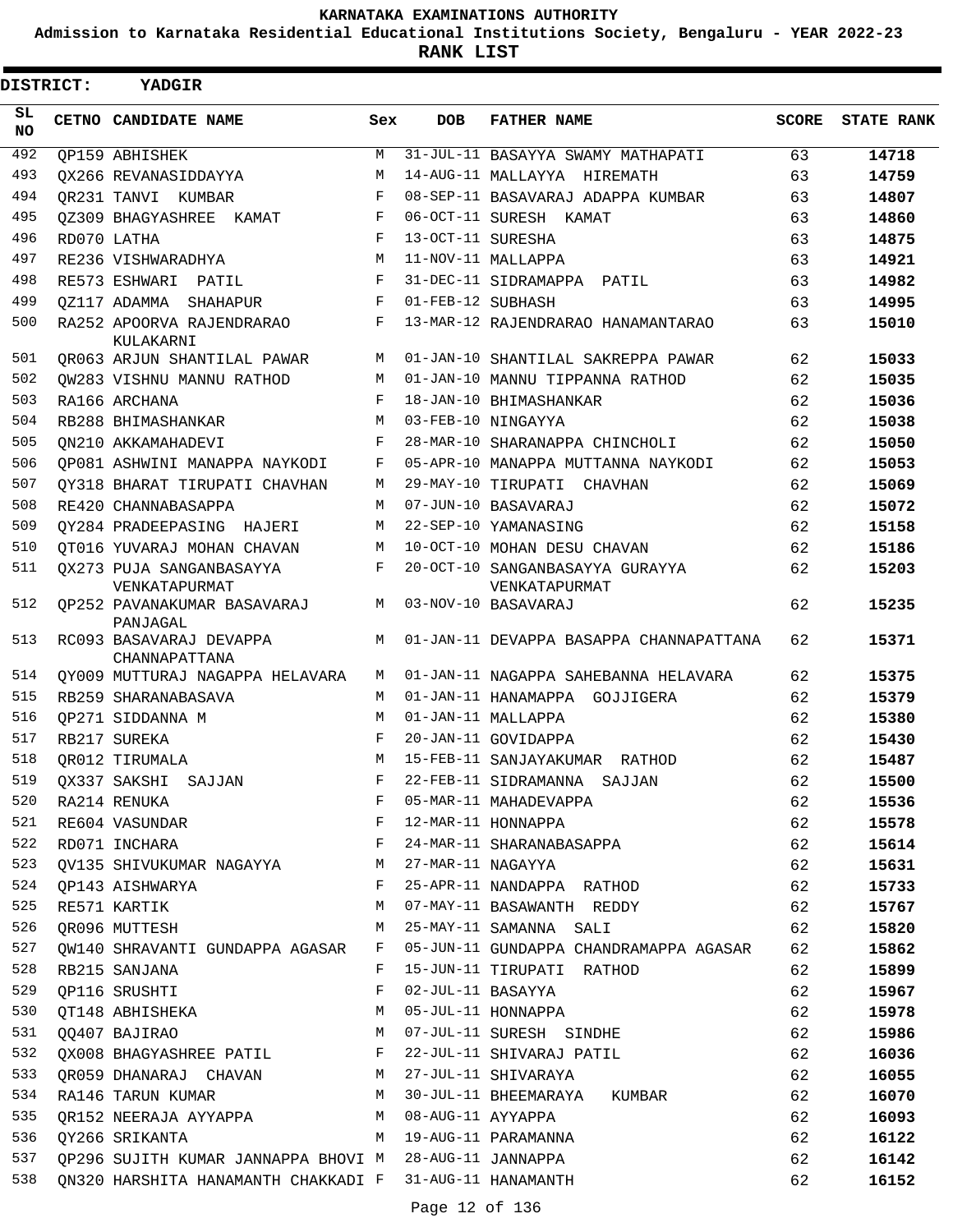**Admission to Karnataka Residential Educational Institutions Society, Bengaluru - YEAR 2022-23**

 $\blacksquare$ 

**RANK LIST**

Е

| <b>DISTRICT:</b> |            | <b>YADGIR</b>                                |     |                  |                                                                           |       |                   |
|------------------|------------|----------------------------------------------|-----|------------------|---------------------------------------------------------------------------|-------|-------------------|
| SL.<br>NO        |            | CETNO CANDIDATE NAME                         | Sex | <b>DOB</b>       | <b>FATHER NAME</b>                                                        | SCORE | <b>STATE RANK</b> |
| 539              |            | OR005 NARASINHANAYAK                         | M   |                  | 29-OCT-11 BASAVARAJ MOTILAL CHAWAN                                        | 62    | 16261             |
| 540              |            | ON047 SPANDANA BIRADAR                       | F   |                  | 05-NOV-11 GADDEPPA BIRADAR                                                | 62    | 16276             |
| 541              |            | OV091 CHAITRA SHREESHAIL SAJJAN              | F   |                  | 10-DEC-11 SHREESHAIL SAJJAN                                               | 62    | 16320             |
| 542              |            | 00023 AMBARESH GOPAL RATHOD                  | М   |                  | 05-JAN-10 GOPAL RATHOD                                                    | 61    | 16404             |
| 543              |            | OP276 MANOJ SHIVANANDA                       | M   |                  | 27-FEB-10 SHIVANANDA DYAVANNA GUDUR                                       | 61    | 16419             |
| 544              |            | OZ193 ASHOKA                                 | M   |                  | 02-MAY-10 SANGANNA GUMEDARA                                               | 61    | 16438             |
| 545              |            | OR333 SUREKHA SAHUKAR                        | F   |                  | 28-MAY-10 KUDLIGEPPA                                                      | 61    | 16450             |
| 546              |            | 0Z072 AKASH DEVINDRAPPA EVOORA               | M   |                  | 08-JUN-10 DEVINDRAPPA MADIVALAPPA<br>EVOORA                               | 61    | 16457             |
| 547              |            | OU149 ASHWINI                                | F   |                  | 11-JUL-10 BHEEMANNAGOUDA                                                  | 61    | 16478             |
| 548              |            | OM046 ANIL KUMAR                             | M   |                  | 10-SEP-10 HUSENAPPA                                                       | 61    | 16540             |
| 549              |            | OR053 SAMPAT LOKAPPA RATHOD                  | M   |                  | 16-SEP-10 LOKAPPA RAMAPPA RATHOD                                          | 61    | 16549             |
| 550              |            | 00230 MALAPPA                                | M   |                  | 09-OCT-10 PARAMANNA DEVATKAL                                              | 61    | 16588             |
| 551              |            | RC334 AMRUTA TIPPARADDI DEVARADDI F          |     |                  | 19-NOV-10 TIPPARADDI                                                      | 61    | 16656             |
| 552              |            | RC126 SANJANA UPPALADINNI                    | F   |                  | 27-NOV-10 SHRISAIL                                                        | 61    | 16673             |
| 553              |            | RC110 SHRUTI                                 | F   |                  | 22-DEC-10 CHANDRASHEKHAR MELINAMANI                                       | 61    | 16731             |
| 554              |            | OR260 PALLAVI NINGANNA BIRADAR               | F   |                  | 01-JAN-11 NINGANNA BHEEMANNA BIRADAR                                      | 61    | 16763             |
| 555              |            | OV089 PRAVEEN YARGAL                         | M   | 30-JAN-11 NAGRAJ |                                                                           | 61    | 16835             |
| 556              |            | RB071 PRIYA                                  | F   |                  | 06-FEB-11 SHIVANANDA HIREMATH                                             | 61    | 16855             |
| 557              |            | RB213 BHAGIRATI RAMANAPPA<br>CHALUVADI       | F   |                  | 25-FEB-11 RAMANAPPA TIPPAVVA CHALUVADI                                    | 61    | 16905             |
| 558              |            | ON293 SANTOSH                                | M   |                  | 06-MAR-11 SIDRAM CHAVAN                                                   | 61    | 16936             |
| 559              |            | RB158 SHARANABASAVA                          | M   |                  | 13-MAR-11 MALLIKARJUN                                                     | 61    | 16964             |
| 560              |            | OX083 SACHIN                                 | M   |                  | 15-MAR-11 SUNIL KUMAR                                                     | 61    | 16971             |
| 561              |            | OY352 SANGAMESH MAIMAPPA SONNAPUR M          |     |                  | 14-APR-11 MAIMAPPA                                                        | 61    | 17074             |
| 562              |            | OU340 ROHINI NINGARAJ GURIKAR                | F   |                  | 22-APR-11 NINGARAJ YAMANAPPA GURIKAR                                      | 61    | 17095             |
| 563              |            | OS027 VISHAL SURESH CHAVAN                   | М   |                  | 18-MAY-11 SURESH NEMU CHAVAN                                              | 61    | 17187             |
| 564              |            | OW107 BASAVARAJA PARASHURAM<br>BIDARANI      | M   |                  | 23-MAY-11 PARASHURAMA NIMBENNA BIDARANI                                   | 61    | 17199             |
| 565              |            | OT288 SWETHA                                 | F   |                  | 30-MAY-11 SHARANAPPAGOUDA                                                 | 61    | 17224             |
| 566              | ON176 AJIT |                                              | M   |                  | 31-MAY-11 DEVINDRA CHAWHAN                                                | 61    | 17227             |
| 567              |            | ON253 PRAMOD                                 |     |                  | M 10-JUN-11 HANAMAPPA KATTIMANI                                           | 61    | 17268             |
| 568              |            | QW292 SUSHMITA M PATTAR                      | F   |                  | 19-JUN-11 MAHESH G PATTAR                                                 | 61    | 17297             |
| 569              |            | QN255 SUMITRA                                | F   |                  | 20-JUN-11 PARASHURAM PAWAR                                                | 61    | 17300             |
| 570              |            | RE275 UMADEVI                                | F   |                  | 28-JUN-11 DODDA MALLAPPA                                                  | 61    | 17332             |
| 571              |            | OR312 AKSHAYAKUMAR SHETTI                    | M   |                  | 01-JUL-11 CHANDAPPA                                                       | 61    | 17341             |
| 572              | QM233 VENU |                                              |     |                  | M 04-JUL-11 RAMESH HADPAD                                                 | 61    | 17359             |
| 573              |            | QQ011 MANOJA HANAMANTA NAYAK                 |     |                  | M 05-JUL-11 HANAMANT TIRUPATI NAYAK                                       | 61    | 17360             |
| 574              |            | RA246 AMARESH                                |     |                  | M 14-JUL-11 CHIDANANDA GUDAGUNTI                                          | 61    | 17392             |
| 575              |            | QU134 SINCHANA DEVINDRAPPA<br>KODAMHALLI     |     |                  | F 15-JUL-11 DEVINDRAPPA KODAMHALLI                                        | 61    | 17399             |
| 576              |            | RE552 BHAVANI                                | F   |                  | 19-JUL-11 SABAREDDY                                                       | 61    | 17415             |
| 577              |            |                                              |     |                  | QR201 HALLEPPA SIDDAPPA KACHAPUR M 22-JUL-11 SIDDAPPA GOLLALAPPA KACHAPUR | 61    | 17422             |
| 578              |            | QP144 BASAVARAJ MELINAMANI                   |     |                  | M 09-AUG-11 RENUKARAJ                                                     | 61    | 17484             |
| 579              |            | OX152 PRIYA REVANASIDDA GUGGARI              | F   |                  | 15-AUG-11 REVANASIDDA BASAPPA GUGGARI                                     | 61    | 17503             |
| 580              |            |                                              |     |                  | M 22-AUG-11 NANDAPPAGOUDA                                                 |       |                   |
|                  |            | QW303 NAVEEN                                 |     |                  |                                                                           | 61    | 17524             |
| 581              |            | QQ346 YALLAPPA HUSANAPPA<br>MELINMANI        |     |                  | M 22-AUG-11 HUSANAPPA YALLAPPA MELINMANI                                  | 61    | 17529             |
| 582              |            | M 17-SEP-11 MALLAPPA<br>QM224 SHARANA BASAVA |     |                  |                                                                           | 61    | 17598             |
| 583              |            | RE173 BASALINGAMMA                           |     |                  | F 12-DEC-11 BASANNAGOUDA                                                  | 61    | 17741             |
| 584              |            | OT256 AMRUTA                                 |     |                  | F 01-JAN-12 CHANDRAKANTA                                                  | 61    | 17764             |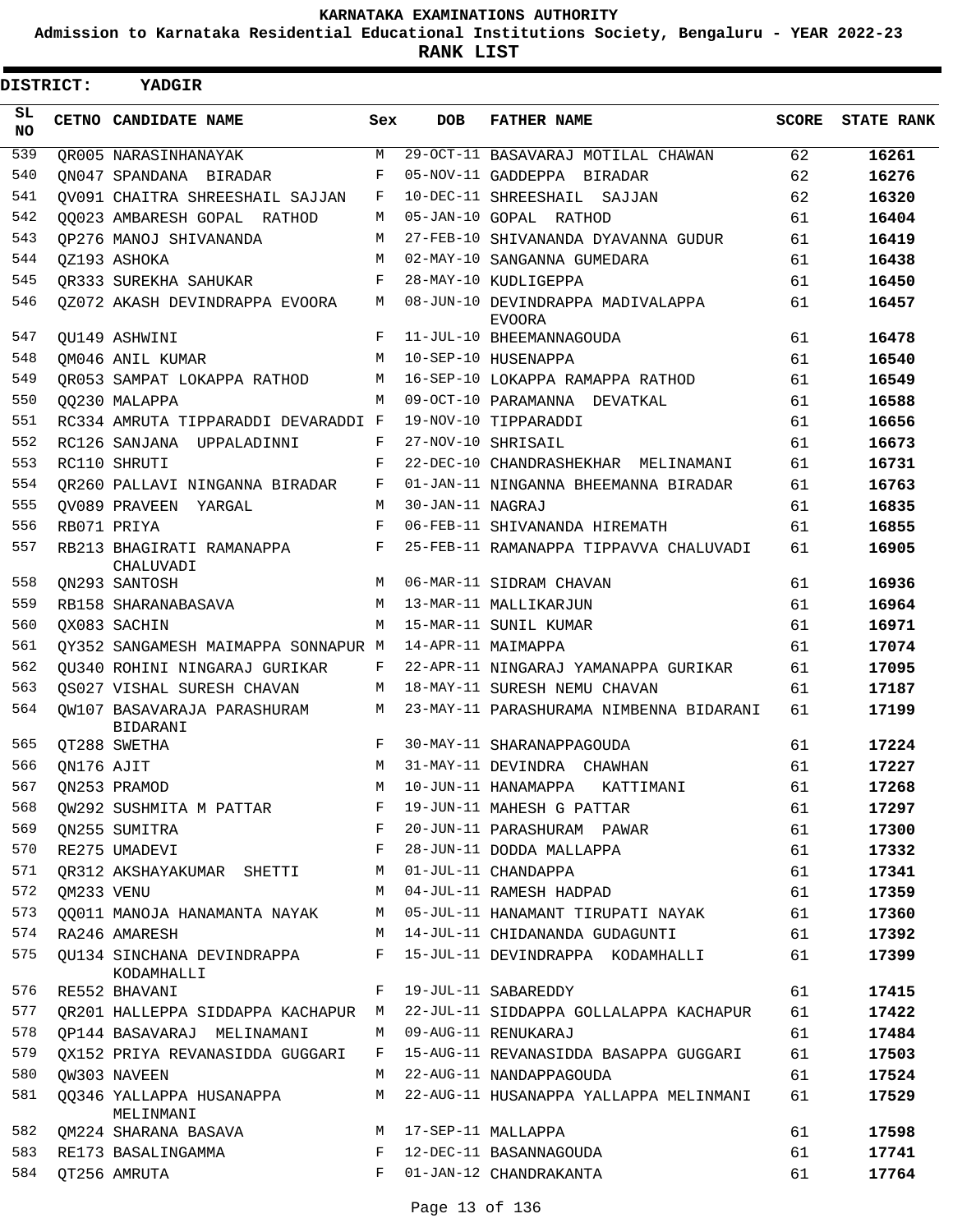**Admission to Karnataka Residential Educational Institutions Society, Bengaluru - YEAR 2022-23**

| <b>DISTRICT:</b> |            | YADGIR                                               |              |                   |                                                                                  |              |                   |
|------------------|------------|------------------------------------------------------|--------------|-------------------|----------------------------------------------------------------------------------|--------------|-------------------|
| SL.<br><b>NO</b> |            | CETNO CANDIDATE NAME                                 | Sex          | <b>DOB</b>        | <b>FATHER NAME</b>                                                               | <b>SCORE</b> | <b>STATE RANK</b> |
| 585              |            | OY320 BASAMMA                                        | $\mathbf{F}$ |                   | 05-JAN-12 MALAPPA NARASAPPA KANAGUNDI                                            | 61           | 17767             |
| 586              |            | OX074 PAVITRA KATTIMANI                              | F            | 06-JUL-09 MOUNESH |                                                                                  | 60           | 17806             |
| 587              |            | RB291 ANITA DASTAPPA MADAR                           | F            |                   | 16-AUG-09 DASTAPPA RAVUTAPPA MADAR                                               | 60           | 17808             |
| 588              |            | OS149 MANJULA                                        | F            |                   | 26-NOV-09 CHANDAPPA PAVARA                                                       | 60           | 17819             |
| 589              |            | OS147 MOUNESH SHEKHAPPA JADHAV                       | M            |                   | 01-JAN-10 SHEKHAPPA JADHAV                                                       | 60           | 17825             |
| 590              |            | OV106 AKASH                                          | М            |                   | 02-FEB-10 HANAMANTH                                                              | 60           | 17838             |
| 591              |            | RA084 SACHIN VIJAYKUMAR BADIGER                      | M            |                   | 10-FEB-10 VIJAYKUMAR KALAPPA                                                     | 60           | 17840             |
| 592              |            | OS170 YALLAPPA GADDEPPA CHAKARI                      | M            |                   | 05-MAR-10 GADDEPPA BASAPPA CHAKARI                                               | 60           | 17848             |
| 593              |            | OS212 PRAVEEN                                        | М            |                   | 29-MAY-10 PRABHUGOUDA BIRADAR                                                    | 60           | 17884             |
| 594              |            | OX207 SARASWATI MALAGALADINNI                        | F            | 01-JUL-10 MAHESH  |                                                                                  | 60           | 17900             |
| 595              |            | OX033 MALLANAGOUDA M                                 | M            |                   | 17-JUL-10 MANTAGOUDA HOSAMANI                                                    | 60           | 17910             |
| 596              |            | RB128 KAVERI                                         | F            | 20-AUG-10 BASAPPA |                                                                                  | 60           | 17944             |
| 597              |            | OP147 LAXMI RAMESH NAYAK                             | F            |                   | 27-SEP-10 RAMESH LOKAPPA NAYAK                                                   | 60           | 17988             |
| 598              |            | 00265 BASAMMA HANAMANTRAYA<br>MALIPATIL              | F            |                   | 13-OCT-10 HANAMANTRAYA MALIPATIL                                                 | 60           | 18023             |
| 599              |            | OX339 MAILARI                                        | М            |                   | 21-OCT-10 RAGHAVENDRA TALAVAR                                                    | 60           | 18041             |
| 600              |            | OV318 TEJAS                                          | M            |                   | 06-NOV-10 HANAMANTA                                                              | 60           | 18072             |
| 601              |            | RE453 MAHENDRAKUMAR                                  | М            | 09-NOV-10 RAMESH  |                                                                                  | 60           | 18080             |
| 602              |            | OR216 KAVITA MALLAPPA HAWALDAR                       | F            |                   | 14-NOV-10 MALLAPPA HANAMANTHRAYA<br>HAWALDAR                                     | 60           | 18092             |
| 603              |            | RC066 HARISH SUBHASCHANDRA                           | М            |                   | 28-DEC-10 SUBHASCHANDRA                                                          | 60           | 18177             |
| 604              |            | RC080 ASHWINI KONDAGULI                              | F            |                   | 01-JAN-11 DEVINDRAPPA KONDAGULI                                                  | 60           | 18185             |
| 605              |            | RC208 DAYANAND MAHADEVAPPA PUJARI M                  |              |                   | 01-JAN-11 MAHADEVAPPA BHIMARAYA PUJARI                                           | 60           | 18187             |
| 606              |            | RA069 VIDYASHREE                                     | F            |                   | 01-JAN-11 SHARANAGOUDA                                                           | 60           | 18205             |
| 607              |            | OZ010 BASANNAGOUDA                                   | M            |                   | 03-JAN-11 SAHEBAGOUDA POLICE PATIL                                               | 60           | 18211             |
| 608              |            | RA190 APSANA                                         | F            |                   | 05-JAN-11 USMAN MASHAKSAB NIDAGUNDI                                              | 60           | 18217             |
| 609              |            | OS060 APOORVA                                        | $_{\rm F}$   |                   | 15-JAN-11 BHIMARAYA POOJARI                                                      | 60           | 18237             |
| 610              |            | 00021 VIKAS                                          | M            | 29-JAN-11 MANAPPA |                                                                                  | 60           | 18266             |
| 611              |            | OY179 MANIKANTH                                      | M            |                   | 09-FEB-11 BHEEMANAGOUDA BIRADAR                                                  | 60           | 18291             |
| 612              |            | ON153 SUDEEP TIPPANNA RATHOD                         | M            |                   | 15-FEB-11 TIPPANNA RATHOD                                                        | 60           | 18311             |
| 613              |            | RE518 PRATIBHA                                       | F            |                   | 06-MAR-11 BHEEMARADDY                                                            | 60           | 18368             |
| 614              |            |                                                      |              |                   | RC322 DIVYA JAGANNATH RATHODA F 26-MAR-11 JAGANNATH CHANNAPPA RATHODA            | 60           | 18429             |
| 615              |            | OY234 BHARATH AMBRAPPA SHALLAGI M 02-APR-11 AMBRAPPA |              |                   |                                                                                  | 60           | 18448             |
| 616              |            | RB101 VARSHA                                         | F            |                   | 10-APR-11 BAPUGOUDA                                                              | 60           | 18483             |
| 617              |            | RD052 RAZAK                                          | M            |                   | 20-APR-11 HUSSAIN SAB                                                            | 60           | 18536             |
| 618              |            | 00066 SUSHMITA PRAKASH KAMBAR                        | F            | 26-APR-11 PRAKASH |                                                                                  | 60           | 18562             |
| 619              |            | RD152 SUMAN MALLIKARJUN NATEKAR F                    |              |                   | 30-APR-11 MALLIKARJUN IRAPPA NATEKAR                                             | 60           | 18575             |
| 620              |            | QU348 DEVARAJ DODDAMANI                              |              |                   | M 20-MAY-11 CHANDAPPA DODDAMANI                                                  | 60           | 18640             |
| 621              |            | QN241 RADHIKA GUMEDAR F                              |              |                   | 20-MAY-11 SOMANNA GUMEDAR                                                        | 60           | 18644             |
| 622              |            | RC327 BASAVARAJ VANAKIHAL M 23-MAY-11 SHASHIKANT     |              |                   |                                                                                  | 60           | 18653             |
| 623              |            |                                                      |              |                   | QQ062 VIKRAM BASAVARAJ CHAWAN     M  02-JUN-11 BASAVARAJ SHANKARANAYAK<br>CHAWAN | 60           | 18692             |
| 624              | QQ394 ASMA |                                                      |              |                   | F 03-JUN-11 MAHMAD RAFI TALIKOTI                                                 | 60           | 18693             |
| 625              |            |                                                      |              |                   | QN204 SUVARNA SABANNA LINGADALLI F 04-JUN-11 SABANNA RAYAPPA LINGADALLI          | 60           | 18699             |
| 626              |            | QN258 MALLIKARJUN HALAVAPPA<br>KATTIMANI             |              |                   | M 24-JUN-11 HALAVAPPA CHANNAPPA KATTIMANI                                        | 60           | 18778             |
| 627              |            |                                                      |              |                   | QY095 UDAYAKUMAR SHREEDHAR KAMBAR M 29-JUN-11 SHREEDHAR KALAPPA KAMBAR           | 60           | 18799             |
| 628              |            | QT211 ROHAN                                          |              |                   | M 06-JUL-11 DEVARAJ CHINNA RATHOD                                                | 60           | 18822             |
| 629              |            | RB210 BINDU<br>$\mathbf{F}$                          |              |                   | 16-JUL-11 RENUKASWAMI HORAGINAMATH                                               | 60           | 18862             |
| 630              |            |                                                      |              |                   | QS023 RAMESH TEJAPPA PAWAR M 17-JUL-11 TEJAPPA KASHAPPA PAWAR                    | 60           | 18870             |
| 631              |            | RD154 YALLALINGA A                                   |              |                   | M 25-JUL-11 AMBLAPPA                                                             | 60           | 18901             |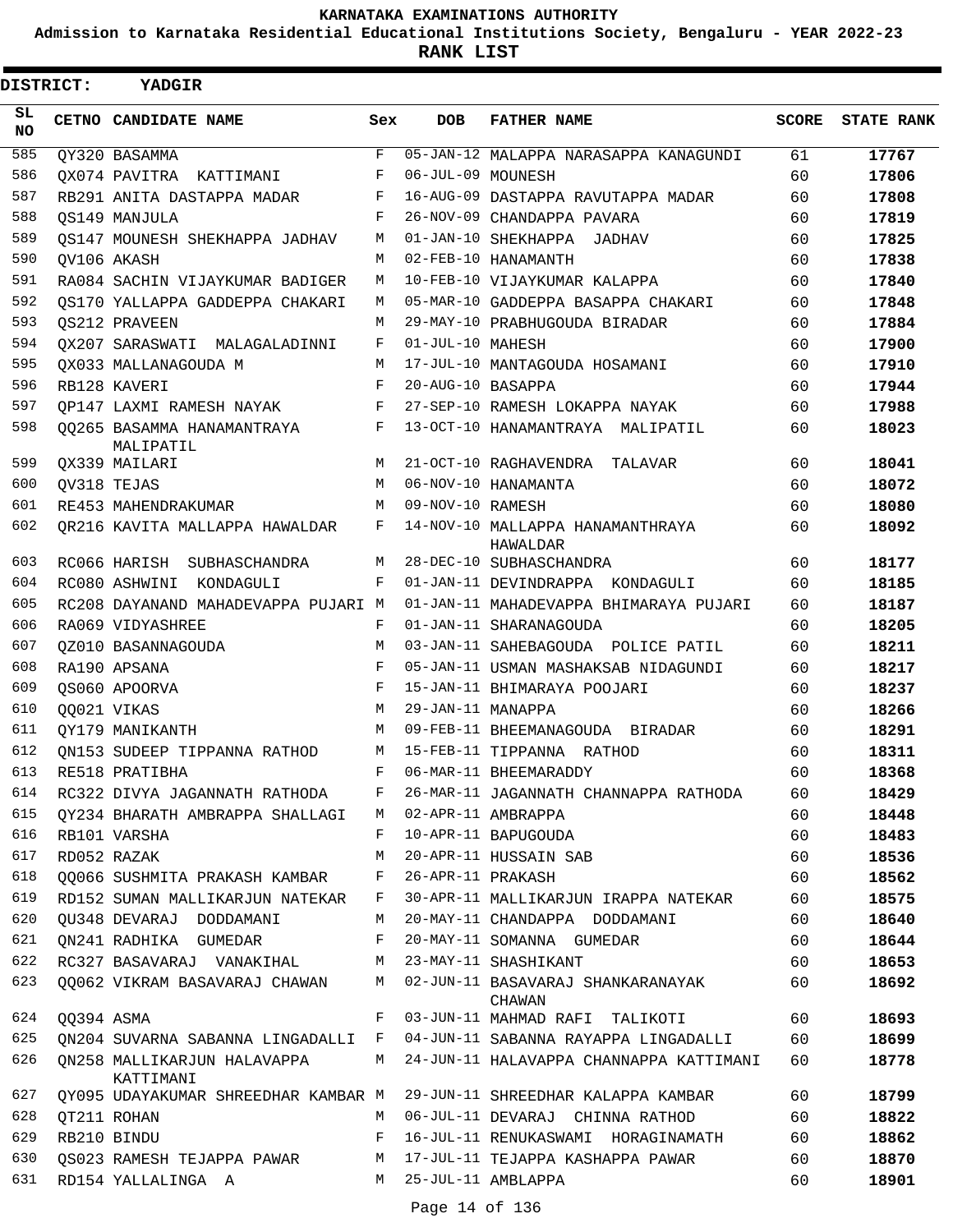**Admission to Karnataka Residential Educational Institutions Society, Bengaluru - YEAR 2022-23**

 $\blacksquare$ 

**RANK LIST**

| <b>DISTRICT:</b> |            | YADGIR                                             |            |                   |                                                                        |              |                   |
|------------------|------------|----------------------------------------------------|------------|-------------------|------------------------------------------------------------------------|--------------|-------------------|
| SL<br>NO.        |            | CETNO CANDIDATE NAME                               | Sex        | <b>DOB</b>        | <b>FATHER NAME</b>                                                     | <b>SCORE</b> | <b>STATE RANK</b> |
| 632              |            | OY016 SHANTAGOUDA                                  | M          |                   | 17-AUG-11 GOUDAPPA                                                     | 60           | 18961             |
| 633              |            | OO199 MOUNESH PARASHURAM GODRI                     | М          |                   | 19-SEP-11 PARASHURAM HANAMANTRAYA GODRI                                | 60           | 19061             |
| 634              |            | OP046 SHAMIDA DOULASAB NADAF                       | F          |                   | 21-OCT-11 DOULASAB HUSENABASHA NADAF                                   | 60           | 19131             |
| 635              | OU269 ANUP |                                                    | М          |                   | 26-DEC-11 RAVIKANT                                                     | 60           | 19249             |
| 636              |            | OS159 CHETAN                                       | M          |                   | 01-JAN-12 CHANDRAKANT RATHOD                                           | 60           | 19254             |
| 637              |            | OM215 PRABHU SHANKAR REDDY                         | М          |                   | 14-AUG-12 BRAMHANANDAH REDDY                                           | 60           | 19277             |
| 638              |            | OP148 AKSHATA HANAMANTA CHAVHAN                    | F          |                   | 01-JAN-09 HANAMANTA SHANKREPPA CHAVHAN                                 | 59           | 19281             |
| 639              |            | OM187 AKASH                                        | М          | 29-OCT-09 AMBRESH |                                                                        | 59           | 19290             |
| 640              |            | RC210 GIRISH                                       | M          |                   | 24-NOV-09 RAMESH RATHOD                                                | 59           | 19293             |
| 641              |            | RB176 MARUTI HANAMNTA HUDEDAR                      | М          |                   | 01-JAN-10 HANAMANTA SHANTAPPA HUDEDAR                                  | 59           | 19299             |
| 642              |            | RB260 YANKAMMA GOUDAPPAGOL                         | F          |                   | 01-JAN-10 BASANAGOUDA                                                  | 59           | 19304             |
| 643              |            | RC163 PRADEEP SINGH                                | M          |                   | 23-FEB-10 VIJAY SINGH                                                  | 59           | 19324             |
| 644              |            | OZ225 DEEPA                                        | $_{\rm F}$ |                   | 08-JUN-10 RAMANAGOUD VATHAR                                            | 59           | 19365             |
| 645              |            | OP145 PADMAVATI                                    | F          |                   | 20-JUL-10 BASAVARAJ PAWAR                                              | 59           | 19391             |
| 646              |            | 00044 SUDIP HARIJAN                                | M          |                   | 29-JUL-10 DURGAPPA HARIJAN                                             | 59           | 19401             |
| 647              |            | OW229 GOUTAMI                                      | F          |                   | 13-AUG-10 KHANDAPPA                                                    | 59           | 19425             |
| 648              |            | OX169 LAXMI POLICEPATIL                            | F          |                   | 13-SEP-10 KALLAPPAGOUDA                                                | 59           | 19452             |
| 649              |            | RE413 DEVARAJ                                      | M          |                   | 22-SEP-10 NINGAYYA                                                     | 59           | 19467             |
| 650              |            | OP163 SAINATH VINAYAKUMAR PAVAR                    | М          |                   | 25-OCT-10 VINAYAKUMAR POMANNA PAVAR                                    | 59           | 19538             |
| 651              |            | RC177 MALLIKARJUN S HELAVAR                        | М          |                   | 26-NOV-10 SATEESHA MALLAPPA HELAVAR                                    | 59           | 19605             |
| 652              |            | OP227 BHAGYASHREE BANDEPPA MALEE<br><b>BIRADAR</b> | F          |                   | 08-DEC-10 BANDEPPA HANAMNTRAYA MALEE<br><b>BIRADAR</b>                 | 59           | 19631             |
| 653              |            | OZ209 SHILPA SHANTAGOUDA DODAMANI F                |            |                   | 01-JAN-11 SHANTAGOUDA SANGANAGOUDA<br>DODAMANI                         | 59           | 19702             |
| 654              |            | ON156 PRAKASH PARASHURAM RATHOD                    | М          |                   | 05-JAN-11 PARASHURAM THAVAREPPA RATHOD                                 | 59           | 19718             |
| 655              |            | RC136 TEJESHAWINI SIDDAPPA                         | F          |                   | 16-JAN-11 SIDDAPPA                                                     | 59           | 19735             |
| 656              |            | OR125 NISBA                                        | F          |                   | 29-JAN-11 HUSEN SAB                                                    | 59           | 19778             |
| 657              |            | RB274 BHUVANESHWARI                                | F          |                   | 27-FEB-11 SOMARAYA DEVARAMANI                                          | 59           | 19859             |
| 658              |            | OX113 BHAGYA SHIVANAGOUDA<br>DAVALAGI              | F          |                   | 15-APR-11 SHIVANAGOUDA BASAVANTRAYA<br>DAVALAGI                        | 59           | 20042             |
| 659              |            | RC303 NAVYA                                        | F          |                   | 27-APR-11 AMAREGOUDA                                                   | 59           | 20075             |
| 660              |            | OW204 YALLAMMA PARASHURAM NATEKAR F                |            |                   | 27-APR-11 PARASHURAM MAREPPA NATEKAR                                   | 59           | 20080             |
| 661              |            | OY238 RATNAMMA HANAMAPPA F<br><b>BAILAKOOR</b>     |            |                   | 23-MAY-11 HANAMAPPA                                                    | 59           | 20172             |
| 662              |            | QQ280 HANAMANTH                                    | M          |                   | 30-MAY-11 JATTEPPA                                                     | 59           | 20212             |
| 663              |            | RC165 DEVARAJ                                      | M          |                   | 02-JUN-11 NINGANNA PUJARI                                              | 59           | 20229             |
| 664              |            | QN265 HULAGAPPA DEVAPPA                            | M          |                   | 05-JUN-11 DEVAPPA BHIMANNA                                             | 59           | 20242             |
| 665              |            | QN048 APOORVA BHEEMARAYA BUDIHAL F                 |            |                   | 15-JUN-11 BHEEMARAYA BUDIHAL                                           | 59           | 20280             |
| 666              |            | OV189 MAHESH SHARNABASVA HUGAR                     | М          |                   | 30-JUN-11 SHARANABASAVA SHIVANNA HUGAR                                 | 59           | 20342             |
| 667              |            | OT283 PARASHURAM                                   | M          | 04-JUL-11 RAVI    |                                                                        | 59           | 20371             |
| 668              |            | QM176 MALLIKARJUN                                  | M          |                   | 05-JUL-11 SHARANAPPA                                                   | 59           | 20374             |
| 669              |            | <b>GOURANAR</b>                                    |            |                   | QY261 MALINGARAY DEVINDRAPPA M 19-JUL-11 DEVINDRAPPA NINGAPPA GOURANAR | 59           | 20424             |
| 670              |            | QS231 ARJUN NINGAPPA GORKI                         | M          |                   | 21-JUL-11 NINGAPPA BASAPPA GORKI                                       | 59           | 20431             |
| 671              |            | QR075 REKHA                                        | F          |                   | 28-JUL-11 AMBRAPPA KOTEGUDDA                                           | 59           | 20461             |
| 672              |            | QT293 TUSHAR                                       | M          |                   | 07-AUG-11 SUBHASH CHAVAN                                               | 59           | 20508             |
| 673              |            | RE378 HARSHAVARDHAN                                | M          |                   | 11-AUG-11 PARAMANNA                                                    | 59           | 20516             |
| 674              |            | QV027 SACHIN                                       | M          |                   | 13-AUG-11 RAJKUMAR                                                     | 59           | 20523             |
| 675              |            | QP264 SAGAR                                        | M          |                   | 08-SEP-11 ANANDA NATEKAR                                               | 59           | 20604             |
| 676              |            | QT209 LOKESH RATHOD                                | M          |                   | 09-SEP-11 SHIVUKUMAR                                                   | 59           | 20606             |
| 677              |            | QR103 PRATIBHA YALLAPPA KAKKERI F                  |            |                   | 29-SEP-11 YALLAPPA PARAMANNA KAKKERI                                   | 59           | 20646             |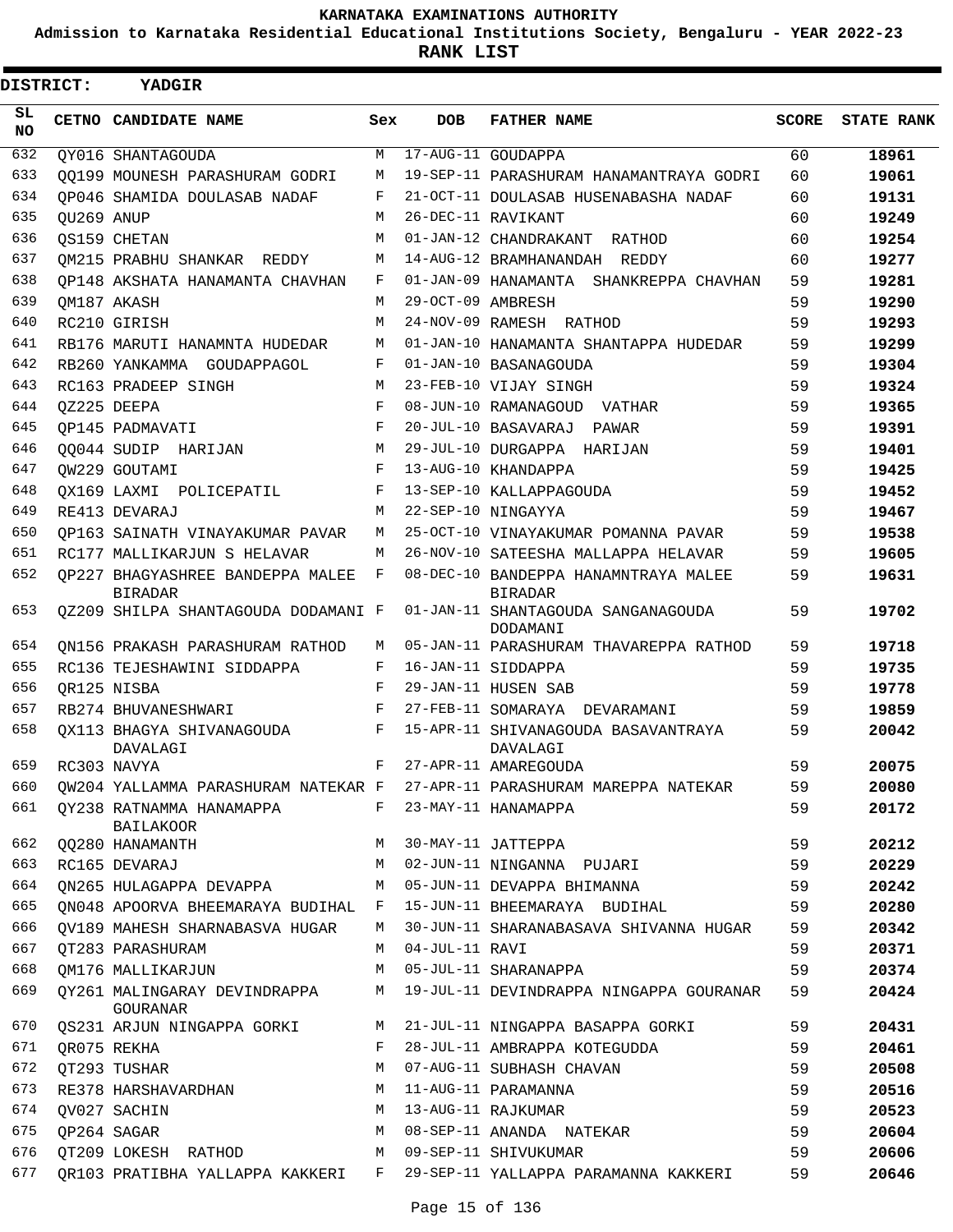**Admission to Karnataka Residential Educational Institutions Society, Bengaluru - YEAR 2022-23**

**RANK LIST**

| <b>DISTRICT:</b> |            | YADGIR                                      |     |                   |                                                                     |       |                   |
|------------------|------------|---------------------------------------------|-----|-------------------|---------------------------------------------------------------------|-------|-------------------|
| SL.<br><b>NO</b> |            | CETNO CANDIDATE NAME                        | Sex | <b>DOB</b>        | <b>FATHER NAME</b>                                                  | SCORE | <b>STATE RANK</b> |
| 678              |            | <b>OM014 NISHANTH REDDY</b>                 | M   |                   | 11-NOV-11 RAGHUPATHI REDDY                                          | 59    | 20741             |
| 679              |            | OX170 PRAGATI NADAGOUDA                     | F   |                   | 24-NOV-11 NADAGOUDA                                                 | 59    | 20772             |
| 680              |            | HALLADAMANE<br>RE188 MANIKANTA              | M   |                   | 15-FEB-12 HANAMANTH                                                 | 59    | 20859             |
| 681              |            | RE407 NAYANASHREE                           | F   |                   | 13-MAR-12 VENKATESH                                                 | 59    | 20867             |
| 682              |            | OX102 SAVITRI NINGAPPA HOTTI                | F   |                   | 03-FEB-09 NINGAPPA                                                  | 58    | 20883             |
| 683              |            | QY023 KRISHNAPPA MARULASIDDAPPA             | М   |                   | 01-JAN-10 MARULASIDDAPPA                                            | 58    | 20906             |
| 684              |            | OR136 CHANDRAKALA NIMBENNA                  | F   |                   | 08-APR-10 NIMBENNA CHENNAPPA                                        | 58    | 20936             |
| 685              |            | OU259 SHRIKANT NAMADEV CHAWAN               | М   |                   | 13-APR-10 NAMADEV NANDU CHAWAN                                      | 58    | 20939             |
| 686              |            | ON270 SHARAT BIRADAR                        | М   |                   | 14-JUN-10 NANAGOUDA                                                 | 58    | 20956             |
| 687              |            | OR111 NAGARAJ TIMMANNA<br>NAGARABETTA       | М   |                   | 03-AUG-10 TIMMANNA NAGARABETTA                                      | 58    | 20990             |
| 688              |            | OU037 GOOLESH                               | M   |                   | 14-AUG-10 KHASHEPPA                                                 | 58    | 21004             |
| 689              |            | 00191 PRAJWAL VIJAYAKUMAR SAJJAN            | M   |                   | 02-OCT-10 VIJAYAKUMAR                                               | 58    | 21079             |
| 690              |            | RA019 DIVYA                                 | F   |                   | 08-OCT-10 MALLAPPA                                                  | 58    | 21086             |
| 691              |            | OR182 ANJANA                                | F   |                   | 11-OCT-10 MAREPPA KATTIMANI                                         | 58    | 21092             |
| 692              |            | OW295 SHARANAMMA DEVINDRAPPA<br>HADAPADA    | F   |                   | 21-OCT-10 DEVINDRAPPA AMBRAPPA                                      | 58    | 21121             |
| 693              |            | OT102 PRAJWAL                               | М   |                   | 17-NOV-10 VEERABHADRAYYA                                            | 58    | 21163             |
| 694              |            | QZ208 SHRUSTI CHANDULAL RATHOD              | F   |                   | 21-NOV-10 CHANDULAL RATHOD                                          | 58    | 21173             |
| 695              | RD013 AKUL |                                             | М   |                   | 28-NOV-10 VIJAYRAGHAVREDDY                                          | 58    | 21185             |
| 696              |            | RE167 SHREYA                                | F   |                   | 29-DEC-10 AMEENARADDY                                               | 58    | 21259             |
| 697              |            | RB065 SINCHANA                              | F   |                   | 30-DEC-10 KASIRAM JAMUNA                                            | 58    | 21263             |
| 698              |            | QZ328 RAHUL                                 | M   |                   | 01-JAN-11 HUSANAPPA                                                 | 58    | 21274             |
| 699              |            | QW012 DHARMANNA                             | M   | 04-JAN-11 RAMANNA |                                                                     | 58    | 21290             |
| 700              |            | OR153 SRUSHTI                               | F   | 06-JAN-11 DEVAPPA | KATTIMANI                                                           | 58    | 21299             |
| 701              |            | RA310 NIKHEEL                               | M   |                   | 10-JAN-11 NINGANNA ARASIKERI                                        | 58    | 21320             |
| 702              |            | RD109 MOHMAD KAIF                           | M   |                   | 24-JAN-11 KHAJA NASIRUDDEEN                                         | 58    | 21360             |
| 703              |            | OM132 BHARATH KUMAR REDDY                   | М   |                   | 25-JAN-11 VENKAT REDDY ADHWANI                                      | 58    | 21362             |
| 704              |            | RB282 DHANANJAY                             | М   |                   | 31-JAN-11 VENKATARAJ                                                | 58    | 21381             |
| 705              |            | QZ268 SEVANTHI                              | F   |                   | 02-FEB-11 YANKAPPA                                                  | 58    | 21388             |
| 706              |            | QY214 GOVARDHAN                             |     |                   | M 05-FEB-11 YALLAPPA R CHINNAKAR                                    | 58    | 21395             |
| 707              |            | RA269 ABHILASHA CHINNA RATHOD               |     |                   | M 19-FEB-11 VENKATESH                                               | 58    | 21437             |
| 708              |            | QY003 PREETAMASING SHURAJITASING<br>BYALI   | M   |                   | 20-MAR-11 SHURAJITASING SHANKARASING<br>BYALI                       | 58    | 21539             |
| 709              |            | QN020 SEEMA IRANNA ADDODAGI                 | F   |                   | 26-MAR-11 IRANNA BASANNA ADDODAGI                                   | 58    | 21572             |
| 710              |            | OW180 SANDYA CHANDRASHEKAR KONER F          |     |                   | 03-APR-11 CHANDRASHEKAR DEVINDRAPPA<br>KONER                        | 58    | 21609             |
| 711              |            | QN163 MAHESH                                | M   |                   | 08-APR-11 RAMESH MANAPPA RATHOD                                     | 58    | 21629             |
| 712              |            | QV146 ZAIDPATEL                             | М   |                   | 11-APR-11 HAJARAT PATEL KACHUR                                      | 58    | 21647             |
| 713              |            | OR140 PRADEEPAKUMAR SHIVAPUTRA<br>CHINCHODI | M   |                   | 29-APR-11 SHIVAPUTRA MANAPATI<br>CHINCHODI                          | 58    | 21724             |
| 714              |            | QT077 TAMRIN BEGUM                          | F   |                   | 06-MAY-11 CHANDPASHA                                                | 58    | 21753             |
| 715              |            | DODAMANI                                    |     |                   | RB304 GAYATRI DEVINDRAPPA F 16-MAY-11 DEVINDRAPPA SIDDAPPA DODAMANI | 58    | 21798             |
| 716              |            | QT142 SWETAMBIKA SHREEMANT                  |     |                   | F 01-JUN-11 SHREEMANT RAMKRUSHNAPPA                                 | 58    | 21861             |
| 717              |            | QN323 NAGARAJ                               | М   |                   | 07-JUN-11 CHANNABASAPPA                                             | 58    | 21893             |
| 718              |            | QT113 ARPITA                                | F   |                   | 11-JUN-11 CHANDAPPA DABBERA                                         | 58    | 21905             |
| 719              |            | OY120 MEGHA KAMBALE                         | F   |                   | 19-JUN-11 SANGANNA KAMBALE                                          | 58    | 21940             |
| 720              |            | OT213 AISHWARYYA RAVIKUMAR TOTAD F          |     |                   | 08-JUL-11 RAVIKUMAR SIDDALINGAPPA TOTAD                             | 58    | 22011             |
| 721              |            | QX137 VENKATESH                             | М   | 13-JUL-11 MANAYYA |                                                                     | 58    | 22046             |
| 722              |            | QZ043 MEENAKSHI                             | F   | 18-JUL-11 LAXMANA |                                                                     | 58    | 22065             |
|                  |            |                                             |     | Page 16 of 136    |                                                                     |       |                   |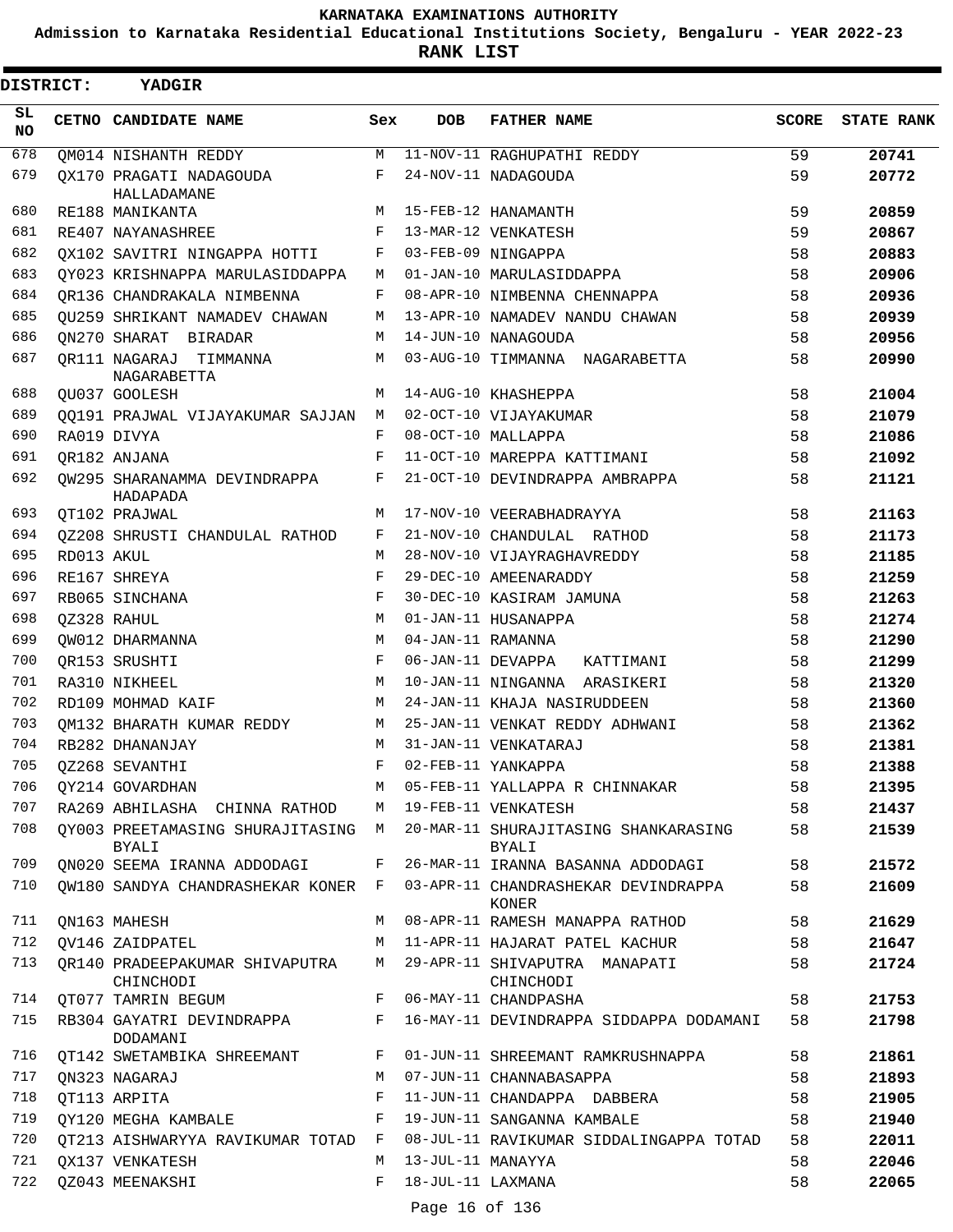**Admission to Karnataka Residential Educational Institutions Society, Bengaluru - YEAR 2022-23**

**RANK LIST**

 $\blacksquare$ 

| <b>DISTRICT:</b> | <b>YADGIR</b>                              |            |                   |                                                     |              |                   |
|------------------|--------------------------------------------|------------|-------------------|-----------------------------------------------------|--------------|-------------------|
| SL.<br>NO.       | CETNO CANDIDATE NAME                       | Sex        | <b>DOB</b>        | <b>FATHER NAME</b>                                  | <b>SCORE</b> | <b>STATE RANK</b> |
| 723              | 00130 MALLIKARJUNA DEVINDRAPPA<br>NAYKODI  | М          |                   | 23-JUL-11 DEVINDRAPPA RAYAPPA NAYKODI               | 58           | 22079             |
| 724              | QX334 PRAVEEN VENKATESH RATHOD             | М          |                   | 29-JUL-11 VENKATESH SHIVAJI RATHOD                  | 58           | 22102             |
| 725              | OS085 RAJU TOPANNA RATHOD                  | M          |                   | 01-AUG-11 RAJU PULASHING RATHOD                     | 58           | 22120             |
| 726              | RE528 SHARON SILVIA                        | F          |                   | 04-AUG-11 SUDHEER KUMAR                             | 58           | 22126             |
| 727              | OR031 HULAGAMMA AMARAPPA<br>MYAKALADODDI   | F          |                   | 09-AUG-11 AMARAPPA BHIMAPPA<br>MYAKALADODDI         | 58           | 22143             |
| 728              | OV127 MANJULA                              | F          |                   | 17-AUG-11 DEVARAJA                                  | 58           | 22180             |
| 729              | QT023 ABHISHEKHA                           | M          |                   | 09-NOV-11 SABARADDY                                 | 58           | 22378             |
| 730              | OT271 T AJAY KUMAR                         | M          |                   | 14-NOV-11 T CHANDRAKANT ANEGUNDI                    | 58           | 22388             |
| 731              | RC182 SHARANAPPA                           | M          |                   | 01-JAN-12 MALLAPPA PUJARI                           | 58           | 22483             |
| 732              | RE337 JAGADISH                             | M          |                   | 22-SEP-09 LACHAMAPPA                                | 57           | 22528             |
| 733              | ON324 NINGANNA SUGUR                       | M          |                   | 01-JAN-10 KRISHNAPPA SUGUR                          | 57           | 22540             |
| 734              | ON120 YALLALINGA                           | M          |                   | 01-JAN-10 HANAMANTRAYA KURI                         | 57           | 22543             |
| 735              | QS121 SHIVARAJ                             | M          |                   | 01-FEB-10 RAMANNA GOUDAGERI                         | 57           | 22550             |
| 736              | OR154 DARSHAN                              | M          |                   | 13-FEB-10 BASAPPA UPPALADINNI                       | 57           | 22554             |
| 737              | OR131 SOMASHEKHAR NAGAPPA BIRADAR M        |            |                   | 09-JUN-10 NAGAPPA SOMANNA BIRADAR                   | 57           | 22602             |
| 738              | OU083 CHANDAPPA                            | M          |                   | 08-AUG-10 AMBANNA DARSHNAPUR                        | 57           | 22645             |
| 739              | OY131 SANGAMESH                            | М          | 20-AUG-10 AYYAPPA |                                                     | 57           | 22652             |
| 740              | ON236 ABHISHEK S SAJJAN                    | M          |                   | 23-AUG-10 SHARANABASAPPA G                          | 57           | 22657             |
| 741              | OR186 SANTOSH                              | М          |                   | 26-SEP-10 TIMMANAGOUDA MALI PATIL                   | 57           | 22709             |
| 742              | OX155 SHARANAGOUDA RUDRAGOUDA              | M          |                   | 07-OCT-10 RUDRAGOUDA BASAVARAJ HOSAMANI             | 57           | 22743             |
| 743              | HOSAMANI<br>QT299 MANOJ SIDDHU MADIVALA    | М          |                   | 20-OCT-10 SIDDHU JAGANATHA MADIVALA                 | 57           | 22773             |
| 744              | QN239 SINDHU                               | F          |                   | 27-OCT-10 JATTEPPA DODDAMANI                        | 57           | 22796             |
| 745              | OP082 VIDYA NINGAPPA                       | F          |                   | 11-NOV-10 NINGAPPA DEVALEPPA                        | 57           | 22829             |
| 746              | OV358 NINGANNA                             | M          | 22-NOV-10 GURANNA |                                                     | 57           | 22850             |
| 747              | OZ036 SANDYA                               | $_{\rm F}$ |                   | 08-DEC-10 NINGAPPA BANANAL                          | 57           | 22889             |
| 748              | OW281 AKASH NAGAPPA                        | M          |                   | 01-JAN-11 NAGAPPA AYYAPPA                           | 57           | 22948             |
| 749              | OY338 BHAGAMMA                             | F          |                   | 01-JAN-11 ANJANEYARADDI PATIL                       | 57           | 22950             |
| 750              | QQ369 BHAGYASHRI TIRUPATI MAKASHI F        |            |                   | 01-JAN-11 TIRUPATI BHIMANNA MAKASHI                 | 57           | 22951             |
| 751              | OS194 PAVITRA MANAPPA CHAVHAN              | F          |                   | 01-JAN-11 MANAPPA L CHAVHAN                         | 57           | 22959             |
| 752              | QQ137 SANIYABEGUM                          | F          |                   | 01-JAN-11 MAIBOOBASAB MUJAWAR                       | 57           | 22961             |
| 753              | QX204 MAHESH                               | M          |                   | 19-JAN-11 KALAPPA BADIGER                           | 57           | 23021             |
| 754              | QY099 ANJALI SHREESHAILA NAGANUR F         |            |                   | 02-FEB-11 SHREESHAILA SHANKRAPPA<br>NAGANUR         | 57           | 23070             |
| 755              | QP246 KIRAN SHANTILAL RATHOD               | М          |                   | 20-FEB-11 SHANTILAL DESHAPPA RATHOD                 | 57           | 23129             |
| 756              | QV097 VISHWANATH                           | М          | 21-FEB-11 UMESH   |                                                     | 57           | 23139             |
| 757              | 00296 MANOJ ASHOK BADIGER                  | М          |                   | 17-MAR-11 ASHOK BADIGER                             | 57           | 23210             |
| 758              | QP141 ANITA                                | F          |                   | 27-MAR-11 PRABHU BASAVARAJ TANKEDAR                 | 57           | 23249             |
| 759              | QZ280 MALLIKARJUN                          | М          |                   | 01-APR-11 SHIVASHARAN HELAVAR                       | 57           | 23270             |
| 760              | QR160 KOUSHIK                              | М          |                   | 09-APR-11 RAMANAGOUDA GARADDI                       | 57           | 23302             |
| 761              | QM057 BHAGYALATA                           | F          |                   | 11-APR-11 SRISAILA                                  | 57           | 23306             |
| 762              | QW227 ANITA                                | F          |                   | 25-APR-11 CHANDRASHEKHAR                            | 57           | 23360             |
| 763              | QX225 SAKSHI NAGAPPAGOL                    | F          |                   | 26-APR-11 BASAVARAJ NAGAPPAGOL                      | 57           | 23367             |
| 764              | QP057 SIMAREEN JALIBENCHI                  | F          |                   | 08-MAY-11 KASHIMASAB SAYADSAB<br>JALIBENCHI         | 57           | 23430             |
| 765              | QX247 YASHAVANT SHARANAGOUDA<br>MELAMALAGI | M          |                   | 14-MAY-11 SHARANAGOUDA YAMANAPPAGOUDA<br>MELAMALAGI | 57           | 23455             |
| 766              | QR085 ADARSHA DHIRASING PAWAR              | М          |                   | 18-MAY-11 DHIRASING LALAPPA PAWAR                   | 57           | 23468             |
| 767              | QY343 BINDU PRABHUGOUDA PATIL              | М          |                   | 05-JUN-11 PRABHUGOUDA PATIL                         | 57           | 23541             |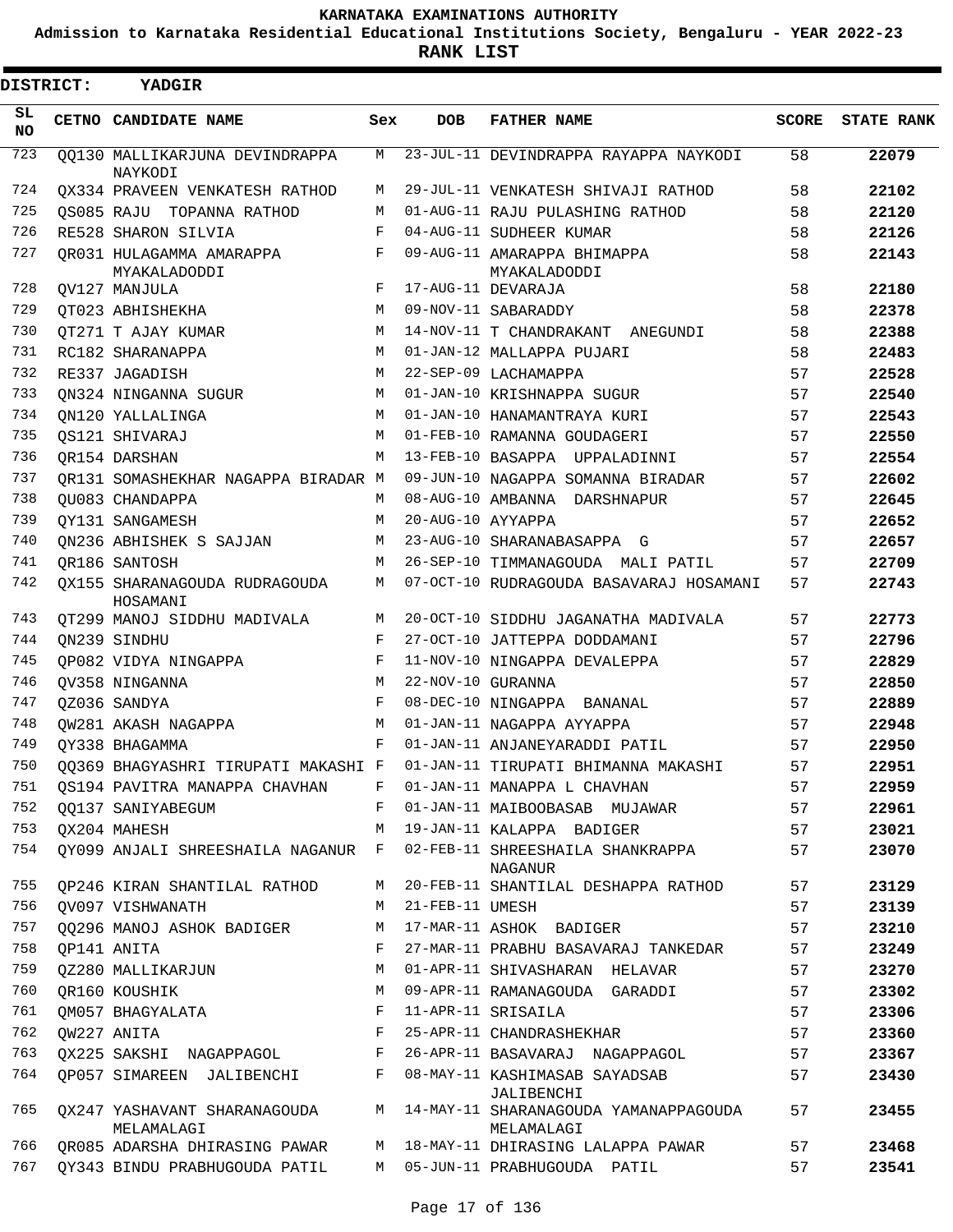**Admission to Karnataka Residential Educational Institutions Society, Bengaluru - YEAR 2022-23**

**RANK LIST**

| <b>DISTRICT:</b> | <b>YADGIR</b>                      |        |                   |                                                    |              |                   |
|------------------|------------------------------------|--------|-------------------|----------------------------------------------------|--------------|-------------------|
| SL.<br>NO.       | CETNO CANDIDATE NAME               | Sex    | <b>DOB</b>        | <b>FATHER NAME</b>                                 | <b>SCORE</b> | <b>STATE RANK</b> |
| 768              | RE450 SHREYASH                     | М      |                   | 12-JUN-11 VENKATESH                                | 57           | 23582             |
| 769              | OW086 NAGRAJ HAIYALAPPA            | M      |                   | 14-JUN-11 HAIYALAPPA LINGAPPA                      | 57           | 23592             |
| 770              | HEREKORUBARU                       |        |                   | HEREKORUBARU                                       |              |                   |
| 771              | RD160 SIDDALINGAMMA                | F      |                   | 24-JUN-11 DODDA DURGAPPA                           | 57           | 23640             |
| 772              | RB292 DHARSHAN N K                 | M      |                   | 20-JUL-11 NANDAPPA                                 | 57           | 23755             |
| 773              | OT093 ANUSHA                       | F      | 22-JUL-11 DEVAPPA |                                                    | 57           | 23765             |
| 774              | QZ222 LATEEF SHARIF VAJJAL         | М      |                   | 20-AUG-11 SHARIF LSLESAB VAJJAL                    | 57           | 23900             |
| 775              | OR243 PREETAM                      | M<br>F |                   | 23-AUG-11 THAVAREPPA PAWAR                         | 57           | 23913             |
| 776              | QZ156 SRUSHTI                      |        |                   | 07-SEP-11 SHARANBASAPPA                            | 57           | 23966             |
| 777              | RE496 SHIVAPRASAD                  | M      |                   | 10-SEP-11 VASANTKUMAR                              | 57           | 23972             |
| 778              | ON065 CHUNDRU VENKATASHARANYA      | F      |                   | 19-SEP-11 CHUNDRU SATEESH<br>08-OCT-11 SATISH GOGI | 57           | 24001             |
| 779              | OY331 KARTIK                       | M      | 14-OCT-11 MANAPPA |                                                    | 57           | 24043             |
|                  | RB252 SHREEKANTA MANAPPA BADIGER   | М      |                   |                                                    | 57           | 24072             |
| 780              | OP140 SHREYA                       | F      |                   | 22-OCT-11 NANAGOUDA KOLAKUR                        | 57           | 24095             |
| 781              | RE554 DHANUSH                      | M      |                   | 07-NOV-11 DODDASABANNA                             | 57           | 24129             |
| 782              | QQ311 AKASH                        | M      |                   | 11-NOV-11 YALLAPPA                                 | 57           | 24139             |
| 783              | OW261 KAVERI                       | F      |                   | 20-NOV-11 MANASHAPPA                               | 57           | 24173             |
| 784              | QX003 SPOORTHI SOOGAYYA            | F      |                   | 22-FEB-12 SOOGAYYA                                 | 57           | 24265             |
| 785              | OY035 MALAKAMMA                    | F      |                   | 15-MAR-10 BHIMAPPA JALIBENCHI                      | 56           | 24339             |
| 786              | RD075 MANOJKUMAR REDDY             | М      |                   | 26-MAR-10 SHIVASHANKAR                             | 56           | 24342             |
| 787              | OR022 BHAGYA YAMANAPPA DIDDIMANI   | F      |                   | 23-APR-10 YAMANAPPA DIDDIMANI                      | 56           | 24356             |
| 788              | RE523 IRFAN PATEL                  | М      |                   | 18-MAY-10 MAHABOOB PATEL                           | 56           | 24365             |
| 789              | QN097 RAHUL                        | M      |                   | 28-JUN-10 CHANDRASHEKHAR GONAL                     | 56           | 24382             |
| 790              | OY246 BASAMMA MALAPPA ALYAL        | F      |                   | 15-AUG-10 MALAPPA PRADANEPPA ALYAL                 | 56           | 24423             |
| 791              | RE258 KIRTHI                       | F      |                   | 22-AUG-10 MEGHARAJ JADHAV                          | 56           | 24433             |
| 792              | QT254 BHARAT                       | M      |                   | 27-SEP-10 MANJUNATH                                | 56           | 24492             |
| 793              | OM170 HARISH                       | M      |                   | 03-NOV-10 PANDAPPA                                 | 56           | 24577             |
| 794              | RB069 SHIVARAJ<br>D MADAGAR        | М      |                   | 13-NOV-10 DEVINDRA MADAGAR                         | 56           | 24604             |
| 795              | ON107 CHANDRASHEKHAR LAXMAN        | M      |                   | 19-NOV-10 LAXMAN VASANAPPA                         | 56           | 24619             |
| 796              | OV101 MEGHA                        | F      |                   | 20-NOV-10 SANGANAGOUDA                             | 56           | 24622             |
| 797              | QY008 SAKSHI                       |        |                   | 27-NOV-10 SHIVANAGOUDA BIRADAR                     | 56           | 24642             |
| 798              | RB284 SHARANABASAVA                | M      |                   | 13-DEC-10 YANKUBA BIRADAR                          | 56           | 24682             |
| 799              | RB328 KIRANA NINGAPPA JADHAVA      | M      |                   | 01-JAN-11 NINGAPPA JADHAVA                         | 56           | 24732             |
| 800              | QY001 PRAVEENA                     | M      |                   | 01-JAN-11 SIDDAPPA                                 | 56           | 24739             |
| 801              | QR102 SHANKRAMMA NEELAPPA RATHOD F |        |                   | 02-JAN-11 NEELAPPA LAXMAN RATHOD                   | 56           | 24751             |
| 802              | QM207 ANITHA                       | F      | 18-JAN-11 SABANNA |                                                    | 56           | 24808             |
| 803              | QU347 SHANKAR RAO                  | M      |                   | 31-JAN-11 SHIVALINGAPPAGOUDA                       | 56           | 24845             |
| 804              | RC279 KIRAN ADAPPA BEKINAL         | M      |                   | 03-FEB-11 ADAPPA BASAPPA BEKINAL                   | 56           | 24854             |
| 805              | QW266 PRAMOD                       | М      |                   | 17-FEB-11 SHIVASHARANAPPA                          | 56           | 24905             |
| 806              | QP047 MANIKANTA                    | M      |                   | 18-MAR-11 SHIVANANDA SIDDRAMAPPA<br>ASANGIHAL      | 56           | 25005             |
| 807              | RA067 nikhita                      | F      |                   | 25-MAR-11 DEVINDRAPPA                              | 56           | 25037             |
| 808              | QT323 PRAJVAL RATHOD               | М      |                   | 29-MAR-11 ASHOK RATHOD                             | 56           | 25052             |
| 809              | RC027 KEERTI NATIKAR               | F      |                   | 31-MAR-11 LAKSHMAN                                 | 56           | 25066             |
| 810              | QZ221 TAIYABA MAHEBOOB AMMAPUR     | F      |                   | 24-APR-11 MAHEBOOB                                 | 56           | 25192             |
| 811              | QQ128 KIRAN                        | M      |                   | 07-MAY-11 SOMARAYA                                 | 56           | 25244             |
| 812              | RE244 ABHISHEKH                    | М      |                   | 18-MAY-11 BASAVARAJ                                | 56           | 25282             |
| 813              | ON010 ANKITA                       | F      |                   | 19-MAY-11 TIRUPATI CHAVHAN                         | 56           | 25288             |
| 814              | QT079 BASAVARAJ SHARANAPPA A       | M      |                   | 30-MAY-11 SHARANAPPA A A                           | 56           | 25338             |
| 815              | RE199 NAVEENKUMAR                  | M      |                   | 02-JUN-11 BANNAPPA                                 | 56           | 25356             |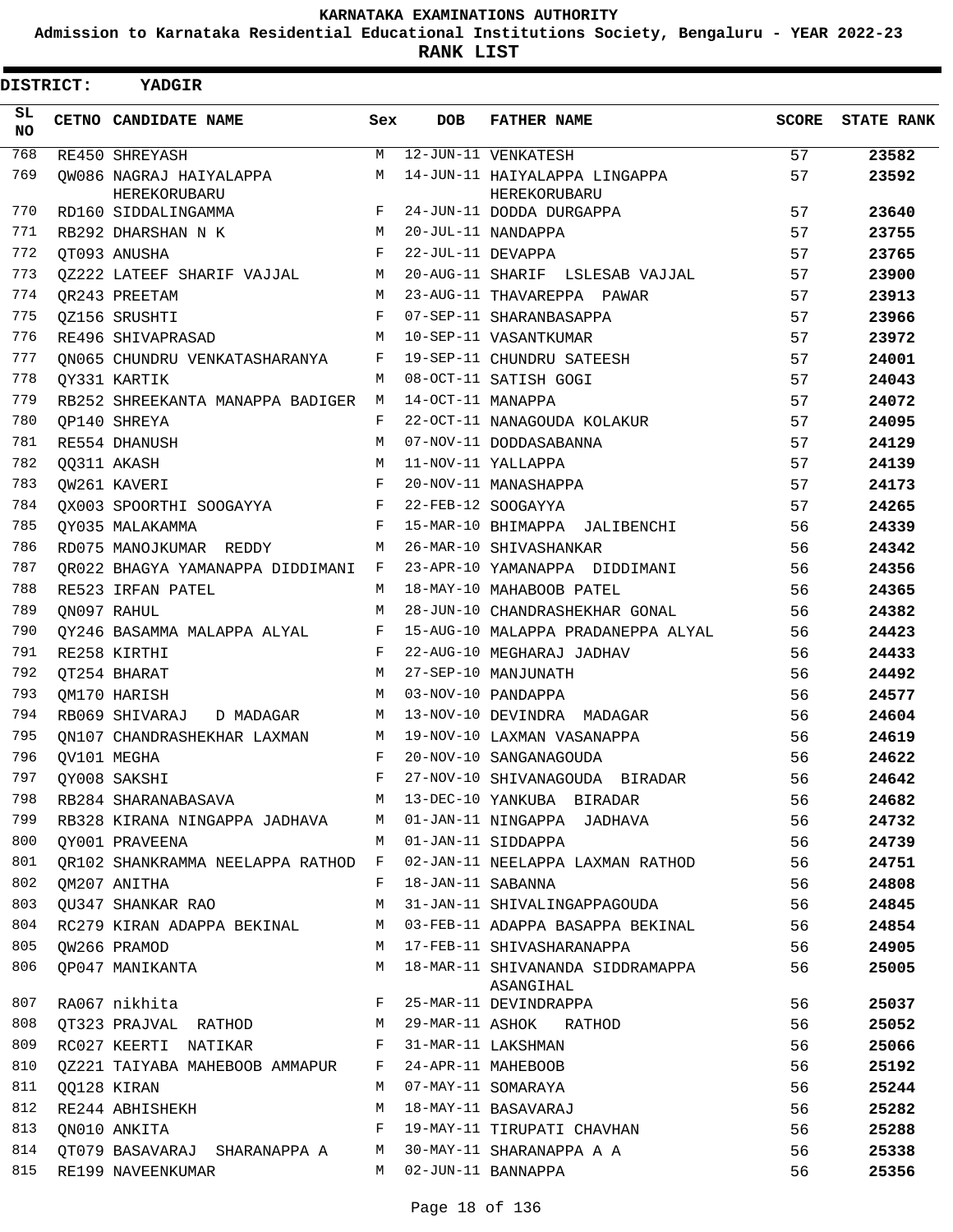**Admission to Karnataka Residential Educational Institutions Society, Bengaluru - YEAR 2022-23**

**RANK LIST**

| <b>DISTRICT:</b> | <b>YADGIR</b>                                  |            |                   |                                                  |              |                   |
|------------------|------------------------------------------------|------------|-------------------|--------------------------------------------------|--------------|-------------------|
| SL.<br>NO.       | CETNO CANDIDATE NAME                           | Sex        | <b>DOB</b>        | <b>FATHER NAME</b>                               | <b>SCORE</b> | <b>STATE RANK</b> |
| 816              | OU114 MALINGARAYA                              | М          |                   | $\overline{03}$ -JUN-11 BASALINGAPPA             | 56           | 25365             |
| 817              | RC191 BHAGYASHREE                              | F          |                   | 07-JUN-11 BASAPPA GADDER                         | 56           | 25383             |
| 818              | OP277 MOUNESH                                  | M          |                   | 08-JUN-11 PARAMANNA BHIMANNA JUMMA               | 56           | 25390             |
| 819              | RE588 ROHIT                                    | М          | 12-JUN-11 MANNU   |                                                  | 56           | 25410             |
| 820              | OX238 PRAKASH                                  | M          |                   | 15-JUN-11 MUKKANNA UCHAGONDA                     | 56           | 25415             |
| 821              | ON019 VIDYASHREE<br>MAHADEVAPPA<br><b>BALI</b> | F          |                   | 01-JUL-11 MAHADEVAPPA SHIVANNA BALI              | 56           | 25504             |
| 822              | QU071 ANUSHKA                                  | F          |                   | 02-JUL-11 KRISHNA CHILLAL                        | 56           | 25505             |
| 823              | OV237 TAPASHA                                  | F          |                   | 07-JUL-11 CHANDRAMA                              | 56           | 25531             |
| 824              | RC115 DILEEP                                   | M          |                   | 08-JUL-11 CHANDRAMAPPA                           | 56           | 25536             |
| 825              | OZ234 SUDHA                                    | F          |                   | 09-JUL-11 SOMANATH RATOD                         | 56           | 25541             |
| 826              | RA248 MONIKA                                   | F          |                   | 10-JUL-11 CHANDAPPA                              | 56           | 25545             |
| 827              | OO124 NISARGA B                                | $_{\rm F}$ |                   | 11-JUL-11 SANNABASAVARAJA                        | 56           | 25554             |
| 828              | RE503 GOUTHAMI                                 | F          |                   | 17-JUL-11 KISHAN RATHOD                          | 56           | 25574             |
| 829              | OU215 PRAGNA YALLAPPA BADIGER                  | F          |                   | 22-JUL-11 YALLAPPA BHIMARAY BADIGER              | 56           | 25591             |
| 830              | RA232 LAKSHMAN<br>TANAKEDAR                    | M          | 31-JUL-11 RAMANNA |                                                  | 56           | 25618             |
| 831              | OW276 VASUDEV KISHAN PAWAR                     | M          |                   | 31-JUL-11 KISHAN TIPPANNA                        | 56           | 25620             |
| 832              | 00380 SINCHANA CHANDRASHEKAR<br>RATHODA        | F          |                   | 01-AUG-11 CHANDRASHEKAR LACHAMANAYAKA<br>RATHODA | 56           | 25626             |
| 833              | QR180 PARAMANNA SHANTAPURA                     | М          |                   | 10-AUG-11 BASANNA PARAMANNA SHATAPURA            | 56           | 25665             |
| 834              | QU248 UMAR FAROOQ                              | M          |                   | 14-AUG-11 GOKUL HUSSAIN                          | 56           | 25680             |
| 835              | 00001 PARASURAM NARASAPPA<br>AGASIMUNDA        | M          |                   | 15-AUG-11 NARASAPPA SHIDDAPPA<br>AGASIMUNDA      | 56           | 25681             |
| 836              | OX262 AKASH PARAMANNA KUMBAR                   | M          |                   | 25-AUG-11 PARAMANNA SOMANNA KUMBAR               | 56           | 25715             |
| 837              | QW133 TIPPANNA CHANDRAKANT<br>GULAGI           | М          |                   | 20-SEP-11 CHANDRAKANT<br>TIPPANNA GULAGI         | 56           | 25816             |
| 838              | ON146 VIJAYAKUMAR                              | M          |                   | 20-OCT-11 DEVINDRAYYA STHAVARMATH                | 56           | 25903             |
| 839              | OX056 SANGEETA                                 | F          |                   | 16-NOV-11 BASAYYA HIREMAT                        | 56           | 25981             |
| 840              | OT267 PRIYADARSHINI                            | $_{\rm F}$ |                   | 17-NOV-11 LALU RATHOD                            | 56           | 25984             |
| 841              | RE338 ABHILASH                                 | M          |                   | 12-DEC-11 KRISHNAPPA                             | 56           | 26054             |
| 842              | 00240 ADESH JOGAR                              | М          |                   | 04-JAN-12 PARAMANNA JOGAR                        | 56           | 26093             |
| 843              | RE454 NAGARATNA                                | F          |                   | 15-FEB-12 HANAMANTH                              | 56           | 26109             |
| 844              | RE025 T PRASHANT                               | M          |                   | 01-JAN-10 MAHADEVAPPA                            | 55           | 26160             |
| 845              | RC288 GANGADHAR KULKARNI                       | M          |                   | 10-MAY-10 MARTHANDARAO KULKARNI                  | 55           | 26212             |
| 846              | OZ068 ULFAT                                    | F          |                   | 16-JUN-10 RAJESAB BANNETTI                       | 55           | 26243             |
| 847              | QP305 SACHIN                                   | М          |                   | 05-JUL-10 ROOPASING RATHOD                       | 55           | 26257             |
| 848              | RB171 SANJUKUMAR KATTIAMNI                     | М          |                   | 06-JUL-10 HANAMANTA                              | 55           | 26259             |
| 849              | OS161 TANVI                                    | F          |                   | 15-SEP-10 NEELAKANTARAYA DEVARAMANI              | 55           | 26336             |
| 850              | QM047 KAVERI                                   | F          |                   | 16-SEP-10 DEVINDRAPPA                            | 55           | 26338             |
| 851              | RB270 GIRISH KOLUR                             | M          |                   | 04-OCT-10 MALLAPPA KOLUR                         | 55           | 26375             |
| 852              | QT169 POOJA                                    | F          |                   | 04-NOV-10 SHARANAPPA                             | 55           | 26434             |
| 853              | OR270 SHREEDEVI YALLAPPA JOGEEN                | F          |                   | 09-DEC-10 YALLAPPA JOGEEN                        | 55           | 26554             |
| 854              | OX301 ARUN TIPPANNA RATHOD                     | M          |                   | 29-DEC-10 TIPPANNA VARJAPPA RATHOD               | 55           | 26599             |
| 855              | RC318 AKASH                                    | M          |                   | 01-JAN-11 MAHADEVAPPA                            | 55           | 26613             |
| 856              | QX027 ASHOK GUTTEDAR                           | M          |                   | 01-JAN-11 SHRINIVAS                              | 55           | 26618             |
| 857              | 0Z261 BHIRAPPA BANDER                          | М          |                   | 01-JAN-11 NINGAPPA BANDER                        | 55           | 26621             |
| 858              | RC094 SANJANA RAMANAGOUDA<br>DODAMANI          | F          |                   | 01-JAN-11 RAMANAGOUDA SHIVARAYAGOUDA<br>DODAMANI | 55           | 26632             |
| 859              | OP105 PRAVEEN                                  | М          |                   | 13-JAN-11 ASHOK LACHHAPPA CHAWAN                 | 55           | 26669             |
| 860              | RA090 RENUKA                                   | F          |                   | 20-JAN-11 TIPPANNA KOUDIMATTI                    | 55           | 26689             |
| 861              | QP075 RAVICHANDRA                              | M          |                   | 28-JAN-11 DEVAPPA SALI                           | 55           | 26722             |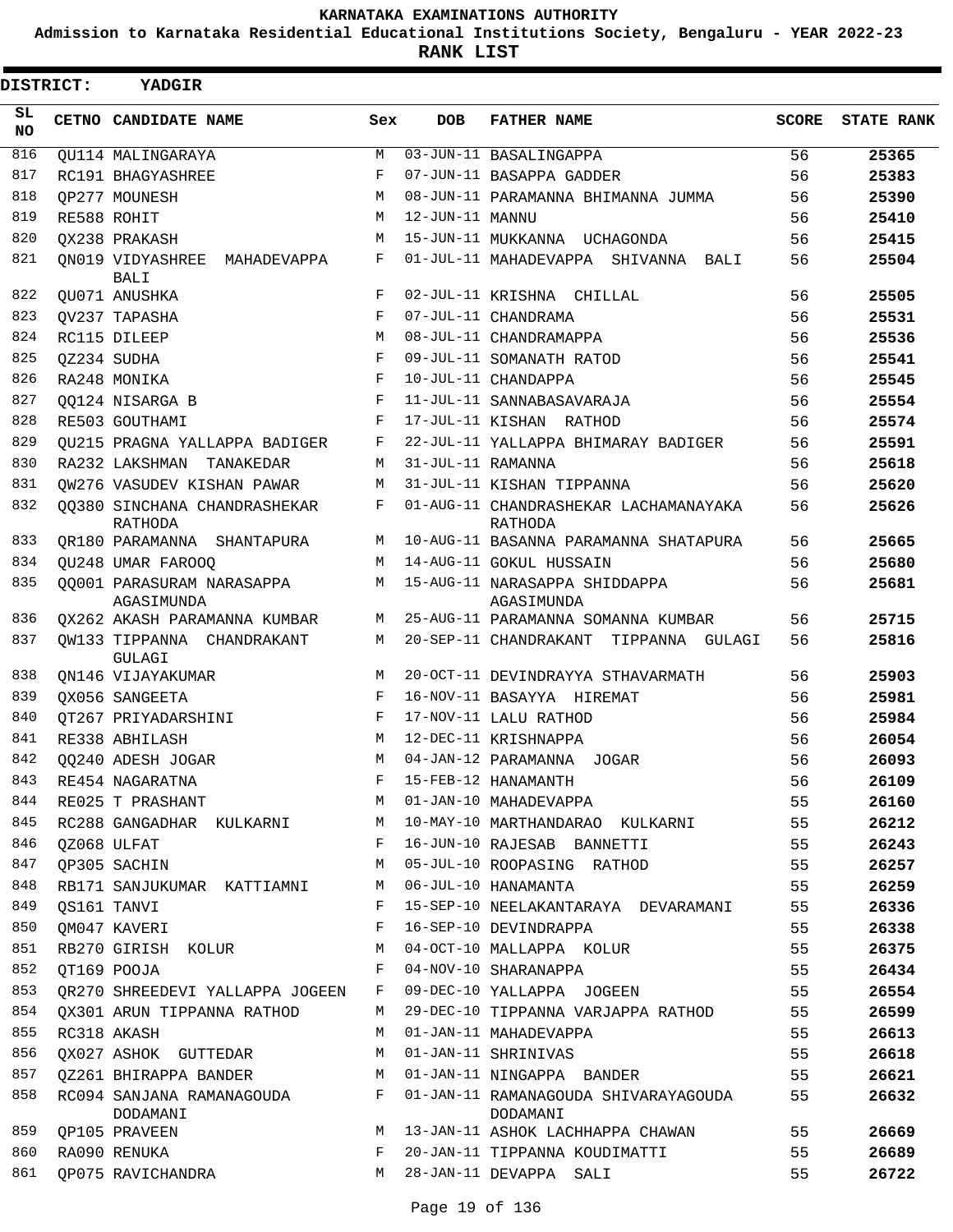**Admission to Karnataka Residential Educational Institutions Society, Bengaluru - YEAR 2022-23**

**RANK LIST**

| <b>DISTRICT:</b> | YADGIR                                 |              |                   |                                                                                    |       |                   |
|------------------|----------------------------------------|--------------|-------------------|------------------------------------------------------------------------------------|-------|-------------------|
| SL.<br>NO.       | CETNO CANDIDATE NAME                   | Sex          | <b>DOB</b>        | <b>FATHER NAME</b>                                                                 | SCORE | <b>STATE RANK</b> |
| 862              | QX020 SHREEKAR                         | М            |                   | 18-FEB-11 SUGURAYYA RUMAL                                                          | 55    | 26795             |
| 863              | OR328 ROHIT APPANNA RATHOD             | М            | 10-MAR-11 APPANNA |                                                                                    | 55    | 26878             |
| 864              | RC347 LAXMI                            | F            |                   | 22-MAR-11 BASAVARAJ HANCHALI                                                       | 55    | 26927             |
| 865              | OW249 SHAHEED J JAILAL H               | M            |                   | 22-MAR-11 JAILAL H                                                                 | 55    | 26931             |
| 866              | OV128 NIRMALA                          | $\mathbf{F}$ |                   | 23-MAR-11 SHARANAPPA                                                               | 55    | 26936             |
| 867              | OX291 SANJANA                          | F            |                   | 23-MAR-11 VIRESH BADIGER                                                           | 55    | 26937             |
| 868              | OM030 TULASI A                         | F            |                   | 23-MAR-11 ANANTHAPPA                                                               | 55    | 26942             |
| 869              | RC118 PRAGNYA SAJJAN                   | F            |                   | 26-MAR-11 SURESH SAJJAN                                                            | 55    | 26950             |
| 870              | RE600 SIDDARTH                         | M            |                   | 27-MAR-11 SABANNA BADIGER                                                          | 55    | 26957             |
| 871              | QT241 SHREENIDHI RAGHAVENDRA<br>ANGADI | F            |                   | 15-APR-11 RAGHAVENDRA ANGADI                                                       | 55    | 27050             |
| 872              | QR164 KARTHIKA KRISHNA JADHAVA M       |              |                   | 08-MAY-11 KRISHNA JADHAVA                                                          | 55    | 27162             |
| 873              | QU241 DILIP KUMAR RATHOD               | M            |                   | 13-MAY-11 SHIVALAL RATHOD                                                          | 55    | 27191             |
| 874              | QZ235 APOORVA                          | $\mathbf{F}$ |                   | 17-MAY-11 NAGAYYA HIREMATH                                                         | 55    | 27215             |
| 875              | RD027 JYOTI                            | F            |                   | 18-MAY-11 CHANDRAKANT                                                              | 55    | 27222             |
| 876              | QS083 GUNDURAO                         | M            |                   | 23-MAY-11 PARASHURAM RATHOD                                                        | 55    | 27244             |
| 877              | OP308 SHIVARAJ                         | M            |                   | 01-JUN-11 PARAMANNA SAMANNA JAMPAR                                                 | 55    | 27291             |
| 878              | QQ226 SHILPA KASHIPATI PATTAR          | F            |                   | 02-JUN-11 KASHIPATI PATTAR                                                         | 55    | 27298             |
| 879              | RE318 LAKSHMI                          | F            |                   | 04-JUN-11 MALLIKARJUNA                                                             | 55    | 27313             |
| 880              | OT249 BHARATH R CHAVAN ZZZ ZZZ         | М            |                   | 10-JUN-11 RAVI CHAWAN ZZZ ZZZ                                                      | 55    | 27340             |
| 881              | RD096 MOHAN                            | M            |                   | 07-JUL-11 MAHADEVAPPA                                                              | 55    | 27462             |
| 882              | RB281 BASANAGOUDA                      | М            |                   | 29-JUL-11 SHIVARAJ                                                                 | 55    | 27560             |
| 883              | QX340 PRAVEEN TARASINGA RATHOD         | M            |                   | 24-AUG-11 TARASINGH RATHOD                                                         | 55    | 27668             |
| 884              | 00031 CHETAN LAXMANA HOKRANI           | M            |                   | 16-SEP-11 LAXMANA HOKRANI                                                          | 55    | 27734             |
| 885              | OU234 RAMADEVI                         | $\mathbf{F}$ |                   | 17-SEP-11 BHIMARAYA                                                                | 55    | 27737             |
| 886              | QV204 SHANTAMMA HANAMANTARAY F         |              |                   | 10-OCT-11 HANMANTARAY BALAPPA                                                      | 55    | 27815             |
| 887              | RE277 AJAY KUMAR                       | M            | 14-OCT-11 NEELYA  |                                                                                    | 55    | 27827             |
| 888              | QT096 SHURSTI SAIBANNA KORI F          |              |                   | 16-OCT-11 SAIBANNA SHANBHANNA KORI                                                 | 55    | 27836             |
| 889              | OV182 TAHURA                           | F            |                   | 22-OCT-11 MOHAMMED HUSSAIN                                                         | 55    | 27857             |
| 890              | KERUTAGI                               |              |                   | QT282 CHANDRAKANTH SHARANABASAPPA M 26-OCT-11 SHARANABASAPPA CHOWDAPPA<br>KERUTAGI | 55    | 27865             |
| 891              | KERUTAGI<br>RD018 SHANTHAMMA           | $F$ and $F$  |                   | 03-NOV-11 VEERABHADRAPPA                                                           | 55    | 27891             |
| 892              | QS034 PARAMANNA                        | M            |                   | 17-NOV-11 AYYANNA KAMATAGI                                                         | 55    | 27933             |
| 893              | RE574 ABHISHEKHA                       | M            |                   | 01-JAN-12 YAMANAPPA                                                                | 55    | 28020             |
| 894              | OT131 SANGEETA                         | F            |                   | 02-JAN-12 SOMASHEKHAR H SASANUR                                                    | 55    | 28027             |
| 895              | OR130 AMBRESH HANAMANTRAYA KURI M      |              |                   | 20-SEP-12 HANAMANTRAYA NINGAPPA KURI                                               | 55    | 28076             |
| 896              | OU122 DEEPAK RATHOD                    | M            |                   | 09-MAY-09 PRAKASH RATHOD                                                           | 54    | 28083             |
| 897              | RB139 GOLLALAPPA DORI                  | M            |                   | 16-JUL-09 PARASHURAM                                                               | 54    | 28088             |
| 898              | QQ379 PRAVEEN                          | M            |                   | 20-SEP-09 MANGESH RATHOD                                                           | 54    | 28095             |
| 899              | RA217 ARIL ALI                         | M            |                   | 10-DEC-09 CHANDESA BHAGAVAN                                                        | 54    | 28103             |
| 900              | QR234 BALAVANTAPPA BASAPPA<br>SOMANAL  | M            |                   | 01-JAN-10 BASAPPA SOMANAL                                                          | 54    | 28107             |
| 901              | RA080 MARUTI                           | M            |                   | 01-JAN-10 NINGAPPA NAYKODI                                                         | 54    | 28109             |
| 902              | RE359 SHREEDEVAMMA                     | F            |                   | 28-FEB-10 SANAMEERAPPA                                                             | 54    | 28128             |
| 903              | OW272 ASHOK SHIVAPPA SURAPUR           | M            |                   | 01-APR-10 SHIVAPPA TIMMAPPA SURAPUR                                                | 54    | 28146             |
| 904              | OO184 MALLIKARJUN                      | M            |                   | 30-JUN-10 MALLAPPA                                                                 | 54    | 28197             |
| 905              | 00132 RAVICHANDRA BASAVARAJ<br>MELAR   | М            |                   | 15-JUL-10 BASAVARAJ SAMAPPA MELAR                                                  | 54    | 28206             |
| 906              | QZ212 SHREEHARI                        | M            |                   | 12-AUG-10 BHEEMRAO KULKARNI                                                        | 54    | 28242             |
| 907              | QZ200 TUKARAM GOVINDA CHAVAN           | M            |                   | 12-AUG-10 GOVINDA SHANKARAPPA CHAVAN                                               | 54    | 28244             |
| 908              | QX142 NAVEEN KUMAR GUDAGUNTI           | M            |                   | 17-AUG-10 PRABHU GUDAGUNTI                                                         | 54    | 28249             |
|                  |                                        |              | Page 20 of 136    |                                                                                    |       |                   |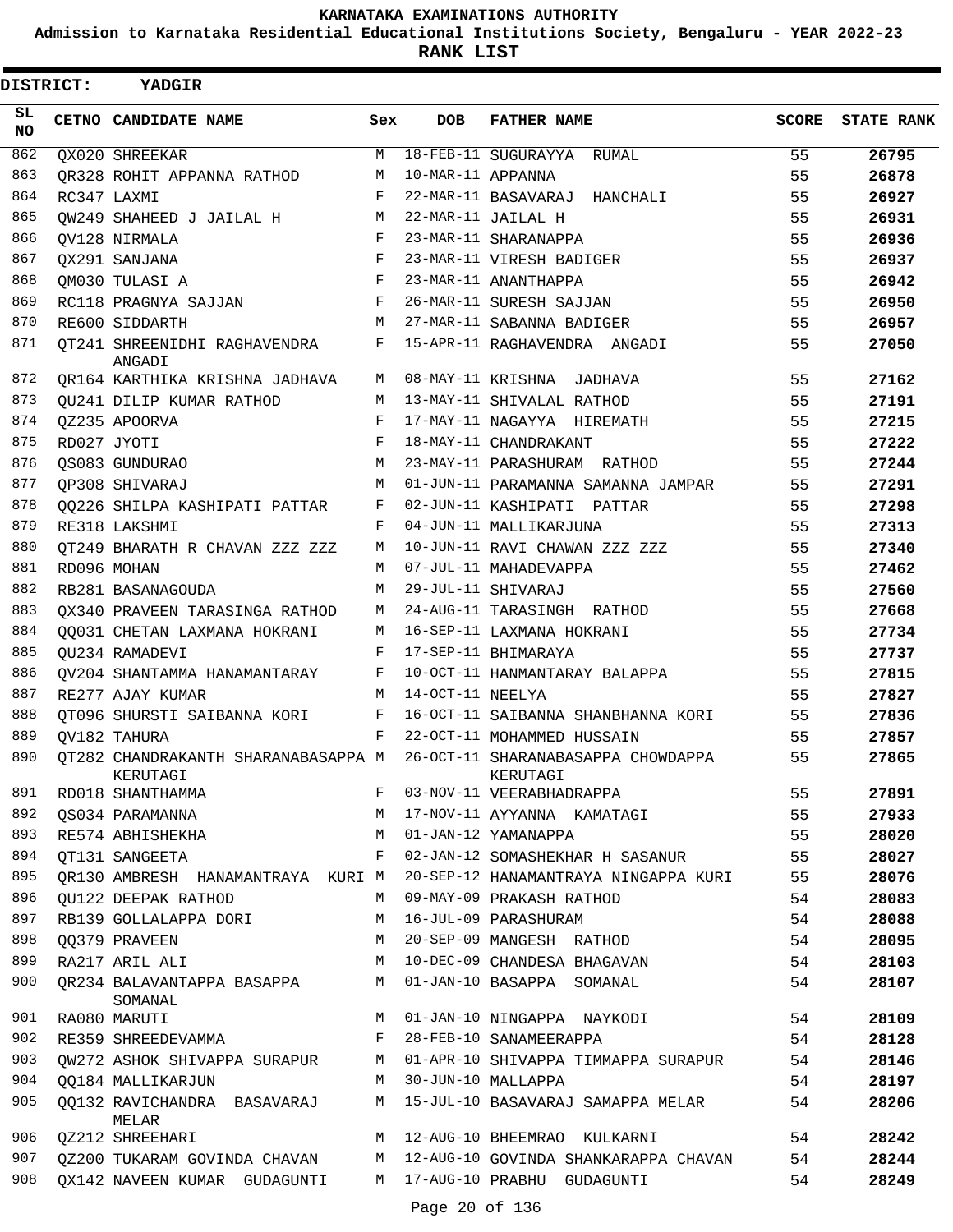**Admission to Karnataka Residential Educational Institutions Society, Bengaluru - YEAR 2022-23**

 $\blacksquare$ 

**RANK LIST**

Е

| DISTRICT:  | <b>YADGIR</b>                                   |            |                   |                                                  |              |                   |
|------------|-------------------------------------------------|------------|-------------------|--------------------------------------------------|--------------|-------------------|
| SL.<br>NO. | CETNO CANDIDATE NAME                            | Sex        | <b>DOB</b>        | <b>FATHER NAME</b>                               | <b>SCORE</b> | <b>STATE RANK</b> |
| 909        | OZ299 SAMARTHA PRAKASH HUGAR                    | M          |                   | 22-AUG-10 PRAKASH SANGANABASAPPA HUGAR           | 54           | 28251             |
| 910        | OM035 AKSHITA                                   | F          |                   | 03-SEP-10 VENKATAPPA KHANDAPNOOR                 | 54           | 28274             |
| 911        | ON117 NINGANNA                                  | M          |                   | 07-SEP-10 BHIMANNA                               | 54           | 28280             |
| 912        | RB272 APURVA GUNATHREDDY<br>MALIPATIL           | F          |                   | 16-SEP-10 GURUNATHREDDY RAMANAGOUDA<br>MALIPATIL | 54           | 28299             |
| 913        | QU182 LAXMIKANTA                                | M          |                   | 12-NOV-10 BASU SAREGAR                           | 54           | 28415             |
| 914        | OZ187 BASAVARAJ                                 | M          |                   | 16-NOV-10 HANAMANTRAYA GORAVAR                   | 54           | 28424             |
| 915        | OY036 PRASHANTA                                 | M          |                   | 24-NOV-10 NANDAPPA                               | 54           | 28450             |
| 916        | OS020 KOUSHALYA CHAVHAN                         | F          |                   | 27-NOV-10 SOMU CHAVHAN                           | 54           | 28461             |
| 917        | 0Z244 GADDEMMA YAMANAPPA BUDIHAL                | F          |                   | 09-DEC-10 YAMANAPPA SHARANAPPA BUDIHAL           | 54           | 28494             |
| 918        | OR336 PRAJVAL BASAVARAJ CHAKRI                  | M          |                   | 09-DEC-10 BASAVARAJ HANAMANTRAYA CHAKRI          | 54           | 28496             |
| 919        | OS049 MANJAPPA                                  | М          |                   | 10-DEC-10 NINGAPPA                               | 54           | 28500             |
| 920        | OX133 RENUKA NAGAPPA                            | F          | 10-DEC-10 NAGAPPA |                                                  | 54           | 28504             |
| 921        | RE435 GOURAV                                    | M          |                   | 11-DEC-10 CHANDRAKANTH                           | 54           | 28508             |
| 922        | OP299 BHUVANESHWARI HANAMAYYA<br><b>GUTTDAR</b> | F          |                   | 14-DEC-10 HANAMAYYA BHIMAYYA GUTTEDAR            | 54           | 28519             |
| 923        | OX118 BHOOMIKA                                  | F          |                   | 04-JAN-11 NINGANNA KULAGERI                      | 54           | 28590             |
| 924        | OP161 PUTTARAJ                                  | M          | 08-JAN-11 PRAVEEN | PATTAR                                           | 54           | 28604             |
| 925        | ON026 SHREEDEVI                                 | F          |                   | 11-JAN-11 KAMANNA JAMPA                          | 54           | 28614             |
| 926        | RC155 TRISHA SANTOSH NAIK                       | F          |                   | 17-JAN-11 SANTOSH NAGESH NAIK                    | 54           | 28634             |
| 927        | RB307 PUNEETH KUMAR                             | M          |                   | 24-JAN-11 AMARAPPA                               | 54           | 28655             |
| 928        | OV311 NAVEENAKUMARA MALAPP                      | M          | 27-FEB-11 MALAPPA |                                                  | 54           | 28788             |
| 929        | OR002 TIPPU SHANI                               | M          |                   | 02-MAR-11 AMHAD HUSANI                           | 54           | 28803             |
| 930        | OP260 MALLIKARJUN NAGAPPA KUMBAR                | M          |                   | 09-MAR-11 NAGAPPA MALEPPA KUMBAR                 | 54           | 28835             |
| 931        | 0Z245 RENUKA BASAVARAJ KAVALDAR                 | F          |                   | 20-MAR-11 BASAVARAJ NINGAPPA KAVALDAR            | 54           | 28888             |
| 932        | RC079 LINGANAGOUDA POLICE PATIL                 | M          |                   | 23-MAR-11 DEVINDRAPPA POLICE PATIL               | 54           | 28902             |
| 933        | OS224 AKSHATA                                   | F          |                   | 28-MAR-11 AYYANNAGOUDA METI                      | 54           | 28924             |
| 934        | OU318 SANGAM HOSMANI                            | M          | 30-MAR-11 NAGARAJ |                                                  | 54           | 28942             |
| 935        | RC144 BHUVAN                                    | M          |                   | 03-APR-11 MALLIKARJUN                            | 54           | 28971             |
| 936        | RA139 GANGAMMA                                  | F          |                   | 04-APR-11 RAVUTAPPA BELOOR                       | 54           | 28972             |
| 937        | RE343 DEVARAJ                                   | М          | 05-APR-11 GURAPPA |                                                  | 54           | 28976             |
| 938        | QU032 VEDIKA                                    | F          |                   | 05-APR-11 MALLANNA K                             | 54           | 28979             |
| 939        | RD024 PARVEEN                                   | F          |                   | 15-APR-11 DASTAGEERASAB                          | 54           | 29037             |
| 940        | QW325 TIPPANNA                                  | М          |                   | 20-APR-11 NAGARAJ NATEKAR                        | 54           | 29065             |
| 941        | QQ289 BHOOMIKA                                  | F          |                   | 25-APR-11 GOPAL RATHOD                           | 54           | 29094             |
| 942        | QS009 NAGARATNA                                 | $_{\rm F}$ |                   | 01-MAY-11 BASAVARAJ MANAPPA                      | 54           | 29134             |
| 943        | RE086 HAIMAD                                    | M          |                   | 04-MAY-11 MOHAMMED                               | 54           | 29150             |
| 944        | RB230 UMESH DHEERAPPA RATHOD                    | M          |                   | 10-MAY-11 DHEERAPPA BHEEMAPPA RATHOD             | 54           | 29178             |
| 945        | RE192 MANOJ<br>KUMAR                            | M          |                   | 17-MAY-11 SHARANA BHUPAL REDDY                   | 54           | 29213             |
| 946        | RA268 PANKAJ                                    | M          |                   | 19-MAY-11 SURESH JADHAV                          | 54           | 29220             |
| 947        | OR107 BEERALINGA                                | М          |                   | 28-MAY-11 BASAVARAJ METI                         | 54           | 29274             |
| 948        | QQ382 VENKATESH RAVIKUMAR RATHOD M              |            |                   | 05-JUN-11 RAVIKUMAR TIPPANNA RATHOD              | 54           | 29318             |
| 949        | ON106 DEEPA GOVIND JADHAV                       | F          |                   | 15-JUN-11 GOVIND SOMANATH JADHAV                 | 54           | 29376             |
| 950        | 00375 PUNITA                                    | M          | 15-JUN-11 RAMESH  |                                                  | 54           | 29379             |
| 951        | RE440 LAKSHMI                                   | F          |                   | 01-JUL-11 MAHADEVAPPA                            | 54           | 29461             |
| 952        | 00189 MALAPPA                                   | M          |                   | 08-JUL-11 NINGAPPA                               | 54           | 29507             |
| 953        | QU341 TEJAS                                     | М          |                   | 11-JUL-11 YALLAGOUDA KALAL                       | 54           | 29529             |
| 954        | RB321 MD SHOYYAB                                | M          |                   | 16-JUL-11 MD HUSEN                               | 54           | 29554             |
| 955        | RB058 MUTTURAJ BAPUGOUDA M                      |            |                   | 16-JUL-11 BAPUGOUDA BEEMANNA CHANNUR             | 54           | 29555             |
|            | CHANNUR                                         |            |                   |                                                  |              |                   |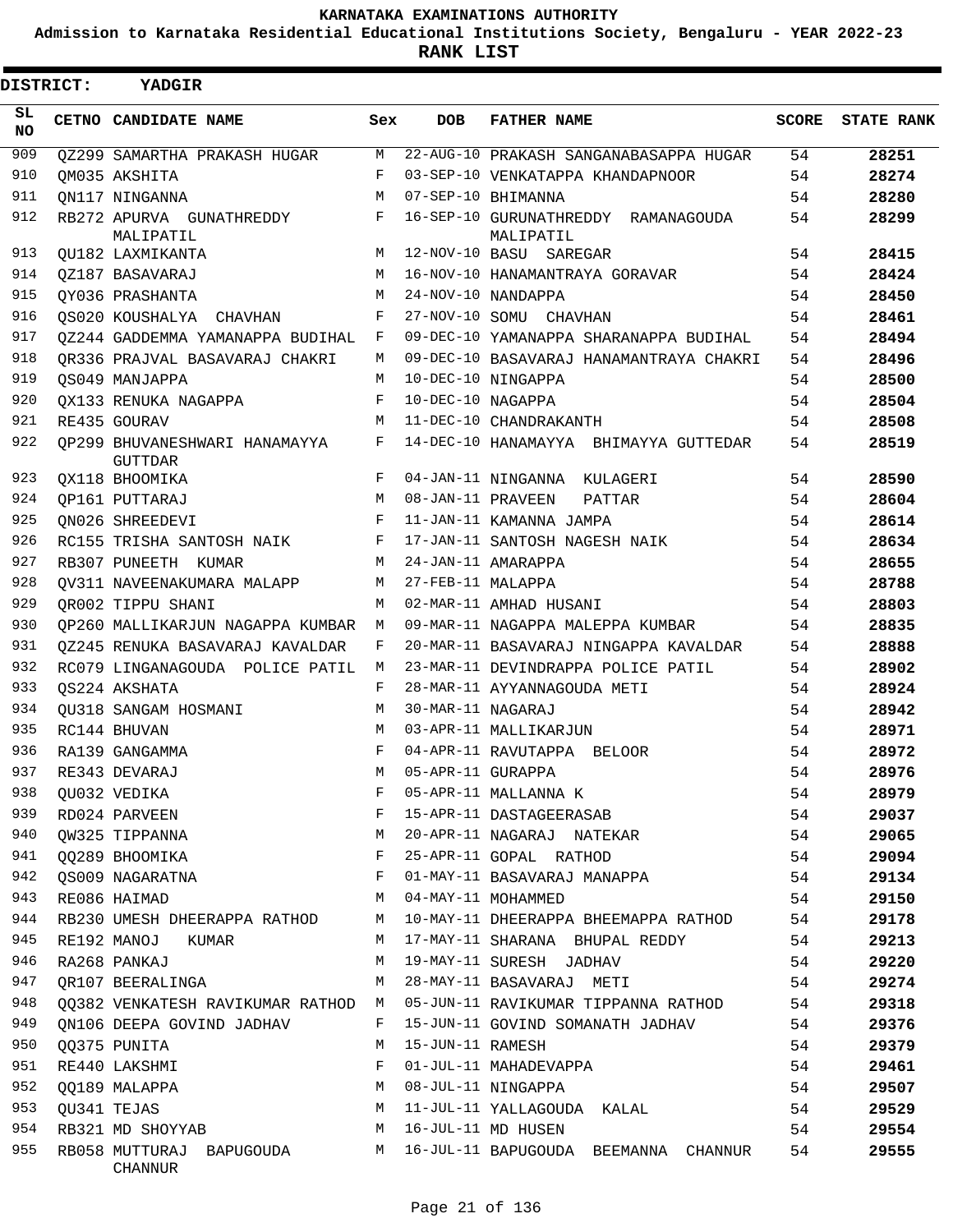**Admission to Karnataka Residential Educational Institutions Society, Bengaluru - YEAR 2022-23**

ı

**RANK LIST**

| <b>DISTRICT:</b> | YADGIR                                          |              |                   |                                                     |       |                   |
|------------------|-------------------------------------------------|--------------|-------------------|-----------------------------------------------------|-------|-------------------|
| SL.<br>NO.       | CETNO CANDIDATE NAME                            | Sex          | <b>DOB</b>        | <b>FATHER NAME</b>                                  | SCORE | <b>STATE RANK</b> |
| 956              | OU035 ABDULSAB                                  | М            |                   | 20-JUL-11 SHARMUDDIN BASHUMIA                       | 54    | 29576             |
| 957              | OY151 ABHISHEK                                  | М            |                   | 22-JUL-11 SANGAPPA SHAHPUR                          | 54    | 29594             |
| 958              | RE644 AMRUTH                                    | M            |                   | 23-JUL-11 MANJUNATH                                 | 54    | 29600             |
| 959              | OT133 VIRESH BHEEMARAYA KUMBAR                  | М            |                   | 28-JUL-11 BHEEMARAYA SHARANAPPA KUMBAR              | 54    | 29631             |
| 960              | OR300 ASHIF PINJAR                              | M            | 01-AUG-11 NABISAB |                                                     | 54    | 29647             |
| 961              | OT220 KOAMAL                                    | F            |                   | 03-AUG-11 SONUSING                                  | 54    | 29664             |
| 962              | RE123 NANDINI                                   | F            |                   | 03-AUG-11 BASAVARAJ                                 | 54    | 29665             |
| 963              | OM192 PRAVEENKUMAR                              | M            |                   | 15-AUG-11 ANANTHREDDY                               | 54    | 29718             |
| 964              | OM146 VEDHASRI                                  | F            |                   | 26-AUG-11 SHANTHAVEERAPPA                           | 54    | 29766             |
| 965              | RB309 ANIL KUMAR                                | М            |                   | 28-AUG-11 CHANDAPPA                                 | 54    | 29770             |
| 966              | OU181 BHEEMANAGOUDA SAHEBAGOUDA<br><b>EVOOR</b> | М            |                   | 27-SEP-11 SAHEBAGOUDA BHEEMANAGOUDA<br><b>EVOOR</b> | 54    | 29887             |
| 967              | RB301 FARVEZ                                    | М            |                   | 11-OCT-11 KASIMSAB                                  | 54    | 29928             |
| 968              | ON157 ARPITA AMARAYYASWAMI<br>MADDANIMATH       | F            |                   | 12-NOV-11 AMARAYYASWAMI                             | 54    | 30039             |
| 969              | OY271 GURUBASAVA                                | M            |                   | 18-NOV-11 JAKKAPPA                                  | 54    | 30052             |
| 970              | OO169 NAGAMMA                                   | F            |                   | 01-JAN-12 PARAMANNA                                 | 54    | 30151             |
| 971              | ON254 SHARANABASU                               | M            | 01-AUG-12 MALAPPA |                                                     | 54    | 30211             |
| 972              | RE647 BHIMASHANKAR                              | M            |                   | 18-AUG-12 SHARANAPPA                                | 54    | 30213             |
| 973              | OZ015 NIRMALA                                   | F            |                   | 09-SEP-09 PARAMANNA                                 | 53    | 30230             |
| 974              | OT187 MAHESH                                    | M            |                   | 05-DEC-09 MALLAPPA                                  | 53    | 30240             |
| 975              | RE108 MAHESH                                    | M            |                   | 01-JAN-10 SHARANAPPA                                | 53    | 30249             |
| 976              | ON110 SIDDANNA                                  | M            |                   | 01-JAN-10 YALLAPPA                                  | 53    | 30251             |
| 977              | OZ195 SUBHASH BASAVARAJ GULAGI                  | M            |                   | 02-JAN-10 BASAVARAJ MALLANNA GULAGI                 | 53    | 30255             |
| 978              | OV054 VISHWARADHYA                              | M            |                   | 09-MAR-10 SHEKAPPA                                  | 53    | 30281             |
| 979              | OR070 BHAGYAVANTHI B                            | F            | 20-APR-10 BALAPPA |                                                     | 53    | 30301             |
| 980              | OW250 AMRUTA                                    | M            |                   | 31-MAY-10 DODDAMAREPPA                              | 53    | 30334             |
| 981              | OU211 ROHIT                                     | M            |                   | 27-JUN-10 DEVINDRAPPA                               | 53    | 30362             |
| 982              | RA239 SAKSHI                                    | F            |                   | 11-AUG-10 SHARANAPPA ASKI                           | 53    | 30408             |
| 983              | 00363 BEERANNA KAMANATAGI                       | М            |                   | 13-AUG-10 SHREESHAILA CHANDAPPA<br>KAMANATAGI       | 53    | 30410             |
| 984              | RC278 LAXMI                                     | F            |                   | 30-AUG-10 SHIVU MALLIBAVI                           | 53    | 30441             |
| 985              | QQ106 PRATIBHA                                  | F            |                   | 31-AUG-10 CHANDRAKANTH PARAMANNA PUJARI             | 53    | 30442             |
| 986              | QU091 SNEHA SANGAMESH MARATA F                  |              |                   | 02-SEP-10 SANGAMESH SHARANAPPA                      | 53    | 30448             |
| 987              | 00068 ANNAPOORNA                                | $\mathbf{F}$ |                   | 06-SEP-10 SOMANNA MANYAL                            | 53    | 30453             |
| 988              | RB169 NIVEDITA                                  | F            |                   | 22-SEP-10 DEVENDRA                                  | 53    | 30477             |
| 989              | RE585 HARSHAVARDHANA REDDY                      | М            |                   | 03-OCT-10 BRAHMANANDA REDDY                         | 53    | 30495             |
| 990              | RE489 AMBIKA                                    | F            | 05-OCT-10 MAHESH  |                                                     | 53    | 30499             |
| 991              | OS097 SANTOSH                                   | М            |                   | 20-OCT-10 SOMARAYA ALAGADLI                         | 53    | 30546             |
| 992              | QT222 VIKASREDDY                                | М            |                   | 02-NOV-10 SANJEEVREDDY                              | 53    | 30582             |
| 993              | QW072 SAVITA<br><b>Example 2</b> F              |              |                   | 07-NOV-10 DEVINDRAKUMAR                             | 53    | 30591             |
| 994              | QR095 SAKSHI HUDDARA F                          |              |                   | 15-NOV-10 VITTHALA BASANAGOUDA HUDDARA              | 53    | 30610             |
| 995              | QY106 SHASHIKANTH RAYANNA M                     |              | 18-NOV-10 RAYANNA |                                                     | 53    | 30615             |
| 996              | QS050 SHANTAMMA GADDI                           | F            |                   | 05-DEC-10 RAMALINGA GADDI                           | 53    | 30673             |
| 997              | QQ228 YOGESH NINGAPPA RATHOD                    | М            |                   | 17-DEC-10 NINGAPPA RAMAJI RATHOD                    | 53    | 30711             |
| 998              | RB049 KIRAN                                     | М            |                   | 01-JAN-11 CHANNAPPA BAILAPUR                        | 53    | 30753             |
| 999              | RE375 SHREEDEVI                                 | F            |                   | 01-JAN-11 DODDA MALLAPPA                            | 53    | 30764             |
| 1000             | QV244 MADHU                                     | F            |                   | 04-JAN-11 CHANDRASHEKHAR                            | 53    | 30777             |
| 1001             | QT311 AMBAREESH BHIMASHANKAR<br><b>BIREDAR</b>  | M            |                   | 06-JAN-11 BHIMASHANKAR BASAPPA BIREDAR              | 53    | 30785             |
|                  | 1002 RD134 AISHWARYA                            | F            |                   | 09-JAN-11 MALLIKARJUN DALI                          | 53    | 30797             |
|                  |                                                 |              | Page 22 of 136    |                                                     |       |                   |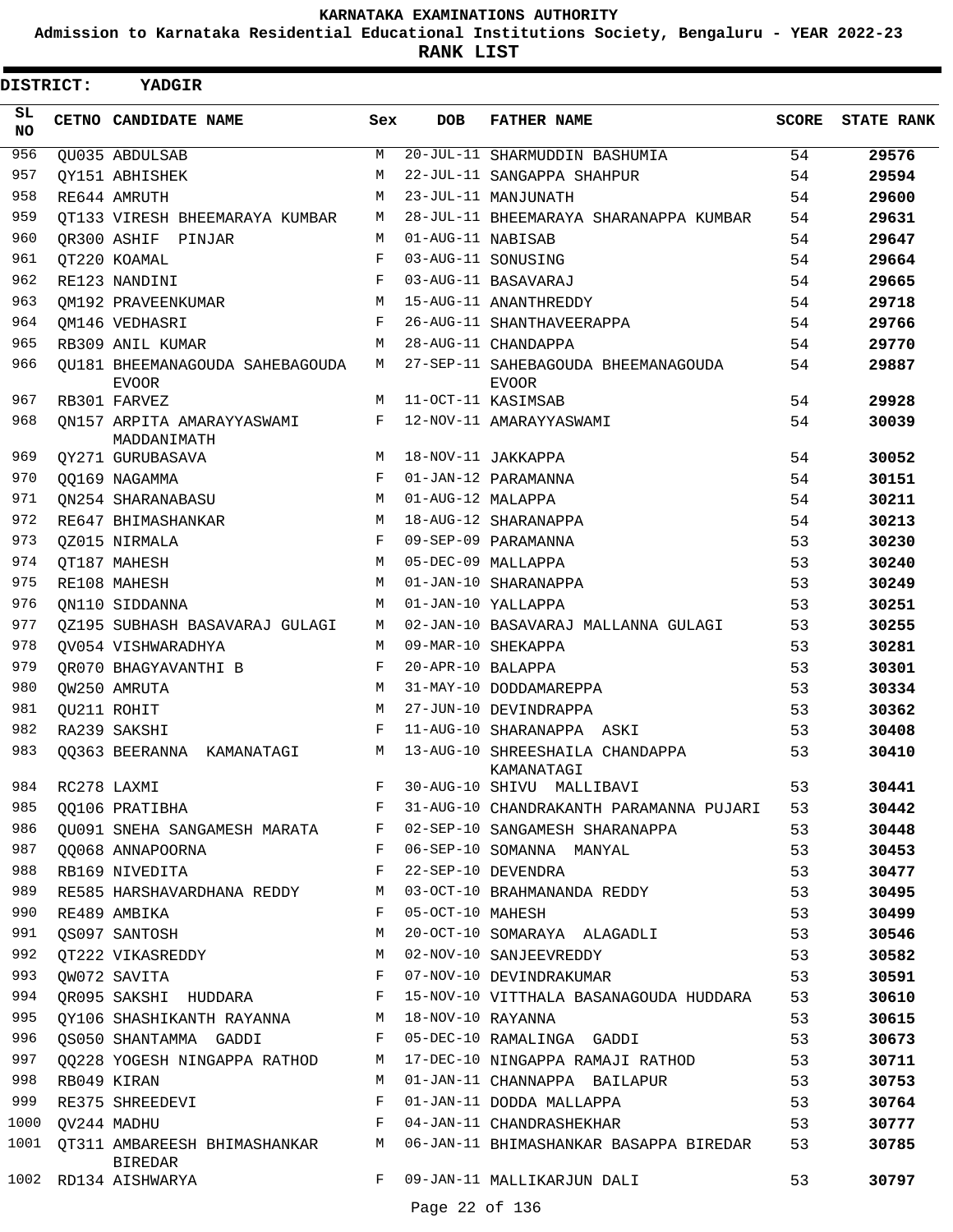**Admission to Karnataka Residential Educational Institutions Society, Bengaluru - YEAR 2022-23**

**RANK LIST**

| <b>DISTRICT:</b> |            | YADGIR                                         |     |                   |                                                       |              |                   |
|------------------|------------|------------------------------------------------|-----|-------------------|-------------------------------------------------------|--------------|-------------------|
| SL<br>NO.        |            | CETNO CANDIDATE NAME                           | Sex | <b>DOB</b>        | <b>FATHER NAME</b>                                    | <b>SCORE</b> | <b>STATE RANK</b> |
| 1003             |            | OV270 SHIVAMMA RAVIKUMAR                       | F   |                   | 16-JAN-11 RAVIKUMAR                                   | 53           | 30831             |
| 1004             |            | OM051 CHETHAN                                  | M   |                   | 30-JAN-11 NARASIMHALU S                               | 53           | 30874             |
| 1005             |            | RA104 HANAMESH                                 | M   |                   | 31-JAN-11 MALLANNA HUBLI                              | 53           | 30882             |
| 1006             |            | OT332 MARIYALA                                 | F   |                   | 16-FEB-11 SUNDARAPPA MYAGERI                          | 53           | 30953             |
| 1007             |            | ON168 HARIKIRAN                                | M   |                   | 05-MAR-11 SRINIVAS                                    | 53           | 31031             |
| 1008             |            | OU038 SANJAYA                                  | M   |                   | 06-MAR-11 BASAVARAJ JAYI                              | 53           | 31036             |
| 1009             |            | OV156 SANGAPPA                                 | M   | 10-MAR-11 MALAPPA |                                                       | 53           | 31058             |
| 1010             |            | OV297 MAHESH MALLIKARJUN KUMBAR                | M   |                   | 21-MAR-11 MALLIKARJUN SHARANAPPA KUMBAR               | 53           | 31112             |
| 1011             |            | RE605 CHETANA MP MANOHARA PAWAR                | M   |                   | 08-APR-11 MANOHARA PANDUNAYAK PAWAR                   | 53           | 31188             |
| 1012             |            | 0Z326 HULAGAMMA NINGAPPA GOUDRA                | F   |                   | 25-APR-11 NINGAPPA TIPPANNA GOUDRA                    | 53           | 31270             |
| 1013             |            | RA155 BHOOMIKA                                 | F   |                   | 03-MAY-11 NOORANDAYYA                                 | 53           | 31321             |
| 1014             | RE390 RAVI |                                                | M   | 07-MAY-11 DEVAPPA |                                                       | 53           | 31344             |
| 1015             |            | OU252 ABHISHEK NANDARADDY<br>MALIPATIL         | M   |                   | 09-MAY-11 NANDARADDY KHANDAPPAGOUDA<br>MALIPATIL      | 53           | 31350             |
| 1016             |            | QN178 MAHESH LALAPPA RATHOD                    | M   |                   | 12-MAY-11 LALAPPA DEVAPPA RATHOD                      | 53           | 31371             |
| 1017             |            | OR278 NIRUSHA VENKATESHGOUDA<br>POLICE PATIL   | F   |                   | 14-MAY-11 VENKATESHGOUDA ANNAPPAGOUDA<br>POLICE PATIL | 53           | 31383             |
| 1018             |            | QT170 SANDEEP                                  | M   |                   | 15-MAY-11 SIDDANNA PADASHETTY                         | 53           | 31392             |
| 1019             |            | QP092 ANJANA                                   | F   |                   | 26-MAY-11 AMATEPPA GURIKAR                            | 53           | 31456             |
| 1020             |            | RA289 SRUSTI                                   | F   |                   | 27-MAY-11 SOMASHEKAR                                  | 53           | 31462             |
| 1021             |            | OY233 BHAGESH                                  | M   |                   | 04-JUN-11 PARAMANNA                                   | 53           | 31508             |
| 1022             |            | RB183 ROHIT VITHAL RATHOD                      | M   |                   | 05-JUN-11 VITHAL SAKREPPA RATHOD                      | 53           | 31515             |
| 1023             |            | OS094 SHRADDHA                                 | F   |                   | 21-JUN-11 SHRISHAIL KHANDARE                          | 53           | 31619             |
| 1024             |            | OY228 RAMU YANKOOBA KALYANI                    | M   |                   | 02-JUL-11 YANKOOBA PARAPPA KALYANI                    | 53           | 31670             |
| 1025             |            | OX034 BHARAT LAXMI                             | M   |                   | 06-JUL-11 RATNAKAR                                    | 53           | 31681             |
| 1026             |            | OR126 NAGESH                                   | M   |                   | 24-JUL-11 RAMESH SHANKRAPPA RATHOD                    | 53           | 31779             |
| 1027             |            | OW324 NISHANTH                                 | M   |                   | 25-JUL-11 AMARESH GUDAGUNTI                           | 53           | 31782             |
| 1028             |            | OY243 SHREYA VIJAYKUMAR BALI                   | F   |                   | 29-JUL-11 VIJAYKUMAR DHANAPPA BALI                    | 53           | 31806             |
| 1029             |            | OX216 TANAVEER                                 | M   |                   | 29-JUL-11 TULSHIRAM<br>RATHOD                         | 53           | 31807             |
| 1030             |            | OW037 SAGAR                                    | M   |                   | 06-AUG-11 BHIMARADDY NAYKODI                          | 53           | 31844             |
|                  |            | 1031 RB074 PAVITRA                             |     |                   | F 15-AUG-11 MALLAPPA HANAMANTRAYA<br>TELAGINAMANI     | 53           | 31888             |
|                  |            | 1032 RD119 AKSHATA                             | F   |                   | 17-AUG-11 BHIMARAYA                                   | 53           | 31894             |
|                  |            | 1033 QT145 MALLIKARJUN                         | M   |                   | 20-AUG-11 BHEEMANNA                                   | 53           | 31908             |
|                  |            | 1034 OR240 REVANASIDDA                         | M   |                   | 20-AUG-11 GOOLAPPA KOTEGUDDA                          | 53           | 31909             |
| 1035             |            | OU042 DEVARAJ HANAMANT                         | M   |                   | 25-AUG-11 HANAMANT MALLAPPA                           | 53           | 31925             |
| 1036             |            | 00167 CHANDRASHEKHAR CHALAVADI                 | M   | 01-SEP-11 BAPU    |                                                       | 53           | 31948             |
|                  |            | 1037 QZ184 VENKATESH                           | M   |                   | 01-SEP-11 KRISHN CHAVAN                               | 53           | 31955             |
| 1038             |            | RD204 SANIKA                                   | F   |                   | 09-SEP-11 VIJAYAKUMAR                                 | 53           | 31985             |
| 1039             |            | OR097 SANJAYA KUMAR                            | M   |                   | 23-SEP-11 SAGAREPPA                                   | 53           | 32032             |
|                  |            | 1040 RB197 NARENDRA                            | M   |                   | 22-OCT-11 MADHUKAR                                    | 53           | 32149             |
|                  |            | 1041 QV342 HANAMANTRYA                         | M   |                   | 29-OCT-11 DHARAMARAJ                                  | 53           | 32165             |
|                  |            | 1042 RB156 KARTIKA MALLIKARJUNA<br>RAMATEERTHA | М   |                   | 10-NOV-11 MALLIKARJUNA SIDRAMAPPAGOUDA<br>RAMATEERTHA | 53           | 32199             |
| 1043             |            | OS164 ATHIYA                                   | F   | 22-NOV-11 RAJESAB |                                                       | 53           | 32250             |
| 1044             |            | RD021 MEGHANA                                  | F   |                   | 29-NOV-11 DURGAPPA                                    | 53           | 32266             |
| 1045             |            | RB005 MADHU                                    | F   |                   | 30-DEC-11 PRAKASH SAJJAN                              | 53           | 32337             |
| 1046             |            | QR250 HANAMAGOUDA                              | M   |                   | 07-JAN-12 TIRUPATI                                    | 53           | 32349             |
|                  |            | 1047 RA204 WAMIKA HOSAMANI                     | F   |                   | 26-APR-12 MAREPPA HOSAMANI                            | 53           | 32379             |
| 1048             |            | 00089 MALAPPA                                  | М   |                   | 31-DEC-09 NINGAPPA                                    | 52           | 32412             |
|                  |            | 1049 RA042 MOUNESH                             | M   |                   | 01-JAN-10 RACHAPPA                                    | 52           | 32414             |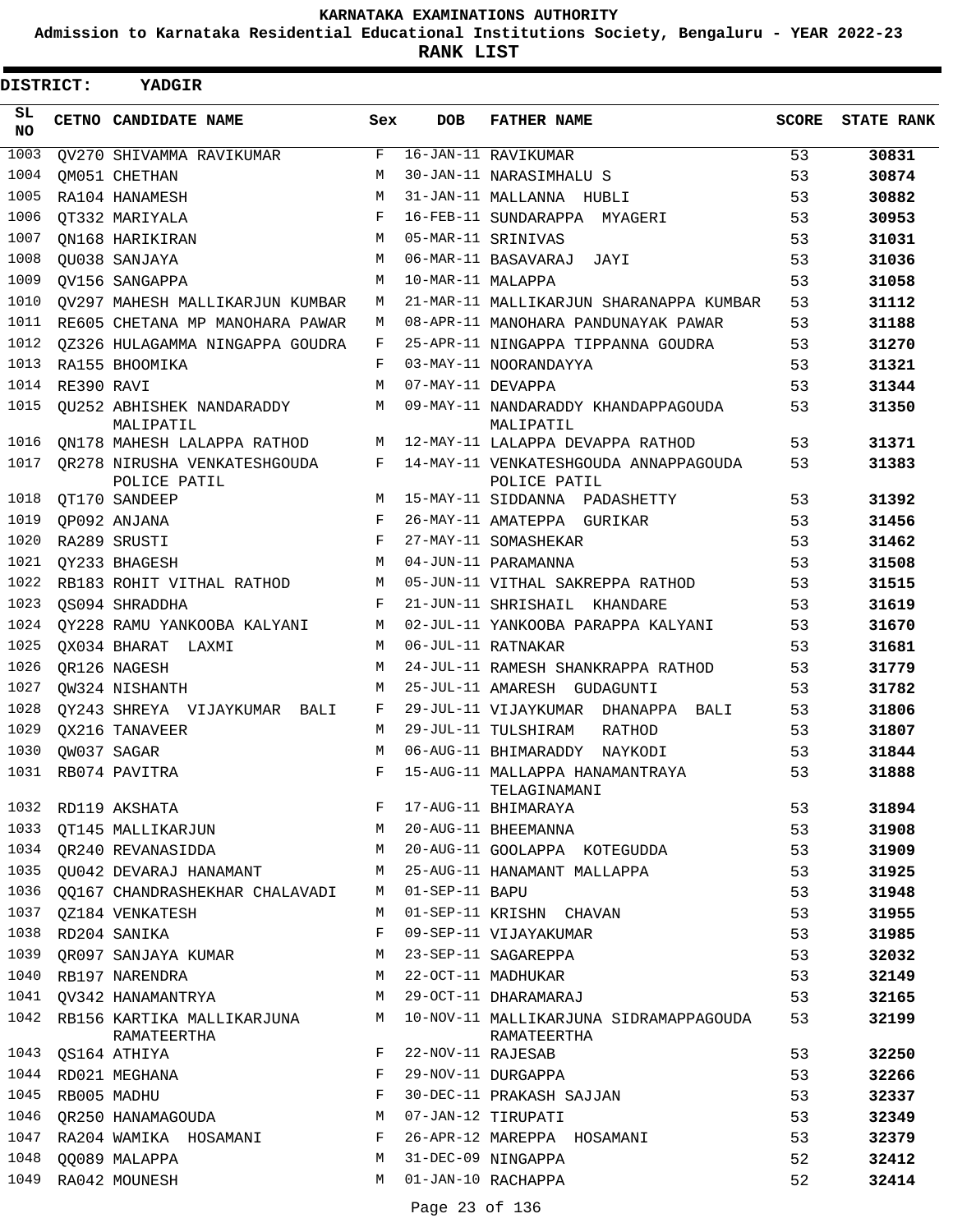**Admission to Karnataka Residential Educational Institutions Society, Bengaluru - YEAR 2022-23**

| DISTRICT:         | YADGIR                                         |              |                   |                                                |              |                   |
|-------------------|------------------------------------------------|--------------|-------------------|------------------------------------------------|--------------|-------------------|
| SL<br><b>NO</b>   | CETNO CANDIDATE NAME                           | Sex          | DOB               | <b>FATHER NAME</b>                             | <b>SCORE</b> | <b>STATE RANK</b> |
| $\overline{1050}$ | QQ034 NIRMALA SAHEBAGOUDA<br>TALAGINAMANI      | $\mathbf{F}$ |                   | 01-JAN-10 SAHEBAGOUDA AMBRAPPA<br>TALAGINAMANI | 52           | 32415             |
| 1051              | RE021 SHRUSTI                                  | F            |                   | 01-JAN-10 SANGAMESH HIREMATH                   | 52           | 32421             |
| 1052              | RE424 PRADEEP                                  | М            |                   | 04-FEB-10 MAREPPA GUDISALOR                    | 52           | 32433             |
| 1053              | RD217 GOUTAMI                                  | $_{\rm F}$   | 23-MAY-10 KARENNA |                                                | 52           | 32480             |
| 1054              | OY046 ANUSHA                                   | $_{\rm F}$   |                   | 29-MAY-10 RACHAPPA                             | 52           | 32481             |
| 1055              | OW275 SAGAR                                    | M            |                   | 20-JUN-10 PREMKUMAR                            | 52           | 32500             |
| 1056              | 00159 CHANDRASHEKAR                            | M            |                   | 22-JUN-10 BABU REDDY HULISON                   | 52           | 32501             |
| 1057              | RD226 VANITA                                   | F            | 02-SEP-10 DEVAPPA |                                                | 52           | 32586             |
| 1058              | OU297 SOUMYA GURAPPA                           | F            | 25-SEP-10 GURAPPA |                                                | 52           | 32618             |
| 1059              | ON307 RACHOTI MANTE                            | M            |                   | 07-OCT-10 VEERASANGAPPA                        | 52           | 32644             |
| 1060              | RE330 BHARATH                                  | М            |                   | 13-OCT-10 DODDA SHIVANNA                       | 52           | 32656             |
| 1061              | OS056 SAMMAREEN                                | F            |                   | 31-OCT-10 MAHMADARAFIQ                         | 52           | 32707             |
| 1062              | OY197 RENUKA PARASHURAM TALIKOTI               | F            |                   | 01-NOV-10 PARASHURAM SANGAPPA TALIKOTI         | 52           | 32712             |
| 1063              | OU045 AAKASH                                   | М            |                   | 03-NOV-10 DEVINDRAPPA BIRADAR                  | 52           | 32723             |
| 1064              | OS005 BASAYYA                                  | М            |                   | 04-NOV-10 KOTRAYYA                             | 52           | 32727             |
| 1065              | RA061 SANDYA                                   | F            |                   | 16-DEC-10 REVANASIDDANNA AMMAKOL               | 52           | 32847             |
| 1066              | RA181 SHAREEF                                  | М            |                   | 28-DEC-10 ALLAVUDDIN                           | 52           | 32898             |
| 1067              | OY227 JAIBHIMA HAVAPPA DODAMANI                | М            |                   | 01-JAN-11 HAVAPPA BEEMAPPA DODAMANI            | 52           | 32911             |
| 1068              | RD208 SHARANABASAVA                            | М            |                   | 01-JAN-11 YANKAPPA                             | 52           | 32922             |
| 1069              | OU166 SHIVANI SANJAYA JAGATAPA                 | F            |                   | 01-JAN-11 SANJAYA SHRIRANG JAGATAPA            | 52           | 32923             |
| 1070              | OY157 SUPRIT                                   | M            |                   | 01-JAN-11 YANKANNA IKUR                        | 52           | 32926             |
| 1071              | <b>OO174 BHAGYASHREE</b>                       | F            |                   | 03-JAN-11 DURAGAPPA AMMAPUR                    | 52           | 32932             |
| 1072              | RB050 SOMANAGOUDA SANGANAGOUDA<br><b>EVOOR</b> | M            |                   | 14-JAN-11 SANGANAGOUDA EVOOR                   | 52           | 32976             |
| 1073              | QQ093 DEVARAJ ARJUN HIREKURUBAR                | M            |                   | 07-FEB-11 ARJUN RAMAPPA KIREKURUBAR            | 52           | 33070             |
| 1074              | OS148 SURESH RAMESH RATHOD                     | М            |                   | 11-FEB-11 RAMESH BUDDANAYAK RATHOD             | 52           | 33089             |
| 1075              | OS137 SUNITABAYI PIDDANAYAK<br>RATHOD          | F            |                   | 15-FEB-11 PIDDUNAYAK MUKKANNA RATHOD           | 52           | 33100             |
| 1076              | OW023 BHAGYASHREE                              | F            |                   | 22-FEB-11 AMBRAPPA HERUNDI                     | 52           | 33121             |
| 1077              | OX311 MAHESH                                   | M            | 25-FEB-11 SANTOSH | RATHOD                                         | 52           | 33133             |
| 1078              | RA250 GANESH LINGAPPA RATHOD                   | M            |                   | 06-MAR-11 LINGAPPA NAGAPPA RATHOD              | 52           | 33177             |
| 1079              | QN033 MANAMMA                                  | F            |                   | 06-MAR-11 BHIMANNA HAWALDAR                    | 52           | 33180             |
| 1080              | QM118 K CHETAN                                 | M            | 09-MAR-11 NAGAPPA |                                                | 52           | 33203             |
|                   | 1081 QR200 AKSHATA                             | F            |                   | 27-MAR-11 GIRIYAPPA CHALAVADI                  | 52           | 33286             |
| 1082              | QV336 PRAJWAL                                  | М            |                   | 06-APR-11 MAHANTESH                            | 52           | 33338             |
| 1083              | QX132 TANUJA KODAGANUR F                       |              | 20-APR-11 DEVANNA |                                                | 52           | 33426             |
| 1084              | QR316 BHAGYASHREE F                            |              |                   | 28-APR-11 GURUNATH                             | 52           | 33458             |
| 1085              | RB326 AKASH                                    | M            |                   | 07-MAY-11 NARAYANAPPA                          | 52           | 33509             |
| 1086              | QQ122 SOMANNA BHIMANNA SALODAGI                | M            |                   | 21-MAY-11 BHIMANNA MANAPPA SALODAGI            | 52           | 33583             |
|                   | 1087 QV143 HARSHIT                             | M            |                   | 31-MAY-11 SUNIL SWAMY                          | 52           | 33635             |
| 1088              | QX144 BALAVANTA AYYAPPA                        | М            | 01-JUN-11 AYYAPPA |                                                | 52           | 33645             |
|                   | 1089 RE408 SANJAN                              | F            |                   | 02-JUN-11 VASANTA KUMAR                        | 52           | 33659             |
| 1090              | QN249 ANKEETA                                  | F            |                   | 05-JUN-11 SANGAPPA GUMTE                       | 52           | 33677             |
| 1091              | RC287 RAKSHITA RAVIKUMAR<br>HUJARATTI          | F            |                   | 06-JUN-11 RAVIKUMAR SANJEEVANNA<br>HUJARATTI   | 52           | 33690             |
| 1092              | RD082 VINOD                                    | M            | 10-JUN-11 RAMU    |                                                | 52           | 33712             |
| 1093              | QP298 SANTOSH PATTAR                           | M            |                   | 28-JUN-11 DEVINDRAPPA                          | 52           | 33821             |
| 1094              | RA105 BHAGYASHREE F                            |              |                   | 05-JUL-11 BASAVARAJ                            | 52           | 33859             |
| 1095              | QP239 SWATI JUGUR F                            |              |                   | 09-JUL-11 NAGARAJ JUGUR                        | 52           | 33897             |
| 1096              | QX011 SIDDAMMA DWARANAHALLI F                  |              |                   | 30-JUL-11 SAHEBANNA                            | 52           | 34004             |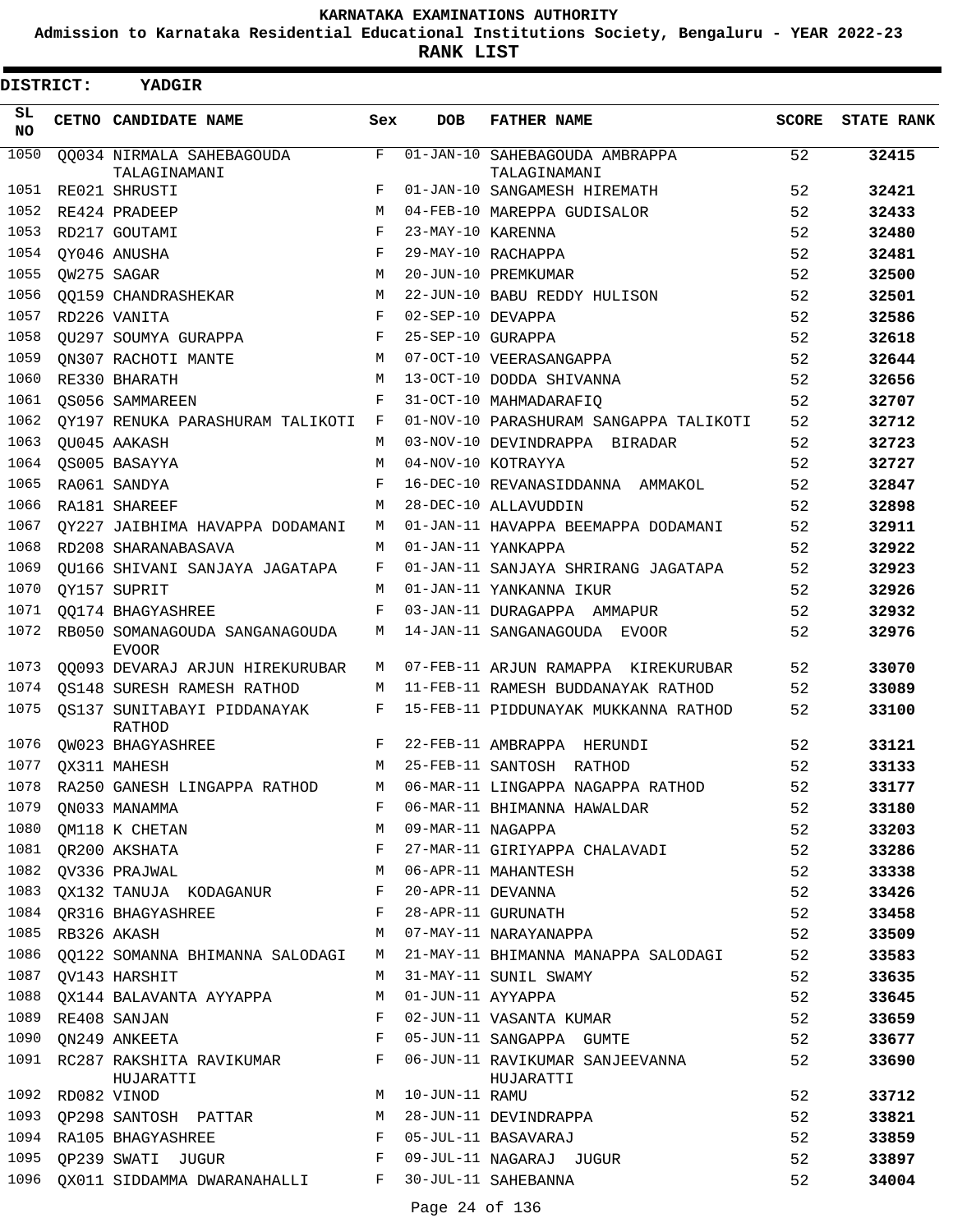**Admission to Karnataka Residential Educational Institutions Society, Bengaluru - YEAR 2022-23**

| DISTRICT:       |                  | <b>YADGIR</b>                                                                                                   |              |                     |                                                                              |              |                   |
|-----------------|------------------|-----------------------------------------------------------------------------------------------------------------|--------------|---------------------|------------------------------------------------------------------------------|--------------|-------------------|
| SL<br><b>NO</b> |                  | CETNO CANDIDATE NAME                                                                                            | Sex          | <b>DOB</b>          | <b>FATHER NAME</b>                                                           | <b>SCORE</b> | <b>STATE RANK</b> |
| 1097            |                  | OU013 GANESH                                                                                                    | M            |                     | 01-AUG-11 BASAVARAJ S KADAGANCHI                                             | 52           | 34008             |
| 1098            |                  | OM163 CHARITHA                                                                                                  | F            |                     | 04-AUG-11 LAXMI REDDY                                                        | 52           | 34028             |
| 1099            |                  | 00202 MALLIKA AMBRESH UPPALADINNI F                                                                             |              |                     | 21-AUG-11 AMBRESH SABANNA UPPALADINNI                                        | 52           | 34117             |
| 1100            |                  | OP126 ARUNA                                                                                                     | F            |                     | 28-AUG-11 ADIVEPPA                                                           | 52           | 34151             |
| 1101            |                  | OP058 AISHWARYA RAGHAVENDRA                                                                                     | F            |                     | 31-AUG-11 RAGHAVENDRA BASAPPA                                                | 52           | 34170             |
| 1102            |                  | OZ118 MADANGOPAL                                                                                                | M            |                     | 19-SEP-11 SHARANGOUDA                                                        | 52           | 34265             |
| 1103            |                  | OX175 DIVYA BASARADDI EVOOR                                                                                     | F            |                     | 27-SEP-11 BASARADDI SHANTAGOUDA EVOOR                                        | 52           | 34300             |
| 1104            |                  | OS182 ANJANA                                                                                                    | F            |                     | 07-OCT-11 SURESH CHAWAN                                                      | 52           | 34333             |
| 1105            |                  | OX125 TIMMANNA                                                                                                  | M            |                     | 10-OCT-11 SHARANAPPA                                                         | 52           | 34343             |
| 1106            |                  | OY155 HIBRAHIM                                                                                                  | M            | 22-OCT-11 HAJISAB   |                                                                              | 52           | 34377             |
| 1107            |                  | OW311 ANANYA MALLIKARJUN AMMAPUR                                                                                | F            |                     | 03-NOV-11 MALLIKARJUN SIDDAPPA                                               | 52           | 34422             |
| 1108            |                  | OT258 VIJAYKUMAR BASAVARAJ                                                                                      | М            |                     | 08-NOV-11 BASAVARAJ                                                          | 52           | 34443             |
| 1109            |                  | OX270 PRAVEEN                                                                                                   | М            | 20-NOV-11 SULAPPA   |                                                                              | 52           | 34474             |
| 1110            |                  | OZ088 DRAXAYANI                                                                                                 | F            |                     | 28-NOV-11 BALABHIMAPPA                                                       | 52           | 34507             |
| 1111            |                  | RB330 AJAY VIJAY JADHAV                                                                                         | M            |                     | 05-DEC-11 VIJAY YAMANAPPA JADHAV                                             | 52           | 34526             |
| 1112            |                  | OP070 BHAGYASHREE                                                                                               | F            |                     | 11-DEC-11 RAYAPPA PUJARI                                                     | 52           | 34549             |
| 1113            |                  | RB164 PREMA                                                                                                     | F            |                     | 15-DEC-11 MALLIKARJUNA HOSAMANI                                              | 52           | 34557             |
| 1114            |                  | 00270 SHIVARAJ KARADIGUDDA                                                                                      | M            |                     | 21-APR-12 NINGANNA                                                           | 52           | 34649             |
| 1115            | QM129 AYAN       |                                                                                                                 | M            |                     | 27-MAY-12 SHAKIL AHAMDA                                                      | 52           | 34654             |
| 1116            |                  | OV217 CHETANKUMAR DODDAYYA<br><b>BELAGUNDI</b>                                                                  | M            |                     | 14-AUG-09 DODDAYYA                                                           | 51           | 34665             |
| 1117            |                  | RE220 LAXMI                                                                                                     | F            |                     | 24-JAN-10 YALLAPPA                                                           | 51           | 34701             |
| 1118            |                  | RC141 DEEPA<br>M DEVARAMANI                                                                                     | F            |                     | 03-MAR-10 MALLAPPA DEVARAMANI                                                | 51           | 34722             |
| 1119            |                  | OP172 HANAMANTRAYA SALIMANI                                                                                     | М            |                     | 29-MAR-10 JUMMAPPA                                                           | 51           | 34739             |
| 1120            |                  | OP259 PAVANAKUMAR MADANAPPA<br>MAYAVAMSHI                                                                       | М            |                     | 30-MAR-10 MADANAPPA MALLAPPA MAYAVAMSHI                                      | 51           | 34741             |
| 1121            |                  | 0Z062 BORAMMA BIRADAR                                                                                           | F            |                     | 25-APR-10 NINGAPPA BIRADAR                                                   | 51           | 34749             |
| 1122            |                  | OM210 BHIMASHANKAR                                                                                              | M            |                     | 11-SEP-10 BASSAPPA NAKKA                                                     | 51           | 34893             |
| 1123            |                  | RE085 SHRUSTI                                                                                                   | $\mathbf{F}$ |                     | 11-SEP-10 HONNAYYA                                                           | 51           | 34896             |
| 1124            |                  | OY289 SAVITRI                                                                                                   | F            |                     | 16-SEP-10 PRABHU BIRADAR                                                     | 51           | 34906             |
|                 |                  |                                                                                                                 |              |                     | 1125 QR060 JAYASHREE HANAMANTRAYA METI F 23-SEP-10 HANAMANTRAYA BASANNA METI | 51           | 34925             |
|                 |                  | 1126 RE646 ASHWINI                                                                                              |              | F 12-OCT-10 NANAPPA |                                                                              | 51           | 34976             |
|                 |                  | GUNDAKANAL                                                                                                      |              |                     | 1127 QQ255 NAGARAJ SIDDABHEERAPPA M 14-OCT-10 SIDDABHEERAPPA GUNDAKANAL      | 51           | 34985             |
|                 |                  | 1128 RD068 MOULANBI                                                                                             |              |                     | F 04-NOV-10 BURANSAB HASANSAB                                                | 51           | 35039             |
|                 |                  | 1129 RD175 GOVINDARAYA                                                                                          | M            | 05-NOV-10 DHANOJI   |                                                                              | 51           | 35041             |
| 1130            |                  | OT040 ABHISHEK NATIONAL SERIES AND THE STATE OF THE STATE OF THE STATE OF THE STATE OF THE STATE OF THE STATE O |              |                     | M 06-NOV-10 SHARANAPPA                                                       | 51           | 35046             |
|                 |                  | <b>M</b><br>1131 RB336 SAMARTH                                                                                  |              |                     | 08-DEC-10 NINGANNA KATTI                                                     | 51           | 35150             |
|                 |                  | BANGI                                                                                                           |              |                     | 1132 QT068 SOUPRANIKA SHARANAGOUDA F 12-DEC-10 SHARANAGOUDA KALAPPA          | 51           | 35160             |
|                 |                  | JALIBENCHI                                                                                                      |              |                     | 1133 QR079 ANJANEYA GADDEPPA M 15-DEC-10 GADDEPPA HANAMAPPA JALIBENCHI       | 51           | 35171             |
|                 |                  | 1134 RC151 JEEVAN MALLAPPA KUMBAR                                                                               |              |                     | M 26-DEC-10 MALLAPPA CHOUDAPPA KUMBAR                                        | 51           | 35205             |
|                 |                  | 1135 QR099 SHREEKANT MALLANNA ANOOR                                                                             |              |                     | M 01-JAN-11 MALLANNA GURAPPA ANOOR                                           | 51           | 35241             |
|                 |                  | 1136 QT090 TIRUPATI BHEEM JADAV                                                                                 | M            |                     | 01-JAN-11 BHEEM KASANU JADAV                                                 | 51           | 35243             |
|                 |                  | 1137 QX208 AMRUTA GURAYYA<br>GANGADHARAMATH                                                                     | F            |                     | 09-JAN-11 GURAYYA ADAYYA GANGADHARAMATH                                      | 51           | 35273             |
|                 | 1138 RA005 DEEPA |                                                                                                                 | F            |                     | 09-JAN-11 MAHESH AJJAKOLLI                                                   | 51           | 35274             |
|                 |                  | 1139 QV339 MANVIT                                                                                               | М            |                     | 21-JAN-11 CHANDRASHEKHAR                                                     | 51           | 35306             |
| 1140            |                  |                                                                                                                 |              |                     | RB296 PRAKASH SIDDAPPA KATTIMANI M 14-FEB-11 SIDDAPPA HANAMANTHA KATTIMANI   | 51           | 35409             |
|                 |                  | 1141 QV300 BHAVANA                                                                                              | $F -$        |                     | 27-FEB-11 MALLIKARJUN                                                        | 51           | 35453             |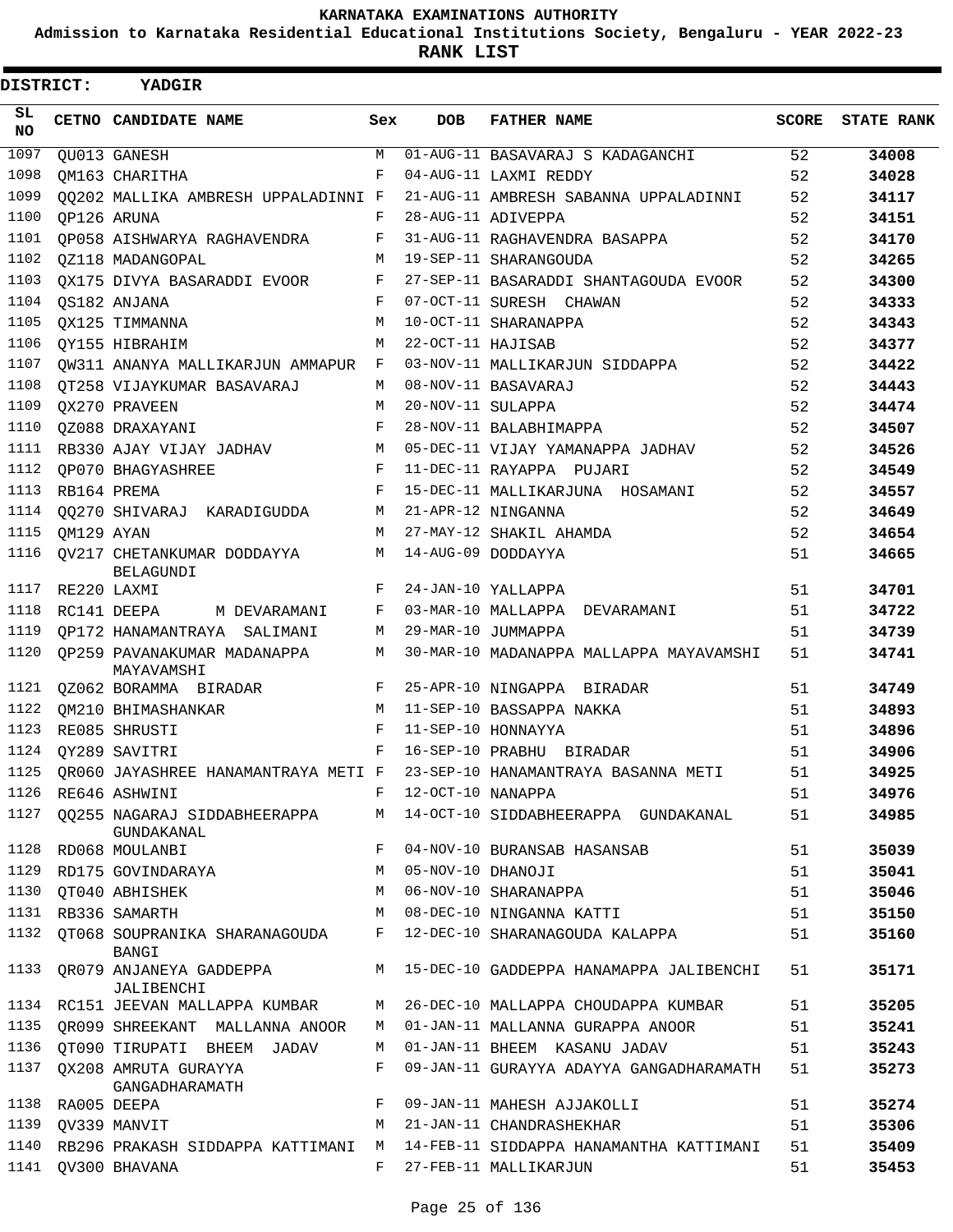**Admission to Karnataka Residential Educational Institutions Society, Bengaluru - YEAR 2022-23**

| <b>DISTRICT:</b> |                  | <b>YADGIR</b>                                 |       |                   |                                                             |       |                   |
|------------------|------------------|-----------------------------------------------|-------|-------------------|-------------------------------------------------------------|-------|-------------------|
| SL.<br><b>NO</b> |                  | CETNO CANDIDATE NAME                          | Sex   | <b>DOB</b>        | <b>FATHER NAME</b>                                          | SCORE | <b>STATE RANK</b> |
| 1142             |                  | QM181 KAVITA                                  | F     |                   | 18-MAR-11 KASHAPPA                                          | 51    | 35554             |
| 1143             |                  | RD173 BHAGYASHREE                             | F     |                   | 19-MAR-11 RANGAPPA                                          | 51    | 35563             |
| 1144             |                  | RA272 MEGHALABAI                              | F     |                   | 19-MAR-11 NANDAPPA JADHAV                                   | 51    | 35564             |
| 1145             |                  | 00118 REKHA MALLANNA                          | F     |                   | 27-MAR-11 MALLANNA DYAVANNA                                 | 51    | 35605             |
| 1146             |                  | QY267 VEERESH SHIVANNA NALATAVAD              | М     |                   | 30-MAR-11 SHIVANNA BASAPPA NALATAWAD                        | 51    | 35628             |
| 1147             |                  | OP295 SRUJAN BASAVARAJ<br><b>GULEDAGUDDA</b>  | M     |                   | 16-APR-11 BASAVARAJ SANGAPPA<br>GULEDAGUDDA                 | 51    | 35722             |
| 1148             |                  | RC254 DEVAREDDY GOUDAPPAGOUD<br>IRANNAGOUDARU | М     |                   | 29-APR-11 GOUDAPPAGOUD<br>BASAVANTRAYAGOUD<br>IRANNAGOUDARU | 51    | 35787             |
| 1149             |                  | OP213 RAMESH BIJJUR                           | М     |                   | 03-MAY-11 YALLAPPA BIJJUR                                   | 51    | 35811             |
| 1150             |                  | OX117 SANJANA RUPASING RATHOD                 | F     |                   | 05-MAY-11 RUPASING LAXMAN<br>RATHOD                         | 51    | 35816             |
| 1151             |                  | OR289 NINGAMMA AMBRESH PEERAPUR               | F     |                   | 14-MAY-11 AMBRESH BASANNA                                   | 51    | 35862             |
| 1152             | 00207 ASHA       |                                               | F     |                   | 15-MAY-11 GULAMUDDIN SULTANSAB KOUTAL                       | 51    | 35865             |
| 1153             |                  | ON259 GIREESH KUMAR CHAVHAN                   | М     |                   | 24-MAY-11 KUMAR NEELAPPA CHAVHAN                            | 51    | 35914             |
| 1154             |                  | OU216 KARAN                                   | М     |                   | 13-JUN-11 DHAVAJI CHAVAN                                    | 51    | 36051             |
| 1155             |                  | OZ128 GOUTAM AMARAKHED                        | М     |                   | 14-JUN-11 AYYANNA AMARAKHED                                 | 51    | 36057             |
| 1156             |                  | OR205 SHREEDEVI                               | F     |                   | 27-JUN-11 SAHEBAGOUDA AYYANAGOUDA<br>MASKANALA              | 51    | 36141             |
| 1157             |                  | OW314 CHIDANANDA SIDDAPPA<br>KODAGANUR        | М     |                   | 01-JUL-11 SIDDAPPA KASHAPPA KODAGANUR                       | 51    | 36166             |
| 1158             |                  | RE364 AYYAMMA                                 | F     |                   | 05-JUL-11 AMBALAPPA                                         | 51    | 36194             |
| 1159             |                  | OX069 PANKAJ KUMAR                            | M     |                   | 13-JUL-11 RAGHAVENDRA                                       | 51    | 36247             |
| 1160             |                  | OT205 SUHANA BEGUM                            | F     |                   | 20-JUL-11 KHURSHID PATEL                                    | 51    | 36295             |
| 1161             |                  | RE426 CHETAN                                  | M     |                   | 24-JUL-11 CHANNAPPA                                         | 51    | 36321             |
| 1162             |                  | QW312 VIKAS RATHOD                            | M     | 25-JUL-11 HERALAL |                                                             | 51    | 36330             |
| 1163             |                  | OT214 RANJEETA                                | F     |                   | 30-JUL-11 VISHWANATH TALWAR                                 | 51    | 36362             |
| 1164             |                  | 00017 PRAJWAL KUMAR PAWAR                     | M     |                   | 01-AUG-11 KUMAR KRISHNANAYAKA PAWAR                         | 51    | 36376             |
| 1165             |                  | OV080 HANAMANTRAYA SAHU                       | М     |                   | 19-AUG-11 DYAVANNA GURANNA SAHU                             | 51    | 36467             |
| 1166             |                  | RB263 DHAKAPPA BHEEMANNA RATHOD               | M     |                   | 21-AUG-11 BHEEMANNA HANAMANTA RATHOD                        | 51    | 36474             |
| 1167             |                  | RA277 ANUSHREE                                | F     |                   | 25-AUG-11 ANILKUMAR                                         | 51    | 36495             |
|                  |                  | 1168 QM245 LAVANYA                            | $F^-$ | 25-AUG-11 RAVI    |                                                             | 51    | 36498             |
| 1169             |                  | QQ203 REKHA BUDIHAL                           | F     |                   | 25-AUG-11 BASAVARAJ BUDIHAL                                 | 51    | 36500             |
| 1170             |                  | OM079 AYYANNA REDDY                           | M     |                   | 05-OCT-11 VENKAT REDDY                                      | 51    | 36661             |
| 1171             |                  | QZ092 TIRUPATI                                | М     |                   | 08-OCT-11 GOVINDARAJ JALIMANCHI                             | 51    | 36677             |
|                  |                  | 1172 QX050 SHARANAMMA                         | F     |                   | 11-OCT-11 BASAVALINGAPPA                                    | 51    | 36689             |
| 1173             |                  | RE429 RISHIKESH REDDY                         | M     |                   | 15-OCT-11 AMEEN REDDY                                       | 51    | 36709             |
|                  |                  | 1174 QZ256 AKASH PAWAR                        | M     |                   | 31-OCT-11 SHIVANAND PAWAR                                   | 51    | 36748             |
| 1175             |                  | QZ009 PRABHAVATI VISHWANATHAREDDY F<br>PATIL  |       |                   | 22-JAN-12 VISHWANATHAREDDY BASANAGOUDA<br>PATIL             | 51    | 36973             |
|                  |                  | 1176 RA226 NIKHIL                             | M     |                   | 26-JAN-12 MANJUNATH GOGI                                    | 51    | 36977             |
|                  |                  | 1177 QS058 DEVAMMA KAREPPA METI               | F     |                   | 07-JUN-12 KAREPPA METI                                      | 51    | 37006             |
|                  | 1178 QP311 AKASH |                                               | M     |                   | 12-OCT-09 GYANAPPA                                          | 50    | 37029             |
|                  |                  | 1179 QZ044 PARASHURAM                         | М     |                   | 15-DEC-09 NINGAPPA HOSAMANI                                 | 50    | 37036             |
| 1180             |                  | RB234 BHUMANNA                                | М     |                   | 26-JAN-10 SIDDAPPA RAGERI                                   | 50    | 37049             |
| 1181             |                  | RC145 SANKETA NAGANUR                         | M     | 03-FEB-10 SUGAPPA |                                                             | 50    | 37053             |
| 1182             |                  | RD032 ISWARY                                  | F     |                   | 01-MAR-10 BHERAPPA                                          | 50    | 37060             |
| 1183             |                  | QS054 VIJAYALAKSHMI MOUNESH<br>KONDIKAR       | F     |                   | 06-JUN-10 MOUNESH BASAPPA KONDIKAR                          | 50    | 37106             |
|                  | 1184 QX263 AKASH |                                               | М     |                   | 27-JUL-10 TARASINGH RATHOD                                  | 50    | 37141             |
|                  |                  | 1185 QX157 MADANAKUMAR                        | M     |                   | 28-SEP-10 DEVINDRA                                          | 50    | 37249             |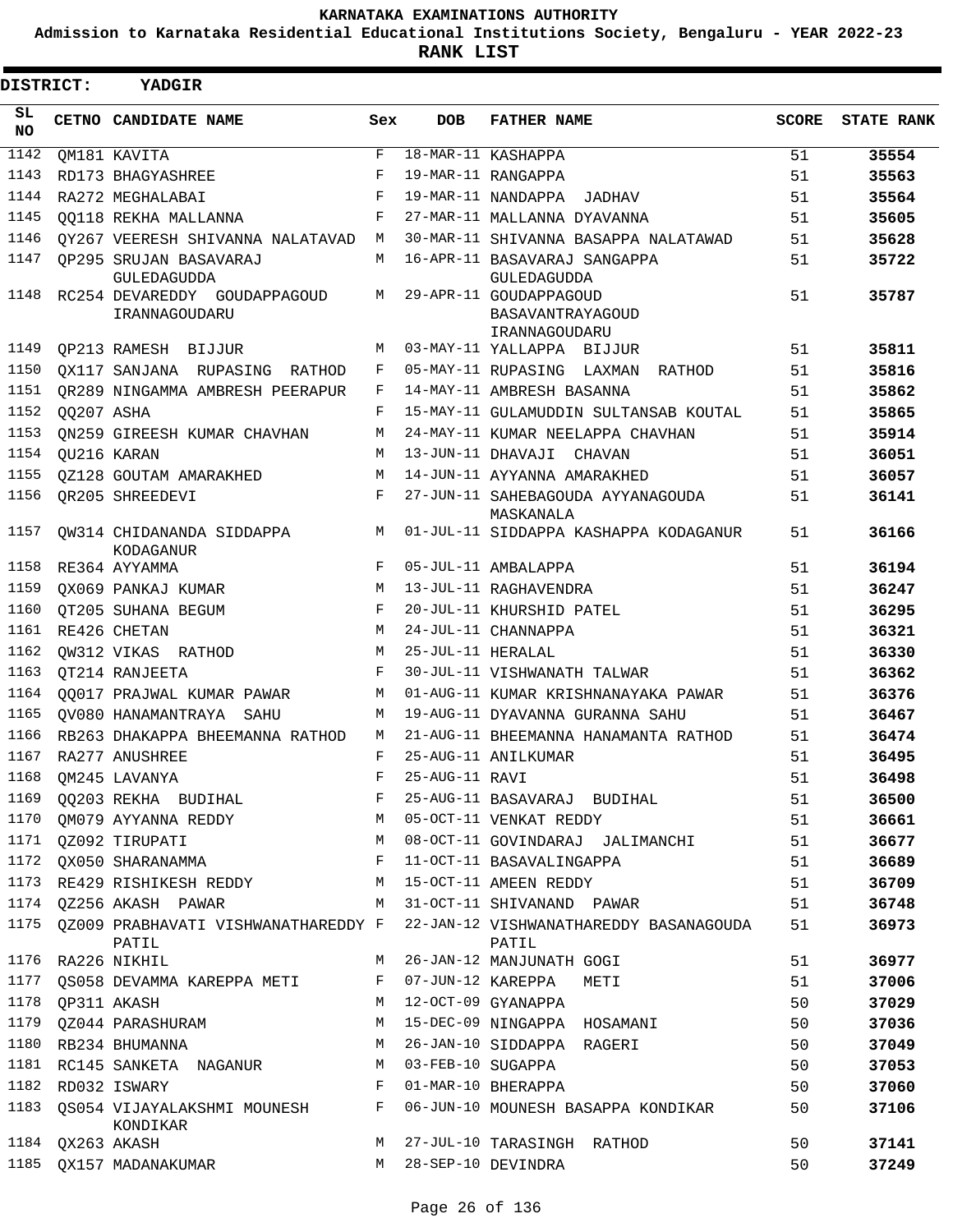**Admission to Karnataka Residential Educational Institutions Society, Bengaluru - YEAR 2022-23**

**RANK LIST**

| <b>DISTRICT:</b> |                  | <b>YADGIR</b>                              |     |                   |                                                 |              |                   |
|------------------|------------------|--------------------------------------------|-----|-------------------|-------------------------------------------------|--------------|-------------------|
| SL<br><b>NO</b>  |                  | CETNO CANDIDATE NAME                       | Sex | <b>DOB</b>        | <b>FATHER NAME</b>                              | <b>SCORE</b> | <b>STATE RANK</b> |
| 1186             |                  | RB249 AISHVARYA MANAPPA RATHOD             | F   |                   | 01-OCT-10 MANAPPA JAIRAM RATHOD                 | 50           | 37254             |
| 1187             |                  | OY194 PIDDANAGOUDA                         | M   |                   | 01-OCT-10 RAYANNA METI                          | 50           | 37256             |
| 1188             |                  | OV302 SUBHASH CHANDRA MAREPPA              | M   | 04-OCT-10 MAREPPA |                                                 | 50           | 37262             |
| 1189             |                  | 00323 NANDESH NAGARAJ KODEKAL              | M   |                   | 05-OCT-10 NAGARAJ SANGAPPA KODEKAL              | 50           | 37266             |
| 1190             |                  | RB265 MANJUNATH MANAPPA KADDI              | M   | 10-OCT-10 MANAPPA |                                                 | 50           | 37285             |
| 1191             |                  | 00005 SHRADDHA                             | F   |                   | 27-OCT-10 TIPPANNA AMBALOOR                     | 50           | 37346             |
| 1192             |                  | OW054 BHAGESH                              | M   |                   | 01-NOV-10 CHANDRASHEKHAR KOBRI                  | 50           | 37354             |
| 1193             |                  | RB131 SIDDAMMA                             | F   |                   | 01-NOV-10 NINGAPPA TOTADOR                      | 50           | 37358             |
| 1194             |                  | OY196 KIRANAKUMAR MALLANAGOUDA<br>DODAMANI | M   |                   | 12-NOV-10 MALLANAGOUDA SHANTAGOUDA<br>DODAMANI  | 50           | 37389             |
| 1195             |                  | RA137 PARASHURAM VANADURGA                 | M   |                   | 28-NOV-10 DEVINDRAPPA VANADURGA                 | 50           | 37440             |
| 1196             |                  | OS016 TEJA CHANDAPPA RATHOD                | M   |                   | 30-NOV-10 CHANDAPPA SHANKREPPA RATHOD           | 50           | 37448             |
| 1197             |                  | OZ201 PREMA                                | F   | 17-DEC-10 KALAPPA |                                                 | 50           | 37489             |
| 1198             |                  | RE633 BRUNDA                               | F   |                   | 29-DEC-10 SHIVASHARNAPPA                        | 50           | 37535             |
| 1199             |                  | RD177 GEETA                                | F   |                   | 01-JAN-11 KSHEERALINGA                          | 50           | 37558             |
| 1200             |                  | RB011 HANAMANTI SOMANINGAPPA               | F   |                   | 01-JAN-11 SOMANINGAPPA                          | 50           | 37559             |
| 1201             |                  | OY350 SIDDARTHA                            | M   |                   | 01-JAN-11 BASAVARAJA                            | 50           | 37576             |
| 1202             |                  | OM238 VENKATESH                            | M   |                   | 06-JAN-11 NARSAPPA                              | 50           | 37602             |
| 1203             |                  | 00345 LAKKAPPA HANAMANTRAYA<br>RAKKASAGI   | M   |                   | 12-JAN-11 HANAMANTRAYA SABANNA<br>RAKKASAGI     | 50           | 37622             |
| 1204             |                  | 0Z269 ASHWINI SHARANAPPA<br>MADIWALAR      | F   |                   | 17-JAN-11 SHARANAPPA BASAPPA MADIWALAR          | 50           | 37640             |
| 1205             |                  | QV131 SATYA PRIYA                          | F   |                   | 18-JAN-11 HANAMANTRAYA KATE                     | 50           | 37644             |
| 1206             |                  | QY148 PRAKRUTI                             | F   |                   | 27-JAN-11 HANAMANTA TALAWAR                     | 50           | 37673             |
| 1207             |                  | RB191 NAGARATNA                            | F   |                   | 05-MAR-11 BHAGAPPA MALAPPA BABALADI             | 50           | 37820             |
| 1208             |                  | OW018 MANOJ                                | M   |                   | 13-MAR-11 BASAVARAJ                             | 50           | 37863             |
| 1209             |                  | OP135 MUDDAMMA<br>ILAKAL                   | F   |                   | 29-MAR-11 KARIYAPPA<br>ILAKAL                   | 50           | 37967             |
| 1210             |                  | OZ120 SPOORTHI M                           | F   | 01-APR-11 MANAPPA |                                                 | 50           | 37976             |
| 1211             |                  | OY309 SHIVARAJ KUMAR                       | M   |                   | 06-APR-11 MAALAPPA GHOSHI                       | 50           | 38000             |
| 1212             |                  | OY145 MANOJ                                | M   |                   | 26-APR-11 MALLINATHA HOSAMANI                   | 50           | 38123             |
| 1213             |                  | 00316 BHAGYA KOLIHAL                       | F   |                   | 09-MAY-11 HANAMAGOUDA KOLIHAL                   | 50           | 38192             |
| 1214             |                  | RE493 MADHUSHREE                           | F   |                   | 11-MAY-11 CHANDRASHEKHAR                        | 50           | 38205             |
| 1215             |                  | QR254 SHWETA                               | F   |                   | 27-MAY-11 BASALINGAPPA PADEKANOOR               | 50           | 38285             |
| 1216             |                  | QX338 ANNAPURNA SUNKAD                     | F   | 02-JUN-11 MALAPPA |                                                 | 50           | 38326             |
| 1217             |                  | OP124 BALABHIMA                            | M   |                   | 12-JUN-11 HANAMANTRAYA                          | 50           | 38388             |
| 1218             |                  | RA296 YOGESH                               | М   |                   | 12-JUN-11 SIDDAPPA UCHAGONDA                    | 50           | 38392             |
| 1219             |                  | RE401 SHRISHAIL                            | М   |                   | 16-JUN-11 VENKATARAYA                           | 50           | 38407             |
| 1220             |                  | ON314 ARJUN KATTIMANI                      | М   |                   | 19-JUN-11 GOVINDAPPA                            | 50           | 38425             |
| 1221             |                  | RA124 NIKHIL                               | M   |                   | 19-JUN-11 BASAVARAJ<br>NEERALAGI                | 50           | 38428             |
| 1222             |                  | RB181 MEGHA PARASAPPA<br>NADUVINAMANI      | F   |                   | 23-JUN-11 PARASAPPA MADIVALAPPA<br>NADUVINAMANI | 50           | 38452             |
| 1223             |                  | OR257 SUMA CHANNAVEERAPPAGOUDA<br>LAKKUNDI | F   |                   | 01-JUL-11 CHANNAVEERAPPAGOUDA LAKKUNDI          | 50           | 38509             |
| 1224             |                  | QT229 DINESH                               | M   |                   | 14-JUL-11 SHIVU RATHOD                          | 50           | 38588             |
| 1225             |                  | RE445 MEGHA                                | F   |                   | 21-JUL-11 IRAPPA JAMAKHANDI                     | 50           | 38633             |
| 1226             |                  | QT060 RANGARAJA VENKATESA<br>HAVALDARA     | M   |                   | 27-JUL-11 VENKATESHA SHARANAPPA<br>HAVALDARA    | 50           | 38661             |
|                  | 1227 RE358 JYOTI |                                            | F   |                   | 31-JUL-11 DEVINDRAPPA                           | 50           | 38685             |
| 1228             |                  | RB072 AKKAMAHADEVI                         | F   |                   | 03-AUG-11 MAILARAPPA                            | 50           | 38700             |
| 1229             |                  | QV356 BIRAPPA                              | M   |                   | 10-AUG-11 MALLAPPA                              | 50           | 38732             |
| 1230             |                  | QN194 SOUNDARYA BASAVARAJ BANGI            | F   |                   | 10-AUG-11 BASAVARAJ SABANNA BANGI               | 50           | 38734             |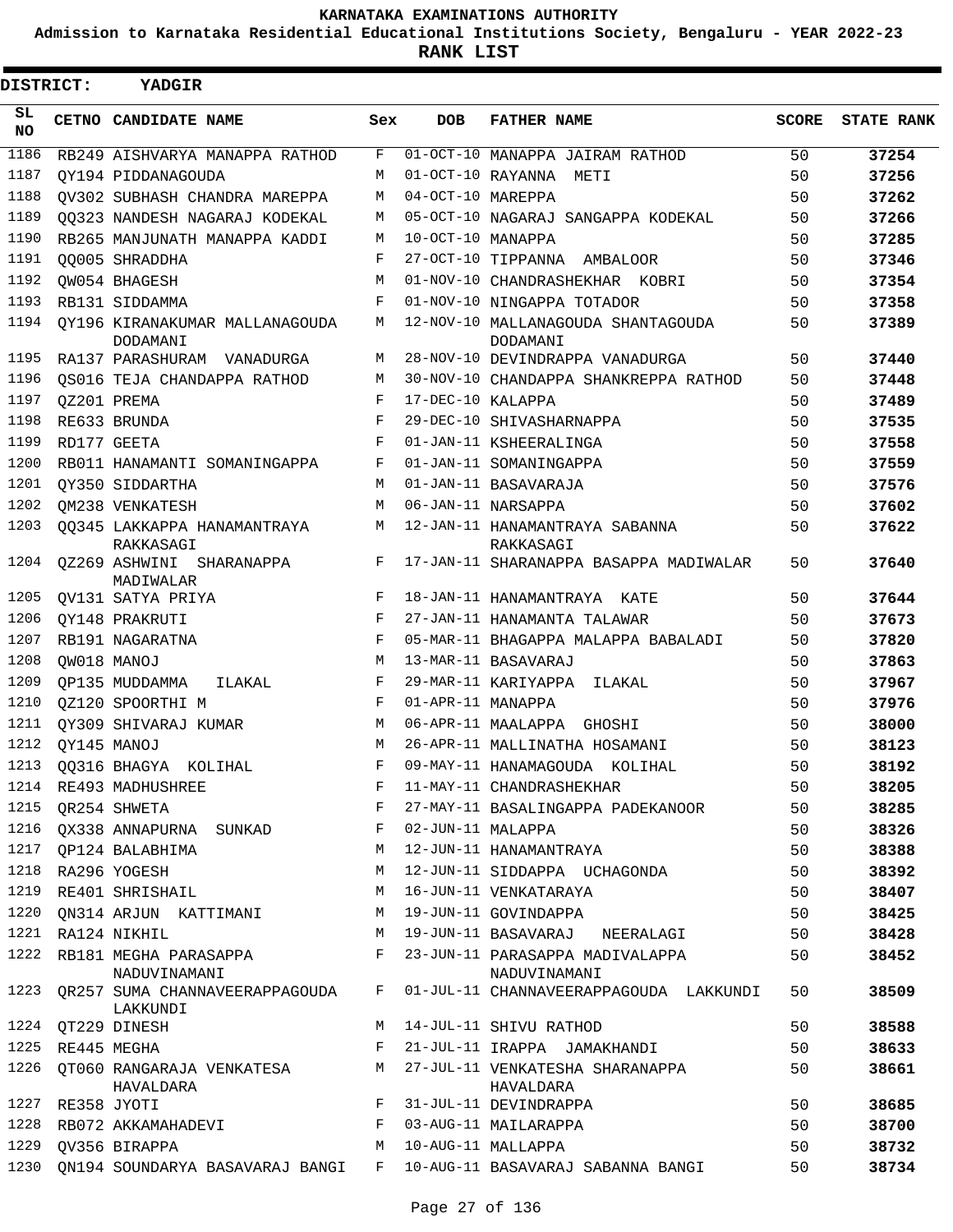**Admission to Karnataka Residential Educational Institutions Society, Bengaluru - YEAR 2022-23**

 $\blacksquare$ 

| DISTRICT:       |            | YADGIR                                                          |            |                   |                                                                                                        |              |                   |
|-----------------|------------|-----------------------------------------------------------------|------------|-------------------|--------------------------------------------------------------------------------------------------------|--------------|-------------------|
| SL<br><b>NO</b> |            | CETNO CANDIDATE NAME                                            | Sex        | <b>DOB</b>        | <b>FATHER NAME</b>                                                                                     | <b>SCORE</b> | <b>STATE RANK</b> |
| 1231            |            | OT141 SANDIPA SIDDANNA SATANOOR                                 | M          |                   | 08-SEP-11 SIDDANNA BASANNA SATANOOR                                                                    | 50           | 38877             |
| 1232            |            | OR264 VENKATESH                                                 | M          |                   | 08-SEP-11 TIMMANNA UPPAR                                                                               | 50           | 38879             |
| 1233            |            | OM120 POOJA                                                     | $_{\rm F}$ |                   | 17-SEP-11 BHEEMAPPA                                                                                    | 50           | 38910             |
| 1234            |            | QV293 GIRISH RAMANAGOUDA KALYANI                                | M          |                   | 07-OCT-11 RAMANAGOUDA GOUDAPPAGOUDA<br>KALYANI                                                         | 50           | 38989             |
| 1235            |            | OP224 HANAMANTA PARASAPPA MADAR                                 | M          |                   | 29-OCT-11 PARASAPPA                                                                                    | 50           | 39076             |
| 1236            |            | RA261 PRAJWAL                                                   | M          | 08-NOV-11 AYYAPPA |                                                                                                        | 50           | 39111             |
| 1237            |            | OU112 GANESH KUMAR                                              | M          |                   | 14-NOV-11 ASHOKKUMAR RATHOD                                                                            | 50           | 39138             |
| 1238            |            | OT171 VINOD                                                     | M          |                   | 14-NOV-11 GIRISH HANAJIGI                                                                              | 50           | 39140             |
| 1239            |            | RB134 PARAVIN                                                   | F          |                   | 21-NOV-11 RAFIK KACHUR                                                                                 | 50           | 39168             |
| 1240            |            | RA222 AJMIRA HUSENASAB                                          | M          |                   | 09-JAN-12 HUSENASAB                                                                                    | 50           | 39286             |
| 1241            |            | RA086 ASHWINI                                                   | F          |                   | 27-MAR-12 TIMMANNA                                                                                     | 50           | 39330             |
| 1242            |            | RA257 BHAVANI                                                   | F          |                   | 20-APR-12 MAHADEVAPPAGOUDA                                                                             | 50           | 39334             |
| 1243            |            | OP040 MALAPPA CHANDRASHEKHAR<br>KATTIMANI                       | M          |                   | 01-JAN-09 CHANDRASHEKHAR REVANASIDDAPPA<br>KATTIMANI                                                   | 49           | 39358             |
| 1244            |            | OZ327 MAREPPA                                                   | M          |                   | 17-APR-09 MOUNESHA                                                                                     | 49           | 39364             |
| 1245            |            | QT285 ROHIT                                                     | M          | 17-SEP-09 GOVIND  |                                                                                                        | 49           | 39372             |
| 1246            |            | RE152 SAMARTA                                                   | M          |                   | 01-JAN-10 SIDDAPPA                                                                                     | 49           | 39405             |
| 1247            |            | RE397 BHAGYASHRI                                                | F          |                   | 03-APR-10 BASANAGOUDA                                                                                  | 49           | 39452             |
| 1248            |            | OW069 PRITAM RAMANNA DENGI                                      | M          |                   | 15-APR-10 RAMANNA MANAPPA                                                                              | 49           | 39460             |
| 1249            |            | OV130 SACHIN                                                    | M          | 23-MAY-10 MAREPPA |                                                                                                        | 49           | 39496             |
| 1250            |            | QX299 AKSHATA BHEEMANNA HAWALDAR F                              |            |                   | 28-JUN-10 BHEEMANNA YAMANAPPA HAWALDAR                                                                 | 49           | 39518             |
| 1251            |            | 0Z011 BHAGYASHREE BASAVARAJA<br>MADAR                           | F          |                   | 08-JUL-10 BASAVARAJA LAXMANA MADAR                                                                     | 49           | 39527             |
| 1252            |            | RD039 MAHESH                                                    | M          | 10-AUG-10 SABANNA |                                                                                                        | 49           | 39568             |
| 1253            | QQ003 AJAY |                                                                 | M          |                   | 15-AUG-10 ADIVEPPA TALLALLI                                                                            | 49           | 39574             |
| 1254            |            | RE376 AKASH                                                     | M          |                   | 22-AUG-10 SAHEBAGOUDA                                                                                  | 49           | 39584             |
| 1255            |            | OP083 ANJALI                                                    | F          |                   | 24-AUG-10 BASAVARAJ PAWARA                                                                             | 49           | 39588             |
| 1256            |            | OP184 MAHESH AYYANNA HAYYALA                                    | M          | 01-SEP-10 AYYANNA |                                                                                                        | 49           | 39608             |
| 1257            |            | OP113 KIRAN                                                     | M          |                   | 10-OCT-10 WALAPPA RATHOD                                                                               | 49           | 39699             |
| 1258            |            | RE175 MOJES                                                     | М          |                   | 11-OCT-10 DEVADANA                                                                                     | 49           | 39703             |
|                 |            | 1259 QW217 SHREYA                                               |            |                   | $F = 17-0CT-10$ BASAVARAJ                                                                              | 49           | 39721             |
|                 |            |                                                                 |            |                   | 1260 QQ156 SUSHMITA BHIMANNA VADDAR F 25-OCT-10 BHIMANNA VADDAR                                        | 49           | 39755             |
|                 |            | 1261 QY324 DEEPAK                                               |            |                   | M 05-NOV-10 SHEKHAR RATHOD 49                                                                          |              | 39791             |
|                 |            |                                                                 |            |                   | 1262 QV203 SIDRAMAREDDY M 09-NOV-10 BASAVARAJ 49                                                       |              | 39806             |
|                 |            | HADAPAD                                                         |            |                   | 1263 RC178 MANJUNATH SHIVAPUTRA M 15-NOV-10 SHIVAPUTRA GOLLALAPPA HADAPAD                              | 49           | 39824             |
|                 |            | 1264 RE502 PRASHANT M 22-NOV-10 VENKATESH                       |            |                   |                                                                                                        | 49           | 39838             |
|                 |            |                                                                 |            |                   | 1265 QQ242 SIDDARTH SADASHIVU HIREMANI M 25-NOV-10 SADASHIVU GUDDAPPA HIREMANI 49                      |              | 39851             |
|                 |            |                                                                 |            |                   | 1266 ON123 YAMANAPPA DYAMNNA YARIKIHAL M 25-NOV-10 DYAMANNA YAMANAPP A YARIKIHAL                       | - 49         | 39852             |
|                 |            | 1267 RA059 MEGHA HANAMANTARAYA YAADAV F 16-DEC-10 HANAMANTARAYA |            |                   |                                                                                                        | 49           | 39923             |
|                 |            | SOMASHEKHARA MATA                                               |            |                   | 1268 RA031 PUTTARAJ SHIVA KUMAR MATA 24-DEC-10 SHIVA KUMAR NINGAYYA 49<br>SOMASHEKHARA MATA            |              | 39950             |
|                 |            | 1269 RB002 SHAKUNTALA                                           | $F$ and    |                   | 49<br>28-DEC-10 AYYANNA BONAL                                                                          |              | 39964             |
|                 |            |                                                                 |            |                   | 29-DEC-10 HUSENSAB BANDAGISAB SHANI 49                                                                 |              | 39969             |
|                 |            |                                                                 |            |                   |                                                                                                        | 49           | 39983             |
|                 |            |                                                                 |            |                   |                                                                                                        | 49           | 39993             |
|                 |            | 1273 QZ334 MANJAMMA F                                           |            |                   | 01-JAN-11 AYYANNA<br>49                                                                                |              | 39994             |
|                 |            |                                                                 |            |                   | 1274 QQ331 SHIVALEELA                            F    01-JAN-11 BASAVARAJ KANNELLI                  49 |              | 40009             |
|                 |            |                                                                 |            |                   | 1275 QY242 VENKATESH MALIPATIL M 01-JAN-11 BALADANDAPPA HANAMANGOUDA 49<br>MALIPATIL                   |              | 40011             |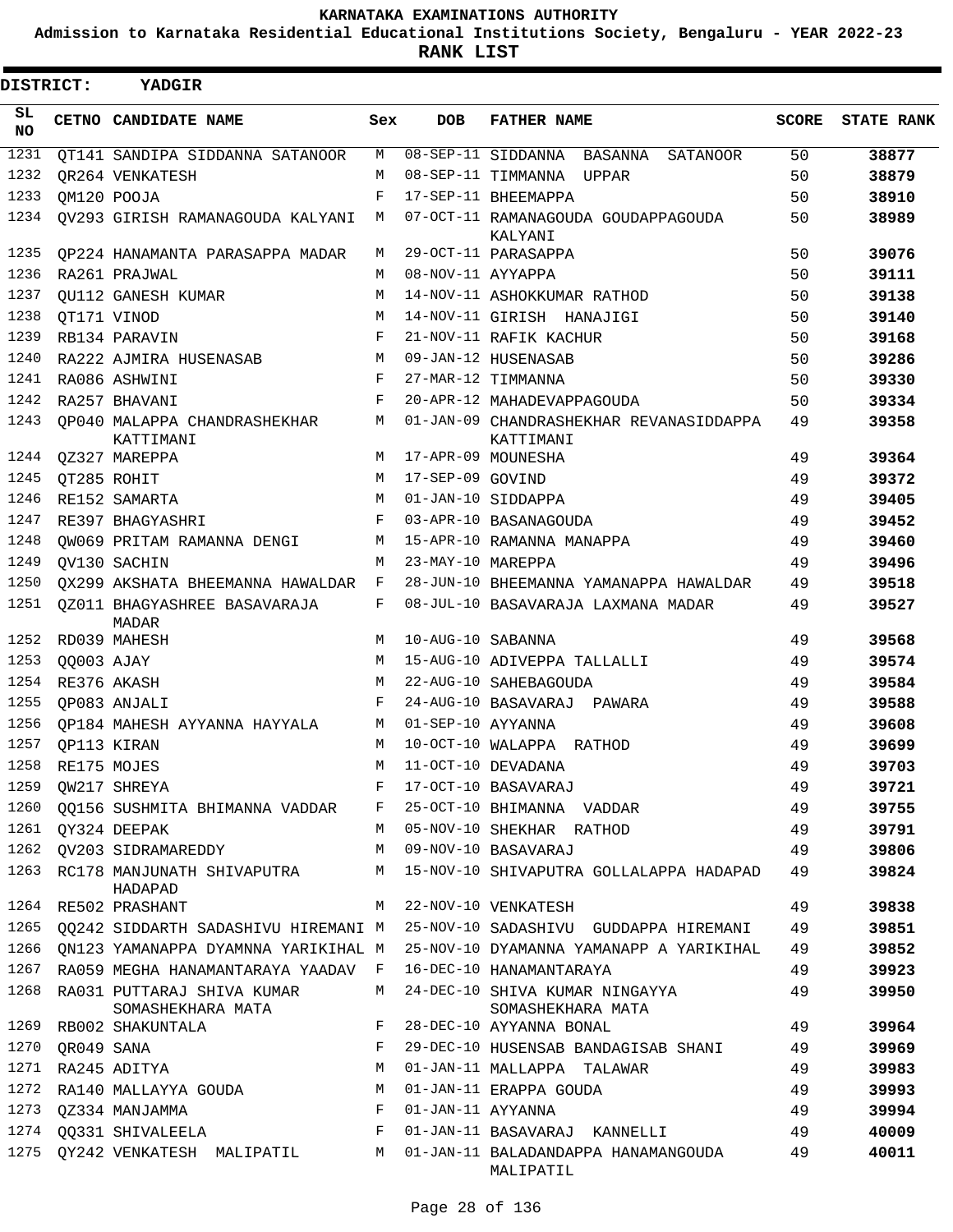**Admission to Karnataka Residential Educational Institutions Society, Bengaluru - YEAR 2022-23**

**RANK LIST**

| DISTRICT:       | <b>YADGIR</b>                             |     |                   |                                               |              |                   |
|-----------------|-------------------------------------------|-----|-------------------|-----------------------------------------------|--------------|-------------------|
| SL<br><b>NO</b> | CETNO CANDIDATE NAME                      | Sex | <b>DOB</b>        | <b>FATHER NAME</b>                            | <b>SCORE</b> | <b>STATE RANK</b> |
| 1276            | QV145 NINGARAJ                            | М   | 25-JAN-11 MALAPPA |                                               | 49           | 40115             |
| 1277            | OP307 CHAKRAPPA BINGER                    | M   |                   | 09-FEB-11 SOMANNA SANESHYAPPA BINGER          | 49           | 40167             |
| 1278            | OW294 TEJSHWINI                           | F   |                   | 19-FEB-11 CHANDRASHEKAR                       | 49           | 40213             |
| 1279            | OS188 AMARESH IRANNA<br>GANGANAGOUDAR     | М   |                   | 24-FEB-11 IRANNA GANGANADOUDAR                | 49           | 40232             |
| 1280            | <b>OU089 RAJASHREE</b>                    | F   |                   | 24-FEB-11 AMATEPPA                            | 49           | 40234             |
| 1281            | 00303 RENUKA AMBRESH PAWAR                | F   |                   | 01-MAR-11 AMBRESH RAMAPPA PAWAR               | 49           | 40264             |
| 1282            | OS043 JEEVAN RANGANATH GUTTEDAR           | М   |                   | 05-MAR-11 RANGANATH                           | 49           | 40282             |
| 1283            | OX197 SHARATKUMAR PARAMANNA<br>HALEMANI   | М   |                   | 15-MAR-11 PARAMANNA SHARANAPPA HALEMANI       | 49           | 40334             |
| 1284            | QZ037 SHIVARAJ                            | М   |                   | 29-MAR-11 MALINGARAYA                         | 49           | 40412             |
| 1285            | OR222 YALLAPPA                            | М   |                   | 03-APR-11 HANAMANTRAYA KAMBAR                 | 49           | 40437             |
| 1286            | OY313 TANUSHREE SHIVARAM CHAVAN           | F   |                   | 04-APR-11 SHIVARAM HEERASING CHAVAN           | 49           | 40444             |
| 1287            | OV085 ANITA                               | F   |                   | 09-APR-11 CHIDANAND                           | 49           | 40468             |
| 1288            | OO399 SOHIL                               | М   |                   | 10-APR-11 MAIBOOB KALAKERI                    | 49           | 40482             |
| 1289            | OZ061 PRIYANK                             | F   | 18-APR-11 NAGESH  |                                               | 49           | 40529             |
| 1290            | RE497 SIDDARTHA                           | M   | 21-APR-11 SABANNA |                                               | 49           | 40543             |
| 1291            | RB202 SHIVANANDA MALLAYYA<br>HEBBALAMATHA | M   |                   | 22-APR-11 MALLAYYA HEBBALAMATHA               | 49           | 40547             |
| 1292            | QW202 NAKSHATRA                           | F   | 29-APR-11 IRANNA  |                                               | 49           | 40583             |
| 1293            | RE514 KARTIK                              | M   | 03-MAY-11 RAJU    |                                               | 49           | 40602             |
| 1294            | RA133 SHRUSHTI                            | F   |                   | 15-MAY-11 DEVINDRAKUMAR GOGI                  | 49           | 40685             |
| 1295            | RE584 SANATAKUMAR                         | M   |                   | 24-MAY-11 SHANKRAPPA                          | 49           | 40744             |
| 1296            | OP236 AISHWARYA ARALAGUNDAGI              | F   | 25-MAY-11 SOMAPPA |                                               | 49           | 40745             |
| 1297            | ON054 SANJU MALAPPA HADIMANI              | М   | 25-MAY-11 MALAPPA |                                               | 49           | 40749             |
| 1298            | RE455 NIVEDITHA                           | F   |                   | 31-MAY-11 AMINREDDY                           | 49           | 40791             |
| 1299            | OU343 MADHU PATIL                         | M   |                   | 01-JUN-11 ASHOK PATIL                         | 49           | 40800             |
| 1300            | OW263 ANIRUDD                             | M   |                   | 06-JUN-11 GURUNATH RATHOD                     | 49           | 40829             |
| 1301            | QP238 RAMESH                              | M   |                   | 06-JUN-11 NINGAPPA                            | 49           | 40835             |
| 1302            | OX253 PUSHPA                              | F   |                   | 11-JUN-11 AMARESH RATHOD                      | 49           | 40880             |
| 1303            | OV136 MEENAKSHI SHARANAPPA                | F   |                   | 14-JUN-11 SHARANAPPA                          | 49           | 40890             |
| 1304            | QP087 HANAMANTRAYA EMMETI                 | М   |                   | 18-JUN-11 CHANDAPPA                           | 49           | 40919             |
| 1305            | QT264 NEETYASHREE MARUTI                  | F   | 19-JUN-11 MARUTI  |                                               | 49           | 40930             |
| 1306            | RB267 ANITHA                              | F   |                   | 25-JUN-11 CHANDRASHEKHAR                      | 49           | 40968             |
| 1307            | RB064 SAMPAT SURESH RABANALLI             | М   |                   | 29-JUN-11 SURESH SAYABANNA RABANALLI          | 49           | 40992             |
| 1308            | QX166 JEEVAN BASAVARAJ RATHOD             | М   |                   | 30-JUN-11 BASAVARAJ LAXMAN RATHOD             | 49           | 40995             |
| 1309            | RC233 BHAGYASHREE                         | F   |                   | 02-JUL-11 KRISHNAPPA DODDAMANI                | 49           | 41013             |
| 1310            | QN155 GANGADHARA                          | М   |                   | 11-JUL-11 SAHEBAGOUDA TAKAPUR                 | 49           | 41062             |
| 1311            | RE240 PUSHPA                              | F   |                   | 11-JUL-11 SHRIKANTH                           | 49           | 41064             |
| 1312            | QW301 ABHINAVA                            | М   |                   | 14-JUL-11 BASAVARAJ H SANGOLIGI               | 49           | 41086             |
| 1313            | QZ314 KAVYA                               | F   | 15-JUL-11 ASHOK   |                                               | 49           | 41089             |
| 1314            | RA273 PRAJWALGOWDA RUDRAGOWDA             | М   |                   | 25-JUL-11 RUDRAGOWDA SANGANAGOWDA PATIL       | 49           | 41156             |
| 1315            | PATIL                                     | М   |                   | 08-AUG-11 GOVINDA CHINNARATHOD                | 49           | 41246             |
|                 | QN294 SUDEEP                              | М   |                   |                                               |              |                   |
|                 | 1316 RC280 ANANDAGOUDA                    |     |                   | 19-AUG-11 AMBREGOUD HALLER                    | 49           | 41300             |
| 1317            | QQ166 PRADEEPKUMAR                        | М   |                   | 25-AUG-11 GUNNANAYAK RATHOD                   | 49           | 41333             |
| 1318            | RE003 AKASH S P                           | М   | 28-AUG-11 SURESH  |                                               | 49           | 41345             |
| 1319            | QT265 ABHISHEK                            | М   |                   | 29-AUG-11 TIRUPATI                            | 49           | 41353             |
| 1320            | RC193 MOHAN SANGANABASAPPA MUDGAL M       |     |                   | 29-AUG-11 SANGANABASAPPA TAMMANAPPA<br>MUDGAL | 49           | 41355             |
|                 | 1321 RA020 PRAJWAL                        | М   |                   | 01-SEP-11 SHARANAGOUDA                        | 49           | 41369             |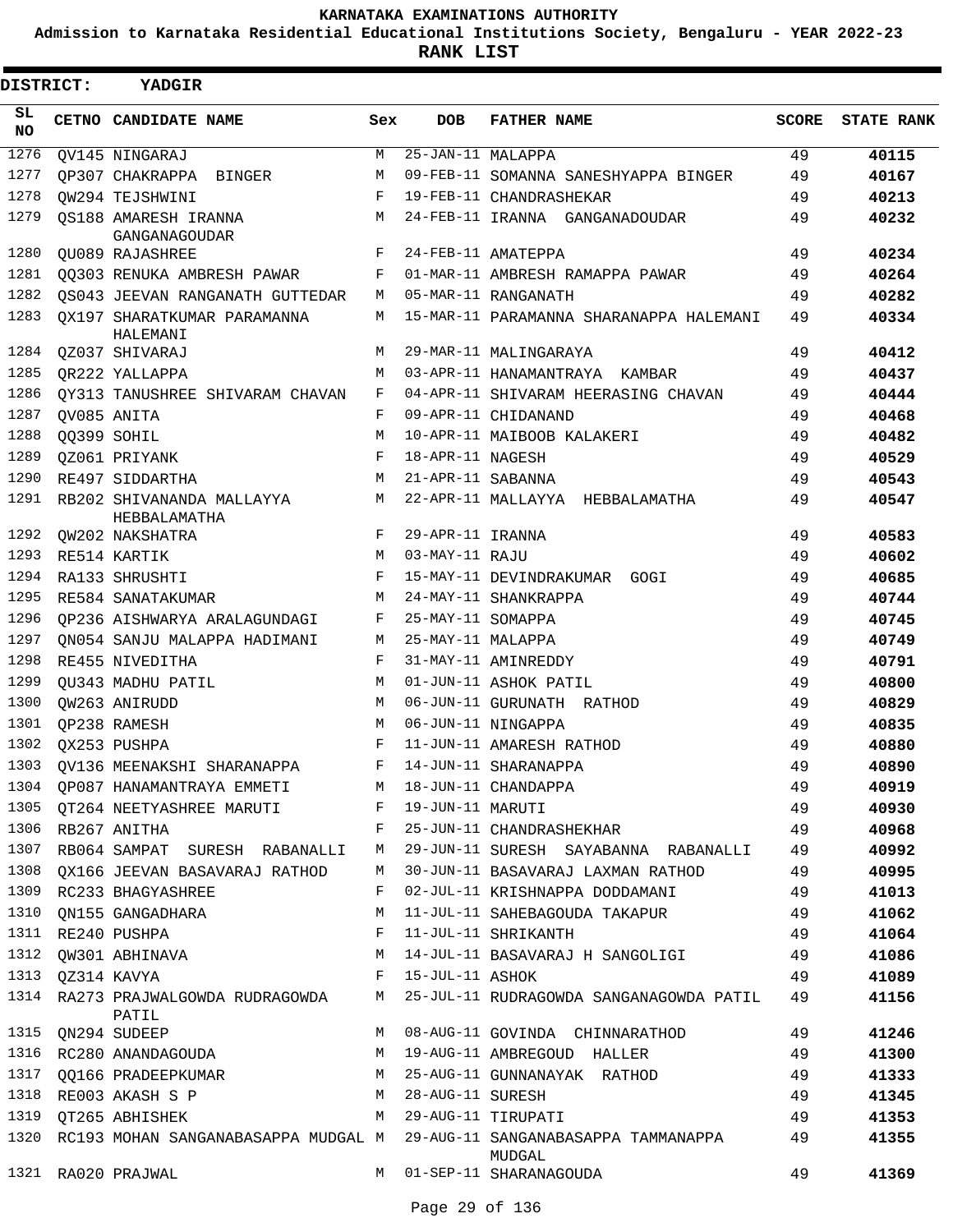**Admission to Karnataka Residential Educational Institutions Society, Bengaluru - YEAR 2022-23**

**RANK LIST**

| <b>DISTRICT:</b> |                  | <b>YADGIR</b>                                     |              |                     |                                                                                         |              |                   |
|------------------|------------------|---------------------------------------------------|--------------|---------------------|-----------------------------------------------------------------------------------------|--------------|-------------------|
| SL<br>NO.        |                  | CETNO CANDIDATE NAME                              | Sex          | <b>DOB</b>          | <b>FATHER NAME</b>                                                                      | <b>SCORE</b> | <b>STATE RANK</b> |
| 1322             |                  | QP133 JAFAR                                       | M            |                     | 18-SEP-11 RAJESAB GADI                                                                  | 49           | 41443             |
| 1323             |                  | RC067 SUSHMITA                                    | F            |                     | 06-NOV-11 BHIMARAY                                                                      | 49           | 41633             |
| 1324             |                  | 00096 MALLIKARJUN BUDYALA                         | М            |                     | 01-JAN-12 BARAMADEVA                                                                    | 49           | 41811             |
| 1325             |                  | RE480 POOJA                                       | F            | 01-JAN-12 MAILARI   |                                                                                         | 49           | 41812             |
| 1326             |                  | QS176 PRAJWAL                                     | M            | 01-JAN-12 AYYAPPA   |                                                                                         | 49           | 41813             |
| 1327             |                  | QV110 SHRIDEVI                                    | $_{\rm F}$   | 13-JUN-12 VALU      |                                                                                         | 49           | 41878             |
| 1328             |                  | OS152 KALAVATI REDDY RATHOD                       | F            |                     | 04-JUL-09 REDDY CHANDRASHEN RATHOD                                                      | 48           | 41896             |
| 1329             |                  | ON317 BHAGYASHREE                                 | F            |                     | 28-AUG-09 SANGAPPA                                                                      | 48           | 41899             |
| 1330             |                  | RB013 BASANAGOUDA                                 | M            |                     | 10-SEP-09 SIDDANAGOUDA MALIPATIL                                                        | 48           | 41902             |
| 1331             |                  | 00004 SHREEDEVI                                   | F            |                     | 03-NOV-09 NAGARAJ SALI                                                                  | 48           | 41909             |
| 1332             |                  | QZ277 AMBRESH                                     | M            |                     | 01-JAN-10 DURAGAPPA GUDIYAR                                                             | 48           | 41922             |
| 1333             |                  | OT098 GANESH VIJAY JADAV                          | M            |                     | 01-JAN-10 VIJAY GANGARAM JADAV                                                          | 48           | 41924             |
| 1334             |                  | ON308 RAMYA GUMEDAR                               | F            |                     | 02-FEB-10 BASANNA GUMEDAR                                                               | 48           | 41938             |
| 1335             |                  | QV162 SPOORTI                                     | F            | 09-MAR-10 MANAPPA   |                                                                                         | 48           | 41956             |
| 1336             |                  | RA115 VARSHA OKALI                                | F            |                     | 19-MAR-10 NAGARAJA                                                                      | 48           | 41969             |
| 1337             |                  | OS155 TIPPANNA KASANAPPA RATHOD                   | M            |                     | 01-APR-10 KASANAPPA VALAPPA RATHOD                                                      | 48           | 41975             |
| 1338             |                  | RE009 CHAITANYA                                   | M            | 10-APR-10 THAVUR    |                                                                                         | 48           | 41980             |
| 1339             |                  | RE118 MANOJKUMAR                                  | M            | 26-APR-10 SURESH    |                                                                                         | 48           | 41990             |
| 1340             |                  | RC116 SIDDANNA M                                  | M            |                     | 03-MAY-10 MALLANNA                                                                      | 48           | 41998             |
| 1341             |                  | QQ163 RAJIF ABDULSAB HOSAMANI                     | M            |                     | 05-JUN-10 ABDULSAB                                                                      | 48           | 42015             |
| 1342             |                  | QZ110 SANGEETA                                    | F            |                     | 23-JUN-10 BASAVARAJ                                                                     | 48           | 42030             |
| 1343             |                  | QQ111 MALLIKARJUNA SIDDANNA<br>MANGYALA           | M            |                     | 02-JUL-10 SIDDANNA BASANNA MANGYALA                                                     | 48           | 42040             |
| 1344             |                  | QY164 SAMARTHA NAVADAGI                           | M            |                     | 02-JUL-10 SIDDANAGOUDA                                                                  | 48           | 42041             |
| 1345             |                  | QY111 VEENA                                       | $_{\rm F}$   |                     | 16-JUL-10 KRISHNAPPA                                                                    | 48           | 42060             |
| 1346             |                  | OW095 VINOD                                       | M            |                     | 30-JUL-10 HIRASING                                                                      | 48           | 42069             |
| 1347             |                  | OV321 BASAVARAJA BALABHIMA<br>HOOGARA             | M            |                     | 03-AUG-10 BALABHIMA BASANNA HOOGARA                                                     | 48           | 42072             |
| 1348             |                  | OP048 LAKSHMI NATIKAR                             |              |                     | F 03-SEP-10 MALLANNA                                                                    | 48           | 42132             |
| 1349             |                  | OP152 ARJUNKUMAR                                  |              |                     | M 26-SEP-10 JEETALAL RATHOD                                                             | 48           | 42182             |
|                  |                  |                                                   |              |                     | 1350 QW239 VIKASKUMAR MANAPPA SHALLIGI M 21-OCT-10 MANAPPA AYYAPPA SHALLIGI             | 48           | 42252             |
|                  |                  |                                                   |              |                     | 1351 RB092 ANNAPURNA B DODAMANI F 10-NOV-10 BHIMAPPA DODAMANI                           | 48           | 42320             |
|                  | 1352 QT002 KAVYA |                                                   |              | F 20-NOV-10 MAREPPA |                                                                                         | 48           | 42361             |
|                  |                  | 1353 RE581 DEEPA<br><b>Example 19</b>             |              |                     | 48<br>02-DEC-10 BANNAPPA                                                                |              | 42391             |
|                  |                  | 1354 QY330 PRIYADARSHINI F                        |              |                     | 13-DEC-10 YALLAPPA CHALAVADI                                                            | 48           | 42431             |
|                  |                  | 1355 QR305 DEVARAJA                               |              |                     | M 16-DEC-10 RAMAPPA UPPARA                                                              | 48           | 42443             |
|                  |                  | 1356 RB192 BHAGAMMA                               |              |                     | F 20-DEC-10 MAHADEVAPPA SONNAPUR 48                                                     |              | 42450             |
|                  |                  | NAYAKODI                                          |              |                     | 1357 QZ206 VIJAYALAKSHMI SAYABANNA F 25-DEC-10 SAYABANNA NAYAKODI 48                    |              | 42464             |
|                  |                  | 1358 RE392 BHARATH KUMAR                          | M            |                     | 26-DEC-10 MALLIKARJUN MADIVAL 48                                                        |              | 42465             |
|                  |                  | 1359 QZ024 BHIMANAGOUDA M 01-JAN-11 BASAVARAJA    |              |                     |                                                                                         | 48           | 42489             |
|                  |                  | 1360 QM182 MANJULA                                |              |                     | F 01-JAN-11 SHIVAPPA                                                                    | 48           | 42498             |
|                  |                  |                                                   |              |                     | 1361 QN309 PAVITRA GOVINDA RATHOD F 01-JAN-11 GOVINDA JAIRAM RATHOD                     | 48           | 42505             |
|                  |                  |                                                   |              |                     | 1362 QX038 PRAVENAKUMAR KOTIGUDDA M 01-JAN-11 BASAVARAJA KOTIGUDDA 48                   |              | 42507             |
|                  | 1363 RB083 SUDHA |                                                   | $\mathbf{F}$ |                     | 01-JAN-11 SHARANAPPA KUMBAR                                                             | 48           | 42512             |
|                  |                  | 1364 RE491 BHAVANI                                | $\mathbf{F}$ |                     | 05-JAN-11 VENKATAREDDY                                                                  | 48           | 42535             |
|                  |                  | 1365 QM227 CHARAN DASHARATH M 20-JAN-11 DASHARATH |              |                     |                                                                                         | 48           | 42603             |
|                  |                  | 1366 RE527 VARSHA                                 |              | F 08-FEB-11 TIMOTHI |                                                                                         | 48           | 42677             |
|                  |                  |                                                   |              |                     | 1367 QS122 BHAGYASHREE DEVAPPA BIRADAR F 26-FEB-11 DEVAPPA SANGANABASAPPA 48<br>BIRADAR |              | 42757             |
|                  |                  | 1368 RB010 RACHANA                                | $F$ and      |                     | 01-MAR-11 NINGANGOUDA BIRADAR                                                           | 48           | 42774             |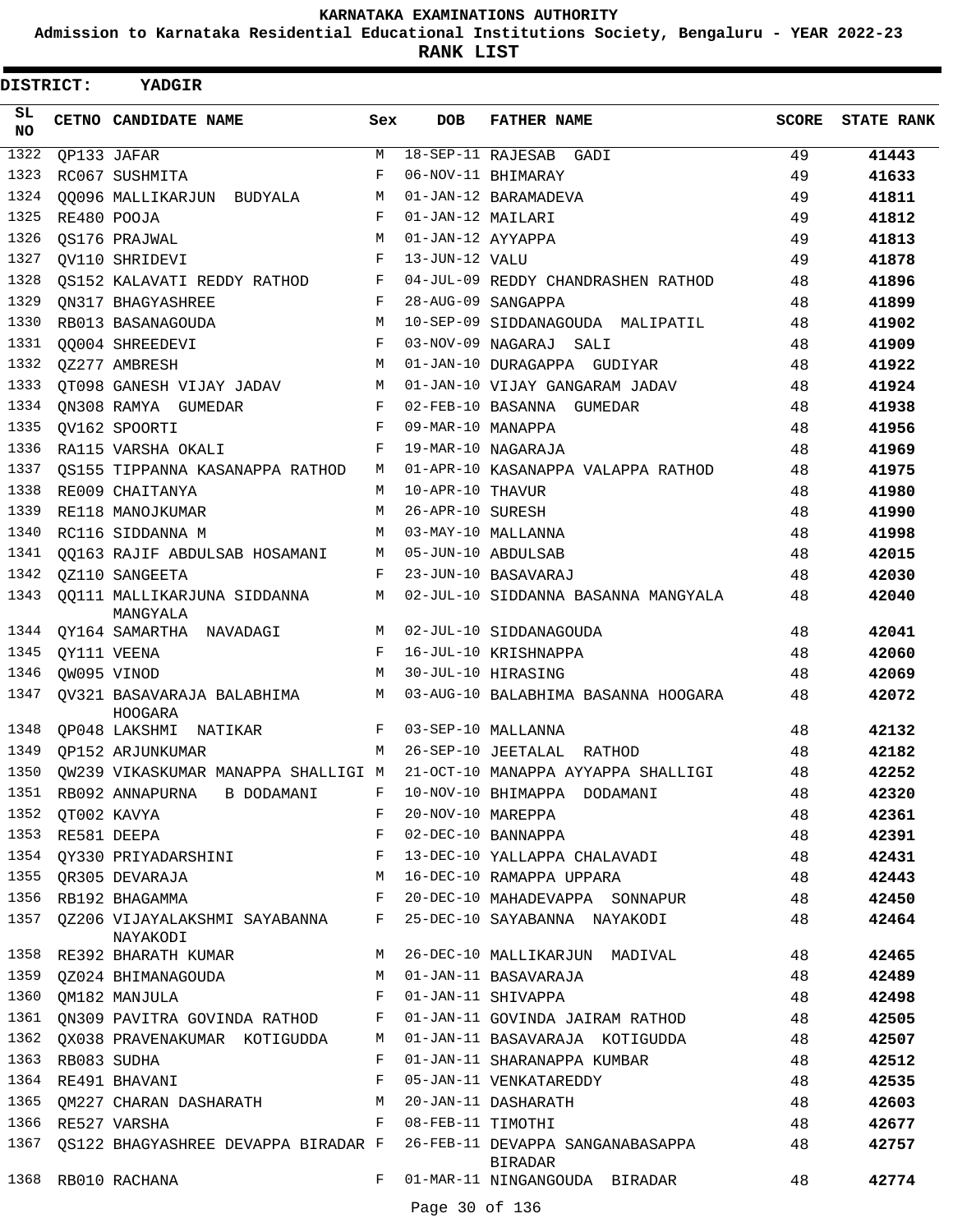**Admission to Karnataka Residential Educational Institutions Society, Bengaluru - YEAR 2022-23**

**RANK LIST**

Е

| DISTRICT:  | <b>YADGIR</b>                                          |            |                    |                                                                              |       |                   |
|------------|--------------------------------------------------------|------------|--------------------|------------------------------------------------------------------------------|-------|-------------------|
| SL.<br>NO. | CETNO CANDIDATE NAME                                   | Sex        | DOB                | <b>FATHER NAME</b>                                                           | SCORE | <b>STATE RANK</b> |
| 1369       | QY057 MANJUNATH                                        | М          |                    | 15-MAR-11 DURAGAPPA                                                          | 48    | 42845             |
| 1370       | OW332 KARTIK                                           | М          | 21-MAR-11 AMBRESH  |                                                                              | 48    | 42876             |
| 1371       | OX037 SHRIKANT                                         | М          |                    | 25-MAR-11 BHEEMANNA                                                          | 48    | 42913             |
| 1372       | OR055 JAYASHREE PRABHU BAVIMANI                        | F          |                    | 27-MAR-11 PRABHU GURUPADAPPA BAVIMANI                                        | 48    | 42926             |
| 1373       | QT049 RAJUGOUDA DEVANNAGOUDA<br>MALIPATIL              | M          |                    | 02-APR-11 DEVANNAGOUDA BHIMANNAGOUDA<br>MALIPATIL                            | 48    | 42974             |
| 1374       | 0Z315 NITESHAKUMAR JAGIRADAR                           | М          |                    | 06-APR-11 RANGAPPA                                                           | 48    | 42993             |
| 1375       | RE346 VEDASHREE                                        | F          | 11-APR-11 SURESH   |                                                                              | 48    | 43036             |
| 1376       | RA221 MANOJKUMAR GUNDAPPA NAGNOOR M                    |            |                    | 15-APR-11 GUNDAPPA NAGNOOR CHENNAPPA<br><b>NAGNOOR</b>                       | 48    | 43051             |
| 1377       | RC292 GURUBAI HANAMANTRAYA<br>LINGADALLI               | F          |                    | 23-APR-11 HANAMANTRAYA SABANNA<br>LINGADALLI                                 | 48    | 43092             |
| 1378       | RC109 NINGANNA                                         | M          |                    | 24-APR-11 MALLAMMA                                                           | 48    | 43097             |
| 1379       | QY249 DEVARAJA                                         | M          | 07-MAY-11 SOMANNA  |                                                                              | 48    | 43158             |
| 1380       | RB014 MAILARI                                          | M          | 10-MAY-11 SURESH   |                                                                              | 48    | 43178             |
| 1381       | RD241 MANJUNATH                                        | M          | 11-MAY-11 SABANNA  |                                                                              | 48    | 43183             |
| 1382       | OV037 MEGHANA                                          | F          |                    | 15-MAY-11 HANAMANTH                                                          | 48    | 43213             |
| 1383       | QQ249 BHARAT                                           | M          |                    | 20-MAY-11 NINGANNA KUMBAR                                                    | 48    | 43240             |
| 1384       | ON322 MADHUKUMAR                                       | M          |                    | 04-JUN-11 SHIVANAGOUDA PATIL                                                 | 48    | 43339             |
| 1385       | OP017 ASHOK HARISHANDRA RATHOD                         | М          |                    | 05-JUN-11 HARISHANDRA SURAPPA RATHOD                                         | 48    | 43345             |
| 1386       | OS044 SRUSHTHI                                         | F          |                    | 05-JUN-11 HANAMANTRAYA SIDDAPUR                                              | 48    | 43353             |
| 1387       | RE533 K ANUSHKA                                        | $_{\rm F}$ |                    | 11-JUN-11 K LAXMAN                                                           | 48    | 43397             |
| 1388       | OT315 SAKSHI                                           | F          |                    | 11-JUN-11 SHANTAYYA                                                          | 48    | 43400             |
| 1389       | OT063 DEEPIKA                                          | F          |                    | 12-JUN-11 SHIVANNA                                                           | 48    | 43403             |
| 1390       | QY006 VENKATESH SURESH GUTTEDAR M                      |            |                    | 14-JUN-11 SURESH<br>GUTTEDAR                                                 | 48    | 43423             |
| 1391       | RE286 ANKITA                                           | F          |                    | 19-JUN-11 SAIDAPPA                                                           | 48    | 43454             |
| 1392       | <b>QP226 SHARADA</b>                                   | F          |                    | 28-JUN-11 SHARANABASAVA H PUJARI                                             | 48    | 43516             |
| 1393       | OT280 NINGAPPA B                                       | M          |                    | 10-JUL-11 BASAVARAJ                                                          | 48    | 43594             |
| 1394       | RC270 VISHWESHWARAYYA                                  | M          |                    | 11-JUL-11 MALLIKARJUN                                                        | 48    | 43606             |
| 1395       | OX206 NANAGOUDA                                        | M          |                    | 27-JUL-11 SHIVANAGOUDA                                                       | 48    | 43703             |
| 1396       | QW171 SHASHANK                                         | M          |                    | 27-JUL-11 RACHAPPA GURUBASAPPA HARANUR                                       | 48    | 43708             |
|            | 1397 QT117 SANJANA<br>1398 QV317 NAGARAJ<br>1398 ----- |            |                    | F 01-AUG-11 DEVINDRA                                                         | 48    | 43732             |
|            |                                                        |            |                    | M 04-AUG-11 BASAVARAJ                                                        | 48    | 43749             |
|            |                                                        |            |                    | 1399 RB357 MANJULA B T 06-AUG-11 BASAVARAJ HADAPAD 48                        |       | 43763             |
|            |                                                        |            |                    | 1400 QR047 BASAVARAJ CHAHAD ANGADI M 08-AUG-11 TIRUPATI CHAHAD ANGADI 48     |       | 43770             |
|            | 1401 QM152 DHARSHAN                                    |            |                    | M 16-AUG-11 SHARANAPPA                                                       | 48    | 43828             |
|            | 1402 RB193 SANGANABASSU                                |            |                    | M 28-AUG-11 MALLAPPA BANKALAGI                                               | 48    | 43893             |
|            |                                                        |            |                    | 1403 QP035 PRAKASH M 30-AUG-11 CHANDRASHEKHAR 48                             |       | 43900             |
|            | 1404 QM106 SHARANAPPA M 08-SEP-11 MONAPPA              |            |                    |                                                                              | 48    | 43936             |
|            |                                                        |            |                    | 1405 QQ390 PRAVEENKUMAR M 14-SEP-11 KRISHNAPPA DODAMANI 48                   |       | 43964             |
|            | 1406 RA032 RAJASHREE SWAMY F 04-OCT-11 RAMASWAMY SWAMY |            |                    |                                                                              | 48    | 44054             |
|            | 1407 RE536 KARTIK                                      |            |                    | M 18-OCT-11 DEVINDRAPPA                                                      | 48    | 44115             |
|            | 1408  QZ230 RENUKA                                     |            |                    | F 15-NOV-11 HALLEPPA                                                         | 48    | 44217             |
|            | 1409 RE428 SIDDARUDA M 21-NOV-11 SUGUREDDY             |            |                    |                                                                              | 48    | 44242             |
|            | 1410 QX023 HULAGAMMA HOSAMANI F 27-NOV-11 HULAGAPPA    |            |                    |                                                                              | 48    | 44267             |
|            |                                                        |            |                    | 1411 QT215 SANGAMESHA MAHANTESHA M 28-DEC-11 MAHANTESHA SANGAPPA KUNTOJI     | 48    | 44349             |
|            | KUNTOJI                                                |            |                    | 1412 QU227 NADA GOUD MAHANTA GOUDA M 01-JAN-12 MAHANTA GOUDA NADA GOUDA MALI | 48    | 44362             |
|            | MALI PATIL                                             |            |                    | PATIL                                                                        |       |                   |
|            | 1413 QT232 PALLAVI                                     |            | F 01-JAN-12 SURESH |                                                                              | 48    | 44365             |
|            | 1414 QQ172 PARASHURAM                                  |            |                    | M 10-MAY-09 NAGARAJ GONAL                                                    | 47    | 44433             |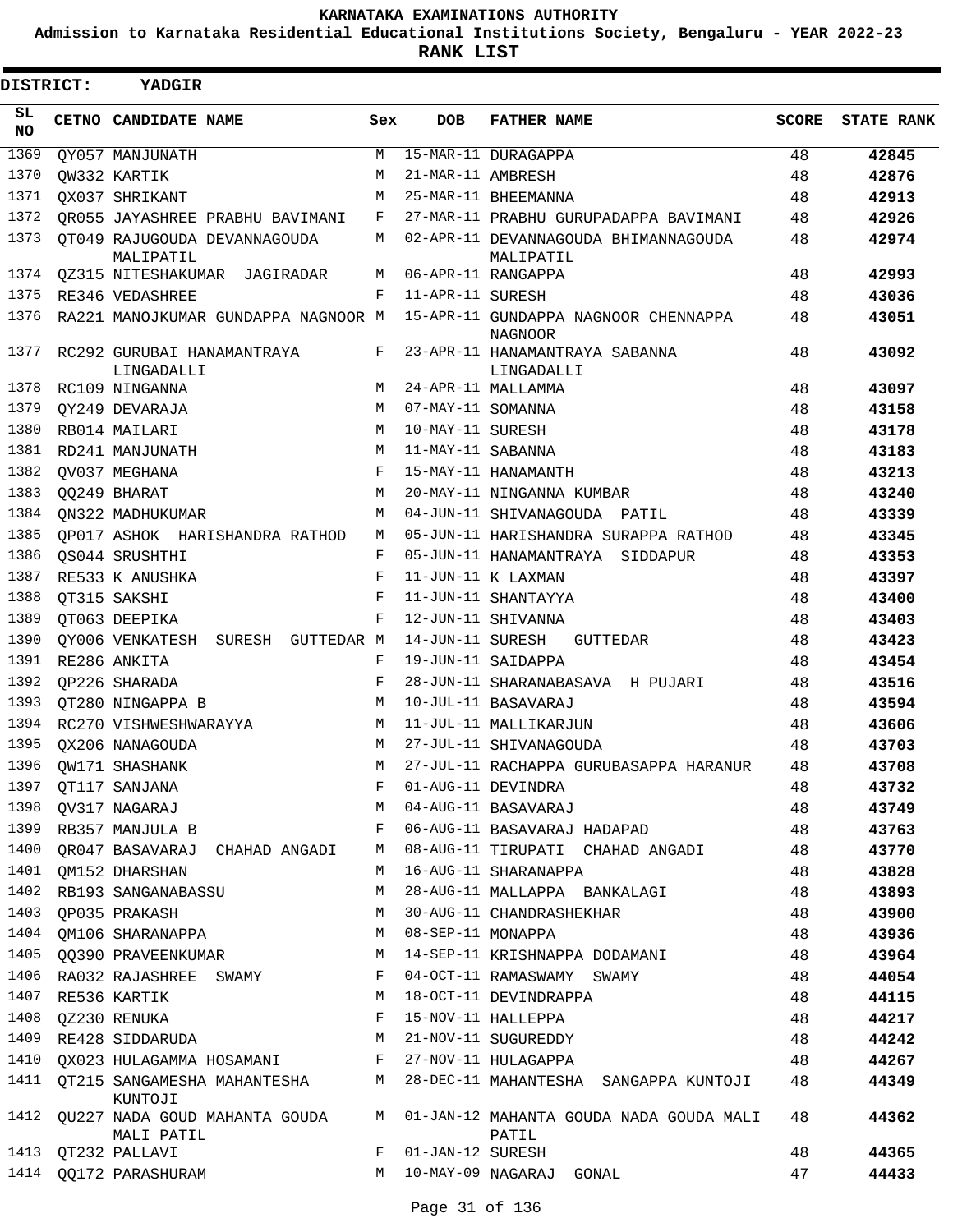**Admission to Karnataka Residential Educational Institutions Society, Bengaluru - YEAR 2022-23**

**RANK LIST**

| <b>DISTRICT:</b> |                  | YADGIR                                                  |             |                   |                                                                  |       |                   |
|------------------|------------------|---------------------------------------------------------|-------------|-------------------|------------------------------------------------------------------|-------|-------------------|
| SL.<br><b>NO</b> |                  | <b>CETNO CANDIDATE NAME</b>                             | Sex         | <b>DOB</b>        | <b>FATHER NAME</b>                                               | SCORE | <b>STATE RANK</b> |
| 1415             |                  | RA225 NAGAVVA ILKAL                                     | F           |                   | 27-AUG-09 YAMANOORI GANGAPPA ILKAL                               | 47    | 44444             |
| 1416             |                  | RD059 YALLAMMA DEVAPPA CHIGMETI                         | F           |                   | 02-SEP-09 DEVAPPA SIDDAPPA CHIGMETI                              | 47    | 44446             |
| 1417             |                  | 00224 AISHWARYA                                         | F           |                   | 01-JAN-10 BHIMAPPA RATHOD                                        | 47    | 44462             |
| 1418             |                  | QY190 ROSHID ABDULAS IYYANGUDI                          | М           |                   | 09-JAN-10 ABDULAS BADESAB IYYANAGUDI                             | 47    | 44482             |
| 1419             |                  | OP064 KARAN                                             | M           |                   | 24-JAN-10 GOPINATH JADHAV                                        | 47    | 44489             |
| 1420             |                  | OM073 MANUSHA                                           | F           |                   | 03-FEB-10 MALLIKARJUN                                            | 47    | 44494             |
| 1421             |                  | RB021 BASANAGOUDA POLICEPATIL                           | М           |                   | 26-MAR-10 ADAPPAGOUDA POLICEPATIL<br>POLICEPATIL                 | 47    | 44516             |
| 1422             |                  | QY220 DHOULSAB                                          | М           |                   | 24-APR-10 MOHAMAD RABBANI                                        | 47    | 44530             |
| 1423             |                  | OY075 MANJUNAT                                          | M           |                   | 03-MAY-10 MALLAPPA                                               | 47    | 44535             |
| 1424             |                  | OM148 BHANUPRIYA                                        | F           |                   | 21-AUG-10 BHARATH KUMAR                                          | 47    | 44631             |
| 1425             |                  | 00113 DILIP DAKAPPA RATHOD                              | M           |                   | 04-SEP-10 DAKAPPA RATHOD                                         | 47    | 44657             |
| 1426             |                  | RC323 YUVARAJ TOPANNA RATHOD                            | М           |                   | 08-SEP-10 TOPANNA BALAVANTA RATHOD                               | 47    | 44669             |
| 1427             |                  | RB297 DARSHANA VIJAY JADHAV                             | M           |                   | 28-SEP-10 VIJAY JADHAV                                           | 47    | 44706             |
| 1428             |                  | OS206 RAMESH HAMPARAGUNDI                               | M           |                   | 25-OCT-10 SHIVAPPA HAMPARAGUNDI                                  | 47    | 44786             |
| 1429             |                  | OR011 MOUNESH CHAVAN                                    | M           |                   | 30-OCT-10 BASAVARAJ CHAVAN                                       | 47    | 44801             |
| 1430             |                  | RC101 AISHWARYA MALLU HALLI                             | F           |                   | 31-OCT-10 MALLU CHENNAPPA HALLI                                  | 47    | 44803             |
| 1431             |                  | OY254 GANESH BASAVARAJ RATHOD                           | M           |                   | 12-NOV-10 BASAVARAJ TARAPPA RATHOD                               | 47    | 44845             |
| 1432             |                  | OZ312 MANEEDIP                                          | M           |                   | 14-NOV-10 MAHESH SAJJAN                                          | 47    | 44851             |
| 1433             |                  | 00389 MEGHA HADIMANI                                    | F           |                   | 25-NOV-10 JETTEPPA HADIMANI                                      | 47    | 44893             |
| 1434             |                  | RC319 PAVITRA BASAVARAJ                                 | F           |                   | 16-DEC-10 BASAVARAJ                                              | 47    | 44961             |
| 1435             |                  | QN034 NIKITA                                            | $\mathbf F$ |                   | 17-DEC-10 CHINDANANDA BELLIHAL                                   | 47    | 44967             |
| 1436             |                  | QS014 AKASH                                             | M           |                   | 01-JAN-11 MOTILAL CHAVHAN                                        | 47    | 45017             |
| 1437             |                  | OP284 ARJUN                                             | M           |                   | 01-JAN-11 HANAMANTRAYA                                           | 47    | 45019             |
| 1438             |                  | OO222 LAXMI                                             | F           |                   | 01-JAN-11 GADDEPPA BASAPPA KURI                                  | 47    | 45025             |
| 1439             |                  | RD063 MOULALI                                           | M           |                   | 01-JAN-11 MAHIBOOB ALI                                           | 47    | 45029             |
| 1440             |                  | OR034 PARAMANNA                                         | M           |                   | 01-JAN-11 AYYANNA POOJARI                                        | 47    | 45033             |
| 1441             |                  | OT019 MANOJKUMAR                                        | M           |                   | 27-JAN-11 PARASHURAM                                             | 47    | 45152             |
| 1442             |                  | RC125 HEENANAZ HASANBHASHA KAMBAR F                     |             |                   | 10-FEB-11 HASANBHASHA MEERSAB KAMBAR                             | 47    | 45208             |
| 1443             |                  | RC236 MANUPRIYA                                         | F           |                   | 21-FEB-11 TIRUPATI GALI                                          | 47    | 45263             |
|                  |                  | 1444 QN167 BASAVARAJ KAMPUR M 26-FEB-11 SHIVARAJ KAMPUR |             |                   |                                                                  | 47    | 45280             |
|                  |                  | DODAMANI                                                |             |                   | 1445 QQ171 BHAGYASHREE YAMANAPPA F 26-FEB-11 YAMANAPPA HANAMANTH | 47    | 45281             |
|                  |                  | 1446 RA075 MANOJ PATIL                                  | M           |                   | 04-MAR-11 SIDDANAGOUDA PATIL                                     | 47    | 45314             |
| 1447             |                  | RE239 MALLIKARJUN                                       | M           | 07-MAR-11 MAREPPA |                                                                  | 47    | 45329             |
|                  |                  | 1448 OU007 BHARAT                                       | М           |                   | 19-MAR-11 BASAVARAJ                                              | 47    | 45407             |
| 1449             |                  | QZ329 SOUMYA HOSAMANI                                   | F           |                   | 19-MAR-11 SHANTAPPA HOSAMANI                                     | 47    | 45410             |
|                  |                  | 1450 RA072 MALLIKARJUNA                                 |             |                   | M 20-MAR-11 BASAVARAJ                                            | 47    | 45412             |
|                  |                  | 1451 QQ117 TASAKHINA MAKANDARA                          |             |                   | F 23-MAR-11 SHALALASHA MAKANDARA                                 | 47    | 45437             |
|                  |                  | 1452 QN136 ANITA PRABHU TANAKEDAR                       | F           |                   | 26-MAR-11 PRABHU TANAKEDAR                                       | 47    | 45455             |
| 1453             |                  | RB063 SAMINABEGUM                                       | F           |                   | 26-MAR-11 SULEMAN DANDELI                                        | 47    | 45457             |
|                  |                  | 1454 QQ292 ADITYA MAHANTAGOUDRU                         | M           |                   | 11-APR-11 BASAVARAJ                                              | 47    | 45545             |
| 1455             |                  | QU279 CHANDANA                                          | F           |                   | 17-APR-11 SAHEBAGOUDA                                            | 47    | 45585             |
| 1456             |                  | QM004 ARCHANA                                           | F           |                   | 21-APR-11 DODDA BANNAPPA                                         | 47    | 45608             |
| 1457             | RE321 RAJU       |                                                         | M           |                   | 26-APR-11 BHEEMARAY                                              | 47    | 45643             |
|                  |                  | 1458 QZ081 BEEMASHANKAR                                 |             |                   | M 29-APR-11 AMARAPPA                                             | 47    | 45657             |
|                  |                  | 1459 QY281 ANUSHREE                                     | F           |                   | 30-APR-11 BASAVARAJA                                             | 47    | 45661             |
|                  |                  | 1460 OP089 RAJU PARASAPPA KATTIMANI                     | M           |                   | 02-MAY-11 PARASAPPA BASAPPA KATTIMANI                            | 47    | 45688             |
| 1461             | QV070 ANIL       |                                                         | М           |                   | 05-MAY-11 PREMANAND                                              | 47    | 45701             |
|                  | 1462 RD149 ANITA |                                                         | F           | 05-MAY-11 DEVAPPA |                                                                  | 47    | 45702             |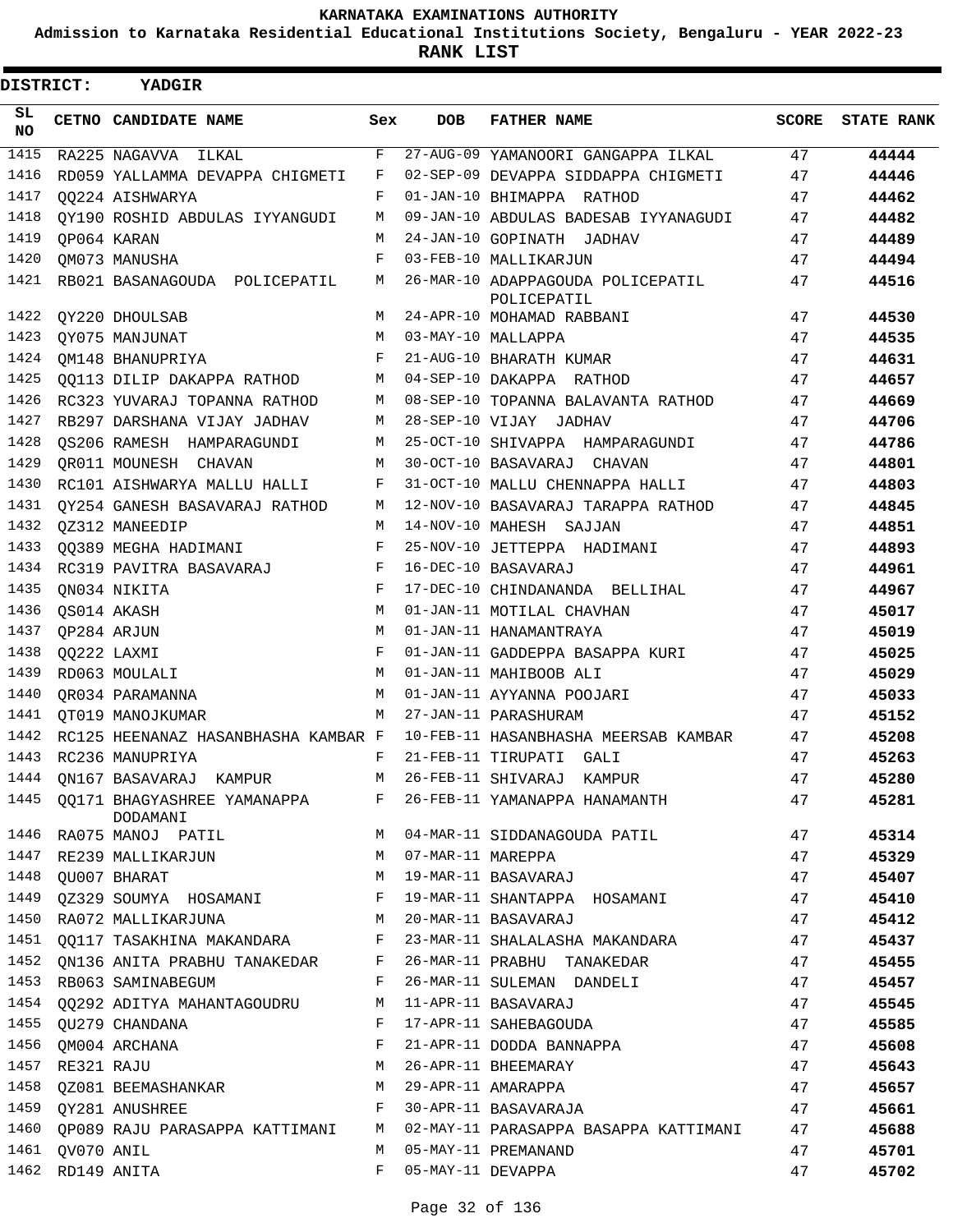**Admission to Karnataka Residential Educational Institutions Society, Bengaluru - YEAR 2022-23**

**RANK LIST**

| DISTRICT:        |  | <b>YADGIR</b>                       |              |                   |                                              |              |                   |
|------------------|--|-------------------------------------|--------------|-------------------|----------------------------------------------|--------------|-------------------|
| SL.<br><b>NO</b> |  | CETNO CANDIDATE NAME                | Sex          | <b>DOB</b>        | <b>FATHER NAME</b>                           | <b>SCORE</b> | <b>STATE RANK</b> |
| 1463             |  | RE198 SHRADDHA                      | F            |                   | 17-MAY-11 RAGHAVENDRA ANGADI                 | 47           | 45784             |
| 1464             |  | OW118 NADAGOUDA MADAN               | M            | 23-MAY-11 MADAN   |                                              | 47           | 45817             |
| 1465             |  | RC017 ANITA NINGANNA METI           | F            |                   | 25-MAY-11 NINGANNA HANAMANTRAYA METI         | 47           | 45828             |
| 1466             |  | RB068 MADAN                         | M            |                   | 26-MAY-11 SHIVAREDDY                         | 47           | 45836             |
| 1467             |  | RA015 PAVITRA                       | F            |                   | 29-MAY-11 SHARANAPPA                         | 47           | 45858             |
| 1468             |  | RB271 SANJANA HIREMATH              | F            |                   | 31-MAY-11 RACHAYYA                           | 47           | 45874             |
| 1469             |  | RC092 DEVARAJ LINGADALLI            | M            |                   | 01-JUN-11 VENKATESHA LINGADALLI              | 47           | 45880             |
| 1470             |  | <b>OV190 BHAGYASHREE</b>            | $\mathbf{F}$ |                   | 05-JUN-11 NANAGOUD SAHEBAGOUD<br>MALIBIRADAR | 47           | 45917             |
| 1471             |  | OM209 BHANUSHANKAR                  | M            |                   | 05-JUN-11 NARASAPPA                          | 47           | 45918             |
| 1472             |  | OS095 BHIMARAYA                     | M            |                   | 05-JUN-11 HANAMANTRAYA                       | 47           | 45919             |
| 1473             |  | OV304 MALLU                         | M            |                   | 08-JUN-11 SADASHIVA                          | 47           | 45941             |
| 1474             |  | RE461 SPOORTI                       | $_{\rm F}$   |                   | 22-JUN-11 SHARANAGOUDA                       | 47           | 46044             |
| 1475             |  | OY085 BHAGYASHREE                   | F            | 24-JUN-11 VIJAY   |                                              | 47           | 46054             |
| 1476             |  | RE432 ARPITAA                       | F            | 10-JUL-11 SURESH  |                                              | 47           | 46166             |
| 1477             |  | QW273 SABIYA BEGUM                  | F            |                   | 10-JUL-11 ZAMEER AHMED CHAND                 | 47           | 46174             |
| 1478             |  | ON233 KARTHIK SHANTAPPA KULAGERI    | M            |                   | 18-JUL-11 SHANTAPPA NINGANNA KULAGERI        | 47           | 46221             |
| 1479             |  | OZ064 AKASH                         | M            |                   | 19-JUL-11 HAYYALAPA                          | 47           | 46231             |
| 1480             |  | QV298 KAVERI I                      | F            |                   | 22-JUL-11 CHENNAREDDY DESAYI                 | 47           | 46251             |
| 1481             |  | OU044 GIRIJA                        | F            |                   | 30-JUL-11 HONNALINGA                         | 47           | 46306             |
| 1482             |  | OV301 RAKESH DHANARAJ RATHOD        | M            |                   | 01-AUG-11 DHANARAJ                           | 47           | 46319             |
| 1483             |  | RB153 PRAVEENAKUMAR KUDALAGI        | M            |                   | 02-AUG-11 SHARANAPPA KUDALAGI                | 47           | 46327             |
| 1484             |  | OP112 MAHEK TARANUM                 | F            |                   | 03-AUG-11 MAHEBOOB                           | 47           | 46331             |
| 1485             |  | OX284 POORNIMA                      | F            |                   | 03-AUG-11 KRISHNA KAKKASAGERI                | 47           | 46335             |
| 1486             |  | RE529 ANAND                         | M            |                   | 09-AUG-11 SOMANNNA PUJARI                    | 47           | 46366             |
| 1487             |  | RA033 BASAVARAJ                     | M            |                   | 15-AUG-11 NINGAPPA HUGAR                     | 47           | 46388             |
| 1488             |  | OV047 SRUSHTI                       | F            |                   | 17-AUG-11 NEELAPPA RANAGAGOL                 | 47           | 46401             |
| 1489             |  | OW099 SACHIN                        | M            |                   | 21-AUG-11 SOMASING                           | 47           | 46420             |
| 1490             |  | RD130 KARTHIK SHEKAPPA NATEKAR      | М            |                   | 02-SEP-11 SHEKAPPA YALLAPPA NATEKAR          | 47           | 46470             |
| 1491             |  | RE490 BHAGYASHREE                   | F            |                   | 04-SEP-11 ANAND KAKKALAMELI                  | 47           | 46483             |
| 1492             |  | RD220 RENUKA                        | F            | 04-SEP-11 DEVAPPA |                                              | 47           | 46486             |
| 1493             |  | QW031 AKSHATA                       | F            | 27-SEP-11 NAGAPPA |                                              | 47           | 46595             |
| 1494             |  | QX245 YALLAMMA DYAMANNA BIJJUR      | F            |                   | 01-OCT-11 DYAMANNA MAREPPA BIJJUR            | 47           | 46614             |
| 1495             |  | RE398 MAHESHWARI                    | F            |                   | 15-OCT-11 MALLAYYA                           | 47           | 46666             |
| 1496             |  | QP225 ARPITA                        | F            |                   | 25-OCT-11 KUMAR PAWAR                        | 47           | 46714             |
|                  |  | 1497 RC009 DILEEP KUMAR MALLIKARJUN | М            |                   | 25-OCT-11 MALLIKARJUN                        | 47           | 46715             |
| 1498             |  | QN215 SRUSHTI                       | F            |                   | 08-NOV-11 PARAMANNA NATIKAR                  | 47           | 46772             |
| 1499             |  | 00337 POORNIMA BASAVARAJ CHAVAN     | F            |                   | 15-NOV-11 BASAVARAJ GOPAL CHAVAN             | 47           | 46792             |
| 1500             |  | RA100 MADHUSUDHAN                   | М            |                   | 26-NOV-11 NINGARAJA                          | 47           | 46838             |
|                  |  | 1501 RD159 MOHMAD ANEEF             | M            | 07-DEC-11 ADAM    |                                              | 47           | 46885             |
| 1502             |  | RA213 MALLANAGOUDA                  | М            |                   | 01-JAN-12 SHARANAGOUDA                       | 47           | 46970             |
|                  |  | KALLADEVANAHALLI                    |              |                   |                                              |              |                   |
| 1503             |  | RE011 NEELAKANTA                    | M            |                   | 02-JAN-12 CHANDRAM                           | 47           | 46975             |
| 1504             |  | QW297 PRIYANKA GURURAJA BALURAGI    | F            |                   | 07-APR-12 GURURAJA BALURAGI                  | 47           | 47025             |
| 1505             |  | <b>QO014 MADESHA</b>                | М            |                   | 29-OCT-09 VAGANAYAK RATHOD                   | 46           | 47077             |
| 1506             |  | QZ132 YASHODA                       | F            | 09-DEC-09 AMBRISH |                                              | 46           | 47083             |
| 1507             |  | RC245 GANGADHAR LAKSHMAN MOPAGAR M  |              |                   | 01-JAN-10 LAKSHMAN MOPAGAR                   | 46           | 47091             |
| 1508             |  | QX287 MOUNESH GOVINDA RATHOD        | М            |                   | 01-JAN-10 GOVINDA MOTILAL RATHOD             | 46           | 47096             |
| 1509             |  | OR156 SHAHID RAJESAB CHINCHODI      | М            |                   | 01-JAN-10 RAJESAB SHEKH HUSEN CHINCHODI      | 46           | 47101             |
| 1510             |  | QM092 SEETA                         | F            |                   | 16-JAN-10 NARASAPPA                          | 46           | 47107             |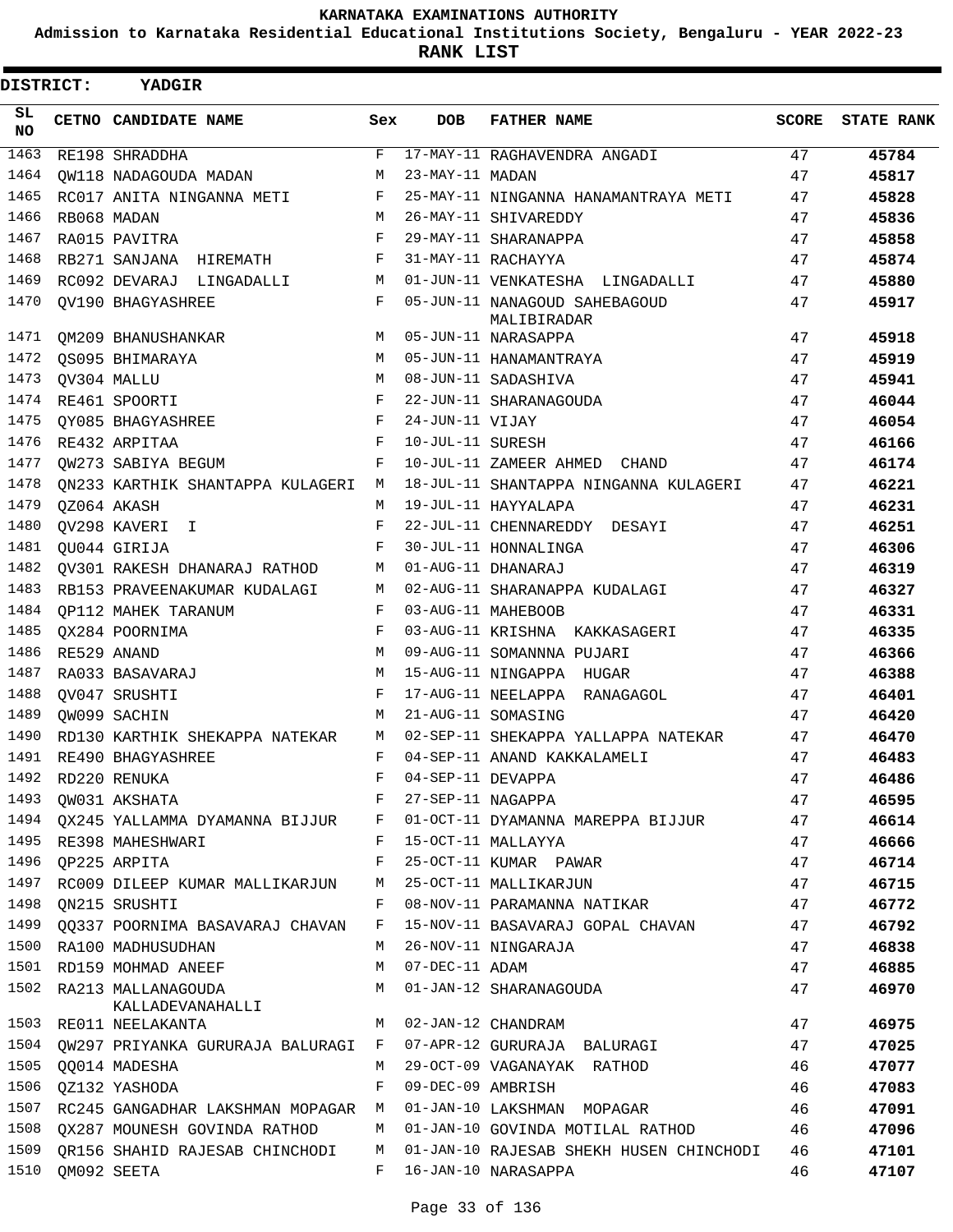**Admission to Karnataka Residential Educational Institutions Society, Bengaluru - YEAR 2022-23**

**RANK LIST**

| <b>DISTRICT:</b> |                  | <b>YADGIR</b>                                                       |     |                     |                                                                                   |    |                         |  |  |  |  |  |
|------------------|------------------|---------------------------------------------------------------------|-----|---------------------|-----------------------------------------------------------------------------------|----|-------------------------|--|--|--|--|--|
| SL<br><b>NO</b>  |                  | CETNO CANDIDATE NAME                                                | Sex | DOB                 | <b>FATHER NAME</b>                                                                |    | <b>SCORE STATE RANK</b> |  |  |  |  |  |
| 1511             |                  | QZ026 SHRUSHTI                                                      | F   |                     | 05-FEB-10 BASAVARAJ                                                               | 46 | 47121                   |  |  |  |  |  |
| 1512             |                  | RB285 SUNIL HAVALDHARA                                              | M   | 17-MAR-10 ERAPPA    |                                                                                   | 46 | 47152                   |  |  |  |  |  |
| 1513             |                  | QV021 AISHWARYA BASAVARAJ<br>NERADAGI                               | F   |                     | 06-APR-10 BASAVARAJ NAGAPPA NERADAGI                                              | 46 | 47164                   |  |  |  |  |  |
| 1514             | OR027 PAYAL      |                                                                     | F   |                     | 16-APR-10 MOTHILAL CHAWAN                                                         | 46 | 47168                   |  |  |  |  |  |
| 1515             |                  | QW156 SHARANABASAV VANADURGA                                        | М   |                     | 14-MAY-10 PARASHURAM                                                              | 46 | 47185                   |  |  |  |  |  |
| 1516             |                  | OM136 ANILKUMAR                                                     | M   |                     | 25-MAY-10 BHIMASHAPPA                                                             | 46 | 47197                   |  |  |  |  |  |
| 1517             |                  | OM213 MALLIKARJUN                                                   | M   |                     | 15-JUL-10 VISHWANATH                                                              | 46 | 47237                   |  |  |  |  |  |
| 1518             |                  | OX025 NOOR MOMMAD                                                   | M   |                     | 14-AUG-10 HUSENABASA MELINAMANI                                                   | 46 | 47271                   |  |  |  |  |  |
| 1519             |                  | OT200 SRISHAIL                                                      | M   |                     | 16-SEP-10 CHINNAREDDY                                                             | 46 | 47343                   |  |  |  |  |  |
| 1520             |                  | 00090 SIDDU GORBAL                                                  | M   |                     | 25-SEP-10 CHANNAPPA GORBAL                                                        | 46 | 47352                   |  |  |  |  |  |
| 1521             |                  | OP216 ANIL GURAPPA YARKIHAL                                         | M   | 13-OCT-10 GURAPPA   |                                                                                   | 46 | 47401                   |  |  |  |  |  |
| 1522             |                  | RA281 VISHAL YANKANNA JAMADRAKHAN M                                 |     |                     | 13-OCT-10 YANKANNA BHIMARAY JAMADRAKHAN                                           | 46 | 47405                   |  |  |  |  |  |
| 1523             |                  | RC042 SHARANABASAVA                                                 | М   |                     | 23-OCT-10 YANKAPPA LAKSHMANA MELINAMANI                                           | 46 | 47438                   |  |  |  |  |  |
| 1524             |                  | RE214 DURGESH                                                       | M   |                     | 02-NOV-10 HONNAPPA                                                                | 46 | 47462                   |  |  |  |  |  |
| 1525             |                  | OR001 HANAMANTRAYA RAJAPPA<br><b>BIRADAR</b>                        | M   |                     | 02-NOV-10 RAJAPPA HANAMANTRAYA BIRADAR                                            | 46 | 47463                   |  |  |  |  |  |
| 1526             |                  | RE313 CHAITRA                                                       | F   |                     | 07-NOV-10 MALLAPPA                                                                | 46 | 47477                   |  |  |  |  |  |
| 1527             |                  | QX265 AKSHATAHA                                                     | F   | 15-NOV-10 NAGARAJ   | GULABAL                                                                           | 46 | 47510                   |  |  |  |  |  |
| 1528             |                  | OT193 YUVARAJ                                                       | M   |                     | 23-NOV-10 MANASINGH CHAVAN                                                        | 46 | 47543                   |  |  |  |  |  |
| 1529             |                  | OP203 RAVICHANDRA                                                   | М   |                     | 25-NOV-10 ERANNA HADAPAD                                                          | 46 | 47549                   |  |  |  |  |  |
| 1530             |                  | QR211 HARSHAVARDANA                                                 | M   |                     | 29-NOV-10 MARILINGAPPA                                                            | 46 | 47563                   |  |  |  |  |  |
| 1531             |                  | OM130 RAKESH                                                        | M   |                     | 12-DEC-10 HANAMANTHA                                                              | 46 | 47613                   |  |  |  |  |  |
| 1532             |                  | OU190 SANKETA G GALLANGAPPA                                         | М   |                     | 15-DEC-10 GALLANGAPPA                                                             | 46 | 47631                   |  |  |  |  |  |
| 1533             |                  | QR308 SHILPA                                                        | F   |                     | 23-DEC-10 GOVINDA JADHAV                                                          | 46 | 47663                   |  |  |  |  |  |
| 1534             |                  | RB266 MALAPPA REVANAPPA KADIMANI M                                  |     |                     | 01-JAN-11 REVANAPPA MALLAPPA KADIMANI                                             | 46 | 47695                   |  |  |  |  |  |
| 1535             |                  | OY047 NEERAJ                                                        | M   |                     | 01-JAN-11 MALLAYYA MALAKAPPA JALIBENCHI                                           | 46 | 47700                   |  |  |  |  |  |
| 1536             |                  | RC265 PRATHYAKSHA                                                   | F   |                     | 01-JAN-11 SANTOSH PAWAR                                                           | 46 | 47703                   |  |  |  |  |  |
| 1537             |                  | OP002 SOMASHEKHAR                                                   | M   |                     | 01-JAN-11 NINGAPPA PIRADAR                                                        | 46 | 47710                   |  |  |  |  |  |
|                  |                  | 1538 OX179 S R POORNACHANDRA<br>SUBHASHACHANDRA DODDAMANI           |     |                     | M 04-JAN-11 SUBHASHACHANDRA NAGAPPA<br>DODDAMANI                                  | 46 | 47735                   |  |  |  |  |  |
|                  | 1539 QT149 ASHOK |                                                                     |     | M 05-JAN-11 BASAPPA |                                                                                   | 46 | 47738                   |  |  |  |  |  |
|                  |                  | 1540 RE568 KAVERI                                                   |     |                     | M 05-JAN-11 BASAPPA<br>F 09-JAN-11 AMBLAPPA                                       | 46 | 47766                   |  |  |  |  |  |
|                  |                  |                                                                     |     |                     | 1541 QN267 MALLIKHARJUNA MARAMAN MARAMA MATU HAYYALAPPA PUJARI                    | 46 | 47772                   |  |  |  |  |  |
|                  |                  | 1542 RD073 KARTIK REDDY M 16-JAN-11 BASAVARAJ                       |     |                     |                                                                                   | 46 | 47805                   |  |  |  |  |  |
|                  |                  | 1543 RD212 MALLIKARJUN M 18-JAN-11 HANAMANTRAYA                     |     |                     |                                                                                   | 46 | 47818                   |  |  |  |  |  |
|                  |                  | $\mathbf{F}$<br>1544 RE136 SUCHITRA                                 |     |                     | 18-JAN-11 SHANTAPPA GOUDA                                                         | 46 | 47820                   |  |  |  |  |  |
|                  |                  | 1545 RE034 ANITHA                                                   |     |                     | F 20-JAN-11 ANJANEYA                                                              | 46 | 47826                   |  |  |  |  |  |
|                  |                  | HOSAMANI                                                            |     |                     | 1546 QY256 YAMANOORAPPA KANTAPPA M 24-JAN-11 KANTAPPA SIDDAPPA HOSAMANI 46        |    | 47851                   |  |  |  |  |  |
|                  |                  | 1547 QV258 NANDITA                                                  | F   |                     | 28-JAN-11 MALLANGOUDA MALIPATIL                                                   | 46 | 47868                   |  |  |  |  |  |
|                  |                  | 1548 QS181 ADITYA                                                   |     |                     | M 29-JAN-11 GOVIND PAWAR                                                          | 46 | 47871                   |  |  |  |  |  |
|                  |                  | $\mathbf{F}$ and $\mathbf{F}$ and $\mathbf{F}$<br>1549 RE362 NISHAD |     | 07-FEB-11 BASHA     |                                                                                   | 46 | 47909                   |  |  |  |  |  |
|                  |                  | BAJANTRI                                                            |     |                     | 1550 RB138 BHAGYASHREE PAKIRAPPA F 09-FEB-11 PAKIRAPPA REVANASIDDAPPA<br>BAJANTRI | 46 | 47916                   |  |  |  |  |  |
|                  |                  | 1551 QX015 NAGARATNA                                                |     |                     | F 02-MAR-11 RAVIKUMAR BADIGER                                                     | 46 | 48034                   |  |  |  |  |  |
|                  |                  | 1552 RC070 SHRADDA                                                  |     |                     | F 11-APR-11 SHIVAPUTRA PATTAR                                                     | 46 | 48288                   |  |  |  |  |  |
|                  |                  | 1553 QQ297 KIRANAKUMAR MAJJIGI                                      |     |                     | M 23-APR-11 SHIVUKUMAR                                                            | 46 | 48358                   |  |  |  |  |  |
|                  |                  | 1554 QY078 SACHIN VINOD CHAVAN                                      |     |                     | M 25-APR-11 VINOD BEERU CHAVAN                                                    | 46 | 48372                   |  |  |  |  |  |
|                  |                  | 1555 RE411 AKSHATA                                                  | F   |                     | 30-APR-11 DEVINDRAPPA                                                             | 46 | 48394                   |  |  |  |  |  |
|                  |                  | 1556 QU302 KAVYASHREE SOMANATH                                      |     |                     | F 07-MAY-11 SOMANATH TOPU CHINNARATHOD                                            | 46 | 48441                   |  |  |  |  |  |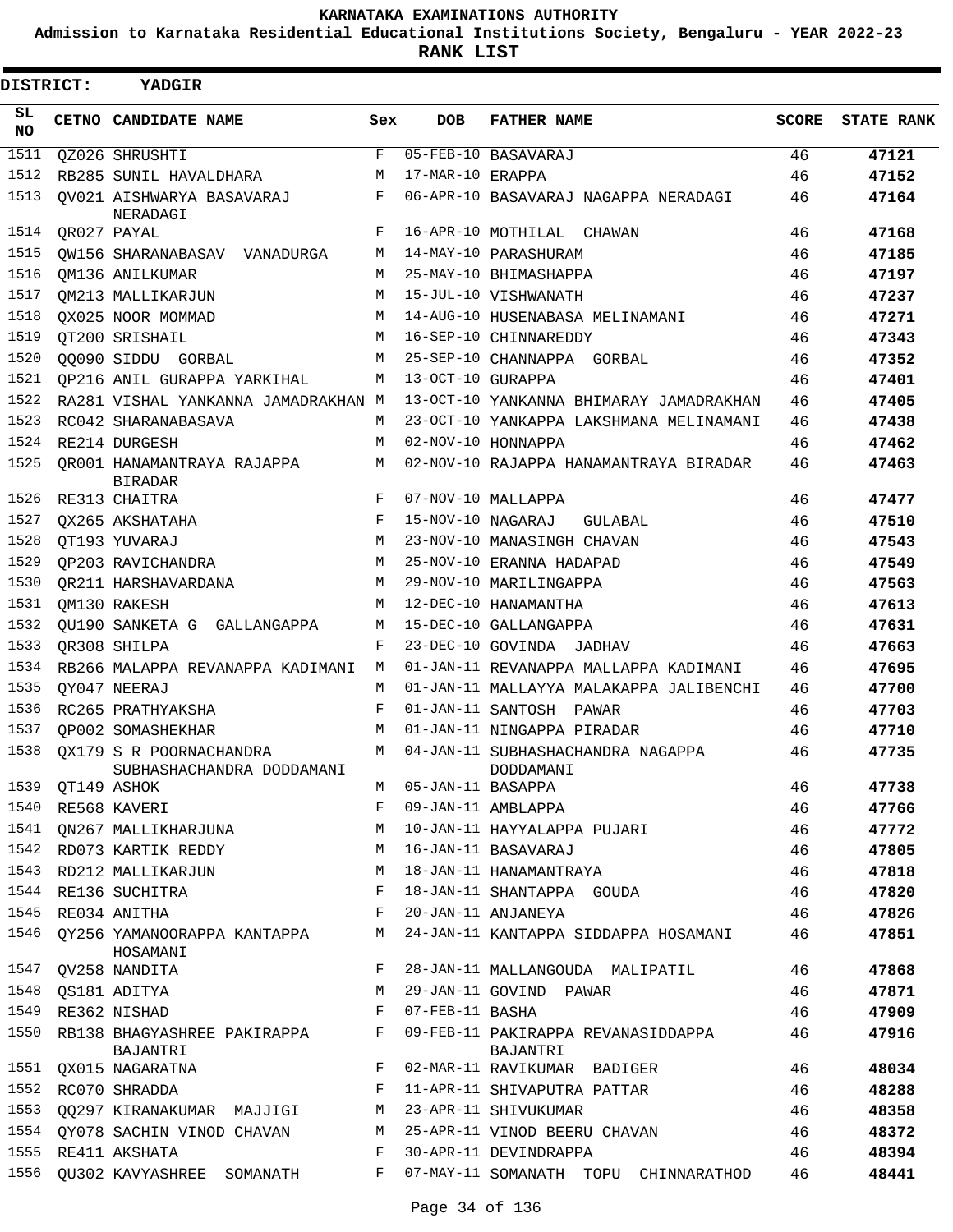**Admission to Karnataka Residential Educational Institutions Society, Bengaluru - YEAR 2022-23**

| <b>DISTRICT:</b> |             | YADGIR                                                   |              |     |                                                                                                                                                                                      |    |                         |
|------------------|-------------|----------------------------------------------------------|--------------|-----|--------------------------------------------------------------------------------------------------------------------------------------------------------------------------------------|----|-------------------------|
| SL<br>NO.        |             | CETNO CANDIDATE NAME                                     | Sex          | DOB | <b>FATHER NAME</b>                                                                                                                                                                   |    | <b>SCORE STATE RANK</b> |
|                  |             | CHINNARATHOD                                             |              |     |                                                                                                                                                                                      |    |                         |
| 1557             |             | OP110 YAMANURAPPA                                        |              |     | M 10-MAY-11 MAHANTESH MOPAGAR                                                                                                                                                        | 46 | 48472                   |
| 1558             |             | RC087 CHAITANYA                                          |              |     | F 21-MAY-11 SHARANABASAVA                                                                                                                                                            | 46 | 48547                   |
| 1559             |             | QX221 SWAPNA HIREMATH F 24-MAY-11 KASHINATHASWAMI        |              |     |                                                                                                                                                                                      | 46 | 48574                   |
| 1560             |             |                                                          |              |     | RC227 AMALINGAYYA PARASAPPA HOSUR M 28-MAY-11 PARASAPPA HANAMATAPPA HOSUR 46                                                                                                         |    | 48590                   |
| 1561             |             | QY192 NAGARAJ GANTER                                     |              |     | M 01-JUN-11 NANDAPPA GANTER                                                                                                                                                          | 46 | 48623                   |
|                  |             | 1562 QR276 VASANTA                                       | M            |     | 01-JUN-11 CHANDAPPA HONNAPPA KATTIMANI 46                                                                                                                                            |    | 48631                   |
| 1563             |             | OW320 MAHESH RADDY                                       |              |     | M 02-JUN-11 SIDRAMAPPA                                                                                                                                                               | 46 | 48635                   |
|                  |             | 1564 QS238 SHWETA                                        |              |     | F 03-JUN-11 PRAKASH KATTIMANI                                                                                                                                                        | 46 | 48652                   |
| 1565             |             | QT156 PRADEEP REDDY M 12-JUN-11 VISHWANATHAREDDY         |              |     |                                                                                                                                                                                      | 46 | 48711                   |
| 1566             |             | F 22-JUN-11 LINGANNA<br><b>QU212 NEHA LINGANNA</b>       |              |     |                                                                                                                                                                                      | 46 | 48782                   |
|                  |             | 1567 QQ247 SUDEEP                                        |              |     | M 22-JUN-11 RAJAKUMAR CHAVHAN                                                                                                                                                        | 46 | 48789                   |
| 1568             |             |                                                          |              |     | RB320 GANGA VIJAYAKUMAR KALE F 19-JUL-11 VIJAYAKUMAR MALAKANNA KALE                                                                                                                  | 46 | 48988                   |
| 1569             |             | RE578 SHREYA                                             |              |     | F 25-JUL-11 KASHINATH                                                                                                                                                                | 46 | 49032                   |
| 1570             |             | QP300 SAMRIN MAINUDDIN JAMADAR F 27-JUL-11 MAINUDDIN     |              |     |                                                                                                                                                                                      | 46 | 49046                   |
|                  |             | 1571 OW101 DEVARAJ                                       |              |     | M 03-AUG-11 SAYABANNA                                                                                                                                                                | 46 | 49074                   |
|                  |             | 1572 QY262 RAJEEVAREDDI                                  |              |     | M 05-AUG-11 VIJAYAREDDI NANAGOUDA BIRADAR                                                                                                                                            | 46 | 49086                   |
| 1573             |             | QX032 SPOORTI HIREMATH                                   |              |     | F 15-AUG-11 GIRIJANANDA                                                                                                                                                              | 46 | 49155                   |
| 1574             |             | RB106 AISHWARYA RAJAPUR                                  |              |     | F 28-AUG-11 MALLAPPA                                                                                                                                                                 | 46 | 49223                   |
|                  |             | 1575 QW252 SAQLAIN MUJAHID                               |              |     | M 05-SEP-11 BASHEER AHMED                                                                                                                                                            | 46 | 49269                   |
| 1576             |             | OM171 BANUPRIYA                                          |              |     | F 06-SEP-11 TULASAPPA                                                                                                                                                                | 46 | 49272                   |
| 1577             |             | QP248 AISHWARYA SAGARA                                   |              |     | F 07-SEP-11 GURAPPAGOUDA SAGARA                                                                                                                                                      | 46 | 49278                   |
| 1578             |             | RE113 YASHODHA                                           | $\mathbf{F}$ |     | 13-SEP-11 SHARANAPPA                                                                                                                                                                 | 46 | 49316                   |
| 1579             | RE449 LAXMI |                                                          | F            |     | 28-SEP-11 SHANTHREDDY                                                                                                                                                                | 46 | 49383                   |
| 1580             |             | QN268 PAVITRA                                            | F            |     | 30-SEP-11 HANAMANTRAYA BIRADAR                                                                                                                                                       | 46 | 49389                   |
| 1581             |             | QX328 PRAKASHA                                           | M            |     | 08-OCT-11 SHIVAMANAPPA                                                                                                                                                               | 46 | 49423                   |
| 1582             |             | QT277 GIREESH                                            |              |     | M 10-OCT-11 CHANNARADDY                                                                                                                                                              | 46 | 49430                   |
|                  |             | 1583 QU003 PRASANNA                                      | М            |     | 13-OCT-11 VIDHYADHAR HUGAR                                                                                                                                                           | 46 | 49445                   |
|                  |             | 1584 RA054 DODDAPPAGOUDA HOSAMANI M                      |              |     | 04-NOV-11 RUDRAGOUDA                                                                                                                                                                 | 46 | 49542                   |
|                  |             | 1585 QY096 ANJALI CHAVHAN                                | F            |     | 24-DEC-11 ARJUN CHAVHAN                                                                                                                                                              | 46 | 49706                   |
|                  |             |                                                          |              |     | 1585 QI096 ANOALL CHAVHAN<br>1586 RB144 BALABHIMA M 14-JAN-12 HANAMANTRAY 46<br>1587 RC222 NINGARAJA RATTAL M 18-JAN-12 SHRINIVAS 46<br>1588 QT034 LAXMI F 08-FEB-12 SANJAY KUMAR 46 |    | 49751                   |
|                  |             |                                                          |              |     |                                                                                                                                                                                      |    | 49759                   |
|                  |             |                                                          |              |     |                                                                                                                                                                                      |    | 49782                   |
|                  |             |                                                          |              |     | 1589 QP280 REKHA HANAMAPPA KONCHI B 04-MAR-12 HANAMAPPA BHOOMANNA $46$                                                                                                               |    | 49798                   |
|                  |             |                                                          |              |     | 1590 QYO18 SIDDAMMA SAKREPPA MAGGADA F 06-AUG-12 SAKREPPA MALLAPPA MAGGADA 46                                                                                                        |    | 49829                   |
|                  |             | 1591 RB212 SHIVASHARANA                                  |              |     |                                                                                                                                                                                      | 45 | 49848                   |
|                  |             | 1592 RE280 BAILAPPA<br>M 29-SEP-09 YANKAPPA              |              |     | M 31-JUL-09 MALLANNA KUMBAR 45<br>M 29-SEP-09 YANKAPPA 45                                                                                                                            |    | 49856                   |
|                  |             |                                                          |              |     | 1593 QY265 BHAGYASHREE HIREMATH F 14-MAR-10 JNYANESHWAR HIREMATH 45                                                                                                                  |    | 49913                   |
|                  |             |                                                          |              |     | 1594 QS019 MANIKANTHA IRANNA ADDODAGI M 05-APR-10 IRANNA BASANNA ADDODAGI 45                                                                                                         |    | 49928                   |
|                  |             | 1595 OO029 ABHISHEK                                      |              |     |                                                                                                                                                                                      |    |                         |
|                  |             |                                                          |              |     | M 10-APR-10 GOVINDARAYA BEEJJUR 45                                                                                                                                                   | 45 | 49933                   |
|                  |             | 1596 RA060 KUMAR GOVINDA M 28-MAY-10 RAGHAVENDRA         |              |     |                                                                                                                                                                                      |    | 49964                   |
|                  |             |                                                          |              |     | 1597 RA046 BHAGYASHRI NAMA SHANG F 06-AUG-10 MUDAKAPPA GALI 45                                                                                                                       |    | 50049                   |
|                  |             |                                                          |              |     | 1598 QY241 SOUMYA POLICEPATIL F 25-AUG-10 MOUNESHWARAGOUDA 45                                                                                                                        |    | 50087                   |
|                  |             |                                                          |              |     |                                                                                                                                                                                      |    | 50106                   |
|                  |             |                                                          |              |     |                                                                                                                                                                                      |    | 50110                   |
|                  |             | GUDIMANI                                                 |              |     | 1601 RA174 SHANTAMMA SIDDAPPA F 25-SEP-10 SIDDAPPA SHANTAPPA GUDIMANI 45                                                                                                             |    | 50160                   |
|                  |             | 1602 RC120 SHWETA                                        |              |     | F 03-OCT-10 AMBLAPPA MADIVAL                                                                                                                                                         | 45 | 50184                   |
|                  |             |                                                          |              |     | 1603 QR072 MAHESHWARI F 05-OCT-10 HANAMANTRAYA                                                                                                                                       | 45 | 50188                   |
|                  |             | 1604 QX191 MAHAMMED ILIYAS NASHI M 14-OCT-10 MASOOMA SAB |              |     |                                                                                                                                                                                      | 45 | 50230                   |
|                  |             |                                                          |              |     |                                                                                                                                                                                      |    |                         |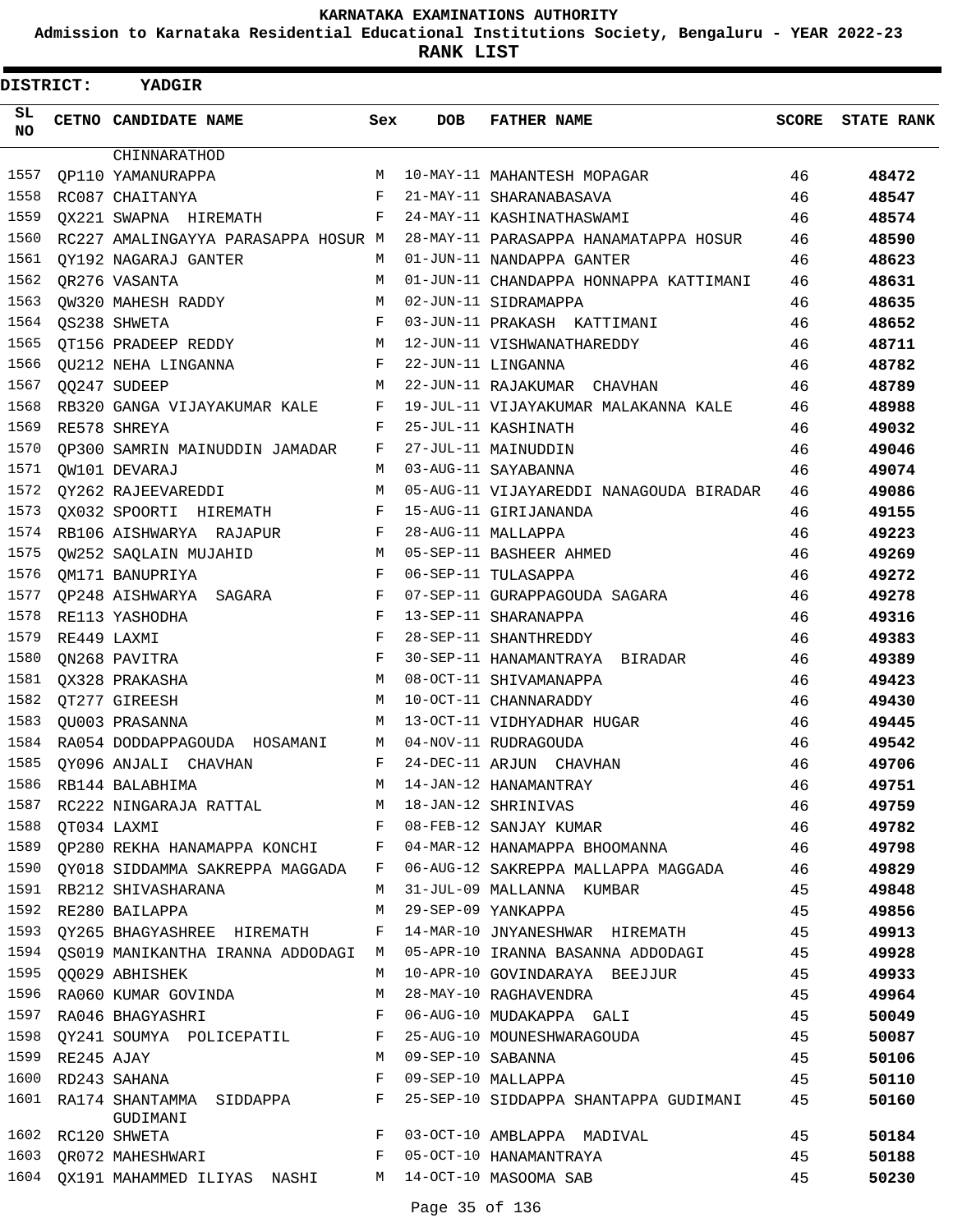**Admission to Karnataka Residential Educational Institutions Society, Bengaluru - YEAR 2022-23**

**RANK LIST**

| <b>DISTRICT:</b> | <b>YADGIR</b>                          |            |                   |                                             |              |                   |
|------------------|----------------------------------------|------------|-------------------|---------------------------------------------|--------------|-------------------|
| SL<br>NO.        | CETNO CANDIDATE NAME                   | Sex        | <b>DOB</b>        | <b>FATHER NAME</b>                          | <b>SCORE</b> | <b>STATE RANK</b> |
| 1605             | QQ123 ANUSHA HANAMAPPA HADIMANI        | F          |                   | 17-OCT-10 HANAMAPPA TIPPANNA HADIMANI       | 45           | 50238             |
| 1606             | ON128 ASHOK BASAVARAJ AMBALURU         | M          |                   | 09-NOV-10 BASAVARAJ SOMARAYA AMBALURU       | 45           | 50328             |
| 1607             | OM175 SAVITRAMMA                       | F          |                   | 11-NOV-10 SHANKRAPPA                        | 45           | 50339             |
| 1608             | OT190 SHRADDHA                         | F          |                   | 13-NOV-10 SIDDARAM REDDY                    | 45           | 50348             |
| 1609             | QR325 PAVITRA HALIMANI                 | F          |                   | 19-NOV-10 MALLANNA                          | 45           | 50370             |
| 1610             | QP072 KAREPPA                          | M          | 27-NOV-10 MALAPPA |                                             | 45           | 50403             |
| 1611             | QQ019 ANILAKUMAR YANKAPPA<br>KATTIMANI | М          |                   | 08-DEC-10 YANKAPPA HANAMANTA KATTIMANI      | 45           | 50443             |
| 1612             | QW120 SANPREETA TARASINGA              | М          |                   | 08-DEC-10 TARASINGA                         | 45           | 50446             |
| 1613             | QP232 AKASHA                           | M          |                   | 21-DEC-10 MUDAKAPPA BASANNA GOPALI          | 45           | 50492             |
| 1614             | RE331 BHAWANI                          | F          |                   | 22-DEC-10 BHEEMAPPA                         | 45           | 50497             |
| 1615             | RD219 AKSHATA BASAVARAJ DEVDURGA F     |            |                   | 01-JAN-11 BASAVARAJ HANAMANT DEVADURGA      | 45           | 50540             |
| 1616             | OU179 DEVAMMA                          | F          |                   | 01-JAN-11 BHEEM REDDY                       | 45           | 50544             |
| 1617             | OU184 DEVAPPA                          | M          |                   | 01-JAN-11 BHIMAPPA                          | 45           | 50545             |
| 1618             | RD067 LAXMI SANJEEVAPPA                | F          |                   | 01-JAN-11 SANJEEVAPPA                       | 45           | 50552             |
| 1619             | RD033 MALASHREE                        | F          |                   | 01-JAN-11 SHIVAPPA                          | 45           | 50553             |
| 1620             | OM195 MANISHANKAR                      | M          | 01-JAN-11 RAMESH  |                                             | 45           | 50554             |
| 1621             | RE399 MANOJ                            | M          |                   | 01-JAN-11 BASAVARAJ                         | 45           | 50555             |
| 1622             | OU193 MAREMMA                          | F          | 01-JAN-11 BASAPPA |                                             | 45           | 50556             |
| 1623             | OR281 TAMANNA MAKANDAR                 | F          |                   | 01-JAN-11 KASHIMSHA                         | 45           | 50569             |
| 1624             | RD050 PAVITRA                          | F          |                   | 11-JAN-11 NINGAPPA                          | 45           | 50621             |
| 1625             | OV347 SHARABANNA                       | М          |                   | 15-JAN-11 MAHIPALREDDY                      | 45           | 50643             |
| 1626             | OT155 NAVEEN                           | М          |                   | 18-JAN-11 NINGAYYA TOTAD                    | 45           | 50650             |
| 1627             | RE169 MALLIKARJUN                      | М          |                   | 19-JAN-11 SABAREDDY                         | 45           | 50653             |
| 1628             | 00076 SAVITA                           | F          |                   | 19-FEB-11 NINGAPPA BALIGAR                  | 45           | 50797             |
| 1629             | OP217 PRIYA NINGAPPA<br>BANDEPPANALLI  | F          |                   | 20-FEB-11 NINGAPPA BASANNA<br>BANDEPPANALLI | 45           | 50804             |
| 1630             | QU121 BHASKAR                          | M          |                   | 27-FEB-11 VINOD RATHOD                      | 45           | 50849             |
| 1631             | OU289 VIJAYLAXMI                       | F          |                   | 27-FEB-11 MAHESHA SHEKHAPPA BAJENTRI        | 45           | 50852             |
| 1632             | RA224 LAXMI RAYAPPA TALWAR             | F          |                   | 02-MAR-11 RAYAPPA NINBHANNA TALWAR          | 45           | 50870             |
|                  | 1633 QQ333 SOMASHEKHAR                 |            |                   | M 15-MAR-11 RUDRAPPA                        | 45           | 50944             |
| 1634             | QT313 TUSHAR KANTILAL JADHAV           | М          |                   | 01-APR-11 KANTILAL VALAPPA JADHAV           | 45           | 51061             |
| 1635             | OZ282 PRASHANTH JADAV                  | М          | 10-APR-11 RAMESH  |                                             | 45           | 51117             |
| 1636             | RE105 DIVYA                            | F          |                   | 18-APR-11 SAIDAPPA                          | 45           | 51164             |
| 1637             | QQ309 NIKHITA                          | F          |                   | 20-APR-11 SIDDANNA AMALIHAL                 | 45           | 51180             |
| 1638             | RA172 SHRIDEVI                         | F          |                   | 23-APR-11 SHARANABASU HUNCHALA              | 45           | 51208             |
| 1639             | RB242 VENKSTESH                        | М          |                   | 24-APR-11 HANAMANTA HOSAMANI                | 45           | 51214             |
|                  | 1640 RE020 ABHISHEK N                  | М          | 30-APR-11 NAGAPPA |                                             | 45           | 51248             |
|                  | 1641 RC152 LAXMAN                      | M          |                   | 02-MAY-11 VEERUPAKSHA                       | 45           | 51267             |
| 1642             | QQ398 ARFAMAHEKH KOTWAL                | F          |                   | 20-MAY-11 NAUSHAD BASHA                     | 45           | 51391             |
| 1643             | RE298 SHREEDEVI                        | F          |                   | 01-JUN-11 MALLIKARJUNA                      | 45           | 51481             |
| 1644             | QW048 SHOBHARANI                       | $_{\rm F}$ |                   | 13-JUN-11 BASAVARAJA                        | 45           | 51579             |
|                  | 1645 QY342 YASHASWINI BASANAGOUDA      | F          |                   | 14-JUN-11 BASANAGOUDA TOTAPPAGOUDA          | 45           | 51593             |
| 1646             | <b>BIRADAR</b>                         | F          |                   | BIRADAR<br>16-JUN-11 DEVINDRA               |              |                   |
|                  | QY251 ANJALI                           |            |                   |                                             | 45           | 51605             |
| 1647             | RD137 BHAGYASHRI                       | F          |                   | 17-JUN-11 MALLAPPA                          | 45           | 51614             |
| 1648             | QU264 LAKUMI                           | F          |                   | 20-JUN-11 HANAMANTARAYA                     | 45           | 51637             |
| 1649             | QS201 KAVERI                           | F          |                   | 25-JUN-11 MALLANNA HULAGABAL                | 45           | 51676             |
|                  | 1650 OW136 ABHISHEKH                   | М          |                   | 26-JUN-11 SHARANAPPA                        | 45           | 51681             |
| 1651             | QZ292 PALLAVI SOMANATH CHAVAN          | F          |                   | 29-JUN-11 SOMANATH LAXMAN CHAVAN            | 45           | 51706             |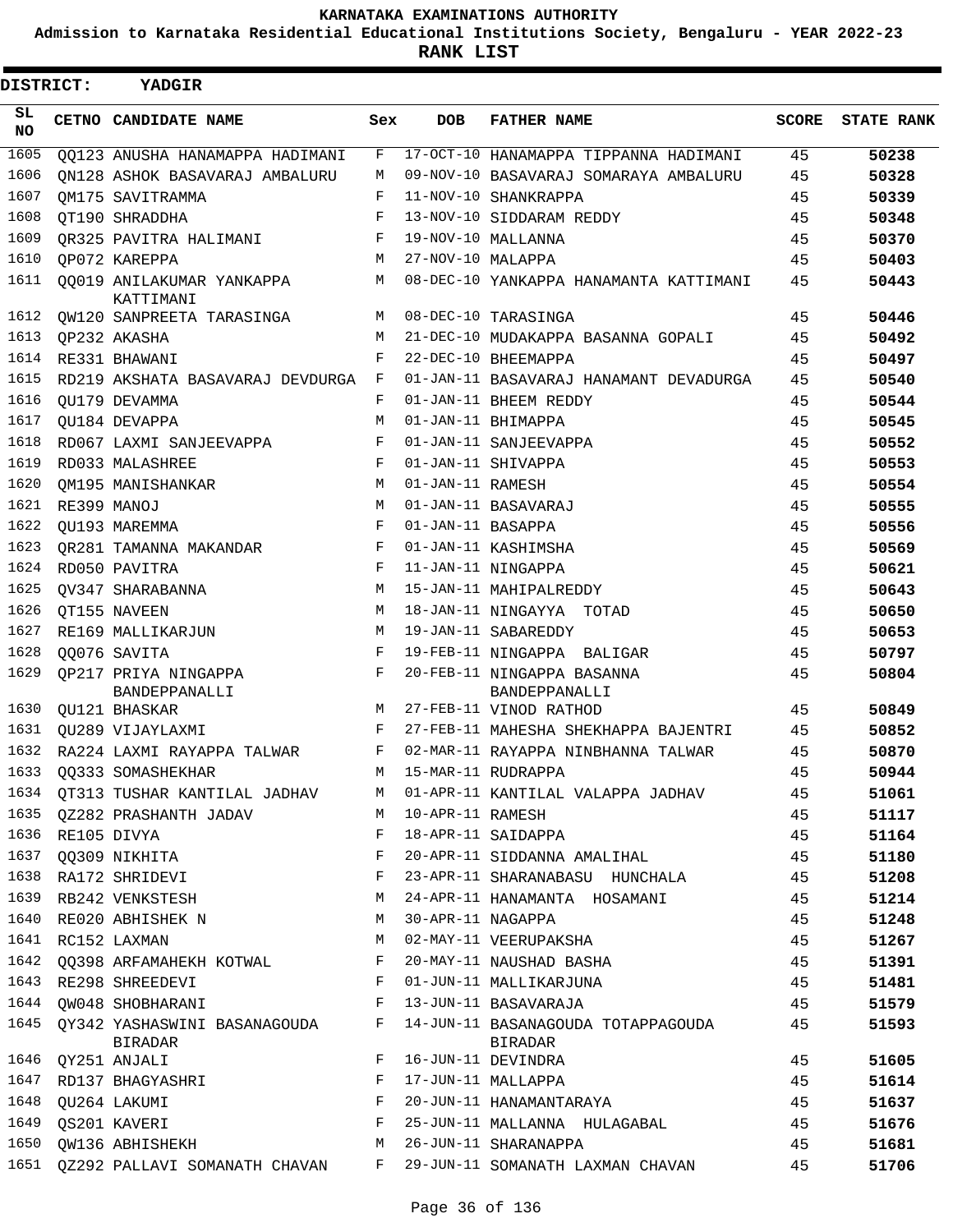**Admission to Karnataka Residential Educational Institutions Society, Bengaluru - YEAR 2022-23**

**RANK LIST**

| DISTRICT:  |                  | <b>YADGIR</b>                                       |              |                   |                                                                                      |       |                   |
|------------|------------------|-----------------------------------------------------|--------------|-------------------|--------------------------------------------------------------------------------------|-------|-------------------|
| SL.<br>NO. |                  | <b>CETNO CANDIDATE NAME</b>                         | Sex          | DOB               | <b>FATHER NAME</b>                                                                   | SCORE | <b>STATE RANK</b> |
| 1652       |                  | RA047 RANGANNAGOUDA                                 |              |                   | M 01-JUL-11 YALLAPPA                                                                 | 45    | 51725             |
| 1653       |                  | QR322 MUTTURAJ                                      |              |                   | M 04-JUL-11 MOUNESH PUJARI                                                           | 45    | 51752             |
| 1654       |                  |                                                     |              |                   | QW025 PARSHANT MANAYYA KALLUR $M$ 18-JUL-11 MANAYYA BHIMANNA KALLUR                  | 45    | 51842             |
| 1655       |                  | QQ211 HAIYYALAPPA                                   |              |                   | M 27-JUL-11 SHIVAPPA                                                                 | 45    | 51910             |
| 1656       |                  | QQ165 ANJANA                                        |              |                   | F 01-AUG-11 LAKSHMAN RATHOD                                                          | 45    | 51936             |
|            |                  |                                                     |              |                   | 1657 QT242 BHAGAVAN SAYABANNA SURAPUR M 02-AUG-11 SAYABANNA MANAPPA SURAPUR 45       |       | 51949             |
| 1658       |                  | OY161 BHUMIKA                                       |              |                   | F 07-AUG-11 VISWANATREDDY                                                            | 45    | 51977             |
| 1659       |                  |                                                     |              |                   | QQ246 BHAGAVANSHING TOPANNA PAWAR M 09-AUG-11 TOPANNA POOLASING PAWAR                | 45    | 51985             |
| 1660       |                  | RD007 PRADEEP                                       |              |                   | M 09-AUG-11 NINGANNA                                                                 | 45    | 51988             |
| 1661       |                  | RE044 BHAVANA XXX XXX                               |              |                   | F 06-SEP-11 SHARANAPPA XXX XXX                                                       | 45    | 52151             |
| 1662       |                  | QN269 RAVICHANDRA TANAKEDAR M 19-SEP-11 PARAMANNA   |              |                   |                                                                                      | 45    | 52212             |
| 1663       |                  | QX017 JYOTI CHIDABI                                 |              |                   | F 21-SEP-11 SHIVAPUTRA CHIDABI                                                       | 45    | 52218             |
|            | 1664 QP223 AKASH |                                                     |              |                   | M 02-OCT-11 TIRUPATHI<br>RATHOD                                                      | 45    | 52266             |
|            |                  |                                                     |              |                   | 1665 QS013 PREMASING PRAKASH PAWAR M 26-OCT-11 PRAKASH POOLASING PAWAR               | 45    | 52394             |
| 1666       |                  | RE070 SHANTU                                        | M            | 31-OCT-11 ERANNA  |                                                                                      | 45    | 52421             |
| 1667       |                  | RE054 PRAJWAL PATIL                                 | M            |                   | 11-NOV-11 SANJEEV REDDY PATIL                                                        | 45    | 52481             |
| 1668       |                  | QT137 ISHWARAYYA                                    | F            |                   | 14-NOV-11 AVVANNA KAVALDAR                                                           | 45    | 52492             |
| 1669       |                  | QM090 MAHALAXMI                                     | F            | 21-NOV-11 RAMULU  |                                                                                      | 45    | 52526             |
| 1670       |                  | RE423 MALLANNA                                      | М            | 21-NOV-11 MAREPPA |                                                                                      | 45    | 52527             |
| 1671       |                  | QY128 DEVARAJ                                       |              |                   | M 26-DEC-11 SANNADEVAPPA                                                             | 45    | 52661             |
|            |                  | 1672 QX292 BASAMMA                                  | $F$ and $F$  |                   | 28-DEC-11 SHARANNAPPA KALAMANI                                                       | 45    | 52667             |
|            |                  | 1673 QN207 SALIMASA DARVESH M 01-JAN-12 RAMAJANASAB |              |                   |                                                                                      | 45    | 52687             |
| 1674       |                  | QU015 PALLAVI RAJU RATHOD                           |              |                   | F 02-JAN-12 RAJU PURAPPA                                                             | 45    | 52694             |
| 1675       |                  |                                                     |              |                   | QV013 MOHAMMED ABDUL NAUMAN M 14-JAN-12 KHALEEL AHMED TARKASH                        | 45    | 52712             |
| 1676       |                  | RC044 SINCHANA                                      | F            |                   | 03-MAR-12 PRASHANT                                                                   | 45    | 52753             |
| 1677       |                  | OW191 ROSHANI                                       | F            |                   | 11-JUN-12 RIYAZ KHAN                                                                 | 45    | 52773             |
| 1678       |                  | QZ016 SHARANAMMA                                    | F            |                   | 10-OCT-09 SAKRAPPA                                                                   | 44    | 52804             |
| 1679       | QM174 RAVI       |                                                     |              |                   | M 01-JAN-10 DURGAPPA                                                                 | 44    | 52833             |
| 1680       |                  | RE287 BHAGYASHREE                                   | $F$ –        |                   | 12-FEB-10 BHEEMAPPA                                                                  | 44    | 52861             |
|            |                  | 1681 QV269 KRISHNA                                  | M            |                   | 13-FEB-10 BAMANNA RATHOD                                                             | 44    | 52864             |
| 1682       |                  | QZ191 SUMITRA                                       | F            |                   | 26-FEB-10 NINGAPPA KILARI                                                            | 44    | 52872             |
| 1683       |                  | QV327 KRISHNA NAGESH RATHOD                         | M            |                   | 28-APR-10 NAGESH TIPPANNA RATHOD                                                     | 44    | 52908             |
| 1684       |                  | RA010 KAVITA VADAGERA                               |              |                   | F 05-MAY-10 SHIVANANDA                                                               | 44    | 52914             |
| 1685       |                  | RE069 MEGHANA                                       | F            |                   | 18-MAY-10 MALLIKARJUN                                                                | 44    | 52925             |
| 1686       |                  | RE616 DASHARATH                                     | М            |                   | 10-JUN-10 BHIMAPPA                                                                   | 44    | 52943             |
| 1687       |                  | RB034 KAREPPA GUNDAPUR                              | М            |                   | 08-AUG-10 NINGAPPA                                                                   | 44    | 53018             |
| 1688       |                  | QY336 NAGARAJ DEVINDRAKUMAR<br>JAMBALADINNI         | M            |                   | 12-AUG-10 DEVINDRAKUMAR AYYANNA<br>JAMBALADINNI                                      | 44    | 53030             |
| 1689       |                  | RE110 SRUSHTI                                       | F            |                   | 12-AUG-10 MALLIKARJUN                                                                | 44    | 53031             |
| 1690       |                  | RB120 MEENAKSHI                                     | F            |                   | 19-SEP-10 MADIVALAPPA KUMABR                                                         | 44    | 53108             |
|            |                  | 1691 RB232 BASAMMA                                  | F            |                   | 22-SEP-10 BASAVARAJ                                                                  | 44    | 53113             |
| 1692       |                  | QN298 PRAJWAL BHANDARI                              | М            |                   | 23-SEP-10 PARASHUNATH BHANDARI                                                       | 44    | 53117             |
| 1693       |                  | QP006 ANITA                                         | F            |                   | 05-OCT-10 BALAVANTAPPA DODDAMANI                                                     | 44    | 53148             |
| 1694       |                  | QU281 DRAKSHAYANI MAALAPPA<br>SARNOBATH             | F            |                   | 07-NOV-10 MAALAPPA BASSAPPA SARNOBATH                                                | 44    | 53255             |
|            |                  | 1695 QX283 MALAMMA                                  | $F$ and      |                   | 15-NOV-10 DEVAPPA HADAGINAL                                                          | 44    | 53286             |
|            |                  | 1696 QZ183 PRATIKSHA                                | $\mathbf{F}$ |                   | 18-DEC-10 BASAVARAJ                                                                  | 44    | 53419             |
| 1697       |                  | ODEYAR                                              |              |                   | QW289 ASHWINI REVANASIDDAPPA        F   01-JAN-11 REVANASIDDAPPA NADAGOUDA<br>ODEYAR | 44    | 53480             |
| 1698       |                  | RE099 HANAMANTARAYA                                 | M            |                   | 01-JAN-11 NINGAPPA GUNDAPUR                                                          | 44    | 53487             |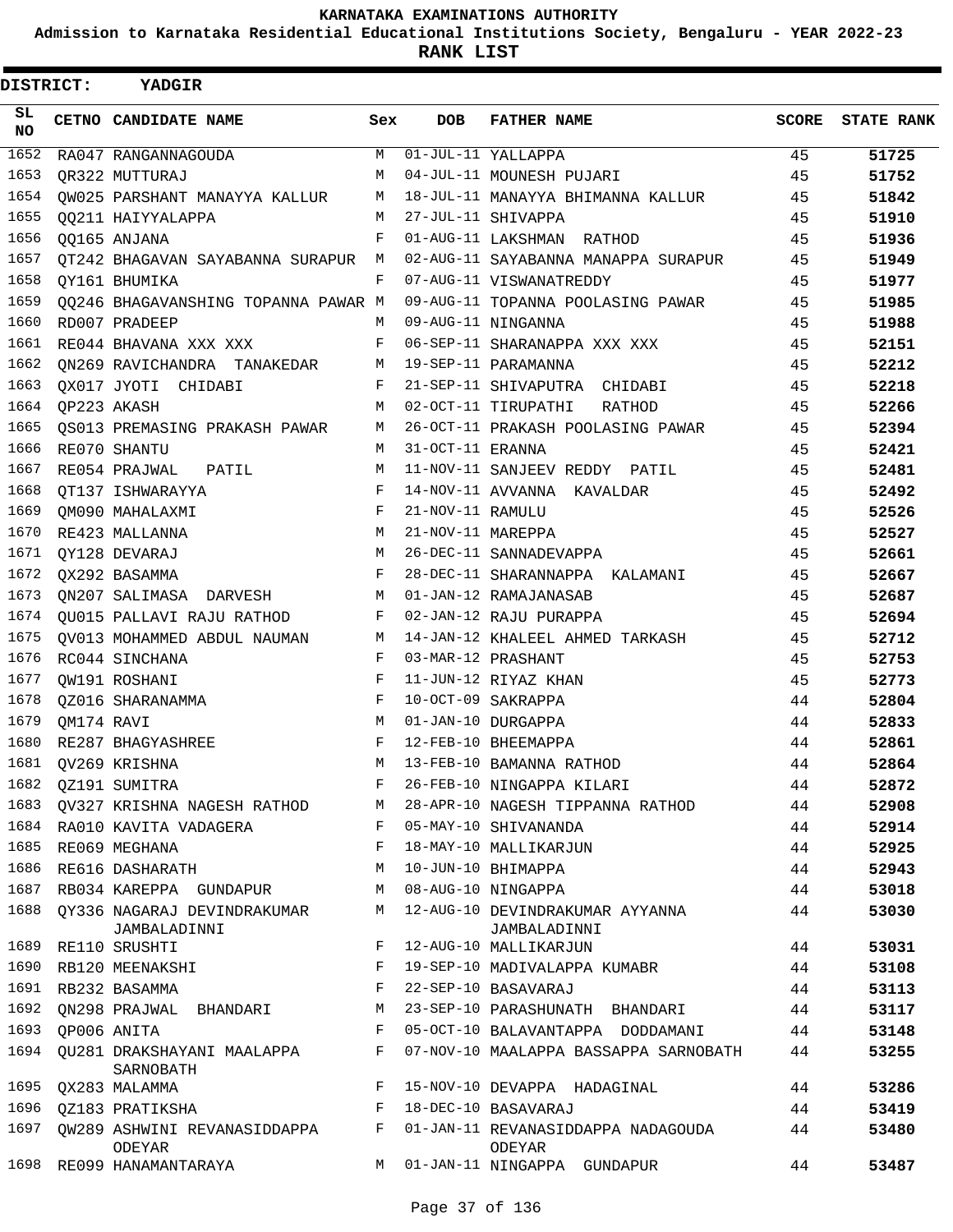**Admission to Karnataka Residential Educational Institutions Society, Bengaluru - YEAR 2022-23**

**RANK LIST**

 $\blacksquare$ 

| <b>DISTRICT:</b> |                  | <b>YADGIR</b>                                                         |            |                   |                                                                                  |    |                         |
|------------------|------------------|-----------------------------------------------------------------------|------------|-------------------|----------------------------------------------------------------------------------|----|-------------------------|
| SL<br>NO.        |                  | CETNO CANDIDATE NAME                                                  | Sex        | <b>DOB</b>        | <b>FATHER NAME</b>                                                               |    | <b>SCORE</b> STATE RANK |
| 1699             |                  | OS052 MALAPPA PARASAPPA BIRADAR                                       | M          |                   | 01-JAN-11 PARASAPPA HALAVAPPA BIRADAR                                            | 44 | 53495                   |
| 1700             |                  | ON224 MALLIKARJUN                                                     | M          |                   | 01-JAN-11 SHANTAPPA MADAR                                                        | 44 | 53497                   |
| 1701             |                  | ON005 MANJUNATH GOPAL RATHOD                                          | M          |                   | 01-JAN-11 GOPAL BABRUVAHANA                                                      | 44 | 53498                   |
| 1702             | ON303 RIYA       |                                                                       | F          |                   | 02-JAN-11 MAHMAD ALI                                                             | 44 | 53517                   |
| 1703             |                  | OT296 MANASA M CHINCHOLI                                              | F          |                   | 03-FEB-11 MALLINATH CHINCHOLI                                                    | 44 | 53659                   |
| 1704             |                  | OV256 CHAITANYA                                                       | F          |                   | 08-FEB-11 SANDEEP CHOORI                                                         | 44 | 53679                   |
| 1705             |                  | QP189 AMBIKA                                                          | $_{\rm F}$ |                   | 14-FEB-11 MANAPPA HANAMNTHA NAGAR                                                | 44 | 53704                   |
| 1706             |                  | RE093 AKSHATA                                                         | F          | 15-FEB-11 AVVANNA |                                                                                  | 44 | 53709                   |
| 1707             |                  | OU117 SAPNA                                                           | F          |                   | 18-FEB-11 HONNAPPA SAALI                                                         | 44 | 53730                   |
| 1708             |                  | OS037 VEERESH SHIVANAND ANGADI                                        | М          |                   | 20-FEB-11 SHIVANAND                                                              | 44 | 53746                   |
| 1709             |                  | 00400 SUBHAN ALI                                                      | M          |                   | 24-FEB-11 SHARIF SAB DADESAB MADARAKAL                                           | 44 | 53767                   |
| 1710             |                  | RB299 PANKAJ                                                          | М          |                   | 28-FEB-11 BALACHANDRA                                                            | 44 | 53788                   |
| 1711             |                  | OW087 SHRAVANAKUMARA                                                  | M          |                   | 01-MAR-11 NEELAKANTHA ANGADI                                                     | 44 | 53795                   |
| 1712             |                  | OS089 MANIKANTH BALAPPA<br>YEDALABAVI                                 | M          |                   | 04-MAR-11 BALAPPA YEDALABAVI                                                     | 44 | 53811                   |
| 1713             |                  | OT221 SHARANABASAVA                                                   | M          |                   | 08-MAR-11 BASAVARAJ BHADRASHTTI                                                  | 44 | 53835                   |
| 1714             |                  | RB240 SOUPARNIKA KADADARAL                                            | F          |                   | 19-MAR-11 IRANNA KADADARAL                                                       | 44 | 53902                   |
| 1715             |                  | QT051 GIRIJA                                                          | F          | 20-MAR-11 DEVAPPA |                                                                                  | 44 | 53906                   |
| 1716             |                  | OU221 SHREYA                                                          | F          |                   | 22-MAR-11 GANGAYYA HIREMATH                                                      | 44 | 53919                   |
| 1717             |                  | OT289 SAKREMMA BHIMAYYA GUTTEDAR                                      | F          |                   | 03-APR-11 BHIMAYYA GUTTEDAR                                                      | 44 | 54024                   |
| 1718             |                  | RE391 AISHWARYA                                                       | F          |                   | 12-APR-11 MUNIYAPPA                                                              | 44 | 54090                   |
| 1719             |                  | RE324 SACHIN NAYAK                                                    | M          |                   | 14-APR-11 NAGAPPA GOPALI                                                         | 44 | 54114                   |
| 1720             |                  | QR291 SRUSHTI SHANTILAL RATHOD                                        | F          |                   | 23-APR-11 SHANTILAL KANAPPA RATHOD                                               | 44 | 54158                   |
| 1721             |                  | OR143 APSARALI                                                        | M          |                   | 27-APR-11 ALLABHAKSHA HOLI                                                       | 44 | 54186                   |
| 1722             |                  | OV014 RAJALAXMI HANAMANTRYA<br><b>SUBHEDAR</b>                        | F          |                   | 30-APR-11 HANAMANTRYA YANKANNA                                                   | 44 | 54213                   |
| 1723             |                  | QW019 POOJA                                                           | F          |                   | 01-MAY-11 SHANTAPPA                                                              | 44 | 54225                   |
| 1724             |                  | OT160 LAXMI PUJARI                                                    | F          |                   | 08-MAY-11 CHANDAPPA TIPPANNA PUJARI                                              | 44 | 54280                   |
| 1725             |                  | OX309 SAMPATAKUMAR                                                    | M          |                   | 18-MAY-11 NANAGOUDA                                                              | 44 | 54358                   |
| 1726             |                  | RC220 SHARADA                                                         | $_{\rm F}$ |                   | 26-MAY-11 SHIVALINGAPPA BIRADARA                                                 | 44 | 54406                   |
|                  |                  | 1727 QR317 BHUMIKA                                                    |            |                   | F 01-JUN-11 RANGANATH                                                            | 44 | 54465                   |
|                  |                  |                                                                       |            |                   |                                                                                  | 44 | 54544                   |
|                  |                  |                                                                       |            |                   |                                                                                  | 44 | 54553                   |
|                  |                  |                                                                       |            |                   | 1730 QR157 JEEVANKUMAR MARAMAN MARATUN-11 PARASHURAM KODAGANUR                   | 44 | 54615                   |
|                  |                  | 1731 QV207 HONNALINGA                                                 | M          |                   | 27-JUN-11 MMALLIKARJUN                                                           | 44 | 54681                   |
|                  |                  |                                                                       |            |                   | 1732 QQ258 VINAYAK HANAMAPPA KONDAGULI M 28-JUN-11 HANAMAPPA KONDAGULI           | 44 | 54701                   |
|                  |                  | 1733 QV219 MANASA                                                     |            |                   | F 02-JUL-11 MALLIKARJUN                                                          | 44 | 54727                   |
|                  |                  | 1734 QP130 DEVARAJ DEVAPPA GUNTAGOLE                                  |            |                   | M 05-JUL-11 DEVAPPA BASAPPA GUNTAGOLE                                            | 44 | 54741                   |
|                  |                  |                                                                       |            |                   | 1735 RC345 ANKITA KADADARAL F 06-JUL-11 CHANDRASHEKHAR KADADARAL                 | 44 | 54748                   |
|                  |                  | 1736 QR324 PALLAVI BALABEEMARAYA F 06-JUL-11 BALABEEMARAYA<br>KALYANI |            |                   |                                                                                  | 44 | 54753                   |
|                  |                  |                                                                       |            |                   | 1737 QU293 HARISH RAMANGOUDA ARALI M 07-JUL-11 RAMANGOUDA GOUDAPPAGOUDA<br>ARALI | 44 | 54759                   |
|                  |                  | 1738 QV310 AKASHA AMBARESH ALLUR                                      |            |                   | M 13-JUL-11 AMBARESH ALLUR                                                       | 44 | 54806                   |
|                  |                  | 1739 QT300 ASHVINI                                                    | F          |                   | 16-JUL-11 SHARANAPPA                                                             | 44 | 54835                   |
|                  |                  | 1740 RE355 MAYURESH                                                   | M          |                   | 19-JUL-11 CHANDRAKANTH                                                           | 44 | 54858                   |
|                  | 1741 RE539 POOJA |                                                                       | F          |                   | 27-JUL-11 MANJUNATHA                                                             | 44 | 54925                   |
|                  |                  | 1742 RE636 SINCHANA                                                   | F          | 06-AUG-11 SUBHASH |                                                                                  | 44 | 54991                   |
|                  |                  | 1743 RB059 SHREEDEVI                                                  | F          |                   | 10-AUG-11 DODDA ESHWARAPPA                                                       | 44 | 55017                   |
|                  |                  | 1744 QX346 ASHWINI                                                    | F          |                   | 12-AUG-11 BHIMARAYA                                                              | 44 | 55024                   |
|                  | 1745 RB347 LAXMI |                                                                       | F          |                   | 15-AUG-11 BHIMANNA                                                               | 44 | 55048                   |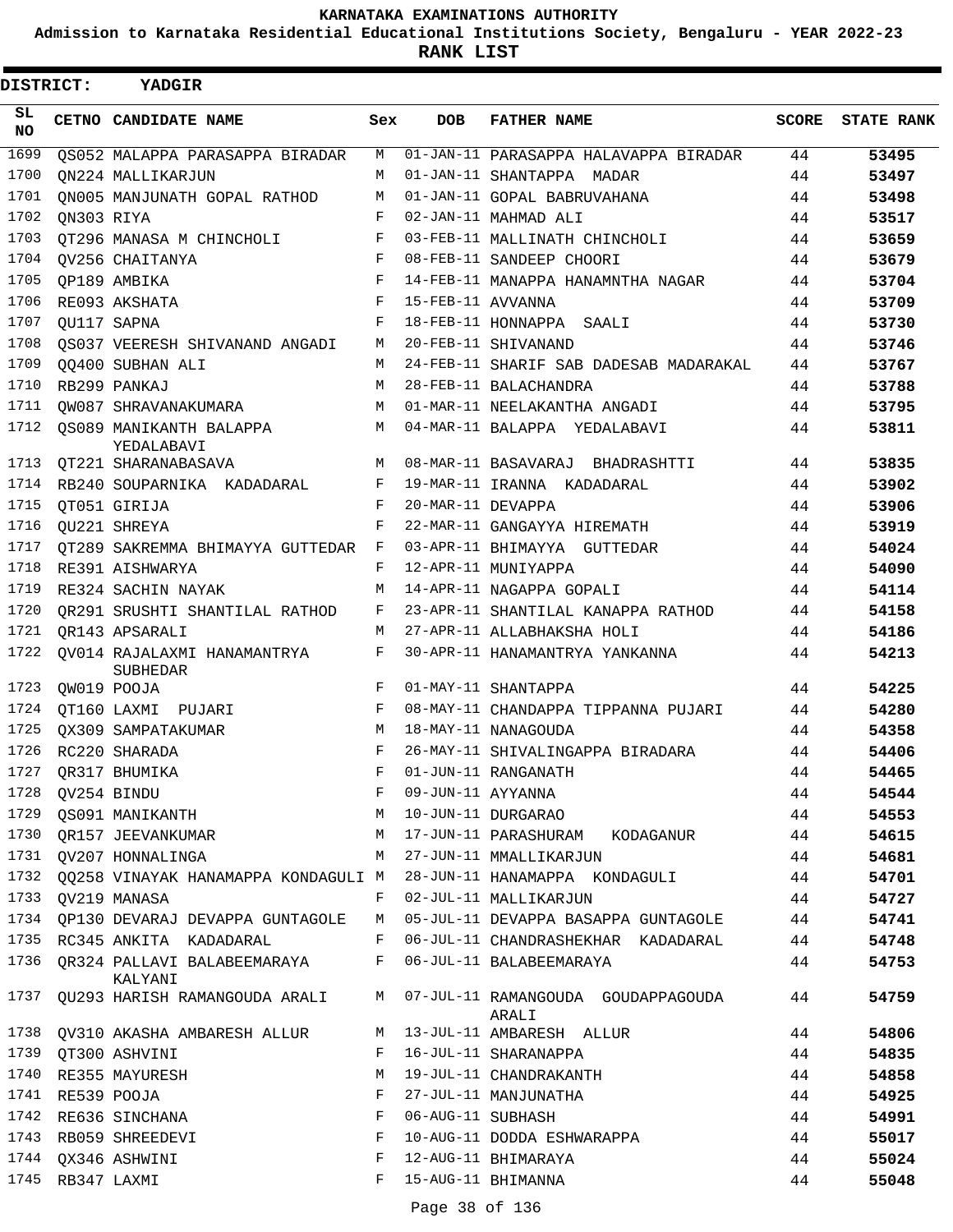**Admission to Karnataka Residential Educational Institutions Society, Bengaluru - YEAR 2022-23**

**RANK LIST**

ı

| <b>DISTRICT:</b> |                | YADGIR                                             |            |                   |                                                                      |              |                   |
|------------------|----------------|----------------------------------------------------|------------|-------------------|----------------------------------------------------------------------|--------------|-------------------|
| SL<br>NO.        |                | CETNO CANDIDATE NAME                               | Sex        | DOB               | <b>FATHER NAME</b>                                                   | <b>SCORE</b> | <b>STATE RANK</b> |
| 1746             |                | OR265 BHAGAYSHREE PARAMANNA<br>KAKKERI             | F          |                   | 12-SEP-11 PARAMANNA                                                  | 44           | 55221             |
| 1747             |                | OR043 SUPRIYA KUMBAR                               | F          |                   | 12-SEP-11 SOMASHEKAR AMARANNA KUMBAR                                 | 44           | 55223             |
| 1748             |                | QQ239 VIDYA                                        | F          |                   | 27-SEP-11 MOUNESH KURIYAR DODDI                                      | 44           | 55295             |
| 1749             |                | OR158 ANILAKUMAR TAMMANNA BHOGI                    | М          |                   | 10-NOV-11 TAMMANNA JATTEPPA BHOGI                                    | 44           | 55514             |
| 1750             |                | RC046 MALAMMA                                      | F          |                   | 17-NOV-11 BHEEMANNA AMALIHAL                                         | 44           | 55554             |
| 1751             |                | OP185 PAVITRA                                      | $_{\rm F}$ |                   | 18-NOV-11 SOMANATHA                                                  | 44           | 55562             |
| 1752             |                | RE610 ABHISHEK REDDY                               | M          |                   | 27-NOV-11 VENKAT REDDY                                               | 44           | 55596             |
| 1753             |                | OY102 NIRMALA RACHANAGOUDA<br>POLICEPATIL          | F          |                   | 09-DEC-11 RACHANAGOUDA BASANAGOUDA<br>POLICEPATIL                    | 44           | 55647             |
| 1754             |                | OY103 ANUSHREE                                     | F          | 03-FEB-12 DEVAPPA |                                                                      | 44           | 55765             |
| 1755             |                | OZ177 DEEPA PARASHURAM NAYAK                       | F          |                   | 06-APR-12 PARASHURAM NAYAK NAYAK                                     | 44           | 55794             |
| 1756             |                | RA199 SHWETA                                       | F          |                   | 10-FEB-09 ESHANNA SATYAMPETH                                         | 43           | 55827             |
| 1757             |                | RD078 BHAGYA MAREPPA HIREMETHI                     | $_{\rm F}$ |                   | 08-APR-09 MAREPPA BASSAPPA HIREMETHI                                 | 43           | 55830             |
| 1758             |                | OM189 SUREKHA                                      | F          |                   | 19-MAY-09 SITHYANAIK                                                 | 43           | 55833             |
| 1759             |                | 00061 KAVITA SHANKRAGOUDA MALI                     | F          |                   | 01-JUN-09 SHANKRAGOUDA MALI                                          | 43           | 55834             |
| 1760             |                | <b>OU150 BHAGYASHREE</b>                           | F          |                   | 11-JUN-09 SHARANABASSAPPA                                            | 43           | 55835             |
| 1761             |                | RA218 MUTTURAJ BALAPPA PAWAR                       | М          |                   | 01-JAN-10 BALAPPA KRASHANAPPA PAWAR                                  | 43           | 55872             |
| 1762             |                | OV113 PRAKASH MALLANNA KILARI                      | M          |                   | 01-JAN-10 MALLANNA BHIMANNA KILARI                                   | 43           | 55874             |
| 1763             |                | OY180 ANJENAYYA CHANDRASHEKAR<br><b>BHAJANTRI</b>  | М          |                   | 05-MAY-10 CHANDRASHEKAR GIREPPA<br>BHAJANTRI                         | 43           | 55946             |
| 1764             |                | OW103 MOUNESH NINGAPPA DODMANI                     | M          |                   | 09-MAY-10 NINGAPPA HAYYALAPPA DODMANI                                | 43           | 55953             |
| 1765             |                | OV111 SHIVAKUMAR                                   | М          |                   | 16-MAY-10 VENKATESH ERABAGERI                                        | 43           | 55958             |
| 1766             |                | ON285 BHAGYALAKSHAMI GADDEPPA<br>DANDAGOL          | F          |                   | 17-MAY-10 GADDEPPA TIMMANNA DANDAGOL                                 | 43           | 55960             |
| 1767             |                | 00227 AISWARYA BASAVARAJ<br>VANDAGANOOR            | F          |                   | 25-JUN-10 BASAVARAJ MANAPPA VANDAGANOOR                              | 43           | 56003             |
| 1768             |                | RE112 VINANTH                                      | M          | 15-AUG-10 BABURAO |                                                                      | 43           | 56080             |
| 1769             |                | RE421 GANESH                                       | M          |                   | 01-SEP-10 MALLAPPA                                                   | 43           | 56112             |
| 1770             |                | OS011 PANKAJ RATHOD                                | M          | 07-SEP-10 RAMU    |                                                                      | 43           | 56128             |
| 1771             |                | QM062 SANDHYA                                      | F          |                   | 07-SEP-10 KASHINATH                                                  | 43           | 56130             |
|                  |                | 1772 QZ307 ARUN KUMAR BABURAO KAMBAR               | M          |                   | 28-SEP-10 BABURAO CHANDAPPA KAMBAR                                   | 43           | 56185             |
|                  |                | 1773 QS136 PAVITRA NIMBANNA KODEKAL                |            |                   | F 03-OCT-10 NIMBANNA CHANNAPPA KODEKAL                               | 43           | 56201             |
|                  | 1774 QU041 UMA |                                                    | F          |                   | 03-OCT-10 PARAMESHA                                                  | 43           | 56203             |
| 1775             |                | QM179 AVINASH                                      | M          |                   | 16-OCT-10 SHARANAPPA                                                 | 43           | 56233             |
| 1776             |                | QV245 YASHODHA QV245                               | F          |                   | 18-OCT-10 CHANDRASHEKAR NATEKAR                                      | 43           | 56241             |
| 1777             |                | QP071 DARSHAN HADIMANI M M 26-OCT-10 MALLAPPA      |            |                   |                                                                      | 43           | 56265             |
|                  |                | 1778 RB195 VEERESH NABAYYA VATAR                   |            |                   | M 29-OCT-10 NABAYYA BASAVARAJAYYA VATAR                              | 43           | 56281             |
| 1779             |                | RB051 ANJANEYYA                                    |            |                   | M 06-NOV-10 MAREPPA KAKANUR                                          | 43           | 56305             |
| 1780             |                | QQ028 AKASH CHANNAREDDY                            |            |                   | M 10-NOV-10 CHENNAREDDY SIDDANNA                                     | 43           | 56321             |
|                  |                | 1781 QX091 SHIVAYOGIREDDY                          |            |                   | M 14-NOV-10 MALLAREDDY REDDY                                         | 43           | 56341             |
|                  |                | 1782 QR242 VAHEED MAKANDAR M 10-DEC-10 ABDULRAJAK  |            |                   |                                                                      | 43           | 56447             |
| 1783             |                | QY168 GURURAJ SHIVAPPA KAMBAR M 13-DEC-10 SHIVAPPA |            |                   |                                                                      | 43           | 56454             |
| 1784             |                | RC122 SHRADHA                                      |            |                   | F 14-DEC-10 SHRINIVAS                                                | 43           | 56456             |
| 1785             |                | QV338 ARATI                                        |            |                   | F 18-DEC-10 SHANKARALINGA                                            | 43           | 56468             |
|                  |                | 1786 QZ018 GANESH SHIVANN M O1-JAN-11 SHIVANNA     |            |                   |                                                                      | 43           | 56535             |
| 1787             |                | QQ357 MOUNESH SAHEBAGOUDA<br>MALIBIRADAR           |            |                   | M 01-JAN-11 SAHEBAGOUDA MALLANNA<br>MALIBIRADAR                      | 43           | 56543             |
|                  |                | 1788 RA278 REVANASIDDA SHRISHAIL<br>POOJARI        |            |                   | M 01-JAN-11 SHRISHAIL SHIVAPPA POOJARI                               | 43           | 56545             |
|                  |                | 1789 QT030 SIDDARAM                                |            |                   | M 01-JAN-11 DEVINDRAPPA                                              | 43           | 56548             |
| 1790             |                |                                                    |            | Page 39 of 136    | QP272 SUKANYA IRANNA SIDDAPOOR F 01-JAN-11 IRANNA NINGANNA SIDDAPOOR | 43           | 56550             |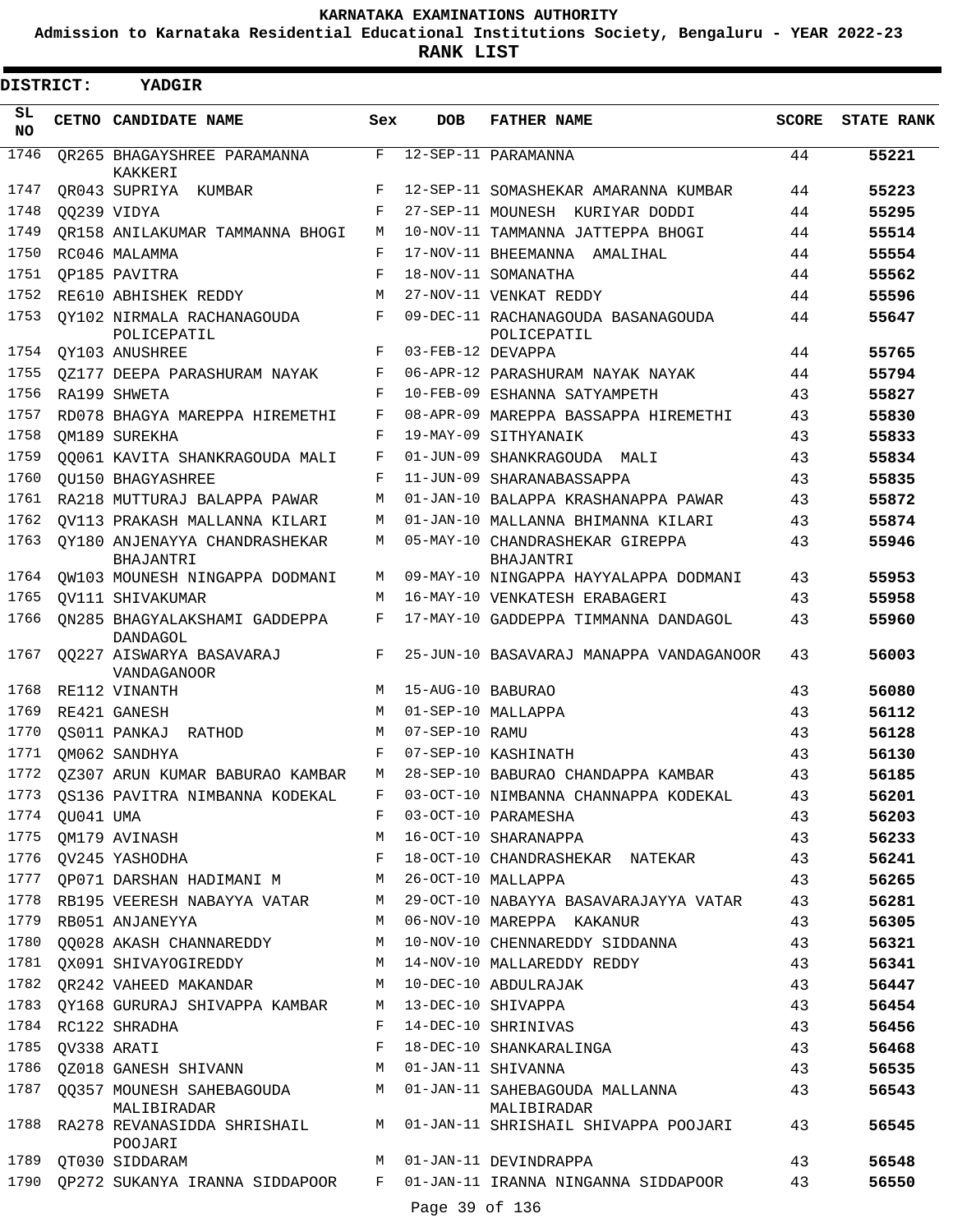**Admission to Karnataka Residential Educational Institutions Society, Bengaluru - YEAR 2022-23**

**RANK LIST**

| DISTRICT: |                  | YADGIR                                                             |              |                   |                                                                             |              |                   |
|-----------|------------------|--------------------------------------------------------------------|--------------|-------------------|-----------------------------------------------------------------------------|--------------|-------------------|
| SL<br>NO. |                  | CETNO CANDIDATE NAME                                               | Sex          | <b>DOB</b>        | <b>FATHER NAME</b>                                                          | <b>SCORE</b> | <b>STATE RANK</b> |
| 1791      |                  | QW336 BASAIAHSWAMY                                                 | M            |                   | 04-JAN-11 PRABAIAHSWAMY                                                     | 43           | 56562             |
| 1792      |                  | OU006 MAHAMMED SARAMASA                                            | M            | 05-JAN-11 SOFISA  |                                                                             | 43           | 56571             |
| 1793      |                  | RC321 FARIYA JAVIDHUSEN HANIKATTI F                                |              |                   | 07-JAN-11 JAVIDHUSEN NABISAB HANIKATTI                                      | 43           | 56578             |
| 1794      |                  | OR007 SOMANATHA                                                    | M            |                   | 07-JAN-11 NINGAPPA LESAPPA HIREMANI                                         | 43           | 56580             |
| 1795      |                  | RE261 MAHENDRA                                                     | M            |                   | 19-JAN-11 YANKAPPA                                                          | 43           | 56632             |
| 1796      |                  | RC211 LAXMI                                                        | F            |                   | 04-FEB-11 SIDDAPPA                                                          | 43           | 56693             |
| 1797      |                  | RC338 KARTHIK ANGADI                                               | M            |                   | 14-FEB-11 VISHWANATH ANGADI                                                 | 43           | 56750             |
| 1798      |                  | OY028 MANJUNATH                                                    | M            |                   | 15-FEB-11 SHANKRAPPA                                                        | 43           | 56756             |
| 1799      |                  | QQ162 NANDINI MALLIKARJUN<br>TALIKOTI                              | F            |                   | 07-MAR-11 MALLIKARJUN BASAPPA TALIKOTI                                      | 43           | 56880             |
| 1800      |                  | RD037 SHANKRAPPA                                                   | M            |                   | 21-MAR-11 CHANDAPPA                                                         | 43           | 56984             |
| 1801      |                  | OR166 ANJANEYA                                                     | M            |                   | 23-MAR-11 AMBLAPPA SURAPUR                                                  | 43           | 56992             |
| 1802      |                  | RE263 MONIKA                                                       | F            | 23-MAR-11 JANAYYA |                                                                             | 43           | 56996             |
| 1803      |                  | RA255 SHREEKANTH MALLESH RATHOD                                    | М            |                   | 23-MAR-11 MALLESH LAXMAN RATHOD                                             | 43           | 56999             |
| 1804      |                  | RE256 GANGAMMA                                                     | F            |                   | 30-MAR-11 DURGAPPA                                                          | 43           | 57056             |
| 1805      |                  | 00352 RACHOTI PARASAPPA UDDAN                                      | М            |                   | 31-MAR-11 PARASAPPA MITIGEPPA UDDAN                                         | 43           | 57063             |
| 1806      |                  | OW299 SANJAY                                                       | M            |                   | 01-APR-11 MAREPPA SANJAPPA HALIKATTE                                        | 43           | 57074             |
| 1807      |                  | OT139 SHAMBHAVI                                                    | F            |                   | 14-APR-11 MALLIKARJUN                                                       | 43           | 57172             |
| 1808      |                  | OP155 MAHESH SUBHAS CHAVHAN                                        | M            |                   | 05-MAY-11 SUBHAS KRISHNAPPA CHAVHAN                                         | 43           | 57319             |
| 1809      |                  | RD031 BHARAT                                                       | M            |                   | 09-MAY-11 PRABHANNA PHANI                                                   | 43           | 57340             |
| 1810      |                  | RE269 SANDEEP                                                      | M            |                   | 10-MAY-11 MALLAYYA                                                          | 43           | 57351             |
| 1811      |                  | QV353 CHETAN PAMPANNA                                              | M            |                   | 11-MAY-11 PAMPANNA                                                          | 43           | 57354             |
| 1812      |                  | QY298 AKASH                                                        | M            |                   | 26-MAY-11 BHIRAPPA NAIKODI                                                  | 43           | 57450             |
| 1813      |                  | ON333 SIDDAMMA                                                     | F            |                   | 31-MAY-11 NINGANNA BHAJANTRI                                                | 43           | 57495             |
| 1814      |                  | OS157 MALAPPA TANAKEDAR                                            | M            |                   | 02-JUN-11 BHEEMANNA TANAKEDAR                                               | 43           | 57519             |
| 1815      |                  | OZ076 KALPANA                                                      | F            |                   | 04-JUN-11 BHEEMARAYA DODAMANI                                               | 43           | 57540             |
| 1816      |                  | RD180 MAHESH RANGAPPA KOPPUR                                       | М            |                   | 04-JUN-11 RANGAPPA MALLAPPA KOPPUR                                          | 43           | 57541             |
| 1817      |                  | OR151 ANITA                                                        | F            |                   | 06-JUN-11 KHEMAPPA PAWAR                                                    | 43           | 57559             |
| 1818      |                  | <b>QS071 HEMAVATHI P</b>                                           | F            |                   | 06-JUN-11 PRABHUDEVA C HIREMATA                                             | 43           | 57567             |
| 1819      |                  | RD064 BASAVARAJ                                                    | M            |                   | 21-JUN-11 MALLAPPA                                                          | 43           | 57683             |
| 1820      |                  | QN243 RIHAN DAKHANI                                                | М            |                   | 22-JUN-11 KHAJASAB                                                          | 43           | 57695             |
| 1821      |                  | RA085 PRAKASH TILAGINAMANI                                         | M            |                   | 01-JUL-11 MARTHANDAPPA TILAGINAMANI                                         | 43           | 57769             |
| 1822      |                  | RD233 TANUJA                                                       | F            |                   | 10-JUL-11 HONNAPPA                                                          | 43           | 57843             |
| 1823      |                  | RA290 BHAGANNA                                                     | М            |                   | 13-JUL-11 SHIVARAJ GONAL                                                    | 43           | 57866             |
| 1824      |                  | QN143 SHIVARAJA                                                    | М            |                   | 15-JUL-11 HANAMANTA SHANTAPURA                                              | 43           | 57893             |
| 1825      |                  | QV326 AVINASH                                                      | M            | 16-JUL-11 MAREPPA |                                                                             | 43           | 57894             |
|           | 1826 QZ301 REKHA |                                                                    | F            |                   | 21-JUL-11 SAYABANNA                                                         | 43           | 57942             |
| 1827      |                  | RB200 CHETHAN DEVINDRAPPA SAJJAN                                   | M            |                   | 28-JUL-11 DEVINDRAPPA CHANNAPPA SAJJAN                                      | 43           | 57986             |
| 1828      |                  | QX135 MOHAMAD JAVEED                                               | М            |                   | 29-JUL-11 IRFAN PASHA KHAJI                                                 | 43           | 58000             |
| 1829      |                  | RA264 SAMPAT KUMAR SHARANABASAVA M<br>KUMBAR                       |              |                   | 31-JUL-11 SHARANABASAVA MUDAKAPPA<br>KUMBAR                                 | 43           | 58017             |
| 1830      |                  | QT328 MANOJ                                                        | M            |                   | 07-AUG-11 ERANNA BASAREDDY                                                  | 43           | 58064             |
|           |                  | 1831 RB087 BHAVANA                                                 | $\mathbf{F}$ | 10-AUG-11 GOPAL   |                                                                             | 43           | 58078             |
|           |                  | BHANGI                                                             |              |                   | 1832 QP043 BHAGYALAXMI SHEEKRISHNA F 11-AUG-11 SHREEKRISHNA ADIVEPPA BHANGI | 43           | 58085             |
| 1833      |                  | QQ263 BHARATKUMAR VIJAYAKUMAR M 15-AUG-11 VIJAYAKUMAR AGNI<br>AGNI |              |                   |                                                                             | 43           | 58108             |
| 1834      |                  | RE200 MAHALAXMI                                                    | F            |                   | 21-AUG-11 MALLIKARJUN GOUDA                                                 | 43           | 58153             |
|           |                  | 1835 RB278 CHANNAREDDI BINJALABHAVI M                              |              |                   | 30-AUG-11 NINGANNA                                                          | 43           | 58217             |
| 1836      |                  | OP310 PUSHPA HANAMANT BIDARAKUNDI F                                |              |                   | 03-SEP-11 HANAMANT NEELAPPA BIDARAKUNDI                                     | 43           | 58244             |
|           |                  | 1837 RE062 PALLAVI                                                 |              |                   | F 13-SEP-11 ANJANEYA                                                        | 43           | 58307             |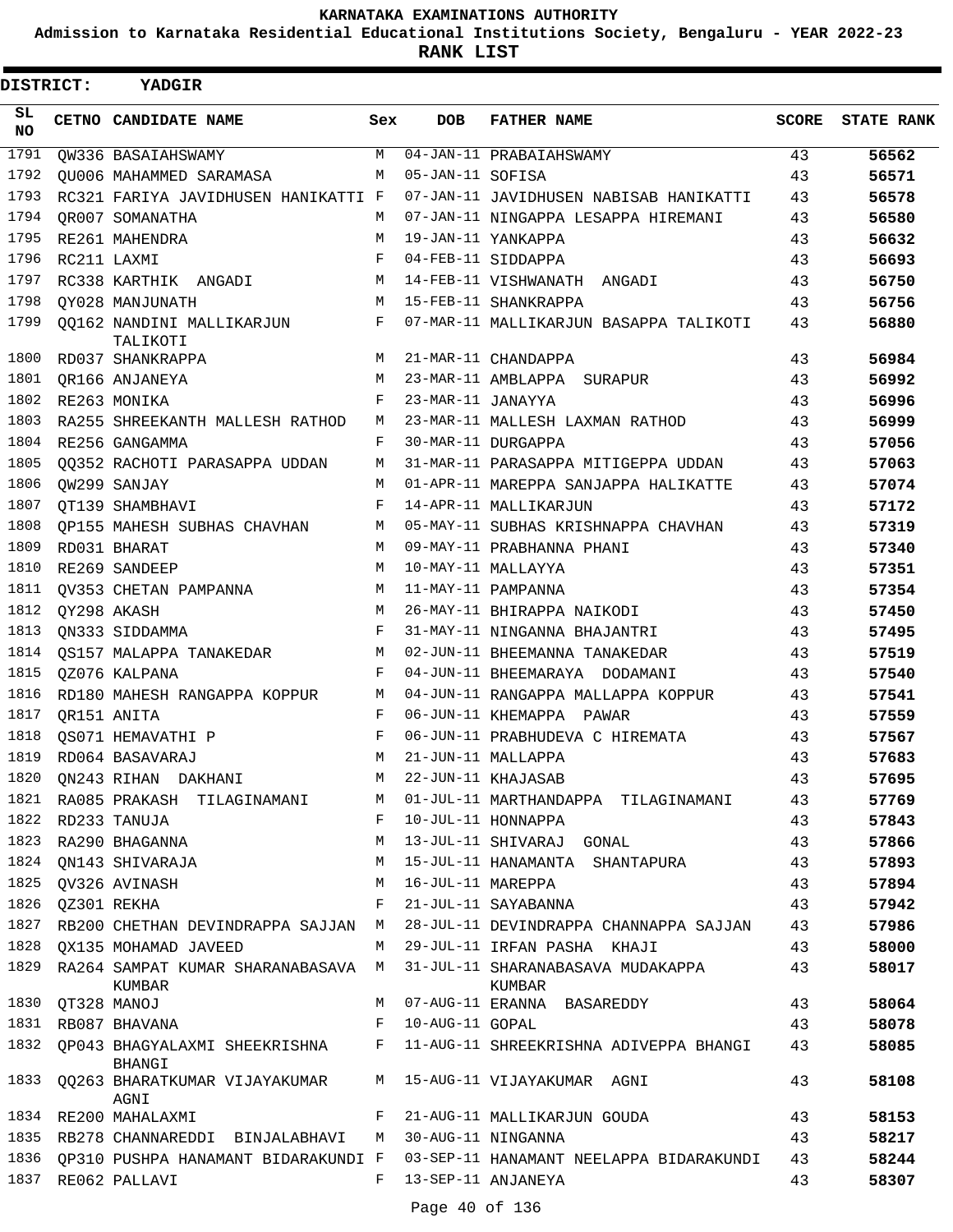**Admission to Karnataka Residential Educational Institutions Society, Bengaluru - YEAR 2022-23**

**RANK LIST**

| <b>DISTRICT:</b> |                  | <b>YADGIR</b>                                                                 |              |                   |                                                                     |       |                   |
|------------------|------------------|-------------------------------------------------------------------------------|--------------|-------------------|---------------------------------------------------------------------|-------|-------------------|
| SL.<br>NO.       |                  | CETNO CANDIDATE NAME                                                          | Sex          | DOB               | <b>FATHER NAME</b>                                                  | SCORE | <b>STATE RANK</b> |
| 1838             |                  | QR173 GURUNATH SHANTILAL RATHOD                                               | M            |                   | 20-SEP-11 SHANTILAL HANAMANTA RATHOD                                | 43    | 58335             |
| 1839             |                  | RB327 AKASH BHAVIMANI                                                         | M            |                   | 25-SEP-11 SHIVAPPA                                                  | 43    | 58358             |
| 1840             |                  | OW175 PRIYANKA                                                                | F            |                   | 01-OCT-11 BASAVARAJ                                                 | 43    | 58389             |
| 1841             |                  | QT109 PRAVEEN                                                                 | M            | 31-OCT-11 SANJEEV |                                                                     | 43    | 58522             |
| 1842             |                  | RE325 SANNAMEERA                                                              | M            |                   | 01-NOV-11 MALLAPPA                                                  | 43    | 58534             |
| 1843             |                  | RA216 ABHILASH KUMBAR                                                         | M            |                   | 09-NOV-11 KASAPPA AMARAPPA KUMBAR                                   | 43    | 58569             |
| 1844             | QX306 GOURI      |                                                                               | F            |                   | 09-NOV-11 RAMAMURTI AJJAKOLLI                                       | 43    | 58572             |
| 1845             |                  | RE451 MADHU                                                                   | М            |                   | 13-NOV-11 KASHAPPA                                                  | 43    | 58591             |
| 1846             |                  | RA120 SHRIDEVI SOPANNA                                                        | $\mathbf{F}$ | 23-NOV-11 SOPANNA |                                                                     | 43    | 58629             |
| 1847             |                  | RC206 RANJITA                                                                 | $\mathbf{F}$ |                   | 01-DEC-11 MOTILAL RATHOD                                            | 43    | 58670             |
| 1848             |                  | OR187 VIKRAM                                                                  | M            |                   | 30-DEC-11 GULAPPA KOTEGUDDA                                         | 43    | 58777             |
| 1849             |                  | QR292 NAYANA BASAVARAJ GINDI F                                                |              |                   | 26-MAR-12 BASAVARAJ GINDI                                           | 43    | 58855             |
| 1850             |                  | QV066 NINGAPPA                                                                |              |                   | M 18-NOV-07 SOMARAYA                                                | 42    | 58874             |
|                  |                  | 1851 QU130 RAMESH                                                             | M            |                   | 01-JAN-09 RANGAYYA                                                  | 42    | 58880             |
| 1852             |                  | QQ360 NIRUPADI SHIVAPPA KOMANUR                                               |              |                   | M 17-AUG-09 SHIVAPPA GADDEPPA KOMANUR                               | 42    | 58889             |
| 1853             |                  | RD048 MAHESH                                                                  | M            |                   | 24-AUG-09 TIPPANNA                                                  | 42    | 58891             |
| 1854             |                  | OZ138 TAYAMMA                                                                 | F            |                   | 18-OCT-09 SHARANBASAPPA SANGATI                                     | 42    | 58906             |
| 1855             |                  |                                                                               |              |                   | RC241 SUDEEP HANAMANT VADDAR M 20-NOV-09 HANAMANT SATYAPPA VADDAR   | 42    | 58908             |
| 1856             |                  | QS187 VINOD HANAMANT PUJARI M 13-FEB-10 HANAMANT                              |              |                   |                                                                     | 42    | 58947             |
| 1857             |                  | RA211 ARUN KUMAR                                                              |              |                   | M 16-FEB-10 BASAVARAJ                                               | 42    | 58948             |
| 1858             |                  | RB104 MAHALAXMI                                                               | $F$ –        |                   | 20-FEB-10 MALLAGOUDA                                                | 42    | 58950             |
| 1859             |                  | QW112 ASHIWINI KISHN CHAVAN F                                                 |              |                   | 16-APR-10 KISHN DESU CHAVAN                                         | 42    | 58981             |
| 1860             |                  |                                                                               |              |                   | QP157 AMARESH HULAGAPPA MASKI MARA 28-APR-10 HULAGAPPA IRAPPA MASKI | 42    | 58995             |
| 1861             |                  | RA237 DEVARAJA                                                                |              |                   | M 09-MAY-10 BAPUGOUDA PATIL                                         | 42    | 59007             |
| 1862             |                  | ON198 VILAS SHRINIVAS CHAWHAN                                                 | M            |                   | 10-MAY-10 SHRINIVAS TIRUPATI CHAWHAN                                | 42    | 59013             |
| 1863             |                  | RE158 MOHANREDDY                                                              | M            |                   | 20-MAY-10 BHEEMAREDDY                                               | 42    | 59026             |
|                  |                  | 1864 QV012 VISHAL RATHOD                                                      | M            | 27-MAY-10 SHANKAR |                                                                     | 42    | 59034             |
| 1865             |                  | QU170 SHREEDEVI                                                               | F            |                   | 04-JUN-10 GANGARAM RATHOD                                           | 42    | 59046             |
| 1866             |                  | RB093 KAVERI CHIDANAND HIREGOUDRA F                                           |              |                   | 16-JUN-10 CHIDANAND AYANNA HIREGOUDRA                               | 42    | 59053             |
| 1867             |                  | $\mathbf{F}$ and $\mathbf{F}$ and $\mathbf{F}$<br>OR150 VANISHRI GOVIND JADAV |              |                   | 26-JUN-10 GOVIND JADAV                                              | 42    | 59065             |
| 1868             |                  | RE156 VEERESH                                                                 | M            |                   | 05-JUL-10 MALLAPPA                                                  | 42    | 59083             |
|                  |                  | 1869 RE564 AMBRESHGOUDA                                                       | M            |                   | 23-JUL-10 BANNAPPA                                                  | 42    | 59107             |
|                  |                  | 1870 RC196 VINA HIREMATH F                                                    |              |                   | 11-SEP-10 NINGAYYA HIREMATH                                         | 42    | 59223             |
|                  |                  | 1871 QS119 RANGANATHA SHUKLA M                                                |              |                   | 15-SEP-10 AMBRESH SHUKLA                                            | 42    | 59234             |
|                  | 1872 QU103 MANOJ |                                                                               | M            |                   | 01-OCT-10 ISHWARAPPA                                                | 42    | 59274             |
| 1873             |                  | QV176 SRUSTI                                                                  | F            |                   | 01-OCT-10 PARASHURAMA                                               | 42    | 59275             |
| 1874             |                  | QP303 NABAMMA                                                                 | $\mathbf{F}$ |                   | 08-OCT-10 ABBASALI MOULA ALISAB PINJAR                              | 42    | 59298             |
|                  |                  | 1875 QV252 SHAKUNTALA R TALAGERI F                                            |              |                   | 18-NOV-10 RAJASHEKHAR TALAGERI                                      | 42    | 59470             |
|                  |                  | 1876 QY147 PUSHPHALATA                                                        | F            |                   | 01-DEC-10 DEVINDRAPPA METIGOUDA                                     | 42    | 59527             |
|                  |                  | 1877 QY290 SOUMYA SANGAPPA HOSAMANI                                           | F            |                   | 02-DEC-10 SANGAPPA HALLEPPA HOSAMANI                                | 42    | 59533             |
|                  |                  | 1878 RA132 CHANNABASAVA ANGADI                                                | M            |                   | 12-DEC-10 DEVINDRAPPA ANGADI                                        | 42    | 59566             |
|                  |                  | 1879 QV005 BHOOMIKA                                                           | F            |                   | 13-DEC-10 BHEEMASHANKAR CHANDAPPA<br>DANDAGOL                       | 42    | 59571             |
| 1880             |                  | QN095 BHOOMIKA CHAVAN F                                                       |              |                   | 16-DEC-10 CHANDRASHEKHAR                                            | 42    | 59582             |
|                  |                  | 1881 QQ322 MAHESH                                                             | M            |                   | 19-DEC-10 HONNAPPA HADAPAD                                          | 42    | 59599             |
| 1882             |                  | RA201 SAVITA KAWALDAR                                                         | F            | 19-DEC-10 DEVAPPA |                                                                     | 42    | 59601             |
|                  |                  | 1883 RE548 ANNAPURNA                                                          | F            | 01-JAN-11 MAHESH  |                                                                     | 42    | 59651             |
| 1884             |                  | RA002 BASAVARAJ                                                               | М            |                   | 01-JAN-11 SIDRAMAREDDY                                              | 42    | 59654             |
|                  |                  | 1885 RD205 DEVAMMA                                                            | F            | 01-JAN-11 MAREPPA |                                                                     | 42    | 59658             |
| 1886             |                  |                                                                               |              |                   | QX277 MARAYALINGA PARASAPPA METI M 01-JAN-11 PARASAPPA MANAPPA METI | 42    | 59666             |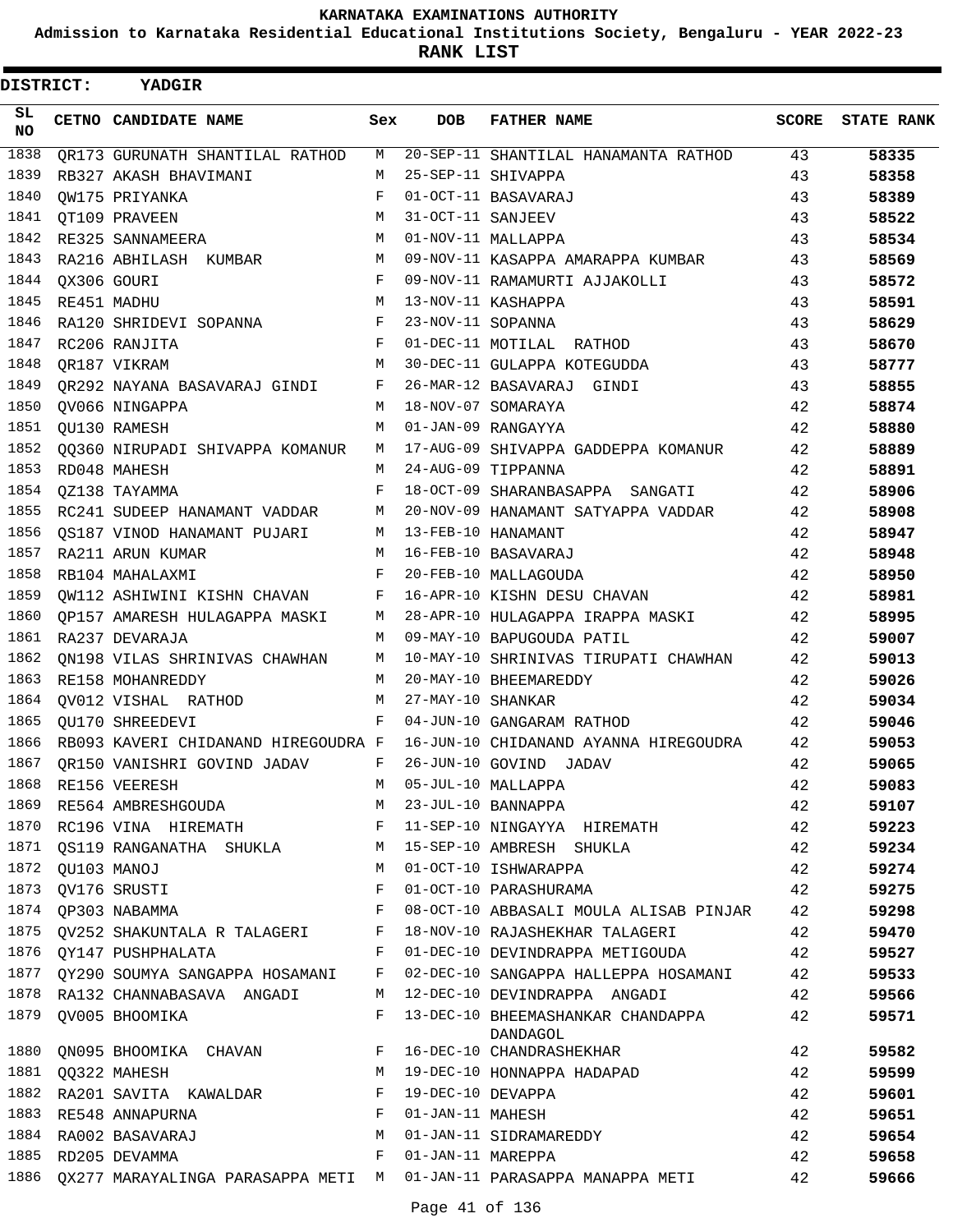**Admission to Karnataka Residential Educational Institutions Society, Bengaluru - YEAR 2022-23**

**RANK LIST**

| <b>DISTRICT:</b> |             | YADGIR                                                             |              |                     |                                                                             |       |                   |
|------------------|-------------|--------------------------------------------------------------------|--------------|---------------------|-----------------------------------------------------------------------------|-------|-------------------|
| SL.<br>NO.       |             | CETNO CANDIDATE NAME                                               | Sex          | <b>DOB</b>          | <b>FATHER NAME</b>                                                          | SCORE | <b>STATE RANK</b> |
| 1887             |             | <b>OW232 PRASHANT</b>                                              | M            |                     | 01-JAN-11 MUDAKAPPA BHAJANTRI                                               | 42    | 59671             |
| 1888             |             | QQ229 SAGAR                                                        | M            |                     | 01-JAN-11 YALLAPPA BHAJANTRI                                                | 42    | 59676             |
| 1889             |             | OM235 TIMMAYYA                                                     | M            |                     | 01-JAN-11 MALLIKARJUN                                                       | 42    | 59688             |
| 1890             |             | RA101 TIPPANNA                                                     | M            |                     | 01-JAN-11 GURULINGAPPA                                                      | 42    | 59689             |
| 1891             | RC074 AFAN  |                                                                    | M            |                     | 11-JAN-11 MAHIBOOB MUJAWAR                                                  | 42    | 59731             |
| 1892             |             | RB312 GOUTAM CHAVHAN                                               | M            |                     | 26-JAN-11 JAYARAM RAMAPPA CHAVHAN                                           | 42    | 59810             |
| 1893             |             | RD172 ASWINI YALLAPPA ANAKSUGUR                                    | F            |                     | 28-JAN-11 YALLAPPA BASAPPA ANAKSUGUR                                        | 42    | 59820             |
| 1894             |             | OY037 SRIRAMA                                                      |              | M 01-FEB-11 MANAPPA |                                                                             | 42    | 59842             |
| 1895             |             | 0Z176 PRAVEENKUMAR HANAMANT                                        | M            |                     | 20-FEB-11 HANAMANT                                                          | 42    | 59935             |
| 1896             |             | RE402 SRUJAN                                                       | M            |                     | 28-FEB-11 SURENDRA KUMAR                                                    | 42    | 59988             |
| 1897             |             | RA300 YAMANAMMA NINGAPPA KONDIKAR F                                |              |                     | 28-FEB-11 NINGAPPA HANUMANT KONDIKAR                                        | 42    | 59989             |
| 1898             |             | ON115 KAVYA                                                        | F            |                     | 04-MAR-11 RAYAGUNDAPPAGOUD SANGANAGOUD<br>PATIL                             | 42    | 60010             |
| 1899             |             | OX085 KHAJABEE                                                     | F            |                     | 05-MAR-11 IMAM SAB                                                          | 42    | 60018             |
| 1900             |             | QX326 ARCHANA JETTEPPA DODMANI F                                   |              |                     | 14-MAR-11 JETTEPPA BASAPPA DODMANI                                          | 42    | 60079             |
| 1901             |             | RE150 SHARANAPPA                                                   | M            |                     | 21-MAR-11 BHAGANNA KYSAPPANNAHALLI                                          | 42    | 60131             |
| 1902             |             | RB355 PAVANKALYAN MAKASHI                                          | M            |                     | 26-MAR-11 DEVINDRAPPA MAKSHI                                                | 42    | 60165             |
| 1903             |             | OP036 REKHA                                                        | $\mathbf{F}$ |                     | 29-MAR-11 HANAMANTHA                                                        | 42    | 60184             |
| 1904             |             | OU321 SPOORTHI                                                     | $\mathbf{F}$ |                     | 31-MAR-11 SHARANAPPA                                                        | 42    | 60200             |
| 1905             |             | RC242 VINAYAKA                                                     | M            |                     | 02-APR-11 SANGAPPA DALARA                                                   | 42    | 60223             |
| 1906             |             | RD069 LAKSMI                                                       | F            |                     | 05-MAY-11 HULAGAPPA                                                         | 42    | 60447             |
| 1907             |             | QT104 SHEELPA TIRUPATI KOLKAR F                                    |              |                     | 10-MAY-11 TIRUPATI SAHEBANNA                                                | 42    | 60498             |
| 1908             |             | RA088 KIRAN KUMAR                                                  | M            |                     | 11-MAY-11 DEVINDRAPPA                                                       | 42    | 60503             |
| 1909             |             | RE507 DEEPTHI                                                      | F            |                     | 12-MAY-11 RAVINDRA                                                          | 42    | 60507             |
| 1910             |             | QV068 PRAJWAL MALLAPPA HOSAMANI M                                  |              |                     | 16-MAY-11 MALLAPPA HANAMANTA HOSAMANI                                       | 42    | 60540             |
| 1911             |             | RE615 HRITIK                                                       | M            |                     | 25-MAY-11 TARASINGH                                                         | 42    | 60602             |
| 1912             |             | RB057 YALLAMMA                                                     | F            |                     | 25-MAY-11 SIDDAPPA MAJJAGI                                                  | 42    | 60607             |
| 1913             |             | RE186 ARAVINDA                                                     | M            | 30-MAY-11 GOPAL     |                                                                             | 42    | 60630             |
| 1914             | OT253 SUMIT |                                                                    | M            |                     | 01-JUN-11 MAHANTHGOUDA                                                      | 42    | 60657             |
| 1915             |             | OM076 SUJATHA                                                      | F            | 04-JUN-11 TAYAPPA   |                                                                             | 42    | 60695             |
| 1916             |             | QU236 SHREDEVI<br>RA262 GAYATRI<br>QW256 RAJENDRA                  | F            |                     | 06-JUN-11 DEVINDRAPPA                                                       | 42    | 60716             |
| 1917             |             |                                                                    | F            |                     | 09-JUN-11 BABUSING RATHOD                                                   | 42    | 60740             |
| 1918             |             |                                                                    | M            |                     | 12-JUN-11 YAMANAYYA                                                         | 42    | 60771             |
|                  |             | BAKLI                                                              |              |                     | 1919 QR197 BHAGYASHRI DEVINDRAPPA F 16-JUN-11 DEVINDRAPPA CHANDAPPA BAKLI   | 42    | 60798             |
|                  |             | 1920 QN046 YANKAPPA DEVADI M 20-JUN-11 RAMAPPA                     |              |                     |                                                                             | 42    | 60834             |
|                  |             | 1921 RB111 SHARABAMMA                                              | $F$ and      |                     | 24-JUN-11 SHARNAPPA AKKI                                                    | 42    | 60869             |
| 1922             |             | QU222 SAGAR SHIVAPPA M 26-JUN-11 SHIVAPPA                          |              |                     |                                                                             | 42    | 60885             |
|                  |             |                                                                    |              |                     | 1923 RA307 SIDDAMMA NINGAPPA GADED F 04-JUL-11 NINGAPPA HANAMANTRAYA GADED  | 42    | 60949             |
|                  |             |                                                                    |              |                     | 1924 RB177 NINGANNA SANGANNA KALYANI M 05-JUL-11 SANGANNA BASAPPA KALYANI   | 42    | 60957             |
|                  |             | 1925 RE262 MANJUNATHA                                              | M            | 10-JUL-11 SABANNA   |                                                                             | 42    | 61000             |
| 1926             |             | QR285 HULAGAPPA                                                    | M            |                     | 19-JUL-11 NANDAPPA DEVARAHALLER                                             | 42    | 61055             |
|                  |             | 1927 QZ279 SUNEEL KISHAN RATHOD M 28-JUL-11 KISHAN NARAYANA RATHOD |              |                     |                                                                             | 42    | 61136             |
|                  |             |                                                                    |              |                     | 1928 QV349 SAMARTH KALAPPA DODAMANI M 15-AUG-11 KALAPPA UDAYAKUMAR DODAMANI | 42    | 61248             |
| 1929             |             | RC256 BHAGYAREE                                                    | F            |                     | 16-AUG-11 SHANTAPPA                                                         | 42    | 61253             |
| 1930             |             | QW260 GOPALKRISHNA                                                 | M            |                     | 24-AUG-11 MALLAPPA                                                          | 42    | 61308             |
|                  |             | 1931 QM249 RANJITREDDY<br>1932 QX189 ASHWINI                       | M            |                     | 24-AUG-11 ASHOKREDDY                                                        | 42    | 61314             |
|                  |             |                                                                    | F            |                     | 02-SEP-11 RAYAPPA DODAMANI                                                  | 42    | 61365             |
| 1933             |             | QP139 ANKITA                                                       | F            |                     | 27-SEP-11 SANGAPPA HAVERI                                                   | 42    | 61498             |
|                  |             | 1934 QZ281 RAKSHITA SEETARAM RATHOD F                              |              |                     | 24-OCT-11 SEETARAM PEERU RATHOD                                             | 42    | 61626             |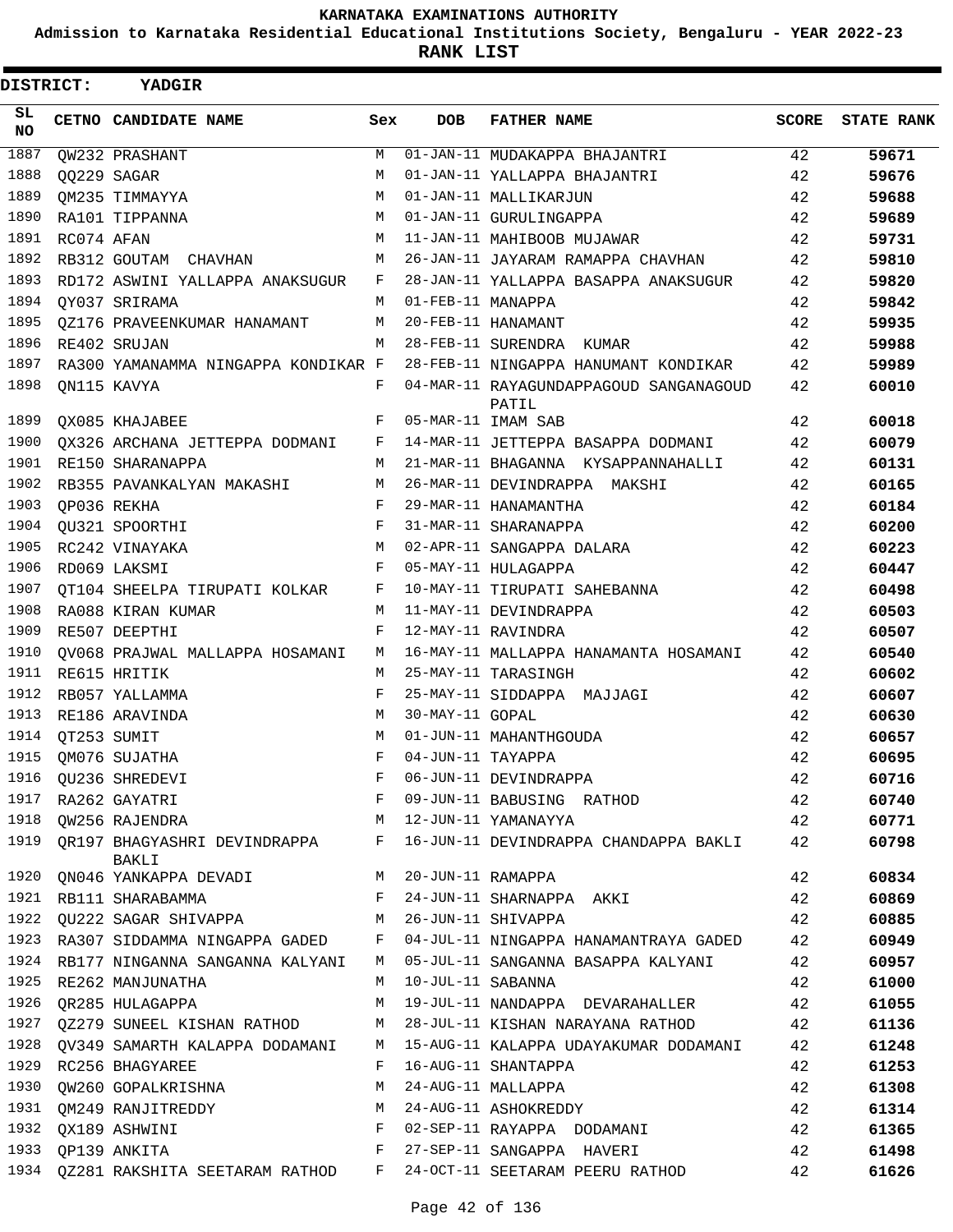**Admission to Karnataka Residential Educational Institutions Society, Bengaluru - YEAR 2022-23**

**RANK LIST**

| <b>DISTRICT:</b> | <b>YADGIR</b>                              |            |                   |                                                                         |              |                   |
|------------------|--------------------------------------------|------------|-------------------|-------------------------------------------------------------------------|--------------|-------------------|
| SL<br><b>NO</b>  | CETNO CANDIDATE NAME                       | Sex        | <b>DOB</b>        | <b>FATHER NAME</b>                                                      | <b>SCORE</b> | <b>STATE RANK</b> |
| 1935             | RE139 ADARSHA                              | М          |                   | 29-OCT-11 RAVINDRA                                                      | 42           | 61651             |
| 1936             | RC146 SANJIVINI AMARESHA<br>DEVARAMANI     | F          |                   | 29-OCT-11 AMARESHA DEVARAMANI                                           | 42           | 61655             |
| 1937             | OS120 MALIKARJUNA                          | M          |                   | 01-NOV-11 KAREPPA BADIGER                                               | 42           | 61667             |
| 1938             | OZ166 ANKITA                               | F          |                   | 13-NOV-11 DEVINDRAPPA KOLIHAL                                           | 42           | 61726             |
| 1939             | OU101 RUKHMINI GOOVARDANA                  | F          |                   | 23-NOV-11 GOOVARDANA                                                    | 42           | 61785             |
| 1940             | OY077 SIDDAMMA                             | $_{\rm F}$ |                   | 12-DEC-11 YALLAPPA BUDDAPPAGOL                                          | 42           | 61875             |
| 1941             | OM091 NAVEENKUMAR                          | М          |                   | 19-DEC-11 SHIVAPPA                                                      | 42           | 61899             |
| 1942             | OV024 SABAREDDY                            | M          |                   | 19-DEC-11 BASAVARAJA                                                    | 42           | 61901             |
| 1943             | OZ069 TRIVENI                              | F          |                   | 18-JAN-12 NARAYANA AJJAKOLLI                                            | 42           | 61977             |
| 1944             | OU240 MANAMMA                              | $_{\rm F}$ |                   | 09-FEB-09 MANAPPA MYAGERI                                               | 41           | 62054             |
| 1945             | OY074 RENUKA                               | $_{\rm F}$ |                   | 20-JUN-09 HALLEPPA                                                      | 41           | 62063             |
| 1946             | OY012 BHAGYALAXMI                          | $_{\rm F}$ | 24-OCT-09 RAMESH  |                                                                         | 41           | 62078             |
| 1947             | 00114 NAGARAJ SHARANAPPA<br>KATTIMANI      | М          |                   | 20-NOV-09 SHARANAPPA                                                    | 41           | 62080             |
| 1948             | OP076 SANGEETA                             | F          | 01-JAN-10 NAGAPPA |                                                                         | 41           | 62097             |
| 1949             | RB214 SHOHEL                               | M          |                   | 02-FEB-10 YASIN MAKANDAR                                                | 41           | 62116             |
| 1950             | 00293 BHIMASHANKAR NAGAPPA                 | М          |                   | 19-FEB-10 NAGAPPA SAYABANNA                                             | 41           | 62124             |
| 1951             | 00306 PRIYANKA LAXMAN CHAVAN               | F          |                   | 10-MAR-10 LAXMAN HARISHCHANDRA CHAVAN                                   | 41           | 62137             |
| 1952             | OP188 ASHWINI ASKI                         | F          |                   | 14-APR-10 NANDAPPA ASKI                                                 | 41           | 62165             |
| 1953             | OX317 RAMESHA VIJAYKUMAR JADHAV            | M          |                   | 05-MAY-10 VIJAYKUMAR<br>JADHAV                                          | 41           | 62183             |
| 1954             | OZ286 CHANDRAMMA                           | F          |                   | 01-JUN-10 BHEEMANNA GUDDAKAYI                                           | 41           | 62207             |
| 1955             | OX329 SHILPA                               | $_{\rm F}$ |                   | 11-JUN-10 NEELAPPA<br>CHINNARATHOD                                      | 41           | 62222             |
| 1956             | 0Z095 YAMANAPPA TIPPANNA<br>LINGADALLI     | М          |                   | 23-JUN-10 TIPPANNA YAMANAPPA LINGADALLI                                 | 41           | 62234             |
| 1957             | RB247 BHUVANESHWARI                        | F          |                   | 26-JUN-10 AMBRAPPA                                                      | 41           | 62237             |
| 1958             | OR067 AKSHATA                              | F          |                   | 06-JUL-10 AMBRAYYA                                                      | 41           | 62245             |
| 1959             | RB118 NITYA SHIVANAGOUDA BIRADAR F         |            |                   | 28-JUL-10 SHIVANAGOUDA                                                  | 41           | 62276             |
| 1960             | OX182 FARVEZ BANDENAWAZ                    | M          |                   | 01-AUG-10 BANDENAWAZ                                                    | 41           | 62283             |
| 1961             | OP211 GOLLALESHWARA RAYANNA<br>BIDARAKUNDI | M          |                   | 01-AUG-10 RAYANNA DODDANINGAPPA<br>BIDARKUNDI                           | 41           | 62284             |
|                  | 1962 QZ054 SURESH JINNU RATHOD             | M          |                   | 09-AUG-10 JINNU TUKARAM RATHOD                                          | 41           | 62308             |
|                  | 1963 RE023 SATISH                          |            |                   | M 23-AUG-10 SURYA CHAWHAN                                               | 41           | 62340             |
|                  | 1964 RE447 AJITH KUMAR                     |            |                   | M 24-AUG-10 SAIDAPPA                                                    | 41           | 62342             |
|                  | 1965 RB025 YASMIN                          | F          |                   | 24-AUG-10 ABDULA MULLA                                                  | 41           | 62346             |
|                  | 1966 QR087 CHAITRA DANDAPPA MADAR F        |            |                   | 12-SEP-10 DANDAPPA SHIVAPPA MADAR                                       | 41           | 62389             |
|                  |                                            |            |                   | 1967 RE614 SYED SALAHUDDIN DARVESHI M 03-OCT-10 SYED BAHAUDDIN DARVESHI | 41           | 62455             |
| 1968             | QU123 ABHISHEK                             | М          |                   | 14-OCT-10 GANGUREPPA KATTIMANI                                          | 41           | 62504             |
| 1969             | OP291 KIRAN RUDRAPPA DODAMANI              | М          |                   | 01-NOV-10 RUDRAPPA BABU RUDRAPPA                                        | 41           | 62561             |
| 1970             | OU351 BHAGYASHREE                          | F          |                   | 09-NOV-10 PRAMOD C GINDI                                                | 41           | 62598             |
|                  | 1971 00301 MAIBUSAB                        | М          |                   | 09-NOV-10 GUDUSAB DEVADURGA                                             | 41           | 62600             |
| 1972             | QQ205 SHREEDEVI NINGAPPA SOMANALA F        |            |                   | 11-NOV-10 NINGAPPA BASAPPA SOMANALA                                     | 41           | 62611             |
| 1973             | RA227 SHIVARAJ                             | M          |                   | 12-NOV-10 NINGANNA HANGRIGI                                             | 41           | 62616             |
| 1974             | QR112 BASAVARAJ BALAPPAGOUDA<br>PATIL      | M          |                   | 20-NOV-10 BALAPPAGOUDA BASANAGOUDA<br>PATIL                             | 41           | 62648             |
| 1975             | QN009 AJAMEER HASANSAB SAIYAD              | M          |                   | 04-DEC-10 HASANSAB HUSENSAB SAIYAD                                      | 41           | 62696             |
|                  | 1976 RD111 AISHWARYA                       | F          |                   | 06-DEC-10 BASALINGAPPA                                                  | 41           | 62704             |
| 1977             | QR303 MANSUR HYMAD                         | М          |                   | 26-DEC-10 IMAMSAB CHITAPUR                                              | 41           | 62794             |
|                  | 1978 QT103 BHEERAPPA                       | M          |                   | 01-JAN-11 BHEEMANNA                                                     | 41           | 62821             |
| 1979             | QY135 DEVARAJ                              | M          |                   | 01-JAN-11 SARADAR CHAVAN                                                | 41           | 62824             |
|                  | 1980 QZ108 LACHAMANNA                      | M          | 01-JAN-11 NAGAPPA |                                                                         | 41           | 62829             |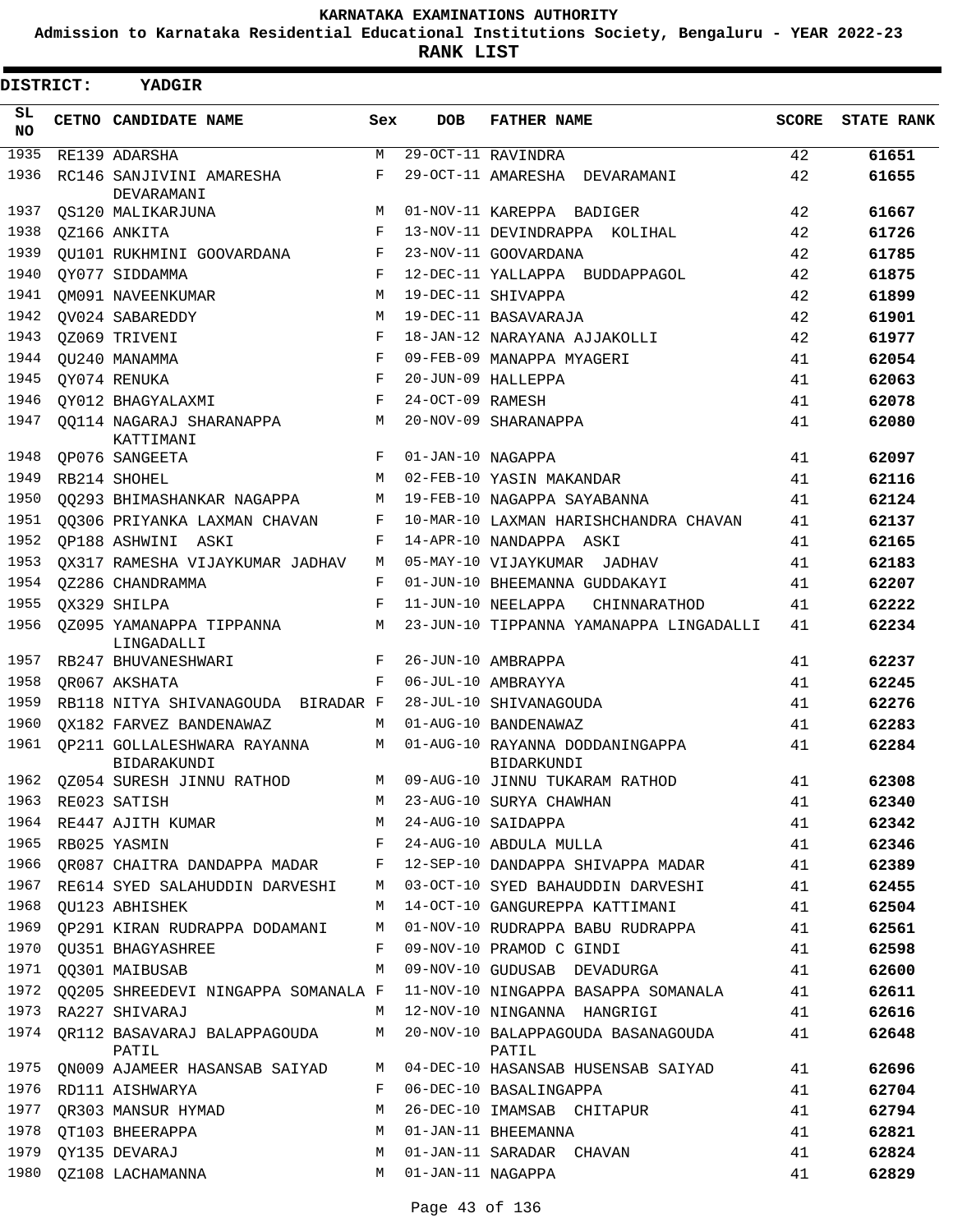**Admission to Karnataka Residential Educational Institutions Society, Bengaluru - YEAR 2022-23**

**RANK LIST**

| <b>DISTRICT:</b> | YADGIR                                                              |              |                   |                                                                          |              |                   |
|------------------|---------------------------------------------------------------------|--------------|-------------------|--------------------------------------------------------------------------|--------------|-------------------|
| SL<br>NO.        | CETNO CANDIDATE NAME                                                | Sex          | <b>DOB</b>        | <b>FATHER NAME</b>                                                       | <b>SCORE</b> | <b>STATE RANK</b> |
| 1981             | QS156 LALITA PRABHU RATHOD                                          | F            |                   | 01-JAN-11 PRABHU GOVINDAPPA RATHOD                                       | 41           | 62831             |
| 1982             | OV045 RAGINI                                                        | $\mathbf{F}$ | 01-JAN-11 MALAPPA |                                                                          | 41           | 62845             |
| 1983             | QN186 REKHA                                                         | F            |                   | 01-JAN-11 ADAPPA DALARA                                                  | 41           | 62847             |
| 1984             | QP279 ROHINA                                                        | $\mathbf{F}$ |                   | 01-JAN-11 RAVI MANAPPA RATHOD                                            | 41           | 62848             |
| 1985             | QV098 SAROJA                                                        | F            |                   | 01-JAN-11 SIDDANNA                                                       | 41           | 62850             |
| 1986             | QZ217 VENKATESH NANDAPPA PUJARI                                     |              |                   | M 01-JAN-11 NANDAPPA SAKAREPPA PUJARI                                    | 41           | 62862             |
| 1987             | RE182 GEETA PRABHU                                                  | F            |                   | 05-JAN-11 PRABHU BOMMAN                                                  | 41           | 62885             |
| 1988             | RB287 BHEEMARADDI MANAPPA                                           | М            |                   | 07-JAN-11 MANAPPA NINGAPPA AMBIGER                                       | 41           | 62898             |
| 1989             | OZ099 SHIVANANDA                                                    | M            |                   | 07-JAN-11 SHANMUKAYYA                                                    | 41           | 62904             |
| 1990             | QQ281 MUSKAN BANU                                                   | F            |                   | 19-JAN-11 MAHIBOOB SARKAVAS                                              | 41           | 62958             |
| 1991             | 00058 BANDENAVAJ                                                    | M            |                   | 01-FEB-11 HASENSAB GODIHAL                                               | 41           | 63023             |
| 1992             | RB257 EEKSHA                                                        | F            |                   | 02-FEB-11 GURULINGAPPA PATTANASHETTI                                     | 41           | 63032             |
| 1993             | QN035 PAVITRA ADIVEPPA MADAR                                        |              |                   | F 03-FEB-11 ADIVEPPA MADAR                                               | 41           | 63037             |
|                  | 1994 QR218 NINGARAJ VENKATESH PUJARI M                              |              |                   | 09-FEB-11 VENKATESH DEVARAYA PUJARI                                      | 41           | 63070             |
| 1995             | OR284 ASHWINI                                                       | F            |                   | 12-FEB-11 NINGANNA                                                       | 41           | 63082             |
| 1996             | ON023 ARATI                                                         | F            |                   | 21-FEB-11 GOPILAL PAWAR                                                  | 41           | 63127             |
| 1997             | QS022 RAJU AMBRESH JADHAV                                           |              |                   | M 23-FEB-11 AMBRESH RAMANNA JADHAV                                       | 41           | 63142             |
| 1998             | RA043 DEVAPPA                                                       | M            |                   | 16-MAR-11 JATTEPPA                                                       | 41           | 63287             |
| 1999             | RC137 BHAGAMMA LAXMAN KATTIMANI                                     | F            |                   | 26-MAR-11 LAXMAN KATTIMANI                                               | 41           | 63370             |
| 2000             | RE119 NAGARAJA                                                      | M            | 28-MAR-11 SABANNA |                                                                          | 41           | 63391             |
| 2001             | RC251 BHARATKUMAR KHEMANNA RATHOD M                                 |              |                   | 09-APR-11 KHEMANNA MALLAPPA RATHOD                                       | 41           | 63489             |
| 2002             | QU367 DEVAMMA                                                       | F            | 22-APR-11 DEVAPPA |                                                                          | 41           | 63584             |
| 2003             | QY163 PRAGATI                                                       | $\mathbf{F}$ | 03-MAY-11 ANANTA  |                                                                          | 41           | 63664             |
| 2004             | OV123 AISWARYA                                                      | F            | 04-MAY-11 BASAPPA |                                                                          | 41           | 63665             |
| 2005             | OT027 MALLIKARJUN CHANDANGOUDA                                      | M            |                   | 12-MAY-11 CHANDANGOUDA                                                   | 41           | 63726             |
| 2006             | RE276 VASUDEVA                                                      | М            |                   | 13-MAY-11 SIDDALINGAPPA                                                  | 41           | 63735             |
| 2007             | QW277 KRISHNA                                                       | M            |                   | 03-JUN-11 SANJEEVA                                                       | 41           | 63897             |
| 2008             | QS191 RESHMA                                                        | F            |                   | 12-JUN-11 NEMAPPA RATHOD                                                 | 41           | 63991             |
| 2009             | QQ254 SHIVARAJ BIRADAR                                              | М            |                   | 13-JUN-11 CHENNABASAPPA BIRADAR                                          | 41           | 63999             |
| 2010             | ON321 KEERTI                                                        | F            |                   | 23-JUN-11 VANDLEPPA                                                      | 41           | 64091             |
|                  | 2011 QQ178 RAMESH SANTOSH CHAVAN                                    | М            |                   | 23-JUN-11 SANTOSH HEERAPPA CHAVAN                                        | 41           | 64093             |
| 2012             | RA055 PRIYADARSHINI                                                 |              | F 30-JUN-11 RAJU  |                                                                          | 41           | 64151             |
|                  | 2013 QX355 DEVIKA<br>$\mathbf{F}$ and $\mathbf{F}$ and $\mathbf{F}$ |              |                   | 15-JUL-11 BHIMANNA                                                       | 41           | 64295             |
|                  |                                                                     |              |                   | 2014 RE312 BASAVARADDI M 21-JUL-11 JAGADEESH LINGADHAL                   | 41           | 64340             |
|                  |                                                                     |              |                   | 2015 RA238 NITIN PATTANASHETTI M 07-AUG-11 RAVI PATTANASHETTI            | 41           | 64473             |
|                  | 2016 RC217 ARATHI CHAVHAN                                           | F            |                   | 09-AUG-11 NEELANAYAK                                                     | 41           | 64490             |
| 2017             | RA095 AKASH RAJAPUR M                                               |              |                   | 10-AUG-11 SHARANAPPA RAJAPUR                                             | 41           | 64497             |
|                  | 2018 RE138 SWETHA                                                   | $\mathbf{F}$ |                   | 19-AUG-11 AMBARISHA                                                      | 41           | 64575             |
|                  |                                                                     |              |                   | 2019 QV072 SRUSHTI SANTOSH PATIL F 21-AUG-11 SANTOSH SHIVANNAGOUDA PATIL | 41           | 64592             |
|                  | 2020 RE381 ANNAPOORNESHWARI                                         |              |                   | F 22-AUG-11 BANNAPPA                                                     | 41           | 64595             |
|                  | 2021 RA159 BANDENAWAZ ABDULGANI                                     |              |                   | M 27-AUG-11 ABDULGANI KASIMSAB NAIKODI                                   | 41           | 64617             |
|                  | NAIKODI                                                             |              |                   |                                                                          |              |                   |
|                  | 2022 QQ272 ANNAPURNA NINGANNA KOLIHAL F                             |              |                   | 04-SEP-11 NINGANNA SOMALINGAPPA KOLIHAL                                  | 41           | 64679             |
|                  | 2023 QT305 VARSHA                                                   | F            |                   | 05-SEP-11 BASAVARAJ                                                      | 41           | 64688             |
|                  | 2024 QX345 SALIYA                                                   | F            |                   | 13-SEP-11 MAHAMMAD KHAZI                                                 | 41           | 64734             |
| 2025             | RE396 AMULYA                                                        | F            |                   | 23-SEP-11 JOSHWA                                                         | 41           | 64783             |
| 2026             | RE441 MANOJKUMAR                                                    | М            |                   | 16-OCT-11 MALLIKARUN                                                     | 41           | 64908             |
|                  | <b>M</b><br>2027 QR327 PUNEETH                                      |              |                   | 11-NOV-11 SHANKRAPPA GABASAVALAGI                                        | 41           | 65060             |
|                  | 2028 QN102 NIKITA DEEPALAPPA RATHOD F                               |              |                   | 20-NOV-11 DEEPALAPPA DHARMAPPA RATHOD                                    | 41           | 65104             |
|                  | 2029 QT010 MANJUNATH                                                |              |                   | M 13-DEC-11 SINIGAPPA                                                    | 41           | 65213             |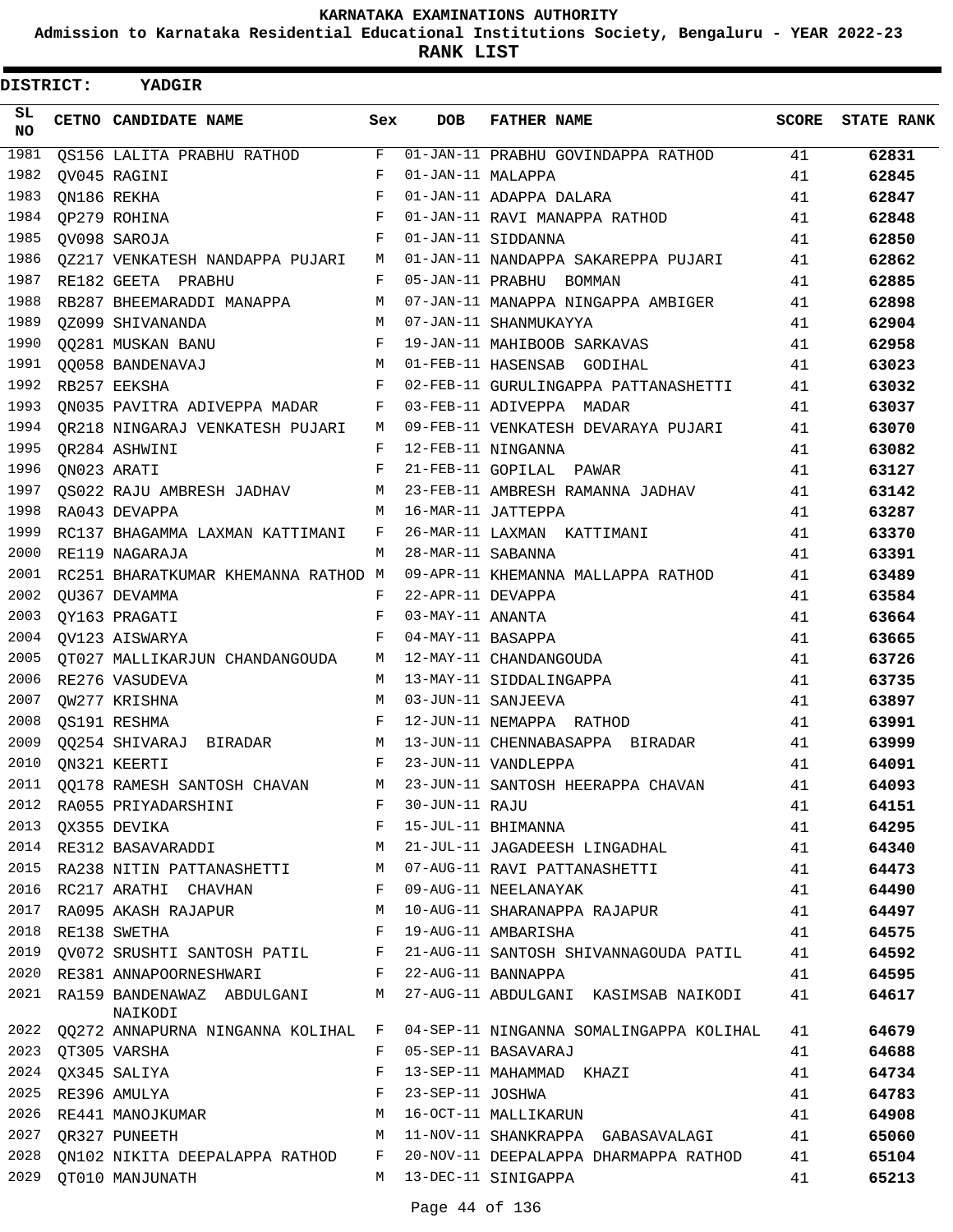**Admission to Karnataka Residential Educational Institutions Society, Bengaluru - YEAR 2022-23**

**RANK LIST**

| DISTRICT:       | <b>YADGIR</b>                                 |            |                   |                                         |              |                   |
|-----------------|-----------------------------------------------|------------|-------------------|-----------------------------------------|--------------|-------------------|
| SL<br><b>NO</b> | CETNO CANDIDATE NAME                          | Sex        | <b>DOB</b>        | <b>FATHER NAME</b>                      | <b>SCORE</b> | <b>STATE RANK</b> |
| 2030            | RA178 SAMPATH KUMAR SHARANAPPA<br>NAYKODI     | М          |                   | 30-DEC-11 SHARANAPPA TIPPANNA NAYKODI   | 41           | 65279             |
| 2031            | QX322 TANISHA SHARMUDDIN                      | F          |                   | 31-DEC-11 SHARMUDDIN                    | 41           | 65289             |
| 2032            | OV284 DHANUSH RAVI                            | M          | 01-JAN-12 RAVI    |                                         | 41           | 65292             |
| 2033            | OP093 SANGEETHA                               | F          |                   | 01-JAN-12 HANMANTA YALAHATTI            | 41           | 65301             |
| 2034            | OZ080 SANTOSH                                 | M          |                   | 01-JAN-12 NINGANNA MUDNOOR              | 41           | 65303             |
| 2035            | RE215 DEVARAJ                                 | M          |                   | 10-JAN-12 SHARANAPPA                    | 41           | 65315             |
| 2036            | RA299 AISHWARYA ISLAMPUR                      | F          |                   | 23-JAN-12 LAXMAN ISLAMPUR               | 41           | 65329             |
| 2037            | OV071 ABHISHEK MALLIKARJUN<br>HADAPAD         | М          |                   | 27-JAN-12 MALLIKARJUN SHANTAPPA HADAPAD | 41           | 65337             |
| 2038            | QW262 SUPRIYA                                 | F          |                   | 10-MAR-12 MALLIKARJUNA                  | 41           | 65367             |
| 2039            | QQ236 AMBIKA                                  | $_{\rm F}$ |                   | 14-MAR-09 LAXMANA KWATI                 | 40           | 65404             |
| 2040            | OR213 SANGAYYA BASALINGAYYA<br>TALIKOTI       | М          |                   | 08-MAY-09 BASALINGAYYA                  | 40           | 65408             |
| 2041            | RC169 PALLAVI K                               | F          |                   | 27-OCT-09 KANTEPPA                      | 40           | 65428             |
| 2042            | OM114 REKHA                                   | F          | 01-JAN-10 SHIVU   |                                         | 40           | 65456             |
| 2043            | ON181 ANASUBAI SOMANATH KARABARI              | F          |                   | 01-APR-10 SOMANATH                      | 40           | 65528             |
| 2044            | RA083 SNEHA                                   | F          |                   | 14-MAY-10 VENKOBHA                      | 40           | 65553             |
| 2045            | RA070 KIRAN<br>$\Box$                         | M          |                   | 15-MAY-10 BASAVARAJ<br>$_{\rm H}$       | 40           | 65555             |
| 2046            | RB319 SHRIDHAR<br>MYAGERI                     | M          |                   | 23-JUL-10 NADIGERAPPA<br>MYAGERI        | 40           | 65636             |
| 2047            | OT279 BHAVANI                                 | F          |                   | 04-AUG-10 BASAVARAJ                     | 40           | 65653             |
| 2048            | RA254 KUSHAL TUKARAM RATHOD                   | М          |                   | 12-AUG-10 TUKARAM RAMAJI RATHOD         | 40           | 65669             |
| 2049            | 00115 BHARATI HUNASAGI                        | F          |                   | 15-AUG-10 SAYABANNA HUNASAGI            | 40           | 65673             |
| 2050            | RD153 UMADEVI                                 | F          |                   | 15-AUG-10 DEVINDRAPPA                   | 40           | 65674             |
| 2051            | RC295 MALAPPA MALLAPPA PALTI                  | M          |                   | 25-AUG-10 MALLAPPA NINGAPPA PALTI       | 40           | 65702             |
| 2052            | ON094 NEELAMMA                                | F          |                   | 04-SEP-10 AMRESH ILKAL                  | 40           | 65721             |
| 2053            | OV132 YALLALINGA                              | M          |                   | 29-SEP-10 HONNAPPA                      | 40           | 65787             |
| 2054            | RA260 SHIVAKUMAR BALAPPA<br>KATAMALLI         | M          |                   | 10-OCT-10 BALAPPA KENCHAPPA KATAMALLI   | 40           | 65835             |
| 2055            | QQ238 SHASHIKUMAR KAMATAGI                    | M          |                   | 12-OCT-10 CHANNABASAPPA                 | 40           | 65843             |
| 2056            | OY237 MUTTANNA ALLALLI                        | М          |                   | 05-NOV-10 HANAMANTRAYA ALLALLI          | 40           | 65938             |
| 2057            | QX343 NIRMALA                                 | F          |                   | 06-NOV-10 MOHAN GILAB RATHOD            | 40           | 65944             |
| 2058            | QP003 AISHWARYA NANDAPPA JADHAV               | F          |                   | 12-NOV-10 NANDAPPA TIPPANNA JADHAV      | 40           | 65974             |
| 2059            | OR048 RANJITA HANAMANTH UBALE                 | F          |                   | 20-NOV-10 HANAMANTH UBALE               | 40           | 66008             |
| 2060            | QT014 PRAJVAL                                 | М          |                   | 21-NOV-10 NINGARADDY                    | 40           | 66011             |
| 2061            | QX062 VENKATESH                               | М          | 01-DEC-10 MANAPPA |                                         | 40           | 66049             |
| 2062            | QV328 KORESH                                  | М          |                   | 08-DEC-10 GOMSING                       | 40           | 66079             |
| 2063            | RE100 RADHIKA                                 | F          |                   | 15-DEC-10 RADDEPPA SANTAMMANOR          | 40           | 66113             |
| 2064            | RA048 REKHA NINGAPPA                          | F          |                   | 27-DEC-10 NINGAPPA DEVAPPA              | 40           | 66158             |
| 2065            | QR035 PRASHANT GADDEPPA<br><b>BYADAGOUDAR</b> | M          |                   | 31-DEC-10 GADDEPPA BHIMANNA BYADAGOUDAR | 40           | 66175             |
| 2066            | RD110 AMEER PATEL                             | М          |                   | 01-JAN-11 DAUD PATEL                    | 40           | 66182             |
| 2067            | QT125 BASAVARAJ                               | М          |                   | 01-JAN-11 NINGAPPA                      | 40           | 66186             |
| 2068            | QQ127 DEVAMMA DEVAPPA KURI                    | F          |                   | 01-JAN-11 DEVAPPA SAYABANNA KURI        | 40           | 66192             |
| 2069            | RD185 DEVAPPA                                 | М          | 01-JAN-11 NAGAPPA |                                         | 40           | 66193             |
| 2070            | RE475 ERESH                                   | M          |                   | 01-JAN-11 BHEEMANNA                     | 40           | 66195             |
| 2071            | OW201 HAREESH                                 | М          |                   | 01-JAN-11 MADEVAPPA                     | 40           | 66201             |
|                 | 2072 QR120 KAVERI NAGAPPAGOL                  | F          |                   | 01-JAN-11 NINGAPPA NAGAPPAGOL           | 40           | 66204             |
| 2073            | QU226 RAMESH                                  | M          |                   | 01-JAN-11 SHRINIVAS                     | 40           | 66213             |
| 2074            | RE081 SURESH                                  | М          | 01-JAN-11 DEVAPPA |                                         | 40           | 66225             |
| 2075            | QZ270 AISHWARYA                               | F          |                   | 10-JAN-11 SIDDAPPA KATIGER              | 40           | 66271             |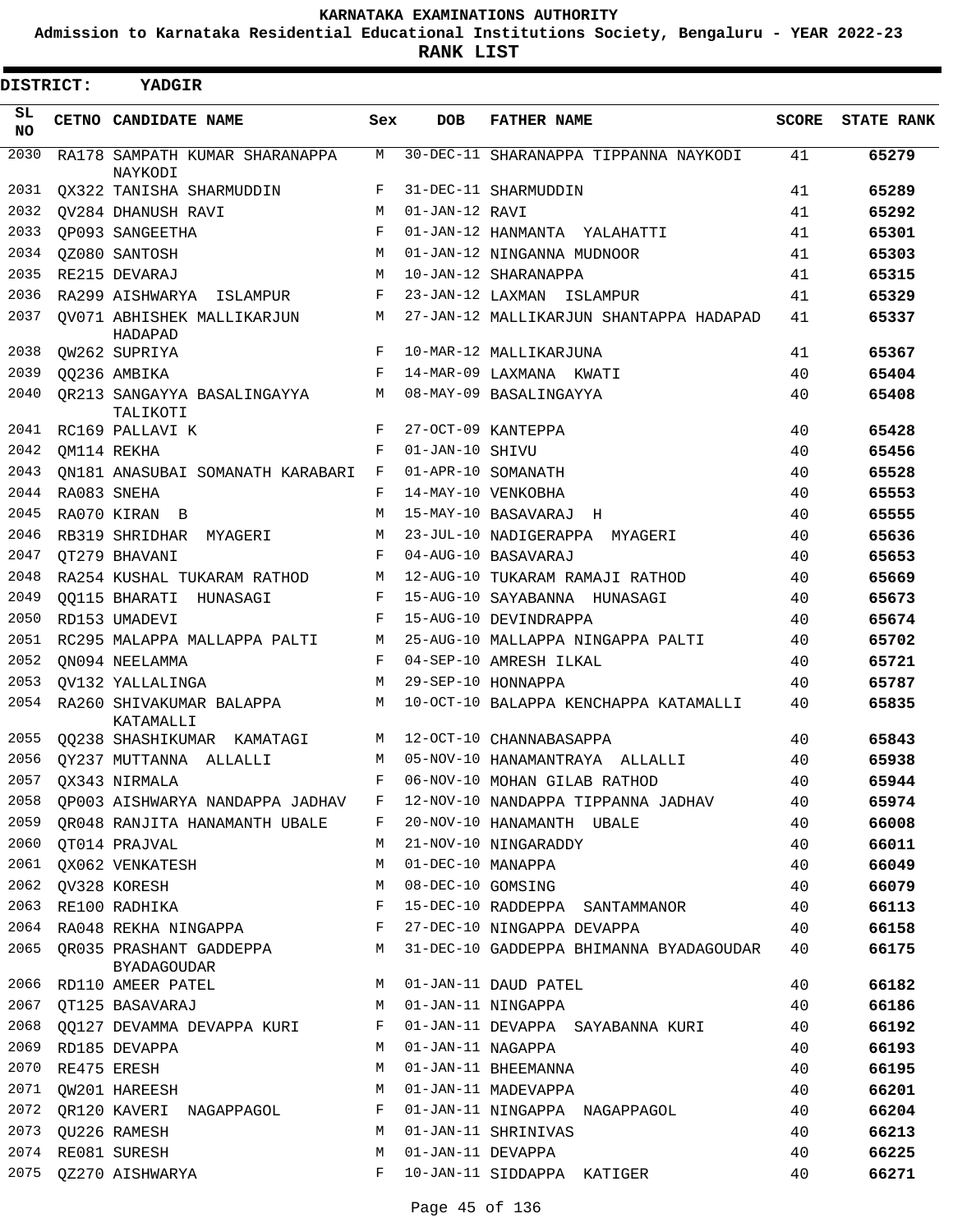**Admission to Karnataka Residential Educational Institutions Society, Bengaluru - YEAR 2022-23**

**RANK LIST**

| <b>DISTRICT:</b> |                  | <b>YADGIR</b>                                    |     |                   |                                                               |              |                   |
|------------------|------------------|--------------------------------------------------|-----|-------------------|---------------------------------------------------------------|--------------|-------------------|
| SL.<br><b>NO</b> |                  | <b>CETNO CANDIDATE NAME</b>                      | Sex | <b>DOB</b>        | <b>FATHER NAME</b>                                            | <b>SCORE</b> | <b>STATE RANK</b> |
| 2076             |                  | 00334 SWAPNA                                     | F   |                   | $14-JAN-11$ SANGAPPA                                          | 40           | 66299             |
| 2077             |                  | OU067 SHIVAKUMAR                                 | M   |                   | 16-JAN-11 BHEEMARAYA                                          | 40           | 66309             |
| 2078             |                  | RC354 ARPIT                                      | M   |                   | 18-JAN-11 AMBADAS DHUMALE                                     | 40           | 66312             |
| 2079             |                  | RC034 KAVERI                                     | F   |                   | 27-JAN-11 DEVINDRAPPA                                         | 40           | 66366             |
| 2080             |                  | OZ048 AYYANNA                                    | M   |                   | 02-FEB-11 HANAMANTA                                           | 40           | 66410             |
| 2081             |                  | QV081 LEPANA VENKATESH SANGERA                   | F   |                   | 11-FEB-11 VENKATESH BASAVARAJA SANGERA                        | 40           | 66459             |
| 2082             |                  | OV064 GURUSANGAPPA BHIMARAYA<br>YALAGI           | М   |                   | 04-MAR-11 BHIMARAYA DEVINDRAPPA YALAGI                        | 40           | 66589             |
| 2083             |                  | OR191 PRASHANT                                   | М   |                   | 19-MAR-11 RUPALAPPA RATHOD                                    | 40           | 66690             |
| 2084             |                  | RE625 ARPITA                                     | F   |                   | 23-MAR-11 ANJALAPPA                                           | 40           | 66722             |
| 2085             |                  | OR041 RAMESH NINGAPPA KUNTOJI                    | M   |                   | 29-MAR-11 NINGAPPA                                            | 40           | 66762             |
| 2086             |                  | QY033 AMBARISH GUDAGUNTI                         | M   |                   | 02-APR-11 BASAVARAJ                                           | 40           | 66802             |
| 2087             |                  | OP097 RANGAMMA                                   | F   |                   | 24-APR-11 HANAMANTH HANCHALI                                  | 40           | 66993             |
| 2088             |                  | OR172 SHRANU HEMANNA RATHOD                      | M   |                   | 01-MAY-11 HEMANNA SHIVAPPA RATHOD                             | 40           | 67045             |
| 2089             |                  | ON074 NAGARATHNA                                 | F   |                   | 07-MAY-11 YAMANAPPA GOJJIGERA                                 | 40           | 67090             |
| 2090             |                  | QR232 RENUKA                                     | F   |                   | 16-MAY-11 SIDRAMNAYAK                                         | 40           | 67173             |
| 2091             |                  | 00223 YOGESH SHANTILAL PAWAR                     | М   |                   | 20-MAY-11 SHANTILAL LACHAMAPPA PAWAR                          | 40           | 67210             |
| 2092             |                  | OY184 TASMIYA                                    | F   |                   | 23-MAY-11 PIROJAKHAN DALAVARA                                 | 40           | 67223             |
| 2093             |                  | OR273 REKHA SHIVALINGAPPA METI                   | F   |                   | 25-MAY-11 SHIVALINGAPPA SIDDAPPA METI                         | 40           | 67235             |
| 2094             |                  | RE218 AISHWRAYA                                  | F   | 01-JUN-11 PRABHU  |                                                               | 40           | 67276             |
| 2095             |                  | QM038 SACHIN RATHOD                              | М   | 06-JUN-11 PULLESH |                                                               | 40           | 67346             |
| 2096             |                  | QV195 SHOBHA                                     | F   |                   | 06-JUN-11 DILIP RATHOD                                        | 40           | 67347             |
| 2097             |                  | QU306 PAVAN                                      | M   |                   | 07-JUN-11 ASHOK PYATI                                         | 40           | 67363             |
| 2098             |                  | OW334 SANJANA                                    | F   |                   | 10-JUN-11 RAJU NATEKAR                                        | 40           | 67399             |
| 2099             |                  | OS172 VINOD KITTU RATHOD                         | M   |                   | 15-JUN-11 KITTU POMANNA RATHOD                                | 40           | 67443             |
| 2100             |                  | QZ119 SHIVARUDRAPPA DODAMANI                     | М   |                   | 18-JUN-11 PARASURAMA                                          | 40           | 67475             |
| 2101             |                  | RE394 LAKSHMI                                    | F   |                   | 30-JUN-11 DEVINDRAPPA                                         | 40           | 67594             |
| 2102             | RC290 DEVI       |                                                  | F   |                   | 07-JUL-11 BASAVARAJ JOGAFALS                                  | 40           | 67667             |
| 2103             |                  | OV240 JATTEYAPPA NAGAPPA DORI                    | M   |                   | 08-JUL-11 NAGAPPA RAMAPPA DORI                                | 40           | 67678             |
|                  | 2104 QR244 LAXMI |                                                  | F   |                   | 10-JUL-11 MANNAPPA RATHOD                                     | 40           | 67697             |
| 2105             |                  | OZ153 MOUNIKA                                    | F   |                   | 11-JUL-11 BHIMAYYA                                            | 40           | 67711             |
| 2106             |                  | ON244 ABHISHEK                                   | М   | 12-JUL-11 RAMESH  |                                                               | 40           | 67718             |
| 2107             |                  | QU046 MANJULADEVI MALLAPPA HUGAR F               |     |                   | 19-JUL-11 MALLAPPA HUGAR                                      | 40           | 67769             |
| 2108             |                  | QU330 SYED SALAUDDIN                             | M   |                   | 23-JUL-11 SYED SHAFIUDDIN                                     | 40           | 67815             |
| 2109             |                  | QM108 RAKSHITA                                   | F   |                   | 28-JUL-11 MADHAVREDDY                                         | 40           | 67856             |
| 2110             |                  | QV003 DEVAREDDY BHEEMAREDDY                      | М   |                   | 29-JUL-11 BHEEMAREDDY                                         | 40           | 67862             |
| 2111             |                  | OX344 NAGARATNA                                  | F   |                   | 04-AUG-11 BASAVARAJ                                           | 40           | 67901             |
| 2112             |                  | OM033 NAGESHWARI                                 | F   |                   | 04-AUG-11 BHEEMAPPA                                           | 40           | 67902             |
|                  |                  | 2113 RC024 VENUGOPALARAJ                         | M   |                   | 15-AUG-11 RAMALINGAPPANAYAKA                                  | 40           | 67974             |
|                  |                  | RAMALINGAPPANAYAKA PALEGARA<br>2114 RE460 SHALUM | M   |                   | GOPALAPPANAYAKA PALEGARA<br>19-AUG-11 RAJKUMAR                | 40           | 68001             |
|                  |                  | 2115 QN217 SANTOSHA NINGANAGOUDA                 | M   |                   | 20-AUG-11 NINGANAGOUDA YAMANAPPA                              | 40           | 68009             |
| 2116             |                  | SHELLAGI                                         | F   |                   | SHELLAGI                                                      |              |                   |
| 2117             |                  | QZ045 ARCHANA                                    | M   |                   | 26-AUG-11 JAGHADISH AGASIMANE<br>28-AUG-11 NINGANNA BANTANOOR | 40           | 68053             |
|                  |                  | QY334 ABHISHEKH                                  |     |                   |                                                               | 40           | 68068             |
| 2118             |                  | QU168 MAHESH SHARANAPPA PUJARI                   | M   |                   | 30-AUG-11 SHARANAPPA RAYAPPA PUJARI                           | 40           | 68087             |
| 2119             |                  | RE194 NAGAVENI                                   | F   |                   | 04-SEP-11 HANAMANT REDDY                                      | 40           | 68120             |
| 2120             |                  | 00295 MAMATA VALAPPA PAWAR                       | F   |                   | 05-SEP-11 VALAPPA YAMANAPPA PAWAR                             | 40           | 68128             |
|                  |                  | 2121 OT026 AKHILESH AMBLAPPA                     | M   |                   | 07-SEP-11 AMBLAPPA                                            | 40           | 68146             |
| 2122             |                  | QS096 PARASURAM                                  | M   |                   | 08-SEP-11 HANAMANT                                            | 40           | 68159             |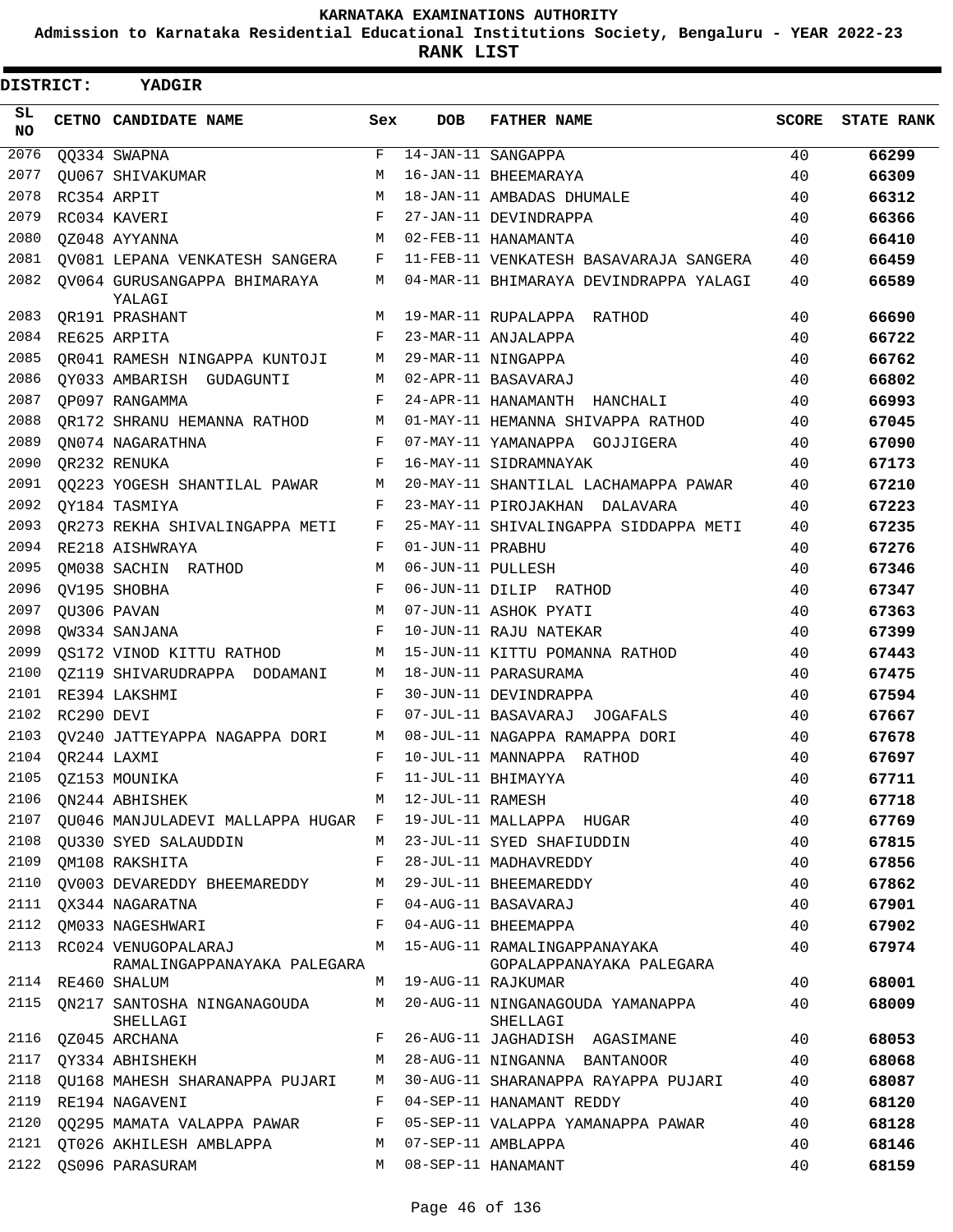**Admission to Karnataka Residential Educational Institutions Society, Bengaluru - YEAR 2022-23**

**RANK LIST**

| DISTRICT: |                  | YADGIR                                                   |     |                   |                                                                                 |       |                   |
|-----------|------------------|----------------------------------------------------------|-----|-------------------|---------------------------------------------------------------------------------|-------|-------------------|
| SL<br>NO. |                  | CETNO CANDIDATE NAME                                     | Sex | <b>DOB</b>        | <b>FATHER NAME</b>                                                              | SCORE | <b>STATE RANK</b> |
| 2123      |                  | OM208 BASALINGAMMA                                       | F   |                   | 15-SEP-11 MAHADEVAPPA                                                           | 40    | 68193             |
| 2124      |                  | OR307 SHIVARANJANI                                       | F   |                   | 19-SEP-11 UMESH BAPPARAGI                                                       | 40    | 68231             |
| 2125      |                  | OP018 PREETI GUNDURAO PAWAR                              | F   |                   | 14-OCT-11 GUNDURAO PAWAR                                                        | 40    | 68404             |
| 2126      | ON052 RAJA       |                                                          | M   |                   | 15-OCT-11 BHEEMANNA                                                             | 40    | 68411             |
| 2127      |                  | RA078 RANGANATH DESAI                                    | М   |                   | 18-OCT-11 SHARANAPPA DESAI                                                      | 40    | 68431             |
| 2128      |                  | OW315 BHAGYA                                             | F   | 21-OCT-11 MAHESHA |                                                                                 | 40    | 68449             |
| 2129      |                  | OZ258 SANKET POLICEPATIL                                 | М   |                   | 24-OCT-11 NEELAKUMAR                                                            | 40    | 68476             |
| 2130      |                  | OY007 ANNVAR                                             | М   | 10-NOV-11 BUWAJI  |                                                                                 | 40    | 68570             |
| 2131      |                  | OP037 SOUBHAGYA YAMANAPPA<br>BIDARAKUNDI                 | F   |                   | 10-NOV-11 YAMANAPPA HULLAPPA<br>BIDARAKUNDI                                     | 40    | 68577             |
| 2132      |                  | RB236 MONIKA                                             | F   |                   | 19-NOV-11 HULAGAPPA                                                             | 40    | 68619             |
| 2133      |                  | OV224 MAHALAXMI                                          | F   |                   | 28-NOV-11 SHANTHGOUD HIREGOUD                                                   | 40    | 68676             |
| 2134      |                  | OU177 SHRYA BHEEMARAY DODDAMANI                          | F   |                   | 17-DEC-11 BHEEMARAY JETTEPPA DODDAMANI                                          | 40    | 68770             |
| 2135      |                  | OY116 MOUNESH KRISHNAPPA<br>KARIGUNDA                    | М   |                   | 01-JAN-12 KRISHNAPPA BHAGANNA KARIGUNDA                                         | 40    | 68848             |
| 2136      |                  | QT086 VINODA IRANNA KUMBAR                               | M   |                   | 01-JAN-12 IRANNA NINGANNA KUMBAR                                                | 40    | 68851             |
| 2137      |                  | OM116 NAVYA                                              | F   |                   | 19-JAN-12 SANJEEVAPPA                                                           | 40    | 68879             |
| 2138      |                  | QT130 PRAJWAL                                            | М   | 21-JAN-12 DEVAPPA |                                                                                 | 40    | 68883             |
| 2139      |                  | QQ288 SUDHA                                              | F   | 27-JAN-12 DEVAPPA |                                                                                 | 40    | 68893             |
| 2140      |                  | RD009 MAHANTHESH R                                       | М   | 15-FEB-12 RAMAPPA |                                                                                 | 40    | 68910             |
| 2141      |                  | OV225 DEEPA                                              | F   |                   | 02-MAR-12 SHARANAPPA PYATI                                                      | 40    | 68919             |
| 2142      |                  | RC068 NAYANA RATHOD                                      | F   |                   | 01-JAN-08 VISHWANATH                                                            | 39    | 68955             |
| 2143      |                  | RB337 BHIMASHANKAR                                       | М   |                   | 01-JAN-09 SOMASHEKHAR YAMANAPPA KURI                                            | 39    | 68957             |
| 2144      |                  | RA114 MOUNESH                                            | М   |                   | 08-JAN-09 YALLAPPA                                                              | 39    | 68959             |
| 2145      |                  | OP117 BHAGAMMA SAGAREPPA                                 | F   |                   | 26-MAY-09 SAGARAPPA DYAMANNA HIREGOUDAR                                         | 39    | 68969             |
| 2146      |                  | QY278 UMESH                                              | М   |                   | 31-AUG-09 RANGAPPA                                                              | 39    | 68981             |
| 2147      |                  | RD161 ANITA                                              | F   |                   | 09-MAR-10 VENKATESH                                                             | 39    | 69057             |
| 2148      |                  | RE504 NETHRA                                             | F   | 10-MAR-10 ASHOKA  |                                                                                 | 39    | 69058             |
| 2149      |                  | OV119 SHIVU                                              | М   |                   | 19-MAR-10 GURUNATH                                                              | 39    | 69062             |
| 2150      |                  | OX196 ARUNAKUMAR MALLANAGOUD<br>DODAMANI                 | M   |                   | 12-APR-10 MALLANAGOUD SHANTAGOUD<br>DODAMANT                                    | 39    | 69080             |
|           |                  | 2151 QQ015 DASHVATH                                      |     |                   | M 22-APR-10 GOPILAL                                                             | 39    | 69088             |
|           |                  | 2152 RA206 RENUKA HOSAMANI KWA KWA KWA KWA TUNIO MANAPPA |     |                   |                                                                                 | 39    | 69139             |
|           |                  |                                                          |     |                   | 2153 QZ306 BASAVARAJ M 17-JUN-10 TIRUPATI CHAVAN                                | 39    | 69146             |
|           |                  |                                                          |     |                   | 2154 QP136 LAKSHMI SHREEKANT GOUDAR F 05-SEP-10 SHREEKANT RAMANAGOUDA GOUDAR 39 |       | 69273             |
|           |                  | 2155 QY215 MAIBUBA                                       |     |                   | M 12-SEP-10 RAJASAB                                                             | 39    | 69289             |
| 2156      |                  | RA293 J SOMASHEKAR                                       |     |                   | M 22-SEP-10 J CHALAPATHIRAO                                                     | 39    | 69324             |
|           |                  | 2157 QX231 PALLAVI                                       |     |                   | F 25-SEP-10 LAXMAN HANAMANT RATHOD 39                                           |       | 69339             |
|           |                  |                                                          |     |                   | 2158 QX064 SAHID VANIKYAL M 25-SEP-10 ALAMODDIN VANIKYAL 39                     |       | 69340             |
|           |                  | 2159 QV209 PALLAVI                                       |     |                   | F 02-OCT-10 KRISHNAPPA                                                          | 39    | 69366             |
|           |                  |                                                          |     |                   | 2160 QX181 SHAMBHAVI F 04-NOV-10 SHIVAPPA KOMBINAVAR 39                         |       | 69497             |
|           |                  |                                                          |     |                   | 2161 QX070 SANJNA KALAPPA F 14-NOV-10 KALAPPA                                   | 39    | 69547             |
|           |                  | 2162 QV177 IRAMMA                                        |     |                   | F 18-NOV-10 HANAMANT JAYAPPA TINTHANI 39                                        |       | 69554             |
| 2163      |                  | RD011 MEGHANA                                            |     |                   | F 05-DEC-10 SIDDAPPA                                                            | 39    | 69630             |
|           |                  | 2164 RA077 MAHESHA MALLIKARJUNA<br>HACCHADA              |     |                   | M 06-DEC-10 MALLIKARJUNA HACCHADA                                               | 39    | 69634             |
|           |                  | 2165 QW198 RANJITA                                       | F   |                   | 26-DEC-10 YAMANAPPA                                                             | 39    | 69705             |
|           |                  | 2166 QY088 DEVAMMA DOLLA $F$ 28-DEC-10 BASAVARAJ         |     |                   |                                                                                 | 39    | 69710             |
|           | 2167 RC225 MANOJ |                                                          | M   |                   | 31-DEC-10 BASAVARAJ                                                             | 39    | 69729             |
|           | 2168 QT197 AKASH |                                                          | M   |                   | 01-JAN-11 HONNAPPA                                                              | 39    | 69736             |
|           | 2169 QM083 ANITA |                                                          |     |                   | F 01-JAN-11 SHEKHARAPPA                                                         | 39    | 69741             |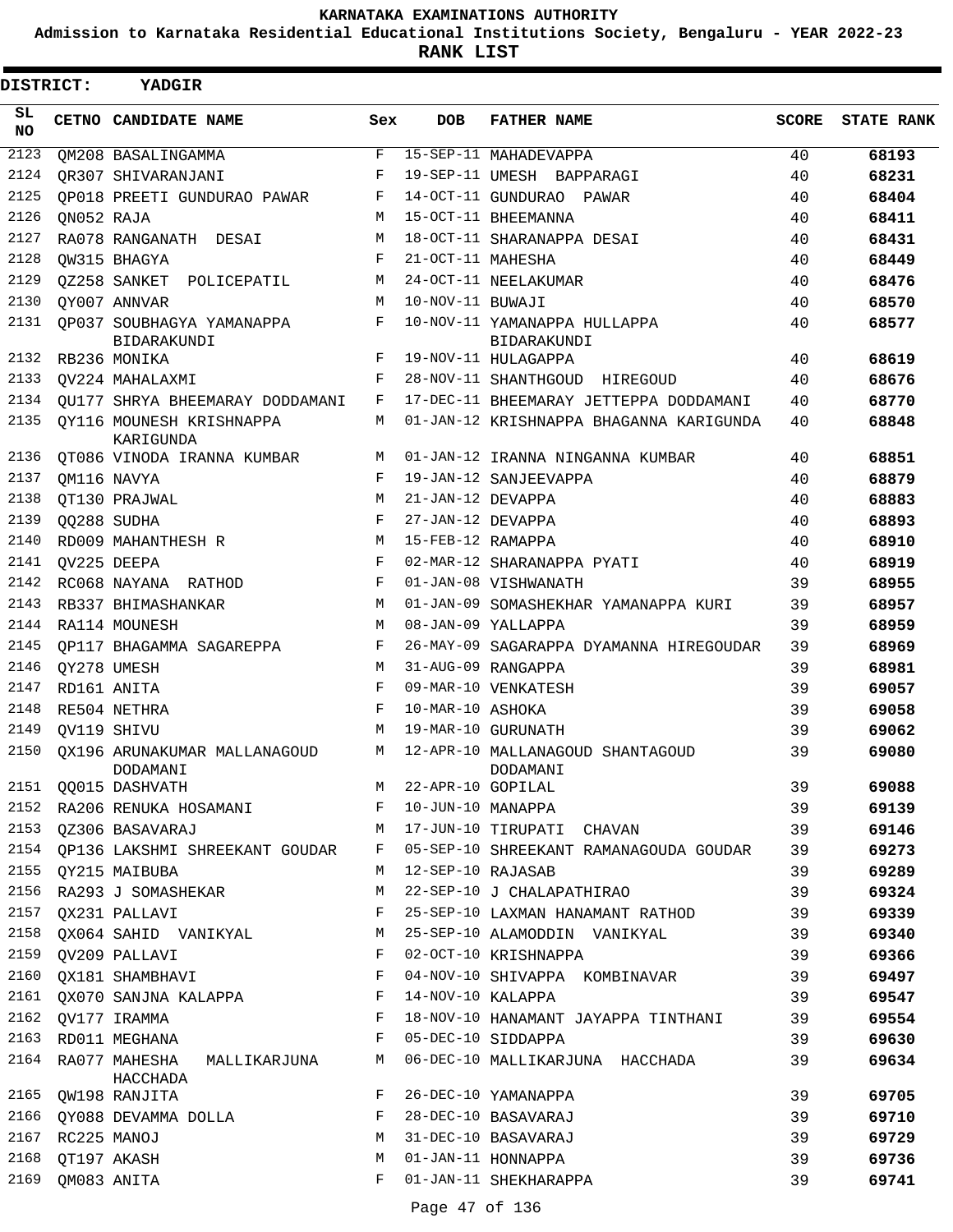**Admission to Karnataka Residential Educational Institutions Society, Bengaluru - YEAR 2022-23**

**RANK LIST**

 $\blacksquare$ 

| DISTRICT: | YADGIR                                  |            |                   |                                                |              |                   |
|-----------|-----------------------------------------|------------|-------------------|------------------------------------------------|--------------|-------------------|
| SL<br>NO. | CETNO CANDIDATE NAME                    | Sex        | <b>DOB</b>        | <b>FATHER NAME</b>                             | <b>SCORE</b> | <b>STATE RANK</b> |
| 2170      | QT303 ANKITHA                           | F          |                   | 01-JAN-11 TIRUMALANAYAKA                       | 39           | 69742             |
| 2171      | RD171 BHAGYAVANTA                       | М          | 01-JAN-11 DEVAPPA |                                                | 39           | 69749             |
| 2172      | RB048 DEVAMMA                           | F          |                   | 01-JAN-11 BHIMANAGOUDA                         | 39           | 69756             |
| 2173      | RB187 DEVARAJ NINGAPPA NAGANOOR         | М          |                   | 01-JAN-11 NINGAPPA BHEEMANNA NAGANOOR          | 39           | 69757             |
| 2174      | OY070 FAYAZ HADIMANI                    | M          |                   | 01-JAN-11 KASIMSAB                             | 39           | 69759             |
| 2175      | RD004 MAHESHA                           | M          |                   | 01-JAN-11 NINGAPPA                             | 39           | 69770             |
| 2176      | RD034 MALLIKARJUN                       | M          |                   | 01-JAN-11 HONNAPPA                             | 39           | 69773             |
| 2177      | OX227 MALLIKARJUN BEEMARAY<br>NATIKAR   | M          |                   | 01-JAN-11 BEEMARAY SIDRAMAPPA NATIKAR          | 39           | 69774             |
| 2178      | RD002 NINGAREDDY                        | M          |                   | 01-JAN-11 SRISHAIL DODDAPPA PUJARI             | 39           | 69780             |
| 2179      | OS160 PAVITRA PAVAR                     | F          | 01-JAN-11 RAMESH  |                                                | 39           | 69783             |
| 2180      | QM059 PRAJWAL                           | M          | 01-JAN-11 NAGAPPA |                                                | 39           | 69784             |
| 2181      | RE124 SHIVAKUMAR                        | M          |                   | 01-JAN-11 TIPPANNA                             | 39           | 69794             |
| 2182      | OY226 SWETA                             | F          |                   | 01-JAN-11 DEVINDRAPPA KATTIMANI                | 39           | 69801             |
| 2183      | RA096 UMESH JATTEPPA PADASALI           | M          |                   | 01-JAN-11 JATTEPPA RAYAPPA PADASALI            | 39           | 69802             |
| 2184      | OW144 BEERALINGA                        | M          | 02-JAN-11 SIDAPPA |                                                | 39           | 69808             |
| 2185      | OU141 SAIBANNA BASAVARAJ PUJARI         | M          |                   | 29-JAN-11 BASAVARAJ BASALINGAPPA               | 39           | 69972             |
| 2186      | OP007 YALLAMMA SANJEEVAPPA<br>HADAGINAL | F          |                   | 10-FEB-11 SANJEEVAPPA                          | 39           | 70043             |
| 2187      | QU296 CHETAN                            | M          | 17-FEB-11 MOUNESH |                                                | 39           | 70074             |
| 2188      | RC003 RUDRAMMA                          | F          |                   | 21-FEB-11 RAMANNA MORATAGI                     | 39           | 70104             |
| 2189      | OM104 NAVITA                            | $_{\rm F}$ |                   | 23-FEB-11 BHEEMARAYA                           | 39           | 70113             |
| 2190      | OX228 SANDHYA BASAVARAJA                | F          |                   | 01-MAR-11 BASAVARAJA SHANTAPPA                 | 39           | 70143             |
| 2191      | OR192 SAVITA                            | $_{\rm F}$ |                   | 07-MAR-11 APPANNA RATHOD                       | 39           | 70186             |
| 2192      | OR236 AMRUTA                            | $_{\rm F}$ |                   | 14-MAR-11 SOMANNA GUDIYARU                     | 39           | 70226             |
| 2193      | RB020 SHREYA MALLANAGOUDA<br>CHATTARAKI | F          |                   | 16-MAR-11 MALLANAGOUDA CHATTARAKI              | 39           | 70250             |
| 2194      | QW254 BRAHMA SUGANNAGOUDA PATIL         | M          |                   | 17-MAR-11 SUGANNAGOUDA BHIMARAYAGOUDA<br>PATIL | 39           | 70251             |
| 2195      | RE534 SIDDAPRASAD                       | M          | 17-MAR-11 RAVI    |                                                | 39           | 70258             |
| 2196      | RC261 SHANKRAYYA NAGAYYA HIREMATH M     |            |                   | 27-MAR-11 NAGAYYA SHANKRAYYA HIREMATH          | 39           | 70329             |
| 2197      | RD025 MAHESWARY                         | F          |                   | 29-MAR-11 BHEEMARAY                            | 39           | 70340             |
| 2198      | ON184 MAHENDRA VENKATESH GOLLAR         | M          |                   | 01-APR-11 VENKATESH BASAVARAJ GOLLAR           | 39           | 70367             |
| 2199      | OY032 PRAKASH YALLAPPA                  | М          |                   | 19-APR-11 YALLAPPA                             | 39           | 70498             |
| 2200      | OU062 RAJESWARI                         | F          |                   | 30-APR-11 CHANNAYYA HIREMATH                   | 39           | 70584             |
| 2201      | RA183 BRUNDA KATTIMANI                  | F          |                   | 07-MAY-11 NIJALINGAPPA                         | 39           | 70630             |
| 2202      | RA071 REKHA SHANKARGOUDA<br>HANCHINAL   | F          |                   | 11-MAY-11 SHANKARGOUDA NINGAPPA<br>HANCHINAL   | 39           | 70667             |
| 2203      | QU039 SIDDARTH RAMACHANDRA              | М          |                   | 19-MAY-11 RAMACHANDRA GURUBASAPPA              | 39           | 70730             |
| 2204      | OS045 MUSTAF                            | M          |                   | 21-MAY-11 MURTHUJA                             | 39           | 70748             |
| 2205      | QN076 SAHITYA                           | F          |                   | 21-MAY-11 YANKAREDDY BANTANOOR                 | 39           | 70750             |
| 2206      | RB225 PRAJVAL                           | M          |                   | 25-MAY-11 NINGAPPA NAATIKAR                    | 39           | 70781             |
| 2207      | OV062 MOHAMMED ALTAF                    | М          |                   | 30-MAY-11 MD SIRAJUDDIN                        | 39           | 70836             |
| 2208      | 0Z038 PARASHURAM NINGAPPA<br>KODAGANUR  | M          |                   | 01-JUN-11 NINGAPPA SAYABANNA<br>KODAGANUR      | 39           | 70859             |
| 2209      | OW179 RAMESH                            | М          |                   | 01-JUN-11 BASAVARAJ                            | 39           | 70863             |
| 2210      | RB145 SACHIN AGASAR                     | M          |                   | 01-JUN-11 VEERABHADRA AGASAR                   | 39           | 70868             |
| 2211      | RD189 AKASH                             | M          |                   | 02-JUN-11 BASAVARAJ                            | 39           | 70876             |
| 2212      | RC050 NIKITA ARUNAKUMAR VANIKYALA F     |            |                   | 02-JUN-11 ARUNAKUMAR BASANNA VANIKYALA         | 39           | 70879             |
| 2213      | QQ282 SHIVUKUMAR LAKSHMANA RATHOD M     |            |                   | 05-JUN-11 LAKSHMANA RAMAJI RATHOD              | 39           | 70910             |
| 2214      | QR321 LAXMI BASAVARAJ BHAJANTRI         | F          |                   | 06-JUN-11 BASAVARAJ SHANKREPPA<br>BHAJANTRI    | 39           | 70915             |

Page 48 of 136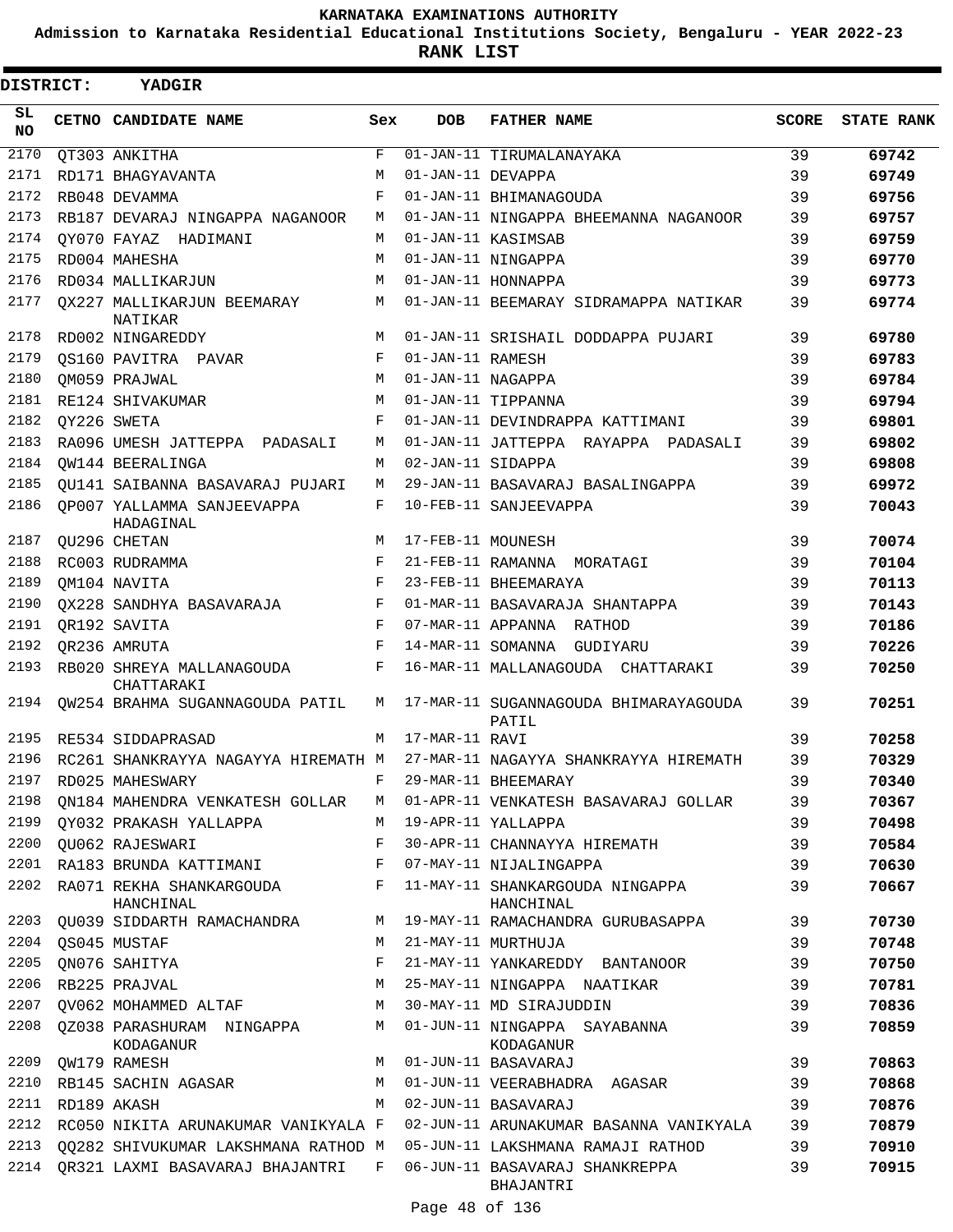**Admission to Karnataka Residential Educational Institutions Society, Bengaluru - YEAR 2022-23**

| DISTRICT:        |                 | YADGIR                                                 |         |                   |                                                                                   |       |                   |
|------------------|-----------------|--------------------------------------------------------|---------|-------------------|-----------------------------------------------------------------------------------|-------|-------------------|
| SL.<br><b>NO</b> |                 | CETNO CANDIDATE NAME                                   | Sex     | DOB               | <b>FATHER NAME</b>                                                                | SCORE | <b>STATE RANK</b> |
| 2215             |                 | ON225 APOORVA                                          | F       |                   | 07-JUN-11 CHANDRASHEKAR HADAPAD                                                   | 39    | 70923             |
| 2216             |                 | OV265 ANANYA PREM KUMAR                                | F       |                   | 20-JUN-11 PREM KUMAR                                                              | 39    | 71069             |
| 2217             |                 | RE189 NIKHITA                                          | F       |                   | 24-JUN-11 DANDEPPA                                                                | 39    | 71117             |
| 2218             |                 | QR334 VENKATESH VAGANAGERI                             | M       |                   | 29-JUN-11 RAMANNA VAGANAGERI                                                      | 39    | 71174             |
| 2219             |                 | RE498 SINCHANA                                         | F       |                   | 12-JUL-11 VISHWANATH                                                              | 39    | 71298             |
| 2220             |                 | RC021 SANJANA SHANKRAPPA YALAGI                        | F       |                   | 26-JUL-11 SHANKRAPPA YALAGI                                                       | 39    | 71410             |
| 2221             |                 | RB353 MALLIKARNUN BASAVARAJ<br>BHAJANTRI               | М       |                   | 27-JUL-11 BASAVARAJ YAMANAPPA BHAJANTRI                                           | 39    | 71415             |
| 2222             |                 | QN231 SANJANA                                          | F       |                   | 07-AUG-11 SUNIL RATHOD                                                            | 39    | 71492             |
| 2223             |                 | RD044 VINAYAK                                          | М       | 16-AUG-11 HOLEPPA |                                                                                   | 39    | 71560             |
| 2224             |                 | RC075 AVINASH BASAVARAJ DODAMANI                       | M       |                   | 18-AUG-11 BASAVARAJ SHANKREPPA DODAMANI                                           | 39    | 71564             |
| 2225             |                 | RE495 SHIV KUMAR                                       | M       |                   | 29-AUG-11 BASAVARAJ                                                               | 39    | 71647             |
| 2226             |                 | QR282 SAMARTH HIREMATH                                 | М       |                   | 31-AUG-11 IRAYYA BASALINGAYYA HIREMATH                                            | 39    | 71656             |
| 2227             | QZ122 RAJU      |                                                        | M       |                   | 01-OCT-11 HUSENEPPA                                                               | 39    | 71871             |
| 2228             |                 | QP205 HULIGAMMA MANAPPA METI                           | F       |                   | 06-OCT-11 MANAPPA SIDDAPPA METI                                                   | 39    | 71896             |
| 2229             |                 | RC311 SAMARTHA BASAVARAJ ANGADI                        | M       |                   | 06-NOV-11 BASAVARAJ SOMANNA ANGADI                                                | 39    | 72064             |
| 2230             |                 | RD191 ROHAN                                            | М       | 26-NOV-11 RAVI    |                                                                                   | 39    | 72157             |
| 2231             |                 | QX302 AKHILESH                                         | M       |                   | 14-DEC-11 MANJUNATH                                                               | 39    | 72254             |
| 2232             |                 | OX296 AKKAMMA                                          | F       |                   | 01-JAN-12 MANAPPA CHANDAPPA KANAGUNDI                                             | 39    | 72325             |
| 2233             |                 | QZ134 GANGA                                            | F       |                   | 01-JAN-12 NEELAKANTHARAYA HOSAMANI                                                | 39    | 72330             |
| 2234             |                 | RD224 NAGESH                                           | M       | 01-JAN-12 MAGESH  |                                                                                   | 39    | 72334             |
| 2235             |                 | QY137 VIDYASHREE                                       | F       |                   | 01-JAN-12 SHARANAGOUDA MALIPATIL                                                  | 39    | 72343             |
| 2236             |                 |                                                        |         |                   | QX120 KAVERI GURUBASAPPA VANIKYAL F 24-JAN-12 GURUBASAPPA GOUDASHANTA<br>VANIKYAL | 39    | 72382             |
| 2237             |                 | RB314 RESHAM RAVI JADHAV                               |         | F 07-FEB-12 RAVI  |                                                                                   | 39    | 72393             |
| 2238             |                 | RE177 SHREEDEVI                                        | F       |                   | 16-FEB-12 BHEEMARAYA                                                              | 39    | 72401             |
| 2239             |                 | RE551 BEERALINGA                                       | М       |                   | 23-MAY-12 JAKKAPPA                                                                | 39    | 72442             |
| 2240             |                 | 00361 GEETASHREE SHIVARAJ BELLI                        |         |                   | F 03-JUN-12 SHIVARAJ NANDAPPA BELLI                                               | 39    | 72445             |
| 2241             |                 | RA285 RANJITH                                          | M       |                   | 04-MAR-09 SHEKARAPPA                                                              | 38    | 72471             |
|                  | 2242 QW157 SOMU |                                                        | М       |                   | 27-APR-09 BHIMANNA                                                                | 38    | 72476             |
|                  |                 | 2243 RE456 PARASHURAM                                  |         |                   | M 04-JUN-09 SHIVARAJU                                                             | 38    | 72480             |
| 2244             |                 | RC135 AYYANNA                                          | M       |                   | 08-JUN-09 SHARANAPPA                                                              | 38    | 72482             |
| 2245             |                 | QV158 VIJAYAKUMAR                                      | М       |                   | 15-AUG-09 KRISHTAPPA                                                              | 38    | 72494             |
| 2246             |                 | RA210 VASUDEVA CHAVAN                                  | M       |                   | 02-DEC-09 TIRUPATI                                                                | 38    | 72514             |
| 2247             |                 | RD026 AMBRASH                                          | М       | 01-JAN-10 ADESHA  |                                                                                   | 38    | 72524             |
| 2248             |                 | OW046 SHEVANTI CHANDU CHAVAN                           | F       |                   | 01-JAN-10 CHANDU TARANATH CHAVAN                                                  | 38    | 72532             |
| 2249             |                 | QV088 TALAB SAB JAMAN SAB MULLA                        | M       |                   | 01-JAN-10 JAMAN SAB TALAB SAB MULLA                                               | 38    | 72533             |
| 2250             |                 | QQ383 PREETI TIPPANNA CHAVAN                           | F       |                   | 01-FEB-10 TIPPANNA NARASAPPA CHAVAN                                               | 38    | 72558             |
| 2251             |                 | OX249 RAJASHREE                                        | F       |                   | 05-FEB-10 MANAPPA DALAR                                                           | 38    | 72561             |
| 2252             |                 | OR010 JEETENDRA                                        | М       |                   | 15-FEB-10 GUNDAPPA CHAVAN                                                         | 38    | 72570             |
| 2253             |                 | QN301 MANTESH SHEKAPPA RATHOD M                        |         |                   | 20-FEB-10 SHEKAPPA HAMANEPPA RATHOD                                               | 38    | 72572             |
|                  |                 | 2254 OP099 NAGAMMA HANAMAPPA<br>CHAVANABAVI            | $F$ and |                   | 28-FEB-10 HANAMAPPA YAMANAPPA<br>CHAVANABAVI                                      | 38    | 72578             |
| 2255             |                 | QY306 JEEVAN HIREKURUBAR M 18-MAR-10 MALAPPA HIREKURAB |         |                   | HIREKURUBAR                                                                       | 38    | 72591             |
| 2256             |                 | QP102 MOUNESH GUNDURAO RATHOD M 03-APR-10 GUNDURAO     |         |                   |                                                                                   | 38    | 72603             |
|                  |                 | 2257 QS189 SNEHA VENKATESHA                            |         |                   | F 20-APR-10 VENKATESHA NANDAYYA                                                   | 38    | 72612             |
|                  |                 | MARALABHAVI                                            |         |                   | MARALABHAVI                                                                       |       |                   |
| 2258             |                 | QP292 RAJESHWARI BAGELAR F 23-APR-10 TIRUPATI BAGELAR  |         |                   |                                                                                   | 38    | 72613             |
|                  |                 |                                                        |         |                   | 2259 QN195 INDU MARUTI LAMANI F 18-MAY-10 MARUTI CHANDAPPA LAMANI                 | 38    | 72633             |
| 2260             |                 |                                                        |         |                   | QZ237 MAHANTESH NANDANAGOUDA MASA 22-MAY-10 NANDANAGOUDA SANGANAGOUDA             | 38    | 72640             |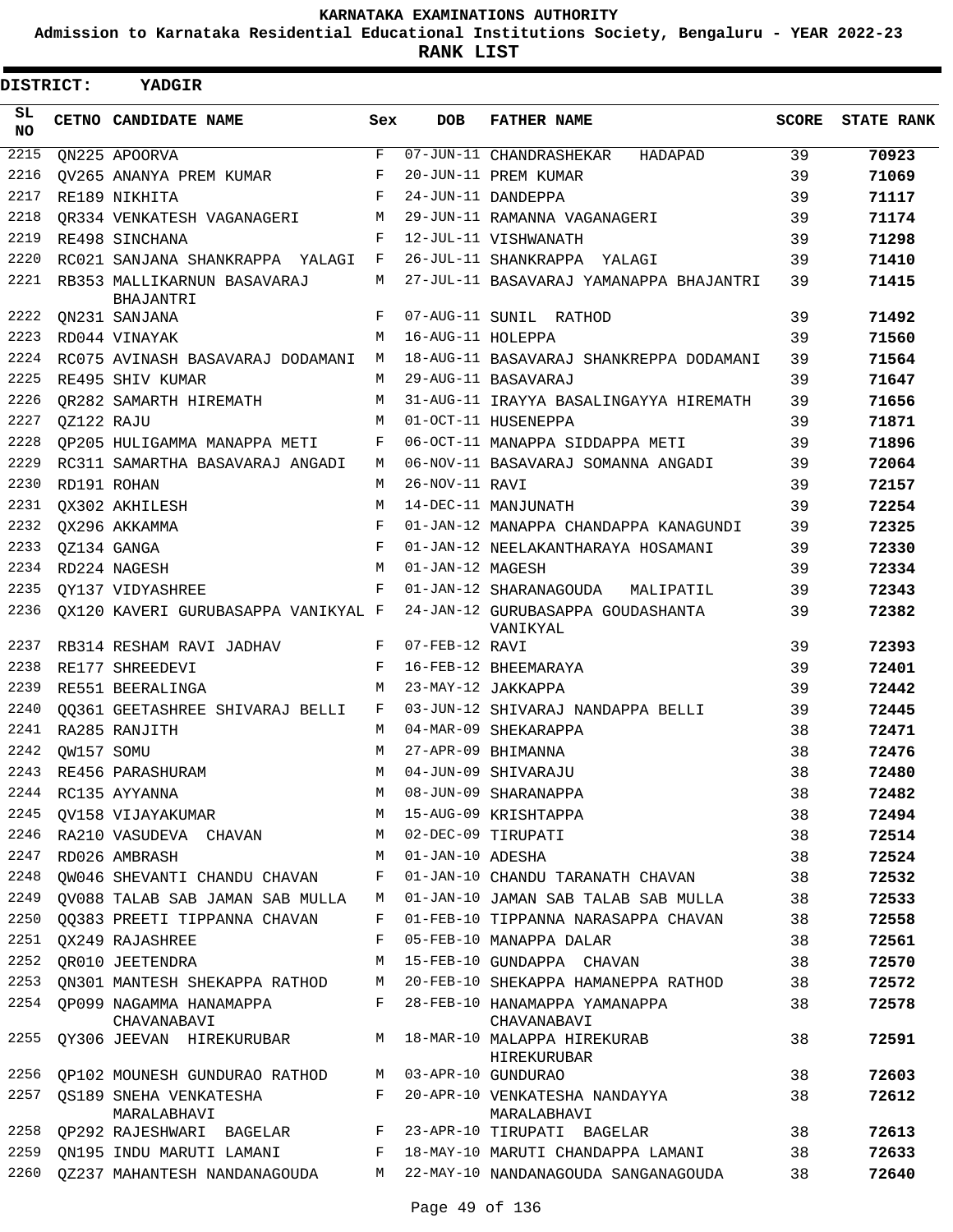**Admission to Karnataka Residential Educational Institutions Society, Bengaluru - YEAR 2022-23**

**RANK LIST**

| DISTRICT: |                  | YADGIR                                                  |            |                     |                                                                               |              |                   |
|-----------|------------------|---------------------------------------------------------|------------|---------------------|-------------------------------------------------------------------------------|--------------|-------------------|
| SL<br>NO. |                  | CETNO CANDIDATE NAME                                    | Sex        | <b>DOB</b>          | <b>FATHER NAME</b>                                                            | <b>SCORE</b> | <b>STATE RANK</b> |
|           |                  | <b>CHALAGERI</b>                                        |            |                     | CHALAGERI                                                                     |              |                   |
| 2261      |                  | RD202 PUSHPA                                            | F          |                     | 19-JUN-10 VIJAYAKUMAR                                                         | 38           | 72668             |
| 2262      |                  | RE140 SAUNDARYA                                         | F          |                     | 27-JUN-10 BASAVARAJ                                                           | 38           | 72677             |
| 2263      |                  | RC140 PRIYA                                             | F          |                     | 06-AUG-10 NANDAPPA                                                            | 38           | 72733             |
| 2264      |                  | RC073 PALLAVI                                           | F          |                     | 11-AUG-10 DEVINDRAPPA HADAPAD                                                 | 38           | 72739             |
| 2265      |                  | RC253 YALLALINGA YAKTAPUR                               | М          |                     | 15-AUG-10 SIDDANNA                                                            | 38           | 72753             |
| 2266      |                  | OY082 MAMATA                                            | F          |                     | 23-AUG-10 MAREPPA CHALUVADI                                                   | 38           | 72769             |
| 2267      |                  | RB218 SUNANDA                                           | $_{\rm F}$ |                     | 29-SEP-10 KENCHAPPA HANAMANTRAYA<br>TANKEDAR                                  | 38           | 72886             |
| 2268      |                  | OV122 SHIVKUMAR                                         | M          |                     | 07-OCT-10 PARASHURAM                                                          | 38           | 72919             |
| 2269      |                  | OZ104 BASAVARAJA SOMANNA                                | М          | 10-OCT-10 SOMANNA   |                                                                               | 38           | 72926             |
| 2270      |                  | OV230 KEERTI BASALINGAPPA<br>HALALLLI                   | F          |                     | 10-OCT-10 BASALINGAPPA BASAPPA HALALLI                                        | 38           | 72927             |
| 2271      |                  | OU358 MALLIKARJUN LAXMAN                                | M          | 14-OCT-10 LAXMAN    |                                                                               | 38           | 72941             |
| 2272      |                  | RC302 BASAVANTARAYAGOUDA<br>BINJALABHAVI                | M          |                     | 30-OCT-10 MAHADEVAPPAGOUDA SOMANAGOUDA<br>BINJALABHAVI                        | 38           | 73001             |
| 2273      |                  | RC313 SAKSHI YALLAPPA DANDAGOL                          | F          |                     | 02-NOV-10 YALLAPPA DEVINDRAPPA DANDAGOL                                       | 38           | 73017             |
| 2274      |                  | OU106 ASINA                                             | F          |                     | 06-NOV-10 DAVALAMALLIK NADAF                                                  | 38           | 73027             |
| 2275      |                  | RD238 LAKSHMI                                           | F          |                     | 13-NOV-10 DASHARATHA                                                          | 38           | 73064             |
| 2276      |                  | OY219 GANGAMMA MALLANNA<br>MYAKALADODDI                 | F          |                     | 25-NOV-10 MALLANNA SANGANNA<br>MYAKALADODDI                                   | 38           | 73118             |
| 2277      |                  | QZ211 NETRA                                             | F          |                     | 27-NOV-10 RAMACHANDRA POOJARI                                                 | 38           | 73128             |
| 2278      |                  | OX043 YUVARAJ                                           | M          |                     | 28-NOV-10 DEVAPPA HANAMANTA PUJARI                                            | 38           | 73136             |
| 2279      |                  | RB238 REKHA                                             | $_{\rm F}$ |                     | 20-DEC-10 SHIVAPPA MADAR                                                      | 38           | 73233             |
| 2280      |                  | ON287 SAMPATHKUMAR HUGAR                                | M          |                     | 22-DEC-10 DEVINDRAPPA                                                         | 38           | 73244             |
| 2281      |                  | OY328 SOUMYA                                            | $_{\rm F}$ |                     | 24-DEC-10 SHIVARAJ DODAMANI                                                   | 38           | 73259             |
| 2282      |                  | RE418 BANGARAMMA                                        | F          |                     | 01-JAN-11 SAHADEVAPPA                                                         | 38           | 73297             |
| 2283      |                  | 0Z243 KISHAN POMANNA RATHOD                             | М          |                     | 01-JAN-11 POMANNA SHIVAPPA RATHOD                                             | 38           | 73308             |
| 2284      |                  | RA231 MAHESH MALLAPPA<br>LINGADAHALLI                   | М          |                     | 01-JAN-11 MALLAPPA YAMANAPPA<br>LINGADAHALLI                                  | 38           | 73310             |
| 2285      |                  | OW194 MALLANNAGOUDA                                     | М          |                     | 01-JAN-11 MADIVALAPPA SIDRAMAPPA<br><b>BIRADAR</b>                            | 38           | 73311             |
|           |                  | 2286 RD035 MALLIKARJUN                                  |            | M 01-JAN-11 BASAPPA |                                                                               | 38           | 73312             |
|           |                  | 2287 QY351 MANJUNATHA M 01-JAN-11 DURAGAPPA SOMANNA     |            |                     |                                                                               | 38           | 73315             |
|           |                  | 2288 QN101 PARAMESHA                                    |            |                     | M 01-JAN-11 SIDDAPPA KANAGUNDI 38                                             |              | 73321             |
| 2289      |                  | ON328 PUNITKUMAR HARIYAPPA JADHAV M 01-JAN-11 HARIYAPPA |            |                     |                                                                               | 38           | 73324             |
| 2290      |                  | OP066 SRUSTI                                            | F          |                     | 01-JAN-11 GOVINDACHARYA DEVARU                                                | 38           | 73334             |
| 2291      |                  | QM177 JYOTI                                             | F          | 12-JAN-11 GOPAL     |                                                                               | 38           | 73405             |
|           |                  | 2292 RB261 BASAVARAJ MANJUNATH WARAD                    |            |                     | M 27-JAN-11 MANJUNATH BASANNA WARAD                                           | 38           | 73478             |
|           | 2293 QZ242 SAGAR |                                                         |            |                     | M 28-JAN-11 GOVIND PAWAR                                                      | 38           | 73488             |
|           |                  | 2294 QP114 BHAGYASHREE SHIVAYYA<br>HIREMATH             | F          |                     | 30-JAN-11 SHIVAYYA SHANKRAYYA HIREMATH 38                                     |              | 73499             |
|           |                  | TANAKEDAR                                               |            |                     | 2295 QN099 MAHANANDA BASAVARAJ F 05-FEB-11 BASAVARAJ HANAMANTRAY<br>TANAKEDAR | 38           | 73529             |
|           |                  | 2296 QY146 SINCHANA                                     |            |                     | F 14-FEB-11 VIRUPAXAYYA                                                       | 38           | 73587             |
|           |                  |                                                         |            |                     | 2297 QQ138 KASHIBAYI ERAPPA DODAMANI F 18-FEB-11 ERAPPA BAIRAPPA DODAMANI 38  |              | 73605             |
| 2298      |                  | QP230 RESHMA                                            | F          |                     | 28-FEB-11 RAJASAB NIRALAGI                                                    | 38           | 73680             |
|           |                  | SHAHAPUR                                                |            |                     | 2299 RA097 SHARANAMMA AMALAPPA F 13-MAR-11 AMALAPPA SAYABANNA SHAHAPUR        | 38           | 73788             |
|           |                  | 2300 QW123 ARCHANA                                      |            |                     | F 20-MAR-11 PARASHURAM                                                        | 38           | 73827             |
|           |                  | 2301 QQ252 PRABHUGOUDA                                  |            |                     | M 21-MAR-11 SAHEBAGOUDA BIRADAR                                               | 38           | 73837             |
|           |                  |                                                         |            |                     | 2302 RC312 SANJANA MEGHARAJ PAWAR F 22-MAR-11 MEGHARAJ BHEEMANAYAKA PAWAR 38  |              | 73848             |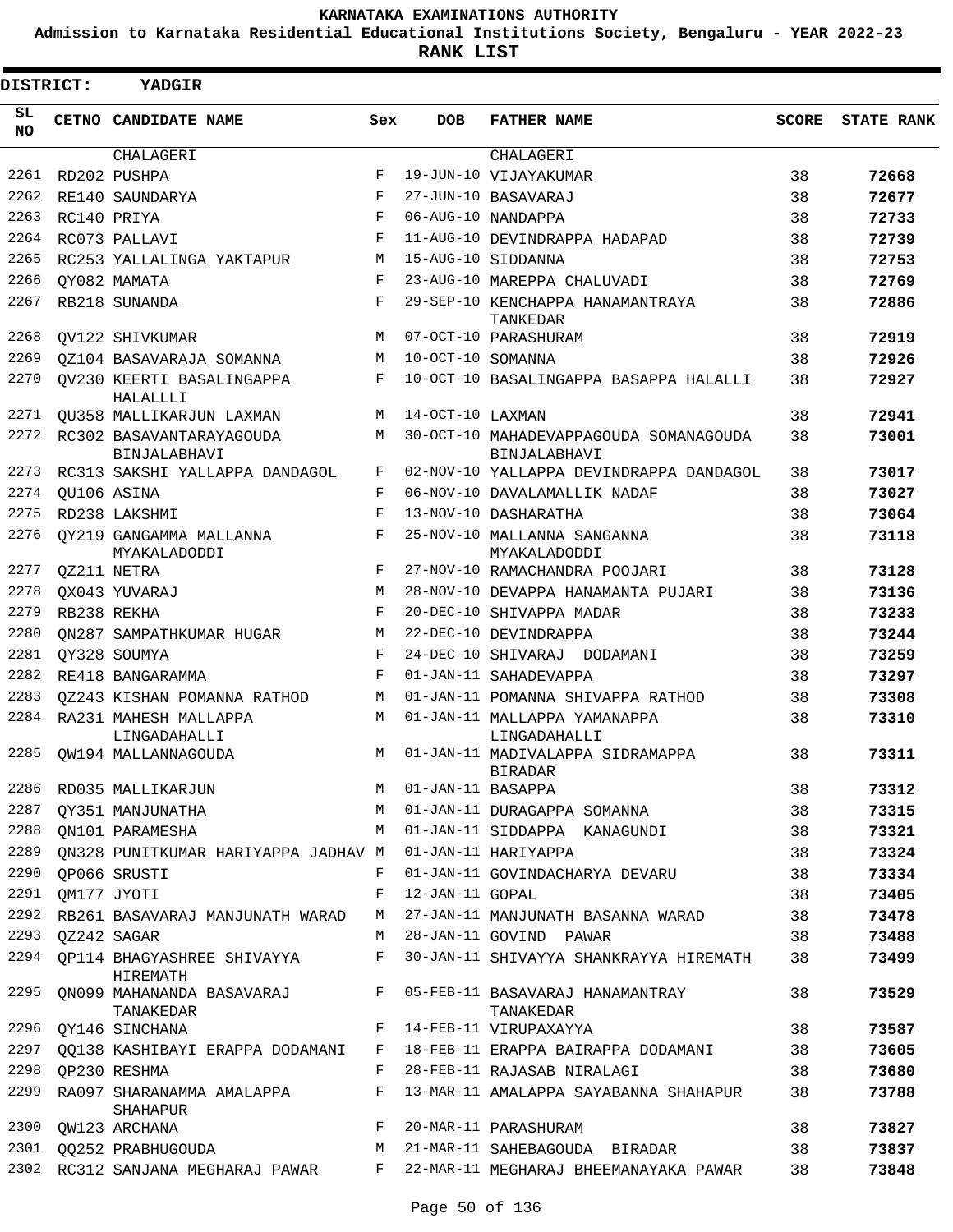**Admission to Karnataka Residential Educational Institutions Society, Bengaluru - YEAR 2022-23**

**RANK LIST**

| DISTRICT:        |                  | YADGIR                                                         |              |                    |                                                                                |       |                   |
|------------------|------------------|----------------------------------------------------------------|--------------|--------------------|--------------------------------------------------------------------------------|-------|-------------------|
| SL.<br>NO.       |                  | CETNO CANDIDATE NAME                                           | Sex          | <b>DOB</b>         | <b>FATHER NAME</b>                                                             | SCORE | <b>STATE RANK</b> |
| $\frac{2303}{ }$ |                  | RE252 BASANNAGOUDA                                             | M            |                    | 24-MAR-11 VISHWANATHREDDY                                                      | 38    | 73861             |
| 2304             |                  | QS002 ABDUL RASULSAB                                           | M            | 25-MAR-11 RASULSAB |                                                                                | 38    | 73871             |
| 2305             |                  | OR176 MANIKANTA                                                | М            |                    | 25-MAR-11 RAMESH JADHAV                                                        | 38    | 73873             |
| 2306             |                  | QU204 ABHINAYA DEVARAJ GADDADA                                 |              |                    | F 04-APR-11 DEVARAJ MAREPPA                                                    | 38    | 73944             |
| 2307             |                  | OR132 HUSENASAB                                                | М            |                    | 04-APR-11 MAIBOOBASAB CHADRI                                                   | 38    | 73950             |
| 2308             |                  | ON012 PRAVEEN                                                  | M            |                    | 14-APR-11 SHANTAPPA RATHOD                                                     | 38    | 74038             |
| 2309             |                  | QW030 ARUNAKUMAR MALLIKARJUN                                   | M            |                    | 03-MAY-11 MALLIKARJUN                                                          | 38    | 74183             |
| 2310             |                  | RE114 GANESH                                                   | M            |                    | 06-MAY-11 SANNARAMU                                                            | 38    | 74206             |
| 2311             |                  | RC179 ANJANEYA                                                 | M            |                    | 07-MAY-11 BHIMANNA                                                             | 38    | 74215             |
| 2312             |                  | OT286 VISHAL                                                   | М            |                    | 13-MAY-11 HIRASINGH                                                            | 38    | 74272             |
| 2313             |                  | QU237 SIDDAYYA                                                 | M            | 15-MAY-11 MALANNA  |                                                                                | 38    | 74282             |
| 2314             |                  | ON223 VARSHINI                                                 | F            |                    | 15-MAY-11 BHIMASHANKAR MANGALAGI                                               | 38    | 74285             |
| 2315             |                  | OS090 AYYALAPPA                                                |              |                    | M 16-MAY-11 SHARANAPPA YAMANAPPA MADAR                                         | 38    | 74287             |
| 2316             |                  | QY050 SHIVAPADMA                                               | M            |                    | 28-MAY-11 NINGAPPA DODMANI                                                     | 38    | 74398             |
| 2317             |                  | RD016 BASALINGAMMA                                             | F            | 01-JUN-11 DEVAPPA  |                                                                                | 38    | 74430             |
| 2318             |                  | RD092 BHIMAPPA HANAMANT KANDKUR                                | М            |                    | 01-JUN-11 HANAMANT RAMALINGAPPA KANDKUR                                        | 38    | 74431             |
| 2319             |                  | RA021 SRIKANTH                                                 | M            |                    | 02-JUN-11 KHANDAPPA                                                            | 38    | 74458             |
| 2320             |                  | RB154 BHIMAMBIKA MANAPPA WADDAR                                | F            |                    | 04-JUN-11 MANAPPA BUDDAPPA WADDAR                                              | 38    | 74472             |
| 2321             |                  | RE316 GEETA                                                    | F            |                    | 06-JUN-11 BHEERAPPA                                                            | 38    | 74497             |
| 2322             |                  | RE499 PRAJVAL CHAWAN                                           | М            |                    | 08-JUN-11 ARJUN CHAWAN                                                         | 38    | 74523             |
| 2323             |                  | QW327 AISHWARYA                                                | F            | 09-JUN-11 AMARESH  |                                                                                | 38    | 74529             |
|                  |                  | 2324 QY104 SHILPA                                              | F            |                    | 18-JUN-11 MALLIKARJUN                                                          | 38    | 74641             |
| 2325             |                  | QV307 ANKITA                                                   | F            |                    | 24-JUN-11 SHASHIDHAR VARCHANALLI                                               | 38    | 74701             |
| 2326             |                  | OS178 MAHESH VENKATESH CHAVAN                                  | М            |                    | 28-JUN-11 VENKATESH HEERAPPA CHAVAN                                            | 38    | 74745             |
| 2327             |                  | RA267 GANTESH CHANDULAL RATHOD                                 | М            |                    | 01-JUL-11 CHANDULAL PANDU RATHOD                                               | 38    | 74774             |
| 2328             |                  | QY185 MAHESH ANANDAPPA VARAGAR                                 | М            |                    | 01-JUL-11 ANANDAPPA HANAMAPPA VARAGAR                                          | 38    | 74780             |
| 2329             |                  | QZ267 ANAPURNA                                                 | F            |                    | 05-JUL-11 VAJALAPPA U                                                          | 38    | 74811             |
| 2330             |                  | QX159 ABDUL RAZAK                                              | М            | 08-JUL-11 SOFISAB  |                                                                                | 38    | 74842             |
| 2331             |                  | RD184 BHAGAMMA                                                 | F            |                    | 11-JUL-11 MALLAPPA                                                             | 38    | 74869             |
|                  |                  | 2332 QX320 BHARGAVI KATTIMANI                                  | F            |                    | 14-JUL-11 KRISHNA KATTIMANI                                                    | 38    | 74898             |
|                  |                  | 2333 QX315 DINESH                                              |              |                    | M 20-JUL-11 MUDEPPA MASUTI                                                     | 38    | 74957             |
|                  |                  |                                                                |              |                    | 2334 QX095 SRUSHTI SANGAPPA AVANTIGERA F 22-JUL-11 SANGAPPA SIDRAMAPPA 38      |       | 74980             |
|                  |                  |                                                                |              |                    | AVANTIGERA                                                                     |       |                   |
|                  | 2335 QU246 VIKAS |                                                                |              |                    | M 22-JUL-11 SAKRAPPA                                                           | 38    | 74982             |
|                  |                  |                                                                |              |                    | 2336 QU247 NIVEDITA SURYAKANT F 24-JUL-11 SURYAKANT SHARANAPPA BIRADAR 38      |       | 75001             |
| 2337             |                  | M 25-JUL-11 SIDAPPA<br>QU198 NINGAPPA                          |              |                    |                                                                                | 38    | 75014             |
|                  |                  |                                                                |              |                    | 2338 QX232 KALPANA SANGAPPA JADAV F 31-JUL-11 SANGAPPA TULAJAPPA JADAV 38      |       | 75069             |
|                  |                  | 2339 QY030 PIDDANAYAKA                                         |              |                    | M 03-AUG-11 BUCCHAPPANAYAKA                                                    | 38    | 75095             |
|                  |                  |                                                                |              |                    | 2340 QY354 GADDEPPA BASAPPA BILEBAVI M 10-AUG-11 BASAPPA SAYABANNA BILEBAVI 38 |       | 75141             |
|                  |                  | 2341 QW317 PALLAVI                                             |              |                    | F 18-AUG-11 VIJAYARAJ                                                          | 38    | 75197             |
|                  |                  |                                                                |              |                    | 2342 QU084 SUMAYYA KHAJESA BAGAVAN F 19-AUG-11 KHAJESA IMAMASA BAGAVAN         | 38    | 75203             |
| 2343             |                  | RE083 MAHAMDA YUNUS                                            |              |                    | M 21-AUG-11 KHADAR SAB                                                         | 38    | 75220             |
|                  | 2344 QW162 ANAND |                                                                |              |                    | M 29-AUG-11 NIANGANNA HANCHINAL                                                | 38    | 75277             |
|                  |                  | 2345 QX149 ARJUN KATTIMANI M 12-SEP-11 MANAPPA                 |              |                    |                                                                                | 38    | 75371             |
|                  |                  | 2346 QV236 SHREENIVASA M 13-SEP-11 RAJAPPA                     |              |                    |                                                                                | 38    | 75388             |
|                  |                  | 2347 RE405 YUVASHREE BHARATH M 03-OCT-11 P RAMESH              |              |                    |                                                                                | 38    | 75512             |
| 2348             |                  | RE430 SANDHYA                                                  |              |                    | F 09-OCT-11 MALLIKARJUN KADDI                                                  | 38    | 75551             |
| 2349             |                  | $\mathbf{F}$<br>RE209 NAVITA                                   |              |                    | 10-OCT-11 GURULINGAPPA                                                         | 38    | 75556             |
|                  | 2350 RE344 PREMA |                                                                | $\mathbf{F}$ | 10-OCT-11 MAREPPA  |                                                                                | 38    | 75558             |
|                  |                  | 2351 QX353 GAYATRI BALABHIM AIKOOR F 25-OCT-11 BALABHIM AIKOOR |              |                    |                                                                                | 38    | 75653             |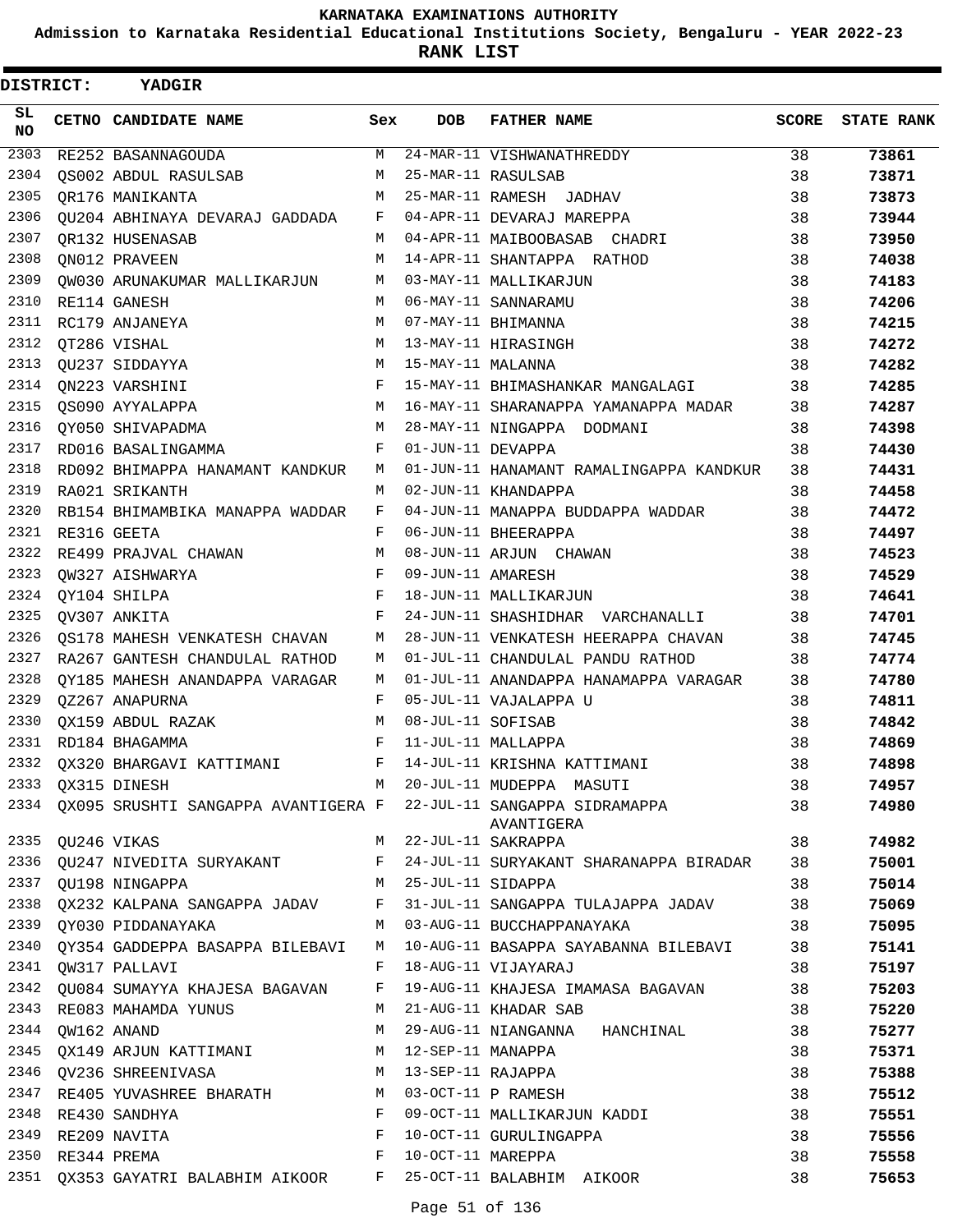**Admission to Karnataka Residential Educational Institutions Society, Bengaluru - YEAR 2022-23**

**RANK LIST**

| DISTRICT:       |  | YADGIR                                         |            |                   |                                                        |              |                   |
|-----------------|--|------------------------------------------------|------------|-------------------|--------------------------------------------------------|--------------|-------------------|
| SL<br><b>NO</b> |  | CETNO CANDIDATE NAME                           | Sex        | <b>DOB</b>        | <b>FATHER NAME</b>                                     | <b>SCORE</b> | <b>STATE RANK</b> |
| 2352            |  | RE137 BHOJALING                                | М          |                   | $15-NOV-11$ MALLAPPA                                   | 38           | 75788             |
| 2353            |  | OV197 B V PRAVEEN KUMAR                        | M          |                   | 23-NOV-11 VIJAY KUMAR                                  | 38           | 75839             |
| 2354            |  | OX130 NINGAMMA                                 | $_{\rm F}$ |                   | 30-NOV-11 BASAVARAJ                                    | 38           | 75881             |
| 2355            |  | OY043 MOUNESH DEVAPPA KURLI                    | M          |                   | 29-DEC-11 DEVAPPA BHIMARAY KURLI                       | 38           | 76014             |
| 2356            |  | OW160 CHANDRA RADDI MALLIKARJUN<br>MALIBIRADAR | M          |                   | 01-JAN-12 MALLIKARJUN SHIVAPPA<br>MALIBIRADAR          | 38           | 76033             |
| 2357            |  | RD076 MAHMAD RASUL                             | М          | 01-JAN-12 BAVAS   |                                                        | 38           | 76036             |
| 2358            |  | OW203 SWETA                                    | F          |                   | 01-JAN-12 RAVIKUMAR                                    | 38           | 76040             |
| 2359            |  | OW105 TAYAMMA MAHADEVAPPA POOJARI F            |            |                   | 01-JAN-12 MAHADEVAPPA BEERAPPA POOJARI                 | 38           | 76041             |
| 2360            |  | RE027 SHRUTI                                   | F          | 06-JAN-12 SURESH  |                                                        | 38           | 76055             |
| 2361            |  | OX229 MEGHASHREE                               | F          | 20-MAR-12 PRAKASH |                                                        | 38           | 76121             |
| 2362            |  | QR128 MALLIKARJUN GODYAL                       | M          |                   | 28-JUN-09 AYYANNA GODYAL                               | 37           | 76189             |
| 2363            |  | ON276 PARASHURAM SABANNA VADDAR                | M          |                   | 20-JUL-09 SABANNA BASAPPA VADDAR                       | 37           | 76193             |
| 2364            |  | OU158 SURAJ MALLIKARJUN RAKA                   | М          |                   | 13-SEP-09 MALLIKARJUNA RAKA                            | 37           | 76204             |
| 2365            |  | OW243 BASAVARAJ                                | М          |                   | 01-JAN-10 BHEEMAPPA                                    | 37           | 76235             |
| 2366            |  | RE383 POOJA                                    | F          | 01-JAN-10 SABANNA |                                                        | 37           | 76239             |
| 2367            |  | RC164 RENUKAMMA NYAGADE                        | F          |                   | 01-JAN-10 HANUMANTA                                    | 37           | 76241             |
| 2368            |  | OX146 SHARANABASAVA                            | M          |                   | 01-JAN-10 SHIVARAJ                                     | 37           | 76243             |
| 2369            |  | OX290 ANIL MALLANNA                            | M          |                   | 28-JAN-10 MALLANNA                                     | 37           | 76265             |
| 2370            |  | RE508 BHAVANI                                  | F          | 17-FEB-10 SABANNA |                                                        | 37           | 76277             |
| 2371            |  | OY223 BHOOMIKA DANDAPPAGOUDA<br><b>BIRADAR</b> | F          |                   | 07-MAR-10 DANDAPPAGOUDA BHIMANAGOUDA<br><b>BIRADAR</b> | 37           | 76297             |
| 2372            |  | QT143 AKASH                                    | M          |                   | 10-MAR-10 BASAVARAJ                                    | 37           | 76299             |
| 2373            |  | ON183 ASHWATH                                  | М          | 11-MAR-10 PRANESH | INAMADAR                                               | 37           | 76301             |
| 2374            |  | RE635 SHRIDEVI                                 | F          |                   | 13-APR-10 SHARANAPPA                                   | 37           | 76330             |
| 2375            |  | RB283 PALLAVI                                  | F          |                   | 25-APR-10 BASAVARAJ HELAVAR                            | 37           | 76340             |
| 2376            |  | OS143 BHAGYALAKSHMI S                          | F          |                   | 06-MAY-10 SHIVANAND CHOWVAN                            | 37           | 76355             |
| 2377            |  | RA274 SANJANA                                  | F          |                   | 28-MAY-10 SURESH MUDHOL                                | 37           | 76380             |
| 2378            |  | OY067 PAVITRA                                  | F          |                   | 01-JUL-10 MALLANNA                                     | 37           | 76429             |
| 2379            |  | OV120 KARTIKA TIPPANNA                         | M          |                   | 02-JUL-10 TIPPANNA                                     | 37           | 76431             |
|                 |  | 2380 RE386 MANASA                              |            |                   | F 10-JUL-10 BASANNAGOWDA                               | 37           | 76447             |
|                 |  | 2381 QM237 VEERESH                             | М          |                   | 07-AUG-10 HUSENAPPA                                    | 37           | 76499             |
| 2382            |  | QU361 HONNAMMA MONAPPA MADDI                   | F          |                   | 10-AUG-10 MONAPPA MALLAPPA MADDI                       | 37           | 76508             |
| 2383            |  | QT194 SHARANAMMA                               | F          |                   | 15-AUG-10 CHANNABASAPPA                                | 37           | 76524             |
|                 |  | 2384 RA091 SUKANITA                            | F          |                   | 10-SEP-10 DURGAPPA                                     | 37           | 76597             |
| 2385            |  | QV141 DEVARAJ CHIDANAND                        | M          |                   | 13-SEP-10 CHIDANAND                                    | 37           | 76602             |
| 2386            |  | QX213 MALLIKARJUNA Mailareppa<br>Pasodi        | М          |                   | 21-SEP-10 MAILAREPPA DEVINDRAPPA PASODI                | 37           | 76638             |
| 2387            |  | QU208 BHAVANA                                  | F          |                   | 24-SEP-10 SUBHAS ARBOL                                 | 37           | 76647             |
| 2388            |  | QR045 RANJITH                                  | M          |                   | 01-OCT-10 REDDI PAWAR                                  | 37           | 76661             |
| 2389            |  | QN130 DEVARAJ HANAMANTA<br><b>BYADAGOUDRA</b>  | М          |                   | 05-OCT-10 HANAMANTA BYADAGOUDRA                        | 37           | 76674             |
| 2390            |  | RB166 ARUN KUMAR                               | М          |                   | 06-OCT-10 SIDDANNA                                     | 37           | 76679             |
|                 |  | 2391 QV001 CHAMUNDESHWARI                      | F          | 14-OCT-10 RAJU    |                                                        | 37           | 76720             |
|                 |  | 2392 QT097 GANESH                              | M          |                   | 27-OCT-10 BASAVARAJ RATHOD                             | 37           | 76770             |
| 2393            |  | QX105 MALASHREE                                | F          |                   | 21-NOV-10 BASAVARAJ AGATIRTHA                          | 37           | 76867             |
| 2394            |  | QU078 SHRINIVAS                                | М          |                   | 24-NOV-10 BASAVARAJ                                    | 37           | 76882             |
| 2395            |  | QS229 SADIYA MAKANADAR                         | F          |                   | 30-NOV-10 KHADARBASHA                                  | 37           | 76911             |
| 2396            |  | QS213 SANGEETA SIDDANNA<br>MARALABAVI          | F          |                   | 07-DEC-10 SIDDANNA SHIVANNA MARALABAVI                 | 37           | 76943             |
|                 |  | 2397 RD041 SHREEKANT                           | М          |                   | 20-DEC-10 SHARANAPPA                                   | 37           | 77004             |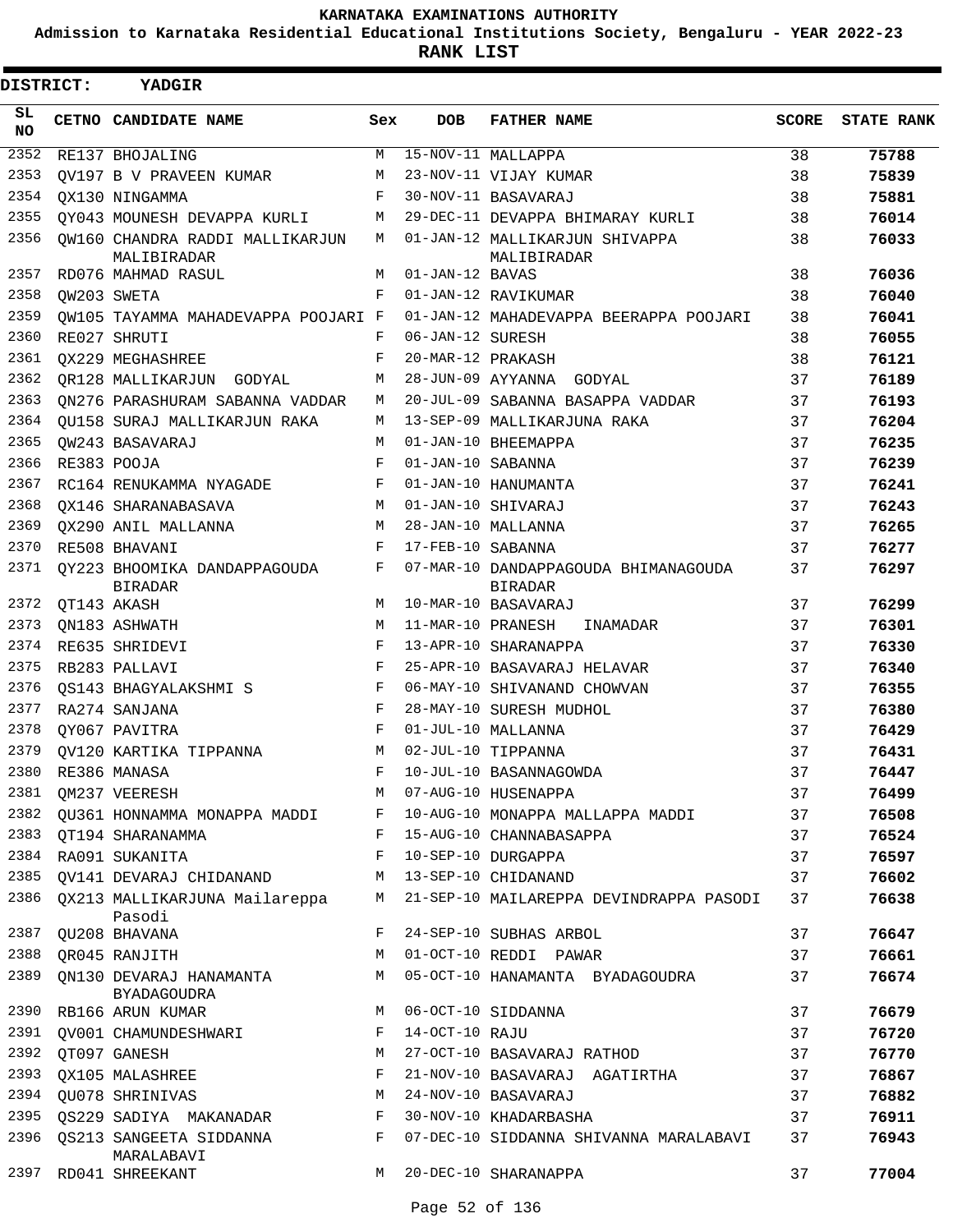**Admission to Karnataka Residential Educational Institutions Society, Bengaluru - YEAR 2022-23**

ı

**RANK LIST**

| DISTRICT: |            | YADGIR                                                                             |     |                   |                                                                                  |       |                   |
|-----------|------------|------------------------------------------------------------------------------------|-----|-------------------|----------------------------------------------------------------------------------|-------|-------------------|
| SL<br>NO. |            | CETNO CANDIDATE NAME                                                               | Sex | <b>DOB</b>        | <b>FATHER NAME</b>                                                               | SCORE | <b>STATE RANK</b> |
| 2398      |            | RD139 ANNAPURNESWARI                                                               | F   |                   | 01-JAN-11 MUNESHWARA                                                             | 37    | 77074             |
| 2399      |            | OX139 AYYAPPA                                                                      | M   |                   | 01-JAN-11 HONNAPPA                                                               | 37    | 77075             |
| 2400      |            | QM186 DEVARAJ                                                                      | M   | 01-JAN-11 LACHYA  |                                                                                  | 37    | 77081             |
| 2401      |            | QW143 DOWL BEE MOULALI                                                             | F   | 01-JAN-11 MOULALI |                                                                                  | 37    | 77082             |
| 2402      |            | RC008 MOHAN KISHAN CHAVHAN                                                         | М   |                   | 01-JAN-11 KISHAN SHEVU CHAVHAN                                                   | 37    | 77095             |
| 2403      |            | QY149 MUTTANNA                                                                     | М   |                   | 01-JAN-11 BASAVARAJ                                                              | 37    | 77096             |
| 2404      |            | OV058 PRAKASH                                                                      | M   |                   | 01-JAN-11 HANAMANT                                                               | 37    | 77105             |
| 2405      |            | OM183 RAKESH                                                                       | М   | 01-JAN-11 HANAMYA |                                                                                  | 37    | 77106             |
| 2406      |            | QM211 RAMALINGAMMA                                                                 | F   |                   | 01-JAN-11 KASHAPPA                                                               | 37    | 77107             |
| 2407      |            | OU235 SHARANABASAVA                                                                | М   |                   | 01-JAN-11 HANUMANTARAYA                                                          | 37    | 77108             |
| 2408      |            | QU331 DARSHAN                                                                      | М   |                   | 05-JAN-11 TARASING JADAV                                                         | 37    | 77139             |
| 2409      |            | QY017 RAKSHITA SULIBAVI                                                            | F   |                   | 11-JAN-11 SHANTAPPA SULIBAVI                                                     | 37    | 77178             |
| 2410      |            | <b>QS225 JATTEPPA</b>                                                              | М   |                   | 04-FEB-11 SHARANAPPA<br>JAKKAPPAGOL                                              | 37    | 77308             |
| 2411      |            | QX145 MANASA                                                                       | F   | 26-FEB-11 VEERESH |                                                                                  | 37    | 77442             |
| 2412      |            | OT219 BASAVARAJ                                                                    | М   | 28-FEB-11 SANTOSH |                                                                                  | 37    | 77451             |
| 2413      |            | OP023 VIKAS PUJARI                                                                 | М   | 02-MAR-11 ISHWAR  |                                                                                  | 37    | 77477             |
| 2414      |            | QN091 FAYAZ KASAB                                                                  | М   | 04-MAR-11 RAJESAB |                                                                                  | 37    | 77487             |
| 2415      |            | QM169 SHREYA                                                                       | F   |                   | 06-MAR-11 JAGANNATH                                                              | 37    | 77511             |
| 2416      |            | QU333 SHARADA                                                                      | F   |                   | 09-MAR-11 HANAMANTRAYA BHEEMANNA<br>MANGALORE                                    | 37    | 77533             |
| 2417      |            | 0Z053 MALLAMMA BHEEMANNA<br>VANDAGANOORA                                           | F   |                   | 13-MAR-11 BHEEMANNA HONNAPPA<br>VANDAGANOORA                                     | 37    | 77563             |
| 2418      |            | QW264 CHAITRA SIDRAMAYYA HEREMATH F                                                |     |                   | 25-MAR-11 SIDRAMAYYA SHARNAIYA HEREMATH                                          | 37    | 77647             |
| 2419      |            | RE459 RANJEETA T                                                                   | F   | 28-MAR-11 TAYAPPA |                                                                                  | 37    | 77675             |
| 2420      |            | RC041 SANJEEV GURURAJ KULAKARNI M                                                  |     |                   | 01-APR-11 GURURAJ KOPRESHARAO<br>KULAKARNI                                       | 37    | 77714             |
| 2421      |            | QP156 SHREEDEVI                                                                    | F   |                   | 02-APR-11 DEVAPPA GUMEDARA                                                       | 37    | 77734             |
| 2422      |            | QM018 ANITA                                                                        | F   |                   | 10-APR-11 BHIMRAYA                                                               | 37    | 77800             |
| 2423      |            | QX264 KAVITA KESHAPPA RATHOD                                                       | F   |                   | 10-APR-11 KESHAPPA RAMAPPA RATHOD                                                | 37    | 77803             |
| 2424      |            | RE519 NIRAJ                                                                        | M   |                   | 10-APR-11 JEMASINGH                                                              | 37    | 77807             |
| 2425      | QT042 AJAY |                                                                                    | M   | 11-APR-11 PARVATI |                                                                                  | 37    | 77812             |
| 2426      |            |                                                                                    |     |                   | QV260 MAHADEVI ESHWARAPPA SAHUKAR F 22-APR-11 ESHWARAPPA NAGAPPA SAHUKAR         | 37    | 77900             |
| 2427      |            | RA295 SHANTALA                                                                     |     |                   | F 22-APR-11 DODDAMALLIKARJUNA                                                    | 37    | 77901             |
| 2428      |            | QU154 MANJUNATH IRAPPA M 30-APR-11 IRAPPA                                          |     |                   |                                                                                  | 37    | 77966             |
| 2429      |            |                                                                                    |     |                   | QZ071 NAGARAJ KRISHNAPPA HAVALDAR M 11-MAY-11 KRISHNAPPA MAHADEVAPPA<br>HAVALDAR | 37    | 78072             |
| 2430      |            | QX121 MALLIKARJUNA JATTEPPA<br>HOSAMANI                                            |     |                   | M 14-MAY-11 JATTEPPA MALLAPPA HOSAMANI                                           | 37    | 78093             |
|           |            | 2431 QM107 BHANUSWAMY                                                              | M   |                   | 19-MAY-11 KANTAYYA SWAMY                                                         | 37    | 78131             |
| 2432      |            | QV117 SEETHA                                                                       | F   | 20-MAY-11 MAREPPA |                                                                                  | 37    | 78140             |
| 2433      |            | QQ405 SOHIL                                                                        | М   |                   | 25-MAY-11 ALLABAKSHA WALIKAR                                                     | 37    | 78174             |
| 2434      |            | RD030 BASAPPA                                                                      | М   |                   | 01-JUN-11 SHARANAPPA                                                             | 37    | 78241             |
|           |            | 2435 QP179 MUTTURAJ                                                                | М   |                   | 01-JUN-11 BABU RATHOD                                                            | 37    | 78251             |
|           |            | 2436 RC166 BASAMMA                                                                 | F   |                   | 05-JUN-11 SOOGAPPA MADIWAL                                                       | 37    | 78294             |
|           |            | 2437 QU223 CHANDRASHEKAR                                                           | M   |                   | 06-JUN-11 HANAMANTH                                                              | 37    | 78308             |
| 2438      |            | RC132 SAGAR BASAVARAJ                                                              |     |                   | M 06-JUN-11 BASAVARAJ                                                            | 37    | 78315             |
| 2439      |            | QZ105 PRAVEENAKUMAR TIPPANNA<br>AGATERTHA                                          |     |                   | M 13-JUN-11 TIPPANNA PARAMANAND AGATERTHA                                        | 37    | 78372             |
| 2440      |            | QS132 SHARIP MULLA                                                                 |     |                   | M 15-JUN-11 MAHIBOOB MULLA                                                       | 37    | 78388             |
|           |            | 2441 QQ024 SAMARTH HANAMANTHRAYAGOUDA M 18-JUN-11 HANAMANTHRAYAGOUDA<br>MAALIPATIL |     |                   | SANGANAGOUDA MAALIPATIL                                                          | 37    | 78415             |
| 2442      |            | QQ160 KAVERI                                                                       | F   |                   | 29-JUN-11 AMARAPPA KUMBAR                                                        | 37    | 78522             |
|           |            |                                                                                    |     | Page 53 of 136    |                                                                                  |       |                   |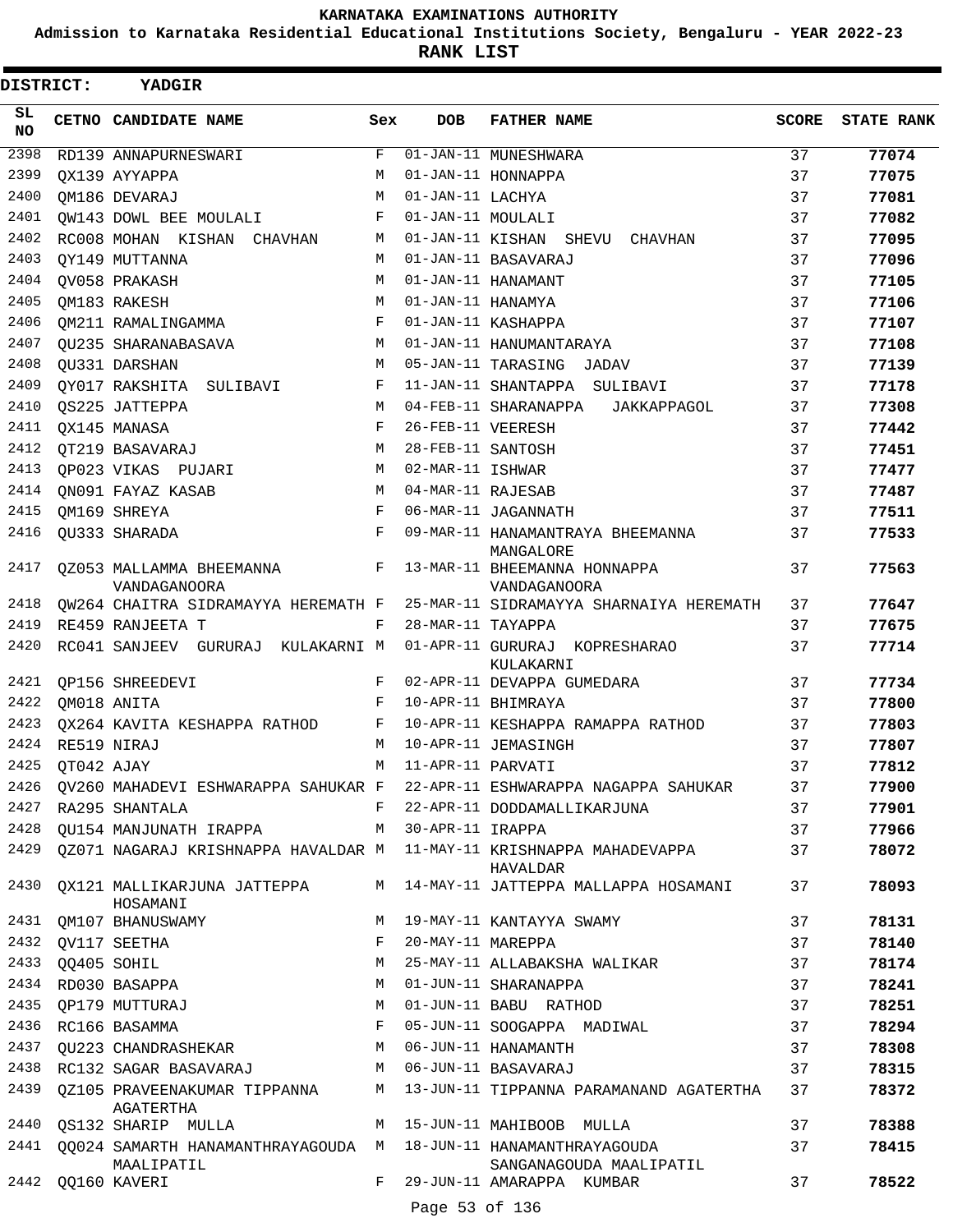**Admission to Karnataka Residential Educational Institutions Society, Bengaluru - YEAR 2022-23**

**RANK LIST**

| <b>DISTRICT:</b> |            | YADGIR                                          |     |                   |                                                   |       |                   |
|------------------|------------|-------------------------------------------------|-----|-------------------|---------------------------------------------------|-------|-------------------|
| SL<br><b>NO</b>  |            | CETNO CANDIDATE NAME                            | Sex | <b>DOB</b>        | <b>FATHER NAME</b>                                | SCORE | <b>STATE RANK</b> |
| 2443             |            | OX312 ARJUN                                     | M   |                   | $01$ -JUL-11 MANTESH RATHOD                       | 37    | 78543             |
| 2444             |            | QY257 CHIDANAND AMBRESH MALAGATTI M             |     | 04-JUL-11 AMBRESH |                                                   | 37    | 78573             |
| 2445             |            | ON261 NINGANNA PARASAPPA BIRADAR                | М   |                   | 10-JUL-11 PARASAPPA PARAMANNA BIRADAR             | 37    | 78637             |
| 2446             |            | 00037 SOUMYA                                    | F   |                   | 15-JUL-11 HANAMANTRAYAGOUDA POLICE<br>PATIL       | 37    | 78685             |
| 2447             |            | RC353 SHANTA NINGAPPA MYAGERI                   | F   |                   | 19-JUL-11 NINGAPPA BASAPPA MYAGERI                | 37    | 78729             |
| 2448             |            | OW270 SHASHANK HANAMANTH<br>KARADALLI           | М   |                   | 21-JUL-11 HANAMANTH NURUNDAPPA<br>KARADALLI       | 37    | 78751             |
| 2449             |            | ON085 SHYANIKA                                  | F   |                   | 25-JUL-11 NANDU SHETTEPPA RATHOD                  | 37    | 78784             |
| 2450             |            | QY142 DEVAMMA                                   | F   |                   | 02-AUG-11 BHEEMARAYA                              | 37    | 78865             |
| 2451             |            | QY310 AJAYA                                     | М   |                   | 06-AUG-11 KRUSHNA RATHOD                          | 37    | 78899             |
| 2452             |            | OP187 SHRAVANAKUMAR BANDEPPA<br>KARIBHAVI       | М   |                   | 07-AUG-11 BANDEPPA KARIBHAVI                      | 37    | 78917             |
| 2453             |            | RE160 SABARADDY                                 | М   | 17-AUG-11 ERAPPA  |                                                   | 37    | 78992             |
| 2454             | QQ121 RAVI |                                                 | М   |                   | 19-AUG-11 NINGAPPA BIRADAR                        | 37    | 79014             |
| 2455             |            | OX184 MALLIKARJUN                               | M   |                   | 27-AUG-11 NINGANNA HOOGAR                         | 37    | 79074             |
| 2456             |            | OY305 NAYANA YANKOBA HARAVALA                   | F   |                   | 29-AUG-11 YANKOBA SUBHASHA HARAVALA               | 37    | 79091             |
| 2457             |            | 00241 BASAVARAJ AMBRESH KARI                    | М   |                   | 10-SEP-11 AMBRESH KRISHANAPPA KARI                | 37    | 79186             |
| 2458             |            | OP176 ANITA GOVIND RATHOD                       | F   |                   | 18-SEP-11 GOVIND RATHOD                           | 37    | 79253             |
| 2459             |            | OU139 PAVANKUMAR                                | М   |                   | 29-SEP-11 LANKANNA                                | 37    | 79334             |
| 2460             |            | OT112 ARJUN CHINNARATHOD                        | М   | 05-OCT-11 SANTOSH |                                                   | 37    | 79373             |
| 2461             |            | OM031 ANUSUJATHA                                | F   |                   | 06-OCT-11 KASHAPPA                                | 37    | 79381             |
| 2462             |            | OM098 ROHITH                                    | М   |                   | 06-OCT-11 KASHINATH                               | 37    | 79384             |
| 2463             |            | RB250 SUDEEP                                    | М   |                   | 06-OCT-11 BALCHANDRA RATHOD                       | 37    | 79387             |
| 2464             |            | RC038 SUKANYA CHANDRASHEKHAR<br>JALAVADI        | F   |                   | 20-OCT-11 CHANDRASHEKHAR SOMANINGAPPA<br>JALAVADI | 37    | 79487             |
| 2465             |            | RC332 PAVITRA                                   | F   |                   | 23-OCT-11 PARAMANNA                               | 37    | 79508             |
| 2466             |            | RC181 SUMAYA                                    | F   | 25-OCT-11 MD ANIF |                                                   | 37    | 79523             |
| 2467             |            | RB076 KANAKAMMA H YALAGODA                      | F   |                   | 30-OCT-11 HALLEPPA<br>YALAGODA                    | 37    | 79559             |
| 2468             |            | RC028 PRUTVIRAJ<br>DEVINDRAPPA<br><b>DORI</b>   | М   |                   | 04-NOV-11 DEVINDRAPPA LAKSHMAN<br>DORI            | 37    | 79599             |
| 2469             |            | QV193 RAHUL AMBLAPPA HALBAVI                    | M   |                   | 14-NOV-11 AMBLAPPA RAMAPPA HALBAVI                | 37    | 79658             |
| 2470             |            | OW093 REKHA RAVIKUMAR RATHOD                    | F   |                   | 14-NOV-11 RAVIKUMAR POORUNAYAK                    | 37    | 79659             |
| 2471             |            | QW208 JYOTI                                     | F   | 21-NOV-11 DESAI   |                                                   | 37    | 79704             |
| 2472             |            | RB077 ANNAPURNA MANJUNATH<br><b>CHANNUR</b>     | F   |                   | 29-NOV-11 MANJUNATH SHARANAPPA<br><b>CHANNUR</b>  | 37    | 79740             |
| 2473             |            | OP127 ANNAPURNA MAYGERI                         | F   |                   | 05-DEC-11 HANAMANTA MAYGERI                       | 37    | 79782             |
| 2474             |            | QZ287 NATARAJ                                   | М   |                   | 01-JAN-12 MAHESH BHEEMANNA                        | 37    | 79900             |
| 2475             |            | RE014 SHIVANYA                                  | F   |                   | 02-JAN-12 CHANDRAMA                               | 37    | 79905             |
| 2476             |            | OS209 AISHWARYA                                 | F   |                   | 04-JAN-12 MALLANAGOUD NINGAPPA METI               | 37    | 79911             |
| 2477             |            | QU029 SHARNYA KOTIKANI AMRUTHARAO F<br>KOTIKANI |     |                   | 09-JAN-12 AMRUTHRAO KOTIKANI                      | 37    | 79919             |
| 2478             |            | RB162 RIYAZ                                     | М   |                   | 18-JAN-12 IMAMUDDEEN                              | 37    | 79933             |
| 2479             |            | QU316 SHRAVANI                                  | F   | 12-FEB-12 SATEESH |                                                   | 37    | 79954             |
| 2480             |            | RC076 GAGANDEEP HIREMATH                        | М   |                   | 19-MAR-12 REVANASIDDAYYA SWAMI HIREMATH           | 37    | 79992             |
| 2481             |            | OT161 HANAMANTRAY                               | М   |                   | 01-JAN-08 MANAPPA BHIMAPPA HOSAMANI               | 36    | 80041             |
| 2482             |            | RA256 RAJESAB KASIMASAB<br>GEJJALAMARI          | М   |                   | 05-JAN-09 KASIMASAB RAJESAB GEJJALAMARI           | 36    | 80046             |
| 2483             |            | QN087 AMRUTA                                    | F   |                   | 02-DEC-09 BASAVARAJ                               | 36    | 80086             |
| 2484             |            | QN196 PRAVINA PAWAR                             | М   |                   | 12-DEC-09 SHEKHAR PAWAR                           | 36    | 80089             |
| 2485             |            | QU326 ANJALI RATHOD                             | F   |                   | 01-JAN-10 GOVIND RATHOD                           | 36    | 80101             |
| 2486             |            | QX087 BHAGYASHREE                               | F   |                   | 01-JAN-10 CHANDRAPPA MALIBIRADAR                  | 36    | 80102             |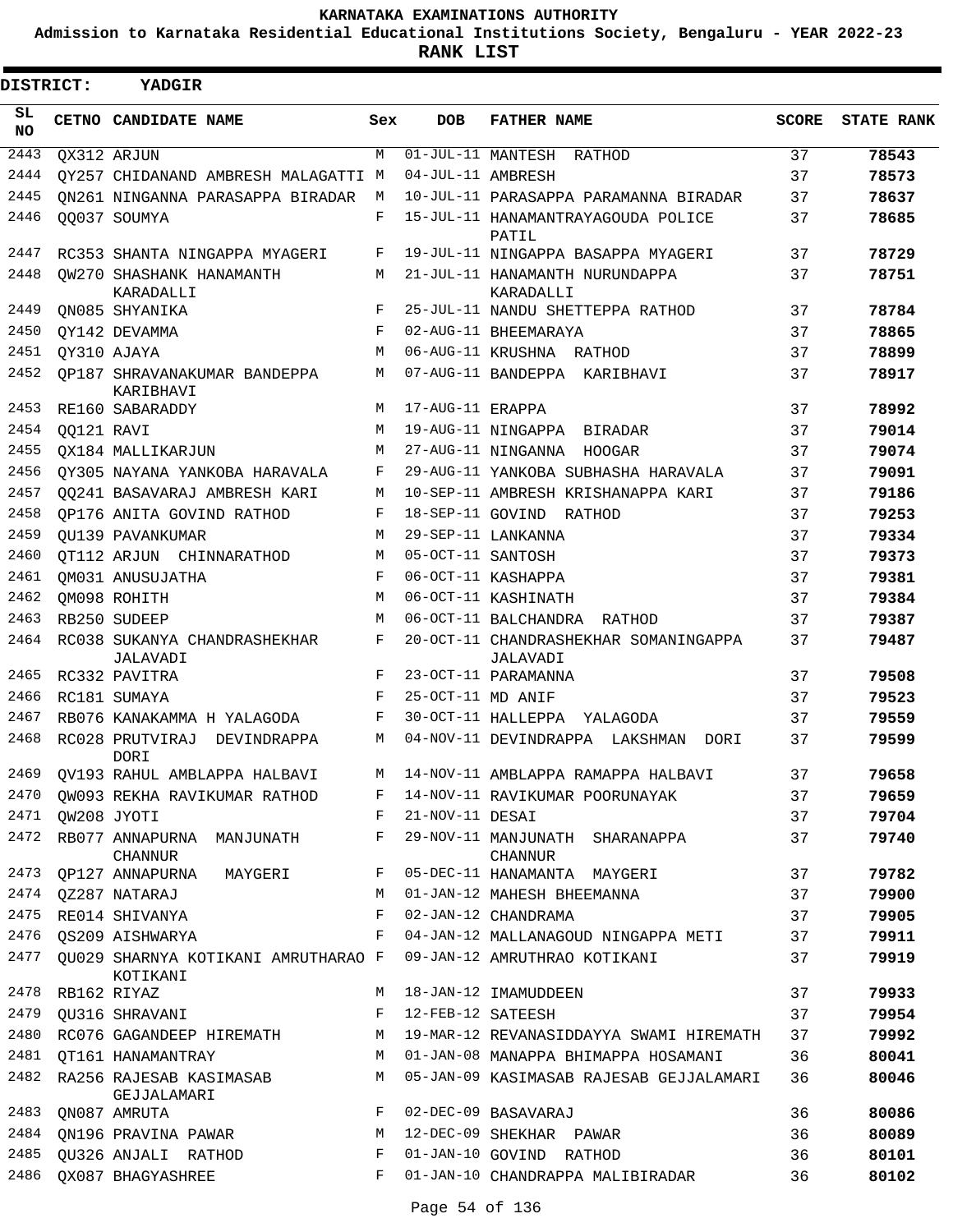**Admission to Karnataka Residential Educational Institutions Society, Bengaluru - YEAR 2022-23**

 $\blacksquare$ 

**RANK LIST**

Е

| DISTRICT:        | YADGIR                                         |     |                   |                                                     |              |                   |
|------------------|------------------------------------------------|-----|-------------------|-----------------------------------------------------|--------------|-------------------|
| SL.<br><b>NO</b> | CETNO CANDIDATE NAME                           | Sex | <b>DOB</b>        | <b>FATHER NAME</b>                                  | <b>SCORE</b> | <b>STATE RANK</b> |
| 2487             | OZ272 LAXMANA                                  | М   |                   | 01-JAN-10 SHANTAPPA TALLALLI                        | 36           | 80108             |
| 2488             | OS048 NETHRA P                                 | F   |                   | 01-JAN-10 PANDURANGA                                | 36           | 80112             |
| 2489             | QZ022 RANJITHA SOMAYYAGOUDA<br>MALIPATIL       | F   |                   | 01-JAN-10 SOMAYYAGOUDA PARAMANNA<br>MALIPATIL       | 36           | 80113             |
| 2490             | OX242 SURESH                                   | М   |                   | 01-JAN-10 SIDDAPPA PASODI                           | 36           | 80116             |
| 2491             | OZ141 SHIVAPPA M                               | M   | 10-JAN-10 MAREPPA |                                                     | 36           | 80122             |
| 2492             | OX138 VIRESHA MANAYYA SATIHALA                 | М   | 25-FEB-10 MANAPPA |                                                     | 36           | 80155             |
| 2493             | OR335 AKSHATA DYAMANNA SUNAKALLA               | F   |                   | 10-MAY-10 DYAMANNA SUNAKALLA                        | 36           | 80229             |
| 2494             | OR123 MUTTAPPA TAMMANNA BIRADAR                | М   |                   | 10-MAY-10 TAMMANNA NINGAPPA BIRADAR                 | 36           | 80230             |
| 2495             | OW029 CHAITRA                                  | F   | 13-MAY-10 MALAPPA |                                                     | 36           | 80238             |
| 2496             | OO145 ROOPA                                    | F   |                   | 05-JUN-10 BHIMASINGH RATHOD                         | 36           | 80270             |
| 2497             | RC212 PAVITRA GUNAVANTA CHAVAN                 | F   |                   | 29-JUL-10 GUNAVANTA TAKRAPPA CHAVAN                 | 36           | 80368             |
| 2498             | OR036 SHRISHAIL KADAPPAGOL                     | M   |                   | 04-AUG-10 SIDDAPPA KADAPPAGOL                       | 36           | 80385             |
| 2499             | <b>OU202 MANIKANTH</b>                         | М   |                   | 06-AUG-10 PAMPANNA                                  | 36           | 80387             |
| 2500             | RC250 HANAMANTRAYA SHANTAGOUDA<br>JAGALAR      | М   |                   | 10-AUG-10 SHANTAGOUDA BHIMARAYA JAGALAR             | 36           | 80395             |
| 2501             | QP029 SIDDANAGOUDA                             | M   |                   | 24-AUG-10 PRABHUGOUDA SHANKARAGOUDA<br>POLICE PATIL | 36           | 80430             |
| 2502             | OP290 REVANASIDDA GADDEPPA<br>SOMANAL          | M   |                   | 06-SEP-10 GADDEPPA YAMANAPPA SOMANAL                | 36           | 80465             |
| 2503             | QN278 UMESH                                    | M   |                   | 08-SEP-10 HANAMAPPA NARASINGAPPA<br><b>BIJAPUR</b>  | 36           | 80469             |
| 2504             | OU171 VISHAL GENU CHAVAN                       | M   |                   | 24-SEP-10 GENU LALASHING CHAVAN                     | 36           | 80511             |
| 2505             | RE565 ABRAHAM                                  | M   | 07-OCT-10 SURESH  |                                                     | 36           | 80558             |
| 2506             | RA136 MALASHREE                                | F   |                   | 18-OCT-10 HANAMAPPA ALIGERI                         | 36           | 80603             |
| 2507             | OV345 MANOJ                                    | M   |                   | 22-OCT-10 HONNAPPA BULAGURI                         | 36           | 80630             |
| 2508             | RB116 DHARMARAJA                               | M   |                   | 25-OCT-10 HANAMANTA                                 | 36           | 80644             |
| 2509             | OR203 SIDRAMA BHIRAPPA NAYKODI                 | M   |                   | 25-OCT-10 BHIRAPPA                                  | 36           | 80648             |
| 2510             | OT106 ANU SHIVASHANKAR KAKHANDAKI F            |     |                   | 30-OCT-10 SHIVASHANKAR TIPPANNA                     | 36           | 80667             |
| 2511             | OY029 CHANNAPPA                                | M   |                   | KAKHANDAKI<br>05-NOV-10 AMBRESH BALASHETTIHAL       | 36           | 80686             |
|                  | 2512 RA050 VIJAYALAXMI                         |     |                   | F 07-NOV-10 PARAMANNA                               | 36           | 80702             |
|                  |                                                |     |                   |                                                     |              |                   |
| 2513             | QN149 KARANA SURESH JADHAV                     | M   |                   | 14-NOV-10 SURESH CHANDAPPA JADHAV                   | 36           | 80736             |
| 2514             | QZ031 BHAGAMMA BASAVARAJ KUMBAR                | F   |                   | 15-NOV-10 BASAVARAJ MADIVALAPPA KUMBAR              | 36           | 80740             |
| 2515             | QM041 SRUSTI                                   | F   |                   | 23-NOV-10 KISHTAPPA                                 | 36           | 80783             |
| 2516             | QU271 ABDUL                                    | M   |                   | 30-NOV-10 JAFAR ALI DAPHEDAR                        | 36           | 80821             |
| 2517             | ON044 MEGHA                                    | F   | 19-DEC-10 NAGARAJ |                                                     | 36           | 80910             |
| 2518             | QP122 SIDDAMMA MOOLIMANI                       | F   |                   | 22-DEC-10 KAMANNA MOOLIMANI                         | 36           | 80929             |
| 2519             | QU356 BHAGAVAN                                 | M   |                   | 29-DEC-10 BAILAPPA                                  | 36           | 80956             |
| 2520             | RC069 SUNIL RAMU RATHOD                        | М   |                   | 30-DEC-10 RAMU KHUBU RATHOD                         | 36           | 80961             |
| 2521             | RE104 BHAVANI                                  | F   |                   | 01-JAN-11 KASHAPPA                                  | 36           | 80974             |
| 2522             | QR024 HASSENBASHA                              | М   |                   | 01-JAN-11 MOHAMED KANNELLI                          | 36           | 80984             |
| 2523             | RD066 IMAM HUSEN                               | M   |                   | 01-JAN-11 JAMALSAB                                  | 36           | 80986             |
| 2524             | QM042 RAMESH                                   | М   | 01-JAN-11 LAXMAN  |                                                     | 36           | 81007             |
| 2525             | QM230 SANJU                                    | M   | 01-JAN-11 GANGYA  |                                                     | 36           | 81010             |
| 2526             | QX030 SHARANABASU SOMASHEKHAR<br>POOJARI       | M   |                   | 01-JAN-11 SOMASHEKHAR SHANBHULINGA<br>POOJARI       | 36           | 81013             |
| 2527             | QV170 SUMEETH                                  | M   |                   | 01-JAN-11 MANJUNATH                                 | 36           | 81021             |
| 2528             | QU031 ADITYA NAYAK                             | M   |                   | 03-JAN-11 BUCHHAYYA HANAMANTRAYA DORE               | 36           | 81032             |
| 2529             | <b>OU014 VENKATESH</b>                         | M   |                   | 03-JAN-11 SHANTAPPA                                 | 36           | 81040             |
| 2530             | QY357 RENUKA HANAMANTHRAYA F<br><b>BIRADAR</b> |     |                   | 08-JAN-11 HANAMANTHRAYA NANDAPPA<br><b>BIRADAR</b>  | 36           | 81073             |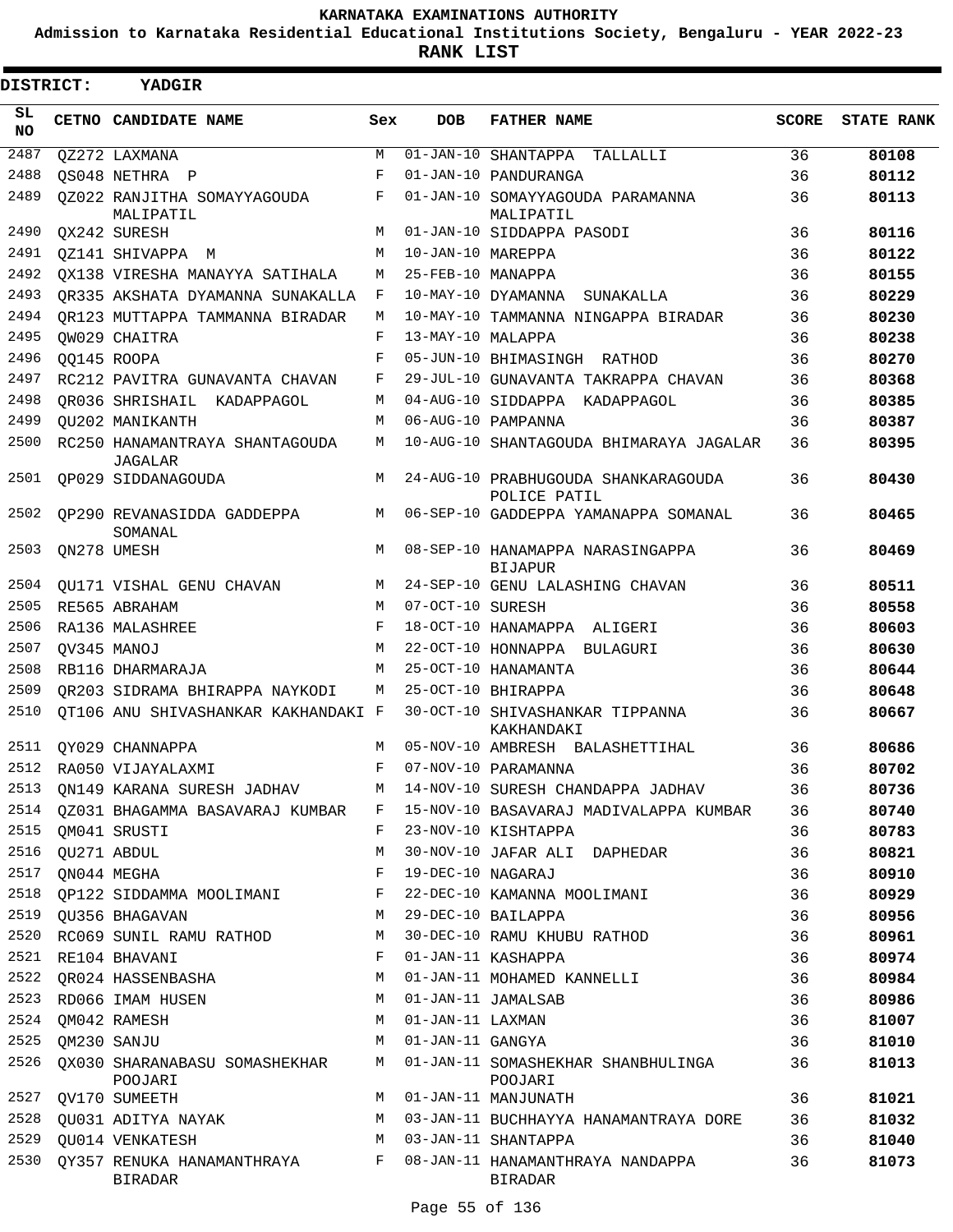**Admission to Karnataka Residential Educational Institutions Society, Bengaluru - YEAR 2022-23**

| <b>DISTRICT:</b> |                 | <b>YADGIR</b>                                    |              |                   |                                              |       |                   |
|------------------|-----------------|--------------------------------------------------|--------------|-------------------|----------------------------------------------|-------|-------------------|
| SL.<br><b>NO</b> |                 | CETNO CANDIDATE NAME                             | Sex          | <b>DOB</b>        | <b>FATHER NAME</b>                           | SCORE | <b>STATE RANK</b> |
| 2531             |                 | QV206 NAVIN KUMAR                                | M            |                   | 12-JAN-11 BHIMARAYA HAWALDAR                 | 36    | 81091             |
| 2532             |                 | RE526 BHASHA PATEL                               | М            |                   | 14-JAN-11 KASIM PATEL                        | 36    | 81103             |
| 2533             |                 | OR155 VENKATESH                                  | М            |                   | 16-JAN-11 TIPPANNA DORE                      | 36    | 81120             |
| 2534             |                 | QR086 IRFAN HUSENBASHA TALIKOTI                  | M            |                   | 23-JAN-11 HUSENBASHA MAIBOOBSAB<br>TALIKOTI  | 36    | 81152             |
| 2535             |                 | QV038 SHARANAGOUDA                               | M            |                   | 27-JAN-11 BASAVARAJ JAYI                     | 36    | 81172             |
| 2536             |                 | OX235 CHETANA                                    | М            |                   | 31-JAN-11 NINGAPPA MANGALUR                  | 36    | 81197             |
| 2537             |                 | OO010 GANESH                                     | М            |                   | 07-FEB-11 VITHAL RATHOD                      | 36    | 81247             |
| 2538             |                 | RB160 PARVATI                                    | F            |                   | 08-FEB-11 RANGAYYA                           | 36    | 81257             |
| 2539             |                 | OT005 BHAGAVAN                                   | М            |                   | 05-MAR-11 YAMANAPPA                          | 36    | 81413             |
| 2540             |                 | QX316 JYOTI AMBRESH PADASHETTI                   | F            |                   | 11-MAR-11 AMBRESH NIJALINGAPPA<br>PADASHETTI | 36    | 81470             |
| 2541             |                 | RB190 AYAN KHAJA HUSSEN LAHORI                   | М            |                   | 14-MAR-11 KHAJA HUSSEN LAHORI                | 36    | 81492             |
| 2542             |                 | OS065 ARATI                                      | F            |                   | 21-MAR-11 SHANKARANAYAK                      | 36    | 81547             |
| 2543             |                 | RC176 HALLEPPA JETTEPPA CHINCHOLI M              |              |                   | 01-APR-11 JETTEPPA HANAMANTAPPA<br>CHINCHOLI | 36    | 81642             |
| 2544             |                 | QV330 SYED MOHIYUDDIN SYED<br>RAFIYUDDIN SULEDAR | M            |                   | 12-APR-11 SYED RAFIYUDDIN                    | 36    | 81751             |
| 2545             |                 | QX049 NISHA KARAJAGI                             | F            | 15-APR-11 MAIBOOB |                                              | 36    | 81775             |
| 2546             |                 | OX002 MOUNESH                                    | M            |                   | 16-APR-11 BHIMARAYA MYAGERI                  | 36    | 81781             |
| 2547             |                 | OT201 MAMATA MALAPPA NAGANATAGI                  | F            |                   | 18-APR-11 MALAPPA BHIMANNA NAGANATAGI        | 36    | 81792             |
| 2548             |                 | RB198 SANGANAGOUDA BASALINGAPPA                  | М            |                   | 23-APR-11 BASALINGAPPA                       | 36    | 81833             |
| 2549             |                 | OM155 VIJAYALAKSHMI                              | F            | 25-APR-11 BABU    |                                              | 36    | 81859             |
| 2550             |                 | OR052 LAKKAPPA BALABHIMA BELLI                   | М            |                   | 27-APR-11 BALABHIMA LAKKAPPA BELLI           | 36    | 81869             |
| 2551             |                 | RC297 SOFISAB                                    | М            |                   | 01-MAY-11 KHASIM SAB                         | 36    | 81910             |
| 2552             |                 | ON203 RAMESH                                     | M            |                   | 10-MAY-11 BASANNA GUDAGUNTI                  | 36    | 81998             |
| 2553             |                 | OP028 ARJUN SHANTILAL CHAVAN                     | M            |                   | 06-JUN-11 SHANTILAL GOVIND CHAVAN            | 36    | 82268             |
| 2554             |                 | OS190 LAXMIBAI                                   | F            |                   | 07-JUN-11 SATYAPPA DESAI                     | 36    | 82287             |
| 2555             |                 | ON040 BHAGYA BHIMASHAPPA PUJARI                  | F            |                   | 10-JUN-11 BHIMASHAPPA YAMANAPPA PUJARI       | 36    | 82323             |
| 2556             |                 | OZ127 FARJANABEGUM                               | F            |                   | 11-JUN-11 RAJAVALI KOOTA                     | 36    | 82342             |
| 2557             |                 | RB316 VIKRAM                                     | M            |                   | 15-JUN-11 GURUNATH RATHOD                    | 36    | 82387             |
| 2558             |                 | QW183 BASAMMA                                    | F            | 18-JUN-11 MALAPPA |                                              | 36    | 82407             |
| 2559             |                 | QM119 BHOOMIKA                                   | F            |                   | 20-JUN-11 NINGAPPA                           | 36    | 82427             |
| 2560             |                 | QT038 SRUSHTI                                    | F            |                   | 24-JUN-11 NIJALINGAPPA                       | 36    | 82490             |
| 2561             |                 | QZ033 ANITA                                      | F            |                   | 27-JUN-11 NINGAPPA KATTIMANI                 | 36    | 82520             |
| 2562             |                 | QU081 VEERESH                                    | М            |                   | 27-JUN-11 PRAKASH VISHWAKARMA                | 36    | 82535             |
| 2563             |                 | QV286 DIVYA                                      | F            |                   | 28-JUN-11 BASAVARAJ                          | 36    | 82537             |
|                  |                 | 2564 QQ275 SANJANA YANKOBA DORI F                |              |                   | 29-JUN-11 YANKOBA BHEEMARAYA DORI            | 36    | 82552             |
|                  |                 | 2565 QU257 SULOCHANA                             | F            | 14-JUL-11 RAVI    |                                              | 36    | 82709             |
| 2566             |                 | QM198 JASHWANTHREDDY                             | M            |                   | 16-JUL-11 PRATAPREDDY                        | 36    | 82720             |
| 2567             |                 | RD127 DEVARAJA                                   | М            |                   | 17-JUL-11 BHEEMARAYA                         | 36    | 82732             |
| 2568             |                 | QW176 TAYANNA                                    | М            |                   | 27-JUL-11 SIDDAPPA                           | 36    | 82862             |
|                  |                 | 2569 QX080 SAIYAD ALI DAVALASAB<br>NAYKODI       |              |                   | M 01-AUG-11 DAVALASAB HAJESAB NAYKODI        | 36    | 82908             |
|                  | 2570 QW166 SONY |                                                  | F            |                   | 01-AUG-11 MALLAPPA                           | 36    | 82912             |
|                  |                 | 2571 QZ285 MAHANTHESH CHALAVADI                  | M            |                   | 03-AUG-11 SANGANNA CHALAVADI                 | 36    | 82932             |
|                  |                 | 2572 QW111 SAPNA SHANTILAL CHAVAN                |              |                   | F 05-AUG-11 SHANTILAL DENU                   | 36    | 82959             |
|                  |                 | 2573 RB089 NAVEEN KUMAR                          |              |                   | M 08-AUG-11 JATTEPPA JENDE                   | 36    | 82975             |
|                  |                 | 2574 RA243 BHAGYASHREE                           | F            |                   | 22-AUG-11 KAREPPA PUJARI                     | 36    | 83081             |
| 2575             |                 | QU210 PAVITRA                                    | $\mathbf{F}$ | 25-AUG-11 NAGAPPA |                                              | 36    | 83112             |
| 2576             |                 | QQ234 MAREPPAGOUDA RAMANAGOUDA                   |              |                   | M 06-SEP-11 RAMANAGOUDA NINGANAGOUDA         | 36    | 83207             |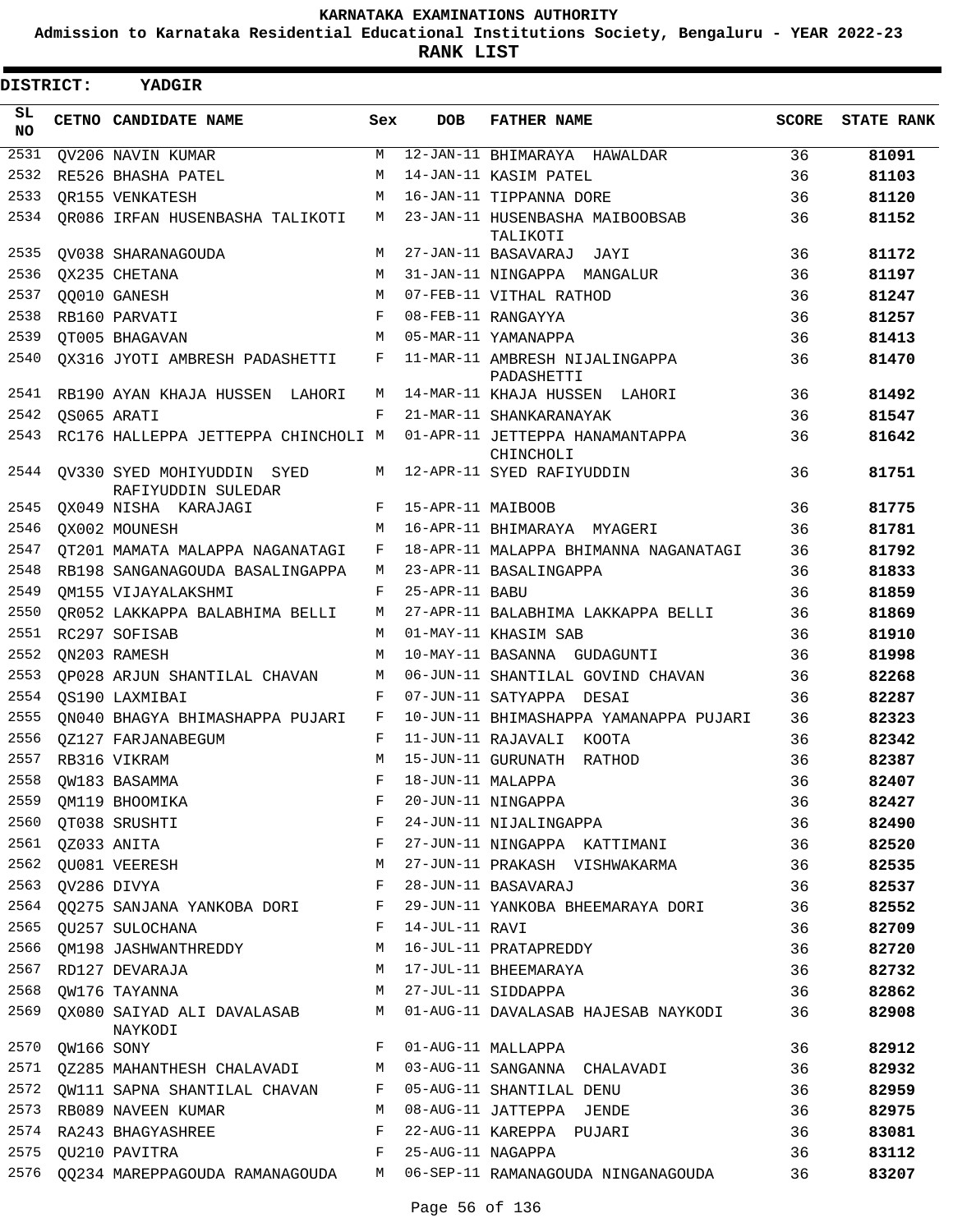**Admission to Karnataka Residential Educational Institutions Society, Bengaluru - YEAR 2022-23**

| DISTRICT:  |                  | <b>YADGIR</b>                                                       |     |                   |                                                                                           |       |                   |
|------------|------------------|---------------------------------------------------------------------|-----|-------------------|-------------------------------------------------------------------------------------------|-------|-------------------|
| SL.<br>NO. |                  | CETNO CANDIDATE NAME                                                | Sex | <b>DOB</b>        | <b>FATHER NAME</b>                                                                        | SCORE | <b>STATE RANK</b> |
|            |                  | POLICEPATIL                                                         |     |                   | POLICEPATIL                                                                               |       |                   |
| 2577       |                  | OP212 NAGARATNA BHIMARAYA KERAKAL F                                 |     |                   | 06-SEP-11 BHIMARAY GOVINDAPPA KERAKAL                                                     | 36    | 83208             |
| 2578       |                  | OW058 SRISAIL                                                       | M   |                   | 09-OCT-11 HANAMANT                                                                        | 36    | 83442             |
| 2579       |                  | QQ368 SAHANA SUNILAKUMAR KONNUR                                     | F   |                   | 14-OCT-11 SUNIL KUMAR SANGANABASAPPA<br><b>KONNUR</b>                                     | 36    | 83475             |
| 2580       |                  | OY097 BHUVANESHVARI DEVINDRAPPA<br>HUNASHYAL                        | F   |                   | 27-OCT-11 DEVINDRAPPA SAYABANNA<br>HUNASHYAL                                              | 36    | 83557             |
| 2581       |                  | OX110 RAHUL HARAVAL                                                 | M   |                   | 11-NOV-11 KRISHNAPPA HARAVAL                                                              | 36    | 83672             |
| 2582       |                  | OT257 SNEHA                                                         | F   |                   | 14-DEC-11 TIRUPATI                                                                        | 36    | 83856             |
| 2583       |                  | QS041 MOUNESH PARAMANNA MANGYALA M                                  |     |                   | 15-DEC-11 PARAMANNA BASANNA MANGYALA                                                      | 36    | 83861             |
| 2584       |                  | QS062 NAGARAJ TOPANNA RATHOD                                        | M   |                   | 01-JAN-12 TOPANNA PEERAPPA RATHOD                                                         | 36    | 83963             |
| 2585       |                  | OV011 NIKHIL PRAKASH                                                | M   | 18-JAN-12 PRAKASH |                                                                                           | 36    | 83988             |
| 2586       |                  | RE228 ANIL KUMAR                                                    | М   |                   | 20-JAN-12 MAHADEVAPPA                                                                     | 36    | 83992             |
| 2587       |                  | 0Z218 SHIVARAJ NANDAPPA POOJARI                                     | M   |                   | 29-JAN-12 NANDAPPA SAKREPPA POOJARI                                                       | 36    | 84009             |
| 2588       |                  | OM032 JAGAMMA                                                       | F   |                   | 15-MAY-09 LAKSHMANA                                                                       | 35    | 84097             |
| 2589       |                  | OV180 VEDANTH                                                       | M   | 31-OCT-09 SURESH  |                                                                                           | 35    | 84114             |
| 2590       |                  | OM221 HARISH                                                        | M   |                   | 01-JAN-10 CHINNAYYA                                                                       | 35    | 84131             |
| 2591       |                  | RE623 SHIVAGANGAMMA                                                 | F   |                   | 01-JAN-10 YANKAPPA                                                                        | 35    | 84140             |
| 2592       |                  | OT320 SHREYASH                                                      | M   |                   | 01-JAN-10 KANTILAL PAWAR                                                                  | 35    | 84141             |
| 2593       |                  | OS082 SOUNDARYA AYTAR                                               | F   |                   | 01-JAN-10 SIDDAPPA KADAPPA AYTAR                                                          | 35    | 84142             |
| 2594       |                  | 00081 HULAGAMMA NEELAPPA                                            | F   |                   | 08-FEB-10 NEELAPPA HANAMAPPA MARANAL                                                      | 35    | 84167             |
| 2595       |                  | OY076 BHIMASHANKAR MANAPPA<br>SHAMERA                               | M   |                   | 04-MAR-10 MANAPPA SHESHAPPA SHAMERA                                                       | 35    | 84180             |
| 2596       |                  | OY143 BAGESH RAYAPPA NADAKUR                                        | М   |                   | 11-MAR-10 RAYAPPA HAYYALAPPA NADAKUR                                                      | 35    | 84190             |
| 2597       |                  | OX192 BIRALINGA                                                     | М   |                   | 17-MAR-10 NANDANNA                                                                        | 35    | 84194             |
| 2598       |                  | QY270 SUJATA                                                        | F   |                   | 19-MAR-10 NAGARAJ DURUGAPPA KORAVAR                                                       | 35    | 84196             |
| 2599       |                  | OV171 CHANNAMMA MALLESHI HUGAR                                      | F   |                   | 24-MAR-10 MALLESHI SIDDANNA                                                               | 35    | 84198             |
| 2600       |                  | RD090 ANITA                                                         | F   | 31-MAR-10 ANAND   |                                                                                           | 35    | 84205             |
| 2601       | RC224 USHA       |                                                                     | F   | 06-APR-10 MAREPPA |                                                                                           | 35    | 84211             |
| 2602       |                  | RA082 MANASADEVI BIRADAR                                            | F   |                   | 08-MAY-10 SHIVANAGOUDA                                                                    | 35    | 84240             |
|            |                  | 2603 QN148 DARSHAN RAMESH RATHOD                                    |     |                   | M 22-MAY-10 RAMESH BUDDAPPANAYAK RATHOD                                                   | 35    | 84253             |
|            |                  | 2604 RA168 KAVERI                                                   |     |                   | F 29-MAY-10 VIRESH YADGIRIKAR                                                             | 35    | 84264             |
|            |                  |                                                                     |     |                   | 2605 QZ260 ASHWINI HANAMAGOUDA GOUDRA F 01-JUN-10 HANAMANGOUDA DYAVAPPAGOUDA 35<br>GOUDRA |       | 84270             |
|            |                  | 2606 QN213 RAJU BAPPARAGI                                           |     |                   | M 20-JUN-10 SANJIVAPPA                                                                    | 35    | 84302             |
|            |                  | 2607 RC307 SHRUTI CHAVAN F 13-AUG-10 REVAPPA                        |     |                   |                                                                                           | 35    | 84382             |
| 2608       |                  |                                                                     |     |                   | QU276 SUMAYYA                   F   26-AUG-10 HASAN ALI BALGAR                            | 35    | 84415             |
|            |                  |                                                                     |     |                   |                                                                                           | 35    | 84439             |
|            | 2610 RB152 JYOTI | $\mathbf{F}$                                                        |     |                   | 20-SEP-10 NAGAPPA                                                                         | 35    | 84491             |
|            |                  |                                                                     |     |                   | 2611 RB343 PAVITRA SHIVANNA CHANGALI F 14-OCT-10 SHIVANNA BAPUGOUDA CHANGALI 35           |       | 84605             |
|            |                  | 2612 QY055 LAXMI ERANNA KUMBAR                                      |     |                   | F 15-OCT-10 ERANNA NAGAPPA KUMBAR                                                         | 35    | 84612             |
|            |                  | 2613 QR124 MAHIBOOBALI KHURESHI M 09-NOV-10 MAHMADRAFIO             |     |                   |                                                                                           | 35    | 84720             |
|            |                  |                                                                     |     |                   | 2614 QP101 NIKHITA SOMASHEKAR F 15-NOV-10 SOMASHEKAR SANGANABASAPPA 35                    |       | 84748             |
|            |                  |                                                                     |     |                   | 2615 QZ078 SANDEEP MEETU CHAVAN M 19-NOV-10 MEETU TIPPANNA CHAVAN 35                      |       | 84770             |
|            |                  |                                                                     |     |                   | 2616 QV042 REKHA MALLAPPA GODEKAR F 07-DEC-10 MALLAPPA BHIMAPPA GODEKAR                   | 35    | 84848             |
| 2617       |                  | RE241 SUDEEP                                                        | M   | 17-DEC-10 SANTOSH |                                                                                           | 35    | 84901             |
|            |                  | $\mathbb{F}$ .<br><br><br>For $\mathbb{F}$<br>2618 QP199 SHAILABAYI |     |                   | 26-DEC-10 BASAVARAJ HANAMANTH CHAVHAN                                                     | 35    | 84939             |
| 2619       |                  | QM180 BHOOMIKA F 28-DEC-10 BHIMARAYA                                |     |                   |                                                                                           | 35    | 84946             |
|            |                  | AKHANDBADIGER                                                       |     |                   | 2620 QZ154 BASAVARAJ MANAPPA M 01-JAN-11 MANAPPA HANAMANTRAYA<br>AKHANDBADIGER            | 35    | 84975             |
|            |                  | 2621 QV015 BHIMASHANKAR                                             |     |                   | M 01-JAN-11 DEVENDRA                                                                      | 35    | 84976             |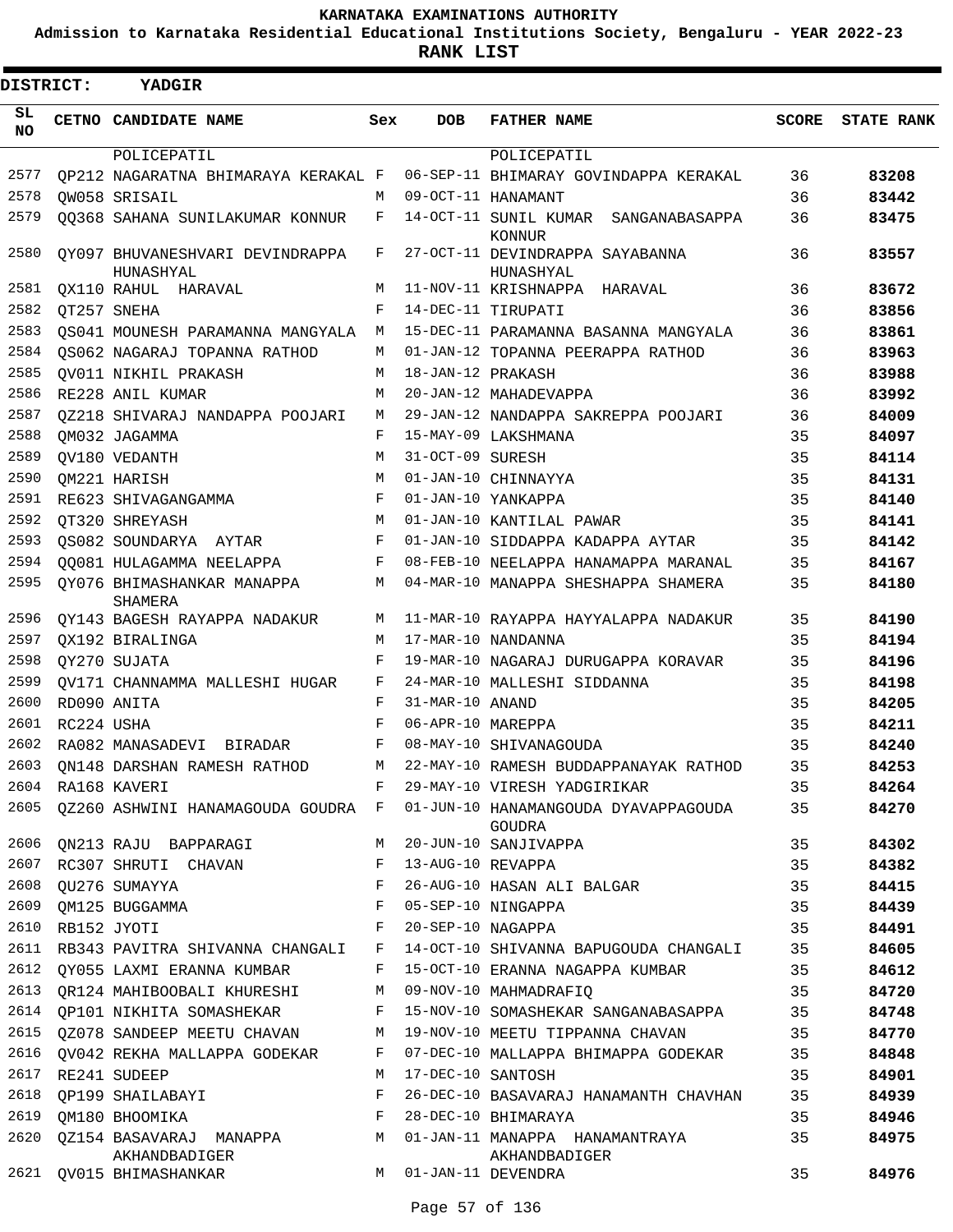**Admission to Karnataka Residential Educational Institutions Society, Bengaluru - YEAR 2022-23**

**RANK LIST**

| DISTRICT:       |  | YADGIR                                                                                                          |                    |                   |                                               |    |                  |
|-----------------|--|-----------------------------------------------------------------------------------------------------------------|--------------------|-------------------|-----------------------------------------------|----|------------------|
| SL<br><b>NO</b> |  | CETNO CANDIDATE NAME                                                                                            | Sex                | <b>DOB</b>        | <b>FATHER NAME</b>                            |    | SCORE STATE RANK |
| 2622            |  | RE303 DAWOOD                                                                                                    | М                  |                   | 01-JAN-11 JALALASABA                          | 35 | 84980            |
| 2623            |  | RC081 DEVARAJA                                                                                                  | М                  | 01-JAN-11 MILAPPA |                                               | 35 | 84983            |
| 2624            |  | OX215 KARTIK                                                                                                    | M                  |                   | 01-JAN-11 KALAPPA BADIGER                     | 35 | 84991            |
| 2625            |  | QP202 KAVITA                                                                                                    | F                  |                   | 01-JAN-11 NINGAPPA MUNDINAMANI                | 35 | 84992            |
| 2626            |  | RE350 MAHESH                                                                                                    | M                  |                   | 01-JAN-11 BHEEMARAYA                          | 35 | 84994            |
| 2627            |  | OY109 MALAKAMMA                                                                                                 | $_{\rm F}$         |                   | 01-JAN-11 MALLANNA                            | 35 | 84995            |
| 2628            |  | RD221 REKHA VANIKERAPPA RAMDURGA F                                                                              |                    |                   | 01-JAN-11 VANIKERAPPA PRABHIRAYA<br>RAMDURGA  | 35 | 85010            |
| 2629            |  | QR230 SHANTAMMA                                                                                                 | F                  |                   | 01-JAN-11 BHOOMANNA BOSGI                     | 35 | 85015            |
| 2630            |  | RC328 SHAVITRI R CHAVHAN                                                                                        | F                  |                   | 06-JAN-11 RAMACHANDRA PIRAPPA CHAVHAN         | 35 | 85067            |
| 2631            |  | OT046 SOUMYA MAILARAPPA KHANDER                                                                                 | F                  |                   | 15-JAN-11 MAILARAPPA MALLAPPA                 | 35 | 85127            |
| 2632            |  | OX007 MANIKANTA DEVINDRAPPA                                                                                     | М                  |                   | 29-JAN-11 DEVINDRAPPA                         | 35 | 85204            |
| 2633            |  | 0Z303 VIJAYALAXMI VITTAL RATHOD                                                                                 | F                  |                   | 07-FEB-11 VITTAL HANAMANAYAK RATHOD           | 35 | 85269            |
| 2634            |  | OV048 UDAYA SHARANAPPA                                                                                          | М                  |                   | 14-FEB-11 SHARNANAPPA                         | 35 | 85317            |
| 2635            |  | ON032 KAVITA SANJEEVAPPA ASKI                                                                                   | F                  |                   | 15-FEB-11 SANJEEVAPPA ASKI                    | 35 | 85322            |
| 2636            |  | RE121 SAIBAMMA                                                                                                  | $_{\rm F}$         | 20-FEB-11 LAXMANA |                                               | 35 | 85354            |
| 2637            |  | OZ032 SUNANDA                                                                                                   | F                  |                   | 23-FEB-11 MALLAPPA                            | 35 | 85374            |
| 2638            |  | RB349 RENUKA                                                                                                    | $\mathbf{F}% _{0}$ | 01-MAR-11 MANAPPA |                                               | 35 | 85422            |
| 2639            |  | OP304 SHIVA                                                                                                     | M                  |                   | 02-MAR-11 LAKKAPPA MELAR                      | 35 | 85430            |
| 2640            |  | OP228 SAGAR NILESH PAWAR                                                                                        | M                  |                   | 08-MAR-11 NILESH MOTILAL PAWAR                | 35 | 85481            |
| 2641            |  | OS012 VENKATESHA                                                                                                | M                  |                   | 10-MAR-11 RAMACHANDRAPPA                      | 35 | 85500            |
| 2642            |  | 00179 SUNITA BHEEMASING RATHOD                                                                                  | F                  |                   | 14-MAR-11 BHEEMASING TAKAREPPA RATHOD         | 35 | 85536            |
| 2643            |  | 00141 CHAITRA SHANTAPPA DODAMANI                                                                                | F                  |                   | 20-MAR-11 SHANTAPPA SHARANAPPA DODAMANI       | 35 | 85588            |
| 2644            |  | QX055 SATYAMMA CHANDAPPA MASOOTI                                                                                | F                  |                   | 23-MAR-11 CHANDAPPA DODDARAYAPPA<br>MASOOTI   | 35 | 85633            |
| 2645            |  | OY059 KARUNA NARAYANKAR                                                                                         | F                  |                   | 28-MAR-11 PARASHURAM NARAYANKAR               | 35 | 85669            |
| 2646            |  | OV069 ABHIJIT                                                                                                   | M                  |                   | 29-MAR-11 SHREENIVAS NARAYANA PATANGE         | 35 | 85676            |
| 2647            |  | OT252 SHOBHA                                                                                                    | F                  | 30-MAR-11 NAGAPPA |                                               | 35 | 85690            |
| 2648            |  | OR039 VAISHALI BIRADARA                                                                                         | F                  |                   | 01-APR-11 BASANAGOUDA GUTTAPPA BIRADARA       | 35 | 85710            |
| 2649            |  | OY207 YOGESH                                                                                                    | M                  |                   | 01-APR-11 SAYABANNA HARIJAN                   | 35 | 85711            |
|                 |  | 2650 QV133 RAJESHWARI CHANDAPPA                                                                                 |                    |                   | F 13-APR-11 CHANDAPPA HALLEPPA                | 35 | 85819            |
| 2651            |  | QX172 SHILPA                                                                                                    | F                  |                   | 18-APR-11 BASAVARAJ                           | 35 | 85869            |
| 2652            |  | QY208 CHETAN                                                                                                    | М                  |                   | 20-APR-11 CHANDRAKANTA RATHOD                 | 35 | 85877            |
| 2653            |  | QW326 MURUGENDRA                                                                                                | М                  |                   | 21-APR-11 TIMMANNA                            | 35 | 85882            |
| 2654            |  | QZ228 JAGADESH                                                                                                  | М                  |                   | 24-APR-11 RAMU HONAPPA                        | 35 | 85906            |
| 2655            |  | QP146 PRIYANKA BHIMASHANKAR<br>HIREGOL                                                                          | $F$ and            |                   | 24-APR-11 BHIMASHANKAR MADIWALAPPA<br>HIREGOL | 35 | 85910            |
| 2656            |  | QW021 SHWETA BHEEMAPPA RANGAGOL                                                                                 | F                  |                   | 26-APR-11 BHEEMAPPA MAREPPA RANGAGOL          | 35 | 85937            |
| 2657            |  | RA058 RENUKA NINGANNA YEVOOR                                                                                    | F                  |                   | 02-MAY-11 NINGANNA                            | 35 | 85982            |
| 2658            |  | RA161 APPU WAGMARE                                                                                              | M                  |                   | 10-MAY-11 YASHAVANT                           | 35 | 86057            |
| 2659            |  | QU173 DEEPA                                                                                                     | F                  |                   | 15-MAY-11 ESHWARGOUDA                         | 35 | 86109            |
| 2660            |  | RD008 AMBARESH RATHOD                                                                                           | М                  |                   | 17-MAY-11 SHIVARAJ RATHOD                     | 35 | 86116            |
| 2661            |  | RC183 MUJAMILL NATIONAL SERVICE SERVICE SERVICE SERVICE SERVICE SERVICE SERVICE SERVICE SERVICE SERVICE SERVICE | М                  |                   | 17-MAY-11 MADARSHA MAKANDAR                   | 35 | 86122            |
| 2662            |  | RB026 ASHADA BIBIFATIMA                                                                                         | F                  |                   | 23-MAY-11 BANDAGISAB                          | 35 | 86170            |
| 2663            |  | OT251 CHANNAMMA                                                                                                 | F                  | 23-MAY-11 NAGAPPA |                                               | 35 | 86171            |
| 2664            |  | QY020 HANSIKA                                                                                                   | F                  |                   | 26-MAY-11 KANTVEER                            | 35 | 86209            |
| 2665            |  | RE058 SAYIKUMAR                                                                                                 | М                  |                   | 31-MAY-11 CHANDAPPA                           | 35 | 86259            |
| 2666            |  | RB123 DEVARAJA                                                                                                  | M                  |                   | 01-JUN-11 YANKAPPA                            | 35 | 86269            |
| 2667            |  | QQ060 MAHESH TALAVARA                                                                                           | М                  |                   | 01-JUN-11 BHAGAPPA                            | 35 | 86279            |
| 2668            |  | QZ322 RAJASHREE                                                                                                 | F                  |                   | 01-JUN-11 RAYAPPA GOJAGAR                     | 35 | 86284            |
|                 |  |                                                                                                                 |                    |                   |                                               |    |                  |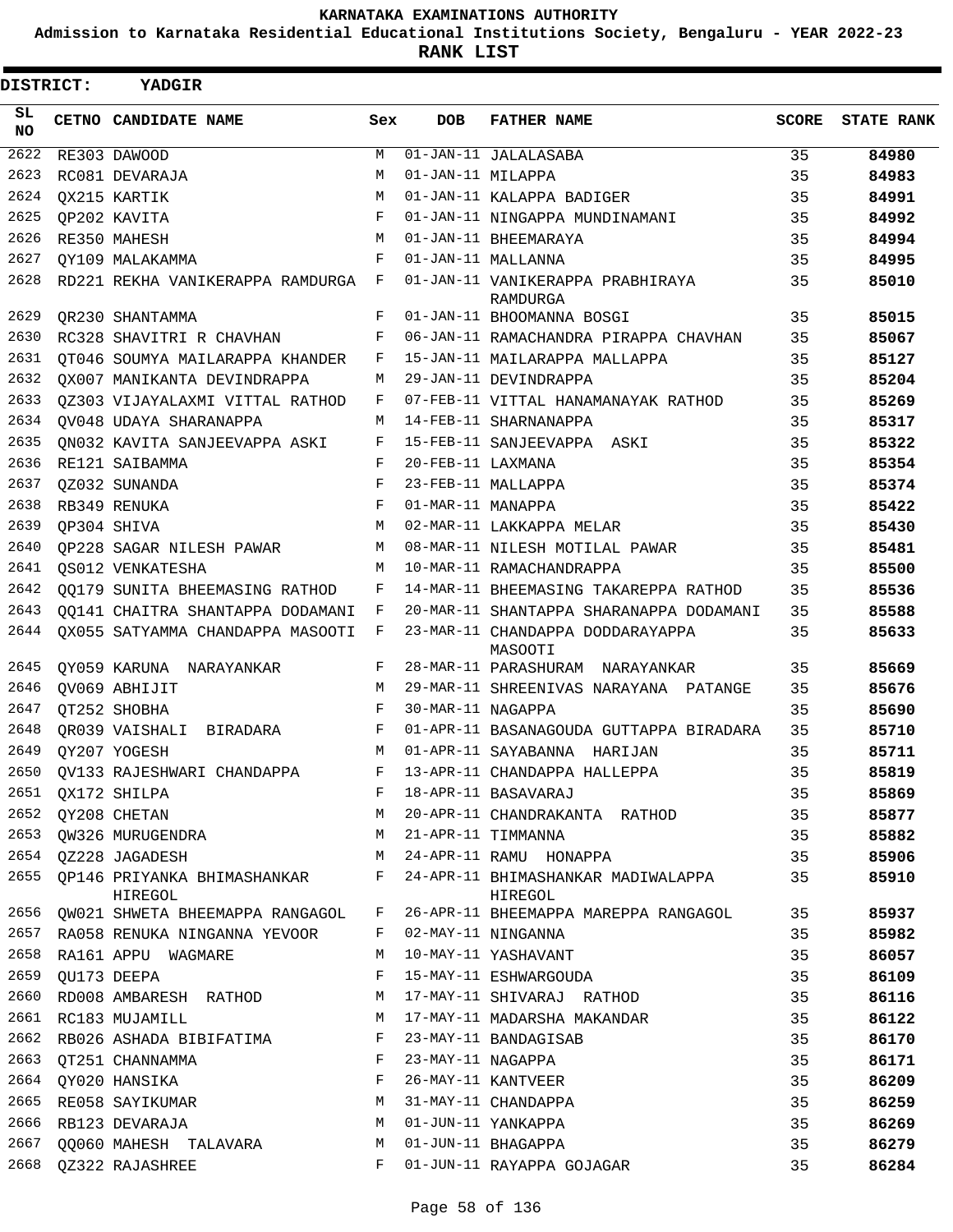**Admission to Karnataka Residential Educational Institutions Society, Bengaluru - YEAR 2022-23**

**RANK LIST**

| <b>DISTRICT:</b> |                  | <b>YADGIR</b>                                                       |            |                   |                                                                                      |              |                   |
|------------------|------------------|---------------------------------------------------------------------|------------|-------------------|--------------------------------------------------------------------------------------|--------------|-------------------|
| SL<br><b>NO</b>  |                  | CETNO CANDIDATE NAME                                                | Sex        | <b>DOB</b>        | <b>FATHER NAME</b>                                                                   | <b>SCORE</b> | <b>STATE RANK</b> |
| 2669             |                  | QT029 GURURAJ                                                       | M          |                   | 02-JUN-11 BASAVARAJ NANDUR                                                           | 35           | 86295             |
| 2670             |                  | RC159 TASMEEN NAGANURU                                              | F          |                   | 02-JUN-11 SHABBIRASAB                                                                | 35           | 86303             |
| 2671             |                  | RD197 GOVINDA                                                       | M          | 06-JUN-11 IRAPPA  |                                                                                      | 35           | 86354             |
| 2672             |                  | RE196 SHWETA                                                        | $_{\rm F}$ | 07-JUN-11 SURESH  |                                                                                      | 35           | 86377             |
| 2673             |                  | 00193 SUSHMA                                                        | F          |                   | 14-JUN-11 MANAPPA RATHOD                                                             | 35           | 86446             |
| 2674             |                  | QT151 BHOOMIKA                                                      | F          |                   | 18-JUN-11 BHEEMANNA                                                                  | 35           | 86482             |
| 2675             |                  | RD192 CHETHANA                                                      | F          |                   | 24-JUN-11 BANNAYYA SWAMY                                                             | 35           | 86529             |
| 2676             |                  | OU268 SEVANTI SANGANNA                                              | F          |                   | 24-JUN-11 SANGANNA                                                                   | 35           | 86537             |
| 2677             |                  | OW159 NINGARAJ                                                      | M          |                   | 25-JUN-11 BHIMARAYA MANTAPPA GUTTEDAR                                                | 35           | 86548             |
| 2678             |                  | OS205 AKSHATA                                                       | F          |                   | 27-JUN-11 SAYABANNA BASAPPA                                                          | 35           | 86566             |
| 2679             |                  | OT035 MAHAMAD JUBER                                                 | M          |                   | 28-JUN-11 IBRAHIM KEMBHAVI                                                           | 35           | 86577             |
| 2680             |                  | OY236 GADDEPPA                                                      | M          |                   | 30-JUN-11 SARJAPPA                                                                   | 35           | 86601             |
| 2681             |                  | OM084 ARCHANA                                                       | F          |                   | 01-JUL-11 ADIVAPPA                                                                   | 35           | 86612             |
| 2682             |                  | 0Z039 PRAJWAL NINGANNA HOOGAR                                       | M          |                   | 01-JUL-11 NINGANNA HANAMANTRAYA HOOGAR                                               | 35           | 86617             |
| 2683             |                  | QR042 SATVIK SANGANABASAYYA<br>KODEKALMATH                          | M          |                   | 01-JUL-11 SANGANABASAYYA ERAYYA<br>KODEKALMATH                                       | 35           | 86620             |
| 2684             |                  | QN334 SURESH CHAVHANA                                               | M          |                   | 02-JUL-11 LAXMAN CHAVHANA                                                            | 35           | 86633             |
| 2685             |                  | OX040 NAGARAJ                                                       | M          |                   | 04-JUL-11 YALLAPPA MALLAPPA<br>KELAGINAMANE                                          | 35           | 86658             |
| 2686             |                  | 0Z111 SHREEKANT GAYAKAVADA                                          | М          |                   | 07-JUL-11 BHEEMARAYYA GAYAKAVADA                                                     | 35           | 86706             |
| 2687             |                  | RE074 RUDRESH                                                       | M          |                   | 09-JUL-11 VENKATESH                                                                  | 35           | 86727             |
| 2688             |                  | OW070 NAVYA                                                         | F          | 10-JUL-11 ERAPPA  |                                                                                      | 35           | 86736             |
| 2689             |                  | QU132 SINCHANA                                                      | F          | 14-JUL-11 NAGARAJ |                                                                                      | 35           | 86785             |
| 2690             |                  | OV065 MANIKANTA                                                     | M          |                   | 17-JUL-11 ANJINIYA                                                                   | 35           | 86814             |
| 2691             |                  | RE612 SHEETAL                                                       | F          |                   | 17-JUL-11 RAMESH KUMAR                                                               | 35           | 86818             |
| 2692             |                  | QR092 KEERTI                                                        | F          |                   | 18-JUL-11 GADDEPPA HULLIKERI                                                         | 35           | 86827             |
| 2693             |                  | OW258 ANKITHA                                                       | F          |                   | 20-JUL-11 SHIVUKUMAR RATHOD                                                          | 35           | 86853             |
| 2694             |                  | OR239 SOUJANYA BASAVARAJ DANDAGOL F                                 |            |                   | 21-JUL-11 BASAVARAJ TIMMANNA DANDAGOL                                                | 35           | 86878             |
| 2695             |                  | OX077 RAVI MUDNOOR                                                  | M          |                   | 25-JUL-11 SHARANAPPA                                                                 | 35           | 86910             |
| 2696             |                  | OV152 LAKSHMI                                                       | F          |                   | 29-JUL-11 SIDDAPPA                                                                   | 35           | 86941             |
|                  |                  | 2697 QW219 JAYASHREE                                                |            |                   | F 02-AUG-11 BASAVARAJ                                                                | 35           | 86973             |
| 2698             |                  | OV102 ARAVIND                                                       | M          |                   | 05-AUG-11 PREMA RATHOD                                                               | 35           | 86999             |
|                  |                  | 2699 QY326 PRADEEP                                                  | М          |                   | 10-AUG-11 MANAPPA MALKAPUR                                                           | 35           | 87048             |
| 2700             |                  | QX115 SAMPATHAKUMARA M 11-AUG-11 RANGAPPA                           |            |                   |                                                                                      | 35           | 87060             |
|                  |                  | 2701 QU085 RENUKA                                                   |            |                   | F 15-AUG-11 PARAMESH                                                                 | 35           | 87091             |
|                  |                  | HOSUR                                                               |            |                   | 2702 QU272 MHAHEEMBEGUM MOHAMMADPASHA F 21-AUG-11 MOHAMMADPASHA HUSSAINKHAN<br>HOSUR | 35           | 87159             |
|                  |                  | 2703 QZ148 TARUNA V KAVALADAR                                       |            |                   | M 22-AUG-11 VENKOBA KAVALADAR                                                        | 35           | 87175             |
|                  |                  | 2704 QN312 AKASHA                                                   | M          |                   | 26-AUG-11 LAKSHMANA                                                                  | 35           | 87204             |
| 2705             |                  | QT018 GANGAMMA                                                      | F          |                   | 28-AUG-11 HANAMANTRAYA                                                               | 35           | 87214             |
|                  |                  | 2706 QZ140 KAVITA<br>$\mathbf{F}$ and $\mathbf{F}$ and $\mathbf{F}$ |            |                   | 08-SEP-11 YANKAPPA BANDOLLI                                                          | 35           | 87298             |
|                  |                  | 2707 RC260 KARTHIK BASAVARAJ B M 13-SEP-11 BASAVARAJ B B            |            |                   |                                                                                      | 35           | 87345             |
| 2708             |                  | RE530 ANKITA                                                        |            |                   | F 19-SEP-11 VENKATAPPA                                                               | 35           | 87380             |
| 2709             |                  | QP218 VINAYAKUMAR TIPPANNA MADAR M                                  |            |                   | 19-SEP-11 TIPPANNA MADAR                                                             | 35           | 87390             |
| 2710             |                  | RC026 SHAMEENA KURESHI                                              | F          |                   | 20-SEP-11 IBRAHIM                                                                    | 35           | 87398             |
|                  |                  | 2711 QZ185 SHILPA HANAMANTRAY DYAPUR                                | F          |                   | 01-OCT-11 HANAMANTRAYA GANGAPPA DYAPUR                                               | 35           | 87479             |
|                  |                  | 2712 QT301 ANKITA                                                   | F          |                   | 07-OCT-11 MAREPPA GANGANALA                                                          | 35           | 87503             |
|                  |                  | 2713 RE161 SHOBHA                                                   | F          | 08-OCT-11 SABAYYA |                                                                                      | 35           | 87514             |
|                  |                  | 2714 RE537 KAUSHIK D                                                | M          |                   | 18-OCT-11 DEVINDRAPPA                                                                | 35           | 87574             |
|                  | 2715 QM151 ARIKA |                                                                     | F          | 24-OCT-11 ASHOKA  |                                                                                      | 35           | 87620             |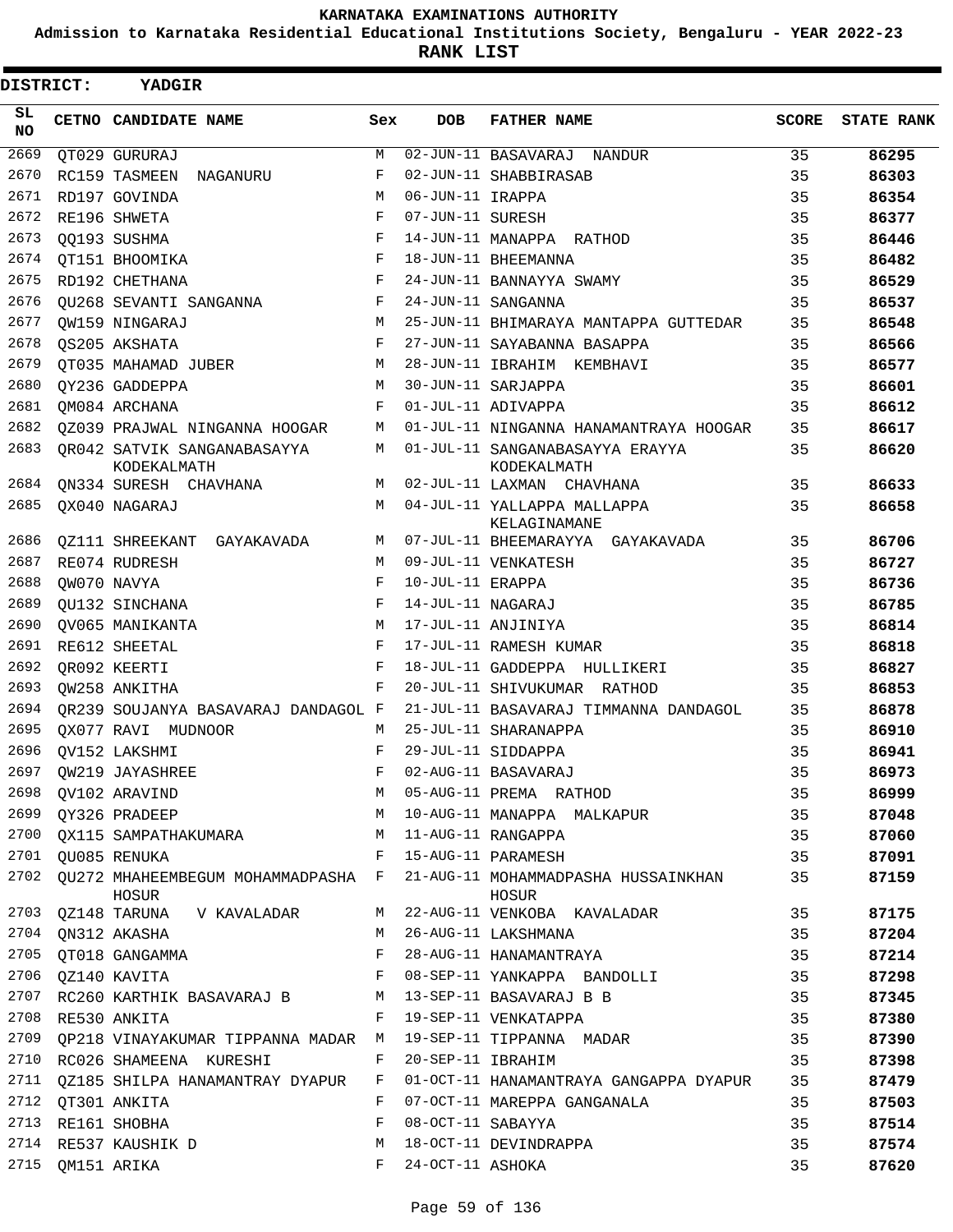**Admission to Karnataka Residential Educational Institutions Society, Bengaluru - YEAR 2022-23**

| DISTRICT:        | YADGIR                                                                                                                             |     |                   |                                                                                   |       |                   |
|------------------|------------------------------------------------------------------------------------------------------------------------------------|-----|-------------------|-----------------------------------------------------------------------------------|-------|-------------------|
| SL.<br><b>NO</b> | CETNO CANDIDATE NAME                                                                                                               | Sex | <b>DOB</b>        | <b>FATHER NAME</b>                                                                | SCORE | <b>STATE RANK</b> |
| 2716             | QM001 CHARAN KUMAR                                                                                                                 | M   |                   | 08-NOV-11 PRASAD BABU                                                             | 35    | 87714             |
| 2717             | OU267 SAVAN<br>RATHOD                                                                                                              | М   |                   | 11-NOV-11 SHANKAR RATHOD                                                          | 35    | 87740             |
| 2718             | OW287 SUSHMITHA                                                                                                                    | F   |                   | 08-DEC-11 MAHANTESH GOWDA                                                         | 35    | 87908             |
| 2719             | RA147 KIRTI SOMANAGOUDA HOSAMANI F                                                                                                 |     |                   | 12-DEC-11 SOMANAGOUDA SIDDANAGOUDA<br>HOSAMANI                                    | 35    | 87924             |
| 2720             | RD042 RANJITHA<br>BESHETTY                                                                                                         | F   |                   | 20-DEC-11 SABAREDDY                                                               | 35    | 87978             |
| 2721             | <b>OX293 GURUBASAPPA</b>                                                                                                           | M   |                   | 30-DEC-11 BASAVARAJ                                                               | 35    | 88021             |
| 2722             | QP220 BHOOMIKA AMBRAPPA BUDIHAL                                                                                                    | F   |                   | 01-JAN-12 AMBRAPPA BHIMANNA BUDIHAL                                               | 35    | 88035             |
| 2723             | RE064 CHAITRA CHANDAPPANOR                                                                                                         | F   |                   | 02-JAN-12 TIMMAYYA                                                                | 35    | 88045             |
| 2724             | OS110 GEETA HAVALEPPA VARAGAR                                                                                                      | F   |                   | 09-JAN-12 HAVALEPPA RAMANNA VARAGAR                                               | 35    | 88067             |
| 2725             | QZ041 LALABI DAVALASAB NAYKODI                                                                                                     | F   |                   | 14-JAN-12 DAVALASAB MAHIBOOBASAB<br>NAYKODI                                       | 35    | 88081             |
| 2726             | QU231 MANISH                                                                                                                       | F   |                   | 14-JAN-12 MOHAN CHINNA RATHOD                                                     | 35    | 88082             |
| 2727             | RE080 MALLIKARJUN                                                                                                                  | M   | 18-MAY-12 SABANNA |                                                                                   | 35    | 88155             |
| 2728             | OZ300 TAYAB TAISEEN                                                                                                                | F   |                   | 03-SEP-12 S HUSEN PASHA                                                           | 35    | 88164             |
| 2729             | OP031 CHANDRASHEKHAR EMMER                                                                                                         | М   |                   | 08-JUN-09 NEELAPPA BALAPPA                                                        | 34    | 88196             |
| 2730             | OR141 VIKASA                                                                                                                       | M   |                   | 01-JUL-09 SHIVAPPA J                                                              | 34    | 88200             |
| 2731             | QR162 ANJALI SHARANAPPA INGALE                                                                                                     | F   |                   | 10-AUG-09 SHARANAPPA BASAPPA INGALE                                               | 34    | 88209             |
| 2732             | OR179 SUNITA GOVINDA RATHOD                                                                                                        | F   |                   | 11-AUG-09 GOVINDA DHEERAPPA RATHOD                                                | 34    | 88210             |
| 2733             | RE042 VAISHNAVI                                                                                                                    | F   |                   | 29-NOV-09 SIDHESHWAR                                                              | 34    | 88236             |
| 2734             | 00059 CHIDANANDA                                                                                                                   | M   |                   | 01-JAN-10 BASAPPA HAYYALAPPA                                                      | 34    | 88247             |
| 2735             | RE282 DARSHAN                                                                                                                      | M   |                   | 01-JAN-10 MANYA JADAV                                                             | 34    | 88248             |
| 2736             | OY302 DEVARAJ                                                                                                                      | M   |                   | 01-JAN-10 GOUDAPPA PAVAR                                                          | 34    | 88249             |
| 2737             | OW330 KARNA BAHADDUR                                                                                                               | М   |                   | 01-JAN-10 BAHADDUR                                                                | 34    | 88254             |
| 2738             | OW233 RAKESH                                                                                                                       | M   |                   | 01-JAN-10 NINGAPPA                                                                | 34    | 88264             |
| 2739             | QP085 SURESH SHASHIKANT CHAWAN                                                                                                     | M   |                   | 01-JAN-10 SHASHAIKANT YANKANAYAK CHAWAN                                           | 34    | 88271             |
| 2740             | RD022 GOUTAMA                                                                                                                      | M   |                   | 05-JAN-10 SANGAPPA                                                                | 34    | 88277             |
| 2741             | OM239 BHEEMASHANKAR REDDY                                                                                                          | М   |                   | 19-APR-10 HANMANTAREDDY                                                           | 34    | 88364             |
| 2742             | RE060 VENKATESH                                                                                                                    | M   |                   | 01-MAY-10 SHANKAR JADAV                                                           | 34    | 88379             |
|                  | 2743 RC330 ANAND GOVIND JADHAV                                                                                                     | M   |                   | 07-MAY-10 GOVIND JAIRAM JADHAV                                                    | 34    | 88391             |
| 2744             |                                                                                                                                    |     | 02-JUN-10 ABBAYYA |                                                                                   | 34    | 88429             |
| 2745             | ${\tt RE601\  BHAVANA} \begin{tabular}{lcccc} & & & & & & & \\ & & & & & & & \\ \hline QW109 \  RAKESH & & & & & \\ \end{tabular}$ |     |                   |                                                                                   | 34    | 88442             |
| 2746             |                                                                                                                                    |     |                   | QR090 ARATI BASAVARAJ KURI F 30-JUN-10 BASAVARAJ LANKEPPA KURI 34                 |       | 88460             |
|                  |                                                                                                                                    |     |                   | 2747 RD242 MARILINGAMMA F 20-JUL-10 SHIVAPPA BHIRAPPA KAVALI 34                   |       | 88490             |
|                  |                                                                                                                                    |     |                   | 2748 RD155 MUDUKAPPA HANAMANT KAVALI M 26-JUL-10 HANAMANT RAYAPPA KAVALI 34       |       | 88504             |
|                  | 2749 QN212 MEGHA HADAPAD                                                                                                           |     |                   | F 02-AUG-10 MALLAPPA HADAPAD                                                      | 34    | 88516             |
|                  |                                                                                                                                    |     |                   | 07-AUG-10 PARAMANNA GORAVAR                                                       | 34    | 88522             |
|                  |                                                                                                                                    |     | 14-AUG-10 RAMESH  |                                                                                   | 34    | 88543             |
|                  |                                                                                                                                    |     |                   | 20-AUG-10 BASAPPA                                                                 | 34    | 88559             |
|                  | 2750 QS070 CHAITRA F<br>2751 QM144 UMADEVI F<br>2752 RE117 MAMATHA F<br>2753 RA162 LALABI F                                        |     |                   |                                                                                   |       | 88589             |
|                  |                                                                                                                                    |     |                   |                                                                                   |       | 88600             |
|                  |                                                                                                                                    |     |                   |                                                                                   |       | 88602             |
|                  |                                                                                                                                    |     |                   | 2756 QX305 SAKSHI PRAKASHA MELINAMANI F 09-SEP-10 PRAKASHA SIDDAPPA MELINAMANI 34 |       | 88611             |
|                  | 2757 QX036 PRADEEP                                                                                                                 |     |                   | M 12-SEP-10 NAGENDRA                                                              | 34    | 88626             |
|                  | 2758 RD098 RADHIKA                                                                                                                 |     |                   | F 15-SEP-10 HUSANAYYA                                                             | 34    | 88636             |
|                  |                                                                                                                                    |     |                   | 2759 RB174 SEVANTI BALAPPA HARIJAN F 05-OCT-10 BALAPPA SIDDAPPA HARIJAN 34        |       | 88706             |
|                  | 2760 QV096 SHARANU NAGARAJ M 06-OCT-10 NAGARAJ                                                                                     |     |                   |                                                                                   | 34    | 88716             |
|                  |                                                                                                                                    |     |                   |                                                                                   | 34    | 88719             |
|                  |                                                                                                                                    |     |                   | 10-OCT-10 RAJU SANGANNA                                                           | 34    | 88733             |
|                  |                                                                                                                                    |     |                   |                                                                                   | 34    | 88751             |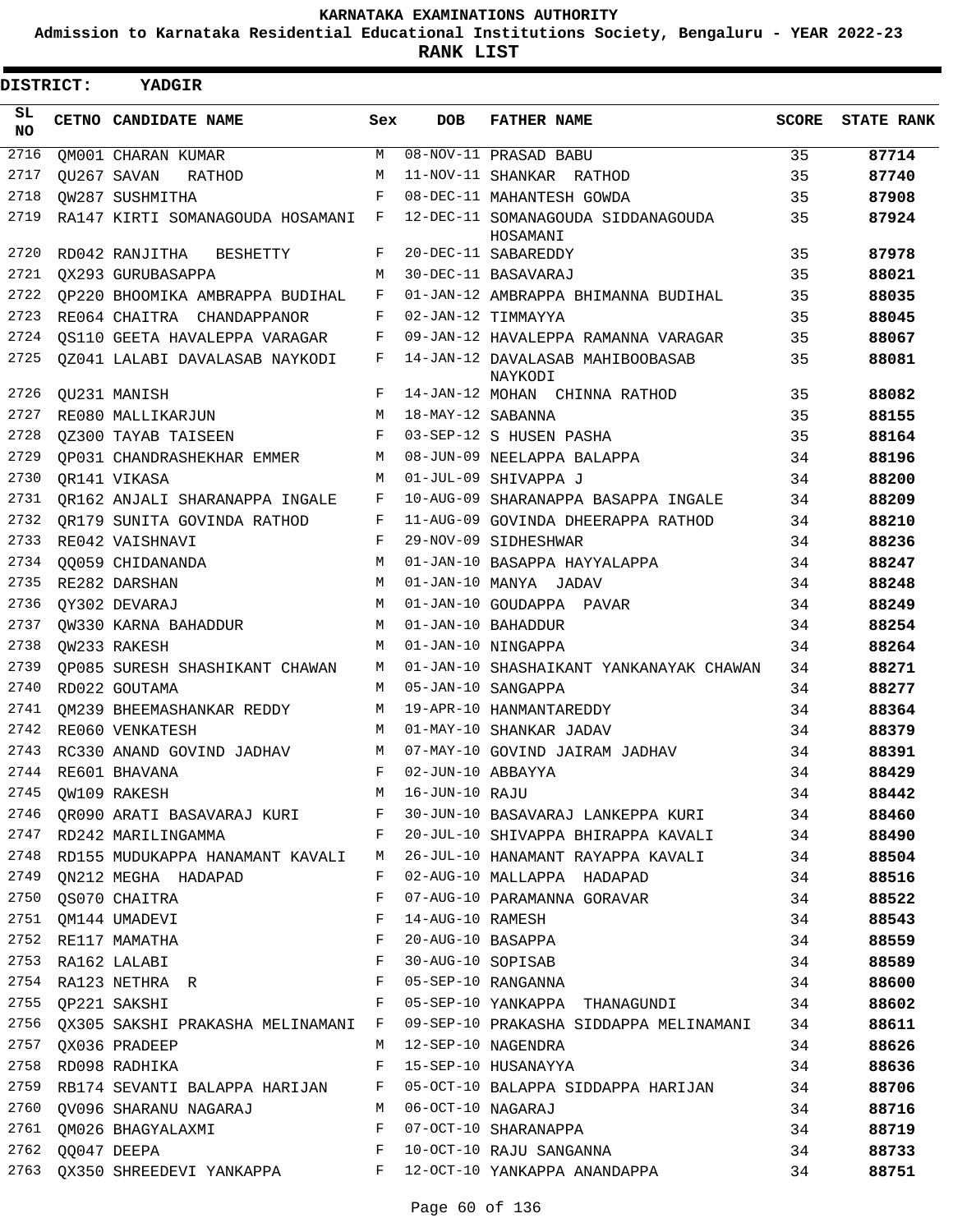**Admission to Karnataka Residential Educational Institutions Society, Bengaluru - YEAR 2022-23**

| <b>DISTRICT:</b> |                  | <b>YADGIR</b>                                    |            |                   |                                               |       |                   |
|------------------|------------------|--------------------------------------------------|------------|-------------------|-----------------------------------------------|-------|-------------------|
| SL.<br>NO        |                  | CETNO CANDIDATE NAME                             | Sex        | <b>DOB</b>        | <b>FATHER NAME</b>                            | SCORE | <b>STATE RANK</b> |
|                  |                  | GUNDALAGERI                                      |            |                   | GUNDALAGERI                                   |       |                   |
| 2764             |                  | OP178 SACHIN                                     | M          |                   | 20-OCT-10 NEELAPPA<br>RATHOD                  | 34    | 88785             |
| 2765             |                  | QW214 VEERESH                                    | M          |                   | 20-OCT-10 BASAVARAJ                           | 34    | 88788             |
| 2766             |                  | RE628 SANGEETA                                   | F          |                   | 30-OCT-10 MALLAPPA                            | 34    | 88832             |
| 2767             |                  | 00109 HANAMANTRAYA SANJEEVAPPA<br>SAKRI          | М          |                   | 31-OCT-10 SANJEEVAPPA                         | 34    | 88838             |
| 2768             |                  | ON158 SHRUTI                                     | F          |                   | 04-NOV-10 RAVI PAWAR                          | 34    | 88855             |
| 2769             |                  | QN296 SHRUTI                                     | F          | 10-NOV-10 KRISHNA |                                               | 34    | 88897             |
| 2770             |                  | OV108 AKSHITH A                                  | F          |                   | 14-NOV-10 KALLAPPA                            | 34    | 88917             |
| 2771             |                  | RD193 JYOTI                                      | F          |                   | 30-NOV-10 BASAVARAJ                           | 34    | 89001             |
| 2772             |                  | RD140 ARUN KUMAR                                 | M          |                   | 01-DEC-10 SIDDAPPA                            | 34    | 89004             |
| 2773             |                  | QY292 BHAGYA                                     | $_{\rm F}$ |                   | 18-DEC-10 BEERAPPA TAMADODDI                  | 34    | 89114             |
| 2774             |                  | OZ296 DARSHAN SAKREPPA CHAVHAN                   | М          |                   | 01-JAN-11 SAKREPPA                            | 34    | 89204             |
| 2775             |                  | OR108 DEEPA                                      | F          |                   | 01-JAN-11 AMARAPPA JUMMAR                     | 34    | 89206             |
| 2776             |                  | OV289 MARELINGAPPA NINGAPPA<br>HANCHINAL         | М          |                   | 01-JAN-11 NINGAPPA MALLAPPA HANCHINAL         | 34    | 89223             |
| 2777             |                  | QV295 SAKSHI                                     | F          |                   | 01-JAN-11 VISHSWANATH                         | 34    | 89243             |
| 2778             |                  | OW147 VENKATESH                                  | M          |                   | 01-JAN-11 RAMU RATHOD                         | 34    | 89260             |
| 2779             |                  | QN067 POOJA DODAMANI                             | F          |                   | 02-JAN-11 LAKSHMANNA DODAMANI                 | 34    | 89264             |
| 2780             |                  | QY053 SAYYADSHAYAN PATEL MAIBUB<br>PATEL BEELVAR | M          |                   | 08-JAN-11 MAIBUB PATEL BEELVAR                | 34    | 89303             |
| 2781             |                  | QU116 LATESH                                     | M          | 10-JAN-11 ANAND   |                                               | 34    | 89313             |
| 2782             |                  | OV299 SIDDALINGAPPA ESHAPPA<br>SADYAPURE         | M          |                   | 11-JAN-11 ESHAPPA TIPPANA GOUDA<br>SADYAPURE  | 34    | 89325             |
| 2783             |                  | QP021 SHRUTI CHAVAN                              | F          | 12-JAN-11 LOKESH  |                                               | 34    | 89334             |
| 2784             |                  | RC058 SAMEERSAB MULLA                            | M          |                   | 13-JAN-11 LALSAB MULLA                        | 34    | 89339             |
| 2785             |                  | OZ149 LAXMI H DASARA                             | F          |                   | 16-JAN-11 HANAMANTA DASARA                    | 34    | 89355             |
| 2786             |                  | RB097 KAVERI                                     | F          |                   | 22-JAN-11 SHIVU RATHOD                        | 34    | 89397             |
| 2787             |                  | OP274 REKHA PARASHURAM HAYYAL                    | F          |                   | 25-JAN-11 PARASHURAM REVANASIDDAPPA<br>HAYYAL | 34    | 89412             |
| 2788             |                  | OU157 SHILPA                                     | F          | 04-FEB-11 MALAPPA |                                               | 34    | 89468             |
| 2789             |                  | QR195 RAHUL REVAPPA RATHOD                       | M          |                   | 10-FEB-11 REVAPPA PEERAPPA RATHOD             | 34    | 89512             |
| 2790             |                  | QN081 YALLAMMA MALLAPPA PUJARI F                 |            |                   | 11-FEB-11 MALLAPPA MAILARAPPA PUJARI          | 34    | 89525             |
|                  |                  | 2791 QS036 SHWETA                                | F          |                   | 13-FEB-11 RANGANATH                           | 34    | 89536             |
| 2792             |                  | QT203 S SIDDAYYA                                 | М          |                   | 20-FEB-11 SUGAYYA SWAMI                       | 34    | 89597             |
| 2793             |                  | OX112 BHAGYASHREE MALAPPA DIDDI                  | F          |                   | 27-FEB-11 MALAPPA NAGAPPA DIDDI               | 34    | 89647             |
| 2794             |                  | QM236 GAGANA                                     | F          |                   | 01-MAR-11 SHARANAYYA                          | 34    | 89665             |
| 2795             |                  | RE348 BRAHMANANDA DASAR                          | М          |                   | 02-MAR-11 NAGAPPA NANDAPPA DASAR              | 34    | 89674             |
| 2796             |                  | OX357 VENKATESH                                  | M          |                   | 04-MAR-11 GOVINDAPPA YANKAPPA DASAR           | 34    | 89699             |
| 2797             |                  | RE089 BHAVANI B                                  | F          |                   | 15-MAR-11 BASAVARAJ                           | 34    | 89774             |
| 2798             |                  | RE641 BHAGYASHREE                                | F          |                   | 17-MAR-11 ANJANEYA                            | 34    | 89798             |
|                  |                  | 2799 QU145 MAYAMMA                               | F          |                   | 18-MAR-11 AYYAPPA MAMANI                      | 34    |                   |
|                  |                  |                                                  |            |                   |                                               |       | 89811             |
| 2800             |                  | RE133 GAYATRI                                    | F<br>F     |                   | 21-MAR-11 SAHEBGOUDA                          | 34    | 89830             |
| 2801             | RE566 MEGHA      |                                                  |            | 21-MAR-11 SABANNA |                                               | 34    | 89835             |
| 2802             |                  | RC320 SRUSHSTI BASANAGOUDA<br>BIRADAR            | F          |                   | 26-MAR-11 BASANAGOUDA SIDDANAGOUDA<br>BIRADAR | 34    | 89892             |
|                  |                  | 2803 QY042 AKASH SHANTAGOUDA JALAPUR             | M          |                   | 04-APR-11 SHANTAGOUDA NAGAPPAGOUDA<br>JALAPUR | 34    | 89969             |
| 2804             |                  | RA076 KAVANA                                     | F          |                   | 15-APR-11 CHANNAREDDY                         | 34    | 90074             |
| 2805             |                  | RC082 PRATAP                                     | M          |                   | 15-APR-11 BASAVARAJ MADIVAL                   | 34    | 90079             |
| 2806             |                  | QU337 MALLIKARJUN                                | M          |                   | 18-APR-11 HANAMNTRAYA                         | 34    | 90105             |
|                  | 2807 QR171 AKASH |                                                  | M          | Page 61 of 136    | 20-APR-11 CHANDU RATHOD                       | 34    | 90120             |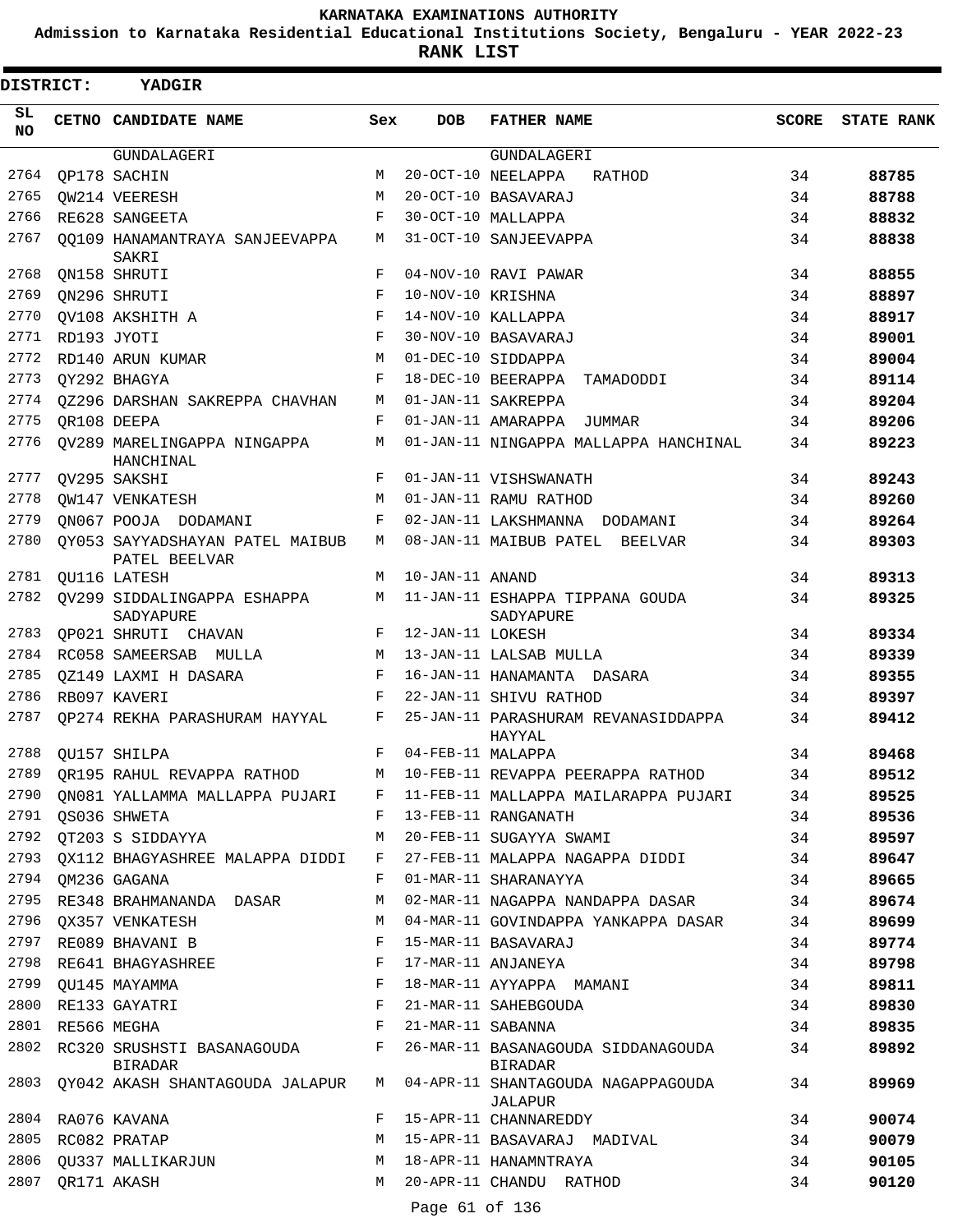**Admission to Karnataka Residential Educational Institutions Society, Bengaluru - YEAR 2022-23**

| DISTRICT:       | <b>YADGIR</b>                                             |     |                   |                                                              |              |                   |
|-----------------|-----------------------------------------------------------|-----|-------------------|--------------------------------------------------------------|--------------|-------------------|
| SL<br><b>NO</b> | CETNO CANDIDATE NAME                                      | Sex | <b>DOB</b>        | <b>FATHER NAME</b>                                           | <b>SCORE</b> | <b>STATE RANK</b> |
| 2808            | RE314 DEVARAJ                                             | М   |                   | 24-APR-11 SANNA MALLAPPA                                     | 34           | 90155             |
| 2809            | OZ137 YASHAWANT MADIVALAR                                 | М   |                   | 03-MAY-11 BASAVARAJ                                          | 34           | 90257             |
| 2810            | RB100 MAHESH                                              | М   |                   | 13-MAY-11 SHIVAPPA                                           | 34           | 90358             |
| 2811            | OZ067 SHREYA                                              | F   |                   | 14-MAY-11 JAGADEESHA                                         | 34           | 90370             |
| 2812            | 00080 BASAMMA HANAMANTRAYA<br>UPPALADINNI                 | F   |                   | 15-MAY-11 HANAMANTRAYA BHIMANNA<br>UPPALADINNI               | 34           | 90373             |
| 2813            | RA065 SHIVARAJ                                            | М   |                   | 20-MAY-11 CHIDANAND KAKHANDAKI                               | 34           | 90426             |
| 2814            | 0Z047 PRASHANTAYYA                                        | М   |                   | 25-MAY-11 REVANAYYA MATHA                                    | 34           | 90477             |
| 2815            | 00126 SHRISHAILA                                          | М   |                   | 25-MAY-11 ANJANEYA                                           | 34           | 90482             |
| 2816            | RD001 SAHISTHA SANNABASHA<br>KURKUNDI                     | F   |                   | 27-MAY-11 SANNABASHA SAYEDALI KURKUNDI                       | 34           | 90497             |
| 2817            | <b>OM196 MAHESHREDDY</b>                                  | M   |                   | 06-JUN-11 NARASAREDDY                                        | 34           | 90623             |
| 2818            | OS166 AYYAMMA SHUKLA                                      | F   |                   | 07-JUN-11 SIDDHALINGAPPA SHUKLA                              | 34           | 90630             |
| 2819            | RD010 AJAYA                                               | М   |                   | 18-JUN-11 MARILINGAPPA                                       | 34           | 90742             |
| 2820            | OS021 ARJUN                                               | M   |                   | 20-JUN-11 BALACHANDRA PAWAR                                  | 34           | 90766             |
| 2821            | OU036 MUTTU MALLANNA                                      | M   |                   | 25-JUN-11 MALLANNA RAYAPPA                                   | 34           | 90831             |
| 2822            | OY199 SWATI                                               | F   |                   | 28-JUN-11 SHANTILAL RATHOD                                   | 34           | 90862             |
| 2823            | QS179 SAVITA HEMLANAYAKA RATHODA F                        |     |                   | 01-JUL-11 HEMLANAYAKA KRISHNANAYAKA<br>RATHODA               | 34           | 90891             |
| 2824            | OY072 MANOJ                                               | М   |                   | 02-JUL-11 PRADHANEPPA ANCHESURUR                             | 34           | 90901             |
| 2825            | RB237 NIKHITA POLICE PATIL                                | F   |                   | 03-JUL-11 BHIMANAGOPUDA                                      | 34           | 90918             |
| 2826            | OU365 GOVINDA RAJA                                        | M   |                   | 07-JUL-11 HANAMAN THARAYA                                    | 34           | 90955             |
| 2827            | RD087 SRIDEVI VISWAKARMA                                  | F   |                   | 17-JUL-11 MOUNESH VISWAKARMA                                 | 34           | 91099             |
| 2828            | RE642 CHANDRASHEKAR                                       | М   | 21-JUL-11 SABANNA |                                                              | 34           | 91137             |
| 2829            | OX044 SANJANA                                             | F   |                   | 22-JUL-11 MALLIKARJUN                                        | 34           | 91156             |
| 2830            | QV019 PAVAN                                               | M   |                   | 24-JUL-11 MALLIKARJUN                                        | 34           | 91178             |
| 2831            | OW130 SAIBANNA                                            | M   |                   | 24-JUL-11 MALLAPPA                                           | 34           | 91180             |
| 2832            | OR274 AKASH PADASHETTI                                    | M   |                   | 26-JUL-11 SHANKAREPPA PADASHETTI                             | 34           | 91198             |
| 2833            | QX173 SNEHA                                               | F   |                   | 30-JUL-11 SHARANAPPA                                         | 34           | 91243             |
| 2834            | RC121 NAGARAJ                                             | М   |                   | 05-AUG-11 HANAMANT                                           | 34           | 91289             |
| 2835            | QX323 ABHISHEK LAKSHMANA PAWAR                            | М   |                   | 10-AUG-11 LAKSHMANA SHANKRAPPA PAWAR                         | 34           | 91332             |
| 2836            | QU048 SAMPATKUMAR<br>REVANASIDDAPPAGOUDA BIRADAR<br>PATIL |     |                   | M 11-AUG-11 REVANASIDDAPPAGOUDA<br>MALLIKARJUN BIRADAR PATIL | 34           | 91354             |
| 2837            | QT261 SANTOSH                                             | М   | 11-AUG-11 SABANNA |                                                              | 34           | 91355             |
| 2838            | RE246 AJAY KUMAR                                          | M   |                   | 12-AUG-11 VENKATESH                                          | 34           | 91359             |
| 2839            | QR190 KAVITA                                              | F   |                   | 15-AUG-11 AMATEPPA<br>JAGALAR                                | 34           | 91390             |
| 2840            | RE271 SHREEDEVI                                           | F   |                   | 16-AUG-11 KASHAPPA                                           | 34           | 91406             |
|                 | 2841 QV255 SANTOSH                                        | М   |                   | 28-AUG-11 DEVINDRAPPA TOTAD                                  | 34           | 91503             |
| 2842            | RD061 SANIYA                                              | F   |                   | 30-AUG-11 CHANDPASHA                                         | 34           | 91522             |
| 2843            | QR271 ANANDKUMAR                                          | М   |                   | 01-SEP-11 BASAVARAJ PARAMANNA                                | 34           | 91531             |
| 2844            | QW153 MALLIKARJUN                                         | M   |                   | 01-SEP-11 NINGAYYA                                           | 34           | 91536             |
| 2845            | QU070 ADITI                                               | F   |                   | 08-SEP-11 LAXMIKANT                                          | 34           | 91595             |
| 2846            | QT074 JYOTEMMA                                            | F   |                   | 08-SEP-11 DEVAPPA GUDALI                                     | 34           | 91601             |
| 2847            | QZ194 PRASHANT                                            | М   |                   | 09-SEP-11 KASHINATH KAMBALI                                  | 34           | 91616             |
| 2848            | OW195 SHIVALEELA                                          | F   |                   | 15-SEP-11 SIDDAPPA                                           | 34           | 91662             |
| 2849            | QY124 ANJANA                                              | F   |                   | 16-SEP-11 MALLAPPA GOGI                                      | 34           | 91667             |
| 2850            | RE144 ABHISHEKH                                           | М   |                   | 23-SEP-11 BHIMAREDDI                                         | 34           | 91726             |
| 2851            | QQ078 AISHWARYA AYYALAPPA                                 | F   |                   | 29-SEP-11 AYYALAPPA AYYAPPA INDARAGI                         | 34           | 91768             |
| 2852            | QZ231 VARSHA BEEMARAYA HOOGAR                             | F   |                   | 29-SEP-11 BEEMARAYA MAHADEVAPPA HOOGAR                       | 34           | 91778             |
| 2853            | ON230 MOULALI MULLA                                       |     |                   | M 12-OCT-11 IMAMAKHASIM DARESAB MULLA                        | 34           | 91891             |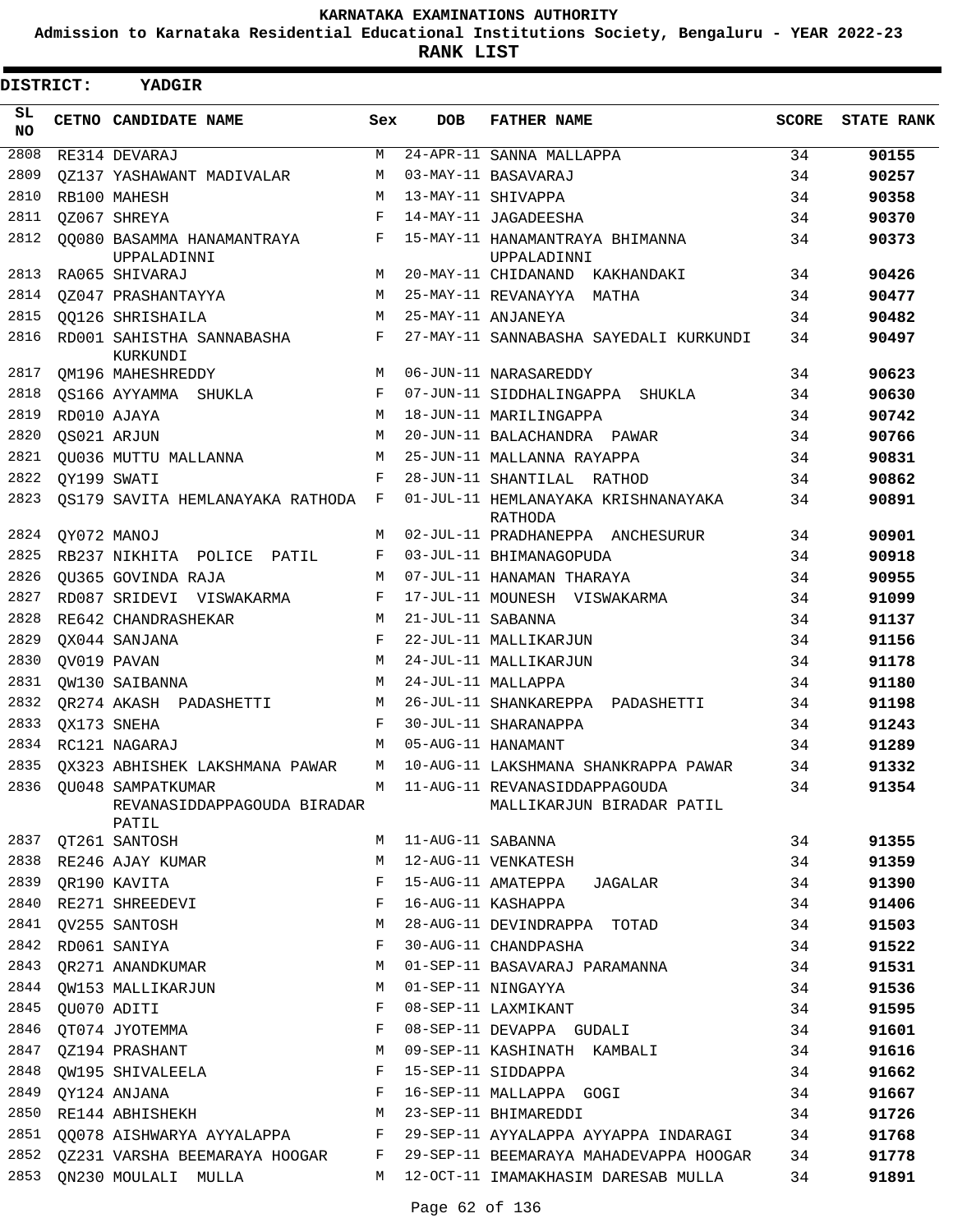**Admission to Karnataka Residential Educational Institutions Society, Bengaluru - YEAR 2022-23**

**RANK LIST**

| <b>DISTRICT:</b> | YADGIR                                                                   |                    |                     |                                                    |              |                   |
|------------------|--------------------------------------------------------------------------|--------------------|---------------------|----------------------------------------------------|--------------|-------------------|
| SL.<br><b>NO</b> | CETNO CANDIDATE NAME                                                     | Sex                | <b>DOB</b>          | <b>FATHER NAME</b>                                 | <b>SCORE</b> | <b>STATE RANK</b> |
| 2854             | QQ086 SWAPNA                                                             | F                  |                     | 12-OCT-11 SOPISAB HUSENSAB                         | 34           | 91894             |
| 2855             | RC259 SHARANU                                                            | M                  |                     | 21-OCT-11 MANJUNATH                                | 34           | 91967             |
| 2856             | OM184 NANDITA                                                            | $\mathbf{F}% _{0}$ | 24-OCT-11 NAGESH    |                                                    | 34           | 91983             |
| 2857             | RE001 SAHANA                                                             | F                  |                     | 24-OCT-11 MALLIKARJUN                              | 34           | 91986             |
| 2858             | RE368 BHAVANI                                                            | F                  | 26-OCT-11 NAGAPPA   |                                                    | 34           | 92001             |
| 2859             | QY239 REENA                                                              | F                  |                     | 26-OCT-11 NINGAPPA MYAGERI                         | 34           | 92002             |
| 2860             | QU129 PAVITRA                                                            | $\mathbf F$        | 30-OCT-11 NAGAPPA   |                                                    | 34           | 92033             |
| 2861<br>2862     | <b>QP106 DHEERAJ</b>                                                     | M                  |                     | 04-NOV-11 DHARMARAM PRAJAPATI                      | 34           | 92074             |
| 2863             | RE322 RAMESH HAMPIN                                                      | M                  |                     | 05-NOV-11 BHIMARAYA                                | 34           | 92084             |
| 2864             | OU120 VIKAS NINGANNA BIRADAR<br>RB009 ABHISHEK                           | М<br>M             |                     | 05-NOV-11 NINGANNA BHEEMANNA BIRADAR               | 34           | 92091             |
| 2865             |                                                                          | F                  |                     | 06-NOV-11 SHARANAPPA KONNUR                        | 34           | 92092             |
|                  | QN071 CHUDAMMA BULAGURER                                                 |                    |                     | 06-NOV-11 SOMANIGAPPA NINGAPPA<br><b>BULAGURER</b> | 34           | 92094             |
| 2866             | QQ354 DIVYA RAJU VADDAR                                                  | $F -$              |                     | 18-NOV-11 RAJU DYAMANNA VADDAR                     | 34           | 92183             |
| 2867             | OM036 PALLAAVI                                                           | F                  |                     | 19-NOV-11 LAXMIREDDY                               | 34           | 92193             |
| 2868             | RE494 PRASAD RAMU CHAVHAN                                                | М                  | 19-NOV-11 RAMU      |                                                    | 34           | 92194             |
| 2869             | OV274 SACHIN                                                             | М                  |                     | 03-DEC-11 GOUDAPPA                                 | 34           | 92292             |
| 2870             | OX244 RAJASHEKHAR HEGGANADODDI                                           | М                  |                     | 20-DEC-11 BHEEMARAYA HEGGANADODDI                  | 34           | 92402             |
| 2871             | OT013 AMBRESH AYYANNA GANWAR                                             | М                  |                     | 01-JAN-12 AYYANNA MALLANNA                         | 34           | 92466             |
| 2872             | QW085 KUSUMA                                                             | $_{\rm F}$         |                     | 01-JAN-12 BHIMARAYA                                | 34           | 92471             |
| 2873             | 0Z207 KRISHNA CHAVHAN                                                    | М                  |                     | 11-JAN-12 SHIVUKUMAR CHAVHAN                       | 34           | 92504             |
| 2874             | RA294 MEGHA                                                              | $_{\rm F}$         |                     | 28-JAN-12 BASAVARAJ                                | 34           | 92533             |
| 2875             | RC326 ARJUN                                                              | М                  |                     | 30-JAN-12 RAGHAVENDRA                              | 34           | 92536             |
| 2876             | RE446 KOUSHIK B                                                          | M                  |                     | 13-FEB-12 SANTHOSH KUMAR                           | 34           | 92556             |
| 2877             | RE595 SANDHYA                                                            | F                  | 10-MAR-12 RAMESH    |                                                    | 34           | 92577             |
| 2878             | RE219 DEEPIKA                                                            | F                  |                     | 18-APR-12 CHANNAPPA                                | 34           | 92598             |
| 2879             | RB088 MALLAYYA                                                           | M                  |                     | 03-APR-08 NOORAPPA                                 | 33           | 92629             |
| 2880             | OR082 PARASHURAM RANGAPPA<br>BAMMANAHALLI                                | M                  |                     | 14-MAY-09 RANGAPPA AMBRAPPA<br>BAMMANAHALLI        | 33           | 92650             |
|                  | 2881 OT334 MADESH                                                        |                    | M 01-JUN-09 MAREPPA |                                                    | 33           | 92655             |
|                  | 2882 QX167 BASAVARAJ                                                     |                    |                     | M 19-OCT-09 HALLEPPA                               | 33           | 92679             |
| 2883             | OP008 MALINGARAYA AMBRAPPA KURI                                          | M                  |                     | 01-JAN-10 AMBRAPPA BALAPPA KURI                    | 33           | 92719             |
| 2884             | OW098 PRAVEEN NINGAYYA                                                   | М                  |                     | 01-JAN-10 NINGAYYA                                 | 33           | 92724             |
| 2885             | 00402 LAXAMAN                                                            | M                  |                     | 07-FEB-10 RAGHAVENDRA PAWAR                        | 33           | 92760             |
| 2886             | QW199 SOMUNAYAK                                                          | M                  | 19-MAR-10 DEVAPPA   |                                                    | 33           | 92793             |
| 2887             | RE203 KARANA                                                             | M                  | 28-MAR-10 SURESH    |                                                    | 33           | 92801             |
| 2888             | OY177 PARASHURAM PARAMANNA<br>HAVALDAR                                   | M                  |                     | 01-APR-10 PARAMANNA HAVALDAR                       | 33           | 92808             |
| 2889             | QX351 MAMATA CHANDRASHEKARA<br>TELAGERI                                  | F                  |                     | 14-APR-10 CHANDRASEKHAR BHEEMAPPA<br>TELAGERI      | 33           | 92829             |
| 2890             | RA053 IMRAN NAZIR ANDELI                                                 |                    |                     | M 13-MAY-10 MAIBOOB ANDELI ANDELI                  | 33           | 92863             |
| 2891             | QX321 SYEDE RIFAT SULTANA                                                | F                  |                     | 08-JUN-10 SYED IFTHYQAR AHMED                      | 33           | 92903             |
| 2892             | OW316 ALFIYA BEGUM ABDULBHASHA<br>KAKKERA                                | F                  |                     | 16-JUN-10 ABDUL BHASHA NABISAB                     | 33           | 92914             |
| 2893             | QM055 SHIVKUMAR                                                          | M                  |                     | 03-JUL-10 BICCHAPPA                                | 33           | 92939             |
| 2894             | QY259 PAVITRA HALIMANI                                                   | F                  |                     | 08-JUL-10 PARAMANNA HALIMANI                       | 33           | 92945             |
| 2895             | RC083 basavaraju g                                                       | М                  | 18-JUL-10 GANESH    |                                                    | 33           | 92965             |
| 2896             | RE260 MAHANTESH                                                          | М                  | 12-AUG-10 TAYAPPA   |                                                    | 33           | 93016             |
| 2897             | OT107 YOGESH                                                             | M                  | 18-AUG-10 LOKESH    |                                                    | 33           | 93037             |
| 2898             | QN218 JAYASHREE SUBBANNA F 22-AUG-10 SUBBANNA DEVINDRAPPA<br>VISHWAKARMA |                    |                     | VISHWAKARMA                                        | 33           | 93050             |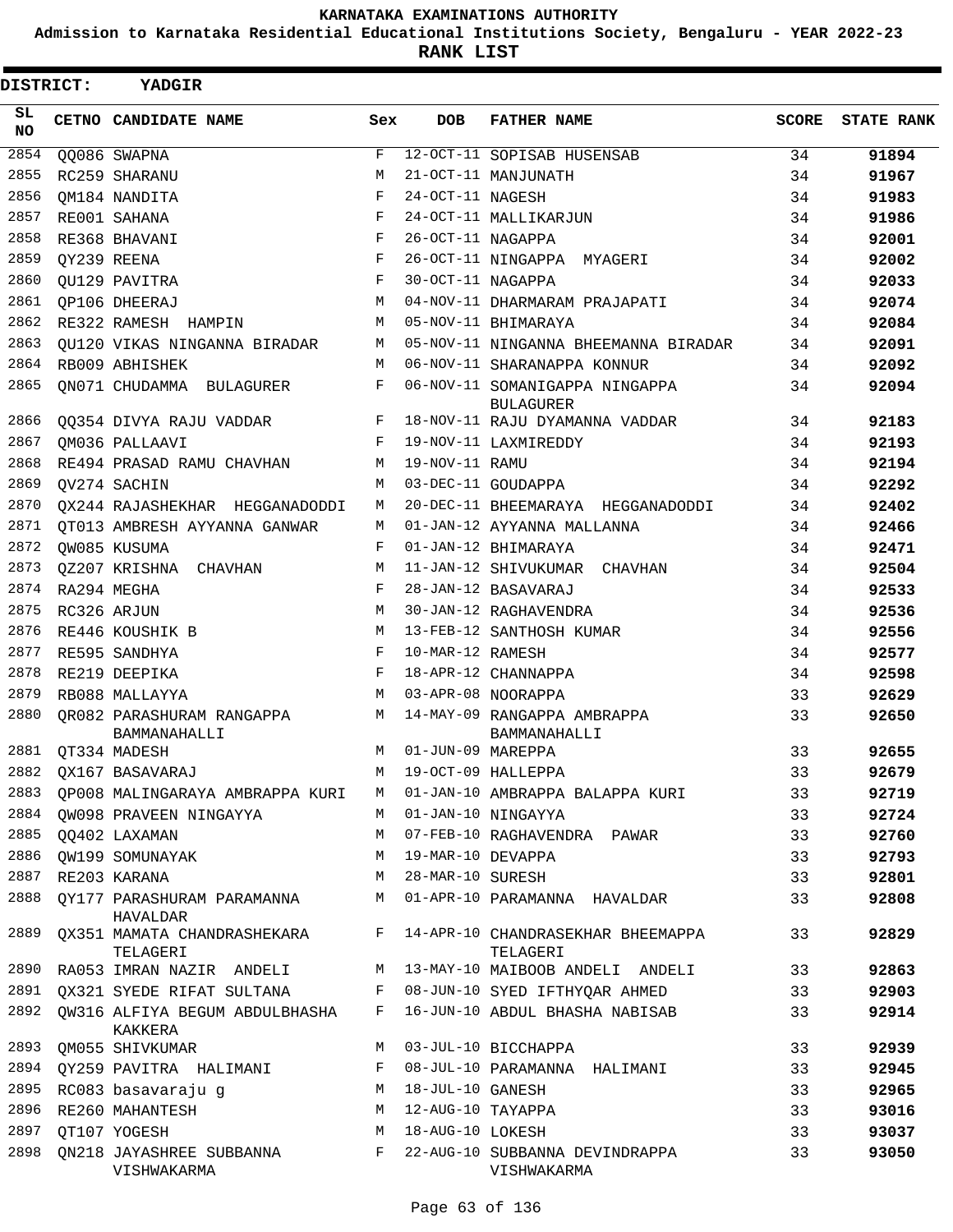**Admission to Karnataka Residential Educational Institutions Society, Bengaluru - YEAR 2022-23**

**RANK LIST**

| <b>DISTRICT:</b> |                  | <b>YADGIR</b>                                 |              |                   |                                                    |              |                   |
|------------------|------------------|-----------------------------------------------|--------------|-------------------|----------------------------------------------------|--------------|-------------------|
| SL<br><b>NO</b>  |                  | <b>CETNO CANDIDATE NAME</b>                   | Sex          | <b>DOB</b>        | <b>FATHER NAME</b>                                 | <b>SCORE</b> | <b>STATE RANK</b> |
| 2899             |                  | QQ092 AYYANNA BANDEPPA METI                   | M            |                   | $24 - AUG - 10$ BANDEPPA                           | 33           | 93056             |
| 2900             |                  | OW005 ASHAWINI BHIMARAY<br>AMMAPURKAR         | F            |                   | 31-AUG-10 BHIMARAY SHIVARAY AMMAPURKAR             | 33           | 93074             |
| 2901             |                  | QQ372 CHETANA NANDAPPA RATHOD                 | M            |                   | 05-SEP-10 NANDAPPA RATHOD                          | 33           | 93090             |
| 2902             |                  | OP032 LAKSHMI                                 | F            | 11-SEP-10 ERANNA  |                                                    | 33           | 93115             |
| 2903             |                  | OY201 SAKSHI                                  | $_{\rm F}$   |                   | 27-SEP-10 SHANKRAGOUDA MALIBIRADAR                 | 33           | 93181             |
| 2904             | QR133 BABU       |                                               | M            |                   | 28-SEP-10 MAHAMMAD MUSTAFA MULLA                   | 33           | 93182             |
| 2905             |                  | OT226 NILESH                                  | M            |                   | 25-OCT-10 SHIVANAND                                | 33           | 93310             |
| 2906             |                  | OX209 NIVEDITA MALLIKARJUNAREDDY<br>SHAKHANAR | F            |                   | 26-OCT-10 MALLIKARJUNAREDDY HEMAREDDY<br>SHAKHANAR | 33           | 93317             |
| 2907             |                  | <b>QQ100 MOUNESHA</b>                         | M            |                   | 03-NOV-10 PARASURAMA BHIMANNA                      | 33           | 93362             |
| 2908             |                  | QQ181 ABHISHEK                                | M            |                   | 08-NOV-10 NAGAPPA SALIMANI                         | 33           | 93382             |
| 2909             |                  | RD181 KAREPPA                                 | M            |                   | 15-NOV-10 REDDEPPA                                 | 33           | 93432             |
| 2910             |                  | OU144 LALABI                                  | F            |                   | 15-NOV-10 HASAN ALI NADAF                          | 33           | 93433             |
| 2911             |                  | OZ161 MADIYA                                  | F            |                   | 19-NOV-10 MAKTUMSAB SIPAYI                         | 33           | 93445             |
| 2912             |                  | OX039 POOJA HALLEPPA HAVALDAR                 | F            |                   | 26-NOV-10 HALLEPPA SIDDAPPA HAVALDAR               | 33           | 93482             |
| 2913             |                  | RC029 PEERAMMA PARASAPPA DODAMANI F           |              |                   | 11-DEC-10 PARASAPPA BHEEMAPPA DODAMANI             | 33           | 93567             |
| 2914             |                  | <b>QQ110 MAHESHWARI DALARA</b>                | F            |                   | 12-DEC-10 SANNA TIMMAYYA DALARA                    | 33           | 93573             |
| 2915             |                  | RB073 JANAVI                                  | F            | 13-DEC-10 VILAS   |                                                    | 33           | 93576             |
| 2916             |                  | RE048 GIRIYAPPA GOUDA                         | М            |                   | 14-DEC-10 SHANKRAPPA GOUDA                         | 33           | 93579             |
| 2917             |                  | RE163 MARILINGAMMA                            | F            |                   | 15-DEC-10 SHARANAPPA                               | 33           | 93588             |
| 2918             |                  | RA035 PIDDAPPA                                | M            |                   | 15-DEC-10 BHEEMANNA                                | 33           | 93592             |
| 2919             |                  | OW319 NAYANA J                                | F            |                   | 22-DEC-10 JAGADEVAPPA                              | 33           | 93633             |
| 2920             | QM012 ANIL       |                                               | M            |                   | 29-DEC-10 RUDRAPPA                                 | 33           | 93671             |
| 2921             |                  | OX348 MANJUNATHA                              | M            |                   | 01-JAN-11 BHEEMANNA                                | 33           | 93727             |
| 2922             |                  | OW200 MEGHA                                   | F            |                   | 01-JAN-11 HANAMANTRAYA NINGAPPA ANGADI             | 33           | 93730             |
| 2923             |                  | OZ057 NAGAMMA                                 | F            | 01-JAN-11 ISHAPPA |                                                    | 33           | 93734             |
| 2924             |                  | RB109 NEELAMMA                                | F            |                   | 01-JAN-11 BASANAGOUDA                              | 33           | 93737             |
| 2925             |                  | QU301 NIVEDITA                                | F            |                   | 01-JAN-11 SHARANAPPA                               | 33           | 93739             |
| 2926             |                  | OM060 PRAVEEN                                 | M            | 01-JAN-11 NAGAPPA |                                                    | 33           | 93745             |
|                  |                  | 2927 QU206 SEVANTI                            | F            |                   | 01-JAN-11 VASUNAYAK BASAVANTRAYA<br>MUNAMUDAGA     | 33           | 93752             |
|                  |                  | 2928 QP015 SHREEKANT                          | M            |                   | 01-JAN-11 VITHAL CHAVVAN                           | 33           | 93756             |
| 2929             |                  | RC285 SUNITA                                  | F            |                   | 01-JAN-11 SHEKHAPPA DESAI                          | 33           | 93764             |
| 2930             |                  | QW064 JYOTI                                   | F            |                   | 09-JAN-11 MAHADEVAPPA                              | 33           | 93825             |
| 2931             |                  | QY325 SAROJA                                  | F            |                   | 13-JAN-11 CHANDRAKANTA KATI                        | 33           | 93858             |
| 2932             |                  | RB102 MALLIKARJUN                             | М            |                   | 06-FEB-11 BHIMANNA HUGAR                           | 33           | 94027             |
| 2933             |                  | QM070 MOUNESH                                 | М            |                   | 08-FEB-11 ANILKUMAR                                | 33           | 94050             |
| 2934             |                  | RE608 SACHIN KUMAR                            | M            |                   | 08-FEB-11 SANKRAPPA                                | 33           | 94056             |
| 2935             |                  | QU304 DEVARAJ DEVAPPA YAMANUR                 | M            |                   | 14-FEB-11 DEVAPPA NINGAPPA                         | 33           | 94094             |
|                  | 2936 RE452 LAXMI |                                               | F            |                   | 15-FEB-11 BUGGAPPA                                 | 33           | 94106             |
| 2937             |                  | QZ163 REVATI                                  | F            |                   | 23-FEB-11 RANGAPPA                                 | 33           | 94168             |
| 2938             | QY224 RAJU       |                                               | М            |                   | 25-FEB-11 PARASHURAM CHAWAN                        | 33           | 94183             |
| 2939             |                  | QR181 ABHISHEK                                | М            |                   | 27-FEB-11 VASUDEVA                                 | 33           | 94191             |
|                  |                  | 2940 QX203 AISHWARYA                          | F            |                   | 01-MAR-11 PUNDALIKA RATHOD                         | 33           | 94206             |
| 2941             |                  | QU194 YASHODA                                 | F            |                   | 01-MAR-11 BASAVANTRAYA                             | 33           | 94212             |
| 2942             |                  | RC154 SHREEDEVI PARASHURAM                    | F            |                   | 02-MAR-11 PARASHURAM MARALAPPA                     | 33           | 94216             |
| 2943             |                  | QT017 SWETHA                                  | $\mathbf{F}$ |                   | 11-MAR-11 DEVAPPA HOSMANI                          | 33           | 94307             |
| 2944             |                  | QN277 ANKITA JAGADISH BHAJENTRI F             |              |                   | 17-MAR-11 JAGADISH BHAJENTRI                       | 33           | 94348             |
| 2945             |                  | OP049 MENAKAKUMARI ADIVEPPA<br><b>CHAVAN</b>  | F            |                   | 20-MAR-11 ADIVEPPA HARISHCHANDRA CHAVAN            | 33           | 94373             |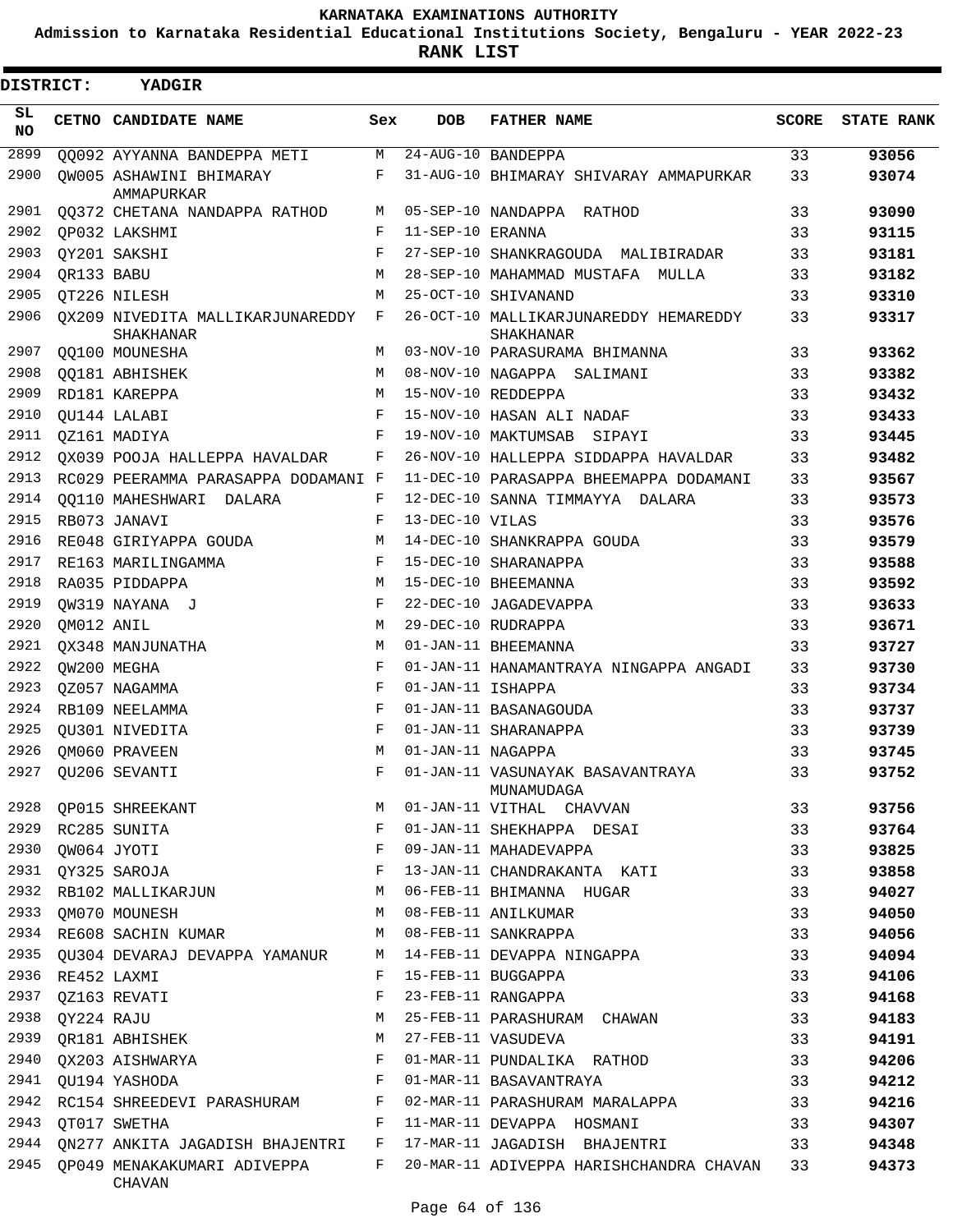**Admission to Karnataka Residential Educational Institutions Society, Bengaluru - YEAR 2022-23**

**RANK LIST**

Е

| DISTRICT:  | YADGIR                                     |            |                   |                                                                         |    |                  |
|------------|--------------------------------------------|------------|-------------------|-------------------------------------------------------------------------|----|------------------|
| SL.<br>NO. | CETNO CANDIDATE NAME                       | Sex        | <b>DOB</b>        | <b>FATHER NAME</b>                                                      |    | SCORE STATE RANK |
| 2946       | RE572 PAVITRA                              | F          |                   | 25-MAR-11 AMATEPPA                                                      | 33 | 94430            |
| 2947       | OX313 GANGA SHANTILAL RATHOD               | F          |                   | 29-MAR-11 SHANTILAL LALAPPA RATHOD                                      | 33 | 94469            |
| 2948       | OM200 TIRUPATHI RATHOD                     | М          |                   | 31-MAR-11 PANDU RATHOD                                                  | 33 | 94504            |
| 2949       | OZ027 YANKAPPA                             | M          |                   | 31-MAR-11 SIDDAPPA KUMBARAPETH                                          | 33 | 94506            |
| 2950       | 00055 MALINGARAYA                          | M          |                   | 03-APR-11 DYAMANNA PUJARI                                               | 33 | 94543            |
| 2951       | RA013 ANUSHREE                             | F          |                   | 07-APR-11 CHANDRASHEKHAR                                                | 33 | 94588            |
| 2952       | RE403 ABHISHEK XXX XXX                     | М          |                   | 14-APR-11 BASAVARAJ XXX XXX                                             | 33 | 94659            |
| 2953       | RC077 AMBRESHA BASAVAKUMAR SAJJAN M        |            |                   | 14-APR-11 BASAVAKUMAR REVANASIDDAPPA<br>SAJJAN                          | 33 | 94660            |
| 2954       | OY098 BASAVARAJ                            | М          |                   | 14-APR-11 HANUMANTHRAYA                                                 | 33 | 94661            |
| 2955       | OX335 BHAGYASHREE BASAVARAJ<br>HOSAMANI    |            |                   | F 14-APR-11 BASAVARAJ KALAPPA HOSAMANI                                  | 33 | 94662            |
| 2956       | OV291 BHAGYAMMA                            | F          |                   | 21-APR-11 DEVAREEDY                                                     | 33 | 94724            |
| 2957       | QY134 AKASH                                | M          |                   | 24-APR-11 GYANAPPA                                                      | 33 | 94762            |
| 2958       | OS125 JUBEDABEGAM                          | F          |                   | 30-APR-11 BANDAGISHA MAKANADARA                                         | 33 | 94826            |
| 2959       | ON336 KIRAN ASHOKA PUJARI                  | М          |                   | 02-MAY-11 ASHOKA HANAMANTHRAYA PUJARI                                   | 33 | 94847            |
| 2960       | RA022 SIDDU                                | М          |                   | 02-MAY-11 MALLAPPA BHAGALERA                                            | 33 | 94856            |
| 2961       | RE590 KASHINATH                            | М          | 05-MAY-11 SUGAPPA |                                                                         | 33 | 94883            |
| 2962       | ON174 SHEELABAI TIRUPATI CHAVAN            | F          |                   | 05-MAY-11 TIRUPATI KISHAPPA CHAVAN                                      | 33 | 94890            |
| 2963       | OT210 PAVANKUMAR                           | M          |                   | 07-MAY-11 HANAMANTA                                                     | 33 | 94911            |
| 2964       | OM250 KIRTANA                              | F          |                   | 08-MAY-11 BASAVARAJ                                                     | 33 | 94921            |
| 2965       | QT028 MANOJ                                | M          | 15-MAY-11 VASUDEV |                                                                         | 33 | 94981            |
| 2966       | OT172 SWATI                                | F          |                   | 15-MAY-11 BHEEMAPPA                                                     | 33 | 94988            |
| 2967       | 00338 LAKSHMI BASAVARAJ PUJARI             | F          |                   | 23-MAY-11 BASAVARAJ PUJARI                                              | 33 | 95077            |
| 2968       | OY117 ABHINAYA                             | F          |                   | 25-MAY-11 YAMANAPPA BHAJANTRI                                           | 33 | 95096            |
| 2969       | OX199 SNEHA                                | $_{\rm F}$ |                   | 30-MAY-11 TIRUPATI PAWAR                                                | 33 | 95153            |
| 2970       | RA073 AISHWARYA                            | F          | 01-JUN-11 SANTOSH | <b>JADHAV</b>                                                           | 33 | 95164            |
| 2971       | OX073 BHAGYASHRI CHANNAPPA VAGALI F        |            |                   | 01-JUN-11 CHANNAPPA SHIVASHANKARAPPA                                    | 33 | 95171            |
| 2972       | QZ219 MUBEENA                              | F          |                   | 01-JUN-11 MOULALI ELIGAR                                                | 33 | 95179            |
| 2973       | OW044 RUHIT                                | М          |                   | 01-JUN-11 DURGAPPA MADAR                                                | 33 | 95186            |
|            | 2974 RE050 RAJAMMA                         |            |                   | F 02-JUN-11 TIPPANNA                                                    | 33 | 95206            |
| 2975       | RD056 MANJUNATH                            | М          | 03-JUN-11 NAGAPPA |                                                                         | 33 | 95220            |
| 2976       | QZ008 NIRMALA HUGAR                        | F          |                   | 05-JUN-11 MALLANNA HUGAR                                                | 33 | 95246            |
| 2977       | OU025 SHRIDEVI                             | F          |                   | 05-JUN-11 BHIMANNA                                                      | 33 | 95250            |
| 2978       |                                            |            |                   | QP020 NIVEDITA VEERAYYA HIREMATH F 06-JUN-11 VEERAYYA SHIVAYYA HIREMATH | 33 | 95263            |
| 2979       | OS029 ABHISHEK NAYKODI                     | M          |                   | 18-JUN-11 MADIVALAPPA NAYKODI                                           | 33 | 95406            |
| 2980       | QM204 KARAN                                | М          | 19-JUN-11 TOPYA   |                                                                         | 33 | 95418            |
|            | 2981 RA016 SHRISHAIL                       | M          |                   | 19-JUN-11 MALLIKARJUN ARABOL                                            | 33 | 95425            |
| 2982       | QN226 MOUNESH PATTAR                       |            |                   | M 22-JUN-11 MAHADEVAPPA PATTAR                                          | 33 | 95466            |
| 2983       | QQ104 PRAKASH NAYAK YAMANAPPA M<br>NAIKODI |            |                   | 23-JUN-11 YAMANAPPA NAIKODI                                             | 33 | 95486            |
| 2984       | QX319 GURUKIRAN                            | M          |                   | 01-JUL-11 MANJUNATH H                                                   | 33 | 95573            |
| 2985       | RE517 CHANDRASHEKAR                        | M          |                   | 02-JUL-11 MALLAPPA                                                      | 33 | 95581            |
| 2986       | RC207 YASHAVANTA SHANKAPUR                 | M          |                   | 05-JUL-11 SHIVAPPA                                                      | 33 | 95635            |
| 2987       | RC174 SHRIKANT BALARAM RATHOD              | М          |                   | 08-JUL-11 BALARAM TOPU RATHOD                                           | 33 | 95667            |
| 2988       | OM045 SHREENIVAS                           | М          |                   | 09-JUL-11 HANAMANTHU                                                    | 33 | 95677            |
| 2989       | QQ315 BASAVARAJA                           | M          |                   | 10-JUL-11 BEERAPPA AGNI                                                 | 33 | 95684            |
| 2990       | RE059 SHIVUKUMAR                           | M          |                   | 10-JUL-11 BHEEMASHANKAR                                                 | 33 | 95691            |
| 2991       | QU288 TIPPANNA MAREPPA ANWAR               | M          |                   | 10-JUL-11 MAREPPA TIPPANNA ANWAR                                        | 33 | 95697            |
| 2992       | QV348 DARANESHA                            | M          |                   | 13-JUL-11 PRAKASH GULAGI                                                | 33 | 95724            |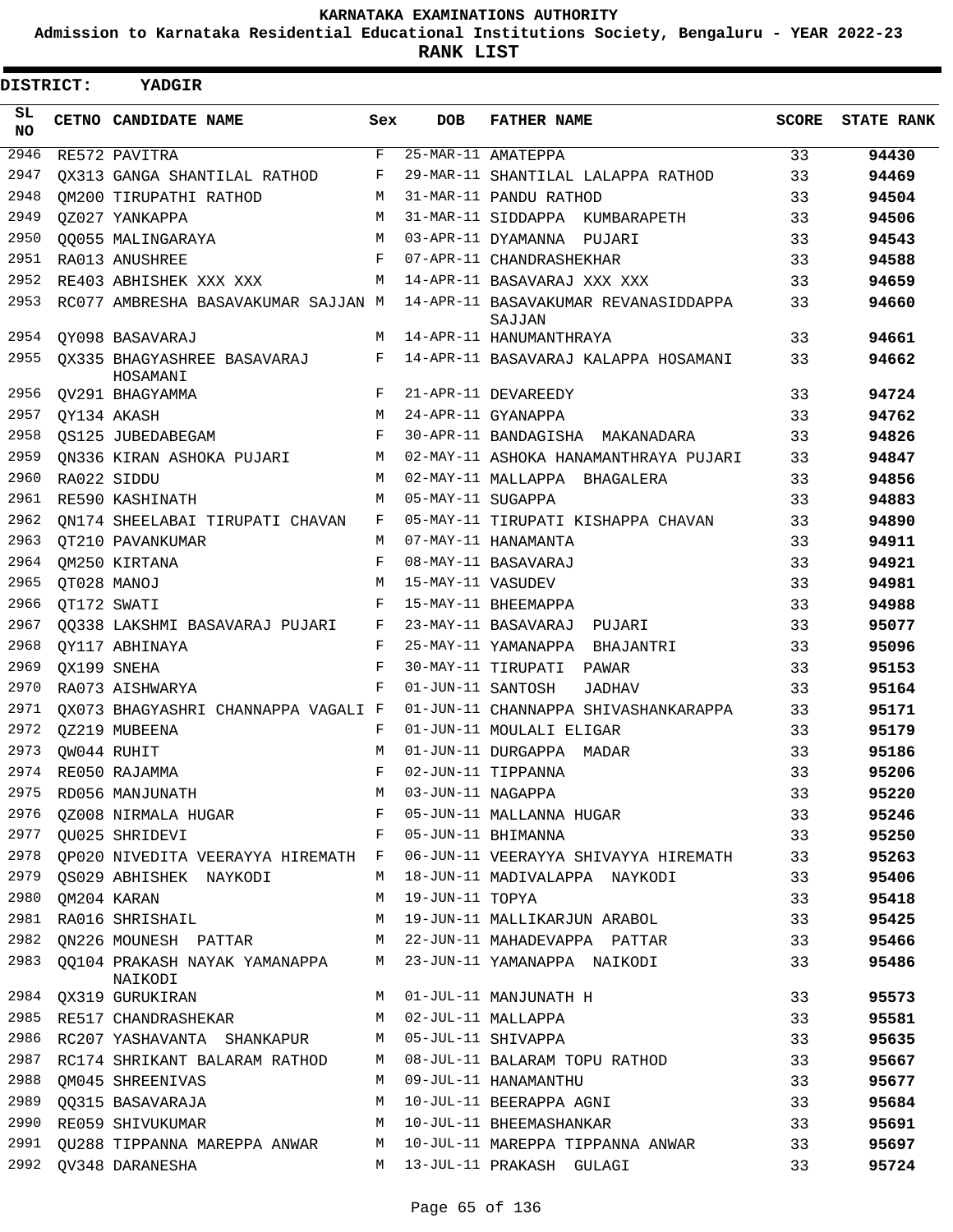**Admission to Karnataka Residential Educational Institutions Society, Bengaluru - YEAR 2022-23**

**RANK LIST**

| DISTRICT:       |                  | YADGIR                                                     |            |                    |                                                                                  |              |                   |
|-----------------|------------------|------------------------------------------------------------|------------|--------------------|----------------------------------------------------------------------------------|--------------|-------------------|
| SL<br><b>NO</b> |                  | CETNO CANDIDATE NAME                                       | Sex        | <b>DOB</b>         | <b>FATHER NAME</b>                                                               | <b>SCORE</b> | <b>STATE RANK</b> |
| 2993            |                  | RC048 LAXMI                                                | F          | 15-JUL-11 VITHOBA  |                                                                                  | 33           | 95752             |
| 2994            |                  | OM087 DEVARAJ                                              | M          | 20-JUL-11 NAGARAJ  |                                                                                  | 33           | 95794             |
| 2995            |                  | 0Z278 SOMANGOUDA BASANGOUDA<br>MALIPATIL                   | M          |                    | 21-JUL-11 BASANGOUDA SOMANGOUDA<br>MALIPATIL                                     | 33           | 95811             |
| 2996            |                  | OV159 DEVAMMA                                              | F          |                    | 23-JUL-11 MAHADEVAPPA DESAI                                                      | 33           | 95833             |
| 2997            |                  | RA025 BIBI AMEENA                                          | F          |                    | 24-JUL-11 NAHIM PASHA                                                            | 33           | 95845             |
| 2998            |                  | OW066 RAMESH                                               | M          |                    | 25-JUL-11 BHAGANNA                                                               | 33           | 95856             |
| 2999            |                  | OU040 BALARAJ                                              | M          | 07-AUG-11 MANAPPA  |                                                                                  | 33           | 96003             |
| 3000            |                  | RB167 DIVYA                                                | $_{\rm F}$ |                    | 15-AUG-11 CHANNAYYA                                                              | 33           | 96069             |
| 3001            |                  | QZ198 PRAVEEN LAXMIPATI RATHOD                             | М          |                    | 19-AUG-11 LAXMIPATI NARAYANA RATHOD                                              | 33           | 96110             |
| 3002            |                  | ON257 LOHIT BASAVARAJ MOPAGAR                              | M          |                    | 21-AUG-11 BASAVARAJ KASAPPA MOPAGAR                                              | 33           | 96126             |
| 3003            |                  | OV346 SANJANA                                              | $_{\rm F}$ | 29-AUG-11 AMBANNA  |                                                                                  | 33           | 96202             |
| 3004            |                  | OX042 PRIYA                                                | F          |                    | 11-SEP-11 SURESH BADIGER                                                         | 33           | 96329             |
| 3005            |                  | RB094 DEVARAJ PARAMANNA<br>TANAKEDARA                      | M          |                    | 14-SEP-11 PARAMANNA BASAVARAJ<br>TANAKEDARA                                      | 33           | 96350             |
| 3006            |                  | OY348 MARENNA GANGANAL                                     | M          |                    | 16-SEP-11 BASANNA GANGANAL                                                       | 33           | 96369             |
| 3007            |                  | RE645 SANGAMESH                                            | M          |                    | 16-SEP-11 DEVINDRAPPA                                                            | 33           | 96371             |
| 3008            |                  | OP233 AISHWARYA                                            | F          | 27-SEP-11 PRAKASH  |                                                                                  | 33           | 96445             |
| 3009            | QV118 BABU       |                                                            | М          |                    | 01-OCT-11 SHIVANANDA                                                             | 33           | 96478             |
| 3010            |                  | RA288 RAKSHITA LALAPPA PATTAR                              | F          |                    | 02-OCT-11 LALAPPA GOVINDA PATTAR                                                 | 33           | 96489             |
| 3011            |                  | RA111 PRAJWAL HADAPADA                                     | M          |                    | 08-OCT-11 BASAPPA HADAPADA                                                       | 33           | 96532             |
| 3012            |                  | RE168 KUMAR RATHODE                                        | М          | 10-OCT-11 SHANKAR  |                                                                                  | 33           | 96555             |
| 3013            |                  | OV201 DIMPAL                                               | F          |                    | 21-OCT-11 VIJAYAKUMAR JADAV                                                      | 33           | 96653             |
| 3014            |                  | OW207 SUMANGALA                                            | $_{\rm F}$ |                    | 03-NOV-11 SANNADEVINDRAPPA                                                       | 33           | 96770             |
| 3015            |                  | OR146 RAHUL KISHAN CHAVAN                                  | М          |                    | 10-NOV-11 KISHAN SHEKHAPPA CHAVAN                                                | 33           | 96846             |
| 3016            |                  | OV187 RAMALINGAMMA                                         | F          |                    | 11-NOV-11 MALLIKARJUN                                                            | 33           | 96852             |
| 3017            |                  | ON090 SHIVAKUMAR MALLANNA DESAI                            | M          |                    | 19-NOV-11 MALLANNA DESAI                                                         | 33           | 96913             |
| 3018            |                  | QM101 PRAVEEN                                              | M          |                    | 01-DEC-11 SRINIVAS HADAPAD                                                       | 33           | 96996             |
| 3019            |                  | OW242 MANOJ                                                | M          |                    | 03-DEC-11 TIPPAREDDY                                                             | 33           | 97007             |
| 3020            |                  | RE290 SHRISHAILA                                           | M          |                    | 12-DEC-11 SHARANAPPA                                                             | 33           | 97053             |
|                 | 3021 RC301 SOHIL |                                                            |            |                    | M 13-DEC-11 SAIFUDDIN JALIBENCHI                                                 | 33           | 97066             |
|                 |                  | 3022 QS200 ANAND BASAVARAJ GUNDAKNAL M 22-DEC-11 BASAVARAJ |            |                    |                                                                                  | 33           | 97120             |
|                 |                  |                                                            |            |                    | 3023 QP229 HANAMANTRAYA M 01-JAN-12 MAREPPA GUNTAGULE 33                         |              | 97192             |
|                 | 3024 QY092 SWETA |                                                            |            |                    | F 01-JAN-12 BASAVARAJ<br>$\sim$ 33                                               |              | 97206             |
|                 |                  |                                                            |            |                    | 3025 QR064 AKSHATA BALACHANDRA RATHOD F 05-JAN-12 BALACHANDRA PEERAPPA RATHOD 33 |              | 97224             |
|                 |                  | 3026 QY307 ARUNA RATHOD F 07-JAN-12 BHIMAPPA RATHOD        |            |                    |                                                                                  | 33           | 97229             |
|                 |                  | 3027 QV172 AISHWARYA                                       | F          |                    | 23-FEB-12 RAYAPPA                                                                | 33           | 97299             |
|                 | 3028 RE005 ROHIT |                                                            |            |                    | M 11-JUN-12 SIDDALINGAPPA                                                        | 33           | 97349             |
|                 |                  | 3029 RD003 SANIYA BEGUM F 29-JUL-12 BASHA                  |            |                    |                                                                                  | 33           | 97357             |
|                 |                  | 3030 RB352 MALAMMA                                         |            |                    | F 01-JAN-08 RATANAPPA BHIMANNA JUTLAR                                            | 32           | 97366             |
|                 |                  |                                                            |            |                    | 3031 QS078 SANGEETA BASAVARAJ BIRADAR F 26-JAN-09 BASAVARAJ CHANDRAPPA BIRADAR   | 32           | 97382             |
|                 |                  | 3032 QM100 MITHUN PANDU RATHOD                             |            | M 08-MAY-09 PANDU  |                                                                                  | 32           | 97394             |
|                 |                  | 3033 QR069 BASAMMA                                         | F          |                    | 01-JAN-10 LAXMANA GOUDAGERI                                                      | 32           | 97436             |
|                 |                  | 3034 QW049 BASAVARAJ                                       | M          |                    | 01-JAN-10 BEEMAPPA                                                               | 32           | 97437             |
|                 |                  | 3035 RD046 GANESH                                          |            | M 01-JAN-10 SUBASH |                                                                                  | 32           | 97439             |
|                 |                  | 3036 QM010 JAGADEESH NO M 01-JAN-10 NAGAPPA                |            |                    |                                                                                  | 32           | 97442             |
|                 |                  |                                                            |            |                    | 3037 QV191 MAHMAD MUJAMEL M O1-JAN-10 RAJ AHMAD ANIS                             | 32           | 97446             |
|                 |                  | DEVARAMANI                                                 |            |                    | 3038 RC085 PRAJWAL YAMUNAPPA M 01-JAN-10 YAMUNAPPA TIMMAPPA DEVARAMANI 32        |              | 97448             |
|                 | 3039 QQ116 RAVI  |                                                            |            |                    | M 13-JAN-10 SHIVANNA METI METI                                                   | 32           | 97468             |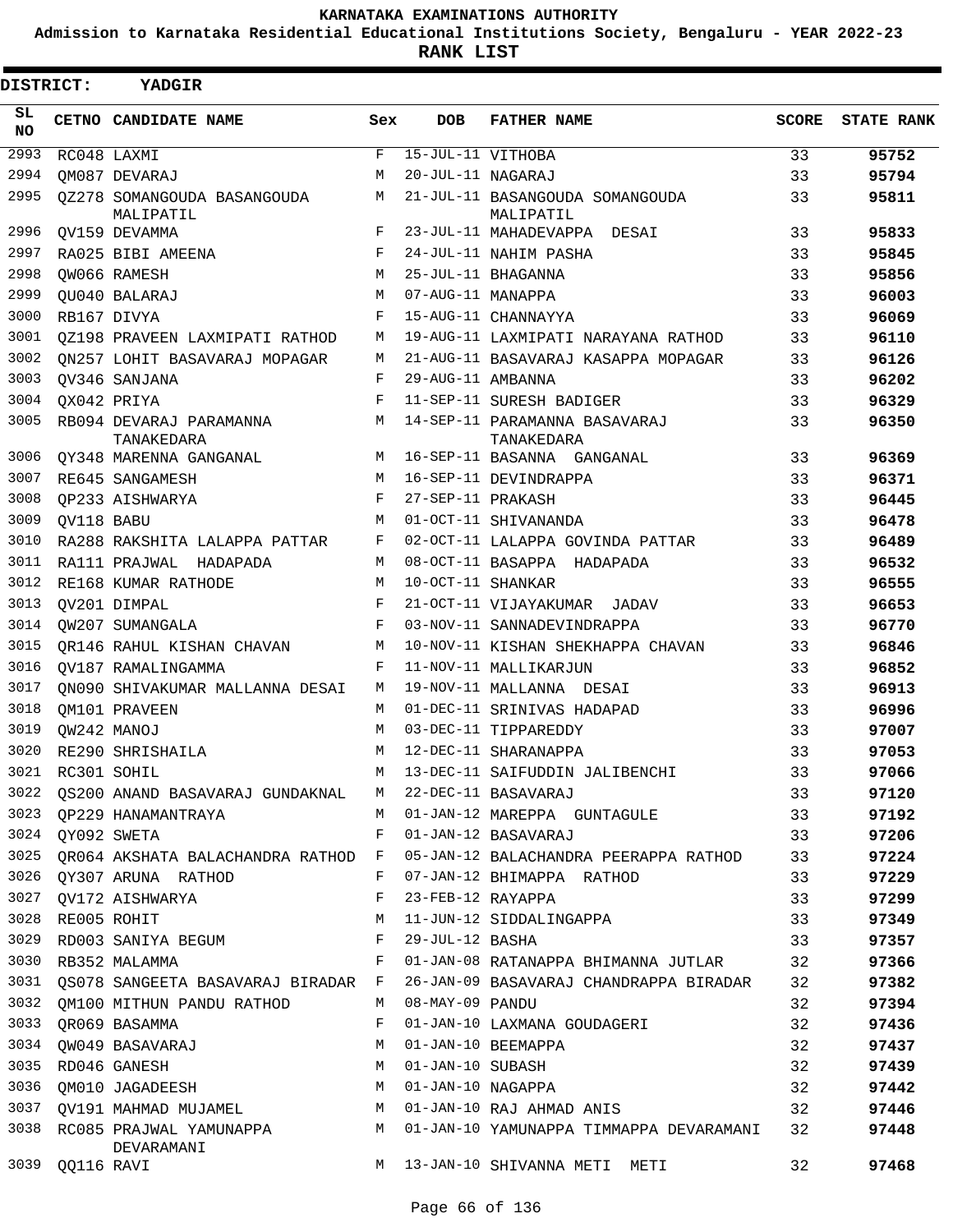**Admission to Karnataka Residential Educational Institutions Society, Bengaluru - YEAR 2022-23**

| <b>DISTRICT:</b> | <b>YADGIR</b>                              |         |                   |                                                    |       |                   |
|------------------|--------------------------------------------|---------|-------------------|----------------------------------------------------|-------|-------------------|
| SL.<br><b>NO</b> | CETNO CANDIDATE NAME                       | Sex     | <b>DOB</b>        | <b>FATHER NAME</b>                                 | SCORE | <b>STATE RANK</b> |
| 3040             | QT326 RAJU DESAI                           | M       |                   | $25 - JAN - 10$ SHARANAPPA<br>DESAI                | 32    | 97473             |
| 3041             | OP034 NINGAMMA                             | F       |                   | 25-MAR-10 SHEKAPPA ALLALLI                         | 32    | 97528             |
| 3042             | OR279 KAREPPA                              | M       |                   | 04-APR-10 NINGAPPA                                 | 32    | 97542             |
| 3043             | RC215 MANJULA TIRUPATI CHAVAN              | F       |                   | 10-APR-10 TIRUPATI KASANAPPA CHAVAN                | 32    | 97551             |
| 3044             | RD186 SIRIDEVAMMA                          | F       |                   | 23-APR-10 MALAPPA BHAGAPPA YADDALLI                | 32    | 97570             |
| 3045             | RD187 JALAL BEE                            | F       | 27-APR-10 MOULALI |                                                    | 32    | 97575             |
| 3046             | RC342 VIKRAM HANAMANTRAY HELAVAR M         |         |                   | 30-APR-10 HANAMANTRAY BHIMANNA HELAVAR             | 32    | 97582             |
| 3047             | OU362 ABHISHEK RAMANNA                     | M       |                   | 27-MAY-10 RAMANNA KHASHAPPA                        | 32    | 97611             |
| 3048             | RE592 PRIYANKA                             | F       | 07-JUN-10 ANANDA  |                                                    | 32    | 97628             |
| 3049             | RB342 GURUPADAPPA DYAVANNA DORE            | M       |                   | 18-JUN-10 DYAVANNA GURUPADAPPA DORE                | 32    | 97644             |
| 3050             | RB132 NINGARAJ BASAVARAJ                   | M       |                   | 19-JUN-10 BASAVARAJ YAMANAPPA                      | 32    | 97647             |
| 3051             | ON109 SHILPA                               | F       |                   | 28-JUN-10 GUNDURAO JADHAV                          | 32    | 97662             |
| 3052             | QP207 MUSTAPA MAINUDDIN TALIKOTI M         |         |                   | 09-JUL-10 MAINUDDIN IBRAHIMSAB TALIKOTI            | 32    | 97687             |
| 3053             | ON144 AKKAMAHADEVI                         | F       |                   | 11-AUG-10 DATTATREYA BADIGER                       | 32    | 97750             |
| 3054             | QP074 NINGARAJ NAGAPPA                     | M       | 19-AUG-10 NAGAPPA |                                                    | 32    | 97775             |
| 3055             | OR237 PARASHURAM                           | M       |                   | 24-AUG-10 HANAMANT                                 | 32    | 97784             |
| 3056             | ON330 SANJANA HULAGAPPA HULAGABAL F        |         |                   | 25-AUG-10 HULAGAPPA YAMANAPPA HULAGABAL            | 32    | 97789             |
| 3057             | OS218 SEEMA MAKANDAR                       | $F -$   |                   | 18-SEP-10 GOGUDASHA                                | 32    | 97857             |
| 3058             | OV343 PRATAMA NATEKAR R                    | M       |                   | 23-SEP-10 RAVICHANDRA NATEKAR                      | 32    | 97874             |
| 3059             | ON111 BASAVARAJA MANAYYA ILIGER M          |         |                   | 01-OCT-10 MANAYYA MALLAYYA ILIGER                  | 32    | 97906             |
| 3060             | OV046 MAHESHA B                            | M       |                   | 11-OCT-10 BASAVARAJU                               | 32    | 97966             |
| 3061             | ON122 SHREEDEVI                            | F       |                   | 12-OCT-10 HANAMAPPA BIRADAR                        | 32    | 97970             |
| 3062             | RC004 RENUKA GUDDAKAYI                     | F       |                   | 14-OCT-10 YALLAPPA                                 | 32    | 97986             |
| 3063             | OU254 BHIMASHANKAR                         | M       | 16-OCT-10 DEVAPPA |                                                    | 32    | 97994             |
| 3064             | RC060 MUTTURAJ                             | M       |                   | 18-OCT-10 RANGAPPA TELAGINAMANI                    | 32    | 98006             |
| 3065             | OV220 NIRANJAN NAGAPPA KUMBAR              | M       |                   | 23-OCT-10 NAGAPPA VIROOPAKSHAPPA KUMBAR            | 32    | 98026             |
| 3066             | ON197 BASAVARAJA                           | M       |                   | 20-NOV-10 PARASHURAMA MOPAGARA                     | 32    | 98183             |
| 3067             | RC072 DEVAMMA                              | F       |                   | 03-DEC-10 JANGAPPA HOTTI                           | 32    | 98266             |
| 3068             | OM008 BHEEMESH                             | M       |                   | 11-DEC-10 BHEEMASHANKAR                            | 32    | 98313             |
| 3069             | RA251 CHANDRAKALA RAYAPPA                  | $F$ and |                   | 12-DEC-10 RAYAPPA HANAMANTA MAGGADAVAR             | 32    | 98318             |
| 3070             | OR185 PRIYANKA                             | F       |                   | 12-DEC-10 NINGANNA                                 | 32    | 98320             |
|                  | 3071 RB125 ANNAPOORNA NINGAPPA<br>DODAMANI | F       |                   | 25-DEC-10 NINGAPPA SHIVAPPA DODAMANI               | 32    | 98381             |
| 3072             | QY014 BHUMIKA                              | F       |                   | 28-DEC-10 HONNAPPA                                 | 32    | 98396             |
| 3073             | RB099 AKASH YANKUBA                        | М       |                   | 01-JAN-11 YANKUBA BIRADAR                          | 32    | 98429             |
| 3074             | OY346 BASAMMA                              | F       |                   | 01-JAN-11 MANAPPA YARADONI                         | 32    | 98435             |
| 3075             | RA149 BASAMMA BABUGOUDA PATIL              | F       |                   | 01-JAN-11 BABUGOUDA BHEEMANAGOUDA PATIL            | 32    | 98436             |
| 3076             | RA056 BHIMARAYA                            | М       |                   | 01-JAN-11 NINGAPPA AMBIGER                         | 32    | 98442             |
| 3077             | QY333 BHUVANESHWARI                        | F       |                   | 01-JAN-11 NARSHIMRAO                               | 32    | 98445             |
| 3078             | OR046 DEVARAJ DEVAPUR                      | М       |                   | 01-JAN-11 SHIVANNA                                 | 32    | 98451             |
| 3079             | OV316 DINESH                               | М       | 01-JAN-11 RAMESH  |                                                    | 32    | 98453             |
| 3080             | OU298 JAIBHIMA PARASHURAM BADIGER M        |         |                   | 01-JAN-11 PARASHURAM BASAVARAJ BADIGER             | 32    | 98463             |
| 3081             | RE073 MAHENDRA                             | М       |                   | 01-JAN-11 MALLAPPA                                 | 32    | 98466             |
| 3082             | OU239 MALINGARAY                           | M       |                   | 01-JAN-11 BHIMANNA NINGAPPA TINTHINI               | 32    | 98468             |
| 3083             | QY295 MALLIKARJUN CHANNAPPA<br>MADIVALAR   | М       |                   | 01-JAN-11 CHANNAPPA KANTHAPPA MADIVALAR            | 32    | 98469             |
| 3084             | QR080 MANJUNATH KALAPPA DORI               | M       |                   | 01-JAN-11 KALAPPA YAMANAPPA DORI                   | 32    | 98472             |
| 3085             | OP234 GADDEPPA BALAVANTRAYA<br>GADDIGOUDRA | M       |                   | 03-JAN-11 BALAVANTRAYA HANAMANTRAYA<br>GADDIGOUDRA | 32    | 98529             |
| 3086             | QT263 VIDYASHREE VISHWAKARAM               | F       |                   | 15-JAN-11 LAXMIKANT                                | 32    | 98644             |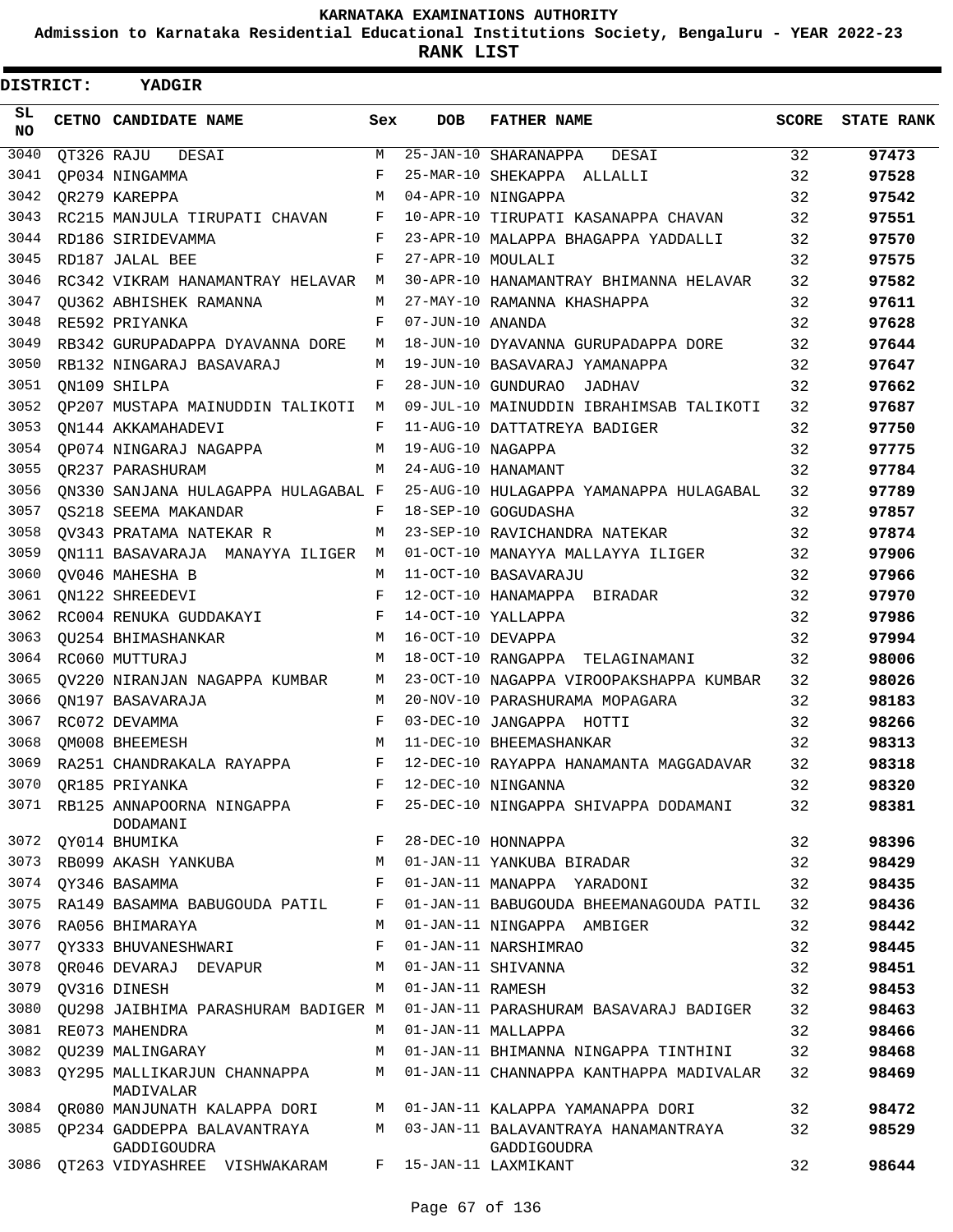**Admission to Karnataka Residential Educational Institutions Society, Bengaluru - YEAR 2022-23**

**RANK LIST**

| <b>DISTRICT:</b> | YADGIR                                                                                                                                                                                                            |     |                   |                                                                             |       |                   |
|------------------|-------------------------------------------------------------------------------------------------------------------------------------------------------------------------------------------------------------------|-----|-------------------|-----------------------------------------------------------------------------|-------|-------------------|
| SL.<br><b>NO</b> | CETNO CANDIDATE NAME                                                                                                                                                                                              | Sex | <b>DOB</b>        | <b>FATHER NAME</b>                                                          | SCORE | <b>STATE RANK</b> |
| 3087             | QX061 NANDINI OKALI                                                                                                                                                                                               | F   |                   | 23-JAN-11 CHANDAPPA                                                         | 32    | 98695             |
| 3088             | 00073 MOUNESH                                                                                                                                                                                                     | M   |                   | 30-JAN-11 BHEEMANNA KURI                                                    | 32    | 98749             |
| 3089             | OX019 PRAKASH                                                                                                                                                                                                     | M   |                   | 01-FEB-11 TIPPANNA                                                          | 32    | 98766             |
| 3090             | RC356 DURAGAMMA AMBARISHA<br>NAVADAGI                                                                                                                                                                             | F   |                   | 06-FEB-11 AMBARISHA HANAMANTRAYA<br>NAVADAGI                                | 32    | 98795             |
| 3091             | RE351 PARVATI                                                                                                                                                                                                     | F   | 07-FEB-11 RAVI    |                                                                             | 32    | 98803             |
| 3092             | RE562 ESHWAR                                                                                                                                                                                                      | M   |                   | 08-FEB-11 BASAVARAJ                                                         | 32    | 98807             |
| 3093             | 00217 JATTEPPA                                                                                                                                                                                                    | M   |                   | 12-FEB-11 NINGAPPA GOJAGAR                                                  | 32    | 98838             |
| 3094             | RE549 SUDHA                                                                                                                                                                                                       | F   |                   | 13-FEB-11 MALLIKARJUN                                                       | 32    | 98850             |
| 3095             | OY312 ARPITA TUKARAM RATHOD                                                                                                                                                                                       | F   |                   | 15-FEB-11 TUKARAM SHEVU RATHOD                                              | 32    | 98865             |
| 3096             | OV322 PRIYADARSHINI BHIMARAYA<br>AKAR                                                                                                                                                                             | F   |                   | 17-FEB-11 BHIMARAYA                                                         | 32    | 98889             |
| 3097             | RB090 SAVITRI                                                                                                                                                                                                     | F   |                   | 02-MAR-11 DEVARADDY METI                                                    | 32    | 98981             |
| 3098             | QY316 ROHITA KISHAN CHAVAN                                                                                                                                                                                        | М   |                   | 04-MAR-11 KISHAN BADDU CHAVAN                                               | 32    | 98997             |
| 3099             | RA066 DIVYA                                                                                                                                                                                                       | F   |                   | 05-MAR-11 PAMPANNA                                                          | 32    | 99011             |
| 3100             | OW240 TEJASHREE                                                                                                                                                                                                   | F   |                   | 08-MAR-11 NAGESH HANAMANTH DODAMANI                                         | 32    | 99052             |
| 3101             | QP174 BASANAGOUDA JAGATAGAL                                                                                                                                                                                       | M   |                   | 18-MAR-11 CHANNABASAPPA                                                     | 32    | 99152             |
| 3102             | ON112 KARNA HOBANNA JADHAV                                                                                                                                                                                        | М   |                   | 20-MAR-11 HOBANNA ROOPALEPPA JADHAV                                         | 32    | 99177             |
| 3103             | OT312 TANUSHRI RANGAPPA HULAKAL                                                                                                                                                                                   | F   |                   | 25-MAR-11 RANGAPPA TIMANNA HULAKAL                                          | 32    | 99234             |
| 3104             | OX308 SURESH                                                                                                                                                                                                      | M   | 27-MAR-11 MALLESH |                                                                             | 32    | 99258             |
| 3105             | RD194 CHANDRASHEKAR                                                                                                                                                                                               | М   |                   | 30-MAR-11 MANJUNATH SABANNA NATEKAR                                         | 32    | 99278             |
| 3106             | OW003 SHARANAGOUDA                                                                                                                                                                                                | М   |                   | 01-APR-11 SAHEBGOUDA                                                        | 32    | 99304             |
| 3107             | QN274 GURURAJ                                                                                                                                                                                                     | M   |                   | 03-APR-11 SOMANNA GOJAGAR                                                   | 32    | 99328             |
| 3108             | OS219 BHAGYASHREE                                                                                                                                                                                                 | F   |                   | 16-APR-11 SHIVANNA ALLALLI                                                  | 32    | 99477             |
| 3109             | OP061 HARSHITA                                                                                                                                                                                                    | M   |                   | 16-APR-11 NINGAYYA                                                          | 32    | 99478             |
| 3110             | RE051 SUVARNA                                                                                                                                                                                                     | F   |                   | 22-APR-11 PARVATREDDY                                                       | 32    | 99531             |
| 3111             | QU001 PARDEEP CHANDAPPA A                                                                                                                                                                                         | M   |                   | 24-APR-11 CHANDAPPA A A                                                     | 32    | 99555             |
| 3112             | OZ035 MOUNAMMA                                                                                                                                                                                                    | F   |                   | 26-APR-11 YANKAPPA                                                          | 32    | 99569             |
| 3113             | QY230 GOUTAM RAVAJI CHAVAN                                                                                                                                                                                        | М   |                   | 29-APR-11 RAVAJI GOPAL CHAVAN                                               | 32    | 99596             |
|                  | 3114 RB356 HANAMANTRAYA DEVINDRAPPA<br>DORE                                                                                                                                                                       | М   |                   | 01-MAY-11 DEVINDRAPPA HULAGAPPA DORE                                        | 32    | 99618             |
|                  |                                                                                                                                                                                                                   |     |                   | 05-MAY-11 NINGANNAGOUDA BIRADAR                                             | 32    | 99658             |
|                  | 3115 QT126 DEVIKA<br>3116 RD102 RAJSHEKAR MARIAN MARIAN MARIAN MARIAN MARIAN MARIAN MARIAN MARIAN MARIAN MARIAN MARIAN MARIAN MENT<br>MARIAN MARIAN MARIAN MARIAN MARIAN MARIAN MARIAN MARIAN MARIAN MARIAN MENGE |     |                   |                                                                             | 32    | 99778             |
|                  |                                                                                                                                                                                                                   |     |                   | 3117 QX200 AKASH JETALAL RATHOD M 16-MAY-11 JETALAL LAXMAN RATHOD           | 32    | 99782             |
|                  | 3118 QZ289 ASHA SOMALEPPA RATHOD F                                                                                                                                                                                |     |                   | 16-MAY-11 SOMALEPPA                                                         | 32    | 99783             |
| 3119             | QV073 NAVYA NAGARAJA                                                                                                                                                                                              | F   |                   | 19-MAY-11 NAGARAJA                                                          | 32    | 99821             |
|                  | 3120 QM109 GANESH                                                                                                                                                                                                 | М   | 25-MAY-11 RAJU    |                                                                             | 32    | 99885             |
|                  | 3121 QZ152 BABUGOUDA                                                                                                                                                                                              | M   |                   | 01-JUN-11 RUDRAGOUDA                                                        | 32    | 99978             |
|                  | 3122 RA062 HULAGAPPA CHALAVADI M                                                                                                                                                                                  |     |                   | 05-JUN-11 HANAMANTH CHALAVADI                                               | 32    | 100053            |
|                  | $\mathbf{F}$<br>3123 RC315 SOUJANYA B                                                                                                                                                                             |     | 05-JUN-11 BASAPPA |                                                                             | 32    | 100057            |
|                  | 3124 RB122 SAGAR BHOVI M                                                                                                                                                                                          |     |                   | 06-JUN-11 BHIMANNA                                                          | 32    | 100068            |
| 3125             | QY183 ABHINAYA F                                                                                                                                                                                                  |     |                   | 07-JUN-11 ANANTAREDDI                                                       | 32    | 100076            |
| 3126             | QV140 MALLIKARJUN M                                                                                                                                                                                               |     |                   | 07-JUN-11 BASAVARAJ                                                         | 32    | 100081            |
| 3127             | QR038 MANIKANT JANJIGADDI                                                                                                                                                                                         | M   |                   | 07-JUN-11 HANAMANT JANJIGADDI                                               | 32    | 100082            |
| 3128             | QQ033 MARUTI                                                                                                                                                                                                      | М   |                   | 10-JUN-11 AYYAPPA POOLABHAVI                                                | 32    | 100139            |
| 3129             | QM197 ANANDA                                                                                                                                                                                                      | М   |                   | 14-JUN-11 MALLAPPA                                                          | 32    | 100183            |
| 3130             | QU290 MAHESH                                                                                                                                                                                                      | M   |                   | 14-JUN-11 MAHADEVAPPA BEVINAGEEDA 32                                        |       | 100186            |
|                  |                                                                                                                                                                                                                   |     |                   | 3131 QZ181 MAHAMMAD AYAN M 17-JUN-11 KASIMSAB DANDELI                       | 32    | 100233            |
|                  |                                                                                                                                                                                                                   |     |                   | 3132 QX236 GADDEMMA MALAPPA GOUDAR F 18-JUN-11 MALAPPA GOUDAR               | 32    | 100251            |
| 3133             |                                                                                                                                                                                                                   |     |                   | QQ355 MAHALAXMI RAMALINGA GULABAL F 02-JUL-11 RAMALINGA BHIMANNA GULABAL 32 |       | 100439            |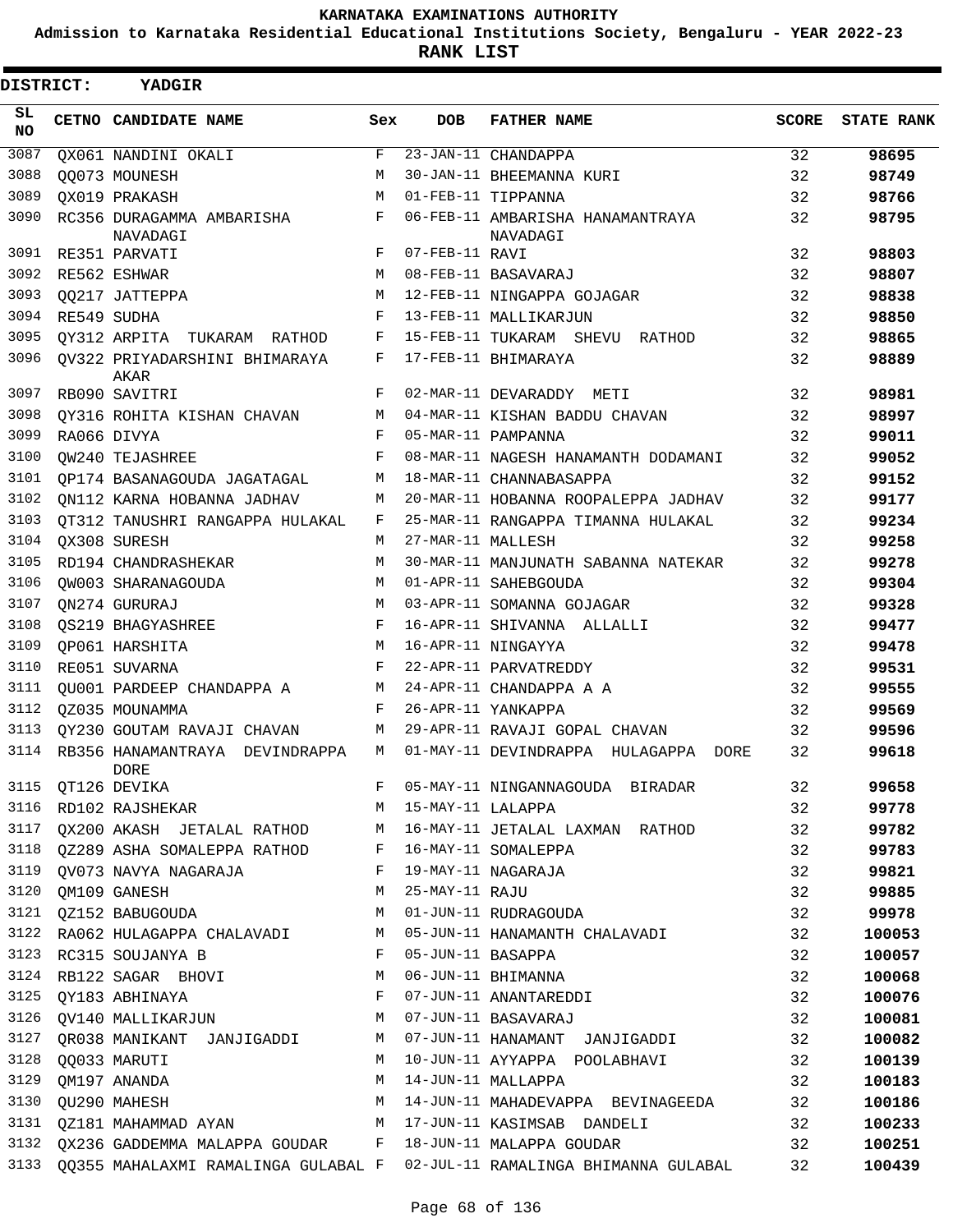**Admission to Karnataka Residential Educational Institutions Society, Bengaluru - YEAR 2022-23**

**RANK LIST**

| DISTRICT: |                  | <b>YADGIR</b>                                     |        |                   |                                                                               |              |                   |
|-----------|------------------|---------------------------------------------------|--------|-------------------|-------------------------------------------------------------------------------|--------------|-------------------|
| SL<br>NO. |                  | CETNO CANDIDATE NAME                              | Sex    | <b>DOB</b>        | <b>FATHER NAME</b>                                                            | <b>SCORE</b> | <b>STATE RANK</b> |
| 3134      |                  | QZ004 MALLIKARJUN BEEMAPPA<br>ACHIKERI            | M      |                   | 05-JUL-11 BEEMAPPA GUTTAPPA ACHIKERI                                          | 32           | 100484            |
| 3135      |                  | QZ168 JAGADISH                                    | М      |                   | 07-JUL-11 SHIVAPPA TALAWAR                                                    | 32           | 100503            |
| 3136      |                  | QN280 SABANNA                                     | M      |                   | 10-JUL-11 SIDDAPPA ALDALA                                                     | 32           | 100540            |
| 3137      |                  | OW193 SANDEEPA                                    | M      |                   | 15-JUL-11 BASAVARAJ                                                           | 32           | 100615            |
| 3138      |                  | RE130 BHAGYASHREE                                 | F      |                   | 29-JUL-11 DEVINDRA                                                            | 32           | 100783            |
| 3139      |                  | OR030 AYYANNA                                     | M      |                   | 01-AUG-11 SHIVASHARANAPPA DESAI                                               | 32           | 100813            |
| 3140      | RE127 LATA       |                                                   | F      | 02-AUG-11 RAMU    |                                                                               | 32           | 100833            |
| 3141      |                  | ON140 MANIKANTH HANAMANGOUDA<br><b>GOUDRA</b>     | M      |                   | 03-AUG-11 HANAMAGOUDA BASANAGOUDA<br><b>GOUDRA</b>                            | 32           | 100844            |
| 3142      |                  | ON316 BHAGYA                                      | F      |                   | 10-AUG-11 RAMESH BUDIHAL                                                      | 32           | 100929            |
| 3143      |                  | RE101 CHAITRA GADEDH                              | F      |                   | 12-AUG-11 PARVATHRADDY<br>GADEDH                                              | 32           | 100961            |
| 3144      |                  | OX026 SAFIYA                                      | F      |                   | 25-AUG-11 DAVALASAB SURAPUR                                                   | 32           | 101098            |
| 3145      |                  | OM140 JANARDHAN                                   | M      |                   | 29-AUG-11 VENKATESH                                                           | 32           | 101128            |
| 3146      |                  | RC281 BHAGYASHREE                                 | F      |                   | 02-SEP-11 BASAVARAJ ALAGOOR                                                   | 32           | 101175            |
| 3147      |                  | OX282 BHARAT                                      | M      |                   | 09-SEP-11 SHARANAPPA PUJARI                                                   | 32           | 101222            |
| 3148      |                  | ON004 HANAMANTRAYA NINGAPPA<br>ARETTINAVAR        | M      |                   | 15-SEP-11 NINGAPPA                                                            | 32           | 101275            |
| 3149      |                  | QW300 BHAGYA KALYANAPPAGOUDA<br>POLICPATIL        | F      |                   | 18-SEP-11 KALYANAPPAGOUDA SAHEBGOUDA                                          | 32           | 101298            |
| 3150      |                  | QX107 AKASH                                       | M      |                   | 22-SEP-11 DEVINDRAPPA                                                         | 32           | 101340            |
| 3151      |                  | QV150 BHAGYASHRI                                  | F      |                   | 25-SEP-11 MALLIKARJUN                                                         | 32           | 101362            |
| 3152      |                  | ON199 SUDEEP                                      | M      |                   | 29-SEP-11 RAMU CHAVHAN                                                        | 32           | 101415            |
| 3153      |                  | OU345 HARSHITHA                                   | F      | 30-SEP-11 PRABHU  |                                                                               | 32           | 101417            |
| 3154      |                  | QZ142 AKASHA GOLLALAPPA JALAVADI                  | М      |                   | 01-OCT-11 GOLLALAPPA SOMALINGAPPA<br><b>JALAVADI</b>                          | 32           | 101425            |
| 3155      |                  | RB149 PRIYANKA SAHUKAR<br>CHANNAMALLAYYA SAHUKAR  | F      |                   | 04-OCT-11 CHANNAMALLAYYA TIMMANNA<br><b>SAHUKAR</b>                           | 32           | 101457            |
| 3156      |                  | RA182 ALTAF                                       | М      |                   | 08-OCT-11 ISMAYILASAB MULLA                                                   | 32           | 101487            |
| 3157      |                  | QZ223 NIKITA KRISHNAPPA RATHOD                    | F      |                   | 12-OCT-11 KRISHNAPPA RATHOD                                                   | 32           | 101521            |
| 3158      |                  | OW284 MALLIKARJUN                                 | M      |                   | 17-OCT-11 SANGANNAGOUDA                                                       | 32           | 101556            |
| 3159      |                  | QU160 SHREYA HANAMANT NATEKAR                     | F      |                   | 03-NOV-11 HANAMANT CHANDAPPA NATEKAR                                          | 32           | 101687            |
|           |                  | 3160 QS053 ANILKUMAR MADIVALAPPA<br><b>BYALAL</b> | M      |                   | 05-NOV-11 MADIVALAPPA CHANDAPPA BYALAL                                        | 32           | 101699            |
|           |                  | 3161 RE352 SPANDANA                               | $F -$  |                   | 06-NOV-11 SUNEELKUMAR                                                         | 32           | 101716            |
| 3162      |                  | QU073 HARISH AYYANNA POLICE<br><b>BIRADAR</b>     |        |                   | M 11-NOV-11 AYYANNA BHEEMANNA POLICE<br><b>BIRADAR</b><br>18-NOV-11 PARSHURAM | 32           | 101746            |
|           |                  | 3163 RE088 VENKATESH<br>3164 QX297 PRAJWAL        | M<br>М |                   |                                                                               | 32           | 101810            |
|           |                  | 3165 QM074 NAVEEN                                 | M      |                   | 22-NOV-11 BALAVANTRAY METI<br>01-DEC-11 NARASAPPA                             | 32<br>32     | 101843            |
| 3166      |                  |                                                   | М      |                   | 09-DEC-11 CHANDRAMAPPA                                                        | 32           | 101925<br>101970  |
| 3167      |                  | QW148 ASHOK<br>QV169 RAGHAVENDRA                  |        |                   | 30-DEC-11 NINGAPPA NATEKAR                                                    | 32           | 102105            |
| 3168      |                  |                                                   | М<br>М |                   |                                                                               |              |                   |
| 3169      |                  | QZ065 GURURAJ                                     | M      | 01-JAN-12 SABANNA | 01-JAN-12 GURUNATHAREDDY                                                      | 32           | 102123            |
| 3170      |                  | QM056 UMESH                                       | F      |                   |                                                                               | 32           | 102135            |
|           |                  | RA151 BHAGYASHREE ANNARAYA<br>SHELLAGI            |        |                   | 10-JAN-12 ANNARAYA BASANNA SHELLAGI                                           | 32           | 102155            |
|           |                  | 3171 RA241 VEENA BHIMAYYA GUTTEDAR                | F      |                   | 26-MAR-12 BHEEMAYYA YAMANAYYA GUTTEDAR                                        | 32           | 102246            |
|           |                  | 3172 RC001 SHRUTI                                 | F      |                   | 10-JUN-08 AMALAPPA                                                            | 31           | 102281            |
|           | 3173 RC299 AKASH |                                                   | М      |                   | 01-JAN-09 NARAYANA RATHOD                                                     | 31           | 102286            |
|           |                  | 3174 QV257 VENKATESH                              | М      | 09-APR-09 KUMAR   |                                                                               | 31           | 102301            |
|           |                  | 3175 RE265 PAVITRA                                | F      |                   | 12-AUG-09 TAYAPPA                                                             | 31           | 102311            |
| 3176      |                  | QM141 JAGADISH                                    | М      |                   | 01-OCT-09 SHANKRAPPA                                                          | 31           | 102319            |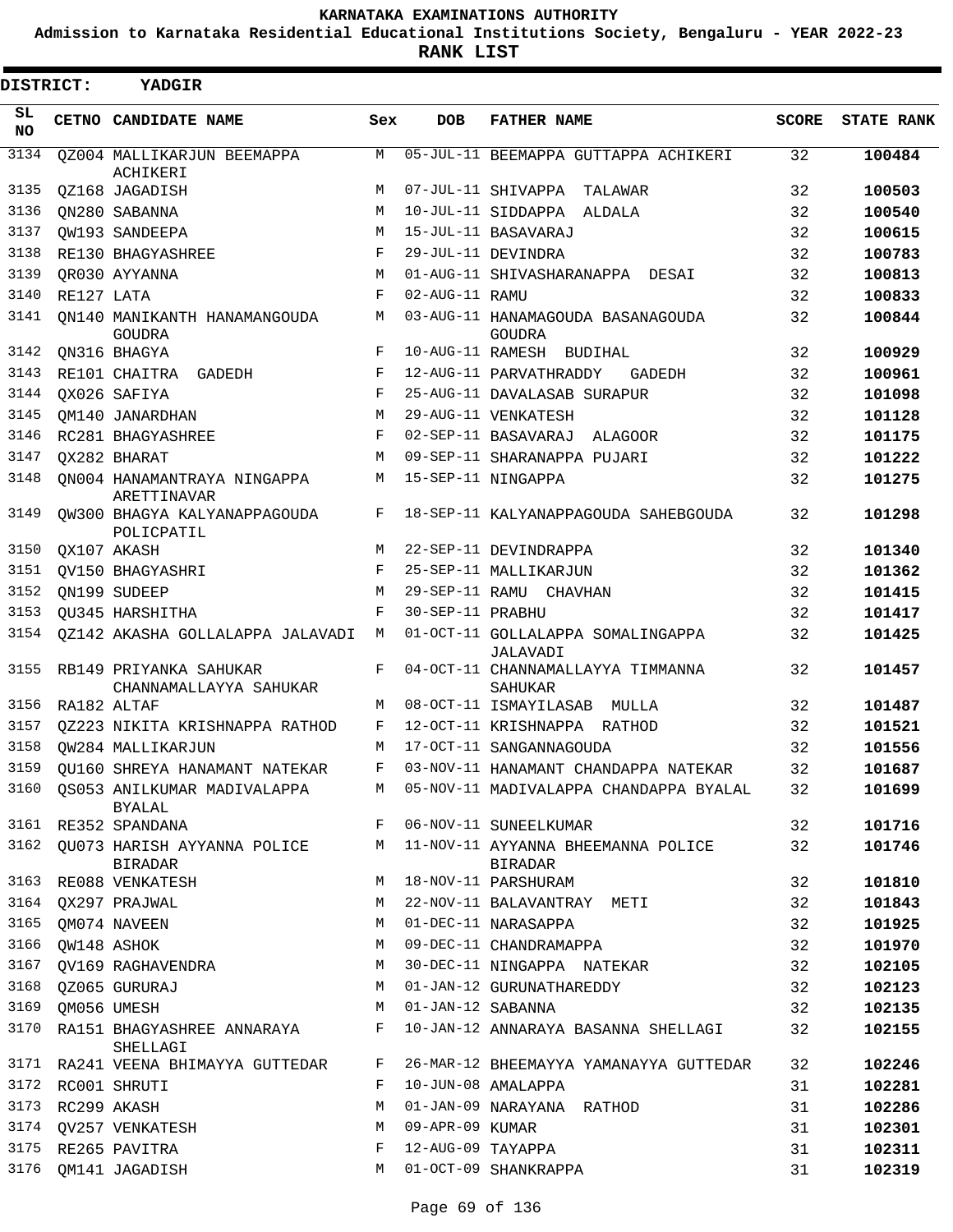**Admission to Karnataka Residential Educational Institutions Society, Bengaluru - YEAR 2022-23**

| DISTRICT:       |                  | YADGIR                                                                |             |                   |                                                                                  |              |                   |
|-----------------|------------------|-----------------------------------------------------------------------|-------------|-------------------|----------------------------------------------------------------------------------|--------------|-------------------|
| SL<br><b>NO</b> |                  | CETNO CANDIDATE NAME                                                  | Sex         | <b>DOB</b>        | <b>FATHER NAME</b>                                                               | <b>SCORE</b> | <b>STATE RANK</b> |
| 3177            |                  | RD106 NIKITA DALI                                                     | $\mathbf F$ |                   | 01-JAN-10 YANKAPPA DALI                                                          | 31           | 102359            |
| 3178            |                  | OU209 NIRMALA                                                         | F           |                   | 01-JAN-10 BHAGANNA                                                               | 31           | 102360            |
| 3179            |                  | QS204 RENUKA BEEMANNA KATTIMANI                                       | F           |                   | 01-JAN-10 BEEMANNA HANAMAPPA KATTIMANI                                           | 31           | 102362            |
| 3180            |                  | RE055 SHRIKANTH                                                       | M           | 01-JAN-10 SABAPPA |                                                                                  | 31           | 102366            |
| 3181            |                  | RB098 PARASHURAMA MADAR                                               | М           |                   | 25-JAN-10 CHANDAPPA                                                              | 31           | 102384            |
| 3182            |                  | OZ257 AKASH                                                           | М           | 07-FEB-10 NAGARAJ |                                                                                  | 31           | 102396            |
| 3183            | QQ403 RAMU       |                                                                       | М           |                   | 07-FEB-10 RAGHAVENDRA<br>PAWAR                                                   | 31           | 102397            |
| 3184            |                  | RB354 KAVERI                                                          | F           | 02-MAR-10 NAGAPPA |                                                                                  | 31           | 102421            |
| 3185            |                  | QZ087 BHARAT KUMAR                                                    | М           |                   | 03-MAR-10 DEVINDRAPPA DODMANI                                                    | 31           | 102423            |
| 3186            |                  | QP302 HUSENI                                                          | M           |                   | 03-MAR-10 NIRUPADI PUJARI                                                        | 31           | 102424            |
| 3187            |                  | OU099 UMITA                                                           | F           |                   | 30-APR-10 RAVI CHAVAN                                                            | 31           | 102475            |
| 3188            |                  | ON022 KUMAR GOVINDAPPA POOJARI                                        | М           |                   | 20-MAY-10 GOVINDAPPA                                                             | 31           | 102507            |
| 3189            |                  | OU118 RAJASHREE MALLESHI NATIKARA F                                   |             |                   | 30-MAY-10 MALLESHI NATIKARA                                                      | 31           | 102523            |
| 3190            |                  | OM078 RAKESH                                                          | М           | 05-JUN-10 NAGESH  |                                                                                  | 31           | 102540            |
| 3191            |                  | QS169 REVANASIDDA SANGAPPA<br>BIDARAKUNDI                             | М           |                   | 05-JUN-10 SANGAPPA HULLAPPA BIDARAKUNDI                                          | 31           | 102542            |
| 3192            | QV234 RAMU       |                                                                       | М           | 27-JUN-10 SIDDU   |                                                                                  | 31           | 102575            |
| 3193            |                  | RA153 PAVITRA ONTETTU                                                 | F           |                   | 01-JUL-10 BHIMARAYA                                                              | 31           | 102585            |
| 3194            |                  | OM081 SHIVAKUMAR                                                      | M           |                   | 06-JUL-10 SHARANA REDDY                                                          | 31           | 102594            |
| 3195            |                  | ON135 MAHANTESH                                                       | М           |                   | 07-JUL-10 HANAMANTRAYA GHANTI                                                    | 31           | 102596            |
| 3196            |                  | RC095 MANIKANTH                                                       | М           |                   | 29-JUL-10 RAMAREDDY TALAWAR                                                      | 31           | 102635            |
| 3197            |                  | QZ066 ANUSHA BADIGER SUNIL<br><b>BADIGER</b>                          | F           |                   | 01-AUG-10 SUNIL BADIGER                                                          | 31           | 102641            |
| 3198            |                  | QQ101 LAXMI LAXMAN POOJARI                                            | F           | 01-AUG-10 LAXMAN  |                                                                                  | 31           | 102643            |
| 3199            |                  | RE589 CHANDRASHEKAR                                                   | М           |                   | 10-AUG-10 DEVINDRAPPA                                                            | 31           | 102670            |
| 3200            |                  | OY060 ANJALI                                                          | F           |                   | 23-AUG-10 DEVINDRAPPA ALGUR                                                      | 31           | 102718            |
| 3201            |                  | QY322 PARASHURAM DYAMANNA GURIKAR M                                   |             |                   | 26-AUG-10 DYAMANNA GURIKAR                                                       | 31           | 102735            |
| 3202            |                  | RC114 SACHIN                                                          | M           |                   | 02-SEP-10 BHEEMANNA                                                              | 31           | 102755            |
| 3203            |                  | QR220 PRABHU                                                          | M           |                   | 03-SEP-10 NAGAPPA HADIMANI                                                       | 31           | 102757            |
| 3204            |                  | OX188 SHAREEFSAB BANDAGISAB                                           | М           |                   | 03-SEP-10 BANDAGISAB                                                             | 31           | 102758            |
|                 |                  |                                                                       | $F$ –       |                   | 08-SEP-10 NANDAPPA GUGGARI                                                       | 31           | 102774            |
|                 |                  |                                                                       |             |                   | 3206 RB175 REKHA GOPAYYA DIVANADOR F 11-SEP-10 GOPAYYA HANAMANTA DIVANADOR       | 31           | 102786            |
|                 |                  | 3207 RA196 VINAYAK AKKI                                               |             |                   | M 11-SEP-10 MANJUNATH AKKI                                                       | 31           | 102787            |
|                 |                  |                                                                       |             |                   | 3208 QY337 KAVERI BASAVARAJ HIREKURUBA F 17-SEP-10 BASAVARAJ MALLAPPA HIREKURUBA | 31           | 102800            |
|                 |                  |                                                                       |             |                   | 3209 QQ194 SAMPIKA GOVINDA RATHOD F 18-SEP-10 GOVINDA CHANDAPPA RATHOD           | 31           | 102804            |
|                 |                  | 3210 QX067 NIRMALA                                                    | F           |                   | 24-SEP-10 SIDDAPPA NAGATHAN                                                      | 31           | 102829            |
|                 |                  | 3211 QX243 BHARATI                                                    | F           |                   | 01-OCT-10 MADANAPPA BIREDAR                                                      | 31           | 102850            |
|                 |                  |                                                                       |             |                   | 3212 QQ018 SHASHIKALA RATHOD F 02-OCT-10 CHANDAPPA SITARAM RATHOD                | 31           | 102857            |
|                 |                  | 3213 QN327 PRITAM NAGAPPA KAKKERI M 12-OCT-10 NAGAPPA                 |             |                   |                                                                                  | 31           | 102917            |
|                 | 3214 QS063 NAINA |                                                                       |             |                   | F 17-OCT-10 LALAPPA RATHOD                                                       | 31           | 102942            |
|                 |                  | 3215 QN064 SAPANA<br>F 17-OCT-10 LALAPPA RATHOD                       |             |                   |                                                                                  | 31           | 102944            |
|                 |                  | TELAGERI                                                              |             |                   | 3216 QY068 AKSHAYAKUMAR HULAGAPPA MAN 22-OCT-10 HULAGAPPA AMMANNA TELAGERI       | 31           | 102963            |
|                 |                  | 3217 RE522 VIJAYALAXMI F 22-OCT-10 SUBHASH                            |             |                   |                                                                                  | 31           | 102969            |
|                 |                  | 3218 RA276 ADIL AHMEED CHAND PASHA M 23-OCT-10 CHAND PASHA<br>DODMANI |             |                   |                                                                                  | 31           | 102970            |
|                 |                  | BIRADAR                                                               |             |                   | 3219 QQ365 YAMANAVVA SOMANINGAPPA F 26-OCT-10 SOMANINGAPPA NINGAPPA BIRADAR      | 31           | 102984            |
|                 |                  |                                                                       |             |                   | 3220 QT091 PRAJWAL DEEVARAJ YEDKE M 01-NOV-10 DEEVARAJ SURESH YEDKE              | 31           | 103005            |
|                 |                  |                                                                       |             |                   | 3221 QN263 AKASH TULAJARAM RATHOD M 05-NOV-10 TULAJARAM SHETTEPPA RATHOD         | 31           | 103034            |
|                 |                  | 3222 QW189 NINGANNA GOUDA                                             |             |                   | M 05-NOV-10 BHIMANA GOUDA                                                        | 31           | 103036            |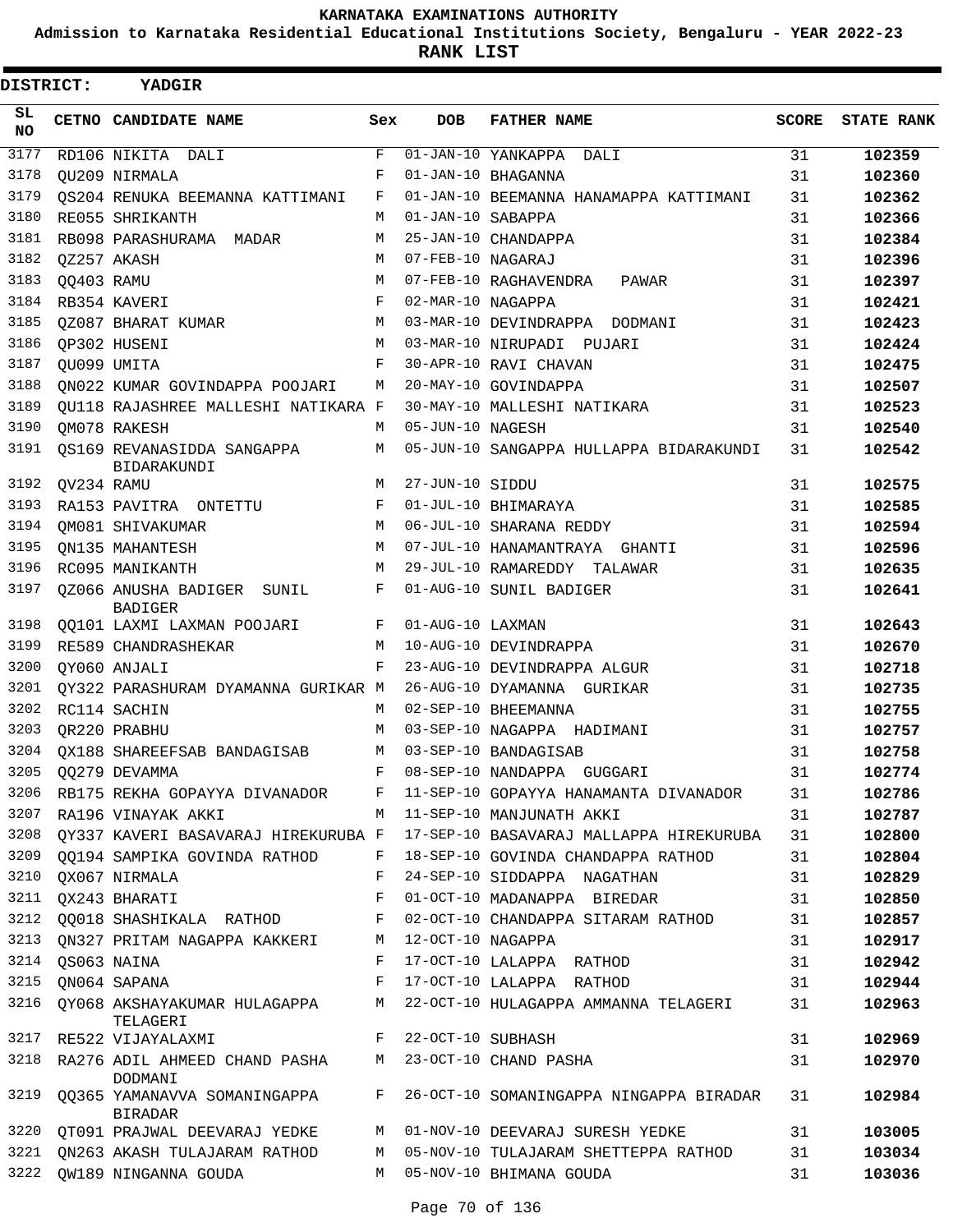**Admission to Karnataka Residential Educational Institutions Society, Bengaluru - YEAR 2022-23**

**RANK LIST**

| DISTRICT:       |            | YADGIR                                            |       |                   |                                                     |              |                   |
|-----------------|------------|---------------------------------------------------|-------|-------------------|-----------------------------------------------------|--------------|-------------------|
| SL<br><b>NO</b> |            | CETNO CANDIDATE NAME                              | Sex   | <b>DOB</b>        | <b>FATHER NAME</b>                                  | <b>SCORE</b> | <b>STATE RANK</b> |
| 3223            |            | RC246 DASHARATARAJ PARASHURAM<br><b>SIDDAPOOR</b> | М     |                   | 09-NOV-10 PARASHURAM HANAMANTRAYA<br>SIDDAPOOR      | 31           | 103051            |
| 3224            |            | OV277 LAXMI                                       | F     |                   | 28-NOV-10 HARICHANDRA                               | 31           | 103148            |
| 3225            |            | ON145 MAHANTESH DODAMANI                          | М     |                   | 30-NOV-10 SHARANAPPA<br>DODAMANI                    | 31           | 103157            |
| 3226            |            | OV155 PARVATI                                     | F     |                   | 01-DEC-10 NINGAPPA                                  | 31           | 103161            |
| 3227            |            | OW218 BASAVARAJ                                   | М     | 08-DEC-10 MUNEPPA |                                                     | 31           | 103193            |
| 3228            |            | OZ097 PRIYANKA KARIGE                             | F     |                   | 10-DEC-10 RAYAPPA<br>KARIGE                         | 31           | 103218            |
| 3229            |            | OU052 MALLIKARJUN N                               | М     | 17-DEC-10 NAGAPPA |                                                     | 31           | 103259            |
| 3230            |            | RB222 SHREEDEVI NAGAPPA MALIPATIL F               |       |                   | 29-DEC-10 NAGAPPA BASANAGOUDA MALIPATIL             | 31           | 103339            |
| 3231            |            | RD089 ANANDA                                      | М     |                   | 01-JAN-11 SHIVASHANKAR                              | 31           | 103361            |
| 3232            |            | RD091 BASALING                                    | М     |                   | 01-JAN-11 YANKAPPA                                  | 31           | 103367            |
| 3233            |            | RE151 BASAMMA                                     | F     |                   | 01-JAN-11 BASHETTEPPA                               | 31           | 103368            |
| 3234            |            | OR113 JETTEMMA YADAGIRI                           | F     |                   | 01-JAN-11 MANAPPA YADAGIRI                          | 31           | 103381            |
| 3235            |            | OM159 LOKESH                                      | М     | 01-JAN-11 SHANKAR |                                                     | 31           | 103385            |
| 3236            |            | RE328 PARSHURAMA<br>SHARANAPPA<br>PARENDI         | М     |                   | 01-JAN-11 SHARANAPPA NARSANNA PARENDI               | 31           | 103398            |
| 3237            |            | ON246 PREETAM RAVI PAWAR                          | М     |                   | 01-JAN-11 RAVI KHEERAPPA PAWAR                      | 31           | 103401            |
| 3238            |            | RC171 SAVITA                                      | F     |                   | 01-JAN-11 BHIMANNA                                  | 31           | 103418            |
| 3239            |            | OW117 SHARANAPPA                                  | М     |                   | 01-JAN-11 BASAVARAJ KAMAREDDY                       | 31           | 103420            |
| 3240            |            | OR262 SHIVARAJ SIDDAPPA BAILAKOOR M               |       |                   | 01-JAN-11 SIDDAPPA HANAMAPPA BAILAKOOR              | 31           | 103421            |
| 3241            |            | OW055 SHREEKANT HANAMANT<br><b>JOGANAVAR</b>      | М     |                   | 01-JAN-11 HANAMANT BALADANDAPPA<br><b>JOGANAVAR</b> | 31           | 103422            |
| 3242            |            | 00170 SUDEEP CHANNAPPA RATHOD                     | М     |                   | 01-JAN-11 CHANNAPPA VALAPPA RATHOD                  | 31           | 103426            |
| 3243            |            | 00381 VISHWAS HEERAPPA RATHOD                     | М     |                   | 01-JAN-11 HEERAPPA SHITAPPA RATHOD                  | 31           | 103435            |
| 3244            |            | ON060 JYOTI BHIMASHANKAR DORI                     | F     |                   | 18-JAN-11 BHIMASHANKAR JATTEPPA DORI                | 31           | 103542            |
| 3245            |            | 00371 MANOJ YANKAPPA HUDEDAR                      | М     |                   | 24-JAN-11 YANKAPPA TIMMAYYA HUDEDAR                 | 31           | 103580            |
| 3246            |            | OV210 RATANA                                      | F     |                   | 24-JAN-11 DEVINDRAPPA                               | 31           | 103584            |
| 3247            |            | RA212 DEEKSHA                                     | F     |                   | 02-FEB-11 GURULINGAPPA PATTANASHETTI                | 31           | 103644            |
| 3248            |            | <b>OP137 HASEENABEGUM</b>                         | F     |                   | 02-FEB-11 HUSENASAB MAIBOOBSAB<br>JALIBENCHI        | 31           | 103645            |
| 3249            |            | RD028 PRIYANKA RATHOD                             | F     |                   | 02-FEB-11 REDDY RATHOD                              | 31           | 103646            |
| 3250            |            | QQ065 SHARANABASAVA MALLAPPA<br>ARALAGUNDAGI      | M     |                   | 07-FEB-11 MALLAPPA BASAPPA                          | 31           | 103686            |
| 3251            |            | QQ300 TANUSHA BANDENAVAJ UKKALI                   | $F$ – |                   | 07-FEB-11 BANDENAVAJ BANASAB UKKALI                 | 31           | 103687            |
| 3252            |            | OS197 DEVARAJA BHAJANTRI                          | M     |                   | 10-FEB-11 HULAGAPPA BHAJANTRI NIJAPPA               | 31           | 103705            |
| 3253            |            | QP169 MUTTURAJ                                    | М     |                   | 13-FEB-11 SIDDAPPA SURAPUR                          | 31           | 103738            |
| 3254            |            | QY229 PALLAVI                                     | F     |                   | 13-FEB-11 MANJUNATHA                                | 31           | 103739            |
| 3255            |            | RE379 PRIYA                                       | F     |                   | 16-FEB-11 JAGANNATHA                                | 31           | 103765            |
| 3256            | RB220 RAJU |                                                   | М     |                   | 18-FEB-11 MANJUNATHA HOSAMANI                       | 31           | 103781            |
|                 |            | 3257 QT039 SHIVARAJA NINGAPPA<br>SARNOBATH        | M     |                   | 22-FEB-11 NINGAPPA MARDA NAPPA<br>SARNOBATH         | 31           | 103826            |
| 3258            |            | QN189 RENUKA LAXMINARAYAN                         | $F$ – |                   | 03-MAR-11 LAXMINARAYAN BASANAGOUD<br>MALIPATIL      | 31           | 103912            |
| 3259            |            | RD019 DEEPA VITTAL MALADASAR                      | F     |                   | 05-MAR-11 VITTAL MANISHAYYA MALADASAR               | 31           | 103925            |
| 3260            |            | RE607 NARASHIMHA                                  | М     |                   | 05-MAR-11 NARASAPPA                                 | 31           | 103929            |
| 3261            |            | QR241 RENUKA                                      | F     |                   | 07-MAR-11 AMARESHA                                  | 31           | 103949            |
| 3262            |            | QQ251 MARALING RANGAPPA BIRADAR                   | М     |                   | 08-MAR-11 RANGAPPA                                  | 31           | 103956            |
| 3263            |            | RC205 GANGAMMA                                    | F     |                   | 10-MAR-11 KALYANI KERATAGI                          | 31           | 103970            |
| 3264            |            | RC139 HANAMAVVA                                   | F     |                   | 17-MAR-11 SIDDAPPA ROOGI                            | 31           | 104040            |
| 3265            |            | QU016 BHIMASHANKAR                                | М     |                   | 26-MAR-11 IRANNA SHIVAPPA                           | 31           | 104122            |
| 3266            |            | OW280 RAKSHITA BASAVARAJA BEERNUR F               |       |                   | 28-MAR-11 BASAVARAJA BALAPPA BEERNUR                | 31           | 104150            |
| 3267            |            | QU064 DEVARAJ                                     | M     |                   | 02-APR-11 TIPPANNA                                  | 31           | 104200            |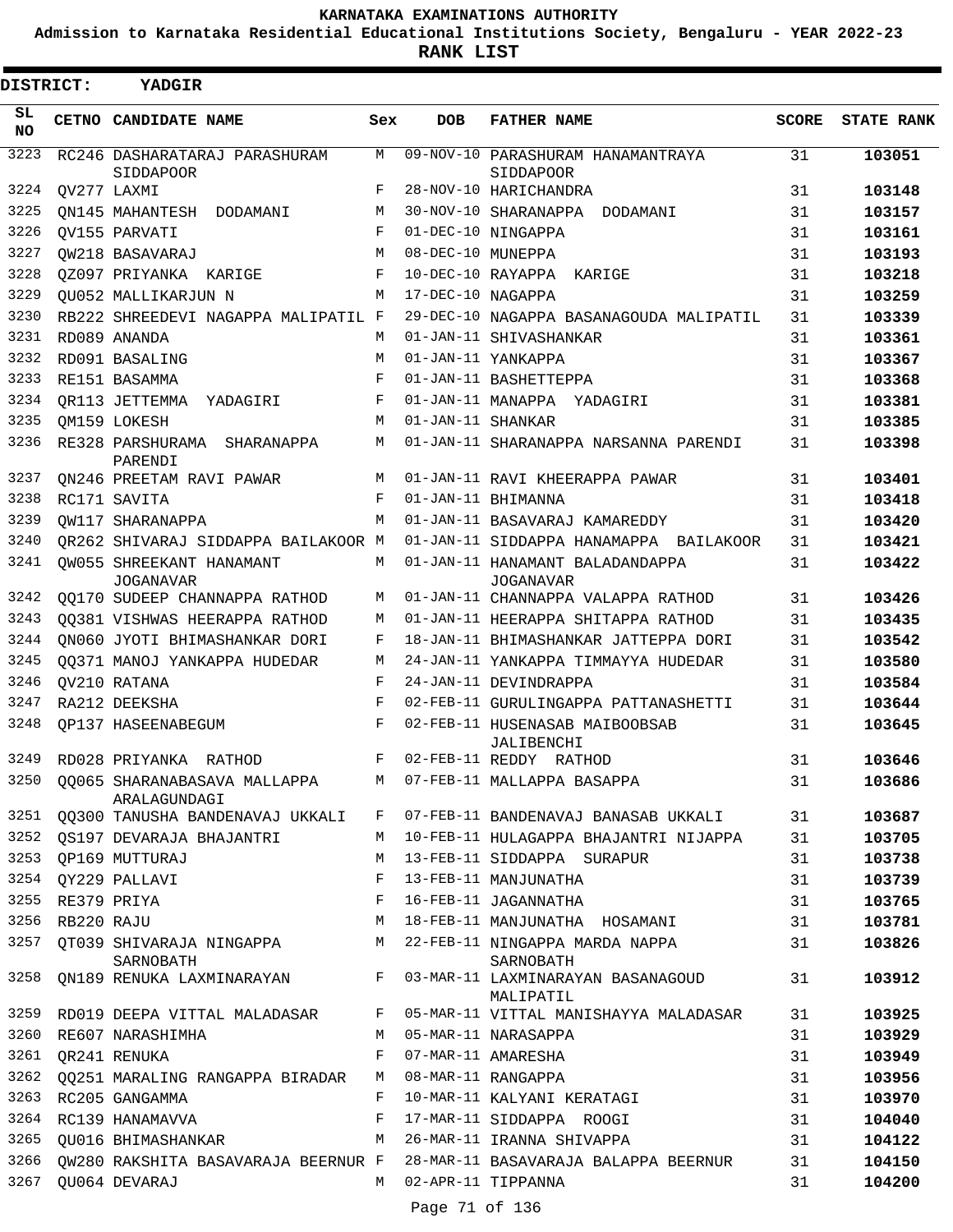**Admission to Karnataka Residential Educational Institutions Society, Bengaluru - YEAR 2022-23**

**RANK LIST**

| DISTRICT: |            | <b>YADGIR</b>                                 |              |                   |                                                      |       |                   |
|-----------|------------|-----------------------------------------------|--------------|-------------------|------------------------------------------------------|-------|-------------------|
| SL<br>NO. |            | CETNO CANDIDATE NAME                          | Sex          | <b>DOB</b>        | <b>FATHER NAME</b>                                   | SCORE | <b>STATE RANK</b> |
| 3268      |            | QU314 LAXMI HANAMANATAREDDY<br>MAGADMPUR      | F            |                   | 04-APR-11 HANAMANTAREDDY HANAMANTA                   | 31    | 104224            |
| 3269      |            | RE410 SAVITRI                                 | F            |                   | 09-APR-11 RUPLA RATHOD                               | 31    | 104289            |
| 3270      |            | OU233 PRIYANKA                                | $\mathbf{F}$ |                   | 15-APR-11 VENKATESH                                  | 31    | 104361            |
| 3271      |            | OR148 SAGAR RATHOD                            | M            |                   | 15-APR-11 MANAPPA RATHOD                             | 31    | 104362            |
| 3272      |            | RD196 SANJEEVA                                | M            |                   | 15-APR-11 SABANNA SAGAR                              | 31    | 104363            |
| 3273      |            | QX314 PARASHURAM YAMANOORI RATHOD M           |              |                   | 16-APR-11 YAMANOORI PAMPANNA RATHOD                  | 31    | 104370            |
| 3274      |            | OW015 SHWETA                                  | F            |                   | 16-APR-11 RAVIKUMAR                                  | 31    | 104373            |
| 3275      |            | OM115 BHARAT KUMAR                            | M            |                   | 20-APR-11 MALLAPPA                                   | 31    | 104415            |
| 3276      |            | QQ120 DEVIKA                                  | F            | 20-APR-11 NAGAPPA |                                                      | 31    | 104417            |
| 3277      | RD079 RAMU |                                               | M            |                   | 20-APR-11 GANGAPPA                                   | 31    | 104423            |
| 3278      |            | OV076 VARADANAYAK SAYABANNA<br>KAVALDAR       | М            |                   | 20-APR-11 SAYABANNA BASAVARAJ KAVALDAR               | 31    | 104427            |
| 3279      |            | OR068 ARUN HANAMANT KADIMANI                  | М            |                   | 21-APR-11 HANAMANT BASAVVA KADIMANI                  | 31    | 104429            |
| 3280      |            | RE594 BHAVANI XXX XXX                         | F            |                   | 24-APR-11 MADIVAL XXX XXX                            | 31    | 104458            |
| 3281      |            | OU115 BHAGYASHRI                              | F            |                   | 27-APR-11 SHARANAPPA NATEKAR                         | 31    | 104492            |
| 3282      |            | OV050 BHIMABAI BASAVARAJ DIGGI                | F            |                   | 28-APR-11 BASAVARAJ AYYANNA DIGGI                    | 31    | 104499            |
| 3283      |            | OT322 SATVIK                                  | М            |                   | 29-APR-11 TIRUPATI                                   | 31    | 104516            |
| 3284      |            | QQ032 LAXMI                                   | F            | 03-MAY-11 SAMANNA |                                                      | 31    | 104550            |
| 3285      |            | OV350 SHWEETA NINGANNA BIRADAR                | $_{\rm F}$   |                   | 10-MAY-11 NINGANNA TOTAPPA BIRADAR                   | 31    | 104645            |
| 3286      |            | OS064 ANJALI                                  | $_{\rm F}$   |                   | 21-MAY-11 THAVARANAYAK                               | 31    | 104770            |
| 3287      |            | OT309 MALAPPA                                 | М            |                   | 29-MAY-11 SANNA AYYAPPA NASHI                        | 31    | 104858            |
| 3288      |            | RB091 SUMITRA                                 | F            | 03-JUN-11 NANDESH |                                                      | 31    | 104963            |
| 3289      |            | RE547 YUVARAJ                                 | M            | 04-JUN-11 MOHAN   | RATHOD                                               | 31    | 104973            |
| 3290      |            | OW197 LAXMI                                   | F            | 06-JUN-11 SABANNA |                                                      | 31    | 105011            |
| 3291      |            | OS061 NEELAMMA DEVANNAGOUDA<br><b>SASANUR</b> | F            |                   | 07-JUN-11 DEVANNAGOUDA<br>CHANNABASAPPAGOUDA SASANUR | 31    | 105024            |
| 3292      |            | RA157 MOHAN SANTOSH CHAVAN                    | М            |                   | 08-JUN-11 SANTOSH TOPU CHAVAN                        | 31    | 105039            |
| 3293      |            | QY264 RAJARAJESHWARI MOTILAL<br>RATHOD        | F            |                   | 09-JUN-11 MOTILAL RATHOD                             | 31    | 105054            |
| 3294      |            | QU274 Ruksana                                 | F            |                   | 10-JUN-11 SULTAN PATEL                               | 31    | 105078            |
| 3295      |            | QN192 SAAVAN RATHOD                           | М            |                   | 10-JUN-11 SHIVASHARANAPPA RATHOD                     | 31    | 105079            |
| 3296      |            | QW329 PRATIBA                                 | F            |                   | 11-JUN-11 DEVAPPA RANGAGOL                           | 31    | 105092            |
| 3297      |            | QX233 BASAVANTRAYA HARNAL                     | M            |                   | 12-JUN-11 GADDEPPA HARNAL                            | 31    | 105096            |
| 3298      |            | QU299 NINGARAJ                                | М            |                   | 12-JUN-11 MANAPPA PUJARI                             | 31    | 105102            |
| 3299      |            | RE505 MANJUNATH                               | М            |                   | 13-JUN-11 MALLIKARJUN                                | 31    | 105115            |
| 3300      |            | QX162 APSAR                                   | М            |                   | 16-JUN-11 HUSENBASHA HAVALDAR                        | 31    | 105154            |
| 3301      |            | QQ099 BASAVARAJ                               | М            |                   | 16-JUN-11 JATTEPPA GOJAGAR                           | 31    | 105155            |
| 3302      |            | QW187 SANGEETA                                | F            |                   | 25-JUN-11 MALLAPPA                                   | 31    | 105267            |
| 3303      |            | RD017 VENKATESH BELITTA                       | M            |                   | 25-JUN-11 CHOWDAYYA                                  | 31    | 105269            |
| 3304      |            | QY056 GOUTAMI MULIMANI                        | F            |                   | 02-JUL-11 MANJUNAT MULIMANI                          | 31    | 105356            |
| 3305      |            | RE366 BEERALINGA                              | М            |                   | 03-JUL-11 MALLAPPA                                   | 31    | 105368            |
| 3306      |            | QM206 NETRA                                   | F            | 03-JUL-11 SHANKAR |                                                      | 31    | 105373            |
| 3307      |            | RB229 PUNITH                                  | М            |                   | 05-JUL-11 MALLIKARJUN CHAVAN                         | 31    | 105402            |
| 3308      |            | QV006 ROHIT                                   | М            |                   | 05-JUL-11 VIJAYAKUMAR                                | 31    | 105403            |
| 3309      |            | QQ324 NINGARADDI NEERALAGI                    | М            |                   | 06-JUL-11 BHEEMANAGOUDA                              | 31    | 105422            |
| 3310      |            | RE288 GUNJALAPPA                              | М            |                   | 13-JUL-11 SABAREDDY                                  | 31    | 105506            |
| 3311      |            | QT230 HEMIBAI                                 | F            | 14-JUL-11 SHIVU   |                                                      | 31    | 105522            |
| 3312      | QP012 RAJU |                                               | М            |                   | 15-JUL-11 SHANTANAYAK RATHOD                         | 31    | 105541            |
| 3313      |            | RA044 PRIYANAKA                               | F            |                   | 16-JUL-11 DEVAPPA SUNKAD                             | 31    | 105557            |
|           |            | 3314 QR159 AKSHAYKUMAR                        | М            |                   | 18-JUL-11 SANGANNA HABBU                             | 31    | 105574            |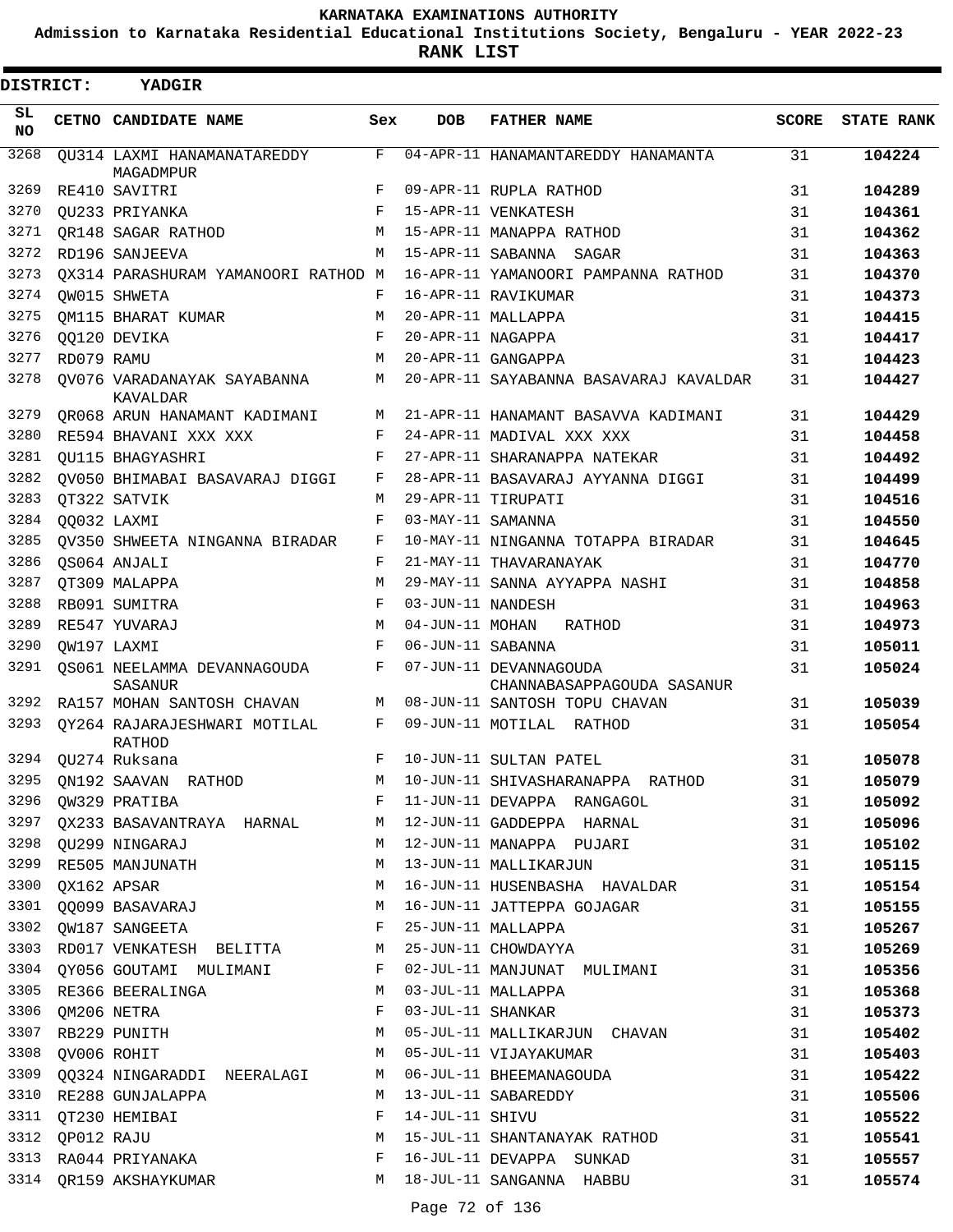**Admission to Karnataka Residential Educational Institutions Society, Bengaluru - YEAR 2022-23**

**RANK LIST**

| DISTRICT:  |                  | YADGIR                                                                                                                                                                                     |              |                   |                                                                          |       |                   |
|------------|------------------|--------------------------------------------------------------------------------------------------------------------------------------------------------------------------------------------|--------------|-------------------|--------------------------------------------------------------------------|-------|-------------------|
| SL.<br>NO. |                  | <b>CETNO CANDIDATE NAME</b>                                                                                                                                                                | Sex          | <b>DOB</b>        | <b>FATHER NAME</b>                                                       | SCORE | <b>STATE RANK</b> |
| 3315       |                  | QP027 PRASHANT PUJARI                                                                                                                                                                      | M            |                   | 22-JUL-11 SAYABANNA                                                      | 31    | 105636            |
| 3316       |                  | QW039 SADIQ                                                                                                                                                                                | M            |                   | 22-JUL-11 BASHUMIYA                                                      | 31    | 105637            |
| 3317       |                  | RC112 SHILPA RAMESH KUMBAR                                                                                                                                                                 | F            |                   | 24-JUL-11 RAMESH RUDRAPPA KUMBAR                                         | 31    | 105650            |
| 3318       |                  | RA193 GURUBASAMMA HARIJANA                                                                                                                                                                 | F            |                   | 26-JUL-11 ANANDA HARIJANA KUMBARPET                                      | 31    | 105673            |
| 3319       |                  | RE213 BHUMIKA KASHIBAI MUKANOR F                                                                                                                                                           |              |                   | 27-JUL-11 TAYAPPA KASHIBAI MUKANOR                                       | 31    | 105688            |
| 3320       |                  | RC013 BHAGYASHREE                                                                                                                                                                          | $\mathbf{F}$ |                   | 30-JUL-11 SAHEBANNA JALAPOOR                                             | 31    | 105728            |
| 3321       |                  | RE015 SHRUSHTI                                                                                                                                                                             | F            |                   | 12-AUG-11 SUYODHANA                                                      | 31    | 105889            |
| 3322       |                  | RC025 MAHMAD SAHID                                                                                                                                                                         | М            |                   | 14-AUG-11 BANDUMIYA                                                      | 31    | 105908            |
| 3323       |                  | RE406 SUMATI                                                                                                                                                                               | F            |                   | 14-AUG-11 MALLIKARJUNA                                                   | 31    | 105915            |
| 3324       |                  | QR249 CHAYAMMA HANAMAPPA YARKIHAL F                                                                                                                                                        |              |                   | 16-AUG-11 HANAMAPPA YARKIHAL                                             | 31    | 105934            |
| 3325       |                  | OM061 KUSHI                                                                                                                                                                                | F            | 25-AUG-11 SHANKAR |                                                                          | 31    | 106023            |
| 3326       |                  | QZ073 DAVALSA                                                                                                                                                                              | М            |                   | 28-AUG-11 CHANDSHA MUJAWAR                                               | 31    | 106045            |
| 3327       |                  | RB346 DEVAPPA                                                                                                                                                                              | M            |                   | 01-SEP-11 LAXMAN BUDIHAL                                                 | 31    | 106078            |
| 3328       |                  |                                                                                                                                                                                            |              |                   | $QW246$ AYYANNA RAYANNA CHTTENAR M 05-SEP-11 RAYANNA SUBBANNA CHTTENAR   | 31    | 106117            |
| 3329       |                  | OM205 NANDINI                                                                                                                                                                              | F            | 06-SEP-11 GOPAL   |                                                                          | 31    | 106133            |
| 3330       |                  | QX072 HUSENASAB HAJIMALANGA MULLA M                                                                                                                                                        |              |                   | 14-SEP-11 HAJIMALANGA SARVALASA MULLA                                    | 31    | 106212            |
| 3331       |                  | OW043 MANOJ                                                                                                                                                                                | M            |                   | 18-SEP-11 SHIVARAJ N IRASHENI                                            | 31    | 106254            |
| 3332       |                  | QM222 ABHISHEKHA M                                                                                                                                                                         |              | 21-SEP-11 TAYAPPA |                                                                          | 31    | 106278            |
| 3333       |                  | RA126 SHAKIRBEGAM                                                                                                                                                                          | F            |                   | 22-SEP-11 MOHAMMEDJANI                                                   | 31    | 106291            |
| 3334       |                  | $\mathbf{F}$ and $\mathbf{F}$ are the set of $\mathbf{F}$<br>00327 PRIYANKA                                                                                                                |              |                   | 28-SEP-11 NAGAPPA WADAGERI                                               | 31    | 106339            |
| 3335       |                  | QY173 SOUJANYA HOSAMANI F 29-SEP-11 PARASHURAMA                                                                                                                                            |              |                   |                                                                          | 31    | 106351            |
| 3336       |                  | QX009 SHALINI DHARU CHAVHAN F                                                                                                                                                              |              |                   | 02-OCT-11 DHARU TULAJU CHAVHAN                                           | 31    | 106384            |
| 3337       |                  | $\mathbf{F}$ and $\mathbf{F}$ and $\mathbf{F}$<br>QX331 BHAGYASHREE                                                                                                                        |              |                   | 08-OCT-11 VENKATESH GUTTEDAR                                             | 31    | 106428            |
| 3338       |                  | QS135 PRUTHVI HAMPANNA HANCHINALA F                                                                                                                                                        |              |                   | 08-OCT-11 HAMPANNA BASANNA HANCHINALA                                    | 31    | 106432            |
| 3339       |                  | OR019 PRASHANT CHANDRAKANT RATHOD M                                                                                                                                                        |              |                   | 10-OCT-11 CHANDRAKANT TIRUPATI RATHOD                                    | 31    | 106445            |
| 3340       |                  | QW170 SUNIL                                                                                                                                                                                | М            |                   | 11-OCT-11 SHIVARAJ                                                       | 31    | 106457            |
| 3341       |                  | RD165 RANJANA                                                                                                                                                                              | F            |                   | 12-OCT-11 SHIVARAJ                                                       | 31    | 106462            |
| 3342       |                  | RD112 DEVIKA                                                                                                                                                                               | F            |                   | 23-OCT-11 MALLIKARJUN                                                    | 31    | 106536            |
| 3343       |                  | OZ167 BHAVANI                                                                                                                                                                              | F            |                   | 28-OCT-11 HANAMANT                                                       | 31    | 106570            |
|            |                  | 3344 RE153 DOULAMA                                                                                                                                                                         | F            |                   | 29-OCT-11 MAIBU HUSSEN                                                   | 31    | 106579            |
|            |                  | 3345 RC218 KAVYA MALLANNA BAKALI F                                                                                                                                                         |              |                   | 30-OCT-11 MALLANNA BAKALI                                                | 31    | 106588            |
|            |                  | 3346 QQ367 REKHA TERIN                                                                                                                                                                     |              |                   | F 02-NOV-11 SOMANNA CHANDAPPA TERIN                                      | 31    | 106623            |
|            |                  | $\mathbf{F}$ and $\mathbf{F}$ are the set of $\mathbf{F}$<br>3347 RA012 LAKSHMI                                                                                                            |              |                   | 11-NOV-11 MALAPPA JAMPA                                                  | 31    | 106698            |
|            |                  |                                                                                                                                                                                            |              |                   |                                                                          | 31    | 106717            |
|            |                  | 3348 RD147 MAREMMA<br>3349 QV287 SHRISHAIL MAREMAN M 25-NOV-11 ERAPPA                                                                                                                      |              |                   |                                                                          | 31    | 106809            |
|            |                  | M <sub>N</sub><br>3350 QT310 RAMESHA                                                                                                                                                       |              |                   | 02-DEC-11 SHARANABASAPPA                                                 | 31    | 106858            |
| 3351       |                  | RB254 DAYANAND HOMADEVAPPA RATHOD M                                                                                                                                                        |              |                   | 04-DEC-11 HOMADEVAPPA RAMAPPA RATHOD                                     | 31    | 106869            |
|            |                  | 3352 QX059 CHANDABI                                                                                                                                                                        | F            |                   | 24-DEC-11 AMEENSAB                                                       | 31    | 107011            |
|            | 3353 RC337 ANAND |                                                                                                                                                                                            | M            |                   | 01-JAN-12 SHIVANNA                                                       | 31    | 107061            |
|            |                  | 3354 QQ030 ANITA MADIVALARA F                                                                                                                                                              |              |                   | 01-JAN-12 SHIVANNA                                                       | 31    | 107062            |
|            |                  |                                                                                                                                                                                            |              |                   | 3355 RC325 SHARAN GOPAL M 01-JAN-12 GOPAL BHIMARAYA                      | 31    | 107080            |
|            |                  | M <sub>N</sub><br>3356 QX180 SHIVARAJ                                                                                                                                                      |              |                   | 01-JAN-12 BASAVARAJ                                                      | 31    | 107081            |
|            |                  | A USA SASAVARAJ AND A USA SASAVARAJ A VENERISH MARAJ MARAJ MARAJ POOLSING<br>3358 OTO82 SHORA HANAMANTULE ALLERA DANIALA DANGARA DAN ANGLE DAN ANGLE DAN ANGLE DAN ANGLE DAN ANGLE DAN ANG |              |                   |                                                                          | 31    | 107084            |
|            |                  | 3358 QT082 SHOBA HANAMANTH DANDAMBLI F 17-MAR-12 HANAMANTH                                                                                                                                 |              |                   |                                                                          | 31    | 107175            |
|            | 3359 QM097 ROHIT |                                                                                                                                                                                            |              |                   | M 01-JAN-08 HUSSAINAPPA                                                  | 30    | 107218            |
|            |                  | 3360 QY193 BALAPPA                                                                                                                                                                         | M            |                   | 25-MAY-08 MUTTAPPA GARASANAGI                                            | 30    | 107220            |
|            |                  | 3361 RE487 PAVANKUMAR M 03-JUN-08 RAJESH                                                                                                                                                   |              |                   |                                                                          | 30    | 107221            |
|            |                  | CHALAMAR                                                                                                                                                                                   |              |                   | 3362 QX295 SHARANABASU BHIMAPPA M 05-NOV-08 BHIMAPPA SHARANAPPA CHALAMAR | 30    | 107226            |
|            |                  | 3363 QS116 SUSMITA                                                                                                                                                                         | F            |                   | 23-NOV-08 MUKUNDA RATHOD                                                 | 30    | 107229            |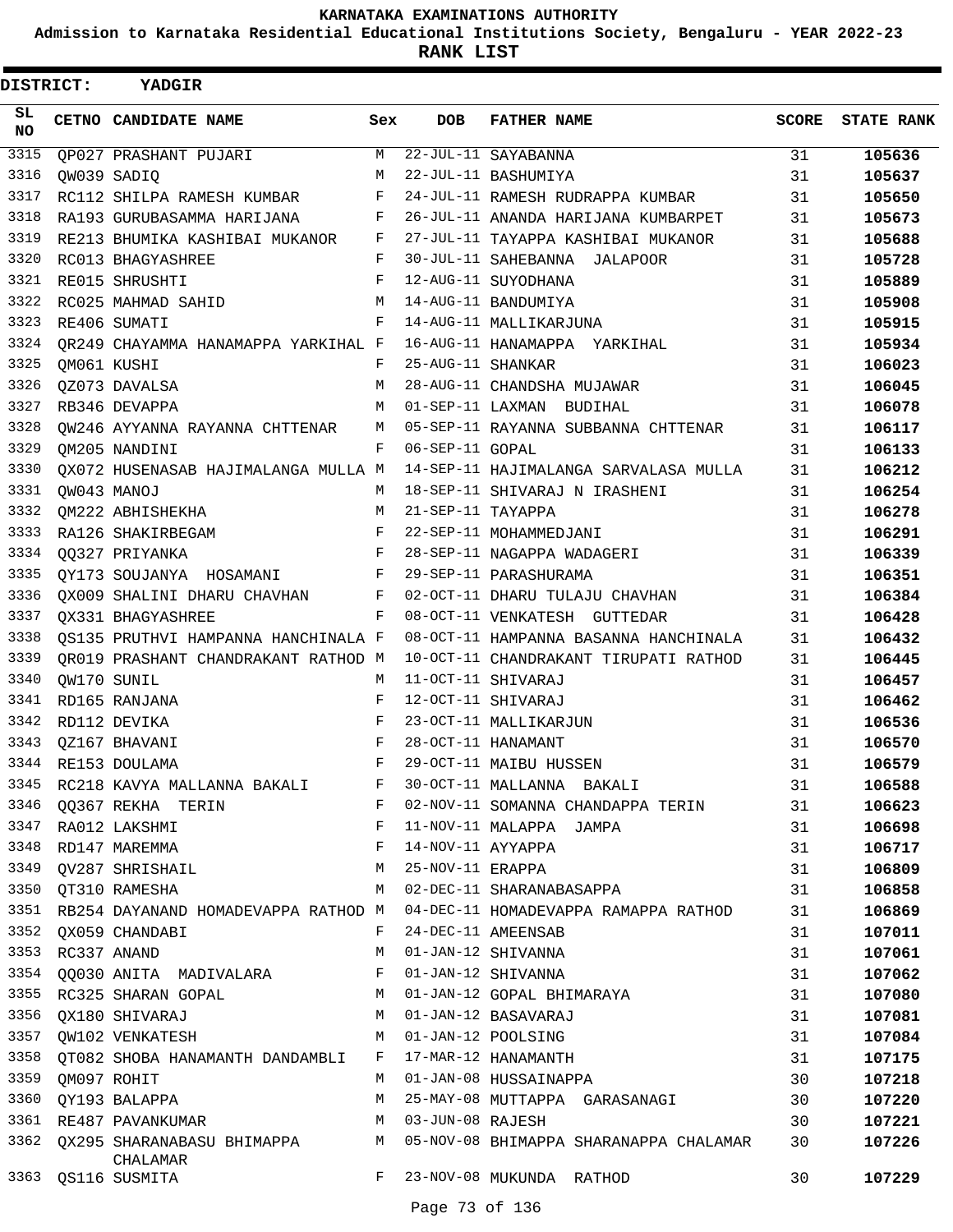**Admission to Karnataka Residential Educational Institutions Society, Bengaluru - YEAR 2022-23**

**RANK LIST**

| DISTRICT:    | YADGIR                                                                                                          |     |                   |                                                                           |              |                   |
|--------------|-----------------------------------------------------------------------------------------------------------------|-----|-------------------|---------------------------------------------------------------------------|--------------|-------------------|
| SL<br>NO.    | CETNO CANDIDATE NAME                                                                                            | Sex | <b>DOB</b>        | <b>FATHER NAME</b>                                                        | <b>SCORE</b> | <b>STATE RANK</b> |
| 3364         | QM022 YUVRAJ                                                                                                    | M   |                   | $01 - JAN - 09$ SHARANAPPA                                                | 30           | 107240            |
| 3365         | OU189 PRABUDD SANGAPPA DODDAMANI                                                                                | М   |                   | 03-MAR-09 SANGAPPA SHIVAPPA DODDAMANI                                     | 30           | 107245            |
| 3366         | OR323 NINGANNA                                                                                                  | M   |                   | 15-JUL-09 CHANNAMALLAPPA                                                  | 30           | 107260            |
| 3367         | RE253 BHAGYASHREE                                                                                               | F   |                   | 22-JUL-09 KEERALINGA                                                      | 30           | 107262            |
| 3368         | ON088 BHAGYASHREE                                                                                               | F   | 11-OCT-09 MANAPPA |                                                                           | 30           | 107278            |
| 3369         | QR283 AISWARYA                                                                                                  | F   |                   | 18-OCT-09 MALLANNA GOPALAPUR                                              | 30           | 107282            |
| 3370         | RD225 ANAND                                                                                                     | M   | 01-JAN-10 RAMU    |                                                                           | 30           | 107309            |
| 3371         | QY139 BEERALINGA                                                                                                | М   |                   | 01-JAN-10 SHIVAPPA TANAKEDAR                                              | 30           | 107313            |
| 3372         | RA006 PRADEEP                                                                                                   | М   |                   | 01-JAN-10 BASAPPA<br>SALI                                                 | 30           | 107324            |
| 3373         | ON037 SOMANNA                                                                                                   | M   |                   | 01-JAN-10 AYYANNA POOJARI                                                 | 30           | 107333            |
| 3374         | OM142 RAGHAVENDRA                                                                                               | M   |                   | 05-JAN-10 SIDDAPPA                                                        | 30           | 107338            |
| 3375         | OP068 ANNAPOORNA                                                                                                | F   |                   | 01-FEB-10 MALLAPPA NADUVINAMANI                                           | 30           | 107357            |
| 3376         | RE436 SHWETA                                                                                                    | F   | 01-FEB-10 VIJAY   |                                                                           | 30           | 107360            |
| 3377         | QM064 RESHAMA                                                                                                   | F   | 03-FEB-10 SHANYA  |                                                                           | 30           | 107363            |
| 3378         | OS235 DAVULASAB                                                                                                 | М   |                   | 22-MAR-10 MOULASAB DODDENAVAR                                             | 30           | 107402            |
| 3379         | OU113 ANJANADEVI SHANKAR RATHOD                                                                                 | F   |                   | 04-APR-10 SHANKAR SURESH RATHOD                                           | 30           | 107421            |
| 3380         | QS047 PRABHU                                                                                                    | М   |                   | 10-APR-10 BASAVARAJ                                                       | 30           | 107430            |
| 3381         | QS220 PREMA KHAJANJI                                                                                            | F   |                   | 27-APR-10 NINGAPPA KHAJANJI                                               | 30           | 107450            |
| 3382         | OP180 CHANDRAKANT                                                                                               | М   |                   | 20-MAY-10 SOMALAPPA RATHOD                                                | 30           | 107477            |
| 3383         | OP241 SANJANA                                                                                                   | F   |                   | 02-JUN-10 PARAMANNA IRANNA CHANKOTI                                       | 30           | 107504            |
| 3384         | QX021 KISHOR                                                                                                    | М   |                   | 03-JUN-10 SIDDARAM                                                        | 30           | 107506            |
| 3385         | RC057 RAGHAVENDRA NINGANNA<br><b>CHANNUR</b>                                                                    | М   |                   | 05-JUN-10 NINGANNA SIDDAPPA CHANNUR                                       | 30           | 107512            |
| 3386         | RB331 SANGAMESH SHARANAPPA GADDI                                                                                | М   |                   | 10-JUN-10 SHARANAPPA BASAPPA GADDI                                        | 30           | 107522            |
| 3387         | QT246 KIRTHI                                                                                                    | F   |                   | 14-JUN-10 SIDDAPPA BHIMARAYA<br>KODAMANAHALLI                             | 30           | 107531            |
| 3388         | RE274 ULLASINI                                                                                                  | F   |                   | 16-JUN-10 VISHWANATHA RADDY                                               | 30           | 107540            |
| 3389         | OZ060 ASHWINI                                                                                                   | F   |                   | 30-JUN-10 YALLAPPA                                                        | 30           | 107551            |
| 3390         | RE223 BANDGISAB                                                                                                 | М   | 01-AUG-10 MOULALI |                                                                           | 30           | 107618            |
| 3391         | OR226 SUCHITRA                                                                                                  | F   |                   | 03-AUG-10 RANGANATH RATHOD                                                | 30           | 107624            |
|              | 3392 QR025 PAVITRA                                                                                              |     |                   | F 16-AUG-10 BASAVARAJ HANAMANTRAY<br>HULAGABAL                            | 30           | 107663            |
|              |                                                                                                                 |     |                   |                                                                           | 30           | 107705            |
|              | 19393 RB168 KAVERI<br>3394 QV340 ANUSHA<br>3395 RE468 RASULSAB<br>3395 RE468 RASULSAB<br>M 08-SEP-10 SHARMODDIN |     |                   | 28-AUG-10 SHARANAPPA BHIMANNA DORANALLI 30                                |              | 107706            |
|              |                                                                                                                 |     |                   |                                                                           | 30           | 107748            |
|              | 3396 RE329 RAMESH                                                                                               | M   |                   | 10-SEP-10 HANAMANTH                                                       | 30           | 107758            |
| 3397         |                                                                                                                 |     |                   | QR098 SHANKARAGOUD BASAPPA GOUDAR M 13-SEP-10 BASAPPA HANAMAPPA GOUDAR 30 |              | 107772            |
|              | 3398 QR066 SAHANA BHEEMANNA GHANTI F                                                                            |     |                   | 20-SEP-10 BHEEMANNA MAHADEVAPPA GHANTI 30                                 |              | 107803            |
|              | 3399 QT284 SHREESHAIL                                                                                           | M   |                   | 15-OCT-10 BHAGAPPA ARBOL                                                  | 30           | 107923            |
| 3400         | RC255 SHANKRAYYA HIREMATH M                                                                                     |     |                   | 21-OCT-10 NAGAYYA HIREMATH                                                | 30           | 107953            |
|              | 3401 RE172 SARASWATI<br>$\mathbf{F}$ and $\mathbf{F}$ and $\mathbf{F}$ and $\mathbf{F}$<br>$\mathbf{F}$         |     |                   | 25-OCT-10 HANUMANTAPPA                                                    | 30           | 107984            |
|              | 3402 QN211 DEVAMMA<br>$\mathbf{F}$                                                                              |     |                   | 28-OCT-10 PARADANI                                                        | 30           | 108004            |
|              | 3403 QX084 VANAJAA<br>$\frac{1}{F}$                                                                             |     |                   | 28-OCT-10 DEVAPPA CHALAVADI                                               | 30           | 108007            |
| 3404<br>3405 | RA127 ANITA<br>$\mathbf{F}$<br>RE586 ASHWINI                                                                    |     |                   | 30-OCT-10 ADAYYA<br>01-NOV-10 DHRMAVEERA                                  | 30<br>30     | 108016<br>108029  |
|              | 3406 QQ404 CHETAN HEERAPPA RATHOD M                                                                             |     |                   |                                                                           |              | 108092            |
|              | 3407 QS221 DEVAMMA                                                                                              | F   |                   | 10-NOV-10 HEERAPPA SHIVAPPA RATHOD 30<br>10-NOV-10 BASANNA PIRAGAR        |              |                   |
|              | 3408 QY138 ANKITA                                                                                               | F   |                   | 30<br>16-NOV-10 PARASHURAM CHALAWADI 30                                   |              | 108093<br>108124  |
| 3409         | RB188 SHOUKATALI MAKANADARA                                                                                     | M   |                   | 16-NOV-10 CHANDASHA BAVASA MAKANADARA                                     | 30           | 108126            |
|              | 3410 QU093 MUSKAN                                                                                               | F   |                   | 04-DEC-10 BASUMIYA                                                        | 30           | 108230            |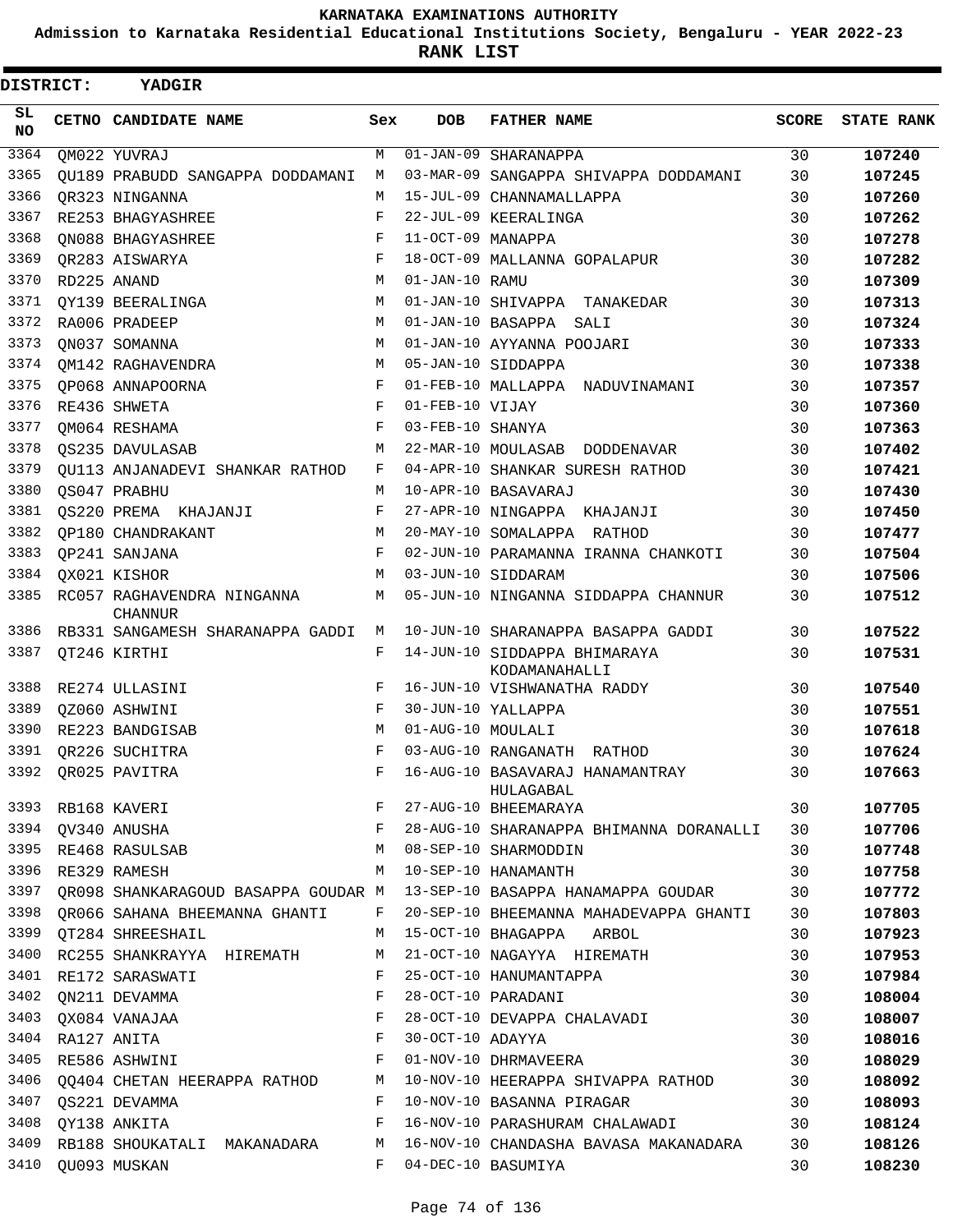**Admission to Karnataka Residential Educational Institutions Society, Bengaluru - YEAR 2022-23**

**RANK LIST**

| DISTRICT: | YADGIR                                  |            |                   |                                                                                                                                                                                                     |              |                   |
|-----------|-----------------------------------------|------------|-------------------|-----------------------------------------------------------------------------------------------------------------------------------------------------------------------------------------------------|--------------|-------------------|
| SL<br>NO. | CETNO CANDIDATE NAME                    | Sex        | <b>DOB</b>        | <b>FATHER NAME</b>                                                                                                                                                                                  | <b>SCORE</b> | <b>STATE RANK</b> |
| 3411      | OX127 BHAGESH MANIKAPPA AMBIGERA        | М          |                   | 09-DEC-10 MANIKAPPA MAILARI AMBIGERA                                                                                                                                                                | 30           | 108255            |
| 3412      | ON200 MALLAMMA                          | F          |                   | 12-DEC-10 BALAVANTAPPA BAKALI                                                                                                                                                                       | 30           | 108273            |
| 3413      | QS105 NIKHITA                           | F          |                   | 16-DEC-10 SHIVANAND                                                                                                                                                                                 | 30           | 108308            |
| 3414      | QP285 GANESH                            | М          |                   | 21-DEC-10 JOGEPPA KATIGER                                                                                                                                                                           | 30           | 108335            |
| 3415      | OT297 MANJUNATHAGOUDA                   | М          |                   | 23-DEC-10 SHIVAPPAGOUDA MALIPATIL                                                                                                                                                                   | 30           | 108349            |
| 3416      | OP030 AMBIKA TIRUPATI                   | $_{\rm F}$ |                   | 25-DEC-10 TIRUPATI                                                                                                                                                                                  | 30           | 108363            |
| 3417      | OX271 AISHWARYA                         | F          |                   | 29-DEC-10 SHIVASHARANA NADUVINAMANI                                                                                                                                                                 | 30           | 108384            |
| 3418      | OX205 SHARANABASAVA                     | М          |                   | 29-DEC-10 DEVANNA BARADEVANAL                                                                                                                                                                       | 30           | 108391            |
| 3419      | OS153 AKSHATA YAMANAPPA SIPAYI          | F          |                   | 01-JAN-11 YAMANAPPA SIPAYI                                                                                                                                                                          | 30           | 108401            |
| 3420      | QN190 ANJALI                            | F          |                   | 01-JAN-11 TUKARAM PAWAR                                                                                                                                                                             | 30           | 108408            |
| 3421      | OY218 CHANDIBAYI                        | F          |                   | 01-JAN-11 KHEMAPPA PURAPPA CHAVHAN                                                                                                                                                                  | 30           | 108416            |
| 3422      | RA180 CHANDRASHEKAR HANUMANTA<br>SUGURU | М          |                   | 01-JAN-11 HANUMANTA BASAYYA SUGURU                                                                                                                                                                  | 30           | 108418            |
| 3423      | QU219 DAKSH                             | M          |                   | 01-JAN-11 MANJUNATH                                                                                                                                                                                 | 30           | 108419            |
| 3424      | QQ026 DEVAMMA                           | F          |                   | 01-JAN-11 AYYAPPA SOMANNA HIREMANI                                                                                                                                                                  | 30           | 108420            |
| 3425      | QQ071 DEVARAJA                          | M          |                   | 01-JAN-11 NAGAPPA MAKASHI                                                                                                                                                                           | 30           | 108421            |
| 3426      | OM058 KARTHIK                           | M          | 01-JAN-11 SABANNA |                                                                                                                                                                                                     | 30           | 108431            |
| 3427      | OP086 NASHIMA                           | F          |                   | 01-JAN-11 HUSENSAB                                                                                                                                                                                  | 30           | 108447            |
| 3428      | <b>OP055 RAMESH</b>                     | M          |                   | 01-JAN-11 KANAKAPPA                                                                                                                                                                                 | 30           | 108464            |
| 3429      | OV030 RENUKA                            | F          |                   | 01-JAN-11 SANNABHEEMAPPA TALAGERI                                                                                                                                                                   | 30           | 108468            |
| 3430      | OP192 SACHIN MALLAPPA GADDER            | М          |                   | 01-JAN-11 MALLAPPA BASAPPA GADDER                                                                                                                                                                   | 30           | 108470            |
| 3431      | RC199 SATEESH                           | М          |                   | 01-JAN-11 VENKATESH RATHOD                                                                                                                                                                          | 30           | 108473            |
| 3432      | OW041 SHARABAMMA                        | F          |                   | 01-JAN-11 YANKAPPA HADAPAD                                                                                                                                                                          | 30           | 108476            |
| 3433      | OW216 SIDDARTH                          | М          |                   | 01-JAN-11 SHARANAPPA                                                                                                                                                                                | 30           | 108482            |
| 3434      | OM095 SWATI                             | F          | 01-JAN-11 SHEKHAR |                                                                                                                                                                                                     | 30           | 108485            |
| 3435      | OR142 YALLAPPA                          | М          |                   | 01-JAN-11 NINGAPPA                                                                                                                                                                                  | 30           | 108491            |
| 3436      | 00271 YAMANAMMA DANDAPPA<br>MALIGOUDRA  | F          |                   | 01-JAN-11 DANDAPPA                                                                                                                                                                                  | 30           | 108492            |
| 3437      | ON185 PARASHURAM                        | M          |                   | 06-JAN-11 KASHINATH CHALUVADI                                                                                                                                                                       | 30           | 108525            |
| 3438      | OX014 BHEEMARAYA                        |            |                   | M 10-JAN-11 MADEVAPPA CHENNUR                                                                                                                                                                       | 30           | 108554            |
|           |                                         |            |                   | 3439 QZ265 DEVAMMA MYAGERI F 10-JAN-11 BASAVARAJ MYAGERI                                                                                                                                            | 30           | 108555            |
|           |                                         |            |                   |                                                                                                                                                                                                     |              | 108561            |
|           |                                         |            |                   |                                                                                                                                                                                                     |              | 108712            |
|           |                                         |            |                   |                                                                                                                                                                                                     |              | 108714            |
|           |                                         |            |                   | 3442 QP014 SAMPAT TIRUPATI CHAVAN MO1-FEB-11 TIRUPATI NARAYANA CHAVAN 30<br>3443 QS103 AKASH MULIMANI MO4-FEB-11 DEVANNA 30<br>3444 RE567 CHANNAMMA MOST ROS-FEB-11 CHANNAYYASWAMI 30               |              | 108743            |
|           |                                         |            |                   |                                                                                                                                                                                                     |              | 108767            |
|           |                                         |            |                   | 3445 RC200 ARJUN SHANTILAL CHAVAN M 13-FEB-11 SHANTILAL RAMAPPA CHAVAN 30                                                                                                                           |              | 108808            |
|           |                                         |            |                   | 3446 RC274 DEVAMMA 6 80 F 27-FEB-11 SHANTAPPA MADAGA                                                                                                                                                |              | 108925            |
|           | $3440$ RC168 KAVYA                      |            |                   | 3447 RC168 KAVYA<br>30 3448 RE553 BHEEMASHANKAR M 28-MAR-11 DEVAPPA                                                                                                                                 | 30           | 109210            |
|           |                                         |            |                   |                                                                                                                                                                                                     |              | 109216            |
|           |                                         |            |                   | 3449 QQ268 RAMESH                               M   28-MAR-11 BASAVARAJ   GUNDALAGERI                       30<br>3450  QM168  BHAVESH                                   M     30-MAR-11  HANAMANTH |              | 109222            |
|           |                                         |            |                   |                                                                                                                                                                                                     |              | 109237            |
|           |                                         |            |                   | 3451 RB067 SWAPNA HANAMANTRAY RANGA F 07-APR-11 HANAMANTRAY MALLESHA RANGA 30                                                                                                                       |              | 109318            |
|           | 3452 QW082 SUNITA                       |            |                   | F 08-APR-11 BASAVARAJ MUNDRAGI 30                                                                                                                                                                   |              | 109325            |
|           |                                         |            |                   | 30 3453 RD093 CHARANKUMAR M 16-APR-11 YANKAYYA MALLAGOUDA KALAL 30                                                                                                                                  |              | 109397            |
|           |                                         |            |                   | 3454 QZ162 RIYAJPASHA M 26-APR-11 KHAJASAB GUNTAGULI 30                                                                                                                                             |              | 109500            |
|           |                                         |            |                   | 3455 QV241 SAHANA RUDRAPPA NADAGOUD F 29-APR-11 RUDRAPPA SUGANNA NADAGOUD 30                                                                                                                        |              | 109543            |
|           |                                         |            |                   | 3456 RE471 GANGIMALAMMA F 01-MAY-11 SHIVARAJA                                                                                                                                                       |              | 109560            |
|           | 3457 QZ155 ANITA                        |            |                   | F 05-MAY-11 MALKANNA DUSTARI 30                                                                                                                                                                     |              | 109611            |
|           |                                         |            |                   | 3458 QT100 SHILPA RATHOD F 11-MAY-11 KISHAN TIPPANNA RATHOD 30                                                                                                                                      |              | 109694            |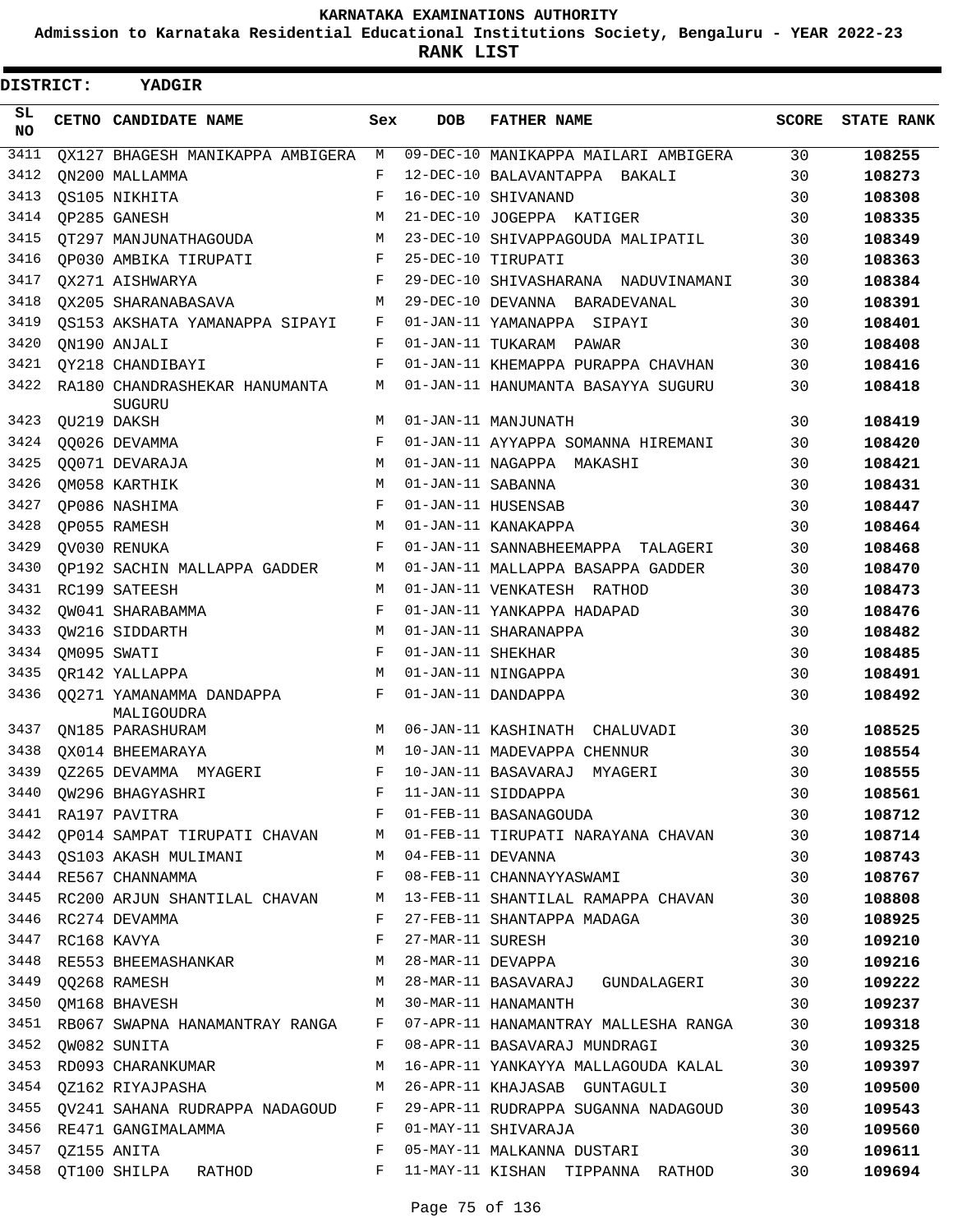**Admission to Karnataka Residential Educational Institutions Society, Bengaluru - YEAR 2022-23**

| <b>DISTRICT:</b> |            | <b>YADGIR</b>                                  |     |                   |                                                          |       |                   |
|------------------|------------|------------------------------------------------|-----|-------------------|----------------------------------------------------------|-------|-------------------|
| SL.<br><b>NO</b> |            | CETNO CANDIDATE NAME                           | Sex | <b>DOB</b>        | <b>FATHER NAME</b>                                       | SCORE | <b>STATE RANK</b> |
| 3459             |            | QM216 SHWETA                                   | F   |                   | 11-MAY-11 BASAVARAJ                                      | 30    | 109695            |
| 3460             |            | RB163 RAMESH ERAPPA NAGARAGUNDA                | М   |                   | 12-MAY-11 ERAPPA RANGAPPA NAGARAGUNDA                    | 30    | 109702            |
| 3461             |            | RB262 KARTIK DESAI RATHOD                      | М   |                   | 13-MAY-11 DESAI MEETU RATHOD                             | 30    | 109708            |
| 3462             |            | RB115 SHRISHAIL AMMANNA GURIKAR                | М   |                   | 13-MAY-11 AMMANNA BADAKAPPA GURIKAR                      | 30    | 109717            |
| 3463             |            | OX347 HULAGAMMA                                | F   |                   | 15-MAY-11 NINGAPPA RAYAGERI                              | 30    | 109726            |
| 3464             |            | RB019 JYOTI MALLANNA MADDI                     | F   |                   | 15-MAY-11 MALLANNA JOTEPPA MADDI                         | 30    | 109727            |
| 3465             |            | QU242 VEERESHA                                 | M   |                   | 15-MAY-11 SHARANAPPA                                     | 30    | 109739            |
| 3466             |            | OM067 NAGENDRAMMA                              | F   | 23-MAY-11 SABANNA |                                                          | 30    | 109809            |
| 3467             |            | QT273 DEEPTHI HALIMANI                         | F   |                   | 25-MAY-11 MALLIKARJUN                                    | 30    | 109828            |
| 3468             |            | 00332 SHREEDEVI NINGAPPA MADAR                 | F   |                   | 25-MAY-11 NINGAPPA YAMANAPPA MADAR                       | 30    | 109839            |
| 3469             | QZ086 ARUN |                                                | М   |                   | 27-MAY-11 RAMESH NAGANOOR                                | 30    | 109863            |
| 3470             |            | QX218 SUDEEP                                   | М   |                   | 29-MAY-11 BASAVARAJ CHAVHAN                              | 30    | 109900            |
| 3471             | QS008 BABU |                                                | М   |                   | 30-MAY-11 HASANSAB MULLA                                 | 30    | 109903            |
| 3472             |            | OS203 SUVARNA                                  | F   |                   | 31-MAY-11 YALLAPPA                                       | 30    | 109923            |
| 3473             |            | QP025 ANAND                                    | M   | 01-JUN-11 KAMANNA |                                                          | 30    | 109930            |
| 3474             |            | OP209 MANAMMA                                  | F   |                   | 01-JUN-11 AMARESH PIRAGAR                                | 30    | 109954            |
| 3475             |            | OU131 SANKET                                   | M   |                   | 01-JUN-11 GADIGEPPA                                      | 30    | 109963            |
| 3476             |            | OS042 SHOBHA SAYABANNA BIRADAR                 | F   |                   | 01-JUN-11 SAYABANNA YAMANAPPA BIRADAR                    | 30    | 109966            |
| 3477             |            | QU201 KALYANAPPAGOUD                           | M   |                   | 05-JUN-11 SHARANAGOUD MALLESHAPPAGOUD<br>POLISH PATIL    | 30    | 110027            |
| 3478             |            | OR015 PALLAVI                                  | F   |                   | 06-JUN-11 GOVIND RATHOD                                  | 30    | 110046            |
| 3479             |            | OR235 SHANMUKHA NAGAPPA JANGALI                | М   |                   | 10-JUN-11 NAGAPPA HANAMANTRAYA JANGALI                   | 30    | 110113            |
| 3480             |            | 00218 RANGAMMA VENKATESH GHANTI                | F   |                   | 16-JUN-11 VENKATESH BASANNA GHANTI                       | 30    | 110181            |
| 3481             |            | QQ378 KISAN                                    | М   | 18-JUN-11 RAMESH  |                                                          | 30    | 110210            |
| 3482             |            | QS035 PUNITA                                   | M   |                   | 18-JUN-11 PARAMANNA                                      | 30    | 110212            |
| 3483             |            | OT066 MARALINGA                                | M   |                   | 21-JUN-11 SIDRAMAPPA                                     | 30    | 110251            |
| 3484             |            | OY162 ROZABEEGUM MULLA                         | F   |                   | 25-JUN-11 HUSENSAB MULLA                                 | 30    | 110312            |
| 3485             |            | RE550 AMBRESH                                  | М   |                   | 26-JUN-11 SHEKHAPPA                                      | 30    | 110317            |
| 3486             |            | RC158 SANGEETA                                 | F   |                   | 30-JUN-11 MANAPPA MALI BIRADAR                           | 30    | 110390            |
| 3487             |            | QQ350 BHOOMANNA MALAPPA HUNASAGI M             |     |                   | 01-JUL-11 MALAPPA BASAPPA                                | 30    | 110394            |
| 3488             |            | QQ087 RADHIKA                                  | F   | 02-JUL-11 AMBRESH |                                                          | 30    | 110417            |
| 3489             |            | RB053 BASAMMA                                  | F   | 04-JUL-11 MANAPPA |                                                          | 30    | 110439            |
| 3490             |            | RE593 SANTOSH                                  | М   | 14-JUL-11 DESHYA  |                                                          | 30    | 110585            |
| 3491             |            | QN098 SHARADA AIKURU                           | F   | 16-JUL-11 YANKOBA |                                                          | 30    | 110624            |
| 3492             |            | RA093 MOUNESH BASAVARAJA<br>VENKATAPUR         | М   |                   | 18-JUL-11 BASAVARAJ NINGAPPA VENKATAPUR                  | 30    | 110636            |
| 3493             |            | QW154 NAGRAJ                                   | М   |                   | 19-JUL-11 MALLAPPA GUNDAPUR                              | 30    | 110650            |
| 3494             |            | QV213 KOMAL VINOD PAWAR                        | F   |                   | 20-JUL-11 VINOD MANU PAWAR                               | 30    | 110667            |
| 3495             |            | QZ074 SIDRAMA                                  | М   |                   | 21-JUL-11 YAMANAPPA NATEEKAR                             | 30    | 110689            |
| 3496             |            | OT295 SHREEDEVI TIPPARAJ GOUDA<br>MALI BIRADAR | F   |                   | 22-JUL-11 TIPPARAJ GOUDA KRISHNAPPA<br>GODA MALI BIRADAR | 30    | 110706            |
| 3497             |            | QU023 AMBRESH BASAVARAJ                        | М   |                   | 23-JUL-11 BASAVARAJ                                      | 30    | 110711            |
| 3498             |            | QP206 RAKSHITA S BIRADAR                       | F   |                   | 23-JUL-11 SAHEBAGOUD N BIRADAR                           | 30    | 110718            |
| 3499             |            | QV043 PUNIT                                    | М   |                   | 25-JUL-11 REVANASIDDAPPA HAYYALAPPA<br>GONAGONI          | 30    | 110740            |
|                  |            | 3500 QW244 NAGARATNA                           | F   | 30-JUL-11 SUBHASH |                                                          | 30    | 110791            |
| 3501             |            | OR298 SNEHA                                    | F   |                   | 30-JUL-11 SOMASHEKHAR GURIKAR                            | 30    | 110795            |
| 3502             |            | QN059 LAXMI                                    | F   |                   | 31-JUL-11 HANAMANTRAYA                                   | 30    | 110801            |
| 3503             |            | RD020 HANAMANT                                 | М   |                   | 01-AUG-11 CHANDRASHEKAR                                  | 30    | 110813            |
|                  |            | 3504 RB121 MAREPPA                             | М   |                   | 01-AUG-11 HANAMANT                                       | 30    | 110819            |
|                  |            | 3505 RD077 ABHEESHEK                           | М   |                   | 05-AUG-11 RANGAPPA                                       | 30    | 110859            |
|                  |            |                                                |     |                   |                                                          |       |                   |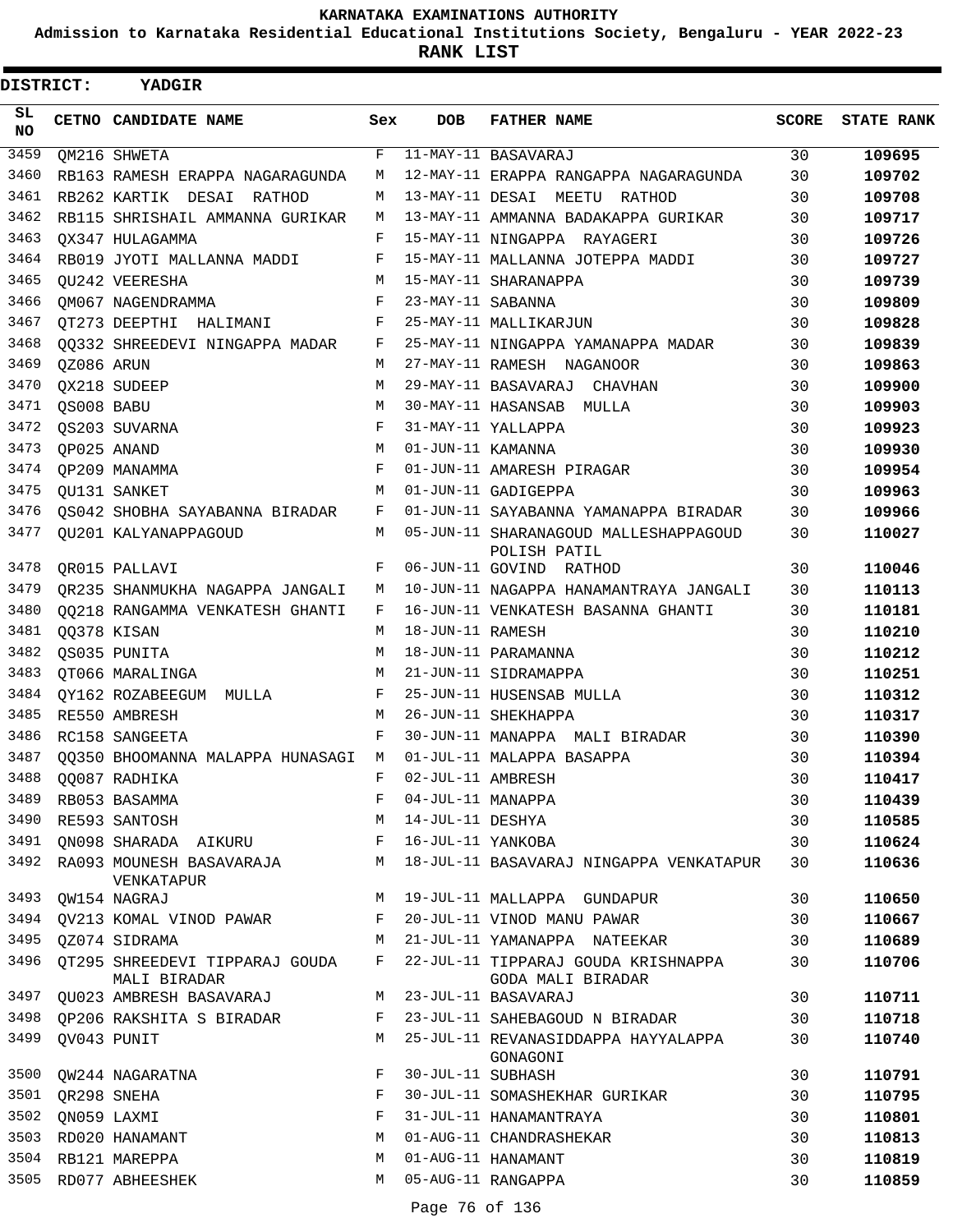**Admission to Karnataka Residential Educational Institutions Society, Bengaluru - YEAR 2022-23**

**RANK LIST**

| DISTRICT:       |                  | YADGIR                                                            |     |                   |                                                  |              |                   |
|-----------------|------------------|-------------------------------------------------------------------|-----|-------------------|--------------------------------------------------|--------------|-------------------|
| SL<br><b>NO</b> |                  | CETNO CANDIDATE NAME                                              | Sex | <b>DOB</b>        | <b>FATHER NAME</b>                               | <b>SCORE</b> | <b>STATE RANK</b> |
| 3506            |                  | QV002 SABAREDDI                                                   | M   |                   | 15-AUG-11 SHANKREPPA                             | 30           | 110982            |
| 3507            |                  | OR290 BASANAGOUDA MUDUKAPPA<br>BAGEWADI                           | М   |                   | 17-AUG-11 MUDUKAPPA CHANNABASAPPA<br>BAGEWADI    | 30           | 110998            |
| 3508            |                  | OS139 LAKSHMAN ALAKANAVAR                                         | M   |                   | 18-AUG-11 KATTEPPA                               | 30           | 111014            |
| 3509            |                  | OS196 BASAVARAJ                                                   | М   |                   | 19-AUG-11 MADIVALAPPA KALYANI                    | 30           | 111030            |
| 3510            |                  | OU349 DEVARAJ IRANNA KHANAPUR                                     | M   |                   | 03-SEP-11 IRANNA DEVINDRAPPA                     | 30           | 111167            |
| 3511            |                  | RC030 PRAJWAL                                                     | M   |                   | 10-SEP-11 SANTOSH KUMAR                          | 30           | 111241            |
| 3512            |                  | RB245 SUMA MARUTI YEDALABAVI                                      | F   |                   | 11-SEP-11 MARUTI HAVALEPPA YEDALABAVI            | 30           | 111248            |
| 3513            |                  | OR245 KAILASA KHEMANAYAKA RATHODA M                               |     |                   | 17-SEP-11 KHEMANAYAK KRISHNANAYAK<br>RATHODA     | 30           | 111292            |
| 3514            |                  | RD124 BHAGYASHREE                                                 | F   | 22-SEP-11 MALAPPA |                                                  | 30           | 111332            |
| 3515            |                  | 0Z220 HAJIMASTAN KHAJABANDENAVAJ<br>SHEKH                         | M   |                   | 23-SEP-11 KHAJABANDENAVAJ MALANGSAB<br>SHEKH     | 30           | 111346            |
| 3516            |                  | OW051 MALASHRI                                                    | F   |                   | 27-SEP-11 RANGAPPA                               | 30           | 111378            |
| 3517            |                  | OM242 TIMMAPPA                                                    | M   | 29-SEP-11 SABANNA |                                                  | 30           | 111408            |
| 3518            |                  | OU205 SARAMUDDIN                                                  | М   |                   | 03-OCT-11 MAHEBOOB                               | 30           | 111445            |
| 3519            |                  | OT298 ANNAPURNA PADAYYASWAMI                                      | F   |                   | 04-OCT-11 PADAYYASWAMI SHANKRAYYA                | 30           | 111451            |
| 3520            |                  | OM220 CHANDRAKALA                                                 | F   | 09-OCT-11 ANJAPPA |                                                  | 30           | 111476            |
| 3521            |                  | RE305 MAHESH                                                      | M   | 10-OCT-11 RAVI    |                                                  | 30           | 111497            |
| 3522            |                  | ON165 SHRUSHTI MADIKESHWAR                                        | F   |                   | 19-OCT-11 BHEEMANAGOUDA                          | 30           | 111585            |
| 3523            |                  | QV034 SEEMA                                                       | F   |                   | 25-OCT-11 MAHIBOOB                               | 30           | 111651            |
| 3524            |                  | RB039 MALLIKARJUN RANGAPPA<br>JALAHALLI                           | М   |                   | 02-NOV-11 RANGAPPA PARAMANNA JALAHALLI           | 30           | 111704            |
| 3525            |                  | QX088 CHAKRAVARTI                                                 | M   |                   | 07-NOV-11 CHANDAPPA                              | 30           | 111751            |
| 3526            |                  | OT087 BHAMINI VISHWANATH                                          | F   |                   | 08-NOV-11 VISHWANATH<br>SHIVASHARANAPPA<br>PATIL | 30           | 111758            |
| 3527            |                  | QU094 AJAYA                                                       | M   |                   | 10-NOV-11 HANAMANTA                              | 30           | 111777            |
| 3528            |                  | OZ275 BHUMANNA                                                    | M   |                   | 11-NOV-11 RAYAPPA BHUMANNA BADIGER               | 30           | 111793            |
| 3529            |                  | RC263 ABHISHEK GUNDAPPA PAVAR                                     | М   |                   | 16-NOV-11 GUNDAPPA RAMAPPA PAVAR                 | 30           | 111848            |
| 3530            |                  | OX223 PAVITRA                                                     | F   |                   | 18-NOV-11 BASAVARAJ<br>AIDABHAVI                 | 30           | 111868            |
| 3531            |                  | OZ318 MANIKANTHA                                                  | М   |                   | 19-NOV-11 PARAMANNA KENCHAGOLA                   | 30           | 111873            |
|                 |                  | 3532 RA051 ABHISHEKH                                              | M   |                   | 20-NOV-11 MAHANTESH                              | 30           | 111880            |
| 3533            |                  | QT006 YALLAMMA                                                    | F   |                   | 20-NOV-11 SANNA BHEEMANNA                        | 30           | 111886            |
| 3534            |                  | RE166 ROHAN TUKARAM RATHOD                                        | M   |                   | 25-NOV-11 TUKARAM HANUMANTA RATHOD               | 30           | 111929            |
| 3535            |                  | QT132 SHIVARAJ                                                    | М   |                   | 30-NOV-11 HONNAPPA                               | 30           | 111974            |
|                 |                  | 3536 QT228 APOORVA                                                | F   |                   | 02-DEC-11 MALLAPPA                               | 30           | 111988            |
| 3537            |                  | QM054 ANJALI                                                      | F   |                   | 03-DEC-11 BASAVARAJ                              | 30           | 111994            |
|                 |                  | 3538 QZ293 PRAVEENAKUMAR                                          | M   |                   | 06-DEC-11 CHINNAPPA                              | 30           | 112023            |
|                 |                  | $\mathbf{F}$ . The set of $\mathbf{F}$<br>3539 RD133 RAMALINGAMMA |     |                   | 08-DEC-11 YELLAPPA                               | 30           | 112032            |
|                 |                  | 3540 RB037 DEVARAJ KAVATI                                         | M   |                   | 10-DEC-11 MALLANNA KAVATI                        | 30           | 112039            |
| 3541            |                  | OR247 AKASH                                                       | M   | 15-DEC-11 JAYARAM |                                                  | 30           | 112066            |
| 3542            |                  | QQ396 SAMEENA ABDULAGANI MUJAVAR F                                |     |                   | 16-DEC-11 ABDULAGANI MAHMADASABA<br>MUJAVAR      | 30           | 112080            |
| 3543            |                  | QY140 KAVERI                                                      | F   |                   | 01-JAN-12 SHIVARAJ                               | 30           | 112191            |
| 3544            |                  | QY181 NAGARJA                                                     | М   |                   | 01-JAN-12 BHIMANNA YAMUNAPPA KURI                | 30           | 112194            |
| 3545            |                  | RE506 SOUNDARYA                                                   | F   |                   | 01-JAN-12 MALLIKARJUN                            | 30           | 112202            |
| 3546            |                  | QT118 VIJAYKUMAR                                                  | М   |                   | 04-JAN-12 VENKATESH                              | 30           | 112214            |
|                 | 3547 QZ133 MAYUR |                                                                   | М   |                   | 06-JAN-12 MALKAPPA AKKI                          | 30           | 112219            |
| 3548            |                  | QW269 SHRUTHI                                                     | F   |                   | 09-FEB-12 HANUMANTHA                             | 30           | 112275            |
| 3549            |                  | RD060 LAKSHMI                                                     | F   |                   | 27-FEB-12 DURGAPPA                               | 30           | 112298            |
| 3550            |                  | QU203 SHASHANK                                                    | М   |                   | 12-OCT-12 MALLIKARJUNA                           | 30           | 112351            |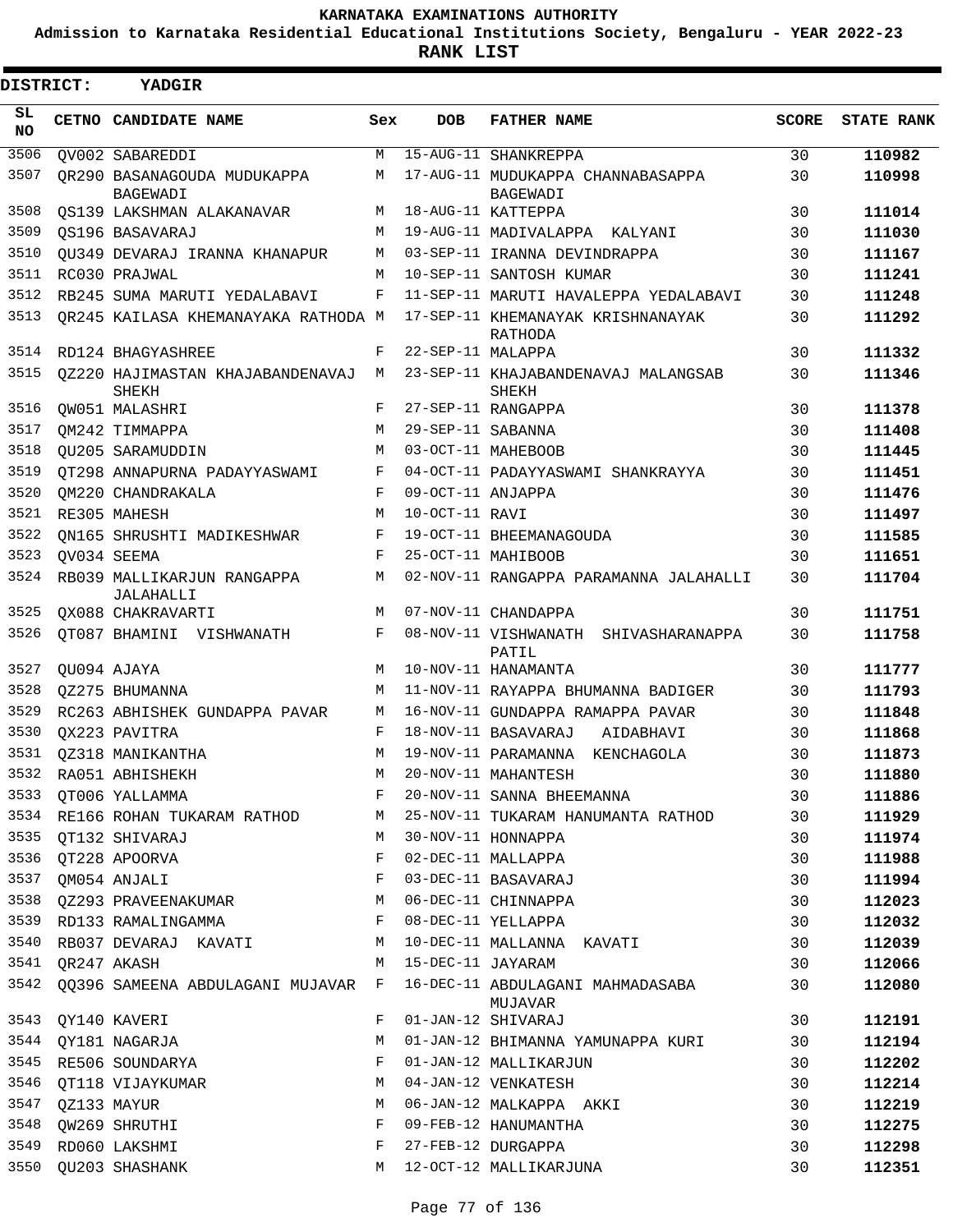**Admission to Karnataka Residential Educational Institutions Society, Bengaluru - YEAR 2022-23**

| <b>DISTRICT:</b> | <b>YADGIR</b>                                                                    |             |                   |                                                                        |       |                   |
|------------------|----------------------------------------------------------------------------------|-------------|-------------------|------------------------------------------------------------------------|-------|-------------------|
| SL<br><b>NO</b>  | CETNO CANDIDATE NAME                                                             | Sex         | DOB               | <b>FATHER NAME</b>                                                     | SCORE | <b>STATE RANK</b> |
| 3551             | QQ052 LAKSHMI                                                                    | $\mathbf F$ |                   | 01-JAN-08 KANAKAPPA                                                    | 29    | 112358            |
| 3552             | <b>OV185 BHAGYASHRI</b>                                                          | F           |                   | 25-SEP-08 MALLAPPA NATEKAR                                             | 29    | 112360            |
| 3553             | QT128 NAGARAJ                                                                    | M           | 01-JAN-09 SOPANNA |                                                                        | 29    | 112368            |
| 3554             | RD080 SHILPA                                                                     | F           |                   | 01-JAN-09 SHARANAPPA                                                   | 29    | 112371            |
| 3555             | QT306 ABHISHEK                                                                   | M           |                   | 09-JUL-09 VENKATESH                                                    | 29    | 112395            |
| 3556             | <b>00320 HEMANTH</b>                                                             | M           |                   | 14-OCT-09 SHARANABASAVA                                                | 29    | 112412            |
| 3557             | QR311 AKASH TALAGERI                                                             | М           |                   | 22-DEC-09 DODDAPPA TALAGERI                                            | 29    | 112441            |
| 3558             | OM122 BHIMASHANKAR                                                               | M           |                   | 01-JAN-10 NARAYANA                                                     | 29    | 112452            |
| 3559             | QT108 DEVARAJ                                                                    | M           |                   | 01-JAN-10 MANAPPA HANMANT SOPANN                                       | 29    | 112455            |
| 3560             | QQ168 HOLEPPA                                                                    | M           |                   | 01-JAN-10 BASAVARAJ                                                    | 29    | 112457            |
| 3561             | QM246 MOUNESH                                                                    | M           |                   | 01-JAN-10 GUNJALAPPA                                                   | 29    | 112463            |
| 3562             | RE283 NAGARAJ                                                                    | M           |                   | 01-JAN-10 THIMMANNA                                                    | 29    | 112464            |
| 3563             | OW245 NINGAPPA                                                                   | M           |                   | 01-JAN-10 PRABHURAYA ANTOLI                                            | 29    | 112465            |
| 3564             | RB219 SADIQ MEHBOOB SAB QURESHI                                                  | М           |                   | 01-JAN-10 MEHBOOB SAB<br>QURESHI                                       | 29    | 112471            |
| 3565             | RE046 MALLESH                                                                    | М           |                   | 01-FEB-10 BHEEMARAYA                                                   | 29    | 112508            |
| 3566             | QX078 LOKIBAI LESU RATHOD                                                        | F           |                   | 27-FEB-10 LESU MANU RATHOD                                             | 29    | 112542            |
| 3567             | QR074 PARASHURAM LAXMAN SHIROL                                                   | М           | 26-MAR-10 LAXMAN  |                                                                        | 29    | 112575            |
| 3568             | 00267 NIRMALA                                                                    | F           |                   | 01-APR-10 DEVAPPA MOOLIMANI                                            | 29    | 112580            |
| 3569             | RC344 SRUSHTI POOLASING PAWAR                                                    | F           |                   | 15-APR-10 POOLASING LALAPPA PAWAR                                      | 29    | 112592            |
| 3570             | RE617 GANGAMMA                                                                   | F           |                   | 20-APR-10 SANNAKALLAPPA                                                | 29    | 112596            |
| 3571             | QS146 PREMA RAJU PAVAR                                                           | F           |                   | 20-APR-10 RAJU BHEEMANNA PAVAR                                         | 29    | 112598            |
| 3572             | ON138 MAHIBOOBI                                                                  | F           | 23-APR-10 LALASAB | JUBBAR                                                                 | 29    | 112604            |
| 3573             | QP100 BHAGYAMMA                                                                  | F           |                   | 25-APR-10 NANDAPPA TIPPANNA GUDAGUNTI                                  | 29    | 112605            |
| 3574             | OZ013 AKASH TAMBAKI                                                              | М           |                   | 28-APR-10 RAMESH TAMBAKI                                               | 29    | 112607            |
| 3575             | RC308 PRADEEP                                                                    | М           |                   | 04-MAY-10 MALLIKARJUN                                                  | 29    | 112615            |
| 3576             | QY122 PALLAVI NAVADAGI                                                           | F           | 12-MAY-10 RAMANNA |                                                                        | 29    | 112631            |
| 3577             | RE466 MANJUNATH                                                                  | M           |                   | 25-MAY-10 SAHEBGOUDA                                                   | 29    | 112649            |
| 3578             | OU312 SAGAR                                                                      | М           |                   | 08-JUN-10 CHANDRASHEKHAR DOODEKONDA                                    | 29    | 112674            |
| 3579             | RE472 RAJIYA BEGUM MODINSAAB<br>MULLANOR                                         | F           |                   | 18-JUN-10 MODINSAAB CHANDASAAB MULLANOR                                | 29    | 112692            |
| 3580             | RB318 AISHWARAYA                                                                 | $F -$       |                   | 30-JUN-10 SHARANAPPA GURIKAR                                           | 29    | 112705            |
| 3581             | QX129 KUMAR                                                                      | М           |                   | 30-JUN-10 VEERABHADRAPPA                                               | 29    | 112707            |
| 3582             | QV148 ANITA                                                                      | F           |                   | 08-JUL-10 SHARANAPPA                                                   | 29    | 112729            |
|                  | 3583 QU030 DEVINDRAMMA KAVALI F                                                  |             |                   | 22-JUL-10 TIMMANNA KAVALI                                              | 29    | 112765            |
| 3584             | RE327 YASHODHA                                                                   | F           |                   | 15-AUG-10 MALLESH DORE                                                 | 29    | 112824            |
|                  |                                                                                  |             |                   | 3585 QQ359 DEVARAJ SHEELAVANT BANDOLLI M 19-AUG-10 SHEELAVANT BANDOLLI | 29    | 112840            |
|                  | 3586 RA148 BHOOMIKA                                                              | F           |                   | 01-SEP-10 CHANDRASHEKHAR                                               | 29    | 112874            |
|                  | 3587 QQ235 SALMANAKHAN MULLA                                                     | M           |                   | 03-SEP-10 KASIMASAB DAVALASAB                                          | 29    | 112886            |
|                  | 3588 QM088 DIVYA                                                                 | F           |                   | 04-SEP-10 VASTADAPPA                                                   | 29    | 112888            |
| 3589             | RD084 NIRJALABAI F                                                               |             | 16-SEP-10 RAJU    |                                                                        | 29    | 112941            |
|                  | $\mathbf{F}$ and $\mathbf{F}$ and $\mathbf{F}$<br>3590 QV279 JAYASHREE           |             |                   | 30-SEP-10 SIDDAPPA                                                     | 29    | 112986            |
|                  | $\mathbf{F}$<br>3591 QY002 TAYAMMA                                               |             |                   | 02-OCT-10 SIDDAPPA MELINMANI                                           | 29    | 112997            |
| 3592             | QU286 AMULYA AMARESH F                                                           |             | 05-OCT-10 AMARESH |                                                                        | 29    | 113005            |
| 3593             | $\mathbf{F}$ and the contract of the contract $\mathbf{F}$ and<br>QT062 SUPREEYA |             |                   | 07-OCT-10 BASAVARAJ KURI                                               | 29    | 113020            |
|                  | 3594 QQ022 RAJU MOTILAL CHAVAN M 10-OCT-10 MOTILAL                               |             |                   |                                                                        | 29    | 113035            |
|                  | 3595 QQ007 VEDHA AMBRESH POOJARI F 12-OCT-10 AMBRESH POOJARI                     |             |                   |                                                                        | 29    | 113046            |
| 3596             |                                                                                  |             |                   | QR261 AMBRESH RAMESH AMBIGER M 14-OCT-10 RAMESH AMBRAPPA AMBIGER       | 29    | 113056            |
| 3597             | ON238 RAGHAVENDRA RAMAPPA DOLI                                                   | M           |                   | 20-OCT-10 RAMAPPA ANANDAPPA DOLI                                       | 29    | 113083            |
| 3598             | QR078 JETTEPPA BASAVARAJ BIRADAR M                                               |             |                   | 30-OCT-10 BASAVARAJ MALLARAYA BIRADAR 29                               |       | 113130            |
|                  | 3599 RC213 BHAGYASHREE GUTTANNA                                                  | $F -$       |                   | 04-NOV-10 GUTTANNA MALLAYYA PUSHPADATTA                                | 29    | 113157            |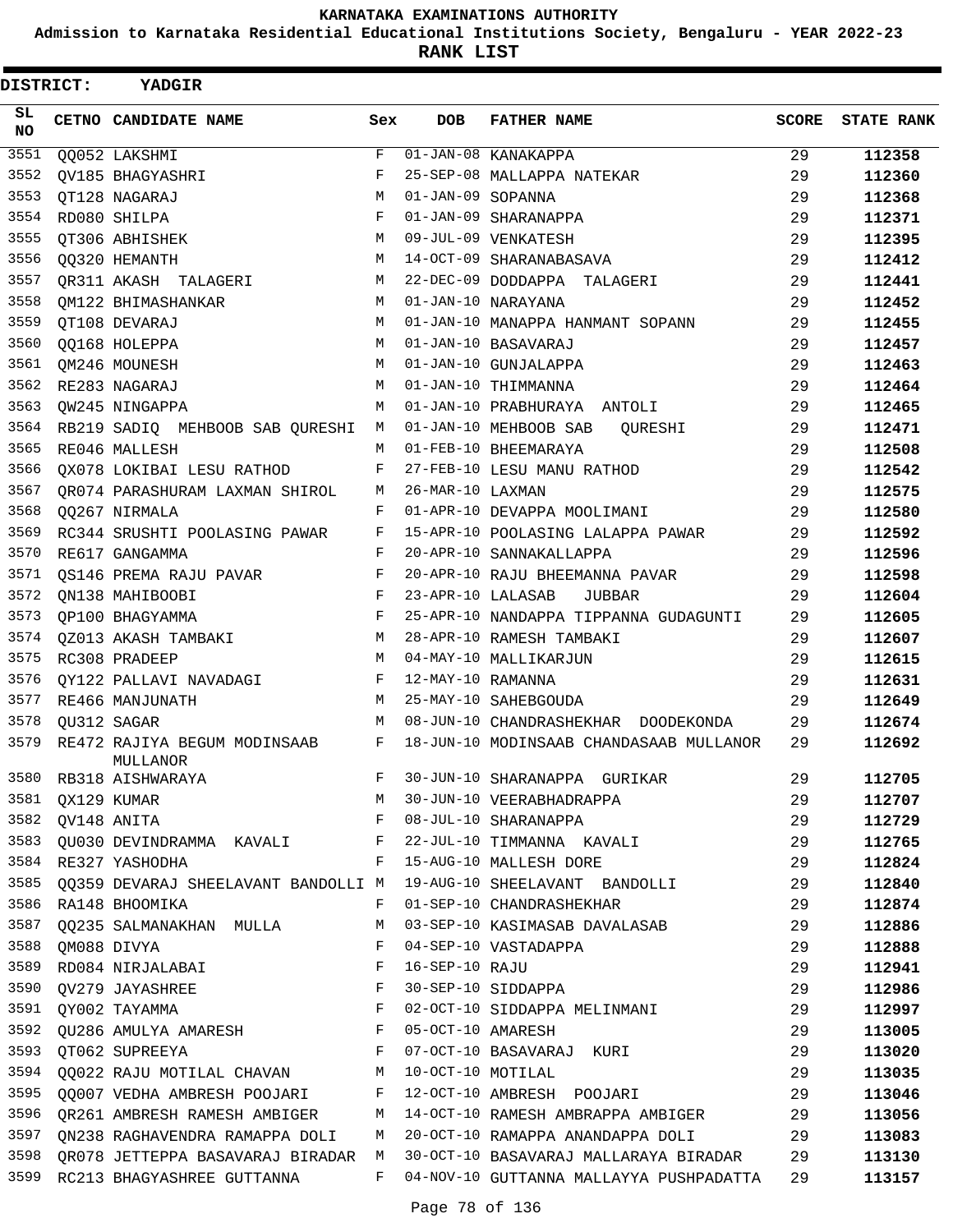**Admission to Karnataka Residential Educational Institutions Society, Bengaluru - YEAR 2022-23**

**RANK LIST**

Е

| <b>DISTRICT:</b> |             | YADGIR                                   |            |                   |                                             |              |                   |
|------------------|-------------|------------------------------------------|------------|-------------------|---------------------------------------------|--------------|-------------------|
| SL.<br>NO.       |             | <b>CETNO CANDIDATE NAME</b>              | Sex        | <b>DOB</b>        | <b>FATHER NAME</b>                          | <b>SCORE</b> | <b>STATE RANK</b> |
|                  |             | PUSHPADATTA                              |            |                   |                                             |              |                   |
| 3600             |             | OV052 PREETI                             | F          |                   | 07-NOV-10 RANGAPPA                          | 29           | 113183            |
| 3601             |             | QV352 RAJBAKSH                           | M          |                   | 15-NOV-10 MALLAPPA                          | 29           | 113229            |
| 3602             |             | QV305 PAVITRA HANAMANTRYA F<br>DODDAMANI |            |                   | 16-NOV-10 HANAMANTRYA RAYAPPA DODDAMANI     | 29           | 113237            |
| 3603             |             | RE622 MANJUNATH XXX XXX                  | М          |                   | 26-NOV-10 BHEMAPPA XXX XXX                  | 29           | 113280            |
| 3604             |             | RC064 NAGARAJA                           | M          |                   | 26-NOV-10 YALLAPPA                          | 29           | 113281            |
| 3605             |             | QU151 CHARITRI                           | F          | 29-NOV-10 EARAPPA |                                             | 29           | 113303            |
| 3606             |             | RB114 RAGHAVENDRA                        | M          |                   | 01-DEC-10 BALABHIMA                         | 29           | 113321            |
| 3607             |             | RA229 BALABHIMA                          | M          |                   | 10-DEC-10 HANAMANTA                         | 29           | 113370            |
| 3608             |             | ON021 LAKSHMI                            | F          |                   | 18-DEC-10 PARAMANNA                         | 29           | 113428            |
| 3609             |             | QQ370 AISHWARYA TIRUPATI SURAPURA F      |            |                   | 20-DEC-10 TIRUPATI PRABHU SURAPURA          | 29           | 113440            |
| 3610             |             | QQ105 NISHANT IRAPPA CHALAVADI           | М          |                   | 20-DEC-10 IRAPPA SANNATIPPANNA<br>CHALAVADI | 29           | 113445            |
| 3611             |             | RC039 RENUKA RUDRAPPA MADAR              | F          |                   | 22-DEC-10 RUDRAPPA RAMALINGAPPA MADAR       | 29           | 113466            |
| 3612             |             | QU261 SUSHMITA                           | F          |                   | 27-DEC-10 MALLIKARJUN                       | 29           | 113507            |
| 3613             |             | RE597 AISHWARYA                          | F          |                   | 01-JAN-11 MALLIKARJUN                       | 29           | 113542            |
|                  |             | 3614 QR122 AMBIKA                        | F          |                   | 01-JAN-11 BUMANNA MANAPPA HIREMANI          | 29           | 113544            |
| 3615             |             | QR306 ANIL KUMAR                         | М          |                   | 01-JAN-11 KAREPPA BELLAD                    | 29           | 113547            |
| 3616             |             | QY273 ANILKUMAR                          | М          |                   | 01-JAN-11 SIDDAPPA                          | 29           | 113548            |
| 3617             |             | QU002 ANUSUYA                            | F          |                   | 01-JAN-11 NINGANNA                          | 29           | 113551            |
| 3618             |             | QZ139 BHAGYA                             | $_{\rm F}$ |                   | 01-JAN-11 SHARANAPPA                        | 29           | 113556            |
| 3619             |             | RB324 BHARAT                             | М          |                   | 01-JAN-11 MALLAPPA                          | 29           | 113558            |
| 3620             |             | QY282 BHEEMBAI                           | F          |                   | 01-JAN-11 GUDADANNA                         | 29           | 113561            |
| 3621             |             | QW042 DIVYASHREE                         | F          |                   | 01-JAN-11 NINGAYYA                          | 29           | 113564            |
| 3622             |             | RE294 HONNINGA                           | M          |                   | 01-JAN-11 SIDDAPPA                          | 29           | 113572            |
| 3623             |             | QY129 MAHADEVI                           | F          |                   | 01-JAN-11 SHARANAPPA                        | 29           | 113579            |
| 3624             |             | RE389 NILESH                             | М          | 01-JAN-11 MONAPPA |                                             | 29           | 113586            |
| 3625             |             | <b>OU156 PRAVEEN</b>                     | M          | 01-JAN-11 NAGARAJ |                                             | 29           | 113596            |
|                  |             | 3626 QN151 RANJIT SHANKAR JADAV          | F          |                   | 01-JAN-11 SHANKAR LACHAMAPPA JADAV          | 29           | 113604            |
|                  |             | 3627 RD108 SAYEDBI                       |            |                   | F 01-JAN-11 MAHEBOOB                        | 29           | 113614            |
| 3628             |             | RC219 SHARAMUDDIN                        | М          |                   | 01-JAN-11 SOFILALA                          | 29           | 113617            |
| 3629             |             | QX045 SIDDANNA SAYABANNA ROOGI           | M          |                   | 01-JAN-11 SAYABANNA CHANDAPPA ROOGI         | 29           | 113628            |
|                  |             | 3630 RE154 SUJATA                        | F          |                   | 01-JAN-11 MASHAPPA                          | 29           | 113635            |
| 3631             | QV107 SUNIL |                                          | М          | 01-JAN-11 GOVIND  |                                             | 29           | 113636            |
| 3632             |             | QS084 JITENDRA                           | М          |                   | 06-JAN-11 SOMANATHA CHAVVAN                 | 29           | 113684            |
| 3633             |             | QQ314 BASAMMA                            | F          | 07-JAN-11 NAGARAJ |                                             | 29           | 113689            |
|                  |             | 3634 RC147 BASAVARAJ BAKLI               | М          |                   | 09-JAN-11 MALLIKARJUNA                      | 29           | 113705            |
| 3635             |             | RC015 SANGEETA                           | F          |                   | 10-JAN-11 SANGAYYA GOGI                     | 29           | 113714            |
| 3636             |             | RA087 BHAVANA                            | F          |                   | 13-JAN-11 LAXMIKANTRAO KULKARNI             | 29           | 113734            |
| 3637             |             | QX148 HULAGAMMA DEVINDRAPPA              | F          |                   | 13-JAN-11 DEVINDRAPPA YANKOB HAIYYLA        | 29           | 113740            |
| 3638             |             | HAIYYAL<br>QW134 MAITRA MALLARADDY       | F          |                   | 18-JAN-11 MALLARADDY                        | 29           | 113775            |
| 3639             |             | QV049 AISHWARYA                          | F          |                   | 22-JAN-11 SIDDAPPA MALAGANDA                | 29           | 113805            |
| 3640             |             | RE024 ANUSHKA                            | F          |                   | 27-JAN-11 JAGADESH                          | 29           | 113846            |
| 3641             |             | RE183 GUNDAPPA                           | М          |                   | 27-JAN-11 EESHWAR PATTAR                    | 29           | 113847            |
| 3642             |             | RC089 NINGANAGOUDA                       | М          |                   | 04-FEB-11 AMBRAPPA                          | 29           | 113926            |
| 3643             |             | RB066 GAYATRI                            | F          |                   | 05-FEB-11 CHANDRASHEKHAR                    | 29           | 113928            |
| 3644             |             | QR280 AISHWARYA METI                     | F          |                   | 11-FEB-11 PARAMANNA BASANNA METI            | 29           | 113985            |
| 3645             |             |                                          | F          |                   | 16-FEB-11 DEVINDRA DEVIKERI                 | 29           |                   |
|                  |             | QZ094 SUREKHA                            |            |                   |                                             |              | 114039            |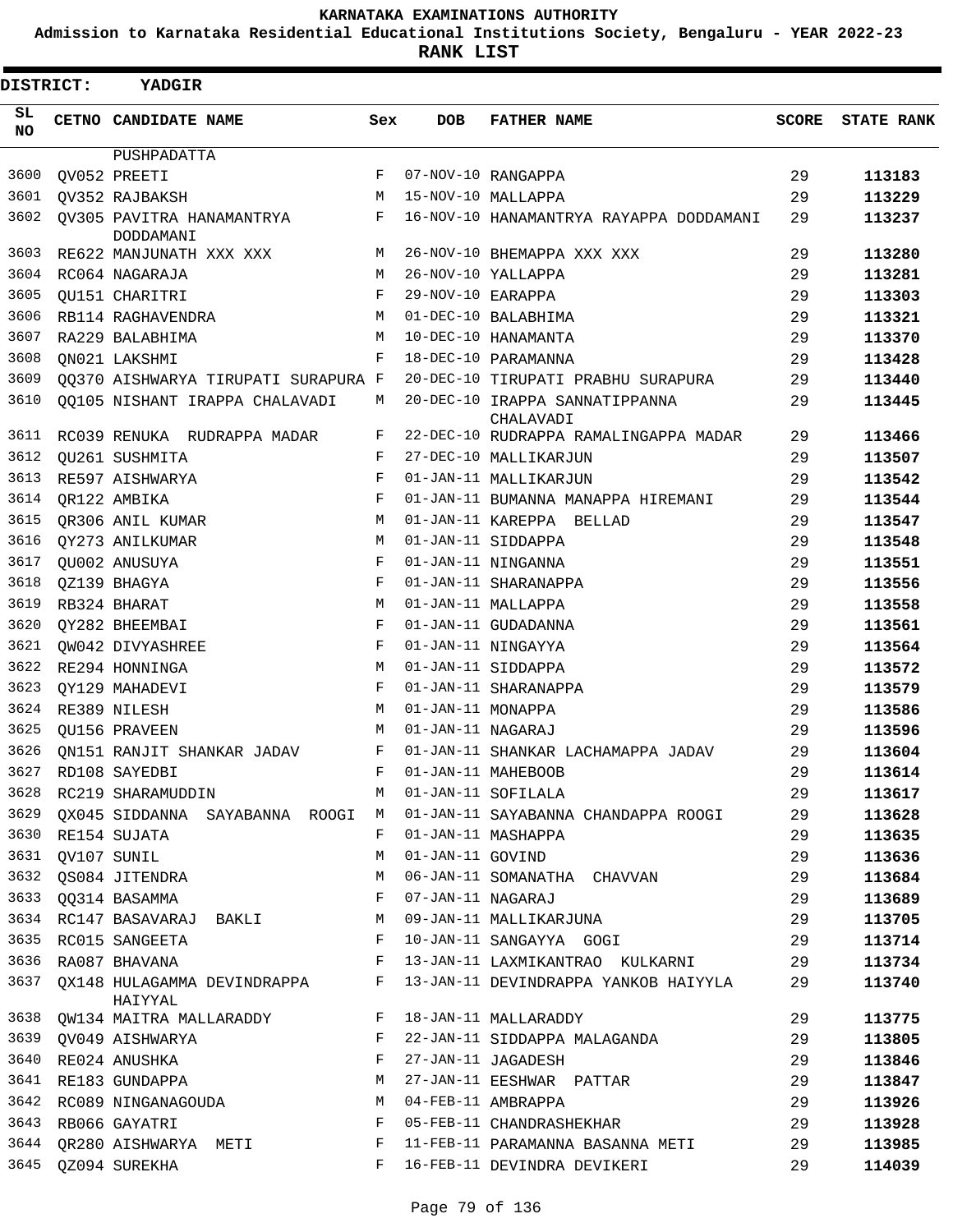**Admission to Karnataka Residential Educational Institutions Society, Bengaluru - YEAR 2022-23**

**RANK LIST**

| <b>DISTRICT:</b> | <b>YADGIR</b>                                |              |                      |                                                                                                            |              |                   |
|------------------|----------------------------------------------|--------------|----------------------|------------------------------------------------------------------------------------------------------------|--------------|-------------------|
| SL<br><b>NO</b>  | CETNO CANDIDATE NAME                         | Sex          | <b>DOB</b>           | <b>FATHER NAME</b>                                                                                         | <b>SCORE</b> | <b>STATE RANK</b> |
| 3646             | QV059 DEVAMMA SHARANAPPA NATEKAR             | $\mathbf{F}$ |                      | 19-FEB-11 SHARANAPPA NAGAPPA NATEKAR                                                                       | 29           | 114061            |
| 3647             | OY156 SUDHA                                  | F            | 19-FEB-11 NAGAPPA    |                                                                                                            | 29           | 114067            |
| 3648             | RC187 ASHWINI KANNELLI                       | F            |                      | 21-FEB-11 NINGANNA KANNELLI                                                                                | 29           | 114075            |
| 3649             | OX248 MALLIKARJUN                            | M            |                      | 25-FEB-11 AMBRESH MELAR                                                                                    | 29           | 114115            |
| 3650             | 00041 PRATIBHA NINGANNA BELLI                | F            |                      | 28-FEB-11 NINGANNA BASAVARAJ BELLI                                                                         | 29           | 114142            |
| 3651             | OU262 RAJESHWARI                             | F            |                      | 28-FEB-11 SHIVASHARANAPPA                                                                                  | 29           | 114145            |
| 3652             | OZ025 SAIFAN ALI                             | M            |                      | 28-FEB-11 HABIBA PASHA                                                                                     | 29           | 114146            |
| 3653             | 00084 ADITYA REDDY CHAVHAN                   | M            |                      | 06-MAR-11 REDDY HARISHCHANDRA CHAVHAN                                                                      | 29           | 114195            |
| 3654             | OX258 KAVITA                                 | F            |                      | 06-MAR-11 SHARANAPPA                                                                                       | 29           | 114203            |
| 3655             | RD118 BHARATA                                | M            | 08-MAR-11 SABANNA    |                                                                                                            | 29           | 114225            |
| 3656             | OR224 AISHWARYA HALIMANI                     | F            |                      | 09-MAR-11 BHEEMARAY                                                                                        | 29           | 114234            |
| 3657             | 00074 PARAMANANDA                            | M            |                      | 11-MAR-11 SHIVARAJ JAMPAR                                                                                  | 29           | 114260            |
| 3658             | OZ005 ABHISHEK                               | M            |                      | 23-MAR-11 GOVARDHAN                                                                                        | 29           | 114382            |
| 3659             | OX046 VARSHA KAWALDAR                        | F            |                      | 29-MAR-11 BHIMARAYA                                                                                        | 29           | 114450            |
| 3660             | RC184 DEVAMMA BASAVARAJ BHANDI               | F            |                      | 31-MAR-11 BASAVARAJ                                                                                        | 29           | 114466            |
| 3661             | OU140 MALLIKARJUN                            | M            |                      | 04-APR-11 DHARMANNA                                                                                        | 29           | 114505            |
| 3662             | OM190 RADIKA                                 | F            |                      | 04-APR-11 MOGALAPPA                                                                                        | 29           | 114507            |
| 3663             | OX090 NINGANNA                               | M            | 05-APR-11 VENKOBA    |                                                                                                            | 29           | 114516            |
| 3664             | QT070 ADARSH RAMESH RATHOD                   | M            |                      | 11-APR-11 RAMESH MANU                                                                                      | 29           | 114587            |
| 3665             | OY272 BHAGYSHREE RAVIKUMAR<br>IRANNAGOUDARU  | F            |                      | 11-APR-11 RAVIKUMAR IRANNAGOUDA<br>IRANNAGOUDARU                                                           | 29           | 114590            |
| 3666             | RE045 CHAITRA                                | F            | 14-APR-11 SABAYYA    |                                                                                                            | 29           | 114630            |
| 3667             | OY345 MAHESH GANGARAM CHAWHAN                | M            |                      | 20-APR-11 GANGARAM CHAWHAN                                                                                 | 29           | 114711            |
| 3668             | RE306 MEGASHREE                              | F            |                      | 27-APR-11 BHEEMARAYA                                                                                       | 29           | 114784            |
| 3669             | QS073 MOUNESH NINGAPPA HOSALLI               | <b>M</b>     |                      | 06-MAY-11 NINGAPPA HOSALLI                                                                                 | 29           | 114901            |
| 3670             | RC305 BASIR AHMED KHAN                       | M            |                      | 07-MAY-11 MUBARAK AHMED KHAN                                                                               | 29           | 114905            |
| 3671             | OU225 MOHAMMED RIYAZ                         | M            |                      | 09-MAY-11 MOHAMMED RAFI                                                                                    | 29           | 114931            |
| 3672             | OS202 NANDESH RAGERI                         | M            |                      | 14-MAY-11 BHIRAPPA                                                                                         | 29           | 114991            |
| 3673             | OT036 SHILPA HANMANTRAYA BASHETTI F          |              |                      | 14-MAY-11 HANMANTRAYA MADIVALAPPA<br>BASHETTI                                                              | 29           | 114995            |
|                  | 3674 RE640 AKASHA                            |              | M 15-MAY-11 ANJANEYA |                                                                                                            | 29           | 115000            |
|                  | NADUVINAMANI                                 |              |                      | 3675 RC343 NANVITA YALLAPPA<br>F 19-MAY-11 YALLAPPA HANAMAPPA<br>NADUVINAMANI<br>F 21-MAY-11 NINGAPPA MALI | 29           | 115057            |
|                  | 3676 QQ006 BASAMMA                           |              |                      |                                                                                                            | 29           | 115075            |
|                  |                                              |              |                      | 3677 QR021 PREETAM VENKATESH RATHOD M 22-MAY-11 VENKATESH BABU RATHOD                                      | 29           | 115089            |
|                  | 3678 QM158 LAXMIKANTH M 01-JUN-11 ANAND      |              |                      |                                                                                                            | 29           | 115220            |
|                  | 3679 RE543 MAHESH<br>$M_{\odot}$             |              |                      | 01-JUN-11 RATTU CHAVAN                                                                                     | 29           | 115222            |
| 3680             | QN256 NAGARATNA F                            |              |                      | 01-JUN-11 BASANNA ARESHANKAR                                                                               | 29           | 115225            |
|                  |                                              |              |                      | 3681 QQ261 VEERESH RAJU KSHATRIYA M 01-JUN-11 RAJU HANAMANTAPPA KSHTRIYA                                   | 29           | 115240            |
|                  | 3682 QR169 PRIMALLA                          |              |                      | F 02-JUN-11 BASAVARAJ MELARA                                                                               | 29           | 115247            |
|                  | 3683 QN073 MANIKANTA 63-JUN-11 BHEEMANAGOUDA |              |                      |                                                                                                            | 29           | 115260            |
|                  |                                              |              |                      | 3684 RC111 BHAGESHA BHAIRAPPA KAVALI M 04-JUN-11 BHAIRAPPA ADAYYA KAVALI 29                                |              | 115273            |
|                  | 3685 RE525 CHAND PATEL                       |              |                      | M 05-JUN-11 KHAJA PATEL                                                                                    | 29           | 115292            |
|                  |                                              |              |                      | 3686 QT065 MALLAPPA MAREPPA HADIMANI M 06-JUN-11 MAREPPA NINGAPPA HADIMANI 29                              |              | 115315            |
| 3687             | QX151 ASHWINI                                | F            |                      | 07-JUN-11 RAJAPPA HOSAMANI                                                                                 | 29           | 115331            |
| 3688             | QP288 SHRAVANTI                              | F            |                      | 08-JUN-11 PARAMANNA METI                                                                                   | 29           | 115357            |
|                  | 3689 RB204 BANDUKUMAR                        |              |                      | M 13-JUN-11 RAYAGOUDA                                                                                      | 29           | 115411            |
|                  |                                              |              |                      | 3690 QQ294 CHANDA PATEL PATEL M 17-JUN-11 HUSEN PATEL                                                      | 29           | 115479            |
|                  |                                              |              |                      | 3691 QT167 AISWARYA YANKAPPA UPPAR F 19-JUN-11 YANKAPPA TIMMANNA UPPAR 29                                  |              | 115499            |
|                  | 3692 QR225 DEVARAJ                           |              |                      | M 19-JUN-11 SIDDANNA GOPALAPUR                                                                             | 29           | 115504            |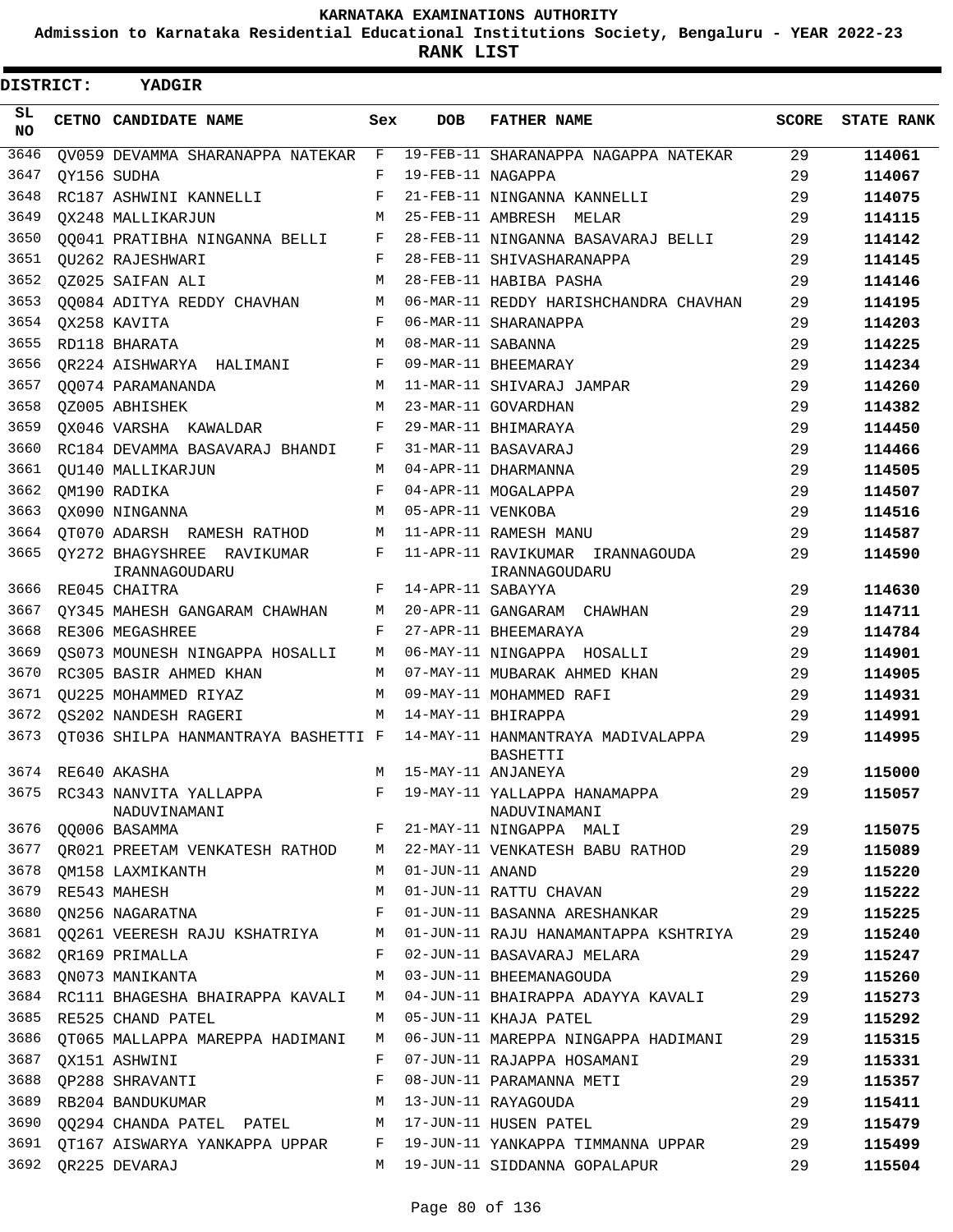**Admission to Karnataka Residential Educational Institutions Society, Bengaluru - YEAR 2022-23**

| DISTRICT: |            | YADGIR                                                |         |                    |                                                     |              |                   |
|-----------|------------|-------------------------------------------------------|---------|--------------------|-----------------------------------------------------|--------------|-------------------|
| SL<br>NO. |            | CETNO CANDIDATE NAME                                  | Sex     | <b>DOB</b>         | <b>FATHER NAME</b>                                  | <b>SCORE</b> | <b>STATE RANK</b> |
| 3693      |            | OW038 PRIYANKA BASAVARAJ<br><b>BEVENAGIDA</b>         | F       |                    | 30-JUN-11 BASAVARAJ HANAMANTHA<br><b>BEVENAGIDA</b> | 29           | 115682            |
| 3694      |            | OY211 MANJUNATH                                       | M       |                    | 01-JUL-11 NANDAPPA HANGARAGI                        | 29           | 115696            |
| 3695      |            | OR109 PRAKASH                                         | M       | 01-JUL-11 DEVAPPA  |                                                     | 29           | 115698            |
| 3696      | QQ284 ASHA |                                                       | F       |                    | 08-JUL-11 JATTEPPA                                  | 29           | 115797            |
| 3697      |            | ON219 DAVUL MALKISAB                                  | М       |                    | 10-JUL-11 MOULASAB NADAF                            | 29           | 115827            |
| 3698      |            | OT168 KARANKUMAR                                      | M       |                    | 10-JUL-11 SATOSHKUMAR CHINNARATHOD                  | 29           | 115828            |
| 3699      |            | RC238 PRASHANTH GOUDAR                                | M       |                    | 18-JUL-11 YAMANAPPAGOUDA GOUDAR                     | 29           | 115916            |
| 3700      |            | OV205 CHANDRAYYA                                      | М       |                    | 22-JUL-11 KESHARAJ DORE                             | 29           | 115971            |
| 3701      |            | OV126 KARTIKA                                         | M       |                    | 27-JUL-11 KHAJAPPA YARAGOL                          | 29           | 116030            |
| 3702      |            | RC202 GOUTAMA                                         | M       |                    | 30-JUL-11 MONAPPA KOMBIN                            | 29           | 116081            |
| 3703      |            | OS186 SHARADA VENKATESH<br>SURYAVANSHI                | F       |                    | 01-AUG-11 VENKATESH SURYAVANSHI                     | 29           | 116115            |
| 3704      |            | RB023 HANAMANTH                                       | M       | 04-AUG-11 KRISHNA  |                                                     | 29           | 116139            |
| 3705      |            | RC266 VISHAL REVAPPA RATHOD                           | М       |                    | 04-AUG-11 REVAPPA KRUSNAPPA RATHOD                  | 29           | 116147            |
| 3706      |            | RE583 MAHANTESH                                       | M       |                    | 05-AUG-11 MANIKARAO                                 | 29           | 116149            |
| 3707      |            | OT165 SANJEEVINI KASHINATH RATHOD F                   |         |                    | 05-AUG-11 KASHINATH                                 | 29           | 116159            |
| 3708      |            | OM145 VARAPRASAD GOUD                                 | M       |                    | 10-AUG-11 PANDAYYA                                  | 29           | 116214            |
| 3709      |            | ON077 SOMASHEKHARAGOUDA                               | М       |                    | 11-AUG-11 GADDEPPA MALIPATIL                        | 29           | 116225            |
| 3710      |            | RE016 SOUMYA                                          | F       |                    | 12-AUG-11 SUYODHANA                                 | 29           | 116236            |
| 3711      |            | OZ175 BHAGYASHREE BHEEMANNA                           | F       |                    | 14-AUG-11 BHEEMANNA                                 | 29           | 116252            |
| 3712      |            | RE419 BHAVANI                                         | F       |                    | 14-AUG-11 YASHAVANT                                 | 29           | 116253            |
| 3713      | OU088 BABA |                                                       | М       |                    | 15-AUG-11 HUSEN SAB<br>INAMDAR                      | 29           | 116265            |
| 3714      |            | OZ313 VIKAS                                           | M       |                    | 15-AUG-11 BALACHANDRA JADHAV                        | 29           | 116276            |
| 3715      |            | OP160 HANAMANTRAYA                                    | М       |                    | 30-AUG-11 MAHADEVAPPA BAMMANAHALLII                 | 29           | 116446            |
| 3716      |            | RB004 KAVERI                                          | F       |                    | 30-AUG-11 NIMBANNA                                  | 29           | 116447            |
| 3717      |            | OW078 MOHAMMED ANAS<br>BIRAL                          | M       |                    | 01-SEP-11 MAHAMADYUSUF<br>BIRAL                     | 29           | 116468            |
| 3718      |            | OW257 BHEEMASHANKAR AYYAPPA                           | M       |                    | 05-SEP-11 AYYAPPA BHEEMARAYA                        | 29           | 116510            |
| 3719      |            | OP263 SANJAY VENKAREDDY HUDEDAR                       | M       |                    | 06-SEP-11 VENKAREDDY BASAVAREDDY<br>HUDEDAR         | 29           | 116534            |
| 3720      |            | OT164 ERAPPAA MARIYAPPA MAJJARI                       | M       |                    | 08-SEP-11 MAREAPPA CHANDAPPA                        | 29           | 116550            |
|           |            | 3721 RC276 KHUSHINA NEELAPPA CHAVAN                   | $F$ and |                    | 10-SEP-11 NEELAPPA LAKSHMAN CHAVAN                  | 29           | 116572            |
| 3722      |            | QZ174 AKASHA NAIKODI                                  |         |                    | M 11-SEP-11 SUGAPPA NAIKODI                         | 29           | 116581            |
| 3723      |            | QZ116 PRADEEPA PARASURAMA<br>MELINAMANI               |         |                    | M 13-SEP-11 PARASURAMA MELINAMANI                   | 29           | 116609            |
| 3724      |            | QY101 SEEMA                                           | М       |                    | 30-SEP-11 SIDDAPPA VANIKYAL                         | 29           | 116767            |
| 3725      |            | RC022 VINAY RAJAPUR                                   | M       |                    | 08-OCT-11 MALLAPPA RAJAPUR  RAJAPUR                 | 29           | 116842            |
| 3726      |            | QT050 BASAVARAJ                                       |         |                    | M 10-OCT-11 DEVINDRAPPA NATEKAR                     | 29           | 116856            |
| 3727      |            | QT304 SANJANA HANAMANTA KALMANI F 13-OCT-11 HANAMANTA |         |                    |                                                     | 29           | 116895            |
| 3728      |            | QQ135 SAVITA MALAKAPUR                                | F       |                    | 14-OCT-11 DHARMAPPA                                 | 29           | 116906            |
| 3729      |            | QY332 KRUSHNA                                         | М       |                    | 16-OCT-11 JATEEPPA HALIMANI                         | 29           | 116932            |
| 3730      |            | QZ150 SHASHIKALA                                      | F       | 17-OCT-11 MUDEPPA  |                                                     | 29           | 116945            |
|           |            | 3731 RC252 PRAJVAL                                    | М       | 22-OCT-11 RAMESH   |                                                     | 29           | 116991            |
| 3732      |            | QS174 SIDDARTH BASAVARAJ<br>MADIVALAR                 | М       |                    | 25-OCT-11 BASAVARAJ BEEMANNA MADIVALAR              | 29           | 117024            |
| 3733      |            | QU200 SUMITRA                                         | F       |                    | 25-OCT-11 AYYAPPA MAMANI                            | 29           | 117025            |
| 3734      |            | QQ250 GUNDAMMA BASAVARAJ BIRADAR F                    |         |                    | 29-OCT-11 BASAVARAJ DESAI BIRADAR                   | 29           | 117056            |
| 3735      |            | QY051 SIDDABASAVA                                     |         | M 29-OCT-11 MAHESH |                                                     | 29           | 117060            |
|           |            | 3736 RD210 ASHOK CHAVHAN                              | M       |                    | 10-NOV-11 RAVI CHAVHAN                              | 29           | 117167            |
|           |            | 3737 RA007 AMBRESH                                    | M       |                    | 11-NOV-11 RUDRAPPA                                  | 29           | 117179            |
|           |            | 3738 RE414 PAVITHRA                                   | F       |                    | 25-NOV-11 SHARANAPPA                                | 29           | 117296            |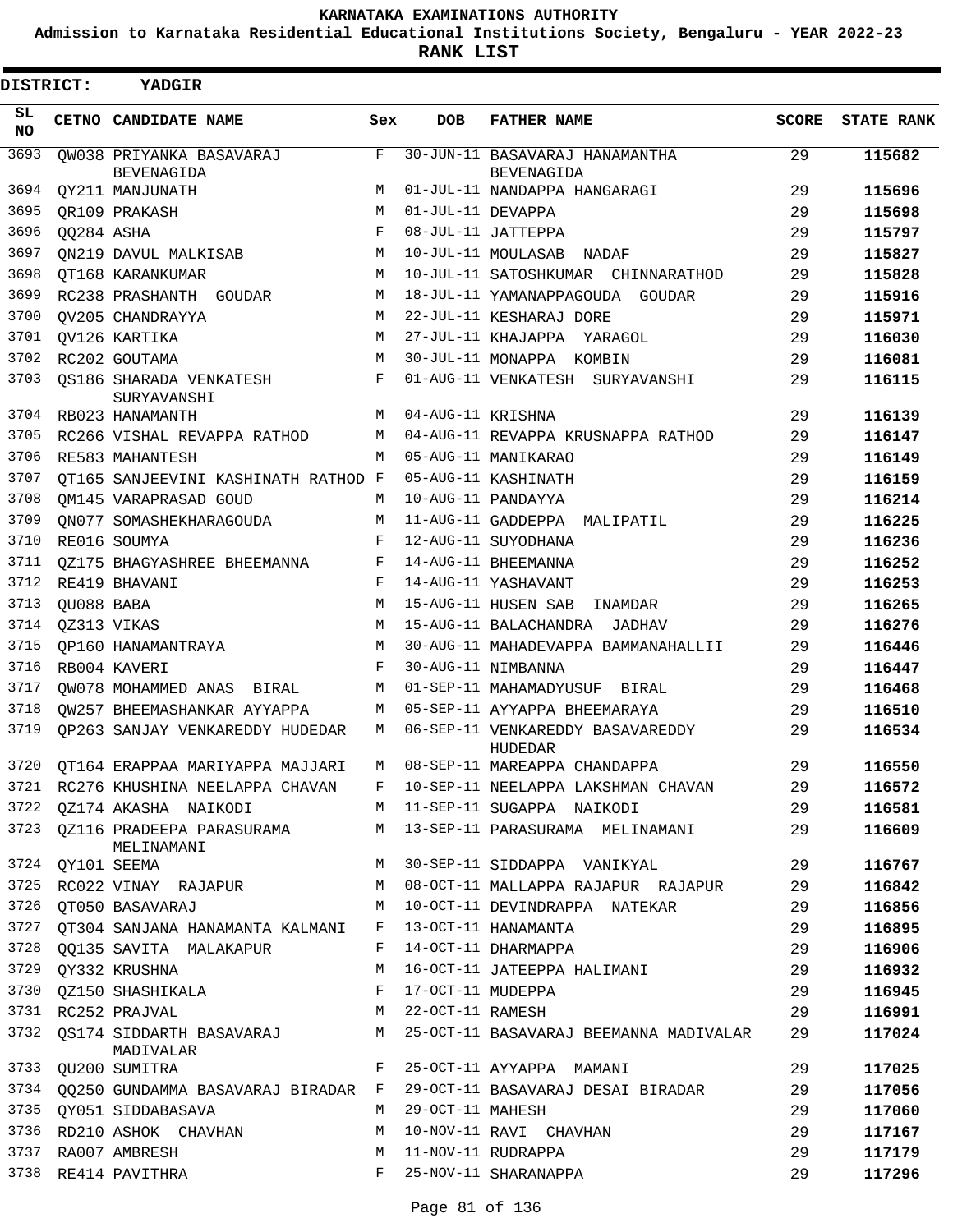**Admission to Karnataka Residential Educational Institutions Society, Bengaluru - YEAR 2022-23**

ı

| <b>DISTRICT:</b> | YADGIR                                                                |              |                    |                                                 |       |                   |
|------------------|-----------------------------------------------------------------------|--------------|--------------------|-------------------------------------------------|-------|-------------------|
| SL<br>NO.        | CETNO CANDIDATE NAME                                                  | Sex          | DOB                | <b>FATHER NAME</b>                              | SCORE | <b>STATE RANK</b> |
| 3739             | QZ124 KAVYA                                                           | $\mathbf{F}$ |                    | 28-NOV-11 HANAMANT                              | 29    | 117316            |
| 3740             | OO056 SAKINABHANU AMEENASAB NADAF F                                   |              |                    | 28-NOV-11 AMEENASAB                             | 29    | 117318            |
| 3741             | 00095 KUSUMA                                                          | F            |                    | 30-NOV-11 GUNDURAO RATHOD                       | 29    | 117330            |
| 3742             | RC264 AKASHA B                                                        | M            |                    | 05-DEC-11 BASAVARAJA                            | 29    | 117358            |
| 3743             | OP197 BHAGANNA                                                        | M            |                    | 08-DEC-11 DEVANNA CHALLAGI                      | 29    | 117377            |
| 3744             | OS230 MAKALEMMA                                                       | F            |                    | 10-DEC-11 HAYYALAPPA HANAMANTA ABLI             | 29    | 117394            |
| 3745             | QU102 AYYAMMA DODDMANI                                                | F            |                    | 13-DEC-11 PARSURAM                              | 29    | 117412            |
| 3746             | RA116 ANIRUDD SHIVAKUMAR TUMAKUR                                      | M            |                    | 15-DEC-11 SHIVAKUMAR LINGANNA TUMAKUR           | 29    | 117427            |
| 3747             | QY321 SYED MUQTAR MUNWAR                                              | М            |                    | 26-DEC-11 SYED IFTHYQAR AHMED                   | 29    | 117519            |
| 3748             | QZ079 ALFIYA                                                          | F            |                    | 30-DEC-11 BANDENAWAZ                            | 29    | 117545            |
| 3749             | <b>OV174 MAHENDRA</b>                                                 | M            | 31-DEC-11 NAGAPPA  |                                                 | 29    | 117560            |
| 3750             | QT007 ASHWINI                                                         | F            |                    | 01-JAN-12 TIRUPATI JADHAV                       | 29    | 117563            |
| 3751             | OR206 BASAMMA MANTAYYA HIREMATH                                       | F            |                    | 01-JAN-12 MANTAYYA SIDDARAMAYYA<br>HIREMATH     | 29    | 117564            |
| 3752             | 00173 SUPRITA NINGAPPA CHAVAN                                         | F            |                    | 01-JAN-12 NINGAPPA KASTOORAPPA CHAVAN           | 29    | 117578            |
| 3753             | OM165 MEGHANA                                                         | F            | 18-JAN-12 SRINIVAS |                                                 | 29    | 117630            |
| 3754             | QY319 HARSHA                                                          | F            |                    | 19-JAN-12 SAHEBGOUDA CHOUDRI                    | 29    | 117631            |
| 3755             | RD120 DEVARAJA H                                                      | M            |                    | 03-MAR-12 HANUMANTHA                            | 29    | 117700            |
| 3756             | OY118 CHAITRA                                                         | F            |                    | 26-MAR-12 SHEKHAPPA                             | 29    | 117710            |
| 3757             | OX332 ASHWINI                                                         | F            |                    | 01-APR-12 BHEEMARAYA                            | 29    | 117717            |
| 3758             | QU344 BASALINGA SHARANAPPA<br>AKHANDALLI                              | M            |                    | 30-AUG-09 SHARANAPPA BHIMANNA                   | 28    | 117800            |
| 3759             | OM037 MALASHRER                                                       | F            |                    | 06-SEP-09 MUTYALAPPA                            | 28    | 117804            |
| 3760             | QS111 BASAVARAJ HAVALEPPA VARAGAR M                                   |              |                    | 02-NOV-09 HAVALEPPA RAMANNA VARAGAR             | 28    | 117821            |
| 3761             | RA228 NIRMALA METI                                                    | F            |                    | 01-DEC-09 BASANNA METI                          | 28    | 117835            |
| 3762             | OP041 BHABANANDA MAREPPA<br>GUDIMANI                                  | M            |                    | 01-JAN-10 MAREPPA SANGAPPA GUDIMANI             | 28    | 117848            |
| 3763             | RE602 HANAMANTHA                                                      | M            | 01-JAN-10 SHIVAJI  |                                                 | 28    | 117853            |
| 3764             | RA103 MAHMADRAFIK RAJMAHMAD MULLA M                                   |              |                    | 01-JAN-10 RAJMAHMAD MULLA                       | 28    | 117858            |
| 3765             | OT198 MALLIKARJUN                                                     | M            |                    | 01-JAN-10 PRADANAPPA NAIKODI                    | 28    | 117860            |
| 3766             | QQ102 PARASHURAM NATHAPPA RATHOD M 01-JAN-10 NATHAPPA SHIVAPPA RATHOD |              |                    |                                                 | 28    | 117864            |
| 3767             | RC248 SANJANA                                                         | F            |                    | 01-JAN-10 AMOGAPPA                              | 28    | 117872            |
| 3768             | OR129 SHASHANK                                                        | М            |                    | 01-JAN-10 BHEEMANNA                             | 28    | 117873            |
| 3769             | RB016 SUDEEPA                                                         | М            |                    | 01-JAN-10 SHARANAGOUDA NAGANUR                  | 28    | 117877            |
| 3770             | RB264 PRAJWAL                                                         | М            |                    | 02-JAN-10 BASAVARAJ RAMANNA BHAJANTRI           | 28    | 117882            |
| 3771             | RD188 LATHIFBASHA                                                     | М            |                    | 11-JAN-10 JALALSAB LATHIFSAB GIRNI              | 28    | 117893            |
| 3772             | OX275 JAGADEVI                                                        | F            |                    | 26-JAN-10 HANAMAPPA EDALABHAVI                  | 28    | 117908            |
| 3773             | QN127 TIRUPATI                                                        | М            |                    | 30-JAN-10 JETTEPPA DEVARAMANI                   | 28    | 117914            |
| 3774             | RE535 HRUDAYAVANTH                                                    | М            |                    | 06-MAR-10 BHEEMARAY                             | 28    | 117959            |
| 3775             | RE301 SHASHANK                                                        | М            |                    | 06-MAR-10 SHARANAPPA                            | 28    | 117960            |
| 3776             | RE387 RAKESH                                                          | М            |                    | 17-MAR-10 RAJU CHAVAN                           | 28    | 117975            |
| 3777             | RE272 SIDDHARTH                                                       | M            |                    | 30-MAR-10 MAHALINGAPPA                          | 28    | 117991            |
| 3778             | QQ343 CHANDAMMA GOOLAPPA HUDED                                        | F            |                    | 01-JUN-10 GOOLAPPA HULAGAPPA HUDED              | 28    | 118071            |
| 3779             | OW056 MARTHANDAPPA MULIMANI                                           | М            |                    | 08-JUN-10 BHEEMRAYA MULIMANI                    | 28    | 118086            |
| 3780             | ON124 CHIDANANDA                                                      | М            |                    | 28-JUN-10 PARAMANNA JAMPA JAMPA                 | 28    | 118118            |
| 3781             | RA188 TOPIKA MAKANDARA                                                | М            |                    | 02-JUL-10 HASANASHA MAKANDARA                   | 28    | 118123            |
| 3782             | QS237 PAVAN KUMAR                                                     | М            |                    | 06-JUL-10 LAXMANA KWATI                         | 28    | 118131            |
| 3783             | QV084 AFSANA                                                          | F            |                    | 14-JUL-10 KHAJA HUSSAIN                         | 28    | 118144            |
| 3784             | QN159 MUTTURAJ                                                        | М            |                    | 18-JUL-10 SHANTILAL RATHOD                      | 28    | 118153            |
| 3785             | QN042 VENKATESH PARASHURAM<br>BANDIVADDAR                             | M            |                    | 21-JUL-10 PARASHURAM HANAMANTRAY<br>BANDIVADDAR | 28    | 118159            |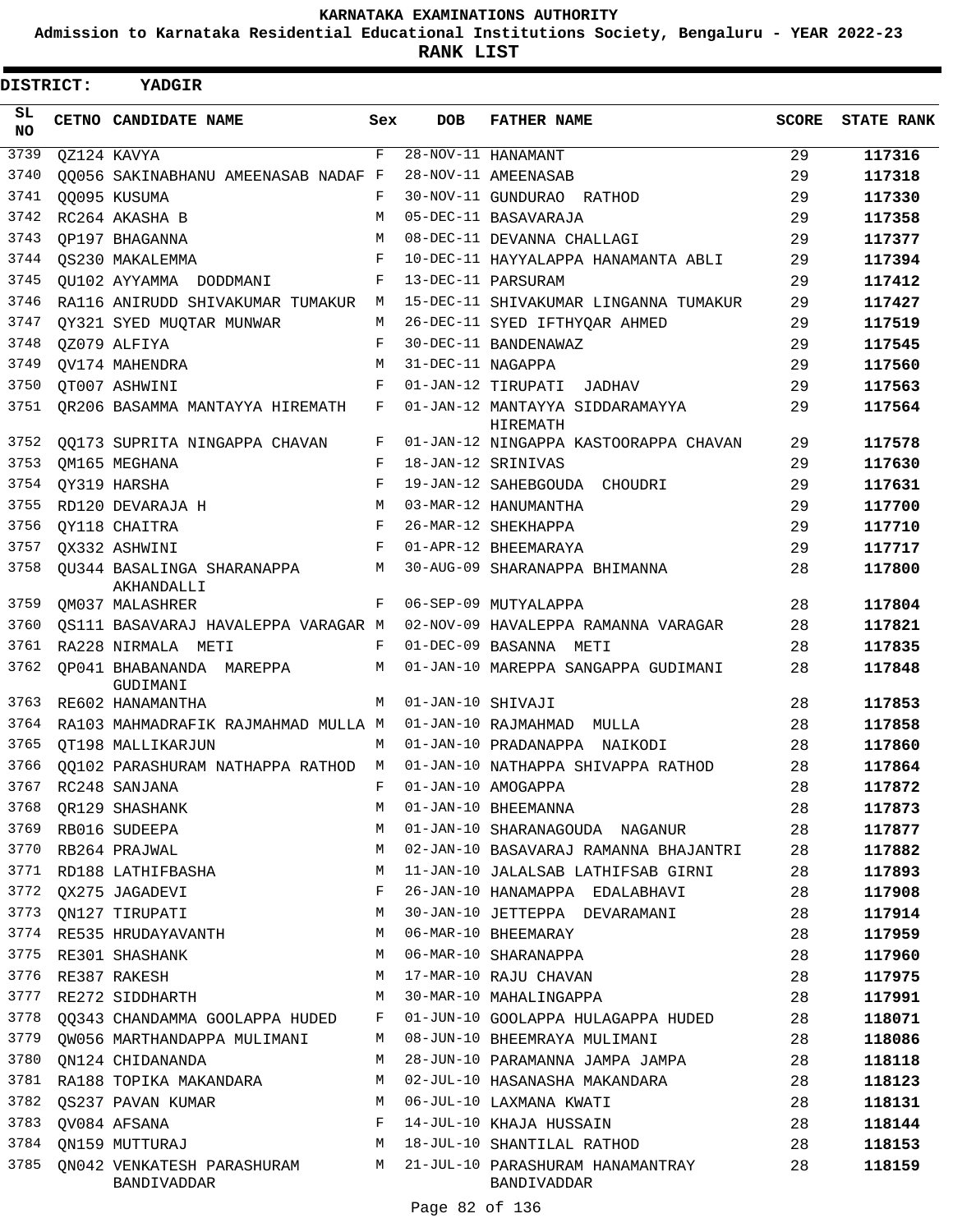**Admission to Karnataka Residential Educational Institutions Society, Bengaluru - YEAR 2022-23**

**RANK LIST**

| DISTRICT: |            | <b>YADGIR</b>                                |     |                   |                                                  |              |                   |
|-----------|------------|----------------------------------------------|-----|-------------------|--------------------------------------------------|--------------|-------------------|
| SL<br>NO. |            | CETNO CANDIDATE NAME                         | Sex | <b>DOB</b>        | <b>FATHER NAME</b>                               | <b>SCORE</b> | <b>STATE RANK</b> |
| 3786      |            | RB241 TIMMANNA                               | М   |                   | 21-AUG-10 NAGAPPA KATTIMANI                      | 28           | 118236            |
| 3787      |            | RD051 MUSKAN                                 | F   |                   | 23-AUG-10 MOULAPATEL                             | 28           | 118239            |
| 3788      |            | OZ083 SHREEDEVI                              | F   | 02-SEP-10 MOUNESH |                                                  | 28           | 118272            |
| 3789      |            | OM232 TARUN                                  | М   | 09-SEP-10 ASHOK   |                                                  | 28           | 118304            |
| 3790      |            | OP108 AJEYAKUMAR RUPSING CHAVAN              | М   |                   | 11-SEP-10 RUPSING SHIVAPPA CHAVAN                | 28           | 118310            |
| 3791      |            | OZ172 SHREERAM                               | М   |                   | 01-OCT-10 SHANTAKUMAR                            | 28           | 118381            |
| 3792      |            | OP162 DANAMMA                                | F   |                   | 12-OCT-10 VEERESH HIREMATH                       | 28           | 118438            |
| 3793      |            | OX048 DYAVAPPAGOUDA BASANAGOUDA<br>DEVAREDDY | М   |                   | 14-OCT-10 BASANAGOUDA DYAVAPPAGOUDA<br>DEVAREDDY | 28           | 118452            |
| 3794      |            | OX195 SRUSHTI TIRUPATI SURAPUR               | F   |                   | 14-OCT-10 TIRUPATI                               | 28           | 118459            |
| 3795      |            | RC054 RAKSHITA MALLIKARJUNA<br>KEMBHAVI      | F   |                   | 15-OCT-10 MALLIKARJUNA<br>KEMBHAVI               | 28           | 118463            |
| 3796      |            | RE040 MANJULA                                | F   |                   | 31-OCT-10 NALLAPPA                               | 28           | 118537            |
| 3797      |            | OZ102 BASAMMA SANGAPPA HOSAMANI              | F   |                   | 02-NOV-10 SANGAPPA MAREPPA HOSAMANI              | 28           | 118545            |
| 3798      |            | OS171 DEEPA                                  | F   |                   | 06-NOV-10 SOMANATH RATHOD                        | 28           | 118569            |
| 3799      |            | ON056 AJAMIR                                 | М   | 07-NOV-10 BADESAB | GODIHAL                                          | 28           | 118576            |
| 3800      |            | OX201 BHAGYA                                 | F   |                   | 10-NOV-10 SHIVAPPA AMARAPPA GADDI                | 28           | 118591            |
| 3801      |            | OZ101 SHARANU                                | М   |                   | 10-NOV-10 BASAVARAJ                              | 28           | 118596            |
| 3802      |            | OT153 LINGARAJ                               | M   |                   | 18-NOV-10 SHARANAPPA                             | 28           | 118631            |
| 3803      |            | RA134 VARSHA JAGIRADAR                       | F   |                   | 19-NOV-10 SHARANAPPA                             | 28           | 118637            |
| 3804      |            | 0Z224 MALLIKARJUN KASHINATH<br>HADAPAD       | М   |                   | 28-NOV-10 KASHINATH SHARANAPPA HADAPAD           | 28           | 118666            |
| 3805      |            | OU369 HANAMANTA MANAPPA CHANDU               | M   |                   | 01-DEC-10 MANAPPA CHANDRAMAPPA CHANDU            | 28           | 118685            |
| 3806      |            | OP044 JAYASHRI                               | F   |                   | 04-DEC-10 PARAMANNA CHALUVADI                    | 28           | 118700            |
| 3807      |            | RA152 GEETA                                  | F   |                   | 07-DEC-10 MALLAPPA                               | 28           | 118719            |
| 3808      |            | OU300 HANAMESH BHIMANNA POOJARI              | М   |                   | 08-DEC-10 BHIMANNA GOLLALAPPA POOJARI            | 28           | 118723            |
| 3809      |            | RC294 BHEEMANAGOUDA BASAVARAJ<br>JAGALAR     | М   |                   | 10-DEC-10 BASAVARAJ NINGANNA JAGALAR             | 28           | 118733            |
| 3810      |            | OM099 VIKRASINGA RATOD                       | М   |                   | 17-DEC-10 CHANDRU NAYAK                          | 28           | 118798            |
| 3811      |            | OT307 AKKAMAHADEVI                           | F   |                   | 25-DEC-10 MALLAPPA                               | 28           | 118840            |
| 3812      |            | RA240 SNEHA HULAGAPPA HUDDAR                 | F   |                   | 25-DEC-10 HULAGAPPA DEVINDRAPPA HUDDAR           | 28           | 118843            |
| 3813      |            | QP186 RENUKA                                 | F   |                   | 28-DEC-10 YANKAPPA HARIJANA                      | 28           | 118859            |
| 3814      |            | OX051 REVANASIDDA                            | М   |                   | 30-DEC-10 YALLAPPA                               | 28           | 118874            |
| 3815      |            | QZ192 AASIF MAHIBOOB GINDI                   | М   |                   | 01-JAN-11 MAHIBOOB HUSENSAB GINDI                | 28           | 118881            |
| 3816      |            | RC107 DEVARAJA                               | М   |                   | 01-JAN-11 MALLAYYA                               | 28           | 118903            |
| 3817      |            | OX099 DEVARAJA MEGHARAJA BIRADAR             | M   |                   | 01-JAN-11 MEGHARAJA BALAPPA BIRADAR              | 28           | 118904            |
| 3818      |            | OT255 ERAPPA                                 | M   |                   | 01-JAN-11 AYYAPPA NATEKAR                        | 28           | 118907            |
| 3819      |            | OT146 HANAMANTARAY                           | М   |                   | 01-JAN-11 NINGAYYA PRADHANEPPA<br>HOSAGOUDRA     | 28           | 118910            |
| 3820      |            | QP219 ISHU KRISHNAPPA RATHOD                 | F   |                   | 01-JAN-11 KRISHNAPPA KHANAPPA RATHOD             | 28           | 118911            |
|           |            | 3821 RA129 MAREPPA                           | М   |                   | 01-JAN-11 BASAVARAJ                              | 28           | 118921            |
| 3822      |            | RC333 NANDINI                                | F   |                   | 01-JAN-11 SUBRAMANYAM                            | 28           | 118929            |
| 3823      |            | RE235 PRAKASH                                | М   |                   | 01-JAN-11 MOUNESH                                | 28           | 118939            |
|           |            | 3824 RA145 PRASHANT                          | М   |                   | 01-JAN-11 SHIVALINGAPPA                          | 28           | 118941            |
| 3825      | RC010 RAJU |                                              | М   |                   | 01-JAN-11 KANTAPPA HOSAMANI                      | 28           | 118949            |
| 3826      |            | QW024 SHAMBHULINGA                           | М   |                   | 01-JAN-11 SHANKRAPPA                             | 28           | 118959            |
| 3827      |            | QY232 VILASH                                 | М   |                   | 01-JAN-11 KAMANAYAK RATHOD                       | 28           | 118980            |
| 3828      |            | QW108 GEETA CHINNARATODA                     | F   | 05-JAN-11 SURESH  |                                                  | 28           | 119014            |
| 3829      |            | RA189 DEVAKI SHIVAPPA RATHOD                 | F   |                   | 08-JAN-11 SHIVAPPA MALLAPPA RATHOD               | 28           | 119034            |
| 3830      |            | OW172 BHAGYASHREE                            | F   |                   | 11-JAN-11 BHAGAPPA                               | 28           | 119054            |
| 3831      |            | QR028 PARASHURAM                             | М   |                   | 27-JAN-11 NINGANNA JOGIN                         | 28           | 119170            |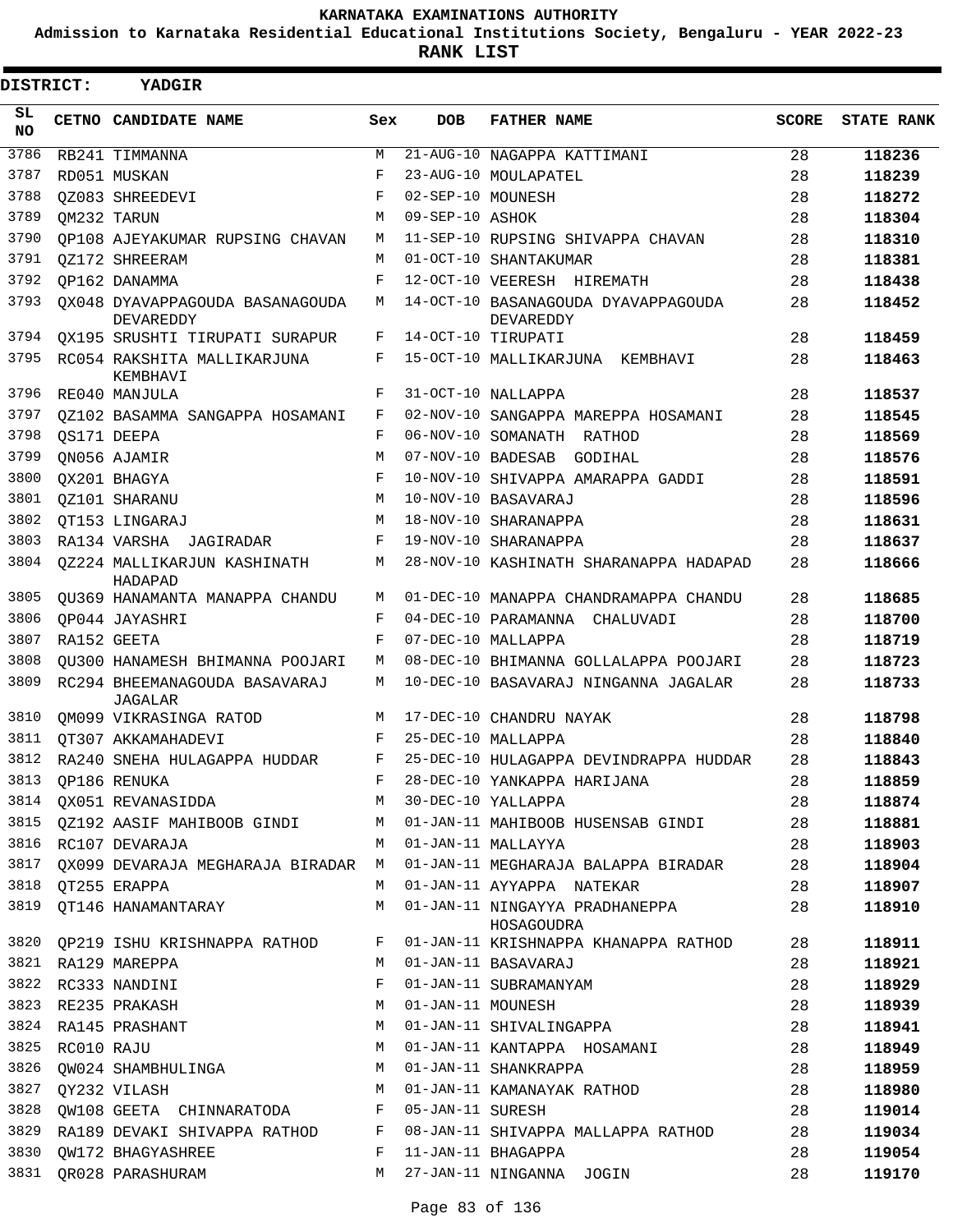**Admission to Karnataka Residential Educational Institutions Society, Bengaluru - YEAR 2022-23**

| <b>DISTRICT:</b> |            | YADGIR                                                                  |            |                   |                                        |              |                   |
|------------------|------------|-------------------------------------------------------------------------|------------|-------------------|----------------------------------------|--------------|-------------------|
| SL.<br><b>NO</b> |            | CETNO CANDIDATE NAME                                                    | Sex        | <b>DOB</b>        | <b>FATHER NAME</b>                     | <b>SCORE</b> | <b>STATE RANK</b> |
| 3832             |            | QM134 DAVUD BABA                                                        | M          |                   | 29-JAN-11 JAHANGEER SAB                | 28           | 119181            |
| 3833             |            | OW080 AFREEN                                                            | F          |                   | 01-FEB-11 KASIM SAB                    | 28           | 119201            |
| 3834             |            | RA258 BHAGYA                                                            | F          |                   | 02-FEB-11 MALLIKARJUN                  | 28           | 119216            |
| 3835             |            | QP266 DEVAMMA WADAGERI                                                  | F          |                   | 05-FEB-11 NINGAPPA                     | 28           | 119236            |
| 3836             |            | OM053 MAHESHWARI                                                        | F          |                   | 05-FEB-11 HANAMANTHA                   | 28           | 119237            |
| 3837             |            | RC284 SHARANAMMA HOSAMANI                                               | $_{\rm F}$ | 08-FEB-11 RAYAPPA |                                        | 28           | 119261            |
| 3838             |            | OZ055 SANJEETA JADHAV                                                   | F          |                   | 22-FEB-11 SHIVANAND                    | 28           | 119359            |
| 3839             |            | RC096 SIDDANNA                                                          | M          |                   | 22-FEB-11 LAXMAN PIRAPUR               | 28           | 119361            |
| 3840             |            | RA108 LAKSHMI                                                           | F          |                   | 25-FEB-11 BASAVARAJA CHALAVADI         | 28           | 119381            |
| 3841             |            | RC204 JYOTI DURGAPPA VADDAR                                             | F          |                   | 27-FEB-11 DURGAPPA HANAMANT VADDAR     | 28           | 119397            |
| 3842             |            | OP204 VIJAYALAXMI                                                       | F          |                   | 28-FEB-11 SHEKAPPA BIRADAR             | 28           | 119411            |
| 3843             |            | RA247 BHAGYASHREE DORI                                                  | F          |                   | 01-MAR-11 NINGAPPA DORI                | 28           | 119413            |
| 3844             |            | OR301 DARSHAN                                                           | М          |                   | 01-MAR-11 GOVINDA RATHOD               | 28           | 119414            |
| 3845             |            | 00319 DYAMAVVA                                                          | F          | 01-MAR-11 SUNIL   |                                        | 28           | 119416            |
| 3846             |            | QZ159 PUSHPAKARNI SHRINIVAS                                             | F          |                   | 01-MAR-11 SHRINIVAS                    | 28           | 119422            |
| 3847             |            | QY174 RADHIKA HANAMANTRAYA<br>BHAJANTRI                                 | F          |                   | 05-MAR-11 HANAMANTRAYA BHAJANTRI       | 28           | 119468            |
| 3848             |            | RA094 DEVAMMA MANAPPA RODDER                                            | F          |                   | 07-MAR-11 MANAPPA MAREPPA RODDER       | 28           | 119487            |
| 3849             |            | OU128 NIKHITA                                                           | F          |                   | 17-MAR-11 MAHANTESH                    | 28           | 119597            |
| 3850             |            | RC133 SANGAMESH                                                         | М          | 21-MAR-11 VEERESH |                                        | 28           | 119632            |
| 3851             |            | OV235 SHARATKUMAR                                                       | М          |                   | 24-MAR-11 SHIVARAJ                     | 28           | 119663            |
| 3852             |            | RA177 JAYSHREE SAKREPPA MURALA                                          | F          |                   | 26-MAR-11 SAKREPPA MURALA              | 28           | 119678            |
| 3853             |            | OU018 KAVITA                                                            | F          |                   | 28-MAR-11 HANAMANT GOGI                | 28           | 119699            |
| 3854             |            | QQ040 DANAMMA                                                           | F          |                   | 29-MAR-11 HANAMANTRAY BASAPPA          | 28           | 119705            |
| 3855             |            | RE481 SANGEETA                                                          | F          | 29-MAR-11 SABANNA |                                        | 28           | 119709            |
| 3856             |            | RA187 MALAPPA                                                           | M          | 02-APR-11 BASANNA |                                        | 28           | 119750            |
| 3857             |            | RE621 VARALAXMI                                                         | F          |                   | 02-APR-11 HANAMANTH                    | 28           | 119758            |
| 3858             |            | RB108 LAXMI                                                             | F          |                   | 05-APR-11 HANAMANTRAYA BADAKAL         | 28           | 119787            |
| 3859             |            | QU060 AKSHATA                                                           | F          |                   | 06-APR-11 DEVAPPA MALLAPPA GUNDAPUR    | 28           | 119798            |
| 3860             |            | OM093 SOUBHAGYA                                                         | F          |                   | 08-APR-11 BASALINGAPPA D               | 28           | 119836            |
| 3861             | QU069 VEDA |                                                                         | $F^-$      |                   | 09-APR-11 MALLIKARJUN                  | 28           | 119845            |
| 3862             |            | RE296 VENKATESH                                                         | M          | 10-APR-11 UMESH   |                                        | 28           | 119859            |
| 3863             |            | RB096 SHIVARAJA DASHARATHA<br>JOLADAHEDAGI                              | M          |                   | 13-APR-11 DASHARATHA JOLADAHEDAGI      | 28           | 119892            |
|                  |            | 3864 QV228 BHAGYSHREE                                                   |            |                   | F 15-APR-11 YANKAYYA                   | 28           | 119912            |
| 3865             |            | QW075 SHASHIKALA HONNAPPA F 16-APR-11 HONNAPPA BHEEMANNA<br>KAKKASAGERI |            |                   | KAKKASAGERI                            | 28           | 119933            |
| 3866             |            | QY048 BHAGYASHREE BASAVARAJ<br>YERUNDI                                  | F          |                   | 21-APR-11 BASAVARAJ SHIVAPPA YERUNDI   | 28           | 119966            |
| 3867             |            | QW040 SANDHYA                                                           | F          |                   | 04-MAY-11 MANJUNATHA                   | 28           | 120098            |
| 3868             |            | QS208 SHANTHAMMA                                                        | F          |                   | 05-MAY-11 NAGAPPA PARAMANNA MALAMUTTI  | 28           | 120114            |
| 3869             |            | QT225 MOHAMMED REHAN                                                    | М          |                   | 09-MAY-11 MOHAMMED RAFI                | 28           | 120148            |
| 3870             |            | RB246 KANCHANA SIDDAPPA<br>SHARADALLI                                   | F          |                   | 10-MAY-11 SIDDAPPA MALLAPPA SHARADALLI | 28           | 120165            |
|                  |            | 3871 QU328 BHAGYALAKSHMI MALANNA<br>PUJARI                              | F          |                   | 11-MAY-11 MALANNA JATEPPA              | 28           | 120178            |
|                  |            | 3872 RE371 MAREPPA                                                      | M          |                   | 12-MAY-11 BHAGAPPA                     | 28           | 120193            |
| 3873             |            | QZ145 PRAJWAL                                                           | M          |                   | 16-MAY-11 MAIPALAREDDY BANTANUR        | 28           | 120226            |
|                  |            | 3874 QX052 MAHESH                                                       | М          |                   | 19-MAY-11 HANAMANTA                    | 28           | 120259            |
| 3875             |            | <b>QS010 KEERTHI</b>                                                    | F          |                   | 23-MAY-11 APPAJI PAVAR                 | 28           | 120311            |
|                  |            | 3876 RD116 SHREEDEVI                                                    | F          |                   | 24-MAY-11 SHARANAPPA                   | 28           | 120323            |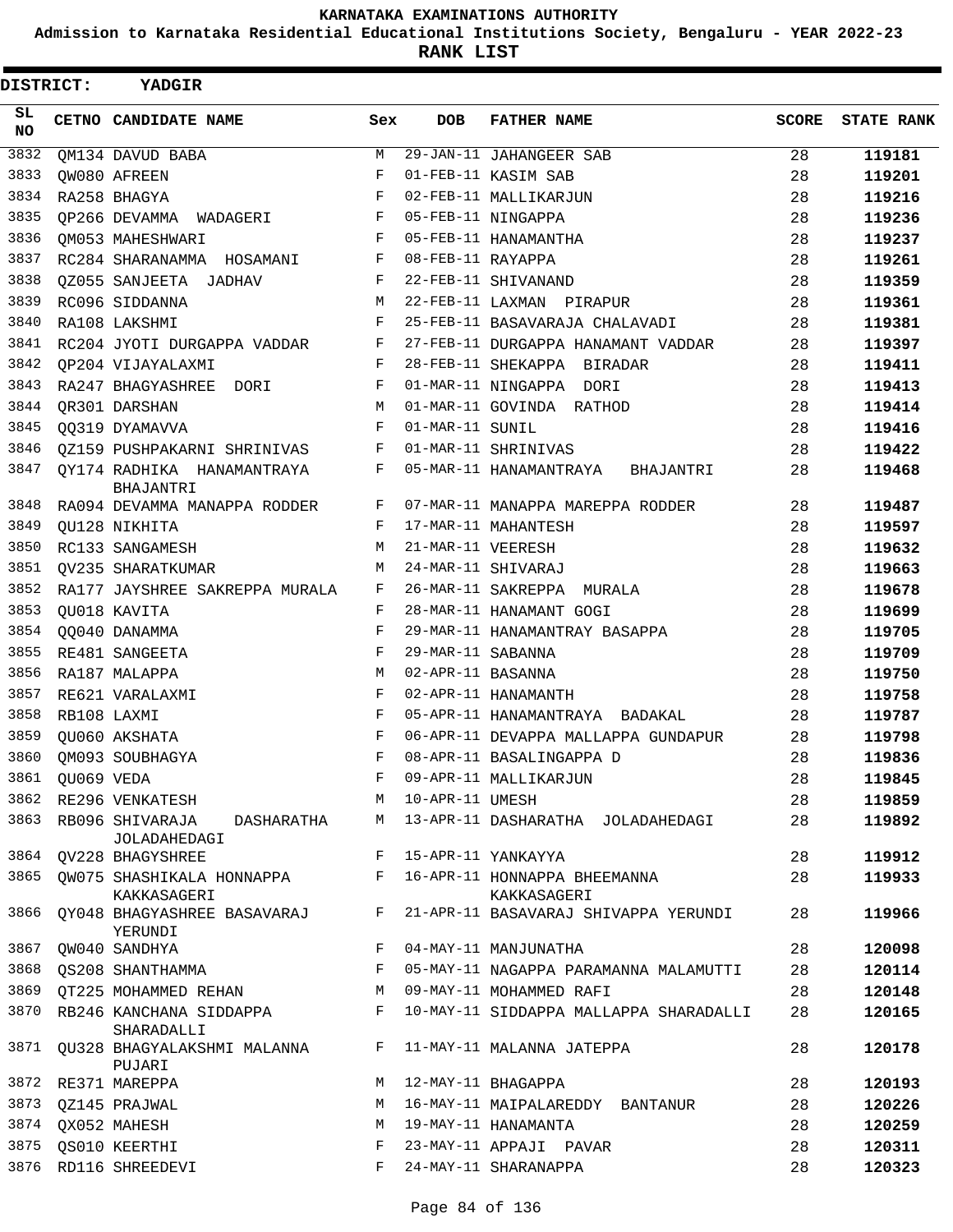**Admission to Karnataka Residential Educational Institutions Society, Bengaluru - YEAR 2022-23**

 $\blacksquare$ 

| <b>DISTRICT:</b> | YADGIR                                            |            |                   |                                                      |          |                   |
|------------------|---------------------------------------------------|------------|-------------------|------------------------------------------------------|----------|-------------------|
| SL<br>NO.        | CETNO CANDIDATE NAME                              | Sex        | <b>DOB</b>        | <b>FATHER NAME</b>                                   | SCORE    | <b>STATE RANK</b> |
| 3877             | RB085 SHRISHAILA CHANDRASHEKHAR<br>SHELLAGI       | M          |                   | 25-MAY-11 CHANDRASHEKHAR AMBRANNA<br>SHELLAGI        | 28       | 120342            |
| 3878             | RD211 AKASH                                       | М          |                   | 26-MAY-11 MARIGOUDA                                  | 28       | 120346            |
| 3879             | RC350 AKASHA BALABHEEMAPPA                        | M          |                   | 27-MAY-11 BALABHEEMAPPA CHANDAPPA                    | 28       | 120359            |
|                  | <b>BADIGER</b>                                    |            |                   | <b>BADIGER</b>                                       |          |                   |
| 3880<br>3881     | RA234 SOUMYA                                      | F          |                   | 29-MAY-11 VIRUPANNA MALIBIRADAR                      | 28<br>28 | 120377            |
| 3882             | RA195 AJAYA RATHOD<br>RA158 BHAGYASHREE BASAVARAJ | M<br>F     |                   | 01-JUN-11 SANTOOSH<br>01-JUN-11 BASAVARAJ LACHAMAYYA | 28       | 120408<br>120411  |
|                  | MELINAMANI                                        |            |                   | MELINAMANI                                           |          |                   |
| 3883             | OV208 BHAVANI                                     | F          | 01-JUN-11 TAYAPPA |                                                      | 28       | 120412            |
| 3884             | OM241 MAHESHAMMA                                  | F          |                   | 11-JUN-11 HUSENAPPA                                  | 28       | 120579            |
| 3885             | RB206 VIKAS                                       | M          |                   | 11-JUN-11 BEELAPPA CHAVHAN                           | 28       | 120592            |
| 3886             | OY277 SHIVASHANKAR                                | M          | 14-JUN-11 AMBAYYA |                                                      | 28       | 120640            |
| 3887             | OX354 PRAJVAL BIRADAR                             | M          |                   | 23-JUN-11 HULAGAPPA BIRADAR                          | 28       | 120757            |
| 3888             | OT037 AJAYKUMAR VENKATAPPA NAYAK                  | M          |                   | 24-JUN-11 VENKATAPPANAYAK SIDAPPANAYAK               | 28       | 120765            |
| 3889             | RE603 KRISHNA                                     | M          | 26-JUN-11 NAGU    |                                                      | 28       | 120802            |
| 3890             | OW168 PAVITRA                                     | F          |                   | 26-JUN-11 SHARANAPPA                                 | 28       | 120806            |
| 3891             | OR188 BASAVARAJ ADAPPA DORI                       | М          |                   | 28-JUN-11 ADAPPA SOMARAYA DORI                       | 28       | 120826            |
| 3892             | RC257 HAREESH                                     | M          | 01-JUL-11 MAREPPA |                                                      | 28       | 120859            |
| 3893             | OT324 KAVERI                                      | F          | 02-JUL-11 SHANKAR |                                                      | 28       | 120875            |
| 3894             | OU245 RANGAMMA                                    | $_{\rm F}$ |                   | 02-JUL-11 HANAMANTA                                  | 28       | 120878            |
| 3895             | QM202 ANJALI                                      | F          |                   | 04-JUL-11 SIDDAPPA                                   | 28       | 120895            |
| 3896             | OP286 NANDEESH MALLAPPA<br>NARASUNAGI             | М          |                   | 04-JUL-11 MALLAPPA SHANKRAPPA<br>NARASUNAGI          | 28       | 120908            |
| 3897             | QP240 KEERTHI JANJIGADDI                          | F          | 08-JUL-11 RAYAPPA |                                                      | 28       | 120968            |
| 3898             | RE147 NANDINI                                     | F          |                   | 09-JUL-11 NINGAPPA                                   | 28       | 120986            |
| 3899             | OZ007 RANJITA                                     | F          |                   | 09-JUL-11 HANAMANTRAY                                | 28       | 120988            |
| 3900             | RD146 SAICHARAN                                   | M          |                   | 12-JUL-11 NARASHIMLU                                 | 28       | 121030            |
| 3901             | RD117 SWETHA                                      | F          |                   | 16-JUL-11 SIDDAPPA                                   | 28       | 121095            |
| 3902             | ON132 ABHISHEK HANAMAPPA<br>MALIGOUDR             | M          |                   | 18-JUL-11 HANAMAPPA GADDEPP A MALIGOUDR              | 28       | 121110            |
|                  | 3903 QV288 V BHAGYALAXMI                          |            |                   | F 18-JUL-11 SHRINIVAS NAYAK V                        | 28       | 121120            |
| 3904             | QW167 CHETAN                                      | M          |                   | 20-JUL-11 SHARANAPPA                                 | 28       | 121134            |
| 3905             | RA143 SURESH SHIVAPPA PUJARI                      | M          |                   | 20-JUL-11 SHIVAPPA NIMBENNA PUJARI                   | 28       | 121144            |
| 3906             | OM229 MALLIKARJUN                                 | M          | 23-JUL-11 RAJAPPA |                                                      | 28       | 121174            |
|                  | 3907 QW290 KARAN RATHOD                           | M          |                   | 24-JUL-11 JANUNAYAK                                  | 28       | 121187            |
| 3908             | RC056 KAVEERI                                     | F          |                   | 25-JUL-11 BHIMARAY SUBHEDAR                          | 28       | 121206            |
| 3909             | OY071 NAVEEN                                      | М<br>F     |                   | 27-JUL-11 MALLAPPA BILEBHAVI                         | 28       | 121225<br>121250  |
|                  | 3910 RE320 PRIYANKA<br>3911 QU332 BEERLINGA       | M          | 28-JUL-11 SABANNA | 29-JUL-11 NINGAPPA                                   | 28<br>28 |                   |
|                  | 3912 QV275 RATNAMMA PREMAKUMAR                    | F          |                   | 30-JUL-11 PREMAKUAR                                  | 28       | 121259<br>121277  |
| 3913             | OY080 RUKSANA NABISA KEMBHAVI                     | F          |                   | 30-JUL-11 NABISA IMAAMASA KEMBHAVI                   | 28       | 121279            |
| 3914             | OT105 NINGAMMA                                    | F          |                   | 01-AUG-11 JATTEPPA                                   | 28       | 121306            |
| 3915             | QX131 RENUKA                                      | F          |                   | 02-AUG-11 PARAMANNA                                  | 28       | 121317            |
| 3916             | QP038 NAGARATNA EMMER                             | F          |                   | 03-AUG-11 NEELAPPA BALAPPA                           | 28       | 121323            |
| 3917             | OX190 RADHIKA                                     | F          |                   | 03-AUG-11 RAMANAYKA RATHOD                           | 28       | 121328            |
| 3918             | RB032 RAKSHITA MALLIKARJUN                        | F          |                   | 05-AUG-11 MALLIKARJUN                                | 28       | 121347            |
|                  | KHANAPUR<br>3919 RE544 VENKATESH                  | M          | 07-AUG-11 DEVYA   |                                                      | 28       | 121371            |
| 3920             | QV212 RENUKA MADIWALAPPA F                        |            |                   | 09-AUG-11 MADIWALAPPA BASAVARAJ                      | 28       | 121400            |
|                  | LAKANAPUR<br>3921 QZ017 SOUMYA DHARMANNA          | F          |                   | LAKANAPUR<br>10-AUG-11 DHARMANNA                     | 28       | 121420            |
|                  |                                                   |            | Page 85 of 136    |                                                      |          |                   |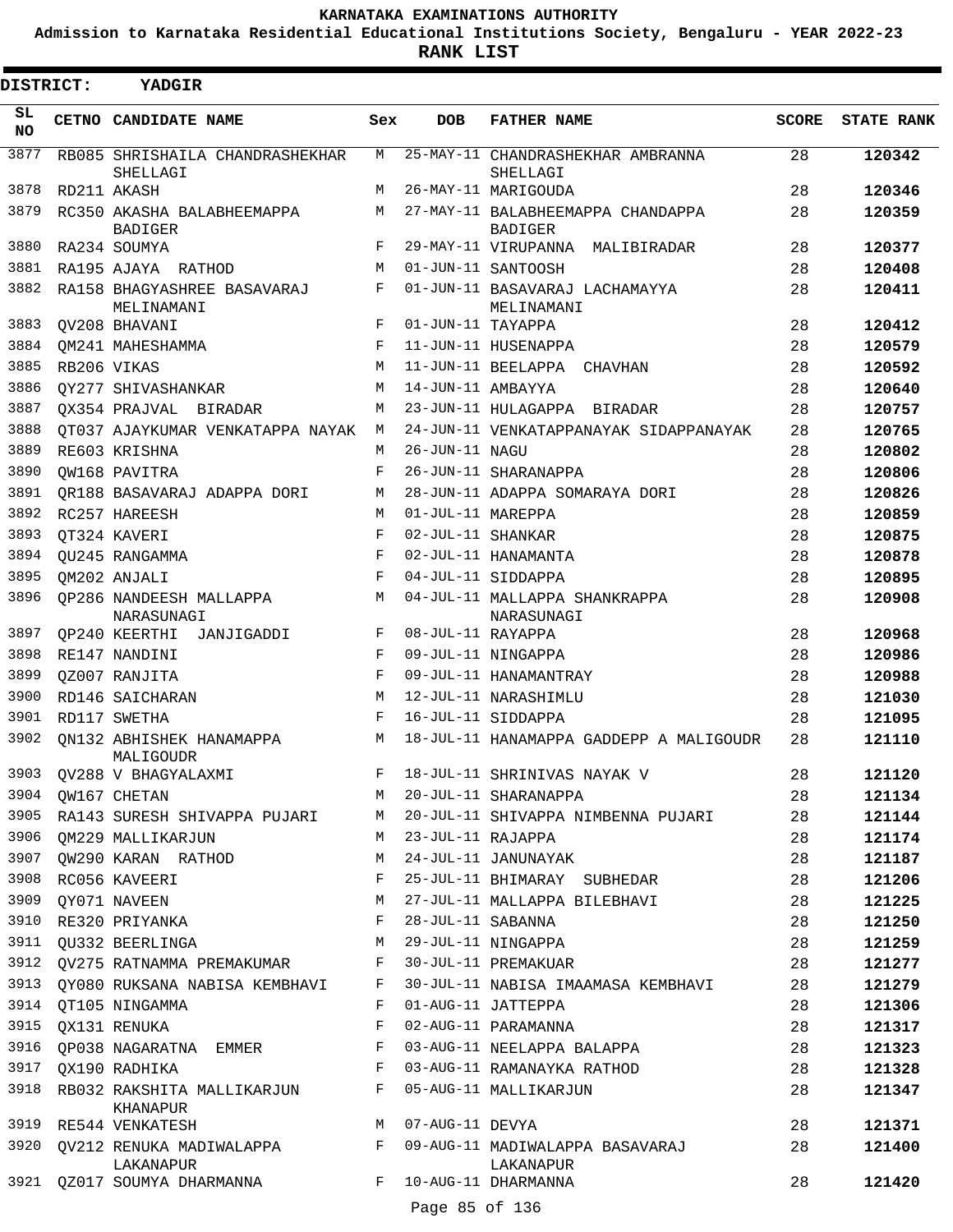**Admission to Karnataka Residential Educational Institutions Society, Bengaluru - YEAR 2022-23**

 $\blacksquare$ 

**RANK LIST**

| DISTRICT: |            | <b>YADGIR</b>                              |              |                   |                                           |       |                   |
|-----------|------------|--------------------------------------------|--------------|-------------------|-------------------------------------------|-------|-------------------|
| SL<br>NO. |            | CETNO CANDIDATE NAME                       | Sex          | <b>DOB</b>        | <b>FATHER NAME</b>                        | SCORE | <b>STATE RANK</b> |
| 3922      | RD006 ANIL |                                            | М            | 12-AUG-11 IRAPPA  |                                           | 28    | 121429            |
| 3923      |            | OW234 ROHIT                                | M            |                   | 15-AUG-11 BHADDUR RATHOD                  | 28    | 121472            |
| 3924      |            | RE185 REKHA                                | F            | 20-AUG-11 DHARMA  |                                           | 28    | 121547            |
| 3925      |            | RC065 POOJA VIJAYA CHAVHAN                 | F            |                   | 29-AUG-11 VIJAYA TOPO CHAVHAN             | 28    | 121656            |
| 3926      |            | RE095 KIRAN RAJU RATHOD                    | F            | 02-SEP-11 RAJU    |                                           | 28    | 121697            |
| 3927      |            | OW279 NAGARAJ MARUTI JUTER                 | M            |                   | 08-SEP-11 MARUTI SHARANAPPA JUTER         | 28    | 121761            |
| 3928      |            | RE010 GANESH                               | M            |                   | 18-SEP-11 REDDY CHAWAN                    | 28    | 121847            |
| 3929      |            | OW020 SIDDAMMA                             | F            |                   | 23-SEP-11 HANAMANTA                       | 28    | 121902            |
| 3930      |            | ON319 DEVARAJ                              | M            |                   | 25-SEP-11 GOUDAPPA TORABENCHI             | 28    | 121919            |
| 3931      |            | OY293 GURUBASAVA                           | M            |                   | 27-SEP-11 CHANDRASHEKAR                   | 28    | 121934            |
| 3932      |            | OY269 AISHWARYA GOPILAL RATHOD             | F            |                   | 28-SEP-11 GOPILAL NARAYANA RATHOD         | 28    | 121941            |
| 3933      |            | OZ249 MUTTAPPA                             | M            |                   | 29-SEP-11 YAMANOORI ILAKAL                | 28    | 121960            |
| 3934      |            | RE431 SAGAR                                | M            |                   | 09-OCT-11 MALLIKARJUN KADDI               | 28    | 122060            |
| 3935      |            | OP016 BHARATI                              | F            |                   | 11-OCT-11 TUKARAM RATHOD                  | 28    | 122078            |
| 3936      |            | 0Z274 SHARANABASAVA DEVAPPA<br>MUSARI      | М            |                   | 15-OCT-11 DEVAPPA SHARANAPPA MUSARI       | 28    | 122118            |
| 3937      |            | RA306 KENCHAMMA HANAMANTH<br>KATAMALLI     | F            |                   | 16-OCT-11 HANAMANTH BHIMANNA KATAMALLI    | 28    | 122127            |
| 3938      |            | OX053 DEEPIKA YANKAPPA                     | F            |                   | 26-OCT-11 YANKAPPA HANAMANTRAYAGOUDA      | 28    | 122232            |
| 3939      |            | QW081 BASAVARAJ                            | M            |                   | 04-NOV-11 DEVINDRAPPA                     | 28    | 122320            |
| 3940      |            | OR221 VIJAYAKUMAR                          | M            |                   | 04-NOV-11 NINGAPPA AMBIGER                | 28    | 122337            |
| 3941      | OX185 RAJU |                                            | M            |                   | 10-NOV-11 BHEEMANNA BANADODDI             | 28    | 122374            |
| 3942      |            | OV199 SNEHA                                | F            |                   | 11-NOV-11 DEVINDRAPPA                     | 28    | 122388            |
| 3943      |            | OZ196 SNEHA VEERASANGAPPA DAMBAL F         |              |                   | 12-NOV-11 VEERASANGAPPA MUDAKAPPA         | 28    | 122397            |
| 3944      |            | OU229 GANESHA                              | M            |                   | DAMBAL<br>17-NOV-11 RAMA KRISHNA          | 28    | 122444            |
| 3945      |            | RC172 SIDRAMAVVA                           | $\mathbf{F}$ |                   | 04-DEC-11 BEERAPPA                        | 28    | 122577            |
| 3946      |            | RA230 SANTOSH                              | M            |                   | 14-DEC-11 BASAPPA MADAR                   | 28    | 122647            |
| 3947      |            | QU232 POOJA                                | $_{\rm F}$   |                   | 17-DEC-11 HANAMANT                        | 28    | 122666            |
| 3948      |            | RD200 CHANDASAB                            | M            | 19-DEC-11 BHASHA  |                                           | 28    | 122676            |
| 3949      |            | OY291 KAVERI                               | F            |                   | 20-DEC-11 SHARANAPPA RATHOD               | 28    | 122687            |
| 3950      |            | RC185 MANOJ                                | M            |                   | 29-DEC-11 YANKAPPA                        | 28    | 122756            |
| 3951      |            | QT003 AJAYAKUMAR PIDDAPPA                  |              |                   | M 01-JAN-12 PIDDAPPA                      | 28    | 122783            |
| 3952      |            | OU187 MOUNESH                              | M            | 01-JAN-12 BASAPPA |                                           | 28    | 122801            |
| 3953      |            | QW268 SAGAR VIJAYKUMAR RATHOD              | M            |                   | 07-JAN-12 VIJAYKUMAR ANAND                | 28    | 122832            |
| 3954      |            | RA275 DIVYASHRI RAGHAVENDRA<br>RATHOD      | F            |                   | 20-JAN-12 RAGHAVENDRA MEGHANATH RATHOD    | 28    | 122866            |
| 3955      |            | RE587 MEENAKSHI                            | F            | 08-FEB-12 NAGESH  |                                           | 28    | 122903            |
| 3956      |            | RE018 ASHWINI                              | F            |                   | 14-FEB-12 VIJAYAKUMAR                     | 28    | 122909            |
| 3957      |            | RE013 RADIKA                               | F            |                   | 21-OCT-12 DODDA AYYAPPA                   | 28    | 122987            |
| 3958      |            | QT012 AYESHA HURIYA                        | F            |                   | 01-JAN-09 MOHAMMADKAJA                    | 27    | 123004            |
| 3959      |            | QM043 SHANKAR                              | M            |                   | 01-JAN-09 BASAVARAJ                       | 27    | 123006            |
| 3960      |            | QQ221 SOMANNA                              | M            |                   | 01-JAN-09 AYYANNA BOODANOORA              | 27    | 123007            |
| 3961      |            | OS193 GADDEMMA AMBRAPPA GORABAL            | F            |                   | 20-MAY-09 AMBRAPPA BASANNA GORABAL        | 27    | 123021            |
| 3962      |            | QR330 SARASWATI                            | F            |                   | 14-AUG-09 SOMU RATHOD                     | 27    | 123036            |
| 3963      |            | QQ053 MEENAKSHI BHIMANNA RATHOD            | F            |                   | 14-NOV-09 BHIMANNA RATHOD                 | 27    | 123062            |
| 3964      |            | QV227 AKASH                                | M            |                   | 01-JAN-10 BASAVARAJ                       | 27    | 123080            |
| 3965      |            | QW228 BHAVANI                              | F            |                   | 01-JAN-10 VENKATESH                       | 27    | 123086            |
| 3966      |            | QS007 BHIMANNA KARLAKUNTI                  | M            |                   | 01-JAN-10 HANAMANTHA KARLAKUNTI           | 27    | 123087            |
| 3967      |            | QU055 CHANDRASHEKAR BHIMANNA<br>JAMAKHANDI |              |                   | M 01-JAN-10 BHIMANNA CHANDAPPA JAMAKHANDI | 27    | 123088            |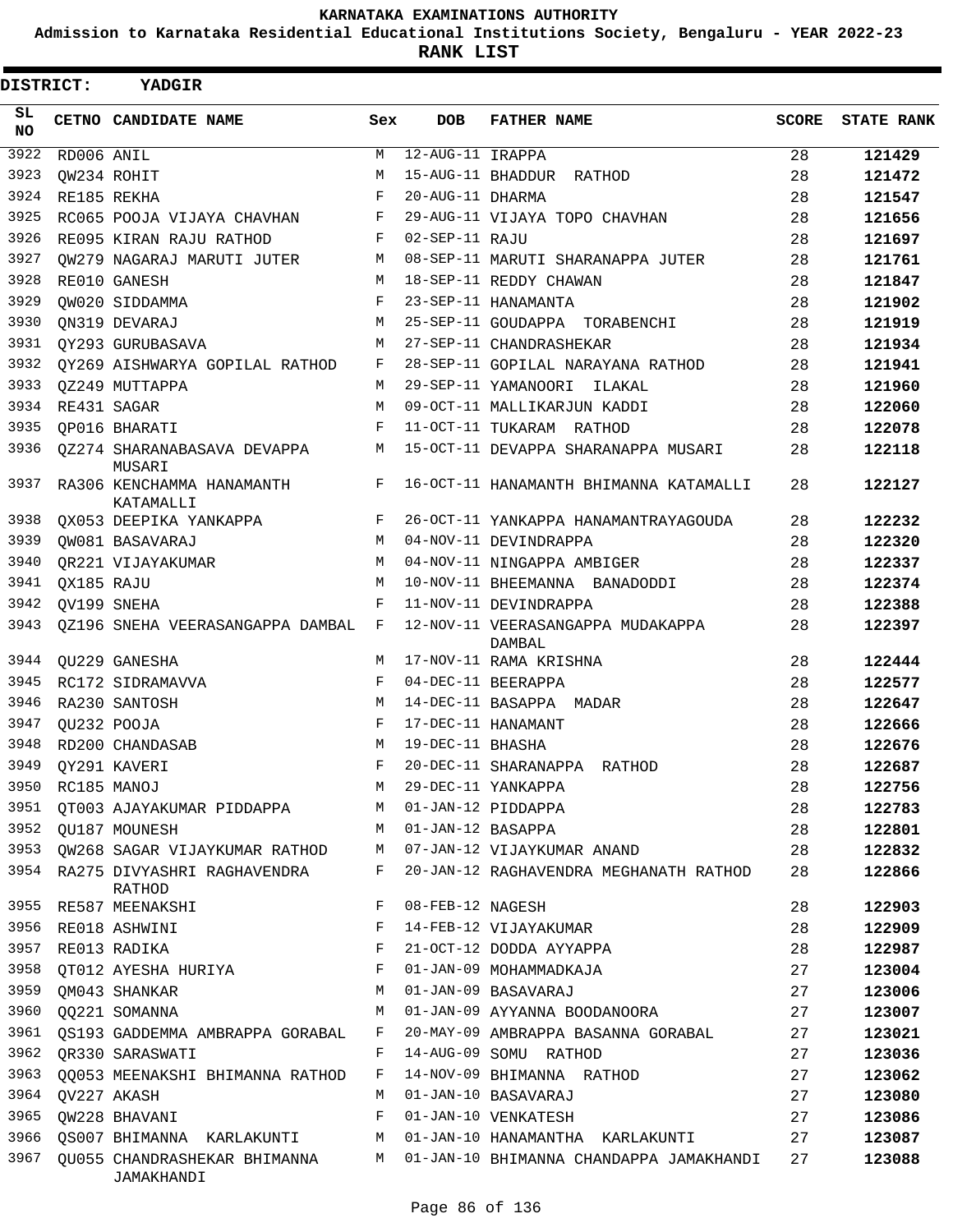**Admission to Karnataka Residential Educational Institutions Society, Bengaluru - YEAR 2022-23**

**RANK LIST**

| DISTRICT:       |                  | YADGIR                                                   |        |                   |                                                              |              |                   |
|-----------------|------------------|----------------------------------------------------------|--------|-------------------|--------------------------------------------------------------|--------------|-------------------|
| SL<br><b>NO</b> |                  | CETNO CANDIDATE NAME                                     | Sex    | <b>DOB</b>        | <b>FATHER NAME</b>                                           | <b>SCORE</b> | <b>STATE RANK</b> |
| 3968            |                  | OS106 CHANNABASAVA AYYANNA<br><b>DEVAPUR</b>             | M      |                   | 01-JAN-10 AYYANNA RAMACHANDRAGOUDA<br><b>DEVAPUR</b>         | 27           | 123089            |
| 3969            |                  | OR071 GADDEPPAGOUDA<br>HOBALAPPAGOUDA GOUDAR             | М      |                   | 01-JAN-10 HOBALAPPAGOUDA GADDEPPAGOUDA<br>GOUDAR             | 27           | 123093            |
| 3970            |                  | RE629 JAYASHREE                                          | F      |                   | 01-JAN-10 LACHAPPA                                           | 27           | 123094            |
| 3971            |                  | OU364 KAVERI VENKATESH CHANDRALA                         | F      |                   | 01-JAN-10 VENKATESH CHANDRAPPA<br>CHANDRALA                  | 27           | 123095            |
| 3972            |                  | OX298 MAHIBUBSAB                                         | M      |                   | 01-JAN-10 KHASIMSAB                                          | 27           | 123096            |
| 3973            |                  | OZ252 NINGAPPA                                           | M      |                   | 01-JAN-10 SHARANAPPA PRADHANI                                | 27           | 123097            |
| 3974            |                  | OT260 PRIYANKA                                           | F      |                   | 01-JAN-10 BHOJU RATHOD                                       | 27           | 123102            |
| 3975            |                  | OW192 SAVITA SURESHA CHINNARATHOD F                      |        |                   | 01-JAN-10 SURESH MANASING CHINNARATHOD                       | 27           | 123108            |
| 3976            |                  | OM149 THIRUPATI                                          | М      |                   | 01-JAN-10 CHANDRASHEKHAR                                     | 27           | 123116            |
| 3977            |                  | OW328 SANI SHANKAR RATHOD                                | М      |                   | 17-JAN-10 SHANKAR SOMLU RATHOD                               | 27           | 123124            |
| 3978            |                  | OM121 ANITHA                                             | F      |                   | 29-JAN-10 SADASHIVA                                          | 27           | 123136            |
| 3979            |                  | OM049 MAHALAXMI                                          | F      |                   | 01-FEB-10 NARSAPPA                                           | 27           | 123141            |
| 3980            |                  | ON053 MALLAMMA GURAPPA BADIGER                           | F      |                   | 02-FEB-10 GURAPPA BASAPPA BADIGER                            | 27           | 123143            |
| 3981            |                  | OP278 MAREMMA NINGANNA HALIMANI                          | F      |                   | 23-MAR-10 NINGANNA BASANNA HALIMANI                          | 27           | 123203            |
| 3982            |                  | OZ146 SOMANATH                                           | М      |                   | 21-APR-10 SIDDAPPA                                           | 27           | 123244            |
| 3983            |                  | OS032 MALAPPA KHANAPUR                                   | М      |                   | 06-MAY-10 SANIKKEPPA                                         | 27           | 123258            |
| 3984            |                  | OR266 LAXMAN GUDIMANI                                    | М      |                   | 01-JUN-10 SHANKRAPPA                                         | 27           | 123293            |
| 3985            |                  | 00326 PRAKASH VARER                                      | М      |                   | 02-JUN-10 MAREPPA VARER                                      | 27           | 123299            |
| 3986            |                  | OW221 VEERESH                                            | М      |                   | 12-JUN-10 DEVINDRA                                           | 27           | 123317            |
| 3987            |                  | RD244 PADMAVATI                                          | F      |                   | 15-JUN-10 MOUNESHA                                           | 27           | 123319            |
| 3988            |                  | 00164 SHIVUKUMAR TIPPANNA JADHAV                         | М      |                   | 25-JUN-10 TIPPANNA SHIVAPPA JADHAV                           | 27           | 123336            |
| 3989            |                  | ON007 VIJAYALAXMI                                        | F      |                   | 25-JUN-10 SUGAPPA CHINCHODI                                  | 27           | 123337            |
| 3990            |                  | RC221 SUPRITA CHAVAN                                     | F      |                   | 28-JUN-10 JAYACHANDRA                                        | 27           | 123340            |
| 3991            |                  | RE181 ABHISHEKH                                          | М      |                   | 26-JUL-10 SIDDAPPA                                           | 27           | 123384            |
| 3992            |                  | QQ213 S S MAHESH                                         | М      |                   | 30-JUL-10 SHIVAPPA                                           | 27           | 123394            |
| 3993            |                  | OY341 SUMITRA TIRUPATI CHAVAN                            | F      |                   | 15-AUG-10 TIRUPATI                                           | 27           | 123444            |
| 3994            |                  | ON011 KIRAN MUDAKAPPA BHAJANTRI                          | М      |                   | 19-AUG-10 MUDAKAPPA HANAMANT BHAJANTRI                       | 27           | 123451            |
| 3995            |                  | OY300 RAHUL                                              | M      | 28-AUG-10 AMBOJI  |                                                              | 27           | 123483            |
| 3996            |                  |                                                          | M      |                   | 31-AUG-10 KASHIM ALI                                         | 27           | 123487            |
| 3997            |                  | QV313 PHEERMAHMAD                                        |        |                   |                                                              |              |                   |
|                 |                  | 3998 QN295 BASAVARAJ MALLAPPA KOLUR M 11-SEP-10 MALLAPPA |        |                   | QW002 NITIN N VISHWAKARMA M 01-SEP-10 NINGAPPA K VISHWAKARMA | 27           | 123493            |
| 3999            |                  |                                                          | F      |                   |                                                              | 27           | 123530            |
| 4000            |                  | RB251 KALPANA CHAVAN<br>RA150 MALLIKARJUN                | М      | 11-SEP-10 SEVALAL |                                                              | 27           | 123532            |
| 4001            |                  |                                                          |        |                   | 12-SEP-10 MARTANDAPPA<br>17-SEP-10 BHEMRAYA                  | 27           | 123539            |
|                 |                  | QM223 AKASH                                              | М      | 17-SEP-10 BABU    |                                                              | 27           | 123555            |
| 4003            | 4002 QV232 POOJA |                                                          | F<br>F |                   |                                                              | 27           | 123558            |
| 4004            |                  | QT173 DANDAMMA                                           |        |                   | 21-SEP-10 MALLAPPA                                           | 27           | 123570            |
|                 |                  | RB081 DEVARAJ VIBHOOTI M 27-SEP-10 RAJANNA               |        |                   |                                                              | 27           | 123596            |
| 4005            |                  | QQ344 MALLIKARJUN HANAMANT<br>CHIDABI                    | M      |                   | 30-SEP-10 HANAMANAT MANAPPA CHIDABI                          | 27           | 123609            |
|                 |                  | 4006 QT223 BHAGYASHREE                                   | F      |                   | 02-OCT-10 MARALAPPA                                          | 27           | 123620            |
| 4007            |                  | QU098 PRAJWAL                                            |        |                   | M 11-OCT-10 MALLAPPA                                         | 27           | 123667            |
| 4008            |                  | QW071 DINESH V DHOTRE M                                  |        |                   | 14-OCT-10 VASUDEV DHOTRE                                     | 27           | 123679            |
| 4009            |                  | QN201 ANILKUMAR                                          | M      |                   | 21-OCT-10 NINGANNA DODAMANI                                  | 27           | 123718            |
| 4010            |                  | QN014 GOVINDA SHANTAPPA CHAVAN                           | М      |                   | 23-OCT-10 SHANTAPPA RAMACHANDRA CHAVAN                       | 27           | 123742            |
| 4011            |                  | RD166 H D MOHAN                                          | М      |                   | 02-NOV-10 HONNAPPA                                           | 27           | 123792            |
| 4012            |                  | QU292 PRADEEP METI                                       | M      |                   | 06-NOV-10 GOLLALAPPA METI                                    | 27           | 123825            |
| 4013            |                  | QY058 YALLAPPA                                           | М      |                   | 14-NOV-10 HANAMANTA BACHIMATTI                               | 27           | 123882            |
|                 |                  | 4014 QU092 MALLIKARJUN RAJASHEKHAR M                     |        |                   | 16-NOV-10 RAJASHEKHAR MAHADEVAPPA                            | 27           | 123893            |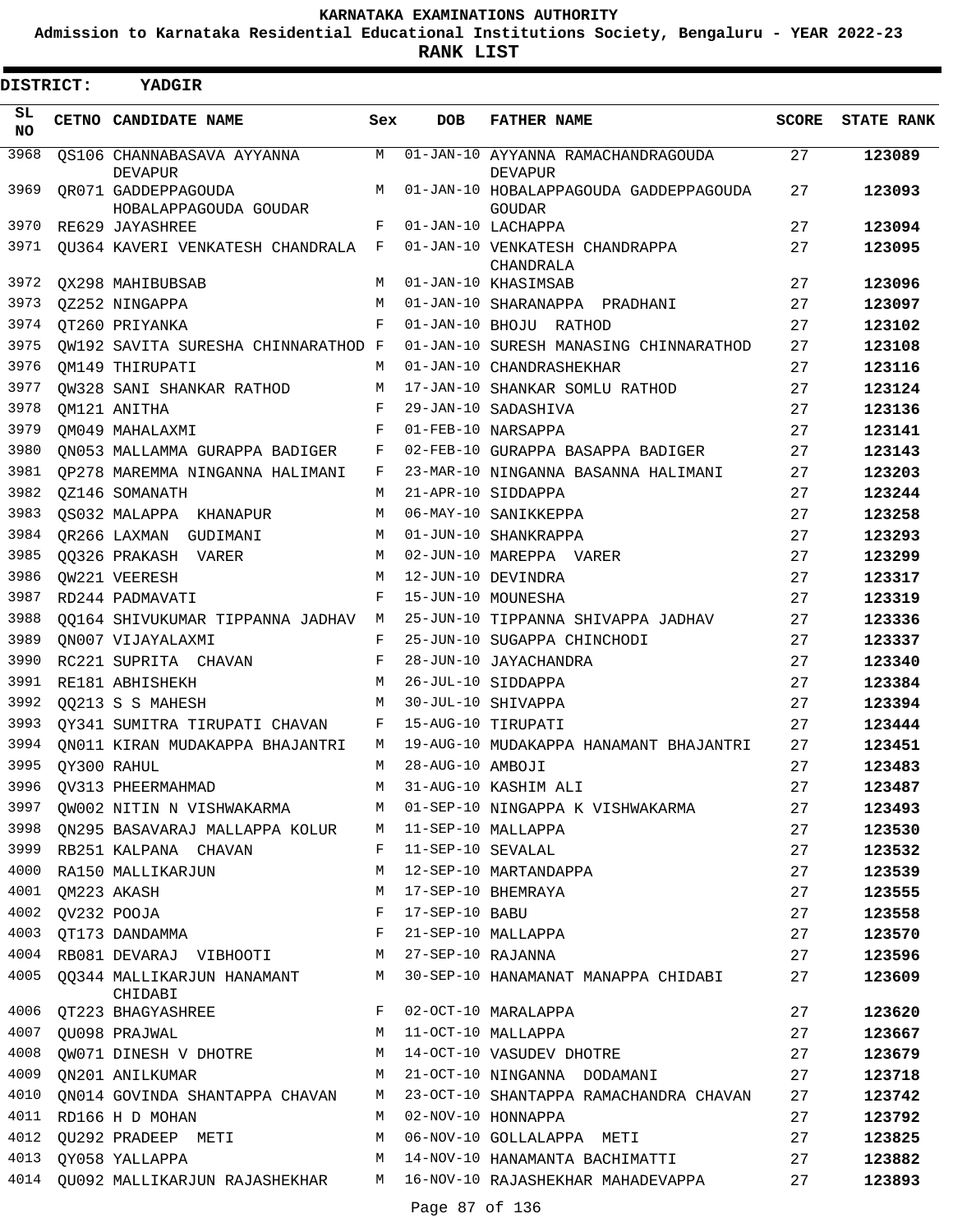**Admission to Karnataka Residential Educational Institutions Society, Bengaluru - YEAR 2022-23**

**RANK LIST**

| DISTRICT: |                  | <b>YADGIR</b>                                 |         |                     |                                                                             |       |                   |
|-----------|------------------|-----------------------------------------------|---------|---------------------|-----------------------------------------------------------------------------|-------|-------------------|
| SL<br>NO. |                  | CETNO CANDIDATE NAME                          | Sex     | <b>DOB</b>          | <b>FATHER NAME</b>                                                          | SCORE | <b>STATE RANK</b> |
|           |                  | POOJARI                                       |         |                     | POOJARI                                                                     |       |                   |
| 4015      |                  | OR331 SHOBHA TALAGERI                         | F       | 24-NOV-10 AMBRESH   | TALAGERI                                                                    | 27    | 123927            |
| 4016      |                  | RC143 RAMESH                                  | M       |                     | 03-DEC-10 NINGAPPA NEGINALA                                                 | 27    | 123974            |
| 4017      |                  | 0Z020 KALPANA HOSALLI                         | F       |                     | 10-DEC-10 SANJEEVAREDDI HOSALLI                                             | 27    | 124009            |
| 4018      |                  | OU294 AKSHATA                                 | F       |                     | 12-DEC-10 BHEEMANNA NADULAMANI                                              | 27    | 124016            |
| 4019      | QM248 RAJU       |                                               | M       |                     | 15-DEC-10 GUNJALAPPA                                                        | 27    | 124034            |
| 4020      |                  | OM185 SRUSHTI                                 | F       | 18-DEC-10 NAGESH    |                                                                             | 27    | 124059            |
| 4021      |                  | 00291 AKSHATA SHANKRAPPA<br>CHIKANALLI        | F       |                     | 29-DEC-10 SHANKRAPPA DODDAPPA<br>CHIKANALLI                                 | 27    | 124127            |
| 4022      | QZ106 ABHI       |                                               | M       |                     | 01-JAN-11 MALLAPPA NAYAK                                                    | 27    | 124148            |
| 4023      |                  | ON166 ARJUN SHANKRAPPA CHAVAN                 | M       |                     | 01-JAN-11 SHANKRAPPA SHIVAPPA CHAVAN                                        | 27    | 124161            |
| 4024      |                  | RB086 BASAVARAJ                               | М       | 01-JAN-11 PRAKASH   |                                                                             | 27    | 124166            |
| 4025      |                  | RD126 BHIMAPPA                                | М       |                     | 01-JAN-11 YALLAPPA                                                          | 27    | 124173            |
| 4026      |                  | OW035 BHIMARAYA                               | M       |                     | 01-JAN-11 NINGAPPA                                                          | 27    | 124174            |
| 4027      |                  | RE230 CHANDRAKALA                             | F       | 01-JAN-11 NAGARAJ   |                                                                             | 27    | 124177            |
| 4028      |                  | OM219 MAHESH                                  | M       |                     | 01-JAN-11 BANGARAPPA                                                        | 27    | 124191            |
| 4029      |                  | OU260 MAHIBOOB                                | M       |                     | 01-JAN-11 RAJMAHAMMAD                                                       | 27    | 124192            |
| 4030      |                  | OP091 MAHIBOOB                                | M       |                     | 01-JAN-11 TAJUDDIN                                                          | 27    | 124193            |
| 4031      |                  | QV276 MAMTA                                   | F       |                     | 01-JAN-11 BADDUSINGA RATHOD                                                 | 27    | 124197            |
| 4032      |                  | RB279 NAVEEN RAMESH VISHWAKARMA M             |         |                     | 01-JAN-11 RAMESH NINGANNA VISHWAKARMA                                       | 27    | 124201            |
| 4033      |                  | 00358 PARASHURAM SHANKRAPPA<br>MYAGERI        | М       |                     | 01-JAN-11 SHANKRAPPA HANAMAPPA MYAGERI                                      | 27    | 124208            |
| 4034      |                  | RE560 SABAREDDY                               | М       |                     | 01-JAN-11 BASAVARAJ                                                         | 27    | 124225            |
| 4035      |                  | RE412 SHASHIKALA                              | F       |                     | 01-JAN-11 MALLAPPA                                                          | 27    | 124237            |
| 4036      |                  | OT075 SRISHAILA                               | M       | 01-JAN-11 NAGARAJ   |                                                                             | 27    | 124245            |
| 4037      |                  | OM214 VENKATESH                               | М       |                     | 01-JAN-11 TIMMAPPA                                                          | 27    | 124254            |
| 4038      |                  | OW248 SAMEER                                  | М       |                     | 02-JAN-11 YUSUFSAB                                                          | 27    | 124263            |
| 4039      |                  | OZ103 BEBI KURAKUNDI                          | F       |                     | 16-JAN-11 MOHAN PASHA KURAKUNDI                                             | 27    | 124353            |
| 4040      |                  | OX259 PARASURAM                               | M       |                     | 20-JAN-11 YALLAPPA                                                          | 27    | 124397            |
| 4041      |                  | OU244 GANGAMMA                                | F       |                     | 24-JAN-11 HONNAPPA                                                          | 27    | 124420            |
|           |                  | 4042 RA176 KAVITA HANAMANTRAYA<br>HARAVALA    | F       |                     | 27-JAN-11 HANAMANTRAYA MALLANNA<br>HARAVALA                                 | 27    | 124442            |
|           | 4043 RB035 POOJA |                                               | $F$ and |                     | 27-JAN-11 SANNANIMBENNA                                                     | 27    | 124444            |
|           |                  | 4044 QQ313 AMBRESHA                           | M       |                     | 28-JAN-11 TIMMANNA                                                          | 27    | 124450            |
| 4045      |                  | QU322 LAXMI                                   | F       |                     | 08-FEB-11 GOLALLAPPA HADIMANI                                               | 27    | 124539            |
| 4046      |                  | RC023 KAVERI                                  | F       |                     | 10-FEB-11 DEVAPPA NAYKODI                                                   | 27    | 124557            |
| 4047      |                  | OR020 HANUMANTA                               | М       |                     | 12-FEB-11 RAJASHEKHAR MOPAGAR                                               | 27    | 124581            |
|           |                  | 4048 RE579 YOGISH                             | М       |                     | 03-MAR-11 ESHWARAPPA                                                        | 27    | 124745            |
| 4049      |                  | RC049 NAVEEN                                  | М       |                     | 07-MAR-11 BASAVARAJ KUMBAR                                                  | 27    | 124785            |
| 4050      |                  | QM147 AKSHAY KUMAR M                          |         |                     | 12-MAR-11 POMANNA                                                           | 27    | 124834            |
|           |                  |                                               |         |                     | 4051 QY191 AKRAM BHASHA MULLA M 19-MAR-11 RAJESAB MULLA                     | 27    | 124903            |
|           |                  | 4052 QV231 NINGAMMA                           |         |                     | F 24-MAR-11 MALLANNA                                                        | 27    | 124953            |
| 4053      |                  | QN066 RAJIMA                                  |         |                     | F 25-MAR-11 BANDAGISA                                                       | 27    | 124964            |
| 4054      |                  | QX325 JAYASHREE                               | F       |                     | 10-APR-11 MALLAPPA                                                          | 27    | 125129            |
| 4055      |                  |                                               |         |                     | QN084 PRAVEEN JAGANANAYAK RATHODA M 10-APR-11 JAGANANAYAK HAMANAYAK RATHODA | 27    | 125131            |
| 4056      |                  | QW113 PAVITRA                                 |         | F 17-APR-11 MOUNESH |                                                                             | 27    | 125208            |
| 4057      |                  | QS163 RAJINABI                                | F       |                     | 17-APR-11 RAMAJANASABA                                                      | 27    | 125210            |
| 4058      |                  | RC032 BEEMANBIKE TIPPANNA F<br>CHALAVADI      |         |                     | 19-APR-11 TIPPANNA NINGAPPA CHALAVADI                                       | 27    | 125225            |
|           |                  | 4059 RB095 MACHALAM CHAVAN F 25-APR-11 LAXMAN |         |                     |                                                                             | 27    | 125303            |
| 4060      |                  | QY297 N DURGADEEPAK                           |         |                     | M 29-APR-11 N KALIKRISHNA                                                   | 27    | 125349            |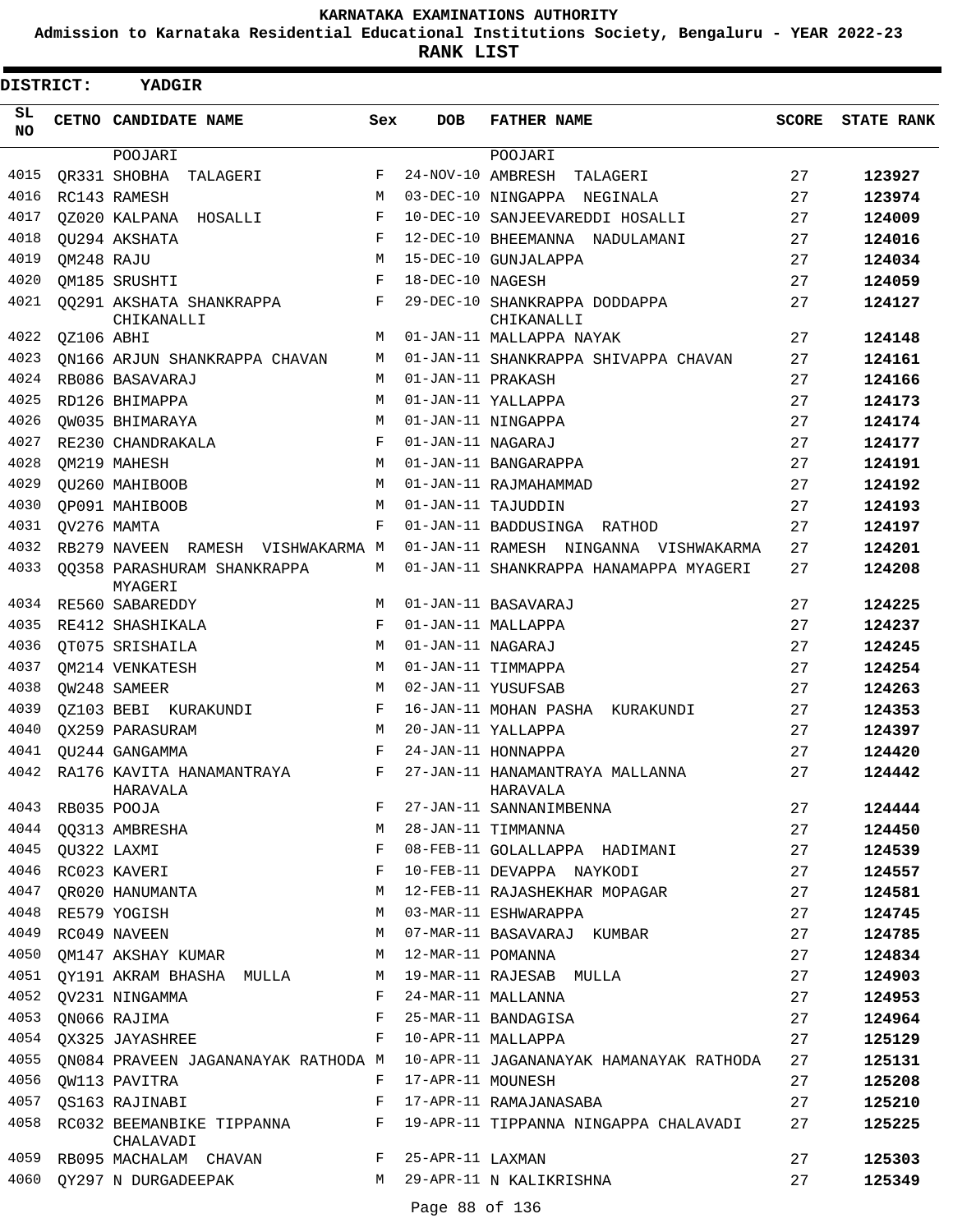**Admission to Karnataka Residential Educational Institutions Society, Bengaluru - YEAR 2022-23**

**RANK LIST**

 $\blacksquare$ 

| <b>DISTRICT:</b> | YADGIR                                          |     |                  |                                                    |       |                   |
|------------------|-------------------------------------------------|-----|------------------|----------------------------------------------------|-------|-------------------|
| SL<br>NO.        | CETNO CANDIDATE NAME                            | Sex | <b>DOB</b>       | <b>FATHER NAME</b>                                 | SCORE | <b>STATE RANK</b> |
| 4061             | ON131 BHEEMANAGOUDA SAHEBAGOUDA<br>POLICE PATIL | M   |                  | 01-MAY-11 SAHEBAGOUDA BHEEMANGOUDA<br>POLICE PATIL | 27    | 125364            |
| 4062             | OT269 SAGAR HIRASING CHAVAN                     | М   |                  | 01-MAY-11 HIRASING VALU CHAVAN                     | 27    | 125369            |
| 4063             | OM123 YASHASWINI                                | F   |                  | 01-MAY-11 BALARAJA                                 | 27    | 125374            |
| 4064             | RE109 MAHESHWARI                                | F   |                  | 02-MAY-11 BHEEMANNA                                | 27    | 125384            |
| 4065             | OV226 SHARATH PATIL                             | М   |                  | 02-MAY-11 TIMMARADDY                               | 27    | 125386            |
| 4066             | QN297 DASTAGIRASAB MULLA                        | М   |                  | 04-MAY-11 IMAMASAB MULLA                           | 27    | 125407            |
| 4067             | ON018 SANDEEP TUKARAM RATHOD                    | М   |                  | 05-MAY-11 TUKARAM THAVAREPPA RATHOD                | 27    | 125421            |
| 4068             | QX234 BHAGYASHREE PARASHURAM                    | F   |                  | 09-MAY-11 PARASHURAM                               | 27    | 125468            |
| 4069             | 0Z077 YUVARAJ JADHAV                            | М   | 09-MAY-11 PRABHU |                                                    | 27    | 125476            |
| 4070             | 00027 MASUMSAB YEVUR                            | М   |                  | 10-MAY-11 KHASIM SAB                               | 27    | 125485            |
| 4071             | OR210 BEERANNA MOODANUR                         | М   |                  | 14-MAY-11 YAMANOORAPPA MUDANOORA                   | 27    | 125533            |
| 4072             | RA052 SANNEPPA                                  | M   |                  | 16-MAY-11 SIDDAPPA                                 | 27    | 125563            |
| 4073             | OR297 NIKHITA P                                 | F   |                  | 17-MAY-11 PRAKASH PATTANASHETTI                    | 27    | 125572            |
| 4074             | OS138 YAMANURI                                  | М   |                  | 18-MAY-11 HANAMANT                                 | 27    | 125584            |
| 4075             | OM234 SHAIK FAOZAN ALI                          | М   |                  | 22-MAY-11 SHAIK TAHER ALI                          | 27    | 125636            |
| 4076             | QZ247 SHASHIKALA<br>CHAVAN                      | F   | 25-MAY-11 RAVI   |                                                    | 27    | 125674            |
| 4077             | OS127 ANITA TIPPANNA KAKKERI                    | F   |                  | 01-JUN-11 TIPPANNA                                 | 27    | 125750            |
| 4078             | OY165 CHINMAYI                                  | F   |                  | 01-JUN-11 BHEEMANAGOUDA METI                       | 27    | 125756            |
| 4079             | QP268 PRIYA                                     | F   |                  | 01-JUN-11 HANAMANTRAYA                             | 27    | 125776            |
| 4080             | QT236 SHIVU                                     | М   |                  | 01-JUN-11 BASAVARAJ                                | 27    | 125784            |
| 4081             | QS207 SOPISAB                                   | M   |                  | 01-JUN-11 BASHASAB NADAF                           | 27    | 125786            |
| 4082             | OW014 ADAYYA NINGAPPA KAVALI                    | М   |                  | 02-JUN-11 NINGAPPA ADAYYA KAVALI                   | 27    | 125797            |
| 4083             | OW285 RAMU SAJU RATHOD                          | М   |                  | 04-JUN-11 SAJU DEVLA                               | 27    | 125833            |
| 4084             | RE370 DEVAMMA                                   | F   | 07-JUN-11 LAXMAN |                                                    | 27    | 125867            |
| 4085             | RD062 SHAKEELA                                  | F   |                  | 07-JUN-11 ABDUL BASHA                              | 27    | 125882            |
| 4086             | OR138 MAHALAKSHMI                               | F   |                  | 10-JUN-11 MAREPPA SHREENIVASAPURA                  | 27    | 125922            |
| 4087             | QY171 SAHEBAGOUDA                               | M   |                  | 10-JUN-11 SIDDAPPA                                 | 27    | 125930            |
| 4088             | RA138 MAHESH                                    | М   |                  | 15-JUN-11 DEVINDRAPPA                              | 27    | 125983            |
| 4089             | QQ008 NAGARAJ BIRADAR                           | M   |                  | 15-JUN-11 SOMANNA BIRADAR                          | 27    | 125984            |
| 4090             | RC273 SANGMESH MAHESH BIRADR                    | M   |                  | 16-JUN-11 MAHESH AMARAPP A BIRADR                  | 27    | 125999            |
| 4091             | RE116 VAISHALI                                  | F   |                  | 17-JUN-11 SANNA RAM                                | 27    | 126021            |
| 4092             | QZ255 RAHUL JEEVANNA CHAVAN M                   |     |                  | 20-JUN-11 JEEVANNA SHIVAPPA CHAVAN                 | 27    | 126059            |
| 4093             | QU324 KOMAL                                     | F   |                  | 21-JUN-11 GANGARAM                                 | 27    | 126068            |
| 4094             | QM131 SHIVKUMAR                                 | M   |                  | 24-JUN-11 MAHADEVAPPA                              | 27    | 126114            |
| 4095             | QV303 MAHESH                                    | M   |                  | 25-JUN-11 SAIDAPPA                                 | 27    | 126123            |
|                  | 4096 OM160 TIRUPATAMMA                          | F   |                  | 03-JUL-11 HUSENI RATHOD                            | 27    | 126231            |
|                  | 4097 QX268 MUTTANNA AMARESH GUJALERA            | M   |                  | 04-JUL-11 AMARESH TIMMAYYA GUJALERA                | 27    | 126240            |
|                  | 4098 QV281 SHILPA MAREPPA CHALUVADI             | F   |                  | 04-JUL-11 MAREPPA RAMAPPA CHALUVADI                | 27    | 126247            |
| 4099             | RE155 KAVITA HADIMANI JINAKERA                  | F   |                  | 06-JUL-11 MALLAPPA HADIMANI JINAKERA               | 27    | 126269            |
|                  | 4100 RA142 NINGAYYA                             | М   |                  | 10-JUL-11 HAIYALAPPA                               | 27    | 126346            |
|                  | 4101 QX096 SACHIN                               | М   |                  | 13-JUL-11 JETTEPPA NADAVINAMANI                    | 27    | 126388            |
| 4102             | RE336 AISHWARYA                                 | F   |                  | 15-JUL-11 MALLAPPA                                 | 27    | 126411            |
| 4103             | QV017 DEVARAJ MARS                              | M   |                  | 15-JUL-11 SHIVANANDA                               | 27    | 126415            |
|                  | 4104 QV175 PARASHURAM                           | M   |                  | 15-JUL-11 MALLAPPA                                 | 27    | 126421            |
| 4105             | RA302 KRISHNA MAKASHI                           | M   |                  | 24-JUL-11 MAREPPA MAKASHI                          | 27    | 126530            |
| 4106             | QW137 GEETA SOMARAYA                            | F   |                  | 28-JUL-11 SOMARAYA                                 | 27    | 126593            |
| 4107             | QZ082 MANASA                                    | F   |                  | 29-JUL-11 BASAVARAJA                               | 27    | 126612            |
|                  | 4108 QT276 NAGARAJ                              | М   |                  | 29-JUL-11 RAJU ARABOL                              | 27    | 126613            |
| 4109             | OW152 LAXMINARAYANA                             |     |                  | M 30-JUL-11 NARASAPPA                              | 27    | 126627            |
|                  |                                                 |     |                  |                                                    |       |                   |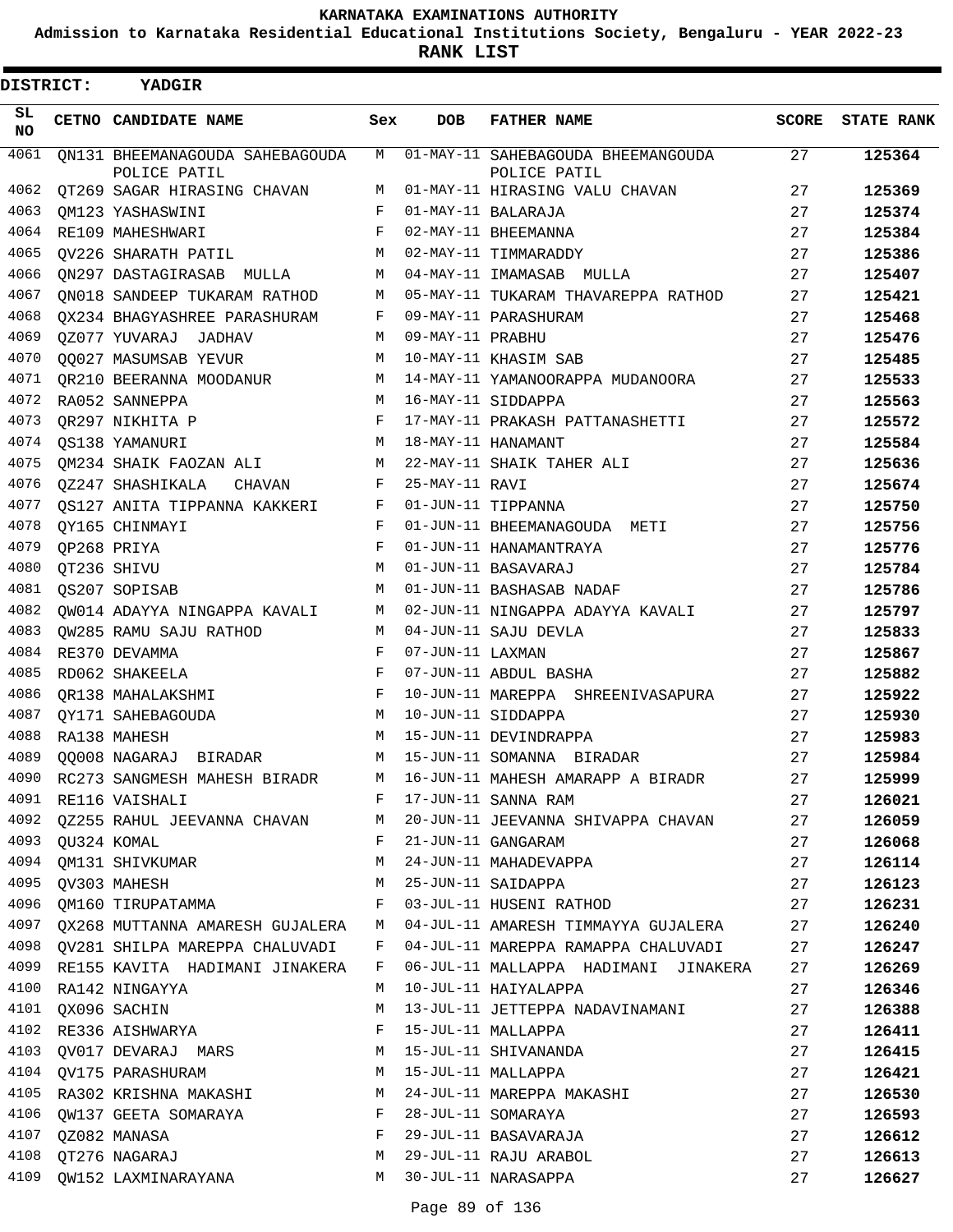**Admission to Karnataka Residential Educational Institutions Society, Bengaluru - YEAR 2022-23**

 $\blacksquare$ 

**RANK LIST**

| DISTRICT: | YADGIR                                        |       |                   |                                                                                   |              |                   |
|-----------|-----------------------------------------------|-------|-------------------|-----------------------------------------------------------------------------------|--------------|-------------------|
| SL<br>NO. | CETNO CANDIDATE NAME                          | Sex   | <b>DOB</b>        | <b>FATHER NAME</b>                                                                | <b>SCORE</b> | <b>STATE RANK</b> |
| 4110      | QT183 LAXMI SOMYA RATHOD                      | F     |                   | 03-AUG-11 SOMYA RATHOD GOPAL RATHOD                                               | 27           | 126670            |
| 4111      | OR147 SNEHA RATHOD                            | F     | 03-AUG-11 RAMESH  |                                                                                   | 27           | 126677            |
| 4112      | OV160 ANJANEYA                                | M     |                   | 06-AUG-11 MALLAPPA DANDAPPA                                                       | 27           | 126713            |
| 4113      | RE333 MANASA                                  | F     |                   | 07-AUG-11 NARASIMHA                                                               | 27           | 126728            |
| 4114      | OS077 RAJUGOUDA HANAMAGOUDA<br><b>BIRADAR</b> | M     |                   | 07-AUG-11 HANAMAGOUDA BIRADAR                                                     | 27           | 126733            |
| 4115      | RA215 YALLAMMA                                | F     | 08-AUG-11 MAREPPA |                                                                                   | 27           | 126746            |
| 4116      | QX068 MAHAMMAD SALIM                          | М     |                   | 09-AUG-11 MANJURSAB KURESHI                                                       | 27           | 126754            |
| 4117      | QQ049 DEVARAJA BIRADARA                       | M     |                   | 12-AUG-11 BASAVARAJA SANGANAGOUDA<br><b>BIRADARA</b>                              | 27           | 126784            |
| 4118      | RE620 TAYAPPA                                 | M     |                   | 24-AUG-11 HANAMANTH                                                               | 27           | 126908            |
| 4119      | QQ180 MOUNESH                                 | M     |                   | 25-AUG-11 SHANKREPPA RATHOD                                                       | 27           | 126914            |
| 4120      | OS223 MANOHAR                                 | M     |                   | 29-AUG-11 REDDI CHAVHAN                                                           | 27           | 126960            |
| 4121      | RE211 NANDINI                                 | F     | 02-SEP-11 HOSARAM |                                                                                   | 27           | 126998            |
| 4122      | RC258 PARASHURAM                              | М     | 02-SEP-11 MAREPPA |                                                                                   | 27           | 126999            |
| 4123      | OM150 YASHODHA                                | F     |                   | 02-SEP-11 CHANDRASHEKAR                                                           | 27           | 127005            |
| 4124      | QX140 ISHWARI                                 | F     | 05-SEP-11 VEERESH |                                                                                   | 27           | 127024            |
| 4125      | QY353 LAKSHMI NINGANNA KOLUR                  | F     |                   | 09-SEP-11 NINGANNA                                                                | 27           | 127070            |
| 4126      | QM005 ASHWINI                                 | F     |                   | 13-SEP-11 MOGALAPPA                                                               | 27           | 127112            |
| 4127      | QV354 AMBIKA                                  | F     |                   | 17-SEP-11 SIDDAPPA                                                                | 27           | 127151            |
| 4128      | OP167 BASAVARAJA                              | M     |                   | 19-SEP-11 CHANDRA SHEKARAVADDAR                                                   | 27           | 127167            |
| 4129      | OW129 PRAJWAL                                 | M     |                   | 27-SEP-11 CHANDRASHEKHAR NATEKAR                                                  | 27           | 127253            |
| 4130      | RE031 NIKHIL                                  | M     |                   | 07-OCT-11 RAJASHEKHAR                                                             | 27           | 127360            |
| 4131      | RE400 NAGARAJ                                 | M     |                   | 10-OCT-11 BASAVARAJ                                                               | 27           | 127382            |
| 4132      | OM161 BHOOPATI                                | M     |                   | 14-OCT-11 GOURISHANKAR                                                            | 27           | 127414            |
| 4133      | OR062 MINAKSHI NATHAPPA RATHOD                | F     |                   | 19-OCT-11 NATHAPPA KALAPPA RATHOD                                                 | 27           | 127481            |
| 4134      | OM096 RADHIKA                                 | F     | 19-OCT-11 SIDDU   |                                                                                   | 27           | 127483            |
| 4135      | OM027 MAHESH                                  | M     |                   | 28-OCT-11 SHANTAPPA                                                               | 27           | 127558            |
| 4136      | ON062 KAMALABAI PREMSING PAWAR                | F     |                   | 02-NOV-11 PREMSING RAMAPPA PAWAR                                                  | 27           | 127607            |
| 4137      | OY039 GAYATRI MAANAPPA KAMBAR                 | F     |                   | 04-NOV-11 MAANAPPA BASAPPA KAMBAR                                                 | 27           | 127625            |
|           | 4138 QM243 SRUSHTI PATIL                      |       |                   | F 13-NOV-11 NAGARAJ PATIL                                                         | 27           | 127711            |
|           | 4139 QR315 BEERANNA                           |       |                   | M 14-NOV-11 HANAMANTRAYA SHREENIVASPUR                                            | 27           | 127716            |
|           | 4140 QX171 ROOPA                              |       |                   | F 15-NOV-11 SHEKAPPA BANDARI                                                      | 27           | 127734            |
|           | 4141 RE242 NAGARAJ                            |       |                   | M 25-NOV-11 JITENDRA                                                              | 27           | 127802            |
|           | 4142 RE422 KAVERI                             | $F -$ |                   | 01-DEC-11 SHARAN GOUDA                                                            | 27           | 127874            |
|           | 4143 RE208 NAGESH                             |       |                   | M 01-DEC-11 BHIMARAYA                                                             | 27           | 127876            |
|           | 4144 QX324 KAVITA                             |       |                   | F 16-DEC-11 LAXMAN CHAWAN                                                         | 27           | 127984            |
|           | 4145 QV053 SHANKAR                            |       |                   | M 16-DEC-11 DEVAPPA                                                               | 27           | 127993            |
|           | 4146 QW073 SANIYA                             |       | F 18-DEC-11 JALAL |                                                                                   | 27           | 128005            |
|           | 4147 QQ043 AMARESHA                           |       |                   | M 21-DEC-11 SOMANNA                                                               | 27           | 128021            |
|           | 4148 RE393 BHEEMARAYA M 26-DEC-11 KASHAPPA    |       |                   |                                                                                   | 27           | 128048            |
|           |                                               |       |                   | 4149 QW060 NINGAPPA (MERRY 29-DEC-11 TAYAPPA NADIGERI                             | 27           | 128073            |
|           | 4150 QU127 MALLIKARJUN M 01-JAN-12 BASAVARAJ  |       |                   |                                                                                   | 27           | 128100            |
|           |                                               |       |                   | 4151 RB244 SANTOSH GOVINDAPPA RATOD M 01-JAN-12 GOVINDAPPA TEEJAPPA RATOD         | 27           | 128112            |
|           | 4152 RC128 KAVERI                             |       |                   | F 11-JAN-12 BASAVARAJ                                                             | 27           | 128142            |
|           | 4153 QQ212 NANDAKUMAR M 14-MAR-12 MALAPPA     |       |                   |                                                                                   | 27           | 128224            |
|           | 4154 RE482 TAYAMMA                            |       |                   | F 01-JAN-08 SHIVAPPA                                                              | 26           | 128274            |
|           |                                               |       |                   | 4155 RD142 PAVITHRA CHIDANAND CHIGMETI F 27-OCT-08 CHIDANAND SIDDAPPA CHIGMETI 26 |              | 128278            |
|           | 4156 QW318 YASHVANT M 01-JAN-09 JAYA          |       |                   |                                                                                   | 26           | 128282            |
|           |                                               |       |                   | 4157 RB329 MAITRA SURESH PAWAR F 25-JAN-09 SURESH HARISCHNDRA PAWAR               | 26           | 128284            |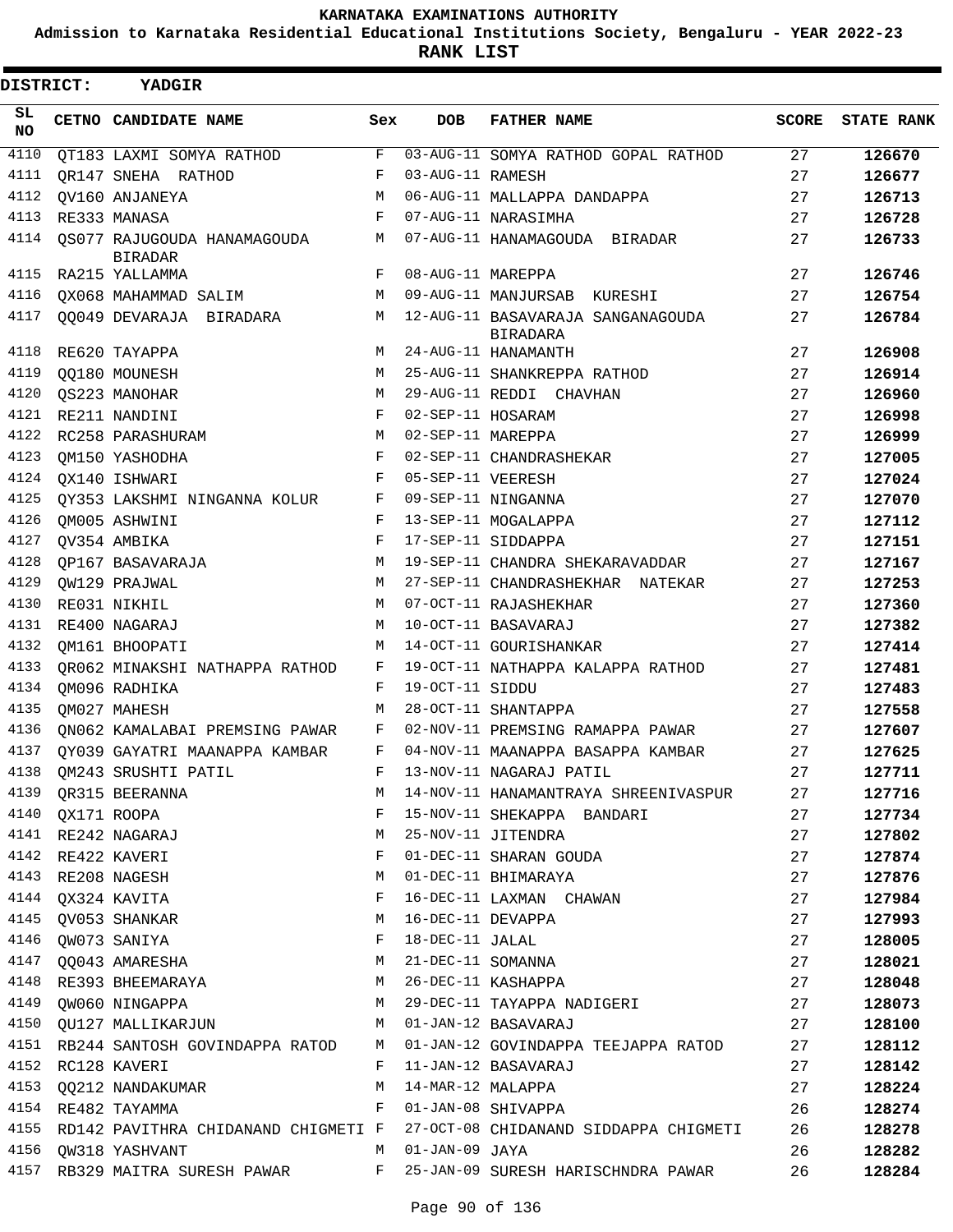**Admission to Karnataka Residential Educational Institutions Society, Bengaluru - YEAR 2022-23**

**RANK LIST**

| DISTRICT:       |            | YADGIR                                                             |            |                   |                                                                                         |              |                   |
|-----------------|------------|--------------------------------------------------------------------|------------|-------------------|-----------------------------------------------------------------------------------------|--------------|-------------------|
| SL<br><b>NO</b> |            | CETNO CANDIDATE NAME                                               | Sex        | <b>DOB</b>        | <b>FATHER NAME</b>                                                                      | <b>SCORE</b> | <b>STATE RANK</b> |
| 4158            |            | QQ012 SAGAR C RATHOD                                               | M          |                   | 10-FEB-09 CHANDRASHEKAR RATHOD                                                          | 26           | 128287            |
| 4159            |            | RA282 KAVITA                                                       | F          |                   | 19-JUN-09 TIRUPATI                                                                      | 26           | 128305            |
| 4160            |            | RE008 MADANLAL                                                     | М          |                   | 15-JUL-09 RAJESH CHAWAN                                                                 | 26           | 128311            |
| 4161            |            | 00069 BASAMMA                                                      | F          |                   | 03-NOV-09 MANAPPA HARIJAN                                                               | 26           | 128334            |
| 4162            |            | OP198 GANGA                                                        | F          |                   | 28-NOV-09 TIRUPATI                                                                      | 26           | 128340            |
| 4163            | QU174 GURU |                                                                    | M          |                   | 01-JAN-10 SHANKRANNA                                                                    | 26           | 128357            |
| 4164            |            | OY153 MALLIKARJUN                                                  | M          |                   | 01-JAN-10 YALLAPPA                                                                      | 26           | 128363            |
| 4165            |            | RC045 PALLAVI                                                      | F          |                   | 01-JAN-10 HULAGAPPA                                                                     | 26           | 128367            |
| 4166            |            | OW092 REKHA SHEKHAR CHAWAN                                         | F          |                   | 01-JAN-10 SHEKHAR MANASING CHAWAN                                                       | 26           | 128371            |
| 4167            |            | OS066 SHREENIVASNAYAK<br>GOVINDANAYAK RATHOD                       | M          |                   | 17-FEB-10 GOVINDANAYAK BEEMANAYAK<br>RATHOD                                             | 26           | 128428            |
| 4168            |            | RC335 GEETHA                                                       | F          |                   | 18-FEB-10 DHARMARAJ SHREENIVASAPURA                                                     | 26           | 128429            |
| 4169            |            | RE012 PRAVEENKUMAR                                                 | M          |                   | 02-APR-10 SHIVAPUTRA                                                                    | 26           | 128477            |
| 4170            |            | ON228 SHIVARAJ NANDAPPA                                            | М          |                   | 05-APR-10 NANDAPPA                                                                      | 26           | 128480            |
| 4171            |            | OR104 SAGAR                                                        | М          |                   | 21-APR-10 HANAMANTA                                                                     | 26           | 128492            |
| 4172            |            | RC232 ANILKUMAR                                                    | М          |                   | 26-APR-10 BASAVARAJ BAYALI                                                              | 26           | 128498            |
| 4173            |            | OY024 BHAGYA SHAMILAPPA KAMBAR                                     | F          |                   | 01-MAY-10 SHAMILAPPA NAGAPPA KAMBAR                                                     | 26           | 128503            |
| 4174            |            | OU357 HONNAPPA M                                                   | М          | 14-JUN-10 MALAPPA |                                                                                         | 26           | 128566            |
| 4175            |            | OU217 ABHILASHA                                                    | М          |                   | 23-JUN-10 KONDAPPA                                                                      | 26           | 128583            |
| 4176            |            | OR119 RAMAYYA                                                      | M          |                   | 07-JUL-10 SHARANAPPA RAMAYYA MALAMUTTI                                                  | 26           | 128603            |
| 4177            |            | QZ164 BASAVARAJ                                                    | M          |                   | 25-JUL-10 BHIMANNA                                                                      | 26           | 128635            |
| 4178            |            | RB150 AVINASH GOVIND RATHOD                                        | М          |                   | 01-SEP-10 GOVIND KHUBU<br>RATHOD                                                        | 26           | 128738            |
| 4179            |            | <b>QS059 BALABHEEM BASAVANTRAYA</b><br>KULKARNI                    | М          |                   | 02-SEP-10 BASAVANTRAYA                                                                  | 26           | 128742            |
| 4180            |            | RC173 CHAITRA BADADA                                               | F          |                   | 14-SEP-10 NINGAPPA BADADA                                                               | 26           | 128782            |
| 4181            |            | QP084 LAXMI PARASURAM RATHOD                                       | F          |                   | 24-SEP-10 PARASURAM NARAYAN RATHOD                                                      | 26           | 128809            |
| 4182            |            | OU043 RENUKA BASAVARAJ                                             | F          |                   | 01-OCT-10 BASAVARAJ                                                                     | 26           | 128844            |
| 4183            |            | OP175 RIYANA                                                       | $_{\rm F}$ |                   | 04-OCT-10 CHANDAHUSENI                                                                  | 26           | 128857            |
| 4184            |            | OU178 VEERESH NAGAPPA HALAGADLI                                    | M          |                   | 04-OCT-10 NAGAPPA MUDAKAPPA HALAGADLI                                                   | 26           | 128858            |
| 4185            |            | OX104 MAHAMMED JAVEED                                              | М          |                   | 18-OCT-10 BASHASAB DARJI                                                                | 26           | 128925            |
|                 |            | 4186 QV035 ABHISHEK                                                | M          |                   | 20-OCT-10 SIDDAPPA KANDKUR                                                              | 26           | 128939            |
|                 |            | 4186 QV035 ABHISHEK<br>4187 QM082 DEVARAJ<br>4188 QM063 SHASHIDHAR | М          | 20-NOV-10 SABANNA |                                                                                         | 26           | 129105            |
|                 |            |                                                                    |            |                   | M 20-NOV-10 CHENNA BASAPPA                                                              | 26           | 129110            |
| 4189            |            | QR233 DEEPA JADHAV F                                               |            |                   | 29-NOV-10 MANAPPA JADHAV                                                                | 26           | 129166            |
|                 |            | 4190 QW116 PARASHURAMA M                                           |            |                   | 08-DEC-10 BHIMARAYA                                                                     | 26           | 129210            |
|                 |            | 4191 QU273 AISHWARYA $F$ 11-DEC-10 NINGAPPA                        |            |                   |                                                                                         | 26           | 129239            |
|                 |            |                                                                    |            |                   | 4192 QZ113 KAVERI SIDDAPPA           F   11-DEC-10 SIDDAPPA NAGAPPA BARAMADDI           | 26           | 129244            |
|                 |            |                                                                    |            |                   | 4193 QP200 DEVARAJ MANAPPA MALIBIRADAR M  21-DEC-10 MANAPPA BALAVANTAPPA<br>MALIBIRADAR | 26           | 129294            |
|                 |            | 4194 QW211 ANBIKA                                                  |            |                   | F 25-DEC-10 SHANKAR RATHOD                                                              | 26           | 129319            |
|                 |            |                                                                    |            |                   | 4195 RA074 ARUNA ASHOK HUJARATTI MANUM MUJAN-11 ASHOK BASAVARAJ HUJARATTI               | 26           | 129369            |
|                 |            | 4196 QV192 AVINASH RATHOD M 01-JAN-11 VIJAYA KUMAR                 |            |                   |                                                                                         | 26           | 129371            |
|                 |            | 4197 QV278 BASAVARAJ<br>M                                          |            | 01-JAN-11 DEVAPPA |                                                                                         | 26           | 129373            |
| 4198            |            | QY136 BHAGAMMA                                                     | F          |                   | 01-JAN-11 NINGAPPAGOUDA POLICEPATIL                                                     | 26           | 129375            |
| 4199            |            | RE047 BHARATA KUMAR M                                              |            | 01-JAN-11 MALAPPA |                                                                                         | 26           | 129378            |
|                 |            | 4200 QW150 BHIMARAYA MAKASHI M                                     |            | 01-JAN-11 YANKOBA |                                                                                         | 26           | 129380            |
| 4201            |            | QW047 KAILASHA GOOVINDA CHAVHANA M                                 |            |                   | 01-JAN-11 GOOVINDA                                                                      | 26           | 129396            |
|                 |            | 4202 RE128 KAVERI                                                  | F          |                   | 01-JAN-11 SHIVAPPA                                                                      | 26           | 129399            |
|                 |            | 4203 RC043 KAVITHA                                                 | F          |                   | 01-JAN-11 HANAMAPPA                                                                     | 26           | 129400            |
|                 |            | 4204 QV153 MAHADEVAPPA                                             | M          |                   | 01-JAN-11 YANKAPPA                                                                      | 26           | 129404            |
|                 |            |                                                                    |            |                   |                                                                                         |              |                   |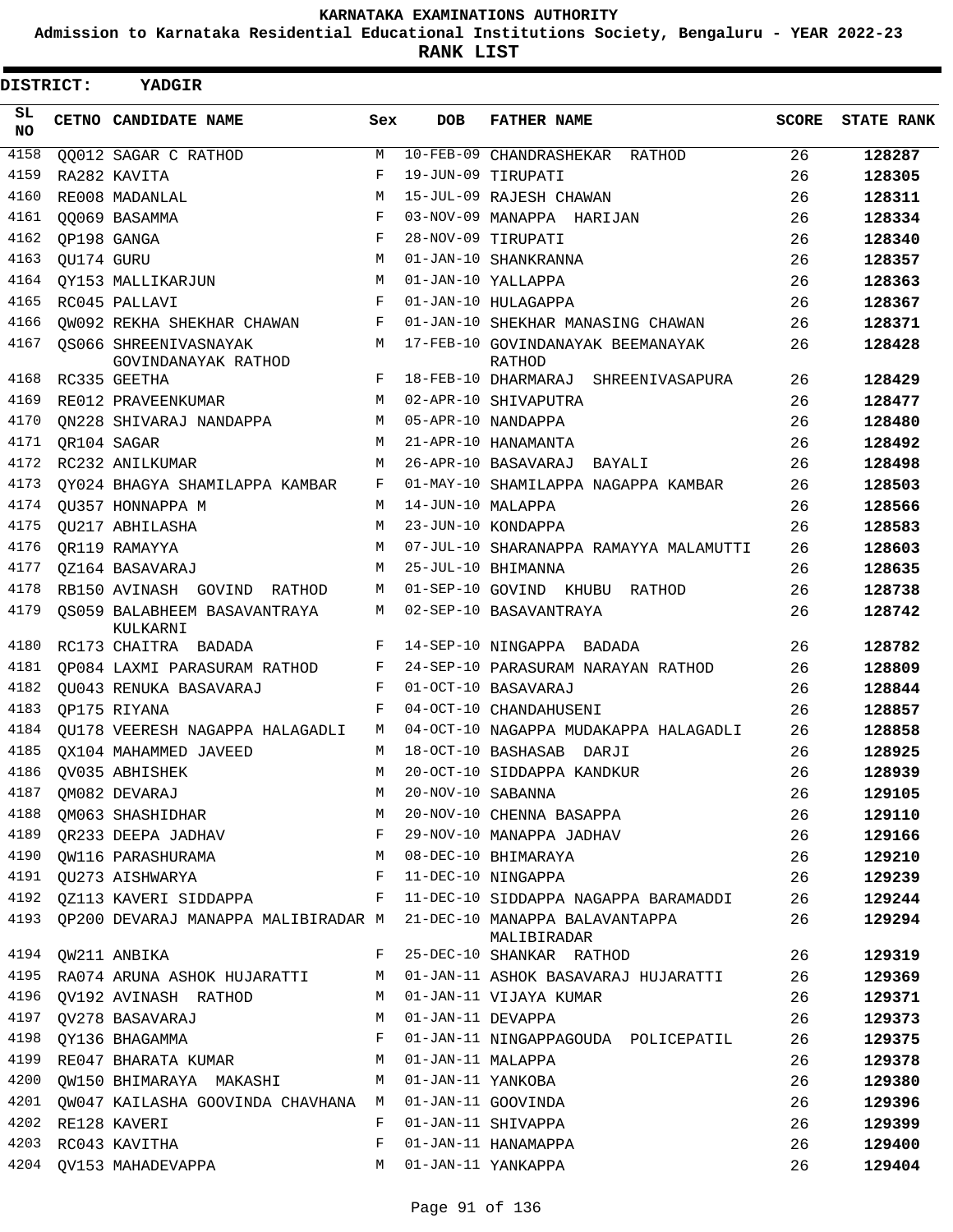**Admission to Karnataka Residential Educational Institutions Society, Bengaluru - YEAR 2022-23**

**RANK LIST**

| <b>DISTRICT:</b> |  | <b>YADGIR</b>                                                                                                                                                                                                                                        |              |                    |                                                                     |              |                   |
|------------------|--|------------------------------------------------------------------------------------------------------------------------------------------------------------------------------------------------------------------------------------------------------|--------------|--------------------|---------------------------------------------------------------------|--------------|-------------------|
| SL<br><b>NO</b>  |  | CETNO CANDIDATE NAME                                                                                                                                                                                                                                 | Sex          | <b>DOB</b>         | <b>FATHER NAME</b>                                                  | <b>SCORE</b> | <b>STATE RANK</b> |
| 4205             |  | QX035 MAHESH                                                                                                                                                                                                                                         | M            |                    | 01-JAN-11 NINGAPPA GHOSHI                                           | 26           | 129406            |
| 4206             |  | QV263 MALAKAREDDY YALLAPPA KORAMA M                                                                                                                                                                                                                  |              |                    | 01-JAN-11 YALLAPPA BABU                                             | 26           | 129407            |
| 4207             |  | OT059 MALLIKARJUN MALAPPA<br>SAIDAPUR                                                                                                                                                                                                                | М            |                    | 01-JAN-11 MALAPPA BASAVARAJ SAIDAPUR                                | 26           | 129409            |
| 4208             |  | OP107 PRAVEEN                                                                                                                                                                                                                                        | М            |                    | 01-JAN-11 BUDDANAYAK CHAWAN                                         | 26           | 129427            |
| 4209             |  | RA045 SANNABHASHA                                                                                                                                                                                                                                    | М            |                    | 01-JAN-11 DAWALSAB DODDAMANI                                        | 26           | 129441            |
| 4210             |  | QM021 SHIVANEELA                                                                                                                                                                                                                                     | F            | 01-JAN-11 ANJAPPA  |                                                                     | 26           | 129451            |
| 4211             |  | QT111 TIPPARADDI                                                                                                                                                                                                                                     | M            |                    | 09-JAN-11 SUGARADDY ARASUNAGI                                       | 26           | 129527            |
| 4212             |  | OS114 MAHANANDA RANGAPPA MALI                                                                                                                                                                                                                        | F            |                    | 13-JAN-11 RANGAPPA TIMMAYYA MALI                                    | 26           | 129548            |
| 4213             |  | RA064 BHARATI                                                                                                                                                                                                                                        | F            |                    | 17-JAN-11 MALLAPPA AMBIGERA                                         | 26           | 129570            |
| 4214             |  | OT127 MAHESH                                                                                                                                                                                                                                         | М            |                    | 18-JAN-11 NINGAPPA PUJARI                                           | 26           | 129577            |
| 4215             |  | QY114 MAHESHA KATTIMANI                                                                                                                                                                                                                              | M            |                    | 18-JAN-11 SHANTAPPA                                                 | 26           | 129578            |
| 4216             |  | RE171 GEORGE                                                                                                                                                                                                                                         | М            |                    | 19-JAN-11 DEVPUTRA                                                  | 26           | 129581            |
| 4217             |  | OP293 SIDDARTHA NINGAPPA<br>NAGABENAL                                                                                                                                                                                                                | М            |                    | 21-JAN-11 NINGAPPA SIDDAPPA NAGABENAL                               | 26           | 129606            |
| 4218             |  | QU207 ABHISHEK                                                                                                                                                                                                                                       | M            |                    | 23-JAN-11 SHARANAPPA HANGARAGI                                      | 26           | 129617            |
| 4219             |  | QT052 MALLIKARJUN                                                                                                                                                                                                                                    | М            |                    | 25-JAN-11 DEVAPPA TALAVAR                                           | 26           | 129636            |
| 4220             |  | QU126 KARTHIK                                                                                                                                                                                                                                        | M            | 29-JAN-11 IRANNA   |                                                                     | 26           | 129671            |
| 4221             |  | RE559 PAVITRA                                                                                                                                                                                                                                        | F            |                    | 01-FEB-11 RAMAREDDY                                                 | 26           | 129691            |
| 4222             |  | QN188 YALLAPPA                                                                                                                                                                                                                                       | М            |                    | 02-FEB-11 NINGAPPA                                                  | 26           | 129704            |
| 4223             |  | QX141 RENUKA                                                                                                                                                                                                                                         | F            |                    | 06-FEB-11 GARIMSAB                                                  | 26           | 129736            |
| 4224             |  | QQ112 AMRAMMA                                                                                                                                                                                                                                        | F            |                    | 13-FEB-11 CHANDAPPA                                                 | 26           | 129782            |
| 4225             |  | RE075 SUDHARANI                                                                                                                                                                                                                                      | F            |                    | 14-FEB-11 BANNAPPA                                                  | 26           | 129795            |
| 4226             |  | QV238 MANOJ                                                                                                                                                                                                                                          | М            |                    | 15-FEB-11 NAGAPPA HIRIBANAR                                         | 26           | 129800            |
| 4227             |  | QM240 AKHILA                                                                                                                                                                                                                                         | F            |                    | 17-FEB-11 VENKATAPPA                                                | 26           | 129813            |
| 4228             |  | QZ029 MUTTAPPA                                                                                                                                                                                                                                       | M            | 20-FEB-11 DURGAPPA |                                                                     | 26           | 129841            |
| 4229             |  | QQ220 GOLAPPA                                                                                                                                                                                                                                        | M            |                    | 26-FEB-11 MANAPPA TERINA                                            | 26           | 129892            |
| 4230             |  | QZ316 MALLANAGOUDA MEATI                                                                                                                                                                                                                             | M            |                    | 28-FEB-11 AMBRESH MEATI                                             | 26           | 129909            |
| 4231             |  | QP050 AKASHA                                                                                                                                                                                                                                         | M            |                    | 01-MAR-11 GYANAPPA GADDIGI                                          | 26           | 129912            |
|                  |  | 4232 RD043 VENKATESH                                                                                                                                                                                                                                 | M            | 02-MAR-11 TAVARU   |                                                                     | 26           | 129927            |
|                  |  | 4233 QN016 BHIMAPPA YANKAPPA DOLI M 05-MAR-11 YANKAPPA                                                                                                                                                                                               |              |                    |                                                                     | 26           | 129951            |
| 4234             |  | QV020 SHIVANAGAMMA F                                                                                                                                                                                                                                 |              |                    | 05-MAR-11 AMBLAPPA                                                  | 26           | 129958            |
| 4235             |  | RA118 NEELAMBIKA F                                                                                                                                                                                                                                   |              |                    | 08-MAR-11 MALLAYYA                                                  | 26           | 129979            |
|                  |  | 4236 RE030 RANJEETHA F                                                                                                                                                                                                                               |              |                    | 10-MAR-11 BASAVARAJ                                                 | 26           | 130002            |
|                  |  | 4237 RA038 ABHISHEK POOJARI M                                                                                                                                                                                                                        |              |                    | 14-MAR-11 RAMALINGAPPA POOJARI                                      | 26           | 130030            |
| 4238             |  | OW313 SANIYAA<br><b>Example 2</b> Experience of the second series of the series of the series of the series of the series of the series of the series of the series of the series of the series of the series of the series of the series of the ser |              |                    | 14-MAR-11 KHAAJAPEER                                                | 26           | 130043            |
| 4239             |  | QZ204 SOUMYA<br>$\mathbf{F}$                                                                                                                                                                                                                         |              |                    | 15-MAR-11 AMARAYYA                                                  | 26           | 130059            |
|                  |  | 4240 RB113 AKSHATA                                                                                                                                                                                                                                   | $\mathbf{F}$ |                    | 16-MAR-11 HULAGAPPA                                                 | 26           | 130061            |
|                  |  | 4241 QP269 SEVANTI POLICE PATIL F 16-MAR-11 BASANNA                                                                                                                                                                                                  |              |                    |                                                                     | 26           | 130071            |
|                  |  |                                                                                                                                                                                                                                                      |              |                    | 4242 QU097 MOUNESH SUNIL RATHOD M 18-MAR-11 SUNIL SHANTU RATHOD     | 26           | 130093            |
| 4243             |  | QW322 SANJU                                                                                                                                                                                                                                          | М            |                    | 22-MAR-11 RAVIKUMAR                                                 | 26           | 130127            |
|                  |  | 4244 RC014 MALLAMMA                                                                                                                                                                                                                                  | F            |                    | 25-MAR-11 SANGANNA HUGAR                                            | 26           | 130151            |
|                  |  | 4245 RE511 SUSHMA                                                                                                                                                                                                                                    | $\mathbf{F}$ |                    | 25-MAR-11 DHANRAJ                                                   | 26           | 130158            |
| 4246             |  |                                                                                                                                                                                                                                                      |              |                    | QN162 ULLAS DEVALAPPA RATHOD M 01-APR-11 DEVALAPPA RATHOD           | 26           | 130229            |
| 4247             |  | QX012 SHAMADALI                                                                                                                                                                                                                                      | M            |                    | 08-APR-11 BAVASAB BAGWAN                                            | 26           | 130300            |
|                  |  | 4248 RE624 PARASURAM                                                                                                                                                                                                                                 |              |                    | M 14-APR-11 JAMBANNA                                                | 26           | 130374            |
|                  |  |                                                                                                                                                                                                                                                      |              |                    | 4249 RC011 HUSENBI BAVASAB NADAF F 15-APR-11 BAVASAB HUSENSAB NADAF | 26           | 130381            |
|                  |  | 4250 QZ250 MALLANAGOUDA                                                                                                                                                                                                                              | M            |                    | 19-APR-11 BASANAGOUDA KODAGANUR                                     | 26           | 130425            |
|                  |  | 4251 QM228 NAGARAJA                                                                                                                                                                                                                                  | M            |                    | 30-APR-11 SHANKARA                                                  | 26           | 130547            |
|                  |  | 4252 QX134 SHAHAJABANU                                                                                                                                                                                                                               | $F$ and      |                    | 30-APR-11 KHASIMSAB                                                 | 26           | 130555            |
|                  |  |                                                                                                                                                                                                                                                      |              |                    |                                                                     |              |                   |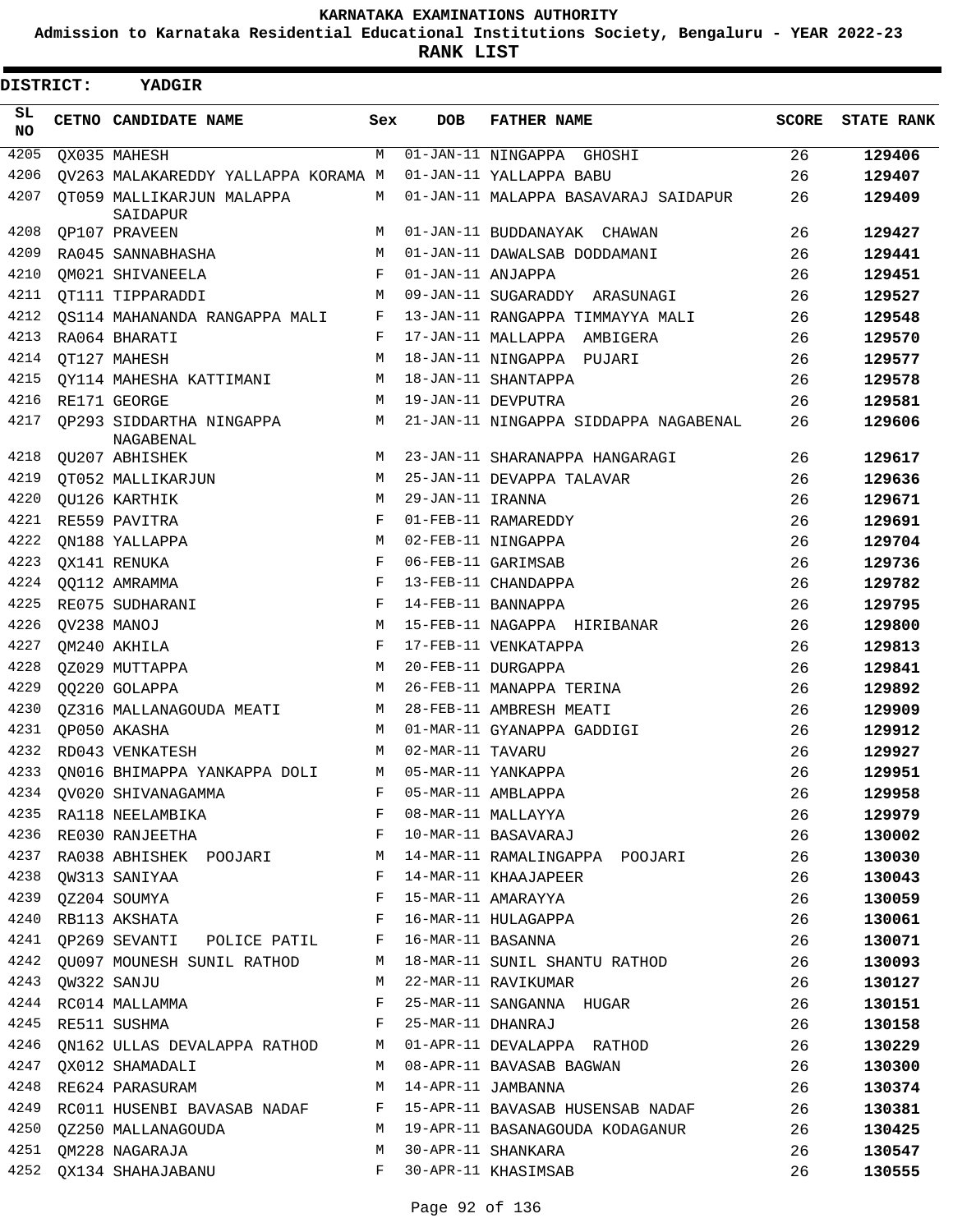**Admission to Karnataka Residential Educational Institutions Society, Bengaluru - YEAR 2022-23**

| <b>DISTRICT:</b> |                  | <b>YADGIR</b>                          |     |                     |                                                    |              |                   |
|------------------|------------------|----------------------------------------|-----|---------------------|----------------------------------------------------|--------------|-------------------|
| SL<br>NO         |                  | CETNO CANDIDATE NAME                   | Sex | <b>DOB</b>          | <b>FATHER NAME</b>                                 | <b>SCORE</b> | <b>STATE RANK</b> |
| 4253             |                  | QZ158 MAHESH                           | M   |                     | 03-MAY-11 SHIVANAND                                | 26           | 130585            |
| 4254             |                  | QN116 AISHVARYA TIPPANNA RATHOD        | F   |                     | 09-MAY-11 TIPPANNA HANAMANTA RATHOD                | 26           | 130643            |
| 4255             |                  | RD047 BHAGANNA DEVAPPA KOLKUR          | М   |                     | 10-MAY-11 DEVAPPA BHIMARAYA KOLKUR                 | 26           | 130659            |
| 4256             |                  | OX071 CHANDRAKALA                      | F   |                     | 10-MAY-11 IRANNAOUDA                               | 26           | 130660            |
| 4257             |                  | QU186 HONNAMMA                         | F   |                     | 12-MAY-11 SOPANNA GOGADI                           | 26           | 130685            |
| 4258             |                  | QV259 SHRISHANT NAMADEV CHAWAN         | М   |                     | 18-MAY-11 NAMADEV NANDU CHAWAN                     | 26           | 130757            |
| 4259             |                  | OX304 PRADEEP                          | M   |                     | 24-MAY-11 SHANTAPPA                                | 26           | 130808            |
| 4260             |                  | OR313 ANNAPOORNA                       | F   |                     | 25-MAY-11 DEVAPPA POLICEPATIL                      | 26           | 130813            |
| 4261             |                  | QV025 SANJANA                          | F   |                     | 28-MAY-11 RAVIKUMAR                                | 26           | 130865            |
| 4262             |                  | QX237 MOUNESH                          | М   |                     | 29-MAY-11 PARASURAM HANCHALI                       | 26           | 130872            |
| 4263             | QM069 MANOJ      |                                        | М   |                     | 30-MAY-11 DODDAPPA                                 | 26           | 130888            |
| 4264             |                  | QS130 BHAVANI                          | F   |                     | 01-JUN-11 MANAPPA MADAR                            | 26           | 130906            |
| 4265             |                  | RE384 DIVYA                            | F   |                     | 01-JUN-11 DEVAPUTARA                               | 26           | 130909            |
| 4266             |                  | OT095 MANISH                           | М   |                     | 01-JUN-11 RAMU RATHOD                              | 26           | 130917            |
| 4267             |                  | QZ239 SURESH                           | M   | 04-JUN-11 RAMANNA   |                                                    | 26           | 130976            |
| 4268             |                  | QT154 MALLIKARJUN BHIMARAYA DIGGI M    |     |                     | 05-JUN-11 BHIMARAYA AYYAPPA DIGGI                  | 26           | 130987            |
| 4269             |                  | RE077 ANITHA                           | F   |                     | 06-JUN-11 YALLAPPA                                 | 26           | 131000            |
| 4270             | RD086 VINOD      |                                        | M   | 06-JUN-11 ISHAPPA   |                                                    | 26           | 131008            |
| 4271             |                  | OW106 ANJALI                           | F   | 10-JUN-11 AMBARESH  |                                                    | 26           | 131054            |
| 4272             |                  | QT274 APSANA                           | F   |                     | 10-JUN-11 SULTAN PATEL                             | 26           | 131055            |
| 4273             |                  | RC090 SHARANABASAVA                    | М   | 10-JUN-11 RAMAPPA   |                                                    | 26           | 131070            |
| 4274             |                  | RC127 APOORVA                          | F   |                     | 11-JUN-11 AMBRAYYA                                 | 26           | 131073            |
| 4275             |                  | QV149 AYYAMMA                          | F   |                     | 11-JUN-11 SHARANAPPA                               | 26           | 131075            |
| 4276             |                  | QY231 SANDEEP                          | М   |                     | 11-JUN-11 BALACHANDRA RATHOD                       | 26           | 131085            |
| 4277             |                  | RE231 CHANDRASHEKAR                    | М   |                     | 12-JUN-11 BASALINGAYYA                             | 26           | 131090            |
| 4278             |                  | RC123 MOHAMMED MUFEEZ DAFEDAR          | М   |                     | 13-JUN-11 MUTUJA DAFEDAR                           | 26           | 131099            |
| 4279             |                  | QN057 SAMRIN                           | F   |                     | 16-JUN-11 MALANGSAB HOONALLI                       | 26           | 131142            |
| 4280             |                  | RE255 DEVAKI                           | F   |                     | 21-JUN-11 SHARANAPPA                               | 26           | 131205            |
| 4281             |                  | RC349 SHANKRU                          | М   |                     | 21-JUN-11 CHANDRAPPA<br>HEGGANADODDI               | 26           | 131210            |
| 4282             |                  | 00186 SAKSHI                           | F   |                     | 24-JUN-11 SHARANAPPA<br>KODEKAL                    | 26           | 131240            |
| 4283             |                  | RC239 SANGANAGOUDA                     | М   | 25-JUN-11 MANAPPA   |                                                    | 26           | 131256            |
| 4284             |                  | QY170 PRAJWAL                          | M   | 02-JUL-11 GIRISH    |                                                    | 26           | 131343            |
| 4285             |                  | QW237 VEERESH                          | М   |                     | 02-JUL-11 KASHIRAYA                                | 26           | 131348            |
| 4286             |                  | QR044 JAYASIMHA                        | М   |                     | 03-JUL-11 CHANNAPPA SHARANAPPA YALVAR              | 26           | 131356            |
| 4287             |                  | QW100 AMBRISH                          | M   |                     | 06-JUL-11 PARSHURAM RATHOD                         | 26           | 131396            |
| 4288             |                  | QW215 GANESH RATHOD                    | M   |                     | 07-JUL-11 TAKHURSINGH                              | 26           | 131415            |
| 4289             |                  | QU165 SRINIVASA DEVAPPA CHANDRALA M    |     |                     | 07-JUL-11 DEVAPPA THAMMANNA CHANDRALA              | 26           | 131429            |
| 4290             |                  | RE291 UMESH                            | М   |                     | 08-JUL-11 SANNA HULIGEPPA                          | 26           | 131443            |
| 4291             |                  | RE638 BHARATH KUMAR                    | М   |                     | 10-JUL-11 HANAMANTH                                | 26           | 131461            |
| 4292             |                  | QV355 ARCHANA MALLIKARJUN BUKKAL F     |     |                     | 12-JUL-11 MALLIKARJUN BASAPPA BUKKAL               | 26           | 131485            |
| 4293             |                  | RD005 BALARAJ                          | М   |                     | 16-JUL-11 SABANNA BALAPPA KOPPAR                   | 26           | 131543            |
| 4294             |                  | RD148 MAHESH CHAVHAN                   | М   |                     | 20-JUL-11 MUNNEPPA CHAVHAN                         | 26           | 131614            |
| 4295             |                  | QS198 PAVAN                            | М   | 20-JUL-11 GOPILAL   |                                                    | 26           | 131616            |
| 4296             |                  | QM015 SEEMA                            | F   |                     | 22-JUL-11 BHEEMARAYA                               | 26           | 131645            |
| 4297             |                  | QU026 BHEEMABAI                        | F   |                     | 23-JUL-11 SHARANABASAPPA                           | 26           | 131649            |
| 4298             |                  | QY283 MARALU                           | М   |                     | 23-JUL-11 PARASHURAM                               | 26           | 131656            |
| 4299             |                  | QW110 SHRINIVAS                        | М   |                     | 24-JUL-11 SUNILKUMAR RATHOD                        | 26           | 131673            |
| 4300             |                  | RD222 KIRAN MALLANNAGOUDA<br>MALIPATIL | M   |                     | 06-AUG-11 MALLANNAGOUDA BASAVARAJAPPA<br>MALIPATIL | 26           | 131837            |
|                  | 4301 QR084 AKASH |                                        |     | M 11-AUG-11 GOVINDA |                                                    | 26           | 131892            |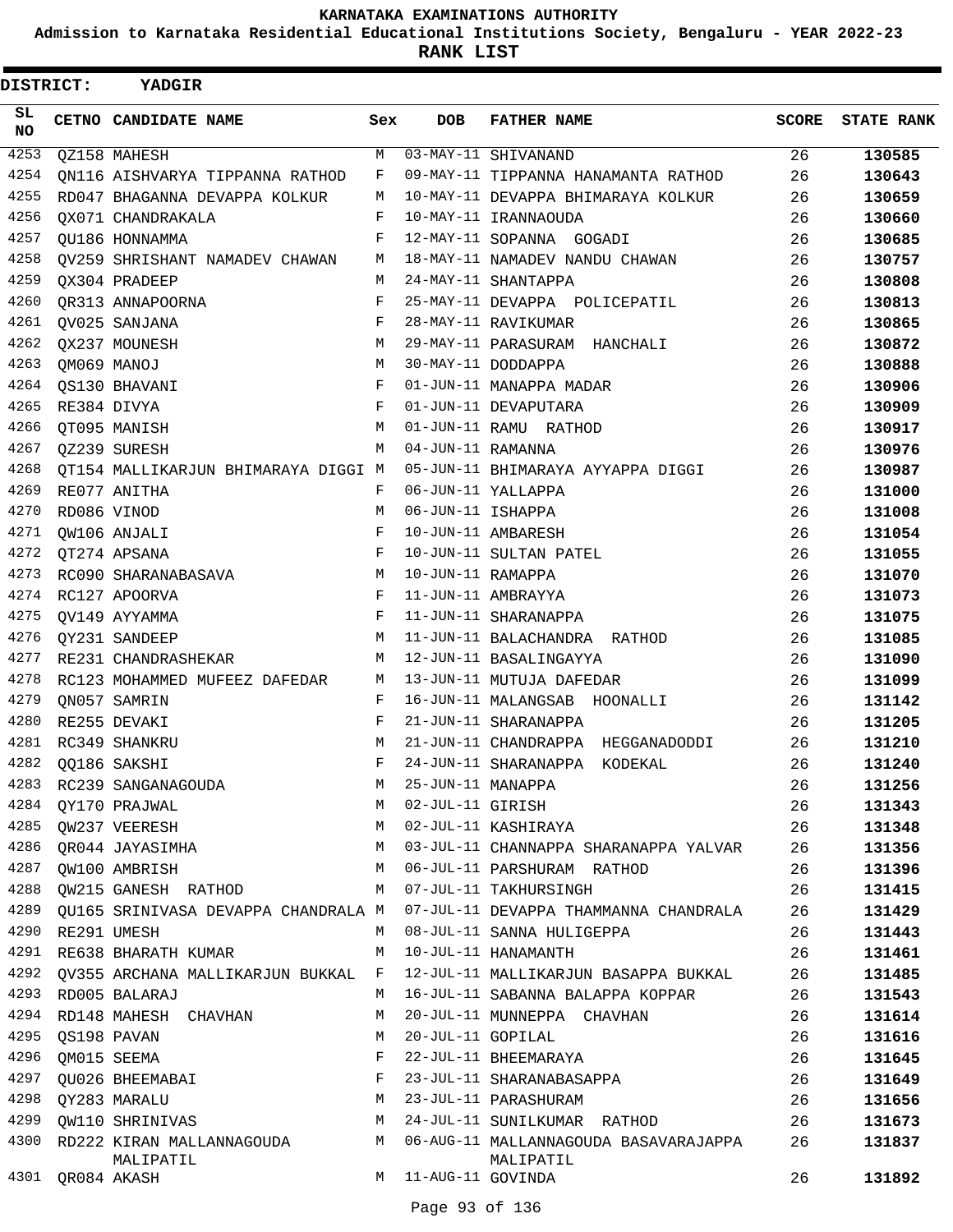**Admission to Karnataka Residential Educational Institutions Society, Bengaluru - YEAR 2022-23**

**RANK LIST**

| <b>DISTRICT:</b> | YADGIR                                                                                                         |     |                   |                                                                                       |              |                   |
|------------------|----------------------------------------------------------------------------------------------------------------|-----|-------------------|---------------------------------------------------------------------------------------|--------------|-------------------|
| SL<br>NO.        | CETNO CANDIDATE NAME                                                                                           | Sex | <b>DOB</b>        | <b>FATHER NAME</b>                                                                    | <b>SCORE</b> | <b>STATE RANK</b> |
| 4302             | QU051 MAHALINGAMMA                                                                                             | F   |                   | 11-AUG-11 SIDDAYYA                                                                    | 26           | 131897            |
| 4303             | RD239 MAILARAPPA                                                                                               | M   |                   | 15-AUG-11 NINGAPPA                                                                    | 26           | 131942            |
| 4304             | 00348 USHA KRISHNAPPA RATHOD                                                                                   | F   |                   | 18-AUG-11 KRISHNAPPA LAKSHMAN RATHOD                                                  | 26           | 131986            |
| 4305             | RA169 NIKHIT<br>RATHOD                                                                                         | М   | 20-AUG-11 RAVI    |                                                                                       | 26           | 131996            |
| 4306             | ON045 SANKET SHANTAGOUDA PATIL                                                                                 | М   |                   | 28-AUG-11 SHANTAGOWDA PATIL                                                           | 26           | 132078            |
| 4307             | QM225 MAHESH                                                                                                   | M   | 29-AUG-11 RAMULU  |                                                                                       | 26           | 132084            |
| 4308             | QQ374 PRAJWAL RATHOD                                                                                           | M   |                   | 30-AUG-11 BHEEMUNAIK                                                                  | 26           | 132098            |
| 4309             | OR198 M JYOTHI ABHIRAM VENKAT                                                                                  | M   |                   | 09-SEP-11 M SRINIVAS                                                                  | 26           | 132205            |
| 4310             | OR214 SIDDAMMA                                                                                                 | F   |                   | 19-SEP-11 SANNAKEPPA POOJARI                                                          | 26           | 132303            |
| 4311             | QZ030 SANGEETA<br>N BONALA                                                                                     | F   |                   | 27-SEP-11 NAGAPPA BONALA                                                              | 26           | 132380            |
| 4312             | QM020 SUJATA                                                                                                   | F   |                   | 28-SEP-11 MALLIKARJUN                                                                 | 26           | 132393            |
| 4313             | QP088 RENUKA                                                                                                   | F   |                   | 06-OCT-11 SHAKAPPA                                                                    | 26           | 132477            |
| 4314             | QY268 BHAGYASHREE OKALI                                                                                        | F   | 09-OCT-11 NAGAPPA |                                                                                       | 26           | 132503            |
| 4315             | RB127 ANJALI SHIVAPPA BADIGER                                                                                  | F   |                   | 18-OCT-11 SHIVAPPA                                                                    | 26           | 132573            |
| 4316             | OS074 PARASHURAM NINGAPPA TUMBIGI M                                                                            |     |                   | 25-OCT-11 NINGAPPA TUMBIGI                                                            | 26           | 132634            |
| 4317             | OU214 BHEEMARAYA                                                                                               | M   |                   | 31-OCT-11 NINGAPPA                                                                    | 26           | 132678            |
| 4318             | ON306 GANESHA GOVINDA RATHOD                                                                                   | M   |                   | 01-NOV-11 GOVINDA RATHOD                                                              | 26           | 132689            |
| 4319             | QZ236 DANESHA                                                                                                  | M   |                   | 06-NOV-11 PANCHAKSHARI PAMPAYYA<br>GANACHARI                                          | 26           | 132734            |
| 4320             | QT071 POOJA                                                                                                    | F   | 07-NOV-11 BABU    |                                                                                       | 26           | 132741            |
| 4321             | RC097 RAMANAGOUDA SIDDANAGOUDA<br>HOSAMANI                                                                     | M   |                   | 15-NOV-11 SIDDANAGOUDA BASANAGOUDA<br>HOSAMANI                                        | 26           | 132816            |
| 4322             | RE036 POOJA                                                                                                    | F   | 22-NOV-11 SABANNA |                                                                                       | 26           | 132879            |
| 4323             | RB255 RUKMABAYI                                                                                                | F   |                   | 27-NOV-11 NEELAPPA RATHOD                                                             | 26           | 132930            |
| 4324             | RE224 RENUKA                                                                                                   | F   | 29-NOV-11 MONAPPA |                                                                                       | 26           | 132953            |
| 4325             | QV202 MONIKA                                                                                                   | F   |                   | 30-NOV-11 MALLAPPA                                                                    | 26           | 132959            |
| 4326             | OZ091 SOUBHAGYAMMA                                                                                             | F   | 30-NOV-11 MALAPPA |                                                                                       | 26           | 132965            |
| 4327             | OM156 ANITA                                                                                                    | F   |                   | 01-DEC-11 BASALINGAPPA                                                                | 26           | 132966            |
| 4328             | RE520 NETHIK                                                                                                   | M   |                   | 02-DEC-11 NAGU CHAWAN                                                                 | 26           | 132978            |
| 4329             | RA253 BHOOMANNA                                                                                                | M   |                   | 08-DEC-11 NINGAPPA EMMETI                                                             | 26           | 133009            |
|                  | 4330 QQ119 BHEEMARAYA                                                                                          |     |                   | M 15-DEC-11 DEVINDRAPPA                                                               | 26           | 133061            |
|                  |                                                                                                                |     |                   | 4331 RC339 NAGAVENI PARAMANNA KUMBAR F 25-DEC-11 PARAMANNA KUMBAR                     | 26           | 133128            |
|                  |                                                                                                                |     |                   | 4332 QT058 BRUNDA 6 26 CHORO BROWN BY 31-DEC-11 BHIMARAY MULIMANI                     |              | 133177            |
|                  | 4333 RE474 AISHWARYA 6 F 01-JAN-12 MALAPPA                                                                     |     |                   | $\sim$ 26                                                                             |              | 133187            |
|                  |                                                                                                                |     |                   | 4334 QT291 MAHESH CHANDRAM CHAVAN M 01-JAN-12 CHANDRAM REVU CHAVAN 26                 |              | 133199            |
|                  |                                                                                                                |     |                   | 4335 RA198 NISARGA AGASAR           F   01-JAN-12 NINGAPPA AGASAR   AGASAR         26 |              | 133204            |
|                  |                                                                                                                |     |                   | 4336 QN063 POOJA SHANKAR CHAVAN F 01-JAN-12 SHANKAR PEERAPPA CHAVAN 26                |              | 133207            |
|                  | 4337 QY127 SHANTA VISHWAKARM F 01-JAN-12 HAVAPPA                                                               |     |                   |                                                                                       | 26           | 133213            |
|                  |                                                                                                                |     |                   | 4338 QQ013 SINDHU GOVIND RATHOD F 01-JAN-12 GOVIND KHANAPPA RATHOD 26<br>A222 RAILL   |              | 133218            |
|                  |                                                                                                                |     |                   | 4339 QQ243 PAYAL BEGUM F $11$ -FEB-12 SAYAD SAB KANCHUDI 26                           |              | 133314            |
|                  | 4340 QW009 BHAGYALAXMI F 01-MAY-12 SHIVAJI                                                                     |     |                   |                                                                                       | 26           | 133366            |
|                  | 4341 QZ112 DEVAPPA M 16-OCT-12 NAGAPPA                                                                         |     |                   |                                                                                       | 26           | 133388            |
|                  |                                                                                                                |     |                   |                                                                                       | 25           | 133395            |
|                  | 4342 QQ108 YALLAMMA NINGAPPA KOLUR F 02-APR-08 NINGAPPA KOLUR<br>4343 QW220 SANIYA BEGUM F 25-OCT-08 KHAJA SAB |     |                   |                                                                                       | 25           | 133401            |
|                  | 4344 QV173 DEVAMMA F                                                                                           |     |                   | 20-NOV-08 BASAVARAJ                                                                   | 25           | 133403            |
|                  | 4345 QZ012 BHIMANNA M M 01-JAN-09 YALLAPPA                                                                     |     |                   |                                                                                       | 25           | 133405            |
|                  |                                                                                                                |     |                   |                                                                                       | 25           |                   |
|                  |                                                                                                                |     |                   |                                                                                       | 25           | 133414            |
|                  |                                                                                                                |     |                   |                                                                                       |              | 133428            |
|                  |                                                                                                                |     |                   | F 02-SEP-09 MAHANTESH TATTIMANI                                                       | 25           | 133431            |
|                  | 4349 RB325 YANKAMMA                                                                                            |     |                   |                                                                                       | 25           | 133442            |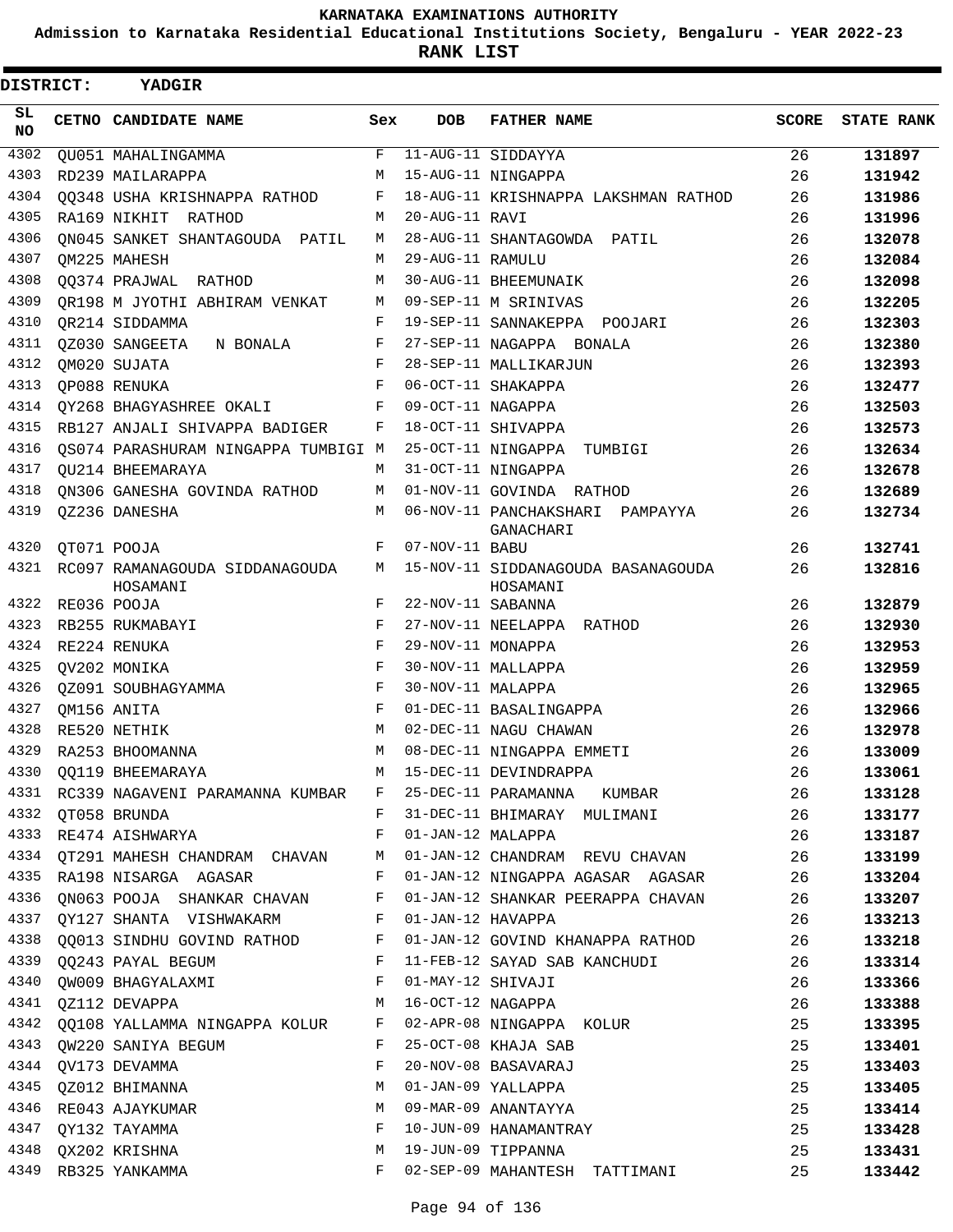**Admission to Karnataka Residential Educational Institutions Society, Bengaluru - YEAR 2022-23**

**RANK LIST**

| <b>DISTRICT:</b> |            | YADGIR                                       |     |                   |                                                      |              |                   |
|------------------|------------|----------------------------------------------|-----|-------------------|------------------------------------------------------|--------------|-------------------|
| SL<br><b>NO</b>  |            | CETNO CANDIDATE NAME                         | Sex | <b>DOB</b>        | <b>FATHER NAME</b>                                   | <b>SCORE</b> | <b>STATE RANK</b> |
| 4350             | QP193 SONU |                                              | F   | $10-SEP-09$ BABU  |                                                      | 25           | 133443            |
| 4351             |            | OZ189 POOJA HANAMANT RATHOD                  | F   |                   | 08-NOV-09 HANAMAT KHEMAPPA RATHOD                    | 25           | 133456            |
| 4352             |            | 00290 MAHANTESH MADIVALAPPA<br>NAYKODI       | М   |                   | 11-DEC-09 MADIVALAPPA NAGAPPA NAYKODI                | 25           | 133463            |
| 4353             |            | RC275 SOUNDARYA GOUDAPPA<br>YEDALABAVI       | F   |                   | 22-DEC-09 GOUDAPPA HAVELAPPA YEDALABAVI              | 25           | 133464            |
| 4354             |            | QU164 AKASH SABANNA DIGGI                    | М   |                   | 01-JAN-10 SABANNA BHIMASHANKAR DIGGI                 | 25           | 133467            |
| 4355             |            | QM157 POOJA                                  | F   |                   | 01-JAN-10 BASAVARAJA                                 | 25           | 133488            |
| 4356             |            | OT140 SHRIDEVI                               | F   |                   | 01-JAN-10 BHIMAPPA                                   | 25           | 133496            |
| 4357             |            | RA057 SHANTA MALLAPPA DIVALAGUDDA F          |     |                   | 04-JAN-10 MALLAPPA                                   | 25           | 133502            |
| 4358             |            | ON222 CHENNAPPA                              | М   | 02-FEB-10 AMBRESH |                                                      | 25           | 133525            |
| 4359             |            | QT175 MOUNESH                                | М   |                   | 03-FEB-10 MALLAPPA                                   | 25           | 133526            |
| 4360             |            | QT144 VANDANA                                | F   |                   | 08-MAR-10 TIRUPATI SHESHANNA<br>ENGANAPALLI          | 25           | 133558            |
| 4361             |            | QW259 RUTIKA                                 | М   | 12-MAR-10 KUMAR   |                                                      | 25           | 133563            |
| 4362             |            | RE510 SUSHIL                                 | М   | 28-MAR-10 GOBRYA  |                                                      | 25           | 133575            |
| 4363             |            | RE611 MALLIKARJUN                            | M   |                   | 23-APR-10 DHASHARATH                                 | 25           | 133612            |
| 4364             |            | 00384 GAYATRI TIRUPATI RATHOD                | F   |                   | 07-MAY-10 TIRUPATI THAVAREPPA RATHOD                 | 25           | 133628            |
| 4365             |            | RE289 MANJUNATH                              | М   |                   | 10-MAY-10 SAIDAPPA                                   | 25           | 133633            |
| 4366             |            | ON050 AKASH SURAPUR                          | М   |                   | 01-JUN-10 MAHADEVAPPA                                | 25           | 133663            |
| 4367             |            | RC161 MODINSAB                               | М   |                   | 01-JUN-10 MAHIBOOB BUNKALADODDI                      | 25           | 133665            |
| 4368             |            | OV200 SIDDALINGA HANAMANT ILAKAL             | M   |                   | 03-JUN-10 HANAMANT BASSANNA ILAKAL                   | 25           | 133670            |
| 4369             |            | RE202 ESHWAR                                 | М   | 04-JUN-10 BABAN   |                                                      | 25           | 133673            |
| 4370             |            | RB012 VISHWARAJ SHANTILAL RATHOD             | M   |                   | 04-JUN-10 SHANTILAL MOTILAL RATHOD                   | 25           | 133674            |
| 4371             |            | OM154 KARTHIK                                | M   | 05-JUN-10 SHANKAR |                                                      | 25           | 133676            |
| 4372             |            | RE439 CHARAN                                 | М   | 05-JUL-10 LALASAB |                                                      | 25           | 133716            |
| 4373             |            | RE599 LINGARAJ                               | М   |                   | 15-JUL-10 MALLIKARJUN                                | 25           | 133729            |
| 4374             |            | OW131 SHIVANANDA REVANASIDDAPPA<br>MUDUNAK   | М   |                   | 18-JUL-10 REVANASIDDAPPA BASANNA<br>MUDUNAK          | 25           | 133736            |
| 4375             |            | RE187 KRISHNA RATHOD                         | М   |                   | 26-JUL-10 GOVINDA RATHOD                             | 25           | 133747            |
| 4376             |            | OX165 TAMANNA                                | F   |                   | 04-AUG-10 ABDUL RAZAK TALIKOTI                       | 25           | 133770            |
| 4377             |            | QQ057 SANIYA BEGUM                           | F   |                   | 09-AUG-10 HUSEN SAB MODINSAB HAWALDAR                | 25           | 133782            |
|                  |            | 4378 RE157 ISHWRYA                           | F   |                   | 10-AUG-10 YANKAPPA                                   | 25           | 133783            |
| 4379             |            | ON305 NAGESH RATHOD                          | M   |                   | 10-AUG-10 TIRUPATI                                   | 25           | 133785            |
| 4380             |            | RE217 YUVRAJ                                 | M   | 16-AUG-10 MOHAN   |                                                      | 25           | 133802            |
| 4381             |            | QX356 PRATIBHA                               | F   |                   | 30-AUG-10 GURULINGAPPA POLICE PATIL                  | 25           | 133843            |
|                  |            | 4382 RB147 MAHAMMAD ARIF                     | M   |                   | 05-SEP-10 MAINODDIN                                  | 25           | 133870            |
| 4383             |            | QQ366 CHIDANANDA                             | М   |                   | 07-SEP-10 SOMANNA MANAPPA JAMPAR                     | 25           | 133875            |
| 4384             |            | ON205 PRASHANT BEERALINGA PUJARI             | M   |                   | 08-SEP-10 BEERALINGA MALLESHAPPA PUJARI              | 25           | 133880            |
| 4385             |            | QV039 NOSIN                                  | F   |                   | 10-SEP-10 KASIMSAB SAYYAD                            | 25           | 133885            |
| 4386             |            | QN206 RANGANNAGOUDA GALEPPA<br>HALGERI       | M   |                   | 11-SEP-10 GALEPPA BASAPPA HALGERI                    | 25           | 133889            |
| 4387             |            | QU079 ESHWARALINGA                           |     |                   | M 15-OCT-10 TAMMANNA                                 | 25           | 134032            |
| 4388             |            | QZ215 MITHUN NANDAPPA JADHAV                 | M   |                   | 17-OCT-10 NANDAPPA JADHAV                            | 25           | 134046            |
| 4389             |            | QZ253 AYYAMMA                                | F   |                   | 20-OCT-10 MALLIKARJUN BHAVIMANI                      | 25           | 134066            |
| 4390             |            | QT235 SAPNA                                  | F   |                   | 22-OCT-10 SHIVAKUMAR CHINNA RATHOD                   | 25           | 134079            |
|                  |            | 4391 QZ085 VIKRAM BAJANTRI                   | M   |                   | 24-OCT-10 NINGAPPA                                   | 25           | 134093            |
| 4392             |            | OM007 BHEEMAPPA                              | М   |                   | 28-OCT-10 TIPPANNA                                   | 25           | 134102            |
| 4393             |            | RA283 SHARADA HANAMAPPA                      | F   |                   | 02-NOV-10 HANAMAPPA SIDDAPPA                         | 25           | 134133            |
| 4394             |            | AGASIMUNDALAR<br>QN055 PRIYANKA POLICE PATIL | F   |                   | AGASIMUNDALAR<br>05-NOV-10 NANDAPPAGOWDA POLICEPATIL | 25           | 134149            |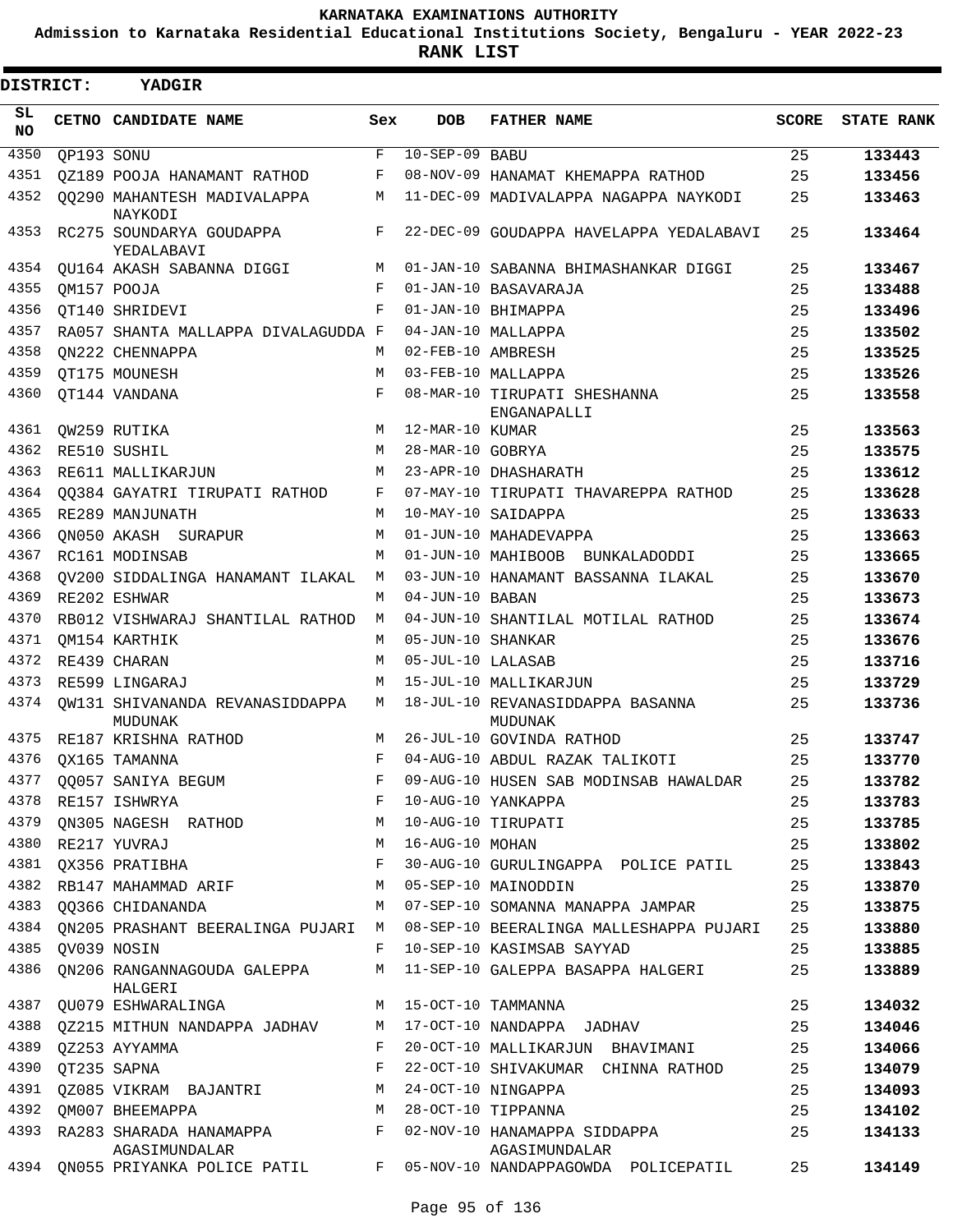**Admission to Karnataka Residential Educational Institutions Society, Bengaluru - YEAR 2022-23**

**RANK LIST**

Е

| DISTRICT: |                  | <b>YADGIR</b>                                                         |     |                     |                                                                                |              |                   |
|-----------|------------------|-----------------------------------------------------------------------|-----|---------------------|--------------------------------------------------------------------------------|--------------|-------------------|
| SL<br>NO. |                  | CETNO CANDIDATE NAME                                                  | Sex | <b>DOB</b>          | <b>FATHER NAME</b>                                                             | <b>SCORE</b> | <b>STATE RANK</b> |
| 4395      |                  | RA125 MOHAMMED MUBARAK YAKUB ALI                                      | М   |                     | 08-NOV-10 YAKUB ALI NABISAB BAGAVAN                                            | 25           | 134160            |
| 4396      |                  | <b>BAGAVAN</b><br>OS150 KARNA GOVINDA JADHAVA                         | М   |                     | 15-NOV-10 GOVINDA MOTILAL JADHAVA                                              | 25           | 134189            |
| 4397      |                  | RC040 BHEEMASHANKAR NINGAPPA                                          | М   |                     | 20-NOV-10 NINIGAPPA HANAMANTRYA                                                | 25           | 134222            |
|           |                  | GONAL                                                                 |     |                     |                                                                                |              |                   |
| 4398      |                  | RE486 NIRMALA                                                         | F   | 20-NOV-10 JAYRAAM   |                                                                                | 25           | 134227            |
| 4399      |                  | OS100 RAKSHITA                                                        | F   |                     | 21-NOV-10 RANGANATH JALAHALLI                                                  | 25           | 134235            |
| 4400      |                  | RB142 DEVARAJ MALLANNA                                                | М   |                     | 26-NOV-10 MALLANNA                                                             | 25           | 134247            |
| 4401      |                  | OZ130 PARVATI                                                         | F   |                     | 26-NOV-10 BASAVARAJ KAVALDAR                                                   | 25           | 134249            |
| 4402      |                  | QZ147 RAVISHANKAR SHARANAGOUDA<br>TIPPASHETTI                         | М   |                     | 28-NOV-10 SHARANAGOUDA SHANKRAPPA<br>TIPPASHETTI                               | 25           | 134261            |
| 4403      |                  | 00146 ADITYA KISHAN CHAVAN                                            | М   |                     | 02-DEC-10 KISHAN SHEKAPPA CHAVAN                                               | 25           | 134274            |
| 4404      |                  | OV079 MARLINGAMMA                                                     | F   |                     | 02-DEC-10 SHARABALINGAPPA MALLAPPA<br>MADARKAL                                 | 25           | 134278            |
| 4405      |                  | QN036 REKHA                                                           | F   |                     | 10-DEC-10 HULAGAPPA GUNDAKANAL                                                 | 25           | 134317            |
| 4406      |                  | RB022 VIDYASHREE                                                      | F   |                     | 14-DEC-10 BHEEMARAYA                                                           | 25           | 134343            |
| 4407      |                  | OY141 RENUKA                                                          | F   |                     | 20-DEC-10 NINGAPPA HEBBAL                                                      | 25           | 134370            |
| 4408      |                  | OS233 SAVITRI TARASINGH PAVAR                                         | F   |                     | 26-DEC-10 TARASING NARAYANA PAVAR                                              | 25           | 134407            |
| 4409      |                  | OT247 BASAVARAJ                                                       | М   |                     | 01-JAN-11 HANAMAYYA                                                            | 25           | 134436            |
| 4410      |                  | OM110 CHAITANYA                                                       | F   |                     | 01-JAN-11 SOMAREDDY                                                            | 25           | 134443            |
| 4411      |                  | OX156 KHATALSAB                                                       | М   |                     | 01-JAN-11 ALLISAB PATHAN                                                       | 25           | 134468            |
| 4412      |                  | 00373 MAHESH                                                          | M   |                     | 01-JAN-11 AMBARESH CHAVHAN                                                     | 25           | 134473            |
| 4413      |                  | OT147 MALLAMMA                                                        | F   |                     | 01-JAN-11 HONNAPPA KARNAVAR                                                    | 25           | 134474            |
| 4414      |                  | RB348 PRABHU                                                          | M   |                     | 01-JAN-11 HANAMAPPA                                                            | 25           | 134488            |
| 4415      |                  | OW241 RAMESHA SABANNA KARNALA                                         | M   |                     | 01-JAN-11 SABANNA HANAMANTA KARNALA                                            | 25           | 134496            |
| 4416      |                  | OW255 RATNAMMA SHARANAPPA<br><b>BANDALLI</b>                          | F   |                     | 01-JAN-11 SHARANAPPA BHAGANNA BANDALLI                                         | 25           | 134497            |
| 4417      |                  | RE323 SABANNA                                                         | М   |                     | 01-JAN-11 DEVINDRAPPA                                                          | 25           | 134500            |
| 4418      |                  | OM052 SABAREDDY                                                       | M   |                     | 01-JAN-11 ADIVAPPA                                                             | 25           | 134501            |
| 4419      |                  | 00063 SANTOSH JADHAV                                                  | M   |                     | 01-JAN-11 NANDAPPA JADHAV                                                      | 25           | 134510            |
| 4420      |                  | QM028 SHANKAR                                                         | M   | 01-JAN-11 BASAPPA   |                                                                                | 25           | 134515            |
| 4421      |                  | QR094 SHREESHAIL BEELAPPA CHAVAN M                                    |     |                     | 01-JAN-11 BEELAPPA CHATREPPA CHAVAN                                            | 25           | 134521            |
| 4422      |                  | OT206 SUJATA                                                          | F   |                     | 01-JAN-11 BHEEMESH                                                             | 25           | 134526            |
|           |                  |                                                                       |     |                     | 4423 RC190 TUKARAMA HANAMANTA JADHAV   M  01-JAN-11 HANAMANTA BADHYAPPA JADHAV | 25           | 134532            |
|           | 4424 RB027 AFIYA |                                                                       | F   | 05-JAN-11 USMAN     |                                                                                | 25           | 134567            |
|           | 4425 QY315 REKHA |                                                                       | F   |                     | 05-JAN-11 YALLAPPA                                                             | 25           | 134572            |
|           |                  |                                                                       |     |                     | 4426 QT207 BHIMABAI HANAMANTA HADAPAD F 20-JAN-11 HANAMANTA RAMAYYA HADAPAD    | 25           | 134679            |
|           |                  | 4427 QZ335 VIDYASHREE                                                 |     |                     | F 29-JAN-11 NAGENDRA                                                           | 25           | 134743            |
|           |                  |                                                                       |     |                     | 4428 QZ227 RADHIKA SHIVARAYA AMBIGER F 30-JAN-11 SHIVARAYA BASANNA AMBIGER     | 25           | 134747            |
|           |                  | 4429 QU311 BHAGYALAXMI HANAMANT<br>TELIGINAMANI                       |     |                     | F 01-FEB-11 HANAMANT BHIMARAYA<br>TELIGINAMANI                                 | 25           | 134758            |
|           |                  | 4430 RE310 ARCHANA                                                    |     | F 05-FEB-11 SABAYYA |                                                                                | 25           | 134795            |
|           |                  |                                                                       |     |                     | 4431 QQ273 PRAKASH SHEKHAPPA MINCHERI M 06-FEB-11 SHEKHAPPA BASANNA MINCHERI   | 25           | 134807            |
| 4432      |                  | QM024 RAJESWARI                                                       | F   | 15-FEB-11 SOMAPPA   |                                                                                | 25           | 134882            |
|           |                  | 4433 RB130 RAJESHWARI                                                 | F   |                     | 16-FEB-11 CHANDRASHEKHAR                                                       | 25           | 134890            |
|           |                  | 4434 RD121 PAVITRA                                                    | F   |                     | 21-FEB-11 SHARANAPPA                                                           | 25           | 134921            |
|           |                  |                                                                       |     |                     | 4435 QR194 SUVARNA IRAPPA MARALABHAVI F 26-FEB-11 IRAPPA YAMANAPPA MARALABHAVI | 25           | 134959            |
|           |                  | 4436 QN089 AISHWARYA NINGANNA ALYAL F 27-FEB-11 NINGANNA DEVAPP ALYAL |     |                     |                                                                                | 25           | 134964            |
|           |                  | 4437 QZ059 SEVANTI                                                    | F   |                     | 05-MAR-11 SURESH JADHAV                                                        | 25           | 135033            |
| 4438      |                  | RE135 SHARANAMMA                                                      | F   |                     | 06-MAR-11 SHARNAPPA RAYAPPANOR                                                 | 25           | 135038            |
| 4439      |                  | QW196 AKASH                                                           | М   | 10-MAR-11 BASAPPA   |                                                                                | 25           | 135068            |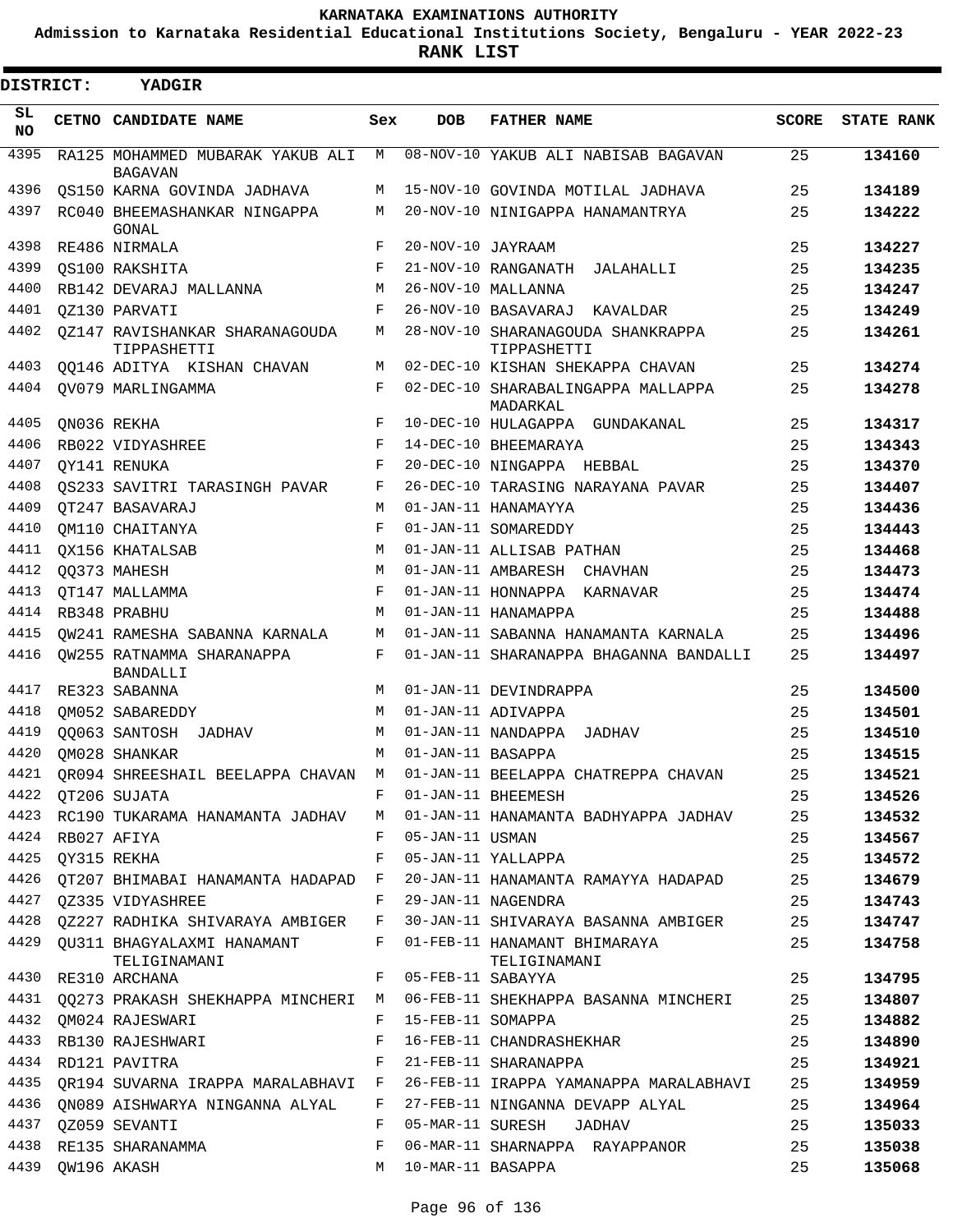**Admission to Karnataka Residential Educational Institutions Society, Bengaluru - YEAR 2022-23**

**RANK LIST**

| DISTRICT:        |                  | YADGIR                                       |     |                   |                                        |       |                   |
|------------------|------------------|----------------------------------------------|-----|-------------------|----------------------------------------|-------|-------------------|
| SL.<br><b>NO</b> |                  | CETNO CANDIDATE NAME                         | Sex | <b>DOB</b>        | <b>FATHER NAME</b>                     | SCORE | <b>STATE RANK</b> |
| 4440             |                  | OR137 SUDEEPA L                              | М   | 13-MAR-11 LINGOJI |                                        | 25    | 135108            |
| 4441             |                  | RE342 DEVAMMA                                | F   |                   | 14-MAR-11 BUGGAPPA                     | 25    | 135110            |
| 4442             |                  | RC117 ARATI RATHOD                           | F   | 15-MAR-11 SOMU    |                                        | 25    | 135121            |
| 4443             |                  | OR017 SHWETA RUPLAPPA JADAV                  | F   |                   | 15-MAR-11 RUPLAPPA ISHWARAPPA JADAV    | 25    | 135132            |
| 4444             |                  | RE363 ADARSH                                 | М   |                   | 21-MAR-11 JAGADISH                     | 25    | 135174            |
| 4445             |                  | QQ377 KAVERI                                 | F   |                   | 24-MAR-11 SOMANAYAK RATHOD             | 25    | 135197            |
| 4446             |                  | 00045 SAMPAT                                 | M   |                   | 27-MAR-11 SHYAMUNAYAK RATHOD           | 25    | 135233            |
| 4447             |                  | QP153 PUTTARAJ                               | М   |                   | 30-MAR-11 LASMANNAYAK RATHOD           | 25    | 135260            |
| 4448             |                  | RD036 PARASHURAMA                            | M   |                   | 01-APR-11 BHIMAREDDY                   | 25    | 135282            |
| 4449             |                  | RB184 MASUMA                                 | F   | 03-APR-11 IBRAHIM |                                        | 25    | 135304            |
| 4450             |                  | OR189 ROOPA TUKARAM NAYAK                    | F   |                   | 04-APR-11 TUKARAM SHIVAPPA NAYAK       | 25    | 135318            |
| 4451             |                  | OM194 SHIVKUMAR                              | М   | 04-APR-11 SABANNA |                                        | 25    | 135319            |
| 4452             |                  | RD085 KEERTI RATHOD                          | F   |                   | 15-APR-11 MUTTU RATHOD                 | 25    | 135431            |
| 4453             |                  | OU346 SABAMMA                                | F   | 23-APR-11 SABANNA |                                        | 25    | 135517            |
| 4454             |                  | RB332 AMBRESH                                | M   | 26-APR-11 NAGAPPA |                                        | 25    | 135546            |
| 4455             |                  | OR227 PRAVEEN DEVAPPA SALI                   | М   |                   | 28-APR-11 DEVAPPA SALI                 | 25    | 135572            |
| 4456             |                  | OY166 AMRUTA PATIL                           | F   |                   | 01-MAY-11 NAGANNAGOUDA                 | 25    | 135600            |
| 4457             |                  | RE509 SHIVANI                                | F   |                   | 03-MAY-11 MAILARAPPA                   | 25    | 135626            |
| 4458             |                  | RD169 PRAJWAL                                | M   |                   | 05-MAY-11 HANAMANTA                    | 25    | 135650            |
| 4459             |                  | QW305 ANUSOOYA NAMADEV PAWAR                 | F   |                   | 10-MAY-11 NAMADEV ROOPASING PAWAR      | 25    | 135696            |
| 4460             |                  | OP170 SHRUTHI T L                            | F   |                   | 10-MAY-11 THIPPANNA                    | 25    | 135713            |
| 4461             |                  | QN147 SINDHU                                 | F   |                   | 11-MAY-11 RAMAKRISHNA NINGAPPA RATHOD  | 25    | 135725            |
| 4462             |                  | QQ257 BASAVARAJ CHANNABASU<br><b>BALAVAT</b> | М   |                   | 15-MAY-11 CHANNABASU                   | 25    | 135749            |
| 4463             |                  | RC249 LAXMIBAI LOKU CHAVAN                   | F   |                   | 15-MAY-11 LOKU GEERU CHAVAN            | 25    | 135753            |
| 4464             |                  | QX272 VISHWESHWARAYYA HIREMATH               | M   |                   | 16-MAY-11 SHEKHARAYYA BASAYYA HIREMATH | 25    | 135769            |
| 4465             |                  | QQ144 BHAGYALAXMI                            | F   |                   | 18-MAY-11 LAXMAN RATHOD                | 25    | 135778            |
| 4466             |                  | RC198 PRIYA<br>RATHOD                        | F   | 19-MAY-11 NETAJI  |                                        | 25    | 135788            |
| 4467             |                  | QU185 AMBIKA                                 | F   | 25-MAY-11 BASAPPA |                                        | 25    | 135848            |
| 4468             |                  | RE257 KAVITA                                 | F   | 26-MAY-11 JAIRAM  |                                        | 25    | 135865            |
| 4469             |                  | RE125 SADIK                                  | M   |                   | 27-MAY-11 CHANDA PASHA                 | 25    | 135875            |
| 4470             |                  | QX079 BASAVARAJ SAMAPPA TELAGERI M           |     |                   | 01-JUN-11 SAMAPPA HUALAGAPPA TELAGERI  | 25    | 135918            |
| 4471             |                  | QY339 MALLAYYA                               | М   |                   | 01-JUN-11 MAALAPPA GOSHI               | 25    | 135929            |
| 4472             |                  | RD231 RUDRALINGA                             | М   |                   | 01-JUN-11 YANKAPPA                     | 25    | 135937            |
| 4473             |                  | QQ025 MAHADEVAMMA                            | F   |                   | 05-JUN-11 PARAMANNA                    | 25    | 135988            |
|                  | 4474 RC230 SAGAR |                                              | М   |                   | 06-JUN-11 GUNDURAO CHAVHAN             | 25    | 136007            |
| 4475             |                  | RB339 MONIKA                                 | F   |                   | 08-JUN-11 DODDABASAVARAJ METI          | 25    | 136024            |
| 4476             |                  | QT327 SRUSHTHI                               | F   |                   | 08-JUN-11 SHIVARAJ                     | 25    | 136026            |
| 4477             |                  | QP073 MANJUNATHA                             | М   |                   | 11-JUN-11 YANKHAPPA                    | 25    | 136066            |
| 4478             |                  | QW119 KARAN CHAWAN                           | М   |                   | 15-JUN-11 TIRUPATI CHAWAN              | 25    | 136120            |
| 4479             |                  | QY296 PARASHURAM                             | М   |                   | 15-JUN-11 NINGAPPA ADIVEPPA BHOVI      | 25    | 136123            |
| 4480             |                  | RE465 MAHESHA                                | М   |                   | 16-JUN-11 NINGAPPA                     | 25    | 136134            |
| 4481             | QV222 RAVI       |                                              | М   |                   | 16-JUN-11 MALLANNA KATE                | 25    | 136135            |
| 4482             |                  | QN326 POOJA TALGERI                          | F   |                   | 19-JUN-11 DODDAPPA TALAGERI            | 25    | 136171            |
| 4483             |                  | RE582 MAHANTESH                              | М   |                   | 24-JUN-11 ANANDAKUMAR                  | 25    | 136233            |
|                  |                  | 4484 RE234 PARASHURAMA                       | M   |                   | 02-JUL-11 MUNAVARA                     | 25    | 136354            |
| 4485             |                  | QV115 BHIMABAI                               | F   |                   | 04-JUL-11 YANKAPPA                     | 25    | 136376            |
| 4486             |                  | RE437 AIYALAREDDY                            | М   |                   | 09-JUL-11 MALLAREDDY                   | 25    | 136440            |
| 4487             |                  | QT055 LAKSHMI                                | F   |                   | 10-JUL-11 SAHEBAGOWDA                  | 25    | 136456            |
| 4488             |                  | RC104 MALAMMA<br>HOSAMANI                    | F   |                   | 12-JUL-11 YAMANAPPA                    | 25    | 136486            |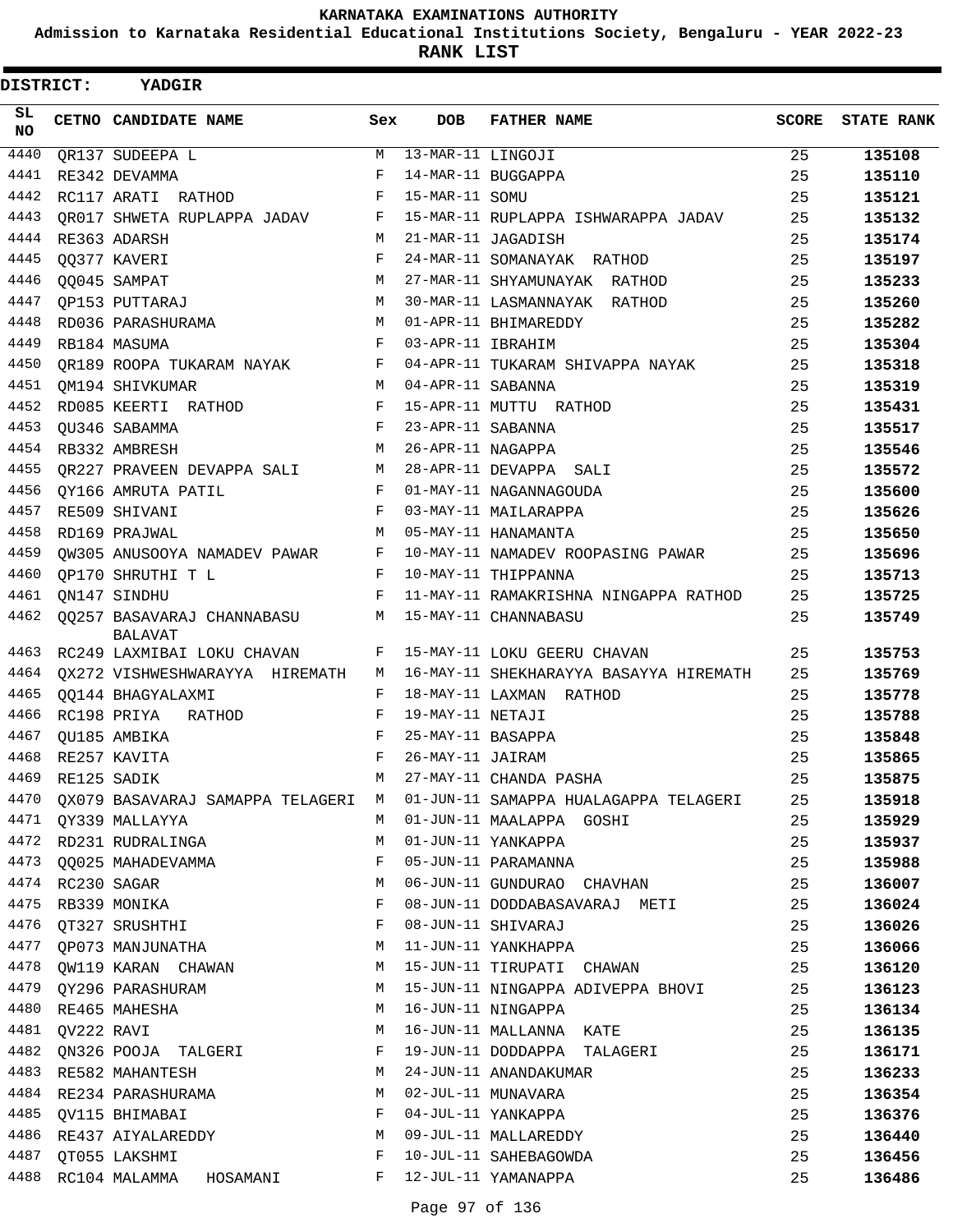**Admission to Karnataka Residential Educational Institutions Society, Bengaluru - YEAR 2022-23**

**RANK LIST**

| DISTRICT:    |                  | YADGIR                                                                           |        |                   |                                                                       |          |                   |
|--------------|------------------|----------------------------------------------------------------------------------|--------|-------------------|-----------------------------------------------------------------------|----------|-------------------|
| SL<br>NO.    |                  | CETNO CANDIDATE NAME                                                             | Sex    | <b>DOB</b>        | <b>FATHER NAME</b>                                                    | SCORE    | <b>STATE RANK</b> |
| 4489         |                  | ON058 SOUBHAGYALAXMI                                                             | F      |                   | 15-JUL-11 HANAMANTRAYA AMLIHAL                                        | 25       | 136530            |
| 4490         |                  | OS101 PRIYANKA CHINNARATHOD                                                      | F      |                   | 16-JUL-11 HANAMANTH LACHHAPPA                                         | 25       | 136536            |
|              |                  |                                                                                  |        |                   | CHINNARATHOD                                                          |          |                   |
| 4491         |                  | RE019 PALLAVI                                                                    | F      | 20-JUL-11 SUBHASH |                                                                       | 25       | 136593            |
| 4492<br>4493 |                  | RB017 PRADEEP                                                                    | M<br>М | 21-JUL-11 MAREPPA |                                                                       | 25       | 136609            |
| 4494         |                  | OP125 AJEEMIR KHAN<br>OZ214 SAMARTH                                              | M      |                   | 27-JUL-11 HUSSAIN BASHA KAKKALADODDI<br>27-JUL-11 SHIVARAJ HOKRANI    | 25<br>25 | 136676<br>136686  |
| 4495         |                  | RB018 HULAGAPPA                                                                  | M      |                   | 01-AUG-11 BHEEMANNA                                                   | 25       | 136748            |
| 4496         |                  |                                                                                  | M      |                   | 04-AUG-11 MAHADEVAPPA                                                 | 25       | 136780            |
| 4497         |                  | OT216 NAVEENKUMAR                                                                | М      |                   | 04-AUG-11 CHANDRAKANTA                                                | 25       | 136784            |
| 4498         |                  | QY105 RAMESH<br>OZ197 AJAYAKUMAR                                                 | M      |                   | 08-AUG-11 BASAVARAJ KOLUR                                             | 25       | 136823            |
| 4499         |                  | QW026 KAVYA                                                                      | F      |                   | 08-AUG-11 SIDDAPPA                                                    | 25       | 136824            |
| 4500         |                  | OT202 LALITA MAREPPA KUDRI                                                       | F      |                   | 10-AUG-11 MAREPPA BASAVARAJ KUDRI                                     | 25       | 136846            |
| 4501         |                  | OS086 SHIVAGANGAMMA                                                              | F      |                   | 16-AUG-11 PARASHURAM GORAVAR                                          | 25       | 136913            |
| 4502         |                  | OY225 SHRAVANAKUMAR PATIL                                                        | М      |                   | 18-AUG-11 MANJUNATH                                                   | 25       | 136938            |
| 4503         |                  |                                                                                  | F      |                   | 20-AUG-11 RAMACHANDRA RATHOD                                          | 25       | 136959            |
| 4504         |                  | QN126 SUPRIYA                                                                    | М      |                   | 21-AUG-11 RAMESH MUDAKAPPA HUGAR                                      |          |                   |
| 4505         |                  | 00356 ABHISHEK RAMESH HUGAR                                                      | F      |                   | 21-AUG-11 MALLAPPA                                                    | 25<br>25 | 136961            |
| 4506         |                  | OX310 CHANDRAKALA                                                                | M      |                   | 21-AUG-11 SHANKAR PEERAPPA CHAVAN                                     | 25       | 136964            |
| 4507         |                  | OP063 SHIVANAND SHANKAR CHAVAN                                                   | M      |                   |                                                                       | 25       | 136969            |
|              |                  | OW028 ABHISHHEKREDDY<br><b>BHEEMANNAGOUDA</b>                                    |        |                   | 22-AUG-11 BHEEMANNAGOUDA                                              |          | 136973            |
| 4508         |                  | RC226 GUTTAPPA BASAPPA<br><b>BALASHETTIHAL</b>                                   | M      |                   | 26-AUG-11 BASAPPA RAMAPPA BALASHETTIHAL                               | 25       | 137023            |
| 4509         |                  | OT281 CHINNAMMA BHAGAPPA<br>BAIRMADDI                                            | F      |                   | 30-AUG-11 BHAGAPPA BHEEMANNA BAIRMADDI                                | 25       | 137054            |
| 4510         |                  | OT178 BHIMARAYA NAGAPPA<br>GUDADANAL                                             | M      |                   | 31-AUG-11 NAGAPPA GUDAPPA GUDADANAL                                   | 25       | 137059            |
| 4511         |                  | QW253 PREETAM                                                                    | M      | 03-SEP-11 SANTOSH |                                                                       | 25       | 137095            |
| 4512         |                  | RE270 SANDHYA                                                                    | F      |                   | 06-SEP-11 CHANDRASHEKHAR                                              | 25       | 137134            |
| 4513         |                  | OS055 SHAHEENAKOUSAR                                                             | F      |                   | 08-SEP-11 NABIRASUL HANAGU                                            | 25       | 137156            |
| 4514         |                  | OR106 SAGAR                                                                      | М      |                   | 13-SEP-11 BHEEMANA GOWDA                                              | 25       | 137218            |
|              |                  | 4515 RE131 BHARATH KUMAR                                                         | M      |                   | 21-SEP-11 BASSAPPA                                                    | 25       | 137287            |
|              |                  | 4516 RB141 UDAYAKUMAR                                                            | M      |                   | 21-SEP-11 BASSAPPA<br>23-SEP-11 BASAVARAJ<br>26-SEP-11 RAVI KUMAR     | 25       | 137307            |
|              |                  | 4517 RE627 AVINASH                                                               | M      |                   |                                                                       | 25       | 137320            |
|              |                  | 4518 QT259 BHARTH KUMAR M                                                        |        |                   | 29-SEP-11 SHANKREPPA                                                  | 25       | 137349            |
|              | 4519 RE041 LAXMI |                                                                                  | F      |                   | 29-SEP-11 ASHOK CHIGARALLI                                            | 25       | 137351            |
|              | 4520 QT245 RAJU  |                                                                                  | M      |                   | 04-OCT-11 MALLIKARJUN                                                 | 25       | 137400            |
|              |                  | 4521 RE179 S CHAITHRA                                                            | F      | 10-OCT-11 SABANNA |                                                                       | 25       | 137456            |
|              |                  | 4522 RD023 SAGAR                                                                 | M      |                   | 20-OCT-11 MALLAPPA                                                    | 25       | 137547            |
|              |                  | 4523 QM094 MANASA                                                                | F      | 24-OCT-11 RAJU    |                                                                       | 25       | 137584            |
|              |                  | 4524 QT064 BHIMABAI F                                                            |        |                   | 03-NOV-11 BHIMAPPA                                                    | 25       | 137651            |
|              |                  | $\mathbf{F}$ and the contract of the contract $\mathbf{F}$<br>4525 QQ385 ASHWINI |        |                   | 05-NOV-11 SIDDU CHAWAN                                                | 25       | 137665            |
|              |                  | 4526 QS173 ISHWARYA TIPPANNA RATHOD F                                            |        |                   | 10-NOV-11 TIPPANNA KHEERAPPA RATHOD                                   | 25       | 137708            |
|              |                  | 4527 QM016 UDAYKUMAR                                                             | M      |                   | 13-NOV-11 JAGANNATHREDDY                                              | 25       | 137734            |
|              |                  | 4528 RE609 KARTHIK MOTKAR                                                        | M      |                   | 21-NOV-11 UMESH MOTKAR                                                | 25       | 137788            |
|              |                  | 4529 RA036 SHASHIKALA F                                                          |        |                   | 21-NOV-11 HANAMANTA                                                   | 25       | 137792            |
|              |                  | 4530 QU047 SHWETAMBARI F 25-NOV-11 CHANDRASHEKHAR                                |        |                   |                                                                       | 25       | 137829            |
|              |                  | 4531 QS025 RAKSHITHA F 27-NOV-11 DYAMANNA                                        |        |                   |                                                                       | 25       | 137847            |
|              |                  | 4532 QZ089 MOUNESHA THANAKEDARA M 01-DEC-11 GOVINDAPPA                           |        |                   |                                                                       | 25       | 137873            |
|              |                  |                                                                                  |        |                   |                                                                       | 25       | 137980            |
|              |                  |                                                                                  |        |                   | 4534 QP282 HUSENABASHA MUSTANASABA M 15-DEC-11 MUSTANASABA MAHMADASAB | 25       | 137986            |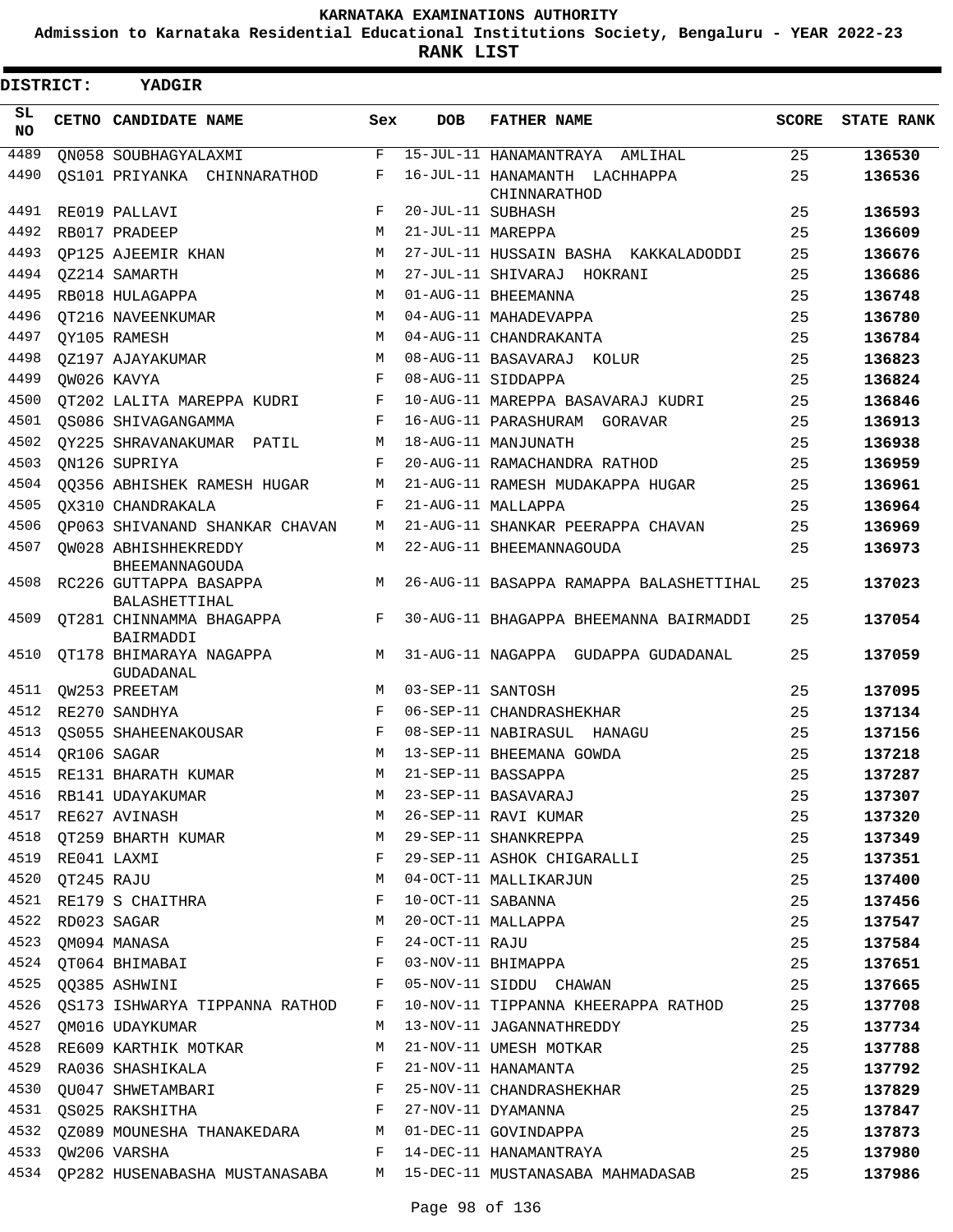**Admission to Karnataka Residential Educational Institutions Society, Bengaluru - YEAR 2022-23**

| DISTRICT:  |  | YADGIR                                |     |                    |                                               |       |                   |
|------------|--|---------------------------------------|-----|--------------------|-----------------------------------------------|-------|-------------------|
| SL.<br>NO. |  | CETNO CANDIDATE NAME                  | Sex | <b>DOB</b>         | <b>FATHER NAME</b>                            | SCORE | <b>STATE RANK</b> |
|            |  | MUJAVAR                               |     |                    | MUJAVAR                                       |       |                   |
| 4535       |  | OM003 NAVEEN KUMAR                    | М   | 24-DEC-11 ERAYYA   |                                               | 25    | 138040            |
| 4536       |  | RB317 VAISHNAVI RATHOD                | М   |                    | 24-DEC-11 DHANARAJ                            | 25    | 138044            |
| 4537       |  | OT308 BHAGYASHREE                     | F   |                    | 01-JAN-12 MALLAPPA                            | 25    | 138094            |
| 4538       |  | RC086 BHAGYASHREE                     | F   | 18-JAN-12 MALAPPA  |                                               | 25    | 138163            |
| 4539       |  | QY255 ASHWINI CHAVAN                  | F   | 12-FEB-12 TIRUPATI |                                               | 25    | 138208            |
| 4540       |  | OM143 SHIVAPRASAD GOUD                | М   | 12-FEB-12 GOPAL    |                                               | 25    | 138214            |
| 4541       |  | RC189 MEENAKSHI                       | М   |                    | 20-FEB-12 TIRUPATI CHAWAN                     | 25    | 138222            |
| 4542       |  | OU278 PRADEEP GANGARAM RATHOD         | М   |                    | 25-FEB-12 GANGARAM THAVARU                    | 25    | 138227            |
| 4543       |  | OM212 SONAKSHI                        | F   | 04-APR-12 KRISHNA  |                                               | 25    | 138256            |
| 4544       |  | OZ188 NAZAMIN BANAL                   | F   | 30-OCT-12 RAJESAB  |                                               | 25    | 138297            |
| 4545       |  | RE292 BHEEMRAYA                       | М   |                    | 01-JAN-09 MALLAPPA                            | 24    | 138311            |
| 4546       |  | QS080 SHANTAPPA MALLANNA<br>HUNASAGI  | М   |                    | 16-FEB-09 MALLANNA YAMANAPPA HUNASAGI         | 24    | 138318            |
| 4547       |  | RD229 YALLAMMA                        | F   |                    | 09-MAR-09 SHARANAPPA                          | 24    | 138320            |
| 4548       |  | QX154 SUMANGALA KUMBAR                | F   |                    | 30-MAR-09 BALADEVA                            | 24    | 138321            |
| 4549       |  | OT244 DEVARAJ                         | M   | 17-APR-09 RAMAPPA  |                                               | 24    | 138324            |
| 4550       |  | OW331 HUSEN                           | М   |                    | 12-JUN-09 SANNA MOULALI                       | 24    | 138331            |
| 4551       |  | QQ155 MALINGARAYA YAKTAPUR            | М   |                    | 15-DEC-09 SHIVAPPA                            | 24    | 138373            |
| 4552       |  | QT135 PAVITRA MALLIKARJUN             | F   |                    | 20-DEC-09 MALLIKARJUN RANGAPPA<br>TANGADAGI   | 24    | 138377            |
| 4553       |  | OP281 KIRANA                          | М   |                    | 01-JAN-10 VIRUPAKSKHAPPA GURIKARA             | 24    | 138389            |
| 4554       |  | OX018 PARASHURAMA NINGAPPA MASUTI M   |     |                    | 01-JAN-10 NINGAPPA HANAMANTRAYA MASUTI        | 24    | 138391            |
| 4555       |  | OM247 PAVITRA                         | F   | 01-JAN-10 NAGAPPA  |                                               | 24    | 138392            |
| 4556       |  | RE143 YUVARAJ                         | M   | 01-JAN-10 SHIVA    |                                               | 24    | 138397            |
| 4557       |  | OT195 SUPRIYA MAREPPA                 | F   |                    | 02-JAN-10 MAREPPA MALLAPPA                    | 24    | 138399            |
| 4558       |  | OX240 SARASWATI BANDOLLI              | F   |                    | 16-JAN-10 MANAPPA BANDOLLI                    | 24    | 138410            |
| 4559       |  | RD176 KASHINATH S                     | М   | 21-JAN-10 SABANNA  |                                               | 24    | 138412            |
| 4560       |  | RB182 MANU H                          | M   |                    | 14-FEB-10 HANUMANTA H                         | 24    | 138428            |
| 4561       |  | QR093 DEVINDRA BHIMANNA HULIKERI M    |     |                    | 25-FEB-10 BHIMANNA HANAMAPPA HULIKERA         | 24    | 138439            |
|            |  | 4562 RB008 SAKSHI<br>RATHOD           |     | F 06-MAR-10 GANESH |                                               | 24    | 138444            |
| 4563       |  | QP052 RAYANNA BHEEYAPPA GULEDAR       | M   |                    | 28-APR-10 BHEEYAPPA NINGAPPA                  | 24    | 138496            |
| 4564       |  | 0Z308 KAVITA RAMACHANDRA CHAVAN       | F   |                    | 28-MAY-10 RAMACHANDRA PEERAPPA CHAVAN         | 24    | 138524            |
| 4565       |  | QY344 DEVRAJ                          | M   |                    | 08-JUN-10 JETTEPPA                            | 24    | 138537            |
| 4566       |  | QY172 SHIVARAJ                        | М   |                    | 10-JUN-10 NINGAPPA WADAGERI                   | 24    | 138540            |
| 4567       |  | 00341 MARUTI DODDAPPA<br>SAJJALAGUDDA | М   |                    | 30-JUL-10 DODDAPPA SHARANAPPA<br>SAJJALAGUDDA | 24    | 138600            |
| 4568       |  | OV261 DEVAMMA                         | F   |                    | 28-AUG-10 MALLIKARJUN                         | 24    | 138672            |
| 4569       |  | OR223 JAGADESHWARI DEVAPPA RATHOD F   |     |                    | 08-SEP-10 DEVAPPA SHANKRAPPA RATHOD           | 24    | 138700            |
| 4570       |  | OP060 SHASHIKANT                      | М   |                    | 17-SEP-10 DEVINDRAPPA KADAKOL                 | 24    | 138741            |
| 4571       |  | RE053 MALLAMMA                        | F   | 19-SEP-10 MAREPPA  |                                               | 24    | 138747            |
| 4572       |  | OR177 ANASUYA BASAVARAJ RATHOD        | F   |                    | 25-SEP-10 BASAVARAJ NARAYAN RATHOD            | 24    | 138767            |
| 4573       |  | QT318 SACHIN                          | М   | 25-SEP-10 MANAPPA  |                                               | 24    | 138770            |
| 4574       |  | RB056 HANAMANTA                       | М   | 01-OCT-10 DEVAPPA  |                                               | 24    | 138784            |
| 4575       |  | QN164 SAHEBANNA PRAKASH               | М   | 01-OCT-10 PRAKASH  |                                               | 24    | 138791            |
| 4576       |  | RD014 MAHESH BHIMARAYA                | М   |                    | 18-OCT-10 BHIMARAYA RAMAPPA                   | 24    | 138886            |
| 4577       |  | QQ248 AKASH                           | М   |                    | 21-OCT-10 MALAPPA HADIMANI                    | 24    | 138901            |
| 4578       |  | ON070 BEERALINGA                      | М   |                    | 01-NOV-10 NINGAPPA CHALLAGI                   | 24    | 138963            |
| 4579       |  | 0Z321 DANAMMA DURAGAPPA MADAR         | F   |                    | 02-NOV-10 DURAGAPPA MADANAPPA MADAR           | 24    | 138971            |
| 4580       |  | QT234 RAKSHITHA                       | F   |                    | 05-NOV-10 SANGANAGOUDA                        | 24    | 138990            |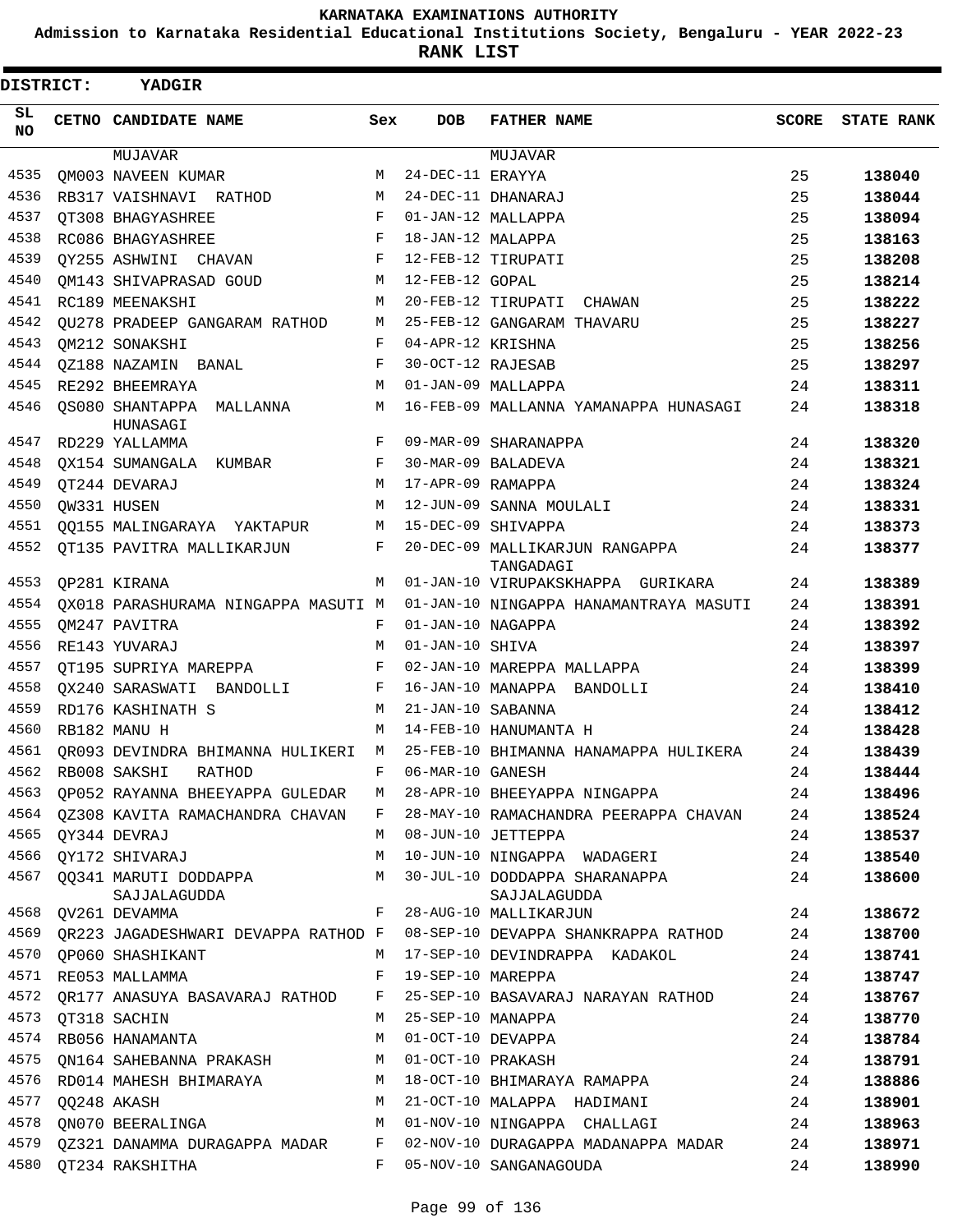**Admission to Karnataka Residential Educational Institutions Society, Bengaluru - YEAR 2022-23**

| <b>DISTRICT:</b> | YADGIR                                                                |     |                   |                                                                                                                                  |       |                   |
|------------------|-----------------------------------------------------------------------|-----|-------------------|----------------------------------------------------------------------------------------------------------------------------------|-------|-------------------|
| SL.<br><b>NO</b> | CETNO CANDIDATE NAME                                                  | Sex | <b>DOB</b>        | <b>FATHER NAME</b>                                                                                                               | SCORE | <b>STATE RANK</b> |
| 4581             | OP251 MANIKANTH HOSAMANI                                              | М   |                   | 06-NOV-10 BASAVARAJ                                                                                                              | 24    | 138995            |
| 4582             | OX158 JYOTHI                                                          | F   |                   | 07-NOV-10 GUNDAPPA                                                                                                               | 24    | 139000            |
| 4583             | RB038 BHIMASHANKAR BHIRAPPA                                           | М   |                   | 10-NOV-10 BHIRAPPA NINGAPPA                                                                                                      | 24    | 139016            |
| 4584             | OS167 GAYATRI                                                         | F   | 12-NOV-10 DEVARAJ | BHOVI                                                                                                                            | 24    | 139020            |
| 4585             | RE541 SANJAY                                                          | М   | 16-NOV-10 SUBHASH |                                                                                                                                  | 24    | 139040            |
| 4586             | RC286 ANITA GOPAL PAVAR                                               | F   |                   | 17-NOV-10 GOPAL BOJUNAYAK PAVAR                                                                                                  | 24    | 139042            |
| 4587             | OR329 SANGEETA SHEKHAPPA JADHAV                                       | F   |                   | 17-NOV-10 SHEKHAPPA                                                                                                              | 24    | 139047            |
| 4588             | ON006 YANKAMMA PRABHU BALADINNI                                       | F   |                   | 20-NOV-10 PRABHU BASANNA BALADINNI                                                                                               | 24    | 139061            |
| 4589             | OM077 THARAMMA                                                        | F   | 27-NOV-10 ANJAPPA |                                                                                                                                  | 24    | 139083            |
| 4590             | OX016 SEEMA POOJARI                                                   | F   |                   | 28-NOV-10 SHREENIVASA                                                                                                            | 24    | 139087            |
| 4591             | RC088 MANJUNATHA                                                      | M   |                   | 30-NOV-10 HULAGAPPA                                                                                                              | 24    | 139094            |
| 4592             | OX176 SHRUSHTI GUTTAPPA<br>DAANAREDDY                                 | F   |                   | 06-DEC-10 GUTTAPPA SHANTAGOUDA<br>DAANAREDDY                                                                                     | 24    | 139130            |
| 4593             | QR183 JYOTI                                                           | F   |                   | 08-DEC-10 SIDDAPPA KATTIMANI                                                                                                     | 24    | 139142            |
| 4594             | ON003 KAVERI                                                          | F   |                   | 13-DEC-10 NANDAPPA GURIKAR                                                                                                       | 24    | 139164            |
| 4595             | ON015 ANJALI RATHOD                                                   | F   |                   | 18-DEC-10 MOTILAL KANNAPPA RATHOD                                                                                                | 24    | 139186            |
| 4596             | RA098 SINDHU                                                          | F   |                   | 18-DEC-10 MALLAPPA                                                                                                               | 24    | 139191            |
| 4597             | RE643 AJAY KUMAR                                                      | M   | 22-DEC-10 SABANNA |                                                                                                                                  | 24    | 139213            |
| 4598             | RC019 PRIYANKA SHARANAPPA<br><b>BHANTANUR</b>                         | F   |                   | 30-DEC-10 SHARANAPPA SIDDAPPA BHANTANUR                                                                                          | 24    | 139249            |
| 4599             | RA106 ABHISAGAR                                                       | М   |                   | 01-JAN-11 HANAMANT                                                                                                               | 24    | 139254            |
| 4600             | QZ042 AKASH                                                           | M   |                   | 01-JAN-11 DURAGAPPA                                                                                                              | 24    | 139256            |
| 4601             | QV166 AKASH SOLLAPUR                                                  | М   |                   | 01-JAN-11 SAYABANNA                                                                                                              | 24    | 139258            |
| 4602             | QQ182 AMARESH BANNETTI                                                | M   |                   | 01-JAN-11 DEVINDRAPPA                                                                                                            | 24    | 139259            |
| 4603             | ON284 ANANDA SHARANAPPA HOSAMANI                                      | М   |                   | 01-JAN-11 SHARANAPPA AYYAPPA HOSAMANI                                                                                            | 24    | 139261            |
| 4604             | RA024 BHIMANNA LAXMAN WADDAR                                          | М   |                   | 01-JAN-11 LAXMAN HULAGAPPA WADDAR                                                                                                | 24    | 139268            |
| 4605             | RA023 DEVARAJ                                                         | М   |                   | 01-JAN-11 NINGAPPA                                                                                                               | 24    | 139271            |
| 4606             | QW225 HANAMANT                                                        | М   |                   | 01-JAN-11 SHARANAPPA                                                                                                             | 24    | 139277            |
| 4607             | ON291 KAVERI RAMACHANDRA RATHOD                                       | F   |                   | 01-JAN-11 RAMACHANDRA KESHAPPA RATHOD                                                                                            | 24    | 139284            |
| 4608             | RE049 LACHAMANNA                                                      | М   |                   | 01-JAN-11 TIPPANNA                                                                                                               | 24    | 139287            |
| 4609             | RD195 LOKESH                                                          | M   | 01-JAN-11 KAREPPA |                                                                                                                                  | 24    | 139289            |
|                  |                                                                       |     |                   |                                                                                                                                  | 24    | 139295            |
|                  |                                                                       |     |                   | 4609 RDI95 LOKESH $M$ 01-JAN-11 BASAVARAJ<br>4610 QV273 Manu M 01-JAN-11 BASAVARAJ<br>4611 QZ233 NAGARAJ M 01-JAN-11 DEVINDRAPPA | 24    | 139296            |
|                  | 4612 QS046 NAGARAJ BHAJANTRI M 01-JAN-11 NINGANNA                     |     |                   |                                                                                                                                  | 24    | 139297            |
|                  | 4613 QT129 PARASHURAM M                                               |     |                   | 01-JAN-11 MAREPPA NATEKAR                                                                                                        | 24    | 139301            |
|                  | 4614 QV198 PRAVEEN                                                    |     |                   | M 01-JAN-11 SHIVAPPA                                                                                                             | 24    | 139303            |
|                  |                                                                       |     |                   | 4615 QQ198 SANJU THAVAREPPA RATHOD M 01-JAN-11 THAVAREPPA MOTILAL RATHOD                                                         | 24    | 139309            |
|                  | 4616 RD138 SHAMEER                                                    | M   | 01-JAN-11 BABU    |                                                                                                                                  | 24    | 139313            |
|                  | 4617 QR269 SHARANABASAVA M                                            |     |                   | 01-JAN-11 YALLAPPA JOGIN                                                                                                         | 24    | 139316            |
|                  | 4618 QT025 SHIVAMMA                                                   |     |                   | F 01-JAN-11 MALLIKARJUN                                                                                                          | 24    | 139318            |
|                  | 4619 QR332 SHWETA                                                     |     |                   | F 01-JAN-11 SIDRAM MUNDINAMANI 24                                                                                                |       | 139323            |
|                  |                                                                       |     |                   | 4620 RA119 VENKATESH N M O1-JAN-11 NINGANNA 24                                                                                   |       | 139335            |
|                  | CHANDRAL                                                              |     |                   | 4621 QU352 GOVINDARAJA VENKATESH M 02-JAN-11 VENKATESH BASAPPA CHANDRAL                                                          | 24    | 139342            |
|                  |                                                                       |     |                   | 4622 QY288 BASAMMA VENKATESH ALABAVI F 12-JAN-11 VENKATESH APPAYYA ALABAVI 24                                                    |       | 139395            |
|                  | 4623 QY299 PARAVATI<br>$\mathbf{F}$ and $\mathbf{F}$ and $\mathbf{F}$ |     |                   | 20-JAN-11 SOMANNA NANDAPPA BUTAR                                                                                                 | 24    | 139456            |
|                  | 4624 QW251 SHARANAPPA<br>M 05-FEB-11 MALLAPPA                         |     |                   |                                                                                                                                  | 24    | 139543            |
|                  | 4625 QV249 MD MUSTAFA MD MAQSOOD M 19-FEB-11 MAQSOOD                  |     |                   |                                                                                                                                  | 24    | 139623            |
|                  |                                                                       |     |                   | 4626 QN282 PAVIJA IMAMASA NADAF F 19-FEB-11 IMAMASA LALESAB NADAF                                                                | 24    | 139624            |
|                  | 4627 QN086 CHETAN                                                     |     |                   | M 20-FEB-11 SHANKRAPPA ALLALLI                                                                                                   | 24    | 139629            |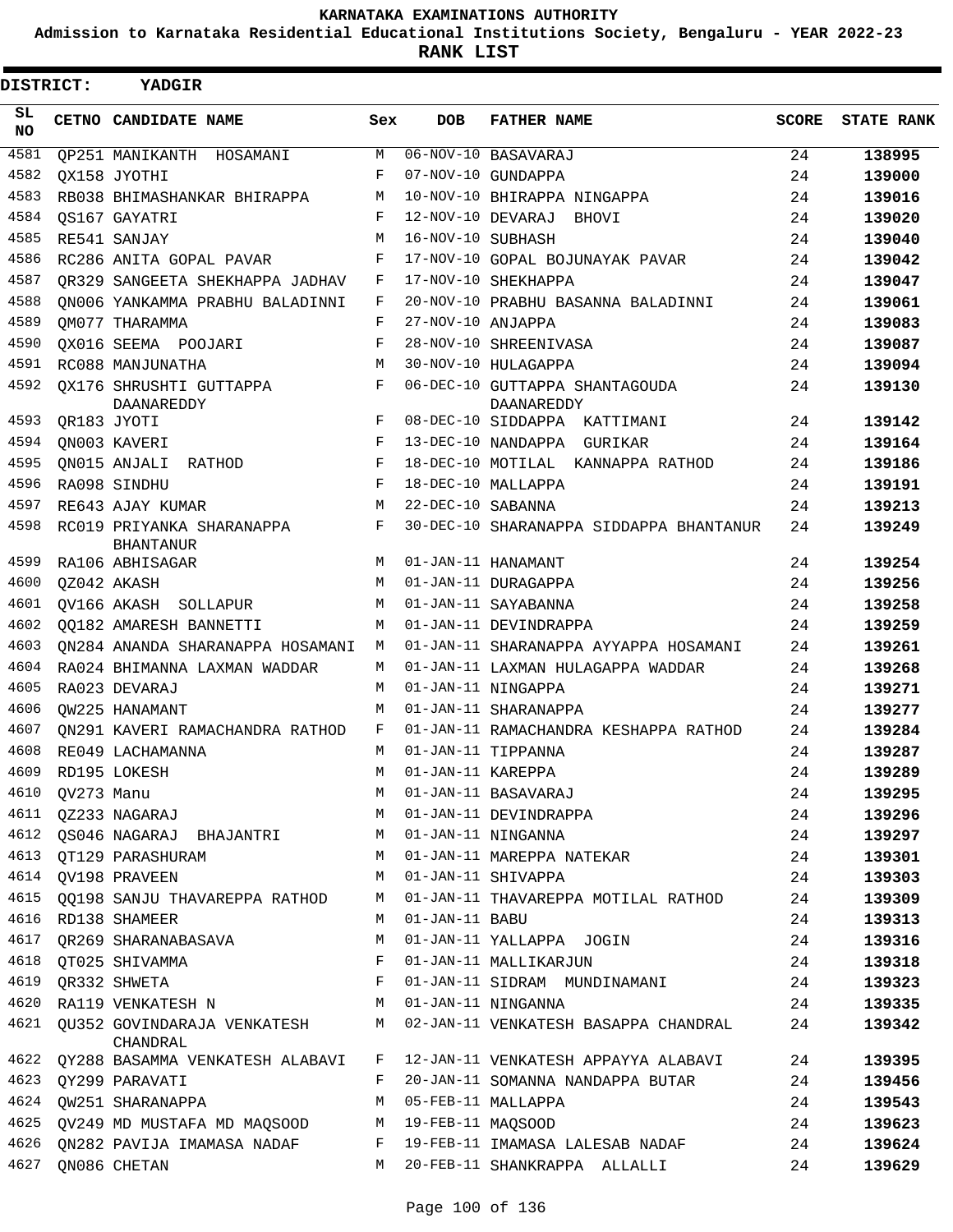**Admission to Karnataka Residential Educational Institutions Society, Bengaluru - YEAR 2022-23**

**RANK LIST**

 $\blacksquare$ 

| <b>DISTRICT:</b> |            | <b>YADGIR</b>                                  |     |                   |                                               |              |                   |
|------------------|------------|------------------------------------------------|-----|-------------------|-----------------------------------------------|--------------|-------------------|
| SL<br>NO.        |            | CETNO CANDIDATE NAME                           | Sex | <b>DOB</b>        | <b>FATHER NAME</b>                            | <b>SCORE</b> | <b>STATE RANK</b> |
| 4628             |            | RE372 MOHANKUMAR                               | M   | 22-FEB-11 SABANNA |                                               | 24           | 139651            |
| 4629             |            | ON161 PRAJWAL                                  | М   |                   | 06-MAR-11 VENKATESH CHAVAN                    | 24           | 139737            |
| 4630             |            | OS195 SUDEEP SANTOSH RATHOD                    | M   |                   | 08-MAR-11 SANTOSH PARUTAPPA RATHOD            | 24           | 139755            |
| 4631             |            | RE382 KASHILING                                | M   | 10-MAR-11 SABANNA |                                               | 24           | 139764            |
| 4632             |            | ON182 AISHWARYA PIDDAPPA KURI                  | F   |                   | 13-MAR-11 PIDDAPPA HULAGAPPA KURI             | 24           | 139790            |
| 4633             |            | QN141 AKSHATA PARAMANNA<br>KALLDEVANAHALLI     | F   |                   | 13-MAR-11 PARAMANNA                           | 24           | 139791            |
| 4634             |            | RC002 KRUSHNAVATI SHIVARAJ DASARU F            |     |                   | 15-MAR-11 SHIVARAJ GOVINDAPPA DASARU          | 24           | 139813            |
| 4635             |            | ON331 SHANTHAMMA                               | F   |                   | 17-MAR-11 HANUMANTHARAYA                      | 24           | 139835            |
| 4636             |            | RA303 PARVATI                                  | F   |                   | 29-MAR-11 NINGAPPA METI                       | 24           | 139923            |
| 4637             |            | RD107 PRADEEPKUMAR HIREMAT                     | M   |                   | 30-MAR-11 DEVINDRAYYASWAMY HIREMAT            | 24           | 139937            |
| 4638             |            | RB052 VINOD RAJ MALLAPPA<br>CHINCHOLI          | M   |                   | 01-APR-11 MALLAPPA BASAPPA CHINCHOLI          | 24           | 139963            |
| 4639             |            | OW174 MAHESHWARI                               | F   |                   | 03-APR-11 SIDDAPPA                            | 24           | 139979            |
| 4640             |            | RE618 LALITA                                   | F   | 07-APR-11 SABANNA |                                               | 24           | 140016            |
| 4641             |            | OR088 RENUKA                                   | F   |                   | 12-APR-11 HANAMAPPA HADIMANI                  | 24           | 140071            |
| 4642             |            | OZ126 SAMPAT RATHOD                            | M   |                   | 13-APR-11 TIPPANNA RATHOD RATHOD              | 24           | 140079            |
| 4643             |            | OR110 SHREESHAIL DANDAPPA<br><b>GUNDAKANAL</b> | M   |                   | 24-APR-11 DANDAPPA GUNDAKANAL                 | 24           | 140167            |
| 4644             |            | QU012 DAVALAMALIK                              | М   |                   | 26-APR-11 SAHEBA ELIGAR                       | 24           | 140183            |
| 4645             |            | RD209 ANITA RATHOD                             | F   |                   | 30-APR-11 BABANNA RATHOD                      | 24           | 140226            |
| 4646             |            | ON137 MAHMADAKAIF GURAGUNTA                    | M   |                   | 30-APR-11 MAHIBOOBASAB                        | 24           | 140232            |
| 4647             |            | ON329 SABUGOUDA                                | M   |                   | 01-MAY-11 BASAVARAJ POLISPATIL                | 24           | 140252            |
| 4648             |            | OX352 MALLIKARJUNA MAHADEVAPPA<br>KALYANI      | М   |                   | 04-MAY-11 MAHADEVAPPA DYAVANNA KALYANI        | 24           | 140281            |
| 4649             |            | QZ050 SWAPNA                                   | F   | 04-MAY-11 ERAPPA  |                                               | 24           | 140284            |
| 4650             | QM164 RAVI |                                                | М   | 05-MAY-11 MADHU   |                                               | 24           | 140294            |
| 4651             | OU004 SANA |                                                | F   |                   | 05-MAY-11 MALIKASA KORABU                     | 24           | 140295            |
| 4652             |            | RE404 PREMA XXX XXX                            | F   |                   | 13-MAY-11 RAMESH XXX XXX                      | 24           | 140377            |
| 4653             |            | RE332 MADHUSHREE R VADEYAR                     | F   |                   | 15-MAY-11 RAMALINGAPPA                        | 24           | 140393            |
| 4654             |            | OY276 MAHARAJA MARTHANDAPPA<br>GUNDAGARTI      | M   |                   | 17-MAY-11 MARTHANDAPPA HONNAPPA<br>GUNDAGARTI | 24           | 140409            |
| 4655             |            | RD123 BASAVARAJ                                |     |                   | M 20-MAY-11 HAYYALAPPA                        | 24           | 140436            |
| 4656             |            | $M_{\rm H}$<br>QZ121 HANAMANTHA                |     |                   | 23-MAY-11 LACHAMAPPA                          | 24           | 140470            |
| 4657             |            | QX217 ARJUN GOVINDARAO PAWAR                   | M   |                   | 28-MAY-11 GOVINDARAO RAMAPPA PAWAR            | 24           | 140520            |
| 4658             |            | OV194 BHAGAWAN                                 | М   |                   | 30-MAY-11 LACHAMANNA AGASAR                   | 24           | 140536            |
| 4659             |            | ON119 DEVAMMA                                  | F   | 01-JUN-11 SOMANNA |                                               | 24           | 140559            |
| 4660             |            | ON325 PARVATI                                  | F   |                   | 01-JUN-11 DHANESH RATHOD                      | 24           | 140572            |
| 4661             |            | QN125 SANIYA BEGUM                             | F   |                   | 01-JUN-11 MAIBOOB SAB                         | 24           | 140580            |
| 4662             |            | QW173 DEVAMMA SIDDAPPA RANJANGI                | F   |                   | 06-JUN-11 SIDDAPPA BHIMARAYA RANJANGI         | 24           | 140651            |
| 4663             |            | OR050 LAKSHMI NAMADEV METI                     | F   | 06-JUN-11 NAMADEV |                                               | 24           | 140657            |
| 4664             |            | RE264 NINGAMMA                                 | F   | 06-JUN-11 MALAPPA |                                               | 24           | 140660            |
| 4665             |            | RE598 PAVITRA                                  | F   | 06-JUN-11 RAMESH  |                                               | 24           | 140662            |
| 4666             |            | QQ386 PAYAL                                    | F   |                   | 06-JUN-11 KRUSHNA RATHOD                      | 24           | 140663            |
| 4667             |            | RE032 DHARANESH                                | M   | 09-JUN-11 GOPAL   |                                               | 24           | 140699            |
| 4668             |            | RB189 CHANDRASHEKAR VITHAL RATHOD M            |     |                   | 10-JUN-11 VITHAL NARAYANA RATHOD              | 24           | 140713            |
| 4669             |            | RD097 PRAVEEN                                  | M   | 10-JUN-11 HONAPPA |                                               | 24           | 140721            |
| 4670             |            | QP131 MANJUNTHA                                | M   |                   | 13-JUN-11 SHANTHAPPA BHIMARAYA<br>KARALAKUNTI | 24           | 140755            |
|                  |            | 4671 QT048 TIPPAMMA ASHOKA                     | F   |                   | 13-JUN-11 ASHOKA DARMU                        | 24           | 140760            |
| 4672             |            | QP222 BASAVARAJ                                |     |                   | M 21-JUN-11 BHIMANNA HANAMANTHRAY JUTLAR      | 24           | 140834            |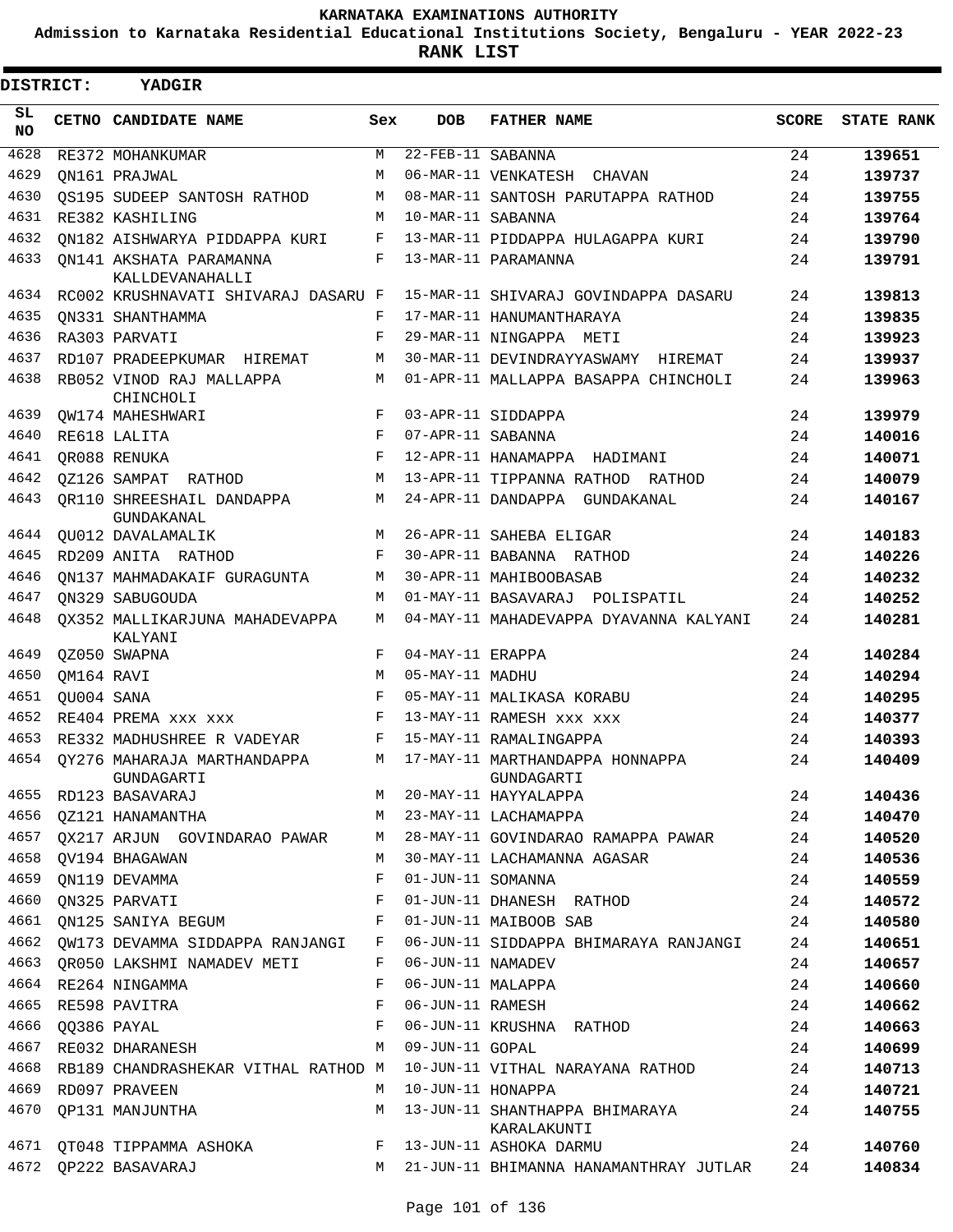**Admission to Karnataka Residential Educational Institutions Society, Bengaluru - YEAR 2022-23**

| DISTRICT:        |            | <b>YADGIR</b>                                |     |                   |                                               |              |                   |
|------------------|------------|----------------------------------------------|-----|-------------------|-----------------------------------------------|--------------|-------------------|
| SL.<br><b>NO</b> |            | CETNO CANDIDATE NAME                         | Sex | <b>DOB</b>        | <b>FATHER NAME</b>                            | <b>SCORE</b> | <b>STATE RANK</b> |
| 4673             |            | RE221 PRIYANKA                               | F   | $24-JUN-11$ MADAN |                                               | 24           | 140882            |
| 4674             |            | OY167 BHAGYASHREE                            | F   |                   | 26-JUN-11 BHEEMANNA                           | 24           | 140897            |
| 4675             |            | RD105 MALLIKARJUNA                           | М   |                   | 26-JUN-11 SIDDALINGAPPA                       | 24           | 140910            |
| 4676             |            | RD049 MALLIKARJUN                            | M   | 01-JUL-11 ESHAPPA |                                               | 24           | 140957            |
| 4677             |            | 00039 RENUKAMMA AYYAPPA                      | F   |                   | 04-JUL-11 AYYAPPA NINGAPPA                    | 24           | 140995            |
| 4678             |            | OV008 ROHITHA                                | M   |                   | 08-JUL-11 GOPAL RATHOD                        | 24           | 141047            |
| 4679             |            | RE307 MEGHA                                  | F   |                   | 13-JUL-11 SHARANAPPA                          | 24           | 141102            |
| 4680             |            | OY205 CHANDRIKA                              | F   |                   | 15-JUL-11 DEVARAJ CHAWAN                      | 24           | 141123            |
| 4681             |            | OW104 ROHITKUMAR SHARNKUMAR PAWAR M          |     |                   | 16-JUL-11 SHARNKUMAR GOPAL PAWAR              | 24           | 141143            |
| 4682             |            | OX081 IRAMMA BASAVARAJ CHIMMALAGI F          |     |                   | 22-JUL-11 BASAVARAJ SIDDAPPA CHIMMALAGI       | 24           | 141198            |
| 4683             |            | QT250 PALLAVI GENU PAWAR                     | F   |                   | 25-JUL-11 GENU TIPPANNA PAWAR                 | 24           | 141233            |
| 4684             |            | OU172 ERANNA HANAMANTRAYA<br>KARALKUNTI      | М   |                   | 27-JUL-11 HANAMANTRAYA BHIMANNA DORI          | 24           | 141259            |
| 4685             |            | RE267 RENUKA                                 | F   |                   | 31-JUL-11 M NARASIHMA                         | 24           | 141310            |
| 4686             |            | OM080 NAMRUTHA                               | F   |                   | 03-AUG-11 RAJASHEKARA                         | 24           | 141346            |
| 4687             | QM188 AJAY |                                              | M   | 11-AUG-11 AMBRESH |                                               | 24           | 141425            |
| 4688             |            | QX300 CHETAN                                 | М   |                   | 16-AUG-11 SURESHA<br>CHAVANA                  | 24           | 141473            |
| 4689             | RD129 DEVU |                                              | M   | 02-SEP-11 DEVAPPA |                                               | 24           | 141617            |
| 4690             |            | <b>OU125 BHAGYASHREE</b>                     | F   | 04-SEP-11 KISHANA |                                               | 24           | 141635            |
| 4691             |            | QS081 MALAPPA MINAJAGI                       | М   |                   | 05-SEP-11 NINGANNA REVANASIDDAPPA<br>MINAJAGI | 24           | 141651            |
| 4692             |            | RE433 SAIMAN BUDDAPNOR                       | М   |                   | 05-SEP-11 HANAMANTH BUDDAPNOR                 | 24           | 141652            |
| 4693             |            | OW088 DEVARAJ                                | M   | 12-SEP-11 SHANTU  |                                               | 24           | 141720            |
| 4694             |            | QT224 REKHA RAVI CHAVAN                      | F   |                   | 15-SEP-11 RAVI YANKAPPA                       | 24           | 141749            |
| 4695             |            | QV183 IRFAN SAYYADYUSUF PATEL                | М   |                   | 23-SEP-11 SAYYADYUSUF                         | 24           | 141831            |
| 4696             |            | 00190 CHETAN CHAVAN                          | М   | 01-OCT-11 BHIMU   |                                               | 24           | 141891            |
| 4697             |            | RE613 ROHITI                                 | M   |                   | 07-OCT-11 RAVIKUMAR                           | 24           | 141937            |
| 4698             |            | OW164 MAHESHWARI SAYABANNA<br>KALMANI        | F   |                   | 11-OCT-11 SAYABANNA MANAPPA                   | 24           | 141965            |
| 4699             |            | RE091 KEERTHI                                | F   | 03-NOV-11 SABAYYA |                                               | 24           | 142136            |
| 4700             |            | RB235 MALLIKARJUNA GURUBASAPPA               | M   |                   | 10-NOV-11 GURUBASAPPA                         | 24           | 142186            |
| 4701             |            | QN193 SHRINIVAS JALAHALLI                    | М   |                   | 11-NOV-11 VENKATESH JALAHALLI                 | 24           | 142207            |
| 4702             |            | RD113 NIRMALA                                | F   |                   | 14-NOV-11 HANAMANTA                           | 24           | 142224            |
| 4703             |            | OX186 SHRIKANTH ERAPPA CHALAMAR              | M   |                   | 19-NOV-11 ERAPPA HALLEPPA CHALAMAR            | 24           | 142272            |
|                  |            | 4704 QV246 RADHIKA SUBHASHCHANDRA<br>RATHOD  | F   |                   | 21-NOV-11 SUBHASHCHANDRA PURUNAYAK            | 24           | 142288            |
| 4705             |            | QY121 ANANTKUMAR                             | М   |                   | 23-NOV-11 HANAMANT                            | 24           | 142304            |
|                  |            | 4706 QX100 BASAVARAJ MEDAR                   | М   |                   | 23-NOV-11 MALLAPPA                            | 24           | 142305            |
| 4707             |            | QX126 APSANA                                 | F   | 24-NOV-11 SOFISAB |                                               | 24           | 142313            |
| 4708             |            | RB172 SIDDAMMA HOSAMANI                      | F   | 24-NOV-11 NAGAPPA |                                               | 24           | 142318            |
| 4709             |            | RE063 BHEEMARAYA                             | М   |                   | 27-NOV-11 BHEEMARADDY                         | 24           | 142333            |
|                  |            | 4710 QZ213 NIKHITA P                         | F   |                   | 27-NOV-11 PRABHUGOUD N BIRADAR                | 24           | 142339            |
| 4711             |            | RE107 MADHUSHREE                             | F   | 13-DEC-11 PRAKASH |                                               | 24           | 142459            |
| 4712             |            | QW084 YUVARAJA NEHARU                        | М   | 28-DEC-11 NEHARU  |                                               | 24           | 142559            |
| 4713             |            | RB256 BASAVARAJ                              | М   |                   | 01-JAN-12 BHEEMARAYA KACHAPUR                 | 24           | 142576            |
|                  |            | 4714 QX288 BASAYYA                           | М   |                   | 01-JAN-12 SIDDARAMAYYA SHARANAYYA<br>HIREMATH | 24           | 142577            |
| 4715             |            | QQ317 BHARATAKUMAR HANAMANTRAYA<br>GOLAPALLI | M   |                   | 01-JAN-12 HANAMANTRAYA                        | 24           | 142578            |
|                  |            | 4716 QV031 JYOTHI                            | F   |                   | 01-JAN-12 MALLAPPA HOSMANI                    | 24           | 142587            |
| 4717             |            | QR304 VISHWANATH MALLANNA DESAI              | M   |                   | 01-JAN-12 MALLANNA BALAVANTRAYA DESAI         | 24           | 142605            |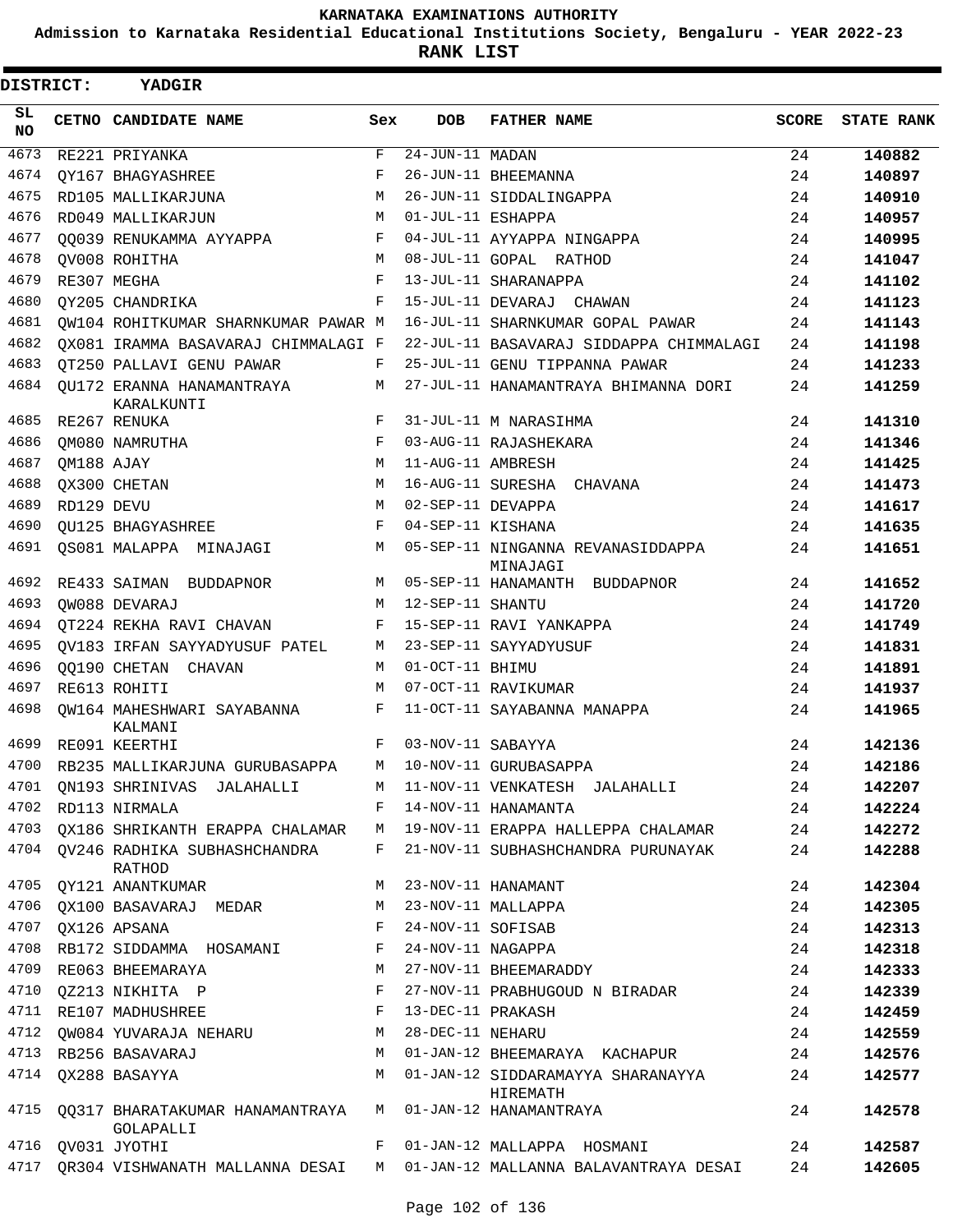**Admission to Karnataka Residential Educational Institutions Society, Bengaluru - YEAR 2022-23**

**RANK LIST**

 $\blacksquare$ 

| DISTRICT:  |                  | YADGIR                                              |             |                   |                                                        |              |                   |
|------------|------------------|-----------------------------------------------------|-------------|-------------------|--------------------------------------------------------|--------------|-------------------|
| SL.<br>NO. |                  | CETNO CANDIDATE NAME                                | Sex         | <b>DOB</b>        | <b>FATHER NAME</b>                                     | <b>SCORE</b> | <b>STATE RANK</b> |
| 4718       |                  | OS162 SHIVASHEKHAR CHANDRASHEKAR M<br><b>RATHOD</b> |             |                   | 13-JAN-12 CHANDRASHEKAR RAMAPPA RATHOD                 | 24           | 142633            |
| 4719       |                  | OV323 PALLAVI KRISHNA CHINNA<br><b>RATHOOD</b>      | F           |                   | 16-JAN-12 KRISHNA LALSING CHINNA<br><b>RATHOOD</b>     | 24           | 142639            |
| 4720       |                  | RA202 BHUVANESHWARI GUDDAKAYI                       | F           |                   | 21-JAN-12 PARASHURAM                                   | 24           | 142645            |
| 4721       |                  | RD145 SHIVALILA KUMBAR                              | F           |                   | 22-FEB-12 DEVINDRAPPA                                  | 24           | 142677            |
| 4722       |                  | OS129 SUVARNA                                       | $_{\rm F}$  |                   | 25-FEB-12 NAGAPPA KATTIMANI                            | 24           | 142681            |
| 4723       |                  | OZ129 MAHESH KUMAR                                  | M           | 07-APR-12 AMBRISH |                                                        | 24           | 142709            |
| 4724       |                  | OW076 SUREKHA SHANTAPPA SALIMANI                    | F           |                   | 12-MAY-12 SHANTAPPA BASAPPA                            | 24           | 142721            |
| 4725       |                  | OZ151 ABHISHEK MAREPPA                              | M           | 11-JUN-12 MAREPPA |                                                        | 24           | 142731            |
| 4726       |                  | 0Z093 KARUNAKARAREDDY APPANNA<br>SHAKHANAR          | M           |                   | 20-JUL-09 APPANNA HEMAREDDY SHAKHANAR                  | 23           | 142770            |
| 4727       |                  | RB007 KAVYA                                         | F           |                   | 02-OCT-09 SIDDANNA                                     | 23           | 142780            |
| 4728       |                  | OZ143 BEERALING REVANASIDDAPPA<br><b>BISALLI</b>    | M           |                   | 01-JAN-10 REVANASIDDAPPA SHANKARAPPA<br><b>BISALLI</b> | 23           | 142801            |
| 4729       |                  | OT163 CHANDRASHEKHAR                                | M           |                   | 01-JAN-10 HANAMANT MULIMANI                            | 23           | 142802            |
| 4730       |                  | OO183 JAYASHREE                                     | F           |                   | 01-JAN-10 HANAMANTRAYA BOODANOORA                      | 23           | 142803            |
| 4731       | OV109 PREM       |                                                     | M           |                   | 01-JAN-10 GENU RATHOD                                  | 23           | 142812            |
| 4732       |                  | QX327 SHIPANAJ                                      | F           |                   | 01-JAN-10 RASUL SAB VADIKERI                           | 23           | 142816            |
| 4733       |                  | OU180 SIDDARTH                                      | М           |                   | 01-JAN-10 MALAPPA JEWARGI                              | 23           | 142819            |
| 4734       |                  | 00197 PARASHURAMA KAKKASAGERA                       | M           |                   | 09-JAN-10 BASAVARAJA KAKKASAGERA                       | 23           | 142825            |
| 4735       |                  | RE434 DEVAMMA                                       | F           |                   | 22-JAN-10 BASALINGAPPA                                 | 23           | 142832            |
| 4736       |                  | QV075 APPU CHANDRASHEKHAR<br>KAKKASAGERA            | M           |                   | 31-MAR-10 CHANDRASHEKHAR HAYYALAPPA<br>KAKKASAGERA     | 23           | 142869            |
| 4737       |                  | OW077 DEEPA                                         | F           | 01-APR-10 MANU    |                                                        | 23           | 142870            |
| 4738       |                  | OW177 SIDDHARTH MALLESH ANCHILAL                    | M           |                   | 22-APR-10 MALLESH BASAPPA ANCHILAL                     | 23           | 142891            |
| 4739       |                  | OS168 MANJUNATH                                     | М           |                   | 05-JUN-10 DYAVAPPA BHAJANTRI                           | 23           | 142943            |
| 4740       |                  | OX041 VISHNU                                        | M           |                   | 07-JUN-10 BHIMAPPA                                     | 23           | 142949            |
| 4741       |                  | OP210 AMBIKA SADAPPA                                | F           |                   | 17-JUN-10 SADAPPA SABANNA                              | 23           | 142957            |
| 4742       |                  | RC277 LALITA GUNDURAV CHAVAN                        | F           |                   | 25-JUN-10 GUNDURAV LALAPPA CHAVAN                      | 23           | 142974            |
| 4743       |                  | OR215 YALLAMMA                                      | $_{\rm F}$  |                   | 25-JUN-10 SOMAPPA APLER                                | 23           | 142975            |
| 4744       |                  | RA109 NAGARTNA                                      | $\mathbf F$ |                   | 01-JUL-10 MALLAYYA                                     | 23           | 142983            |
| 4745       |                  | RB258 MOUNESH                                       | M           |                   | 04-JUL-10 KENCHAPPA                                    | 23           | 142987            |
| 4746       |                  | OZ325 BASAVARAJ                                     | M           |                   | 07-JUL-10 JATTEPPA                                     | 23           | 142992            |
| 4747       |                  | RB119 ARUN KUMAR DIWAKAR                            |             |                   | M 04-AUG-10 NINGAPPA DIWAKAR                           | 23           | 143027            |
| 4748       |                  | 00070 BHAGYASHREE NINGANNA<br><b>BIRADAR</b>        |             |                   | F 05-AUG-10 NINGANNA HANAMANTRAYA BIRADAR              | 23           | 143029            |
|            | 4749 RD151 LAXMI |                                                     | F           |                   | 15-AUG-10 DEVINDRAPPA                                  | 23           | 143056            |
|            |                  | 4750 RB275 SAVITRI                                  | F           |                   | 16-AUG-10 GADDEPPA KUPPI                               | 23           | 143057            |
|            |                  | 4751 QS185 PRIYANKA NANDANNA BIRADAR                | F           |                   | 25-AUG-10 NANDANNA                                     | 23           | 143068            |
|            |                  | 4752 QV283 MUKESH                                   |             | M 04-SEP-10 VINOD |                                                        | 23           | 143096            |
| 4753       |                  | RA068 GURUBAYI SHIVANAND KARPURA M<br>MATA          |             |                   | 12-SEP-10 SHIVANAND ERAYYA KARPURA MATA                | 23           | 143123            |
|            |                  | 4754 QU323 MEENAKSHI CHANDRASHEKHAR<br>CHAVAN       | F           |                   | 19-SEP-10 CHANDRASHEKHAR GOPAL CHAVAN                  | 23           | 143141            |
| 4755       |                  | QR033 NAGARAJ                                       | M           |                   | 20-SEP-10 SANNA GULAPPA KADADARAGADDI                  | 23           | 143144            |
|            |                  | 4756 RE238 LAKKESH                                  | М           | 22-SEP-10 MADAN   |                                                        | 23           | 143151            |
| 4757       |                  | QU058 LAKSHMI                                       | F           |                   | 26-SEP-10 DEVINDRAPPA                                  | 23           | 143163            |
| 4758       |                  | QP111 VIJAYAKUMAR                                   | M           |                   | 28-SEP-10 PARASURAM SABAYYA VAJJAL                     | 23           | 143167            |
| 4759       |                  | QX128 ASHWINI                                       | F           |                   | 01-OCT-10 MALLAPPA                                     | 23           | 143172            |
| 4760       | QT101 KUMAR      |                                                     | M           |                   | 01-OCT-10 SHIVARAM                                     | 23           | 143175            |
| 4761       |                  | QP208 RADHIKA                                       | F           |                   | 01-OCT-10 NINGANNA HANAMAGOUDA ASKI                    | 23           | 143177            |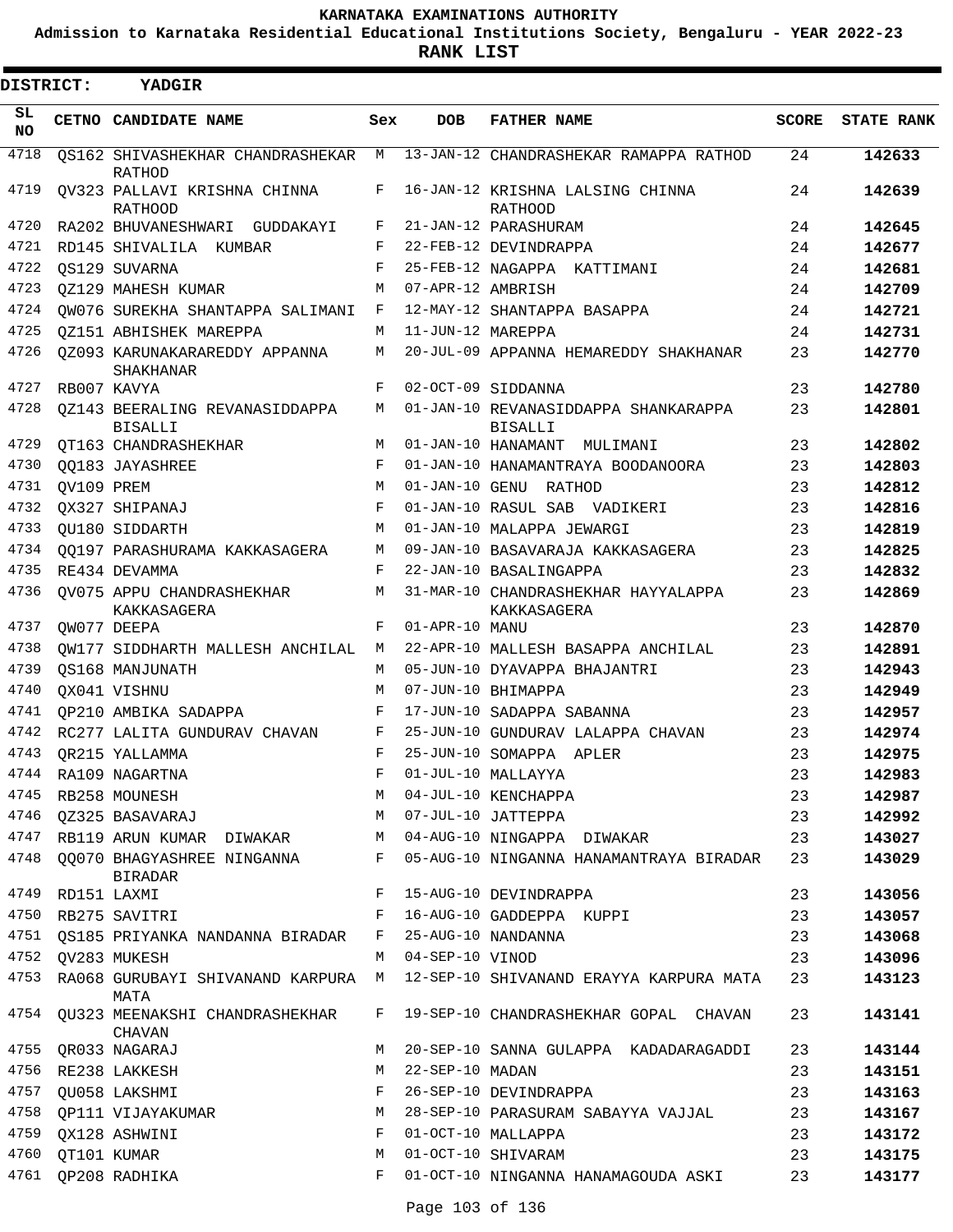**Admission to Karnataka Residential Educational Institutions Society, Bengaluru - YEAR 2022-23**

 $\blacksquare$ 

**RANK LIST**

| <b>DISTRICT:</b> |             | YADGIR                                                                      |            |                   |                                                                                     |       |                   |
|------------------|-------------|-----------------------------------------------------------------------------|------------|-------------------|-------------------------------------------------------------------------------------|-------|-------------------|
| SL<br>NO.        |             | CETNO CANDIDATE NAME                                                        | Sex        | <b>DOB</b>        | <b>FATHER NAME</b>                                                                  | SCORE | <b>STATE RANK</b> |
| 4762             |             | QU119 MALAKAMMA GURANNA MALA F                                              |            |                   | 02-OCT-10 GURANNA DUNDAPPA MALA                                                     | 23    | 143183            |
| 4763             |             | RB248 AKASH                                                                 | M          | 08-OCT-10 KUMAR   | <b>JADHAV</b>                                                                       | 23    | 143205            |
| 4764             |             | OS092 RAVICHANDRA                                                           | M          |                   | 08-OCT-10 BHIMARAYA BADYAPUR                                                        | 23    | 143209            |
| 4765             |             | QX222 SUPRIYA MARIYAPPA BHAJANTRI F                                         |            |                   | 24-OCT-10 MARIYAPPA DODDASABANNA<br>BHAJANTRI                                       | 23    | 143256            |
| 4766             |             | RA297 SOMANATHA DURAGAPPA MADAR                                             | M          |                   | 02-NOV-10 DURAGAPPA MADANAPPA MADAR                                                 | 23    | 143280            |
| 4767             |             | RE462 VENKATESH                                                             | M          | 16-NOV-10 ASHOK   |                                                                                     | 23    | 143330            |
| 4768             | QW114 ANITA |                                                                             | F          |                   | 21-NOV-10 PARAMANNA JEWARGI                                                         | 23    | 143349            |
| 4769             |             | QS180 AISHWARIAH                                                            | F          |                   | 23-NOV-10 NAMANAYAKA                                                                | 23    | 143356            |
| 4770             |             | RC099 AKSHATA                                                               | F          |                   | 25-NOV-10 SHARANAPPA                                                                | 23    | 143361            |
| 4771             |             | QX109 MAHESWARI                                                             | $_{\rm F}$ |                   | 29-NOV-10 GOVINDA VANADURGA                                                         | 23    | 143381            |
| 4772             |             | QM138 SHIVALEELA                                                            | F          | 06-DEC-10 ANTAPPA |                                                                                     | 23    | 143410            |
| 4773             |             | QZ251 NANDINI                                                               | F          |                   | 08-DEC-10 NINGANNA TALAWAR                                                          | 23    | 143423            |
| 4774             |             | RA291 PRATIBHA                                                              | F          |                   | 10-DEC-10 SOMASHEKHAR HOSUR                                                         | 23    | 143427            |
| 4775             |             | QU353 BASAMMA BABU SAMBUR<br>$\mathbf{F}$ and $\mathbf{F}$ and $\mathbf{F}$ |            |                   | 16-DEC-10 BABU BALAPPA SAMBUR                                                       | 23    | 143449            |
| 4776             |             | RD103 AYYAMMA                                                               | F          |                   | 17-DEC-10 NINGAPPA                                                                  | 23    | 143453            |
| 4777             |             | RE249 ANNAPURNA                                                             | F          |                   | 21-DEC-10 DEVINDRAPPA                                                               | 23    | 143468            |
| 4778             |             | QT123 AANJANEYA                                                             | M          | 22-DEC-10 DEVAPPA |                                                                                     | 23    | 143472            |
| 4779             |             | OW124 BASALINGAMMA BHIMAPPA AKKI F                                          |            |                   | 22-DEC-10 BHIMAPPA                                                                  | 23    | 143474            |
| 4780             |             | QY258 LAKKAPPA                                                              | M          |                   | 25-DEC-10 SHARANAPPA DODAMANI                                                       | 23    | 143490            |
| 4781             |             | QV114 ABHISHEK                                                              | M          |                   | 01-JAN-11 YANKAPPA                                                                  | 23    | 143523            |
| 4782             |             | QR296 AJIDA BEGAM                                                           | F          |                   | 01-JAN-11 SHAHUSENSHA                                                               | 23    | 143527            |
| 4783             |             | QQ067 AKASHA                                                                | M          | 01-JAN-11 NAGAPPA |                                                                                     | 23    | 143528            |
| 4784             |             | QM002 ARCHANA                                                               | F          | 01-JAN-11 BHEEMU  |                                                                                     | 23    | 143533            |
| 4785             |             | OM048 ASHWINI                                                               | F          | 01-JAN-11 BASHYA  |                                                                                     | 23    | 143536            |
| 4786             |             | QQ349 BASAVARAJ LAXMAN HOSAHALLI M                                          |            |                   | 01-JAN-11 LAXMAN HALAVAPPA HOSAHALLI                                                | 23    | 143538            |
| 4787             |             | OU196 BASAVARAJ RAMESHA KUMBAR                                              | M          |                   | 01-JAN-11 RAMESHA SHARANAPPA KUMBAR                                                 | 23    | 143539            |
| 4788             |             | QM203 DEVIBAI                                                               | F          | 01-JAN-11 RAMU    |                                                                                     | 23    | 143546            |
| 4789             |             | QV320 MAHESH                                                                | M          |                   | 01-JAN-11 MALLAPPA                                                                  | 23    | 143559            |
| 4790             |             | RC223 MALLAMMA RAMANAGOUDA PATIL F                                          |            |                   | 01-JAN-11 RAMANAGOUDA PATIL                                                         | 23    | 143560            |
| 4791             |             | QR165 MALLAYYA                                                              | M          |                   | 01-JAN-11 MAHADEVAPPA                                                               | 23    | 143561            |
|                  |             | 4792 OP059 MANJUNATH NINGAPPA<br>CHALUVADI                                  | M          |                   | 01-JAN-11 NINGAPPA CHALUVADI                                                        | 23    | 143567            |
| 4793             |             | QT009 NAGARAJ                                                               | M          |                   | 01-JAN-11 BASALINGAPPA                                                              | 23    | 143574            |
| 4794             |             | RB140 NINGANNA                                                              | M          |                   | 01-JAN-11 HANAMANTRAY                                                               | 23    | 143578            |
| 4795             |             | OV157 SOMARAJ                                                               | M          | 01-JAN-11 RAMAPPA |                                                                                     | 23    | 143604            |
| 4796             |             | OT196 SACHIN MADIVALAPPA BIRADAR M                                          |            |                   | 03-JAN-11 MADIVALAPPA NINGANNA BIRADAR                                              | 23    | 143628            |
| 4797             |             | OM166 JAGADISH                                                              | M          | 05-JAN-11 ANJAPPA |                                                                                     | 23    | 143635            |
| 4798             |             | OV211 SHIVALEELA                                                            | F          |                   | 08-JAN-11 VISHWARAJ                                                                 | 23    | 143656            |
| 4799             |             | ON227 AMAVVA MALAPPA KONCHER                                                | F          |                   | 13-JAN-11 MALAPPA KONCHER                                                           | 23    | 143680            |
| 4800             |             | OT191 MALLIKARJUN                                                           | M          | 25-JAN-11 DEVAPPA |                                                                                     | 23    | 143764            |
| 4801             |             | OW306 MANJUNATH                                                             | M          |                   | 27-JAN-11 MALLAPPA                                                                  | 23    | 143776            |
| 4802             |             | OR163 BANDAUM                                                               | F          |                   | 29-JAN-11 SANNA CHANDASAB DARESAB HOLI                                              | 23    | 143780            |
| 4803             |             | OV077 SHIVARAJ                                                              | М          |                   | 30-JAN-11 VIRUPAKSHI HARIJAN                                                        | 23    | 143787            |
| 4804             |             | RE356 MAMATA                                                                | F          | 01-FEB-11 SUNEEL  |                                                                                     | 23    | 143799            |
| 4805             |             | QY110 SAKSHI                                                                | F          | 09-FEB-11 AMIT    |                                                                                     | 23    | 143848            |
| 4806             | QZ002 TARUN |                                                                             | M          |                   | 13-FEB-11 SHARANAPPA                                                                | 23    | 143872            |
| 4807             |             | QW307 BHAGAMMA HUSANAPPA<br>JERABANDI                                       | F          |                   | 14-FEB-11 HUSANAPPA                                                                 | 23    | 143873            |
| 4808             |             |                                                                             |            |                   | QN080 ANITA HANAMANTHA MANASAGALA F 16-FEB-11 HANAMANTHA DODDARAMAPPA<br>MANASAGALA | 23    | 143885            |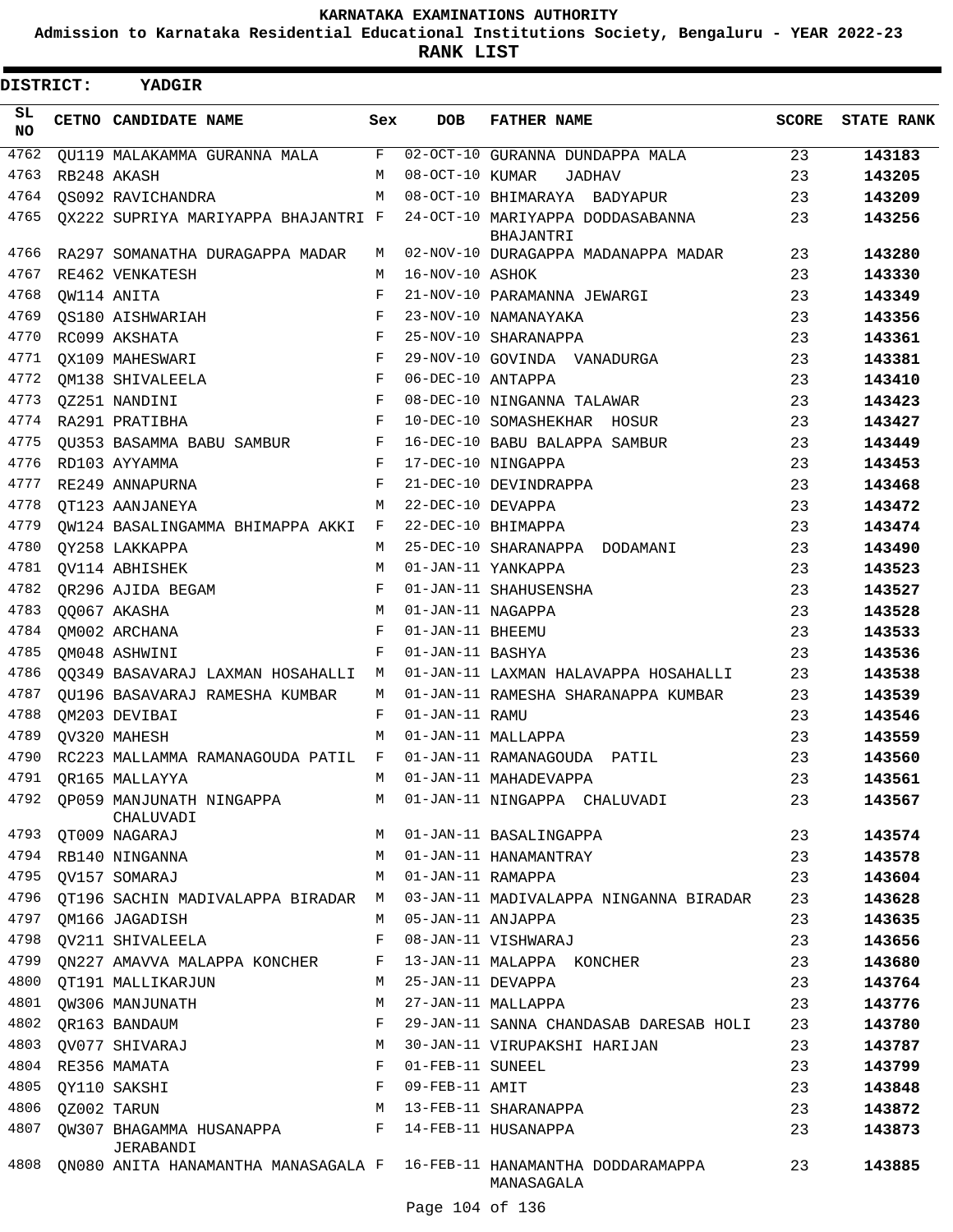**Admission to Karnataka Residential Educational Institutions Society, Bengaluru - YEAR 2022-23**

**RANK LIST**

| DISTRICT:       | <b>YADGIR</b>                                                                                                   |     |                   |                                                                                                                                              |              |                   |
|-----------------|-----------------------------------------------------------------------------------------------------------------|-----|-------------------|----------------------------------------------------------------------------------------------------------------------------------------------|--------------|-------------------|
| SL<br><b>NO</b> | CETNO CANDIDATE NAME                                                                                            | Sex | <b>DOB</b>        | <b>FATHER NAME</b>                                                                                                                           | <b>SCORE</b> | <b>STATE RANK</b> |
| 4809            | <b>OW126 MAHESH</b>                                                                                             | М   | 23-FEB-11 DEVAPPA |                                                                                                                                              | 23           | 143923            |
| 4810            | RE492 JAYESH KAILASA RATHOD                                                                                     | М   |                   | 01-MAR-11 KAILAS RATHOD                                                                                                                      | 23           | 143956            |
| 4811            | OT136 BASANNA NINGAPPA KAVALI                                                                                   | M   |                   | 02-MAR-11 NINGAPPA BASAYYA KAVALI                                                                                                            | 23           | 143965            |
| 4812            | RA167 CHANNAMMA                                                                                                 | F   |                   | 06-MAR-11 HANAMANT                                                                                                                           | 23           | 143996            |
| 4813            | OS068 ASHOK                                                                                                     | M   |                   | 13-MAR-11 YALLAPPA DESAI                                                                                                                     | 23           | 144042            |
| 4814            | QT021 YALLMMA                                                                                                   | F   |                   | 15-MAR-11 TIPPANNA                                                                                                                           | 23           | 144069            |
| 4815            | RE033 BHAVANI                                                                                                   | F   |                   | 17-MAR-11 BASAVARAJ                                                                                                                          | 23           | 144078            |
| 4816            | OS072 MANAMMA WADAGERI                                                                                          | F   |                   | 20-MAR-11 SIDDAPPA                                                                                                                           | 23           | 144101            |
| 4817            | QQ328 ROHAN                                                                                                     | M   |                   | 20-MAR-11 VIJAYAKANT JADHAV                                                                                                                  | 23           | 144104            |
| 4818            | 0Z070 ANIL ANAND TALAVARA                                                                                       | M   |                   | 26-MAR-11 ANAND DEVINDRAPPA TALAVARA                                                                                                         | 23           | 144153            |
| 4819            | OU282 NAGARAJ SIDDAPPA TANGDAGI                                                                                 | М   |                   | 27-MAR-11 SIDDAPPA BHIMRAY TANGDAGI                                                                                                          | 23           | 144161            |
| 4820            | OV324 NANDINI                                                                                                   | F   |                   | 29-MAR-11 PRABHU JAALIBENCHI                                                                                                                 | 23           | 144184            |
| 4821            | OY123 SOUBHAGYA HANAMANTA<br>PADASALAGI                                                                         | F   |                   | 05-APR-11 HANAMANTA PADASALAGI                                                                                                               | 23           | 144239            |
| 4822            | QZ001 SANGEETA                                                                                                  | F   | 09-APR-11 AYYAPPA |                                                                                                                                              | 23           | 144278            |
| 4823            | RA131 SHREYA                                                                                                    | F   |                   | 09-APR-11 SHARANAPPA KOLIHAL                                                                                                                 | 23           | 144279            |
| 4824            | OP235 YANKAMMA BASAVARAJ GURIKAR                                                                                | F   |                   | 14-APR-11 BASAVARAJ RAMANNA GURIKAR                                                                                                          | 23           | 144311            |
| 4825            | QW115 BIRESH                                                                                                    | М   |                   | 23-APR-11 DEVINDRAPPA                                                                                                                        | 23           | 144371            |
| 4826            | RE575 SUSHMA                                                                                                    | F   | 26-APR-11 ANANDA  |                                                                                                                                              | 23           | 144396            |
| 4827            | ON229 BALABHEEMA                                                                                                | M   |                   | 30-APR-11 MAHADEVAPPAGOUDA MALI PATIL                                                                                                        | 23           | 144421            |
| 4828            | OX278 ABHINASH KUMAR CHAVHAN                                                                                    | M   |                   | 01-MAY-11 KUMAR TIPPANNA CHAVHAN                                                                                                             | 23           | 144430            |
| 4829            | OR135 TIMMANNA VAJJAL                                                                                           | М   |                   | 03-MAY-11 GIRENNA VAJJAL                                                                                                                     | 23           | 144458            |
| 4830            | QN017 AMBRESH CHANDRAKANT JADAV                                                                                 | М   |                   | 05-MAY-11 CHANDRAKANT SANGAPPA JADAV                                                                                                         | 23           | 144475            |
| 4831            | QV092 RESHMA                                                                                                    | F   |                   | 07-MAY-11 RAJU JADAV                                                                                                                         | 23           | 144507            |
| 4832            | QW223 DEVINDRAMMA BHIMAPPA<br>NASIGERI                                                                          | F   |                   | 22-MAY-11 BHIMAPPA BASAPPA NASIGERI                                                                                                          | 23           | 144625            |
| 4833            | OU230 KAVERI                                                                                                    | F   |                   | 23-MAY-11 MALLIKARJUNA                                                                                                                       | 23           | 144629            |
| 4834            | RD234 AJAYKUMAR                                                                                                 | М   |                   | 27-MAY-11 NAGAPPA NINGAYYA KURIYAL                                                                                                           | 23           | 144668            |
| 4835            | ON114 MALLIKARJUNA YADAGIRI                                                                                     | М   |                   | 30-MAY-11 AYYAPPA YADAGIRI                                                                                                                   | 23           | 144700            |
| 4836            | OR167 DEVAMMA                                                                                                   | F   |                   | 01-JUN-11 HANAMANT KEMBHAVI                                                                                                                  | 23           | 144721            |
|                 | 4837 RE477 MANJUNATH                                                                                            | M   |                   | 06-JUN-11 MALLAPPA                                                                                                                           | 23           | 144803            |
|                 |                                                                                                                 |     |                   | 4837 RE477 MANJUNATH MOS-JUN-11 MALLAPPA<br>4838 QQ088 GADDEMMA F 08-JUN-11 HANAMAPPA DESAI 23<br>4839 QV218 MAHESH M M 10-JUN-11 SUBHASH 23 |              | 144820            |
|                 |                                                                                                                 |     |                   |                                                                                                                                              |              | 144844            |
|                 |                                                                                                                 |     |                   | 4840 RC240 SIDDARAMAYYA BULAGURER M 10-JUN-11 GUDADAPPA NINGAPPA BULAGURER 23                                                                |              | 144849            |
|                 |                                                                                                                 |     |                   |                                                                                                                                              | 23           | 144859            |
|                 |                                                                                                                 |     |                   | M 14-JUN-11 AMARESH                                                                                                                          | 23           | 144878            |
|                 |                                                                                                                 |     |                   | 4843 RA308 SHARANABASAV M 21-JUN-11 HANAMAPPA MADAR 23                                                                                       |              | 144959            |
|                 | 4844 QT119 LALASAB                                                                                              |     |                   | M 22-JUN-11 ALLABAXA<br>23                                                                                                                   |              | 144965            |
|                 |                                                                                                                 |     |                   | 4845 QY125 LAXMAN MADIVALAPPA VADDAR M 23-JUN-11 MADIVALAPPA RAMAPPA VADDAR 23                                                               |              | 144974            |
|                 |                                                                                                                 |     |                   |                                                                                                                                              | 23           | 144984            |
|                 |                                                                                                                 |     |                   |                                                                                                                                              | 23           | 144995            |
|                 |                                                                                                                 |     |                   | 4848 QP166 PREMA RAJAKUMAR RATHOD F 27-JUN-11 RAJAKUMAR BHIMAPPA RATHOD 23                                                                   |              | 145022            |
|                 | 4849 QT176 PRIYANKA (Camp of the Second of the Second of the Second of the Second of the Second of the Second S |     |                   |                                                                                                                                              | 23           | 145037            |
|                 | 4850 QR101 SHIVARAJ LAXMAN POOJARI M 02-JUL-11 LAXMAN                                                           |     |                   |                                                                                                                                              | 23           | 145080            |
|                 | 4851 RC237 PAVITRA F 07-JUL-11 HANAMANTA                                                                        |     |                   |                                                                                                                                              | 23           | 145120            |
|                 |                                                                                                                 |     |                   | 4852 QW321 RAJESHWARI TARA E O8-JUL-11 SHIVAPPA DODAMANI 23                                                                                  |              | 145133            |
|                 |                                                                                                                 |     |                   | 4853 QU169 PRIYANKA CHINNARATHOD F 10-JUL-11 GOPAL                                                                                           | 23           | 145155            |
|                 |                                                                                                                 |     |                   | 4854 RB313 JYOTIBAI TIRUPATI RATHOD F 12-JUL-11 TIRUPATI KHEERAPPA RATHOD 23                                                                 |              | 145172            |
|                 |                                                                                                                 |     |                   |                                                                                                                                              |              | 145223            |
|                 |                                                                                                                 |     |                   | 4856 RB228 KASHINATH RAMANNA CHALAVADI M 18-JUL-11 RAMANNA YALLAPPA CHALAVADI 23                                                             |              | 145230            |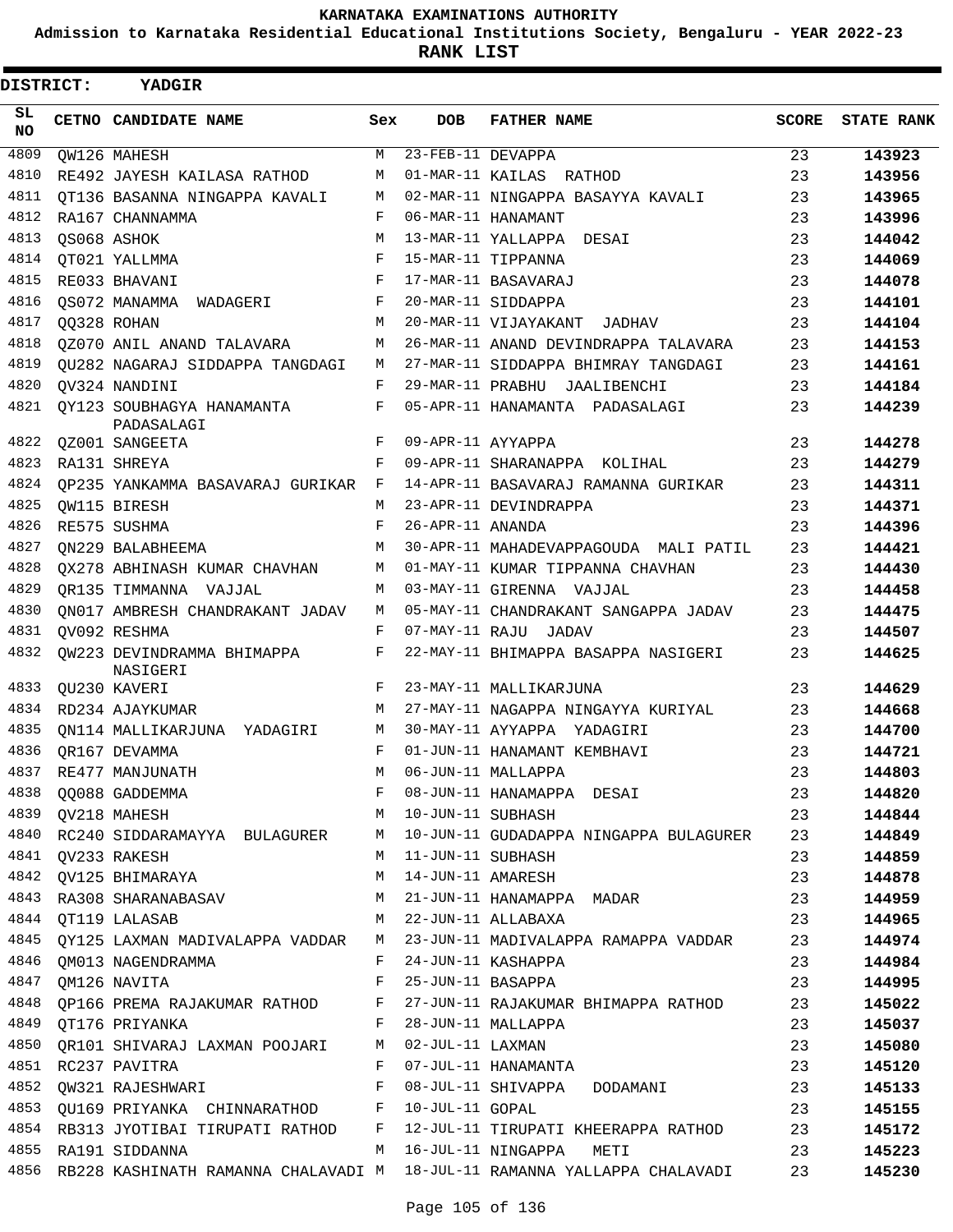**Admission to Karnataka Residential Educational Institutions Society, Bengaluru - YEAR 2022-23**

 $\blacksquare$ 

**RANK LIST**

| DISTRICT: |                  | YADGIR                                        |              |                   |                                                                                 |       |                   |
|-----------|------------------|-----------------------------------------------|--------------|-------------------|---------------------------------------------------------------------------------|-------|-------------------|
| SL<br>NO. |                  | CETNO CANDIDATE NAME                          | Sex          | <b>DOB</b>        | <b>FATHER NAME</b>                                                              | SCORE | <b>STATE RANK</b> |
| 4857      |                  | OU137 RENUKA RAMU CHAVAN                      | F            |                   | 20-JUL-11 RAMU SOMLU                                                            | 23    | 145256            |
| 4858      |                  | RE463 VINAY                                   | M            | 25-JUL-11 MANOHAR |                                                                                 | 23    | 145295            |
| 4859      |                  | RD218 BHIMASHANKAR                            | M            |                   | 31-JUL-11 KASHAPPA NAGAPPA GADDIMANI                                            | 23    | 145350            |
| 4860      |                  | OY329 CHANNABASAPPA SIDDAPPA<br>KONDAGULI     | M            |                   | 04-AUG-11 SIDDAPPA KONDAGULI                                                    | 23    | 145388            |
| 4861      |                  | OT240 REETA MANAPPA HOSMANI                   | F            |                   | 06-AUG-11 MANAPPA MALLAPPA HOSMANI                                              | 23    | 145407            |
| 4862      |                  | QV196 GIRISH LAKSHMAN RATHOD                  | М            |                   | 12-AUG-11 LAKSHMAN GANGU                                                        | 23    | 145448            |
| 4863      |                  | QZ205 KEERTI                                  | F            |                   | 12-AUG-11 GUNDURAO PAWAR                                                        | 23    | 145452            |
| 4864      |                  | QY031 SHAKUNTALA                              | F            |                   | 13-AUG-11 HUSANAPPA                                                             | 23    | 145459            |
| 4865      |                  | OU303 GIREESH                                 | M            |                   | 15-AUG-11 SIDDAPPA DEVIKERI                                                     | 23    | 145470            |
| 4866      |                  | OY094 SHREEDEVI DEVENDRA HUGARA               | F            |                   | 17-AUG-11 DEVENDRA RAMACHANDRAPPA<br>HUGARA                                     | 23    | 145498            |
| 4867      |                  | OX251 MANJULA SHRINIVASA RATHODA              | F            |                   | 25-AUG-11 SHRINIVASA MANUNAYKA RATHODA                                          | 23    | 145558            |
| 4868      |                  | RC355 PRAJWAL                                 | M            |                   | 25-AUG-11 DYAVAPPA YALAGI                                                       | 23    | 145560            |
| 4869      |                  | OZ216 SATISH<br>CHAVHAN                       | M            |                   | 25-AUG-11 KASHINAT<br>CHAVHAN                                                   | 23    | 145561            |
| 4870      |                  | OY066 DHARMARAJ                               | M            | 31-AUG-11 MALAPPA |                                                                                 | 23    | 145608            |
| 4871      |                  | OM153 NIRMALA                                 | $\mathbf{F}$ | 03-SEP-11 ANTAPPA |                                                                                 | 23    | 145634            |
| 4872      |                  | RD029 ROHIT                                   | M            |                   | 11-SEP-11 CHANNAPPA                                                             | 23    | 145713            |
| 4873      |                  | OW333 PRAJWAL RAVIKUMAR                       | M            |                   | 14-SEP-11 RAVIKUMAR AYYAPPA                                                     | 23    | 145735            |
| 4874      |                  | OR178 SANJANA SOMASHEKHAR NAYAKA              | $\mathbf{F}$ |                   | 14-SEP-11 SOMASHEKHAR REKHAPPA NAYAKA                                           | 23    | 145737            |
| 4875      |                  | RE146 LAXMI                                   | F            | 17-SEP-11 DEVAPPA |                                                                                 | 23    | 145759            |
| 4876      |                  | RC142 BALAKRISHNA MANAPPA HAVIN               | М            |                   | 08-OCT-11 MANAPPA HANAMANTHA HAVIN                                              | 23    | 145909            |
| 4877      |                  | OS228 SOUNDARYA                               | F            |                   | 13-OCT-11 MOTILAL RATHOD                                                        | 23    | 145964            |
| 4878      |                  | RE229 BHARATI                                 | F            |                   | 17-OCT-11 KASHINATHA                                                            | 23    | 145982            |
| 4879      |                  | RE284 AKASHA                                  | M            |                   | 27-OCT-11 MALLAPPA                                                              | 23    | 146042            |
| 4880      |                  | OV168 MANIKANTHA                              | M            |                   | 07-NOV-11 DEVENDRAPPA                                                           | 23    | 146121            |
| 4881      |                  | OZ052 MALINGARAYA PUJARI                      | M            | 17-NOV-11 MANAPPA |                                                                                 | 23    | 146199            |
| 4882      |                  | RD088 AKASHA                                  | M            |                   | 19-NOV-11 KHANDAPPA                                                             | 23    | 146209            |
| 4883      |                  | RB105 MOUNESH                                 | M            |                   | 26-NOV-11 YAMANAPPA JALAHALLI                                                   | 23    | 146261            |
| 4884      |                  | OZ165 SHASHIKANT                              | M            |                   | 26-NOV-11 VENKATESH                                                             | 23    | 146263            |
|           |                  |                                               |              |                   | 4885 QN300 SAFANA KALLAKUTAGI F 30-NOV-11 MAIBOOBSABA BANDENAWAJ<br>KALLAKUTAGI | 23    | 146297            |
|           | 4886 QP181 JYOTI |                                               | F            |                   | 03-DEC-11 DEVANNA SUNNADALLI                                                    | 23    | 146315            |
|           |                  | 4887 QW141 MALLIKARJUN SHIVAPPA M<br>HADIMANI |              |                   | 13-DEC-11 SHIVAPPA HOOVAPPA HADIMANI                                            | 23    | 146375            |
| 4888      |                  | RE516 VISHNU                                  | М            | 20-DEC-11 POMU    |                                                                                 | 23    | 146413            |
| 4889      |                  | QW323 GANESH                                  | M            | 01-JAN-12 ALYA    |                                                                                 | 23    | 146484            |
| 4890      |                  | OP287 SANGAMESH                               | М            |                   | 01-JAN-12 TULAJARAM RATHOD                                                      | 23    | 146489            |
| 4891      |                  | QW083 SHARANABASSU SHIVAMANAPPA<br>SANGAYAR   | M            |                   | 01-JAN-12 SHIVAMANAPPA SANGAYYA<br>SANGAYAR                                     | 23    | 146490            |
| 4892      |                  | QZ006 SOMU NINGANNA                           | M            |                   | 01-JAN-12 NINGANNA PARAMANNA                                                    | 23    | 146495            |
| 4893      |                  | QV184 NABHIMMA CHANDASAB<br>DODDAMANI         | F            |                   | 02-JUN-12 CHANDASAB KASHIMSAB DODDAMANI                                         | 23    | 146596            |
| 4894      |                  | QN093 REKHA AMBRAPPA YARAJARI                 | F            |                   | 07-JUL-08 AMBRAPPA SANGAPPA YARAJARI                                            | 22    | 146614            |
| 4895      |                  | QQ035 PRAKASHA                                | M            |                   | 01-JAN-09 PARAMANNA                                                             | 22    | 146617            |
| 4896      |                  | RE500 YUVARAJA                                | М            |                   | 01-JAN-09 MANNU RATHOD                                                          | 22    | 146618            |
| 4897      |                  | RC108 MAHESH                                  | M            |                   | 20-MAY-09 YANKAPPA                                                              | 22    | 146627            |
| 4898      |                  | RE476 KAVITA                                  | F            |                   | 01-JUN-09 SANNANINGAPPA                                                         | 22    | 146628            |
| 4899      |                  | RE190 UMESH                                   | M            | 05-JUN-09 JAIRAM  |                                                                                 | 22    | 146630            |
| 4900      |                  | OS108 ANILKUMAR                               | M            |                   | 24-JUN-09 GOPALEPPA                                                             | 22    | 146636            |
| 4901      |                  | RD081 KISHAN                                  | M            | 01-JAN-10 RAMU    |                                                                                 | 22    | 146681            |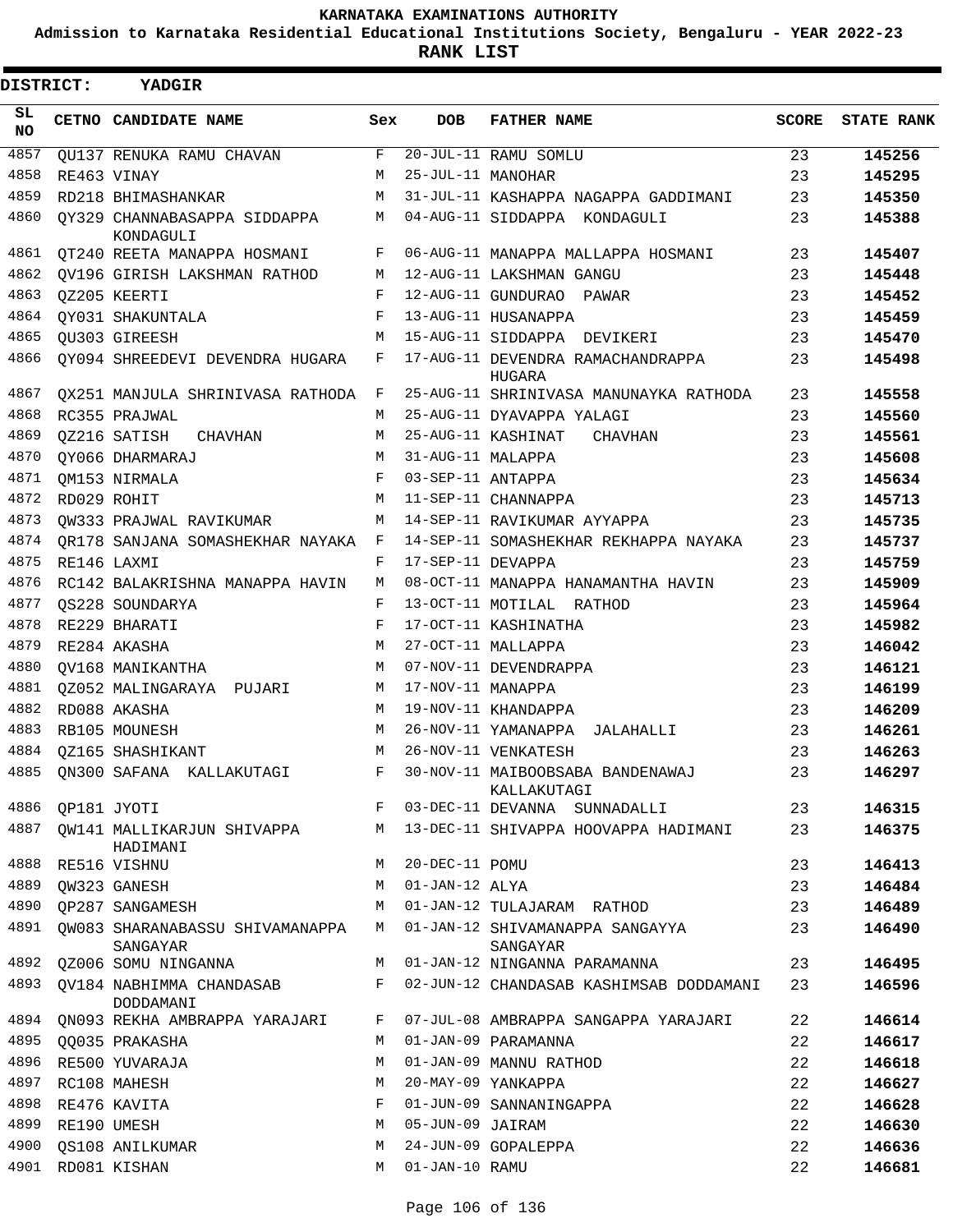**Admission to Karnataka Residential Educational Institutions Society, Bengaluru - YEAR 2022-23**

| DISTRICT:  | YADGIR                                              |     |                  |                                                                                   |       |                   |
|------------|-----------------------------------------------------|-----|------------------|-----------------------------------------------------------------------------------|-------|-------------------|
| SL.<br>NO. | CETNO CANDIDATE NAME                                | Sex | <b>DOB</b>       | <b>FATHER NAME</b>                                                                | SCORE | <b>STATE RANK</b> |
| 4902       | QS151 PARASHURAM<br>CHAVHAN                         | М   |                  | 01-JAN-10 BABU MOTILAL CHAVHAN                                                    | 22    | 146684            |
| 4903       | OP120 PARAVTI                                       | F   |                  | 01-JAN-10 NINGAPPA SHANKREPPA BAILAPUR                                            | 22    | 146685            |
| 4904       | OV139 PRIYA                                         | F   |                  | 01-JAN-10 BHIMANNA                                                                | 22    | 146688            |
| 4905       | 00298 SHARANABASAVA KAITOTA                         | М   |                  | 01-JAN-10 MALLAPPA                                                                | 22    | 146697            |
| 4906       | RE207 MAHESH                                        | М   |                  | 20-JAN-10 MAHADEVAPPA                                                             | 22    | 146713            |
| 4907       | RE278 MAHANTESH                                     | M   |                  | 21-JAN-10 ANANTAPPA                                                               | 22    | 146714            |
| 4908       | RD094 MADESH                                        | M   |                  | 01-FEB-10 BASAVARAJ                                                               | 22    | 146719            |
| 4909       | RC194 SHILPA HANAMANTRAY                            | F   |                  | 02-FEB-10 HANAMANTRAY                                                             | 22    | 146724            |
| 4910       | ON013 YUVARAJ LINGAPPA RATHOD                       | М   |                  | 01-APR-10 LINGAPPA RATHOD                                                         | 22    | 146762            |
| 4911       | OW027 AKSHANTRAO                                    | М   |                  | 21-APR-10 JAIKISHAN                                                               | 22    | 146772            |
| 4912       | QT325 REENA                                         | F   | 10-MAY-10 LOKESH |                                                                                   | 22    | 146796            |
| 4913       | OM065 AKASH                                         | M   |                  | 12-MAY-10 CHANDRASHEKAR                                                           | 22    | 146798            |
| 4914       | OU243 NANDINI RAVIKUMAR                             | F   |                  | 24-MAY-10 RAVIKUMAR SHARANAPPA                                                    | 22    | 146806            |
| 4915       | RB208 SANTOSH BALARAM RATHOD                        | М   |                  | 06-JUN-10 BALARAM BHIMAPPA RATHOD                                                 | 22    | 146831            |
| 4916       | ON221 SABANNA                                       | M   |                  | 17-JUN-10 KANAKARAYA YALAGI                                                       | 22    | 146845            |
| 4917       | 0Z336 RAKSHITA HOLEPPA KARIGOUDA                    | F   |                  | 09-JUL-10 HOLEPPA HANAMANTRAYA<br>KARIGOUDA                                       | 22    | 146873            |
| 4918       | ON235 SAHEBAGOUDA SOMANIGAPPA<br><b>BIRADAR</b>     | М   |                  | 09-JUL-10 SOMANIGAPPA YAMANAPPA BIRADAR                                           | 22    | 146874            |
| 4919       | QR246 MEENAKSHI TOPANNA PAWAR                       | F   |                  | 21-JUL-10 TOPANNA POOLASING PAWAR                                                 | 22    | 146891            |
| 4920       | RA284 DEEPA SURESH PAWAR                            | F   |                  | 25-JUL-10 SURESH HARISCHANDRA PAWAR                                               | 22    | 146896            |
| 4921       | OU108 DEEPA GOVIND CHINNARATHOD                     | F   |                  | 09-AUG-10 GOVIND MANSINGH                                                         | 22    | 146914            |
| 4922       | OU363 KAVERI SURESH GUDIMANI                        | F   |                  | 23-AUG-10 SURESH MALLAPPA GUDIMANI                                                | 22    | 146929            |
| 4923       | QX136 BASAMMA                                       | F   |                  | 11-SEP-10 KRISHNAPPA                                                              | 22    | 146968            |
| 4924       | QQ157 YAMANA                                        | F   |                  | 23-SEP-10 BASAVARAJA<br>CHALAVADI                                                 | 22    | 147000            |
| 4925       | QQ020 CHAITRA                                       | F   |                  | 28-SEP-10 BALAPPA SONNAPUR                                                        | 22    | 147005            |
| 4926       | RB290 RAJANI                                        | F   |                  | 28-SEP-10 VISHWANATHAREDDY                                                        | 22    | 147007            |
| 4927       | RC156 ARCHANA                                       | F   | 11-OCT-10 MAHESH |                                                                                   | 22    | 147059            |
| 4928       | RA186 MOUNESHA                                      | М   |                  | 16-OCT-10 BASAVARAJA<br>TANAKEDAR                                                 | 22    | 147074            |
| 4929       | OP119 ANNAPOORNA                                    | F   |                  | 18-OCT-10 BHEEMANNA BHOVI                                                         | 22    | 147080            |
|            | 4930 QY144 ADITYA                                   | M   |                  | 23-OCT-10 SAKREPPA HANGARAGI                                                      | 22    | 147096            |
|            | 4931 RE096 MANJULA                                  |     |                  | F 24-OCT-10 CHANDRASHEKHAR                                                        | 22    | 147100            |
|            |                                                     |     |                  | 4932 RB062 SHOBHA HANAMANTHA TALAVARA F 02-NOV-10 HANAMANTHA SHIVAPPA TALAVARA 22 |       | 147137            |
| 4933       | RD083 AKASH                                         | M   |                  | 10-NOV-10 HANAMANTRAYA                                                            | 22    | 147161            |
|            | 4934 QQ302 ARJUN BHIMASING RATHOD                   | М   |                  | 11-NOV-10 BHIMASING MOTILAL RATHOD                                                | 22    | 147163            |
|            | 4935 QS177 KISHAN DHANASING JADHAV M                |     |                  | 16-NOV-10 DHANASING RATNAPPA JADHAV                                               | 22    | 147178            |
|            | 4936 RA305 SUMANGALA                                | F   |                  | 22-NOV-10 SHIVAPUTRA                                                              | 22    | 147199            |
|            | 4937 RC282 JAYASHREE                                | F   |                  | 01-DEC-10 MADIVALAPPA MELINAMANI                                                  | 22    | 147227            |
|            | 4938 QP214 SHRUTHI<br>$\mathbf{F}$ and $\mathbf{F}$ |     |                  | 01-DEC-10 NINGAPPA BALAPPA DEVATKAL                                               | 22    | 147229            |
|            | 4939 QY159 BANDENAVAAZ HUSENBASHA M<br>SASANUR      |     |                  | 07-DEC-10 HUSENBASHA NABISAB SASANUR                                              | 22    | 147249            |
| 4940       | QM086 CHARANA                                       | M   |                  | 08-DEC-10 NARAYANA                                                                | 22    | 147252            |
|            | 4941 RB268 DHANARAJ                                 | M   |                  | 16-DEC-10 DHARMU RATHOD                                                           | 22    | 147280            |
| 4942       | QV285 ANUSHA NINGAPPA RATHOD                        | F   |                  | 01-JAN-11 LINGAPPA MANU RATHOD                                                    | 22    | 147346            |
|            | 4943 QP069 AYYAPPA                                  | М   |                  | 01-JAN-11 SIDDAPPA PUJARI                                                         | 22    | 147347            |
| 4944       | QP306 GUBBABAI GOVINDA RATHOD                       | F   |                  | 01-JAN-11 GOVINDA RATHOD                                                          | 22    | 147363            |
| 4945       | RB315 MAHESH                                        | М   | 01-JAN-11 KIRAN  |                                                                                   | 22    | 147373            |
| 4946       | QX276 PRATIBHA BEETEGARA                            | M   |                  | 01-JAN-11 ISHWARAPPA BEETEGARA                                                    | 22    | 147384            |
| 4947       | QX123 RAJU DELLEVAR                                 | M   |                  | 01-JAN-11 SAKREPPA DILLEVAR                                                       | 22    | 147387            |
| 4948       | QZ171 SANJANA                                       | F   |                  | 01-JAN-11 SHIVAPPA CHAKRI                                                         | 22    | 147393            |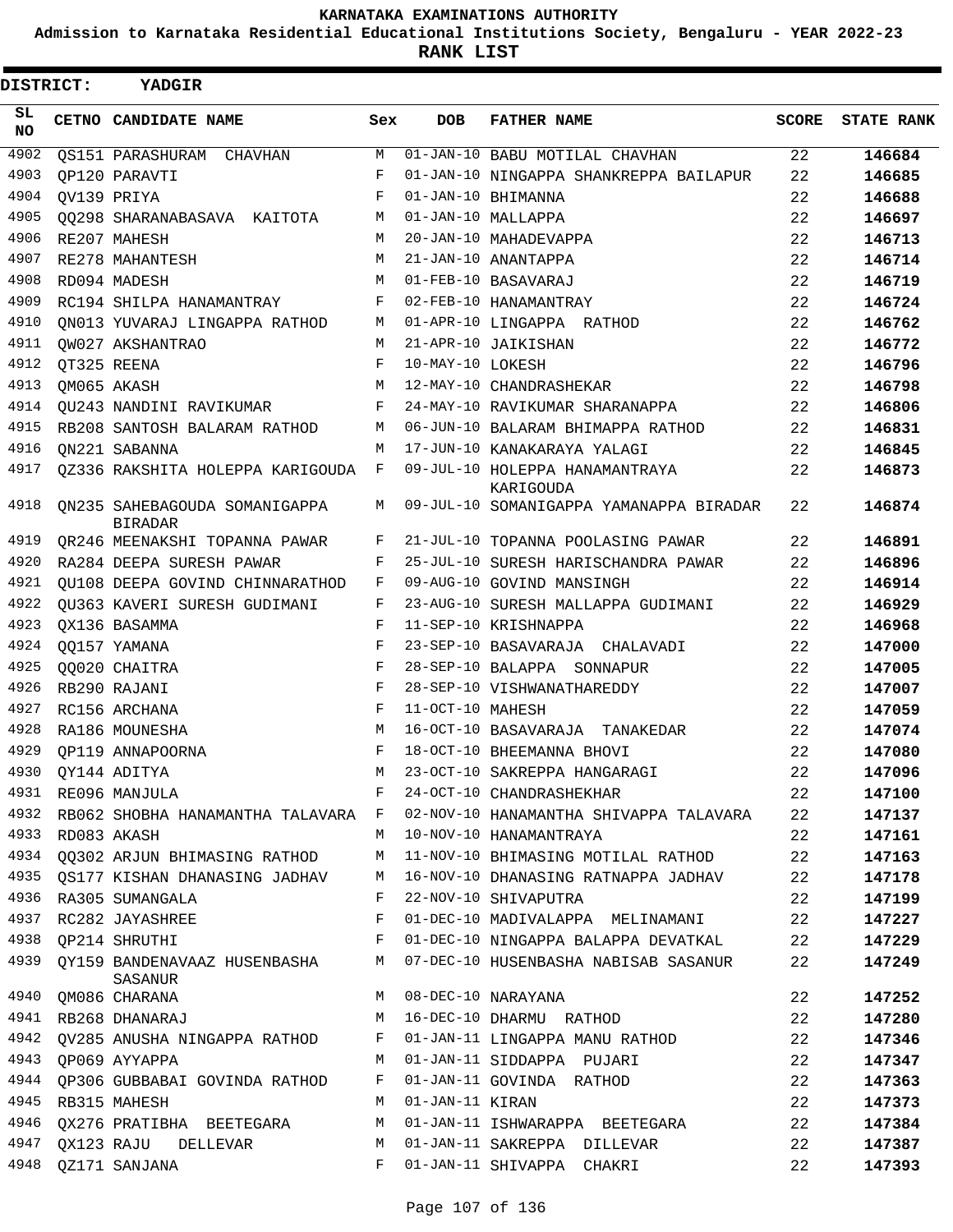**Admission to Karnataka Residential Educational Institutions Society, Bengaluru - YEAR 2022-23**

**RANK LIST**

| DISTRICT: | <b>YADGIR</b>                             |     |                     |                                                  |              |                   |
|-----------|-------------------------------------------|-----|---------------------|--------------------------------------------------|--------------|-------------------|
| SL<br>NO. | CETNO CANDIDATE NAME                      | Sex | <b>DOB</b>          | <b>FATHER NAME</b>                               | <b>SCORE</b> | <b>STATE RANK</b> |
| 4949      | RC186 SHARAN                              | М   |                     | 01-JAN-11 MADIVALAPPA BHIMARAYA NATIKAR          | 22           | 147398            |
| 4950      | OM050 SHREEDEVI                           | F   |                     | 01-JAN-11 NARASAPPA                              | 22           | 147402            |
| 4951      | OU077 SHAUKATALI MAIBUBSAB<br>DAVANGERI   | М   |                     | 02-JAN-11 MAIBUBSAB ISAMAIL DAVANGERI            | 22           | 147421            |
| 4952      | OS038 BASAVARAJ BHEEMANNA<br>KURUBAGOUDRA | M   |                     | 03-JAN-11 BHEEMANNA KURUBAGOUDRA                 | 22           | 147424            |
| 4953      | QN175 MUSKAN                              | F   |                     | 04-JAN-11 KASIM SAB NAVALGUND                    | 22           | 147431            |
| 4954      | QV082 VIRAT                               | М   |                     | 10-JAN-11 TIRUMAL CHAVAN                         | 22           | 147461            |
| 4955      | RE470 HUSSAIN PATEL                       | M   |                     | 13-JAN-11 NABI PATEL                             | 22           | 147475            |
| 4956      | OX065 BHAGAMMA PARASHURAMA<br>KUDLIGER    | F   |                     | 19-JAN-11 PARASHURAMA SANGAYYA KUDLIGER          | 22           | 147498            |
| 4957      | RA270 AKSHATA HOSAMANI                    | F   | 24-JAN-11 GOVINDA   |                                                  | 22           | 147517            |
| 4958      | RB224 HULAGAMMA<br>HALIMANI               | F   |                     | 26-JAN-11 YAMANAPPA                              | 22           | 147535            |
| 4959      | RC053 MAHANANDA                           | F   |                     | 30-JAN-11 HANAMANTRAYA                           | 22           | 147554            |
| 4960      | OZ173 SWAPNA                              | F   |                     | 02-FEB-11 HANAMANTA                              | 22           | 147571            |
| 4961      | OU146 VAZIR PATEL                         | М   |                     | 04-FEB-11 CHAND PATEL                            | 22           | 147586            |
| 4962      | 00244 AISHWARYA REVAPPA CHAVAN            | F   | 10-FEB-11 REVAPPA   |                                                  | 22           | 147610            |
| 4963      | OT268 SWETA                               | F   | 15-FEB-11 TEJRAJ    |                                                  | 22           | 147645            |
| 4964      | RD072 RADHIKA                             | F   | 17-FEB-11 DAKAPPA   |                                                  | 22           | 147658            |
| 4965      | OY150 DEVARAJA                            | M   |                     | 21-FEB-11 HANAMANTHA                             | 22           | 147680            |
| 4966      | RE561 VIKRAMMA                            | М   |                     | 22-FEB-11 RAVIKUMAR                              | 22           | 147693            |
| 4967      | QR008 SUBIYA RAMJANSHA MAKANADAR          | F   |                     | 03-MAR-11 RAMJANSHA JAVARALISHA<br>MAKANADAR     | 22           | 147741            |
| 4968      | OZ202 SHIVANNA                            | М   |                     | 07-MAR-11 MUDDAPPA MALI                          | 22           | 147761            |
| 4969      | QU111 NEELAMMA BASAYYA HIREMATH           | F   |                     | 08-MAR-11 BASAYYA RUDRAMUNIYYA                   | 22           | 147767            |
| 4970      | OU342 HARSHAVARDHAN                       | М   |                     | 13-MAR-11 BHEEMARAY DUDEKONDA                    | 22           | 147802            |
| 4971      | OW036 MRUTYUNJAYA                         | М   | 24-MAR-11 KALAPPA   |                                                  | 22           | 147882            |
| 4972      | RE632 ANNAPURNA                           | F   | 27-MAR-11 SABAYYA   |                                                  | 22           | 147905            |
| 4973      | RB239 SHREEKRISHNA                        | М   | 02-APR-11 BASAPPA   |                                                  | 22           | 147945            |
| 4974      | OR091 SHALALSABA PEERAPOORA               | М   |                     | 05-APR-11 BANDENAWAJA MAIHIBOOBSAB<br>PEERAPOORA | 22           | 147964            |
|           | 4975 QT243 PREEYA                         |     | F 13-APR-11 SHANKAR |                                                  | 22           | 148030            |
| 4976      | QN279 MINAKSHI                            | F   |                     | 14-APR-11 GUNDAPPA RATHOD                        | 22           | 148038            |
| 4977      | QW032 LAXMI ANAND KURI                    | F   |                     | 20-APR-11 ANAND NARASAPPA KURI                   | 22           | 148082            |
| 4978      | QS184 NANDINI                             | F   |                     | 04-MAY-11 BHEEMARAYA BHAGALER                    | 22           | 148187            |
| 4979      | RC167 GOOLAPPA                            | М   |                     | 20-MAY-11 MAALAPPA DEVADI                        | 22           | 148302            |
| 4980      | QQ376 AKASH                               | М   |                     | 01-JUN-11 NEELAPPA CHAVAN                        | 22           | 148403            |
| 4981      | QQ245 VIDYA                               | F   |                     | 01-JUN-11 RAJU CHVHAN                            | 22           | 148424            |
| 4982      | QU313 ARJUN SURESH RATHOD                 | М   |                     | 09-JUN-11 SURESH RUPALA RATHOD                   | 22           | 148493            |
| 4983      | OP115 ANJALI                              | F   |                     | 10-JUN-11 MOTILAL RATHOD                         | 22           | 148504            |
| 4984      | QN027 MANIIKANTHA RAMANNA<br>CHALAVADI    | М   |                     | 10-JUN-11 RAMANNA RAMANAPPA CHALAVADI            | 22           | 148513            |
| 4985      | QV306 HANAMAREDDY                         | М   |                     | 11-JUN-11 TIPPANNA                               | 22           | 148518            |
| 4986      | QZ135 GANESH                              | М   |                     | 15-JUN-11 SHIVUKUMAR JADHAV                      | 22           | 148552            |
| 4987      | QR174 KIRAN                               | М   |                     | 15-JUN-11 HANAMANT CHAVVAN                       | 22           | 148553            |
| 4988      | QZ304 SHWETA                              | F   |                     | 17-JUN-11 BASAVARAJ KODEKAL                      | 22           | 148587            |
| 4989      | QR320 HONNAMMA                            | F   |                     | 27-JUN-11 PARAMANNA GORAVAR                      | 22           | 148670            |
| 4990      | QY091 SHREEDEVI                           | F   |                     | 29-JUN-11 MALLAPPA                               | 22           | 148690            |
| 4991      | QQ321 KEMPEGOUDA                          | М   |                     | 30-JUN-11 HULIGESH TUMBAGI                       | 22           | 148698            |
| 4992      | QU086 DEVAMMA MALIPATIL                   | F   |                     | 03-JUL-11 DEVINDRAPPA GOUDA MALIPATIL            | 22           | 148730            |
| 4993      | QU009 RENUKA                              | F   |                     | 03-JUL-11 SHARANAPPA DESAI                       | 22           | 148734            |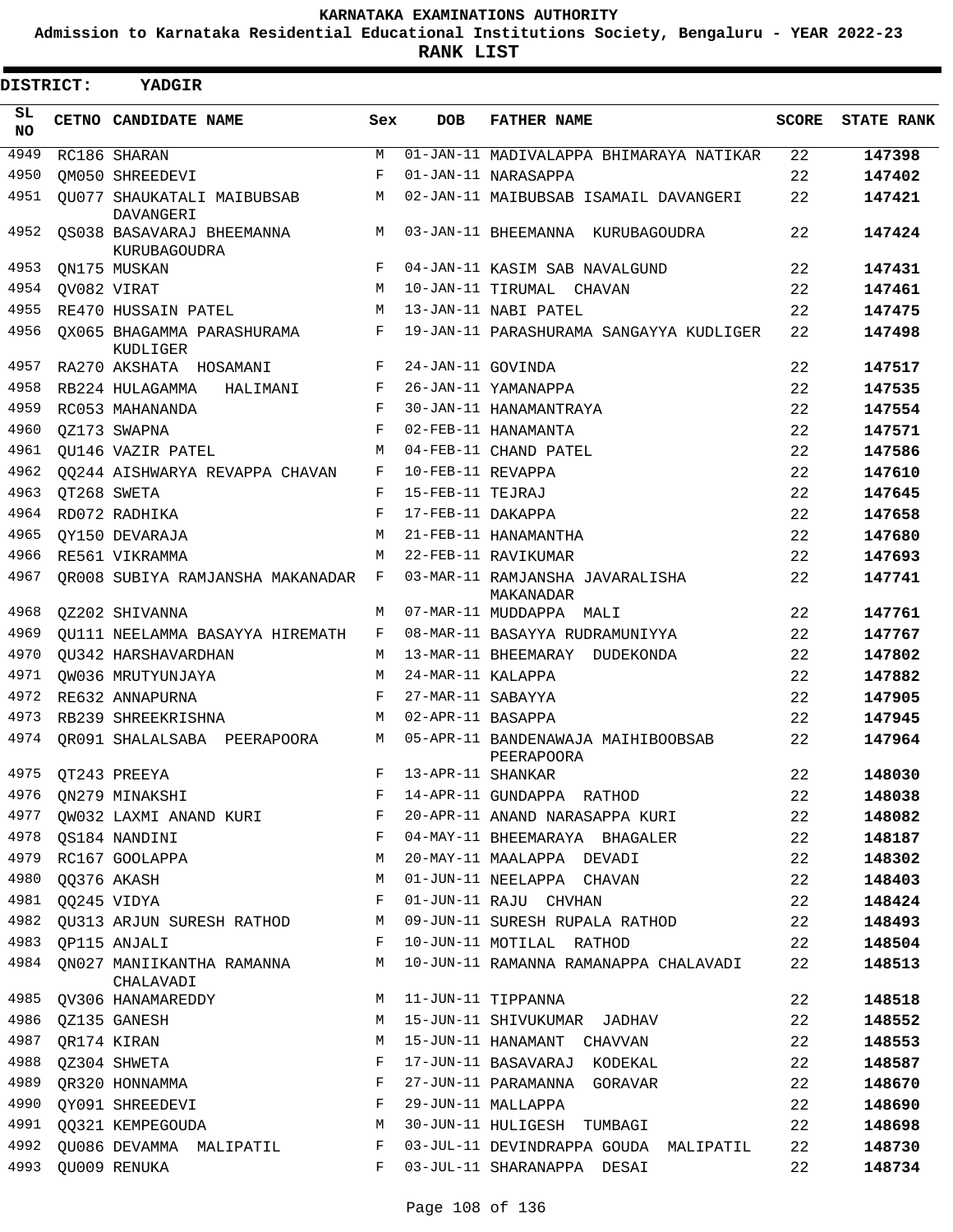**Admission to Karnataka Residential Educational Institutions Society, Bengaluru - YEAR 2022-23**

| <b>DISTRICT:</b> |                  | <b>YADGIR</b>                                     |                    |                  |                                                      |              |                   |
|------------------|------------------|---------------------------------------------------|--------------------|------------------|------------------------------------------------------|--------------|-------------------|
| SL<br><b>NO</b>  |                  | CETNO CANDIDATE NAME                              | Sex                | <b>DOB</b>       | <b>FATHER NAME</b>                                   | <b>SCORE</b> | <b>STATE RANK</b> |
| 4994             |                  | QM173 MANJULA                                     | $\mathbf{F}% _{0}$ |                  | 07-JUL-11 BASSAPPA                                   | 22           | 148765            |
| 4995             |                  | 00187 SHRINIVAS                                   | M                  |                  | 07-JUL-11 HANAMANTRAY                                | 22           | 148769            |
| 4996             |                  | OW063 ARPITHA                                     | $_{\rm F}$         |                  | 10-JUL-11 BHEEMAREDDY POLICE PATIL                   | 22           | 148792            |
| 4997             |                  | OS003 AKSHATHA                                    | F                  |                  | 12-JUL-11 GADDEPPA<br>GADDI                          | 22           | 148813            |
| 4998             |                  | OT085 MIJBATABASUM SAYEDSAB<br>KATTIMANI          | F                  |                  | 19-JUL-11 SAYEDSAB HUSSAINSAB KATTIMANI              | 22           | 148874            |
| 4999             |                  | OS124 ALLABAKSHA                                  | M                  |                  | 22-JUL-11 KASHIMASAB MUJAWAR                         | 22           | 148896            |
| 5000             |                  | 00103 KARAN                                       | M                  |                  | 25-JUL-11 GOPILALA RATHOD                            | 22           | 148919            |
| 5001             |                  | RA092 RENUKA CHIKANALLI                           | F                  |                  | 30-JUL-11 MANAYYA CHIKANALLI                         | 22           | 148968            |
| 5002             |                  | RA311 SANGEETA DASARA                             | F                  |                  | 30-JUL-11 VENKOOBA DASAR                             | 22           | 148969            |
| 5003             |                  | OU090 MANOJ RANGANGOUDA                           | М                  |                  | 31-JUL-11 RANGANGOUDA BUDEVAPPAGOUDA                 | 22           | 148975            |
| 5004             |                  | RC047 DEVARAJ TALAVAR                             | M                  |                  | 05-AUG-11 BHEEMASHANKAR TALAVAR                      | 22           | 149006            |
| 5005             |                  | OY133 PRASHANT                                    | M                  | 05-AUG-11 ASHOK  |                                                      | 22           | 149013            |
| 5006             |                  | OY119 SHANTANANDA SHARANAPPA                      | M                  |                  | 08-AUG-11 SHARANAPPA                                 | 22           | 149042            |
| 5007             |                  | OZ229 HAIYALALINGA                                | M                  |                  | 11-AUG-11 SANNA TIPPANNA                             | 22           | 149066            |
| 5008             |                  | RE227 AKASH                                       | M                  |                  | 20-AUG-11 BASAVARAJ                                  | 22           | 149117            |
| 5009             |                  | 00082 BASALINGAMMA PARASAPPA<br>KAMALAPUR         | F                  |                  | 23-AUG-11 PARASAPPA MALLAPPA KAMALAPUR               | 22           | 149134            |
| 5010             |                  | OT078 AMBRUNTA                                    | F                  |                  | 01-SEP-11 MALAKKANNA                                 | 22           | 149216            |
| 5011             |                  | QZ310 SHARANAGOUDA HOSAMANI                       | М                  |                  | 06-SEP-11 SIDDANAGOUDA                               | 22           | 149254            |
| 5012             |                  | OT124 ARCHANA                                     | F                  |                  | 07-SEP-11 LINGAYYA STAVARAMATH                       | 22           | 149259            |
| 5013             |                  | ON311 AISHWARYA TALAGERI                          | F                  |                  | 10-SEP-11 HANAMANT<br>TALAGERI                       | 22           | 149283            |
| 5014             |                  | RE469 SHASHILKUMAR                                | М                  |                  | 29-SEP-11 GOBASSAYYA SWAMI                           | 22           | 149416            |
| 5015             |                  | RA223 GANESH SANTOSH RATHOD                       | М                  |                  | 11-OCT-11 SANTOSH DEVALAPPA RATHOD                   | 22           | 149491            |
| 5016             |                  | OM193 SHIVARAJU                                   | M                  |                  | 19-OCT-11 GUNJALAPPA                                 | 22           | 149547            |
| 5017             |                  | ON247 GAYATRI                                     | F                  |                  | 20-OCT-11 SANGAPPA RATHOD                            | 22           | 149553            |
| 5018             |                  | OT134 DEVAMMA DEVAPPA HAIYALADAR                  | F                  |                  | 28-OCT-11 DEVAPPA HAIYALAPPA HAIYALADAR              | 22           | 149606            |
| 5019             |                  | RE232 KAVITHA                                     | F                  |                  | 30-OCT-11 BASALINGAPPA                               | 22           | 149621            |
| 5020             |                  | OX341 SUDHA                                       | F                  |                  | 31-OCT-11 CHANDRA SHEKAR RATHOD                      | 22           | 149630            |
| 5021             |                  | RB029 SHANTAMMA BASAVARAJ MADNAL F                |                    |                  | 04-NOV-11 BASAVARAJ NAGAPPA MADNAL                   | 22           | 149649            |
| 5022             |                  | RE038 ADITH                                       |                    |                  | M 11-NOV-11 ANILKUMAR                                | 22           | 149687            |
|                  |                  | 5023 QU359 TAYAMMA                                | F                  |                  | 20-NOV-11 NINGAPPA                                   | 22           | 149756            |
|                  | 5024 QV262 SNEHA |                                                   | F                  |                  | 25-NOV-11 SHARANAPPA                                 | 22           | 149784            |
| 5025             |                  | QM072 MADHUSUDAN                                  | М                  |                  | 26-NOV-11 SIDDAPPA                                   | 22           | 149788            |
|                  |                  | 5026 QX274 AAKASHA                                | М                  |                  | 27-NOV-11 SHARANAPPA MADRIKI                         | 22           | 149794            |
|                  |                  | 5027 QY287 REKHA HANAMANTRAYA<br>DODDAMANI        | F                  |                  | 07-DEC-11 HANAMANTRAYA BHIMANNA<br>DODDAMANI         | 22           | 149854            |
| 5028             |                  | RB124 RAKSHITHA                                   | F                  |                  | 12-DEC-11 YAMUNAIAH                                  | 22           | 149880            |
| 5029             |                  | RE478 NAGASHREE                                   | F                  |                  | 14-DEC-11 PIDDAPPA                                   | 22           | 149891            |
| 5030             |                  | QT159 YASHODHA                                    | F                  |                  | 24-DEC-11 BASAVARAJ                                  | 22           | 149940            |
|                  |                  | 5031 QZ136 DEVAMMA                                | F                  |                  | 29-DEC-11 MALKAPPA BAKLI                             | 22           | 149963            |
|                  |                  | 5032 RE233 NAGARAJU C                             | М                  |                  | 29-DEC-11 CHANDRAKANTH                               | 22           | 149966            |
|                  |                  | 5033 QV103 MALLAMMA HANAMANTRAYGOUDA<br>MALIPATIL | F                  |                  | 01-JAN-12 HANAMANTRAYGOUDA MALLANAGOUDA<br>MALIPATIL | 22           | 149995            |
|                  |                  | 5034 QT179 CHETAN                                 | М                  |                  | 02-JAN-12 SAYABANNA                                  | 22           | 150006            |
|                  |                  | 5035 RD136 MD AMEER                               | М                  |                  | 19-JAN-12 KHASIMSAB                                  | 22           | 150034            |
| 5036             |                  | RE488 SAVAN KUMAR                                 | M                  | 02-MAR-08 RAJU   |                                                      | 21           | 150122            |
| 5037             |                  | RE631 BHARATI                                     | F                  |                  | 01-JAN-09 MALLAYYA                                   | 21           | 150128            |
| 5038             |                  | RE577 NAGRAJ                                      | М                  | 31-AUG-09 SURESH |                                                      | 21           | 150148            |
| 5039             |                  | RD236 BHAGARAJ                                    | M                  |                  | 01-JAN-10 RAGAVENDRA                                 | 21           | 150183            |
| 5040             |                  | QV229 GOUTAM                                      | М                  |                  | 01-JAN-10 SATYARAJA                                  | 21           | 150186            |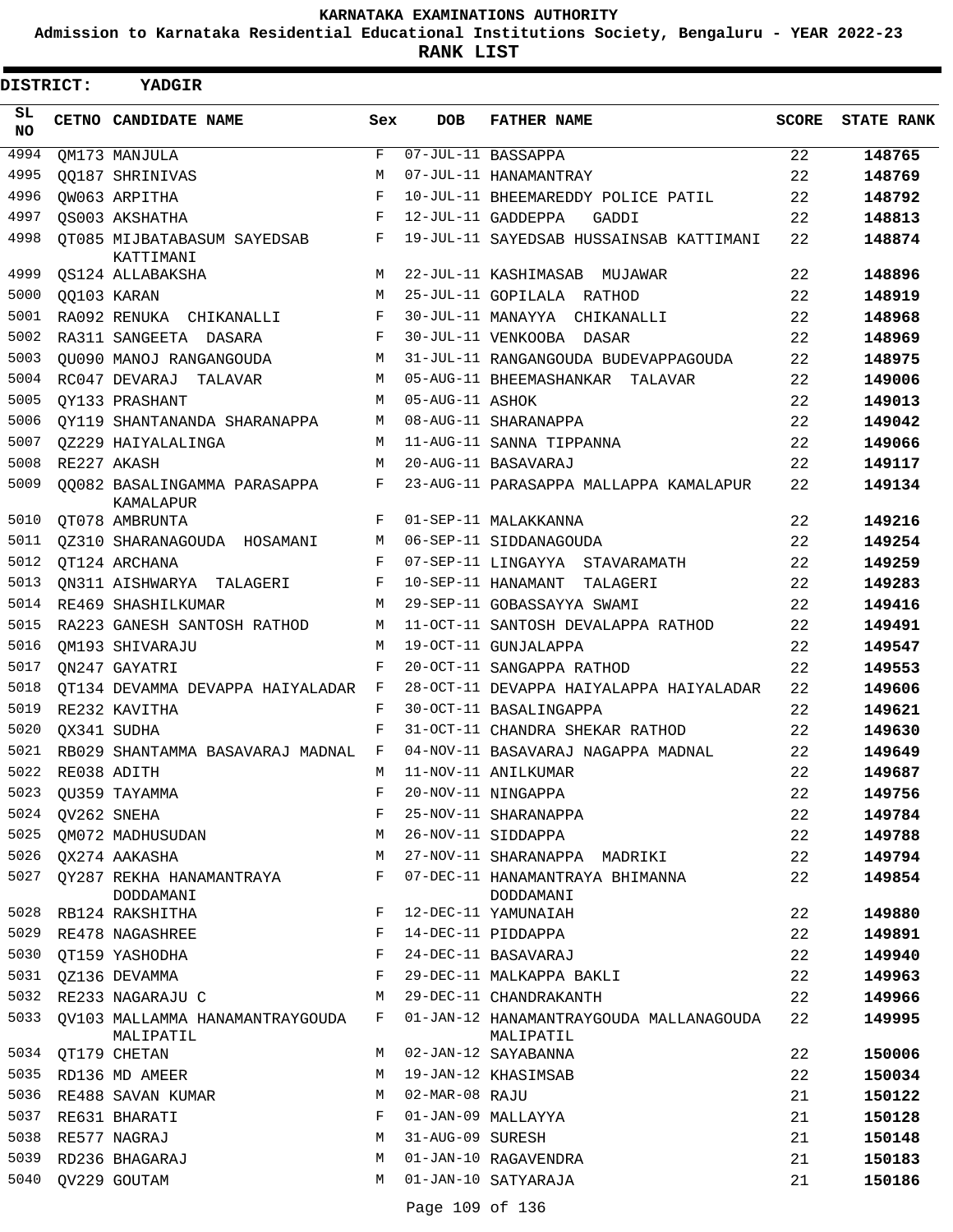**Admission to Karnataka Residential Educational Institutions Society, Bengaluru - YEAR 2022-23**

**RANK LIST**

| DISTRICT:       |            | <b>YADGIR</b>                                |     |                   |                                                      |              |                   |
|-----------------|------------|----------------------------------------------|-----|-------------------|------------------------------------------------------|--------------|-------------------|
| SL<br><b>NO</b> |            | CETNO CANDIDATE NAME                         | Sex | <b>DOB</b>        | <b>FATHER NAME</b>                                   | <b>SCORE</b> | <b>STATE RANK</b> |
| 5041            |            | RE170 HASSAN PATEL                           | М   |                   | 01-JAN-10 MAHEBOOB PATEL                             | 21           | 150188            |
| 5042            |            | OT150 BHAGYASHREE                            | F   |                   | 04-APR-10 PIDDAPPA                                   | 21           | 150263            |
| 5043            |            | RD167 SHOUKATH                               | M   | 26-APR-10 MOULALI |                                                      | 21           | 150283            |
| 5044            |            | RA081 CHANNABASAVA                           | M   | 01-MAY-10 GIREPPA |                                                      | 21           | 150286            |
| 5045            |            | RE293 CHANDRASHEKHAR                         | M   | 05-MAY-10 SABANNA |                                                      | 21           | 150291            |
| 5046            |            | OW125 DEEPA                                  | F   | 10-JUN-10 DEVAPPA |                                                      | 21           | 150328            |
| 5047            |            | OY217 PANKAJA NANDAPPA PAVAR                 | М   |                   | 19-JUN-10 NANDAPPA VALAPPA PAVAR                     | 21           | 150337            |
| 5048            |            | OP150 SAMPATH                                | М   |                   | 22-JUN-10 BALACHANDRA RATHOD                         | 21           | 150340            |
| 5049            |            | ON240 HULIGESH YAMANAPPA<br>HAGARATAGI       | М   |                   | 28-JUL-10 YAMANAPPA HAGARATAGI                       | 21           | 150380            |
| 5050            | QY222 ASIF |                                              | М   |                   | 30-AUG-10 HAJIMALANG                                 | 21           | 150429            |
| 5051            |            | OP297 SAMEER ALLISAB HAVALDAR                | М   |                   | 10-SEP-10 ALLISAB MOUNEDIN HAVALDAR                  | 21           | 150453            |
| 5052            |            | OX281 ANKITA SAHEBAGOUDA BIRADAR             | F   |                   | 24-SEP-10 SAHEBAGOUDA HANAMANTRAYA<br><b>BIRADAR</b> | 21           | 150475            |
| 5053            |            | OT080 RAJESHWARI MALAPPA<br><b>JOGINAVAR</b> | F   |                   | 25-SEP-10 MALAPPA MALLAPPA JOGINAVAR                 | 21           | 150479            |
| 5054            |            | OV359 YASHAWANTA SURPUR                      | М   |                   | 01-OCT-10 SIDDAPPA                                   | 21           | 150496            |
| 5055            |            | OM178 YANKATAMMA                             | F   | 02-OCT-10 ANTAPPA |                                                      | 21           | 150502            |
| 5056            |            | 00305 GAYATRI CHANDAPPA PAWAR                | F   |                   | 20-OCT-10 CHANDAPPA SHANKRAPPA PAWAR                 | 21           | 150563            |
| 5057            |            | RE438 BHANU PRAKASH<br>SAJJAN                | М   |                   | 22-OCT-10 CHANDRASHEKAR                              | 21           | 150568            |
| 5058            |            | OY285 SHREYAS KUMAR                          | M   |                   | 18-NOV-10 RAMANAGOUDA                                | 21           | 150642            |
| 5059            |            | OT008 PUJA LAXMAN                            | F   |                   | 22-NOV-10 LAXMAN GANGARAM                            | 21           | 150653            |
| 5060            |            | 0Z302 LALITA RAMANNA RATHOD                  | F   |                   | 23-NOV-10 RAMANNA GOPANNA RATHOD                     | 21           | 150657            |
| 5061            |            | RD245 ABHI SHANMUKAPPA SHIRWAL               | М   |                   | 01-DEC-10 SHANMUKAPPA MUNIYAPPA SHIRWAL              | 21           | 150683            |
| 5062            |            | 00312 AKSHATA MADARI                         | F   |                   | 03-DEC-10 HANAMANTRAYA                               | 21           | 150692            |
| 5063            |            | OY244 YALLAMMA BASAPPA PUJARI                | F   |                   | 11-DEC-10 BASAPPA YALLAPPA PUJARI                    | 21           | 150722            |
| 5064            |            | QQ351 PARVATHI MOUNESH BAICHABALA F          |     |                   | 25-DEC-10 MOUNESH HANAMANTHRAYA<br><b>BAICHABALA</b> | 21           | 150764            |
| 5065            |            | OY347 HULAGAMMA DEVAPPA GOUDAR               | F   | 27-DEC-10 DEVAPPA |                                                      | 21           | 150773            |
| 5066            |            | OR196 BALAPPA                                | M   |                   | 01-JAN-11 VENKATESH SIDDAPUR                         | 21           | 150796            |
| 5067            |            | RD235 BASAVARAJ                              | М   |                   | 01-JAN-11 SHARANAPPA                                 | 21           | 150798            |
| 5068            |            | QY158 LAVANYA                                | F   | 01-JAN-11 MANAPPA |                                                      | 21           | 150808            |
| 5069            |            | RB170 RAHUL                                  | М   |                   | 01-JAN-11 RANGANNA                                   | 21           | 150827            |
| 5070            |            | QU339 SACHIN RATHOD                          | М   |                   | 01-JAN-11 SHREEKANT                                  | 21           | 150834            |
| 5071            |            | <b>00192 SANJANA</b>                         | F   |                   | 01-JAN-11 BASALINGAPPA                               | 21           | 150839            |
| 5072            |            | QV105 SANTOSH                                | М   | 01-JAN-11 DEVAPPA |                                                      | 21           | 150840            |
| 5073            |            | RC314 SHARANAYAK                             | M   |                   | 01-JAN-11 KAMALANAYAK CHAWAN                         | 21           | 150843            |
| 5074            |            | QQ002 SHARANBASAV DEVAPPA NAYKODI M          |     |                   | 01-JAN-11 DEVAPPA BALAPPA NAYKODI                    | 21           | 150844            |
| 5075            |            | OV312 SHRISHAILA NAGAPPA CHANDU              | M   |                   | 01-JAN-11 NAGAPPA DEVINDRAPPA CHANDU                 | 21           | 150848            |
| 5076            |            | QQ214 SIDDAMMA                               | F   |                   | 01-JAN-11 NINGAPPA MOOLIMANI                         | 21           | 150849            |
| 5077            |            | RC061 SUDEEP KARLAKUNTI                      | М   |                   | 01-JAN-11 BHEEMANNA KARLAKUNTI                       | 21           | 150852            |
| 5078            |            | RE334 SUDHA                                  | F   | 01-JAN-11 NAGAPPA |                                                      | 21           | 150853            |
| 5079            |            | RC055 UMMERUMAN BASIRMEHABOOB<br>HUNSHYAL    | F   |                   | 01-JAN-11 MASIRMEHABOOB HUNSHAYAL                    | 21           | 150858            |
| 5080            |            | QZ248 PARASHURAM NINGAPPA<br>BIDARAKUNDI     | M   |                   | 07-JAN-11 NINGAPPA BHIMANNA BIDARAKUNDI              | 21           | 150893            |
| 5081            |            | QS154 MANAPPA HANAMAPPA CHALAVADI M          |     |                   | 05-FEB-11 HANAMAPPA GADDEPPA CHALAVADI               | 21           | 151002            |
| 5082            |            | RE347 AKASH                                  | М   |                   | 06-FEB-11 DODDA DEVINDRAPPA                          | 21           | 151004            |
| 5083            |            | QV094 BHARTHI                                | F   |                   | 19-FEB-11 BHIMAPPA                                   | 21           | 151061            |
| 5084            |            | RE067 NANDINI                                | F   | 21-FEB-11 GANYA   |                                                      | 21           | 151074            |
| 5085            |            | QM044 VASURAM                                | М   | 02-MAR-11 UMMANNA |                                                      | 21           | 151121            |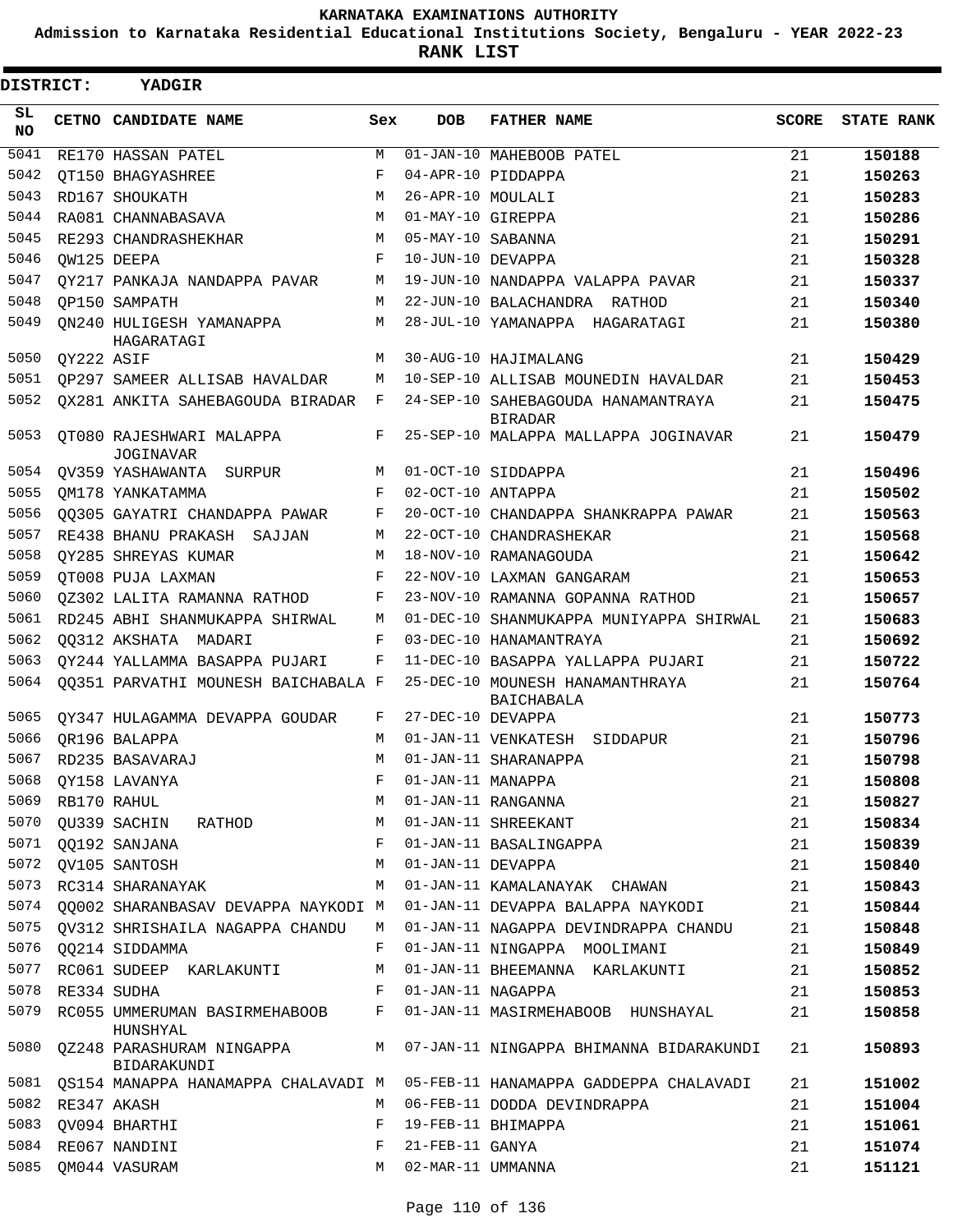**Admission to Karnataka Residential Educational Institutions Society, Bengaluru - YEAR 2022-23**

| DISTRICT:  |                  | YADGIR                                        |            |                   |                                                |              |                   |
|------------|------------------|-----------------------------------------------|------------|-------------------|------------------------------------------------|--------------|-------------------|
| SL.<br>NO. |                  | CETNO CANDIDATE NAME                          | Sex        | <b>DOB</b>        | <b>FATHER NAME</b>                             | <b>SCORE</b> | <b>STATE RANK</b> |
| 5086       |                  | ON072 KANAKARAYA                              | M          |                   | 16-MAR-11 CHANNAPPA PUJARI                     | 21           | 151179            |
| 5087       |                  | QY188 HUSAMANABASHA SOUDAGARA                 | M          |                   | 24-MAR-11 RASOOLSABA USMANBASHA<br>SOUDAGARA   | 21           | 151225            |
| 5088       |                  | ON008 DEVAMMA                                 | F          |                   | 26-MAR-11 SOMANNA GUMEDAR                      | 21           | 151232            |
| 5089       |                  | 00342 GADDEMMA GADDEPPA<br><b>BARADEVANAL</b> | F          |                   | 28-MAR-11 GADDEPPA HANAMANTRAYA<br>BARADEVANAL | 21           | 151241            |
| 5090       |                  | RB300 MUTTU SHEKAPPA CHAVAN                   | M          |                   | 07-APR-11 SHEKAPPA RATNAPPA CHAVAN             | 21           | 151311            |
| 5091       |                  | RD015 PRAVEEN KUMAR                           | M          |                   | 12-APR-11 NINGAPPA                             | 21           | 151343            |
| 5092       |                  | OT233 PREETI                                  | F          | 13-APR-11 SHANKAR |                                                | 21           | 151348            |
| 5093       |                  | RE443 RESHMA BEGAM                            | F          |                   | 24-APR-11 KHADAR SAB                           | 21           | 151429            |
| 5094       |                  | QU253 MD MUSA KHAJA MOHINODDIN                | М          |                   | 26-APR-11 MOHINODDIN                           | 21           | 151442            |
| 5095       |                  | RE079 MADESHA                                 | M          |                   | 05-MAY-11 BASAVARAJ                            | 21           | 151493            |
| 5096       |                  | RD170 CHANDPATEL                              | M          |                   | 06-MAY-11 BABU PATEL                           | 21           | 151500            |
| 5097       |                  | OV063 ANJANAYA                                | M          |                   | 07-MAY-11 TIPPANNA                             | 21           | 151510            |
| 5098       |                  | OY356 SATISH KUMAR                            | М          |                   | 08-MAY-11 DEVINDRAPPA                          | 21           | 151529            |
| 5099       |                  | OT158 SUPRITA                                 | $_{\rm F}$ |                   | 11-MAY-11 BHIMANNA                             | 21           | 151545            |
| 5100       |                  | OZ295 SHREEKANTH RAMESH RATHOD                | М          |                   | 14-MAY-11 RAMESH MOTILAL RATHOD                | 21           | 151570            |
| 5101       |                  | OX086 AISHWARYA                               | F          |                   | 18-MAY-11 BHIMARAYA KEMBHAVI                   | 21           | 151593            |
| 5102       |                  | OP273 YASHODHA PARAMANNA<br>KATTIMANI         | F          |                   | 19-MAY-11 PARAMANNA                            | 21           | 151610            |
| 5103       |                  | QX093 NIKITA                                  | $_{\rm F}$ |                   | 20-MAY-11 LINGARAJ PUJARI                      | 21           | 151617            |
| 5104       |                  | QW231 NINGARAJA                               | M          |                   | 22-MAY-11 SHARANAPPA                           | 21           | 151629            |
| 5105       |                  | RE254 BHAGYASHREE                             | F          | 23-MAY-11 DEVAPPA |                                                | 21           | 151633            |
| 5106       |                  | 00276 DEVAMMA                                 | F          |                   | 25-MAY-11 VENKATESH KATTIMANI                  | 21           | 151646            |
| 5107       |                  | 00085 PRACHINA VENKATESHAGOUDA<br>MALIPATIL   | F          |                   | 28-MAY-11 VENKATESHAGOUDA                      | 21           | 151666            |
| 5108       |                  | QQ042 SIDDAMMA RAVI HALABAVI                  | F          |                   | 28-MAY-11 RAVI HANAMAPPA HALABAVI              | 21           | 151668            |
| 5109       |                  | QV272 TOFIQ                                   | M          |                   | 30-MAY-11 MOULASAB NADAF                       | 21           | 151682            |
| 5110       |                  | OT083 AMBIKA SHARANAPPA ILAKAL                | F          |                   | 01-JUN-11 SHARANAPPA BASSANNA ILAKAL           | 21           | 151686            |
| 5111       |                  | OS026 PARASAPPA                               | M          | 01-JUN-11 NAGAPPA |                                                | 21           | 151697            |
| 5112       |                  | 00009 PRABULINGA                              | M          |                   | 01-JUN-11 SIDRAMAPPA GOUDA                     | 21           | 151698            |
| 5113       |                  | QQ136 YALLAMMA SHREEMANT<br>ARALICHANDI       | F          |                   | 01-JUN-11 SHREEMANT                            | 21           | 151706            |
| 5114       |                  | QP051 SUSMITA RAMESH PAVAR                    | F          |                   | 02-JUN-11 RAMESH RAMAPPA PAVAR                 | 21           | 151714            |
| 5115       |                  | QN083 VIKRAMA                                 | M          | 02-JUN-11 SOMANNA |                                                | 21           | 151716            |
| 5116       |                  | RE385 DEVARAJ                                 | M          | 05-JUN-11 PRABHU  |                                                | 21           | 151735            |
| 5117       |                  | OU283 VENKATESH                               | M          |                   | 05-JUN-11 SOMASING                             | 21           | 151748            |
| 5118       |                  | RC346 HANAMANTA                               | M          |                   | 07-JUN-11 AMBALAPPA BANAGAR                    | 21           | 151760            |
| 5119       |                  | OW310 BALABHIM BHIMARAY VADIGERI M            |            |                   | 08-JUN-11 BHIMARAY BASAPPA VADIGERI            | 21           | 151766            |
|            |                  | 5120 RA039 RAMESH RANGAPPA DIVANADAR          | M          |                   | 09-JUN-11 RANGAPPA HANAMANTA                   | 21           | 151784            |
| 5121       |                  | QY176 MANJU HALLEPPA HAVALDAR                 | М          |                   | 10-JUN-11 HALLEPPA SHARANAPPA HAVALDAR         | 21           | 151790            |
| 5122       |                  | QY210 RAMA PADMANNA RATHOD                    | М          |                   | 10-JUN-11 PADMANNA PURAPPA RATHOD              | 21           | 151791            |
| 5123       |                  | QZ131 SANTOSH                                 | М          |                   | 10-JUN-11 BASAVARAJA                           | 21           | 151794            |
| 5124       |                  | QV044 BHIMARADDY                              | М          |                   | 12-JUN-11 KHANDAPPA                            | 21           | 151801            |
| 5125       |                  | QT081 VARUNAKUMARA                            | М          |                   | 17-JUN-11 SOMASHEKHAR                          | 21           | 151842            |
| 5126       |                  | RC102 SHIVAKUMAR                              | М          |                   | 19-JUN-11 BHEEMARAYA                           | 21           | 151853            |
| 5127       |                  | QV121 SHWETA ARUN CHAVAN                      | F          |                   | 25-JUN-11 ARUN DEVENDRANAYAK                   | 21           | 151901            |
|            | 5128 RE134 REKHA |                                               | F          | 29-JUN-11 NAGAPPA |                                                | 21           | 151926            |
| 5129       |                  | RA244 ABHISHEK CHAVHAN                        | M          |                   | 01-JUL-11 VIJAYKUMAR<br>CHAVHAN                | 21           | 151940            |
| 5130       |                  | QX294 NINGAPPA GIREPPA BIRADAR                | M          |                   | 07-JUL-11 GIREPPA BIRADAR                      | 21           | 151995            |
| 5131       |                  | QP309 DEVINDRA SHIVARAJ                       | M          |                   | 08-JUL-11 SHIVARAJ                             | 21           | 152003            |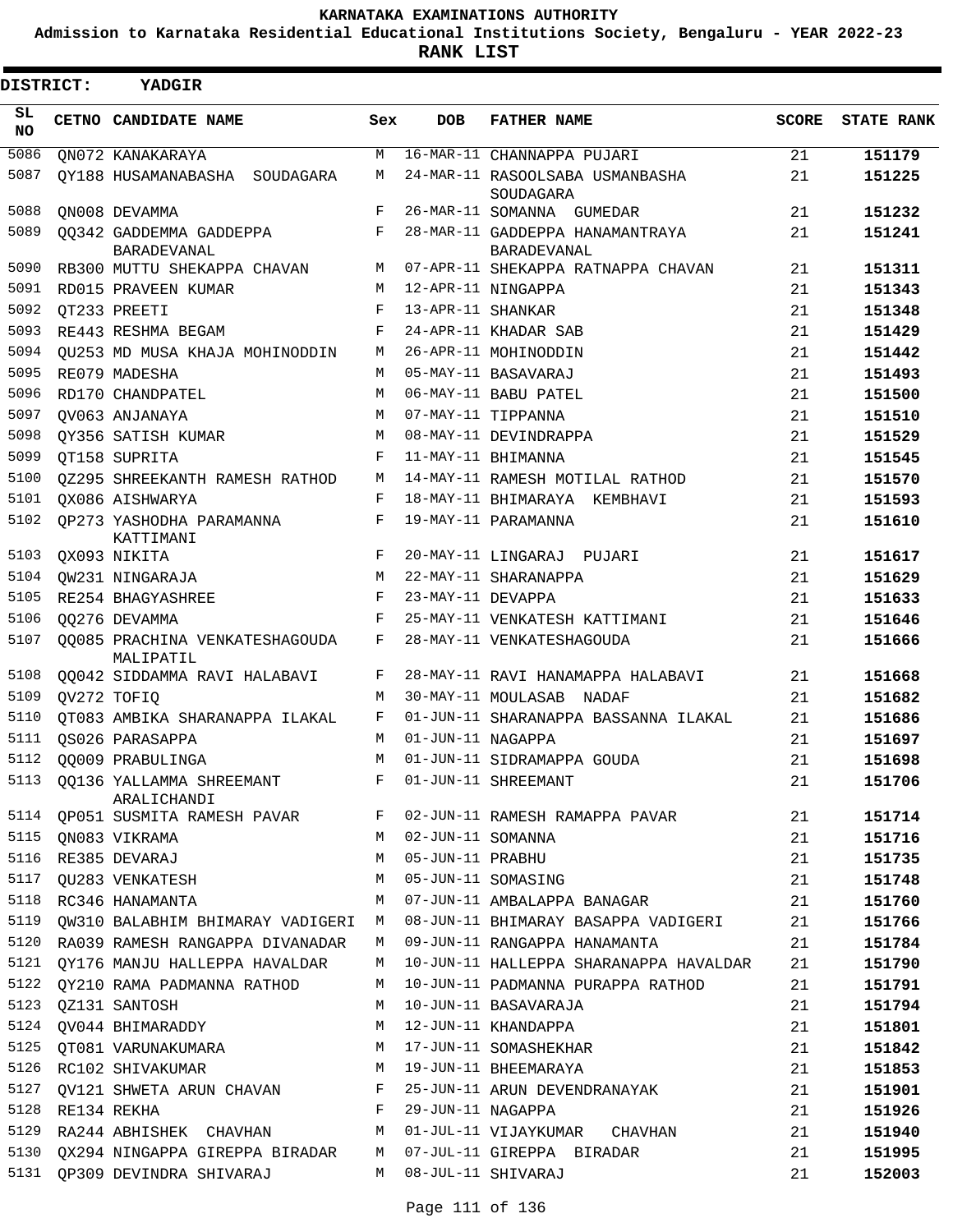**Admission to Karnataka Residential Educational Institutions Society, Bengaluru - YEAR 2022-23**

| DISTRICT:  |  | <b>YADGIR</b>                                                                  |              |                    |                                                        |              |                   |
|------------|--|--------------------------------------------------------------------------------|--------------|--------------------|--------------------------------------------------------|--------------|-------------------|
| SL.<br>NO. |  | CETNO CANDIDATE NAME                                                           | Sex          | DOB                | <b>FATHER NAME</b>                                     | <b>SCORE</b> | <b>STATE RANK</b> |
|            |  | BINJALABHAVI                                                                   |              |                    |                                                        |              |                   |
| 5132       |  | ON180 PARVATI                                                                  | F            |                    | 10-JUL-11 YAMANAPPA                                    | 21           | 152020            |
| 5133       |  | QT043 ANITHA                                                                   | F            | 12-JUL-11 DEVAPPA  |                                                        | 21           | 152029            |
| 5134       |  | QY247 SHARANAMMA                                                               | $\mathbf{F}$ |                    | 16-JUL-11 SHIVANNAGOUDA ISHVARAPPAGOUDA<br>MALIPATIL   | 21           | 152060            |
| 5135       |  | QU109 PREETAM                                                                  | M            |                    | 20-JUL-11 KISHAN CHINNA RATHOD                         | 21           | 152085            |
| 5136       |  | ON260 DEVARAJ NAGAPPA KAKKERI                                                  | M            |                    | 22-JUL-11 NAGAPPA SOMANNA KAKKERI                      | 21           | 152094            |
| 5137       |  | OZ262 NINGAYYA                                                                 | M            | 27-JUL-11 MANAYYA  |                                                        | 21           | 152133            |
| 5138       |  | QQ307 SANTOSH                                                                  | M            |                    | 29-JUL-11 DEVAPPA GOPALI                               | 21           | 152148            |
| 5139       |  | QY200 AKASH TIPPANNA CHAVHAN                                                   | М            |                    | 10-AUG-11 TIPPANNA BABU CHAVHAN                        | 21           | 152231            |
| 5140       |  | OW274 ABHISHEK ASHOK PAWAR                                                     | M            |                    | 11-AUG-11 ASHOK DESU                                   | 21           | 152238            |
| 5141       |  | OZ003 GURURAJ                                                                  | M            |                    | 13-AUG-11 HANAMANTHRAYA                                | 21           | 152256            |
| 5142       |  | RE619 SHIVARAJ                                                                 | M            |                    | 21-AUG-11 KALLAPPA                                     | 21           | 152311            |
| 5143       |  | QX029 BASAMMA                                                                  | F            |                    | 28-AUG-11 RUDRAPPA                                     | 21           | 152336            |
| 5144       |  | RB351 HANAMAGOUDA HANAMANTRAYA<br>BALAGERA                                     | M            |                    | 01-SEP-11 HANAMANTRAYA JATTEPPA<br>BALAGERA            | 21           | 152361            |
|            |  | 5145 RC148 MEGHA MANJUNATH MADIVALA                                            | F            |                    | 04-SEP-11 MANJUNATH BHEEMANNA MADIVALA                 | 21           | 152383            |
| 5146       |  | RB136 SOUJANYA KOODALAGI                                                       | F            |                    | 28-SEP-11 LAKSHMANNA                                   | 21           | 152512            |
| 5147       |  | OU263 SITARA SOMALINGA KORABAR                                                 | F            |                    | 18-OCT-11 SOMALINGA DANAPPA KORABAR                    | 21           | 152623            |
| 5148       |  | OY038 SHRINIVAS NANDI                                                          | M            |                    | 28-OCT-11 YANKOBA NANDI                                | 21           | 152662            |
| 5149       |  | OR229 DEVARAJ KASHIRAYA DORI                                                   | М            |                    | 03-NOV-11 KASHIRAYA BHEEMARAYA DORI                    | 21           | 152695            |
| 5150       |  | OV018 MAHESH LAXMAN BUKKAL                                                     | M            |                    | 10-NOV-11 LAXMAN MAREPPA BUKKAL                        | 21           | 152746            |
| 5151       |  | RE315 GAYITRI                                                                  | F            |                    | 11-NOV-11 BASAVARAJ                                    | 21           | 152749            |
| 5152       |  | QV144 SUNITA                                                                   | F            | 12-NOV-11 SANTOSH  |                                                        | 21           | 152759            |
| 5153       |  | OM167 PALLAVI                                                                  | F            |                    | 19-NOV-11 CHANDRASHEKAR                                | 21           | 152795            |
| 5154       |  | RB075 PARVATI BOMMANALLI                                                       | F            |                    | 01-DEC-11 HANAMANTA                                    | 21           | 152870            |
| 5155       |  | OP301 KHEERUBAI SHEKHAPPA RATHOD F                                             |              |                    | 15-DEC-11 SHEKHAPPA YAMANAPPA RATHOD                   | 21           | 152936            |
| 5156       |  | RE129 BHAGYA LAXMI                                                             | F            |                    | 16-DEC-11 LAGAMANNA                                    | 21           | 152945            |
| 5157       |  | RE483 VENKATESH                                                                | M            |                    | 24-DEC-11 YALLAPPA                                     | 21           | 152989            |
|            |  | 5158 QT275 ARJUN CHINNA RATHOD                                                 |              | M 01-JAN-12 RAMESH |                                                        | 21           | 153015            |
|            |  | 5159 QN281 KEERTI VIRUPAKSHAPPA F 01-JAN-12 VIRUPAKSHAPPA GURIKARA<br>GURIKARA |              |                    |                                                        | 21           | 153020            |
|            |  | 5160 QP243 RUKSHANA                                                            |              |                    | F 01-JAN-12 DAVAL SABA                                 | 21           | 153033            |
| 5161       |  | QP243 RUKSHANA<br>RD230 MAHENKUMAR                                             |              |                    | M 02-JAN-12 CHANNABASAPPA<br>M 02-JAN-12 CHANNABASAPPA | 21           | 153045            |
| 5162       |  | M <sub>N</sub><br>OZ090 PRAJWAL                                                |              | 09-JAN-12 RAMAPPA  |                                                        | 21           | 153060            |
|            |  | 5163 RB322 SAVITA KRUSHNAPPA RATHOD F                                          |              |                    | J JAN-12 KAMAPPA<br>15-JAN-12 KRUSHNAPPA               | 21           | 153069            |
|            |  | 5164 QQ262 VENKATESH CHAHADANGADI                                              | M            |                    | 14-AUG-12 SIDDANNA CHAHADANGADI                        | 21           | 153137            |
| 5165       |  | RB003 MALLAMMA                                                                 | F            |                    | 25-JUL-07 YALLAPPA                                     | 20           | 153145            |
| 5166       |  | RD163 VENKATESH P                                                              | M            | 18-OCT-08 POLAPPA  |                                                        | 20           | 153146            |
|            |  | 5167 RE285 SHARAT KUMAR                                                        | M            |                    | 17-MAR-09 RAMAREDDY                                    | 20           | 153153            |
| 5168       |  | QY064 PARASURAMA MALLALLIKAR                                                   | M            |                    | 16-JUN-09 SHARANAPPA                                   | 20           | 153157            |
| 5169       |  | RE297 NAGARAJ                                                                  | M            |                    | 10-NOV-09 DHASHARATH                                   | 20           | 153174            |
| 5170       |  | QZ246 LALXMI                                                                   | F            |                    | 02-DEC-09 SHARNABASAVESHWAR                            | 20           | 153178            |
| 5171       |  | QM127 SHREEDEVI                                                                | $_{\rm F}$   |                    | 17-DEC-09 DEVAPPA                                      | 20           | 153183            |
| 5172       |  | QN142 AKASH SIDDAPPA SADANAPUR M                                               |              |                    | 01-JAN-10 SIDDAPPA JATTEPPA SADANAPUR                  | 20           | 153187            |
| 5173       |  | QV294 DEVARAJ MANAYYA BIRADAR                                                  | M            |                    | 01-JAN-10 MANAYYA MAHADEVAPPA BIRADAR                  | 20           | 153189            |
|            |  | 5174 QU266 KAILASA                                                             | M            | 01-JAN-10 SHANTU   |                                                        | 20           | 153193            |
|            |  | 5175 QP196 RENUKA VASANAPPA CHAVAN                                             | F            |                    | 01-JAN-10 VASANAPPA HEMALAPPA CHAVAN                   | 20           | 153199            |
| 5176       |  | OM009 SIDDAPPA                                                                 | M            |                    | 01-JAN-10 BHEEMASHAPPA                                 | 20           | 153205            |
| 5177       |  | QX168 GURULINGAPPA                                                             | M            |                    | 04-JAN-10 SHARANAPPA                                   | 20           | 153208            |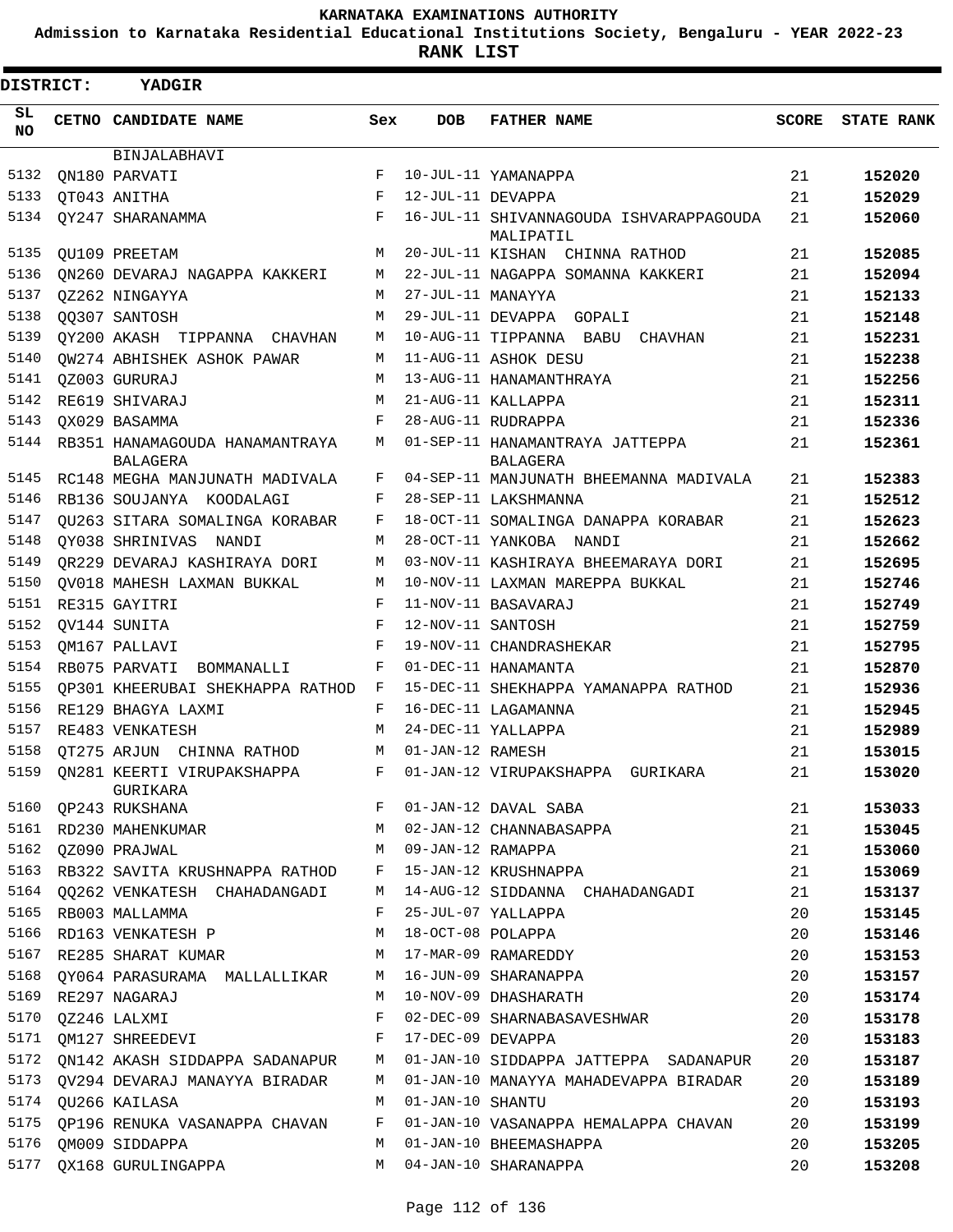**Admission to Karnataka Residential Educational Institutions Society, Bengaluru - YEAR 2022-23**

| DISTRICT:        |                  | YADGIR                                  |     |                   |                                       |       |                   |
|------------------|------------------|-----------------------------------------|-----|-------------------|---------------------------------------|-------|-------------------|
| SL.<br><b>NO</b> |                  | CETNO CANDIDATE NAME                    | Sex | DOB               | <b>FATHER NAME</b>                    | SCORE | <b>STATE RANK</b> |
| 5178             |                  | RE126 KASIMBI                           | F   | 25-FEB-10 NABISAB |                                       | 20    | 153230            |
| 5179             |                  | OS240 SUJATA                            | F   |                   | 07-MAR-10 NINGAPPA                    | 20    | 153237            |
| 5180             |                  | RA236 BASAMMA                           | F   |                   | 25-APR-10 MADIVALAPPA MULIMANI        | 20    | 153256            |
| 5181             |                  | RC195 SHREESHAIL MALAKANNA DESAI        | M   |                   | 15-MAY-10 MALAKANNA MAHADEVAPPA DESAI | 20    | 153270            |
| 5182             |                  | RC352 SHREENIVASA VAJEERAPPA<br>AMBALUR | М   |                   | 25-MAY-10 VAJEERAPPA ERANNA AMBALUR   | 20    | 153280            |
| 5183             |                  | QQ335 MANOJ                             | М   |                   | 29-MAY-10 HANAMANTRAYA BANTAMANI      | 20    | 153282            |
| 5184             |                  | QR168 JYOTI MELINAMANI                  | F   |                   | 01-JUL-10 CHANDAPPA                   | 20    | 153304            |
| 5185             |                  | OR318 DEVAMMA                           | F   |                   | 06-JUL-10 SANJIVAPPA MELA             | 20    | 153307            |
| 5186             |                  | OR117 BASAVARAJ HANAMANATRAYA<br>KOLUR  | М   |                   | 15-AUG-10 HANAMANTRAYA                | 20    | 153351            |
| 5187             |                  | QN251 KIRAN                             | М   |                   | 18-AUG-10 VIJAYKUMAR DESAI            | 20    | 153358            |
| 5188             |                  | QW286 DURAGAPPA                         | М   |                   | 25-AUG-10 DEVAPPA KADANGERA           | 20    | 153369            |
| 5189             |                  | OW094 JAIBHEEM                          | M   |                   | 26-AUG-10 RAVUTAPPA KATTIMANI         | 20    | 153371            |
| 5190             |                  | OV060 JAYAVARDHAN                       | М   |                   | 02-SEP-10 BHIMARAYA                   | 20    | 153378            |
| 5191             |                  | RB129 MOUNESH                           | M   |                   | 17-SEP-10 BHIMANNA                    | 20    | 153412            |
| 5192             |                  | 00330 SANTOSH GUDIMANI                  | M   |                   | 18-OCT-10 BASAVARAJ                   | 20    | 153492            |
| 5193             |                  | QM201 ARATI                             | F   |                   | 19-OCT-10 VASANTA NAIK                | 20    | 153495            |
| 5194             |                  | QZ241 RENUKA                            | F   |                   | 30-OCT-10 SOMANNA BASANNA CHINCHODI   | 20    | 153530            |
| 5195             |                  | OZ190 REEYANABEGUM                      | F   |                   | 31-OCT-10 IMAMASAB                    | 20    | 153533            |
| 5196             |                  | 00391 SACHIN BALAYYA ILIGER             | М   |                   | 06-NOV-10 BALAYYA YAMANAYYA ILIGER    | 20    | 153550            |
| 5197             |                  | RC012 DAVUD                             | M   |                   | 14-NOV-10 HUSENASAB                   | 20    | 153579            |
| 5198             |                  | RD128 DEVINDRAPPA MALLAPPA PUJARI M     |     |                   | 18-NOV-10 MALLAPPA HANAMANT PUJARI    | 20    | 153590            |
| 5199             |                  | QY065 YASEEN ALLISAB MULLA              | М   |                   | 25-NOV-10 ALLISAB NABEESAB MULLA      | 20    | 153612            |
| 5200             |                  | OY052 MAHESH                            | M   |                   | 29-NOV-10 CHANDRASHEKHAR KUMBARKUNTI  | 20    | 153618            |
| 5201             |                  | RD178 KAVITA MAREPPA BUDI               | F   |                   | 08-DEC-10 MAREPPA MALLAPPA BUDI       | 20    | 153642            |
| 5202             |                  | RE341 DEVAMMA                           | F   |                   | 30-DEC-10 MALLAPPA                    | 20    | 153689            |
| 5203             |                  | QW335 ARJUN                             | М   |                   | 01-JAN-11 RAMESH CHINNA RATHOD        | 20    | 153697            |
| 5204             |                  | QQ397 ASEEFA KOTAWALA                   | М   |                   | 01-JAN-11 BANDAGEESA HUSENSA KOTAWALA | 20    | 153698            |
| 5205             |                  | OW149 BASAMMA                           | F   | 01-JAN-11 TAYAPPA |                                       | 20    | 153700            |
|                  | 5206 QW213 FAYAZ |                                         | М   | 01-JAN-11 LALSAB  |                                       | 20    | 153710            |
| 5207             |                  | RE007 GOVIND                            | M   | 01-JAN-11 SOMLYA  |                                       | 20    | 153713            |
| 5208             |                  | RE071 ISHWRYA BHEEMARAY KATAGAR         | F   |                   | 01-JAN-11 BHEEMARAY MARALINGAPPA      | 20    | 153721            |
| 5209             |                  | QM103 MANJULA                           | F   |                   | 01-JAN-11 SANNA HUSENAPPA             | 20    | 153731            |
| 5210             |                  | OX101 NINGANNA                          | М   |                   | 01-JAN-11 DUGGAPPA                    | 20    | 153737            |
| 5211             |                  | QN302 SAVITRI                           | F   |                   | 01-JAN-11 SEVANAYAK                   | 20    | 153751            |
| 5212             |                  | RD122 SHIVANILAMMA AMAKKANAVRU          | F   |                   | 01-JAN-11 BASAVARAJ                   | 20    | 153754            |
|                  |                  | 5213 QV292 RENUKA                       | F   |                   | 12-JAN-11 KAJAPPA KATTIMANI           | 20    | 153797            |
| 5214             |                  | 00387 PREETI                            | F   |                   | 20-JAN-11 NANANAYAK RATHOD            | 20    | 153820            |
| 5215             |                  | OP118 SEVANTI YAMANAPPA HORATTI         | F   |                   | 27-JAN-11 YAMANAPPA RAYAPPA HORATTI   | 20    | 153845            |
| 5216             |                  | <b>OV116 MANJUNATH</b>                  | М   |                   | 08-FEB-11 SANNA MALLAPPA              | 20    | 153889            |
| 5217             |                  | RA141 SHREEKANT                         | M   |                   | 14-FEB-11 MARIYAPPA                   | 20    | 153911            |
| 5218             |                  | 00260 SUREKHA NARAYANA RATHOD           | F   |                   | 18-FEB-11 NARAYANA BALARAM RATHOD     | 20    | 153923            |
| 5219             |                  | ON061 CHANDAPPA                         | М   | 20-FEB-11 DEVAPPA |                                       | 20    | 153928            |
| 5220             |                  | QY081 ABHISHEK                          | М   |                   | 03-MAR-11 DEVINDRAPPA VAJJAL          | 20    | 153968            |
|                  |                  | 5221 QZ109 MOUNESH                      | M   |                   | 07-MAR-11 NINGAYYA                    | 20    | 153987            |
| 5222             |                  | QS051 AISHWARYA BASAVARAJ<br>BHAJANTRI  | F   |                   | 13-MAR-11 BASAVARAJ SABANNA BHAJANTRI | 20    | 154008            |
| 5223             |                  | QU238 MALLIKARJUN                       | М   |                   | 17-MAR-11 HANAMANTHA DODMANI          | 20    | 154026            |
| 5224             |                  | RA110 SANTHAMMA                         | F   |                   | 21-MAR-11 DOLLABASAPPA                | 20    | 154043            |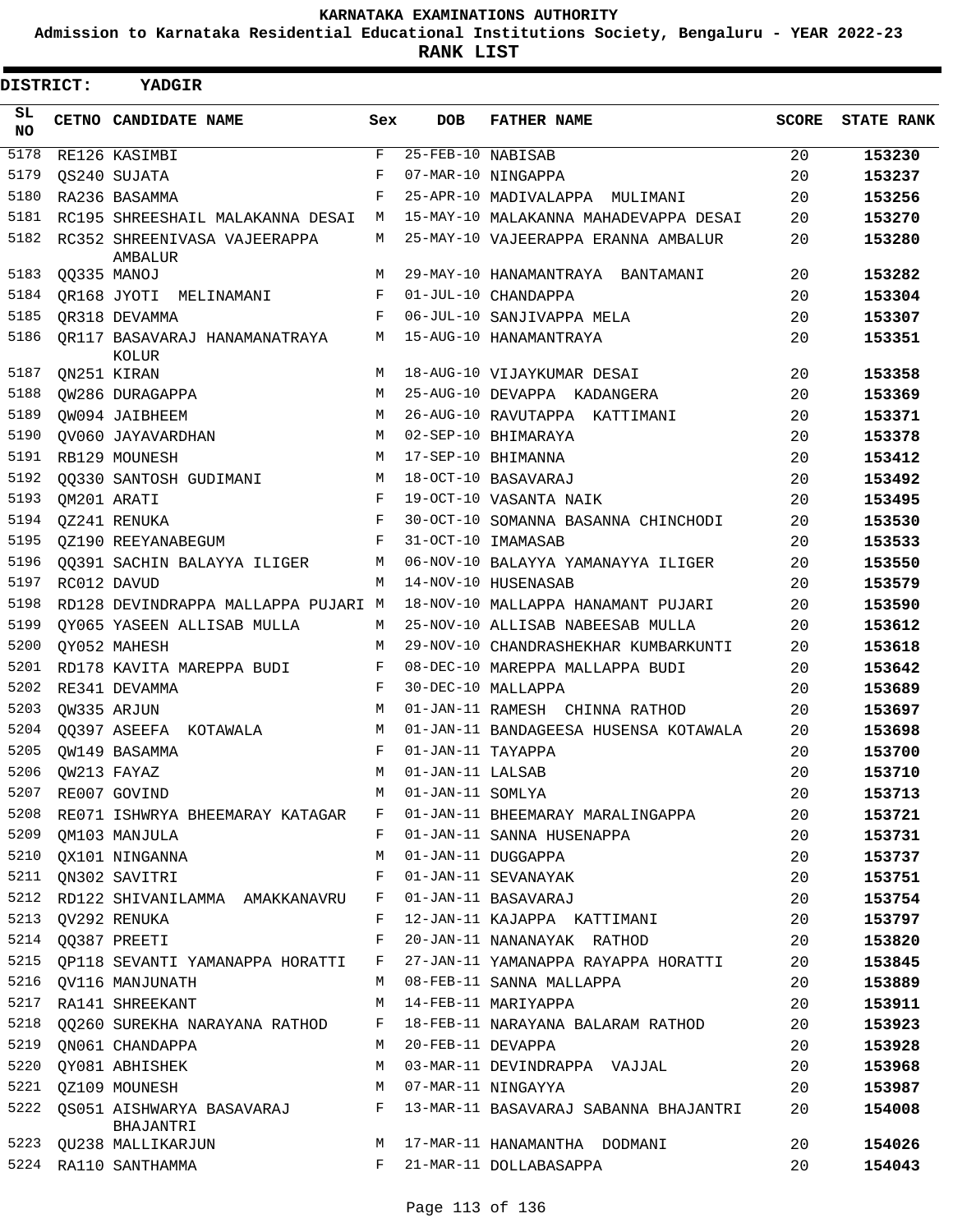**Admission to Karnataka Residential Educational Institutions Society, Bengaluru - YEAR 2022-23**

**RANK LIST**

| DISTRICT:  | YADGIR                                                      |     |                   |                                                                                 |              |                   |
|------------|-------------------------------------------------------------|-----|-------------------|---------------------------------------------------------------------------------|--------------|-------------------|
| SL.<br>NO. | CETNO CANDIDATE NAME                                        | Sex | <b>DOB</b>        | <b>FATHER NAME</b>                                                              | <b>SCORE</b> | <b>STATE RANK</b> |
| 5225       | <b>QZ114 MAHESHWARI</b>                                     | F   |                   | 27-MAR-11 HARISHCHANDRA                                                         | 20           | 154061            |
| 5226       | RE345 SHIVAPRASAD                                           | M   | 11-APR-11 SURESH  |                                                                                 | 20           | 154146            |
| 5227       | OS239 SANJAY VEERESH VADDAR                                 | М   |                   | 16-APR-11 VEERESH VADDAR                                                        | 20           | 154166            |
| 5228       | QV268 BHAGYASHREE SHIVARAJ<br>KADIMANI                      | F   |                   | 25-APR-11 SHIVARAJ AMBLAPPA KADIMANI                                            | 20           | 154205            |
| 5229       | 00231 TEJASHWINI BASAVARAJ<br><b>CHAVHAN</b>                | F   |                   | 25-APR-11 BASAVARAJ CHAVHAN                                                     | 20           | 154211            |
| 5230       | QY044 BEERALING                                             | М   |                   | 27-APR-11 RAYAPPA DOADAMANI                                                     | 20           | 154219            |
| 5231       | ON105 SANJANA                                               | F   |                   | 28-APR-11 BHIMARAYA<br>CHALAVADI                                                | 20           | 154228            |
| 5232       | OT110 SHILPA MAKASHI                                        | F   | 01-MAY-11 PRABHU  |                                                                                 | 20           | 154241            |
| 5233       | QV061 HULIGEMMA HANAMANTA<br>KATTIMANI                      | F   |                   | 02-MAY-11 HANAMANTA JATTEPPA KATTIMANI                                          | 20           | 154246            |
| 5234       | QU338 USHA A                                                | F   |                   | 05-MAY-11 AMARESH NAYAK                                                         | 20           | 154266            |
| 5235       | QN264 KAVERI                                                | F   |                   | 20-MAY-11 NINGAPPA<br>MADAR                                                     | 20           | 154329            |
| 5236       | QU350 PRAJWAL MALLANNA KUMBAR                               | М   |                   | 22-MAY-11 MALLANNA SAYABANNA KUMBAR                                             | 20           | 154340            |
| 5237       | OV161 HEMA PRABHU KERIKODI                                  | F   |                   | 25-MAY-11 PRABHU DYAVAPPA KERIKODI                                              | 20           | 154353            |
| 5238       | RC130 REKHA                                                 | F   |                   | 02-JUN-11 HANAMANTRAYA                                                          | 20           | 154422            |
| 5239       | OM068 GUNDAMMA                                              | F   | 04-JUN-11 SABANNA |                                                                                 | 20           | 154428            |
| 5240       | RE122 BASAVARAJ                                             | M   |                   | 06-JUN-11 RATNAPPA                                                              | 20           | 154447            |
| 5241       | QX250 KARANASING RATHOD                                     | М   |                   | 06-JUN-11 SHIVAPPA RATHOD                                                       | 20           | 154451            |
| 5242       | RE017 SUNIL                                                 | M   |                   | 09-JUN-11 SOMANATH RATHOD                                                       | 20           | 154473            |
| 5243       | QM034 AKSHATHA                                              | F   |                   | 17-JUN-11 BASAVARAJ                                                             | 20           | 154516            |
| 5244       | OT115 AVINASHREDDY                                          | М   |                   | 22-JUN-11 HONNAPPAGOUDA                                                         | 20           | 154550            |
| 5245       | RE066 SAPNA                                                 | F   | 28-JUN-11 PANDU   |                                                                                 | 20           | 154592            |
| 5246       | RA130 PRASHANT                                              | М   | 29-JUN-11 SABANNA |                                                                                 | 20           | 154599            |
| 5247       | QY041 VSHVA                                                 | M   |                   | 30-JUN-11 BHIMAPPA                                                              | 20           | 154611            |
| 5248       | QX060 HANAMANTA                                             | M   |                   | 02-JUL-11 NINGAPPA                                                              | 20           | 154620            |
| 5249       | RD215 AISHWARYA                                             | F   | 05-JUL-11 RAYAPPA |                                                                                 | 20           | 154639            |
| 5250       | QN313 AMBIKA AVARADI                                        | F   |                   | 07-JUL-11 HANAMATRAYA                                                           | 20           | 154658            |
| 5251       | RA026 AFSANABEGUM                                           | F   |                   | 19-JUL-11 MAHIBUBSAB<br>GODIHAL                                                 | 20           | 154729            |
| 5252       | RD237 BHAGYASHREE                                           | F   |                   | 23-JUL-11 MALLAPPA                                                              | 20           | 154753            |
|            | 5253 QP312 AKSHATA                                          | F   |                   | 30-JUL-11 CHANDU JADHAV                                                         | 20           | 154793            |
|            | 5254 QV253 GANESH                                           | M   |                   | 01-AUG-11 VITTHAL                                                               | 20           | 154804            |
|            | 5255 RB205 PREETAM                                          |     |                   | M 10-AUG-11 HARISING CHAVHAN                                                    | 20           | 154847            |
|            |                                                             |     |                   | 5256 QV164 BHIMASHANKAR SABANNA DIGGI M 15-AUG-11 SABANNA BHIMASHANKAR DIGGI 20 |              | 154868            |
|            | 5257 QV167 CHANDU                                           | M   |                   | 16-AUG-11 BASAVARAJ RATODA                                                      | 20           | 154872            |
| 5258       | RC006 SACHIN                                                | M   |                   | 21-AUG-11 BHIRAPPA PUJARI                                                       | 20           | 154906            |
|            | 5259 QQ253 SANAGAYYA NINGAYYA HIREMATH M 27-AUG-11 NINGAYYA |     |                   |                                                                                 | 20           | 154935            |
|            |                                                             |     |                   | 5260 QV280 SWETA AYYAPPA BADIGER F 29-AUG-11 AYYAPPA NINGAPPA BADIGER           | 20           | 154946            |
|            | 5261 RE299 VINAYAK                                          |     |                   | M 01-SEP-11 SURESH KUMAR                                                        | 20           | 154967            |
|            |                                                             |     |                   | 5262 RE485 MAHANTESH JAWALI M 05-SEP-11 RAMESH JAWALI                           | 20           | 154986            |
|            |                                                             |     |                   | 5263 QX097 BHAVANI DEVINDRAPPA DORI F 09-SEP-11 DEVINDRAPPA SHIVAPPA DORI 20    |              | 155007            |
|            |                                                             |     |                   | 5264 RB223 RUDRAMMA NAGARAJ SAGARA F 09-SEP-11 NAGARAJ MADIVALAPPA SAGARA 20    |              | 155008            |
| 5265       |                                                             |     |                   | QN171 VINOD RANGAPPA BAICHABAL M 27-SEP-11 RANGAPPA BASAPPA BAICHABAL           | 20           | 155099            |
| 5266       | RE634 RAGHAVENDRA                                           | M   |                   | 05-OCT-11 DEVINDRAPPA                                                           | 20           | 155136            |
| 5267       | QT152 DEVARAJA                                              | М   |                   | 18-OCT-11 NARASAPPA                                                             | 20           | 155198            |
|            | 5268 QQ287 SAVITA<br>$\mathbb F$ . If $\mathbb F$           |     |                   | 25-OCT-11 HUSANAPPA KATTIMANI                                                   | 20           | 155234            |
| 5269       |                                                             |     |                   | RA009 SUBAN RAJ AHMAD MUNIYAR F 27-OCT-11 RAJ AHMAD MAIBOOBASAB MUNIYAR         | 20           | 155242            |
|            | 5270 QU074 MAHALAXMI<br>$\mathbf{F}$                        |     |                   | 30-OCT-11 KALLAPPA                                                              | 20           | 155250            |
|            | 5271 RD131 SHASHIKUMAR                                      |     |                   | M 01-NOV-11 SHANKARAPPA                                                         | 20           | 155265            |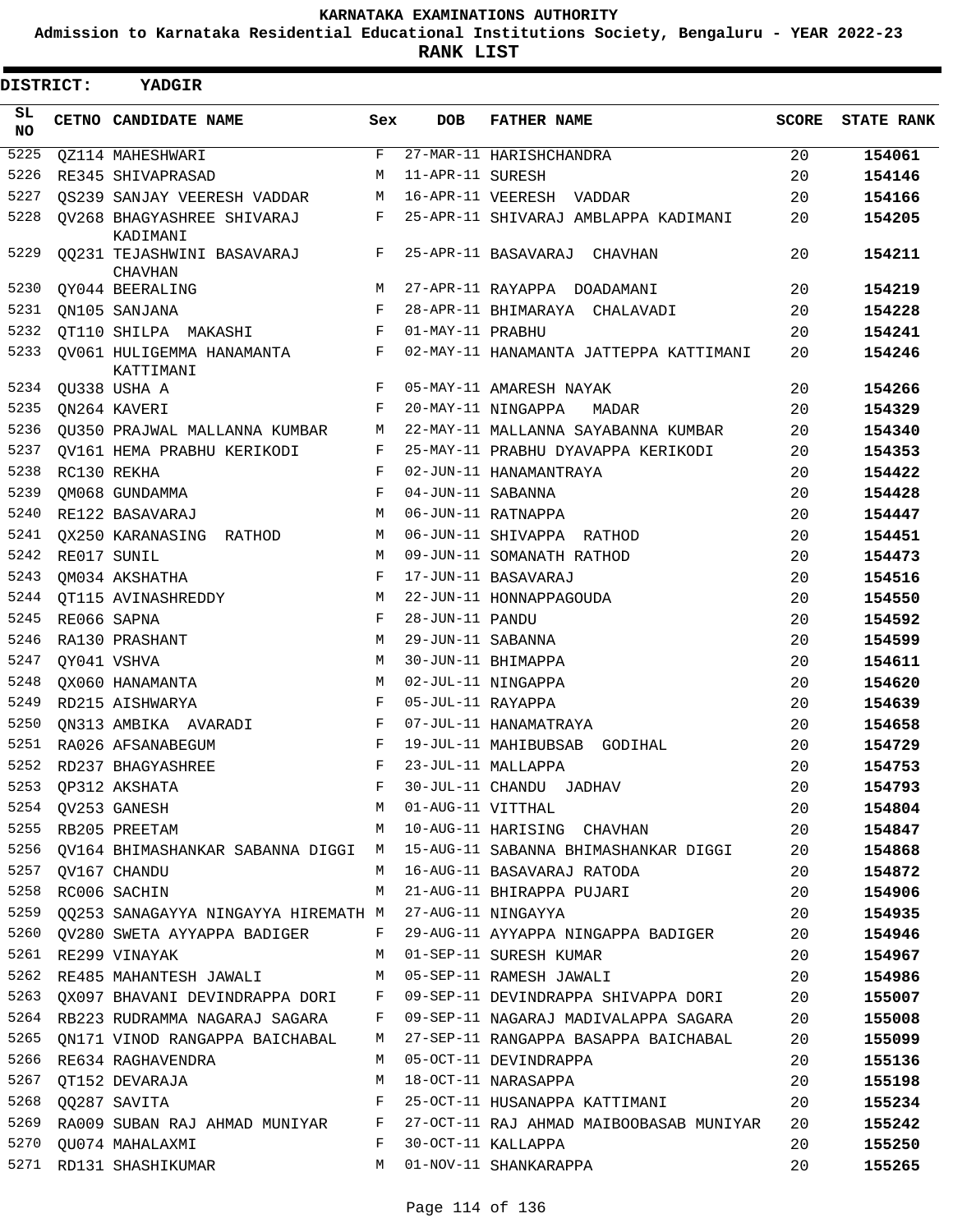**Admission to Karnataka Residential Educational Institutions Society, Bengaluru - YEAR 2022-23**

**RANK LIST**

| <b>DISTRICT:</b> | <b>YADGIR</b>                                                     |     |                                |                                                     |              |                   |
|------------------|-------------------------------------------------------------------|-----|--------------------------------|-----------------------------------------------------|--------------|-------------------|
| SL<br><b>NO</b>  | CETNO CANDIDATE NAME                                              | Sex | DOB                            | <b>FATHER NAME</b>                                  | <b>SCORE</b> | <b>STATE RANK</b> |
| 5272             | QS227 ULLASHINI                                                   | F   | $\overline{05-NOV-11}$ EERANNA |                                                     | 20           | 155282            |
| 5273             | OW209 PANPANNAGOUDA                                               | M   |                                | 28-NOV-11 DEVINDRAPPAGOUDA                          | 20           | 155393            |
| 5274             | RB036 SHIVA KUMAR LANKEPPA                                        | М   |                                | 29-DEC-11 LANKEPPA RAYAPPA MAKANNANAVAR             | 20           | 155507            |
| 5275             | QU161 ROOPA NAGAPPA NATEKAR                                       | F   |                                | 01-JAN-12 NAGAPPA BHEEMARAY NATEKAR                 | 20           | 155531            |
| 5276             | RE222 SACHIN                                                      | М   | 01-JAN-12 MOHAN                |                                                     | 20           | 155532            |
| 5277             | QW235 SHILPA                                                      | F   | 01-JAN-12 TAVARU               |                                                     | 20           | 155535            |
| 5278             | OX194 NINGAMMA                                                    | F   |                                | 06-JAN-12 GADDEPPA METI                             | 20           | 155548            |
| 5279             | QZ021 KEERTHI                                                     | F   |                                | 06-FEB-12 MALLIRJUN                                 | 20           | 155587            |
| 5280             | QT335 SHIVAKUMAR                                                  | М   |                                | 17-FEB-12 CHANDRASHEKAR                             | 20           | 155592            |
| 5281             | QZ264 SINDHU                                                      | F   |                                | 09-MAR-12 GURUDEVA                                  | 20           | 155602            |
| 5282             | RD150 BHAVANI                                                     | F   |                                | 06-APR-12 TIPPANNA                                  | 20           | 155615            |
| 5283             | QZ324 BHAVANI CHANNAPATHANNA                                      | F   |                                | 25-JUL-12 DEVINDRAPPA                               | 20           | 155636            |
| 5284             | OW139 RAYAPPA                                                     | М   |                                | 01-FEB-08 MASTEPPA                                  | 19           | 155644            |
| 5285             | OM105 PALLAVI                                                     | F   |                                | 04-JUL-09 SAYABANNA                                 | 19           | 155668            |
| 5286             | OT121 BASANNA GOUDA DEVINDRA<br>CHATNALLI                         | М   |                                | 01-JAN-10 DEVINDRA HANAMANTARAYA GOUDA<br>CHATNALLI | 19           | 155690            |
| 5287             | RE367 BHAGYASHREE                                                 | F   |                                | 01-JAN-10 KANAKAPPA                                 | 19           | 155691            |
| 5288             | QU188 SHANKARLINGA                                                | М   |                                | 01-JAN-10 CHANDAPPA                                 | 19           | 155698            |
| 5289             | RA040 KALAMMA                                                     | F   |                                | 23-JAN-10 MALLAPPA MADIVALAPPA BADIGER              | 19           | 155707            |
| 5290             | OW008 KAPIL GENU RATHOD                                           | М   |                                | 26-MAR-10 GENU DEVGI RATHOD                         | 19           | 155725            |
| 5291             | OX252 SHANTAMMA                                                   | F   |                                | 06-APR-10 MALLAPPA JALODI                           | 19           | 155733            |
| 5292             | OX147 PRATIBHA BALAVANTHRAYA                                      | F   |                                | 25-APR-10 BALAVANTHRAYA BASAVARAJ                   | 19           | 155741            |
| 5293             | RE193 VIJAY                                                       | М   |                                | 28-APR-10 GOBASINGH                                 | 19           | 155745            |
| 5294             | RE115 KRISHNAPPA                                                  | М   |                                | 10-JUN-10 NARASAPPA                                 | 19           | 155771            |
| 5295             | QQ408 DEEPA PATIL                                                 | F   |                                | 13-JUN-10 RAVINDRAKUMAR                             | 19           | 155772            |
| 5296             | OR026 LAXMI                                                       | F   |                                | 20-JUN-10 HANAMAGOUD PARAMANAGOUD ASKI              | 19           | 155778            |
| 5297             | QU327 ROHIT                                                       | М   |                                | 07-JUL-10 KISHAN CHAVAN                             | 19           | 155793            |
| 5298             | QM124 BRAMARAMBIKA                                                | F   |                                | 26-JUL-10 MALLIKARJUN                               | 19           | 155799            |
| 5299             | RC244 HANAMANTI                                                   | F   |                                | 21-AUG-10 CHANDRAPPA BASANNA CHINCHODI              | 19           | 155827            |
| 5300             | QZ075 BASAVARAJ HARANAL                                           | М   | 30-AUG-10 MANAPPA              |                                                     | 19           | 155842            |
| 5301             | QT157 SHASHIKALA                                                  | F   |                                | 16-SEP-10 YALLAPPA                                  | 19           | 155860            |
|                  | 5302 QU110 SHIVAKUMAR                                             | М   | 01-OCT-10 SHANKAR              |                                                     | 19           | 155885            |
| 5303             | RB060 MALLIKARJUN                                                 | М   |                                | 03-OCT-10 NINGAPPA KVATI                            | 19           | 155887            |
| 5304             | OU218 JYOTI                                                       | F   |                                | 05-OCT-10 SUBHASHA                                  | 19           | 155890            |
| 5305             | QN172 DHANARAJ                                                    | М   |                                | 14-OCT-10 HANAMANTA                                 | 19           | 155906            |
|                  | 5306 OT212 VENUGOPAL DEVAPPA KAVALER                              | М   |                                | 18-OCT-10 DEVAPPA MAREPPA KAVALER                   | 19           | 155917            |
| 5307             | QP026 YANKAMMA BASAPPA SURAPUR                                    | F   | 22-OCT-10 BASAPPA              |                                                     | 19           | 155925            |
| 5308             | OV290 SHILPA HANMANT CHAVAN                                       | F   |                                | 31-OCT-10 HANMANT KESU CHAVAN                       | 19           | 155944            |
| 5309             | QT166 SAPNA                                                       | F   | 07-NOV-10 GOPAL                |                                                     | 19           | 155958            |
|                  | 5310 QU317 KAVERI DEVANNAGOUDA<br>GAGGIMANI                       | F   |                                | 18-NOV-10 DEVANNAGOUDA SHANTAGOUDA                  | 19           | 155982            |
| 5311             | RE225 LAXMAN                                                      | М   | 20-NOV-10 DEVAPPA              |                                                     | 19           | 155986            |
| 5312             | OR277 RAMESH                                                      | М   |                                | 10-DEC-10 SHARANAGOUDA BIRADAR                      | 19           | 156040            |
| 5313             | QX160 ABHISHEKAGOUDA                                              | M   |                                | 12-DEC-10 RAJU GOUDA                                | 19           | 156048            |
| 5314             | QR252 PRADEEP PRABHU KOLLI                                        | M   |                                | 12-DEC-10 PRABHU SHIVANNA KOLLI                     | 19           | 156050            |
| 5315             | QM162 BINDU                                                       | F   |                                | 15-DEC-10 DODDA MANIKAPPA                           | 19           | 156056            |
| 5316             | QN134 MANJULA SIDRAMAPPA KANNELLI F 27-DEC-10 SIDRAMAPPA KANNELLI |     |                                |                                                     | 19           | 156082            |
| 5317             | QT290 VISHWANATH SAYABANNA<br>SOOGOORU                            | M   |                                | 27-DEC-10 SAYABANNA HANAMANTA SOOGOORU              | 19           | 156086            |
| 5318             | QN209 YALLAMMA                                                    | F   |                                | 30-DEC-10 PARAMANNA                                 | 19           | 156093            |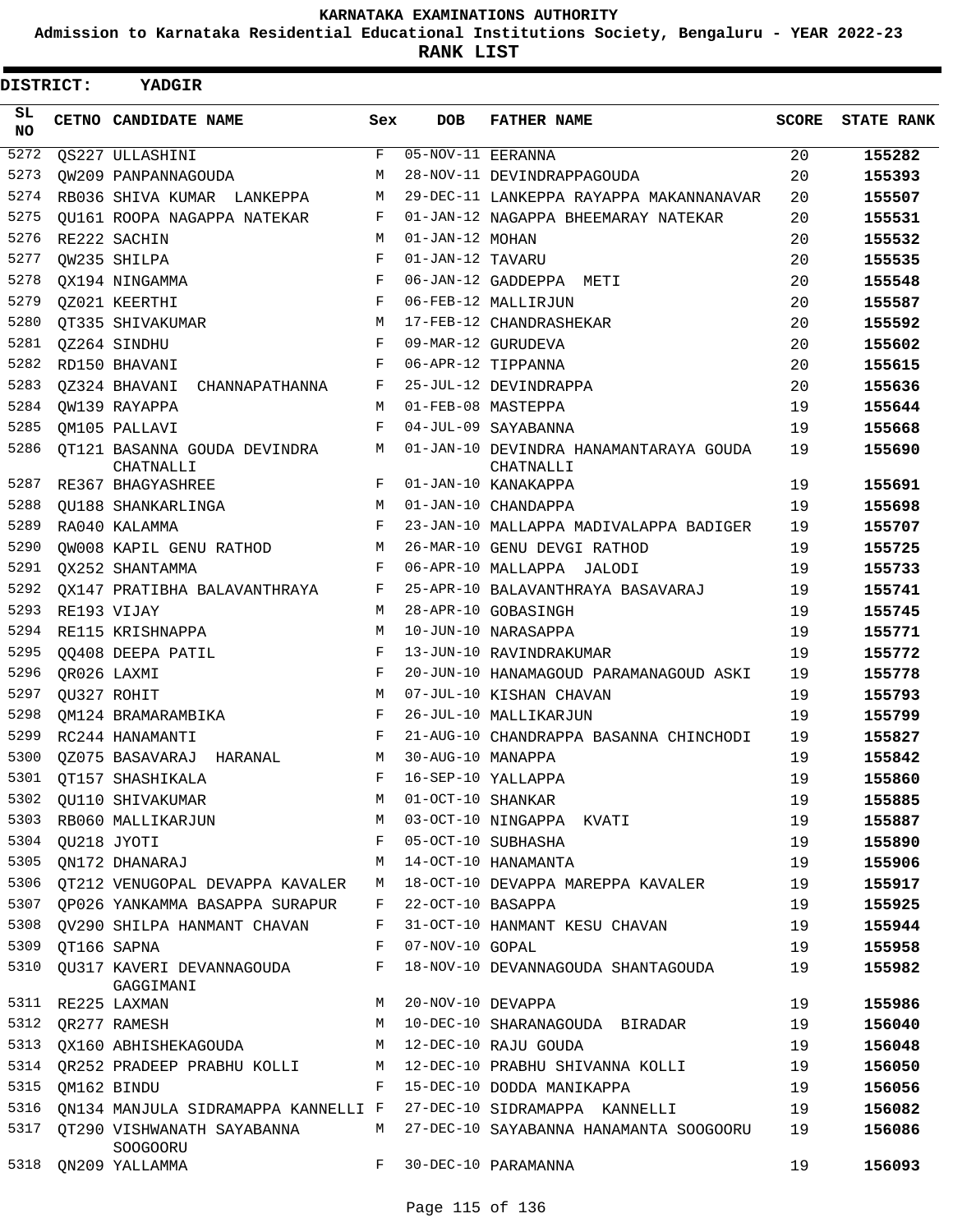**Admission to Karnataka Residential Educational Institutions Society, Bengaluru - YEAR 2022-23**

**RANK LIST**

| <b>DISTRICT:</b> |            | YADGIR                                             |            |                   |                                                                                  |       |                   |
|------------------|------------|----------------------------------------------------|------------|-------------------|----------------------------------------------------------------------------------|-------|-------------------|
| SL.<br><b>NO</b> |            | CETNO CANDIDATE NAME                               | Sex        | <b>DOB</b>        | <b>FATHER NAME</b>                                                               | SCORE | <b>STATE RANK</b> |
| 5319             |            | RD232 DEVARAJ                                      | M          |                   | $\overline{01}$ -JAN-11 SHARANAPPA                                               | 19    | 156107            |
| 5320             |            | OY235 DEVEGOUDA                                    | M          | 01-JAN-11 LAXMAN  |                                                                                  | 19    | 156108            |
| 5321             |            | OU285 KIRAN JADHAV                                 | M          |                   | 01-JAN-11 DHANASING SOMLU JADHAV                                                 | 19    | 156122            |
| 5322             |            | QX226 MUTTAPPA HOSAMANI                            | М          | 01-JAN-11 IRAPPA  |                                                                                  | 19    | 156126            |
| 5323             |            | OS099 RAMAYYA                                      | M          |                   | 01-JAN-11 MALLAPPA MUNDALAR                                                      | 19    | 156135            |
| 5324             |            | QZ273 SATISH                                       | M          |                   | 01-JAN-11 BHIMANNA                                                               | 19    | 156139            |
| 5325             |            | QN271 SIDDAMMA KITAGAR                             | F          |                   | 01-JAN-11 BASAVARAJ                                                              | 19    | 156143            |
| 5326             |            | QX280 SIDDANAGOUDA GURUNATHAGOUDA M<br>POLICEPATIL |            |                   | 01-JAN-11 GURUNATHAGOUDA<br>JAGADEVAPPAGOUD POLICEPATIL                          | 19    | 156144            |
| 5327             |            | RE295 TAYAPPA                                      | M          |                   | 01-JAN-11 MALLAPPA                                                               | 19    | 156149            |
| 5328             |            | OS145 VENKATESH                                    | M          |                   | 01-JAN-11 BHIMSINGH RATHOD                                                       | 19    | 156151            |
| 5329             |            | QM017 VINAYA                                       | M          |                   | 01-JAN-11 BHEEMAPPA                                                              | 19    | 156152            |
| 5330             |            | OP001 RESHMA YARAGALLA                             | F          |                   | 23-JAN-11 DOUVALSAB                                                              | 19    | 156205            |
| 5331             |            | QY087 BHAGYASHREE                                  | F          |                   | 24-JAN-11 BASAVARAJ                                                              | 19    | 156207            |
| 5332             |            | QW135 SANJEEVAPPA NARASAPPA<br>CHALUVADI           | M          |                   | 02-FEB-11 NARASAPPA SANJEEVAPPA<br>CHALUVADI                                     | 19    | 156238            |
| 5333             |            | RA014 KAVERI                                       | F          |                   | 16-FEB-11 SHEKAPPA                                                               | 19    | 156279            |
| 5334             |            | OR076 SHIVAMMA                                     | F          |                   | 02-MAR-11 AMARAPPA LAKKUNDI                                                      | 19    | 156325            |
| 5335             |            | QY203 NAVITA                                       | F          |                   | 12-MAR-11 KALAPPA PAWAR                                                          | 19    | 156357            |
| 5336             |            | RB211 BHEERALINGA AYYAPPA ALYAL                    | M          |                   | 21-MAR-11 AYYAPPA DEVAPPA ALYAL                                                  | 19    | 156386            |
| 5337             |            | ON170 SAVITRI                                      | $_{\rm F}$ |                   | 20-APR-11 JATTEPPAGOUDA BIRADAR                                                  | 19    | 156497            |
| 5338             |            | 00286 PRAVIN HOSAMANI                              | M          |                   | 06-MAY-11 BASAVARAJ                                                              | 19    | 156580            |
| 5339             |            | OW267 SUSMITA                                      | F          | 09-MAY-11 SHANTU  |                                                                                  | 19    | 156594            |
| 5340             |            | RE176 RAKESH                                       | M          |                   | 14-MAY-11 SHYAMANNA                                                              | 19    | 156611            |
| 5341             |            | QT333 PAVITRA MAKASHI                              | F          |                   | 18-MAY-11 BHIMARAYA                                                              | 19    | 156622            |
| 5342             |            | OU366 MAMATA                                       | F          | 20-MAY-11 AYYAPPA |                                                                                  | 19    | 156634            |
| 5343             |            | QU270 KUMARA YANKAPPA DEVARMANI                    | М          |                   | 22-MAY-11 YANKAPPA SIDRAMAPPA                                                    | 19    | 156643            |
| 5344             |            | RE243 SHANKAR                                      | М          |                   | 27-MAY-11 SHEKHARAPPA                                                            | 19    | 156675            |
| 5345             |            | ON041 DEEPA                                        | F          |                   | 05-JUN-11 MAREPPA RAMAYYA BIJASPUR                                               | 19    | 156725            |
| 5346             |            | 00392 MADHU HANAMANTRAYA                           | M          |                   | 15-JUN-11 HANAMANTRAYA SIDDANNA                                                  | 19    | 156778            |
|                  |            |                                                    |            |                   | 5347 RB137 KIRAN BABRUVAHAN WADDAR F 22-JUN-11 BABRUVAHAN HANAMANTRAYA<br>WADDAR | 19    | 156805            |
| 5348             |            | QN237 HANAMANTRAYA HALABHAVI                       | М          |                   | 03-JUL-11 BHEEMANNA HALABHAVI                                                    | 19    | 156855            |
| 5349             |            | OT072 DEVAMMA                                      | F          |                   | 04-JUL-11 JANAPPAGOUDA KULAKUNDI                                                 | 19    | 156860            |
| 5350             |            | QU228 BHAGYA CHANDRASHEKAR<br>DODDASAGAR           | F          |                   | 05-JUL-11 CHANDRASHEKAR BASAVARAJ<br>DODDASAGAR                                  | 19    | 156869            |
| 5351             |            | QY013 PARASURAM                                    | M          |                   | 18-JUL-11 BASAVARAJ CHIKKANALLI                                                  | 19    | 156940            |
| 5352             |            | OV009 KARAN                                        | М          | 20-JUL-11 ASHOK   |                                                                                  | 19    | 156946            |
| 5353             |            | QQ097 SANDEEPASINGH SUBHAS<br>CHAVHAN              | М          | 20-JUL-11 SUBHAS  |                                                                                  | 19    | 156951            |
| 5354             |            | QT314 NAGAMMA                                      | F          |                   | 27-JUL-11 SHIVANNA                                                               | 19    | 156979            |
| 5355             |            | QV239 GANESHA                                      | М          |                   | 28-JUL-11 SHARANAPPA KATTIMANI                                                   | 19    | 156987            |
| 5356             | QQ091 RAJU |                                                    | M          |                   | 17-AUG-11 MEHABOOB SURPUR DODDI                                                  | 19    | 157093            |
| 5357             |            | QS093 KATAMMA HANAMANTRAYA<br>KADADARAL            | F          |                   | 20-AUG-11 HANAMANTRAYA BASAPPA<br>KADADARAL                                      | 19    | 157108            |
| 5358             |            | QV010 AKSHAYAKUMAR                                 | M          |                   | 25-AUG-11 SHANKAR RATHOD                                                         | 19    | 157130            |
| 5359             |            | QQ339 BHIMAMBIKA BHAGAPPA GOREBAL F                |            |                   | 26-AUG-11 BHAGAPPA MANAPPA GOREBAL                                               | 19    | 157136            |
| 5360             |            | OM071 PADMA                                        | F          |                   | 09-SEP-11 ANANTAYYA                                                              | 19    | 157206            |
|                  |            | 5361 RE361 ASHWINI                                 | F          |                   | 14-SEP-11 SANNAMALLISAB                                                          | 19    | 157213            |
| 5362             |            | RE022 RUBITA                                       | F          |                   | 18-SEP-11 NINGAREDDY                                                             | 19    | 157229            |
| 5363             |            | QY250 ANNAPOORNA CHAVAN                            | F          |                   | 23-OCT-11 KHANAPPA CHAVAN                                                        | 19    | 157355            |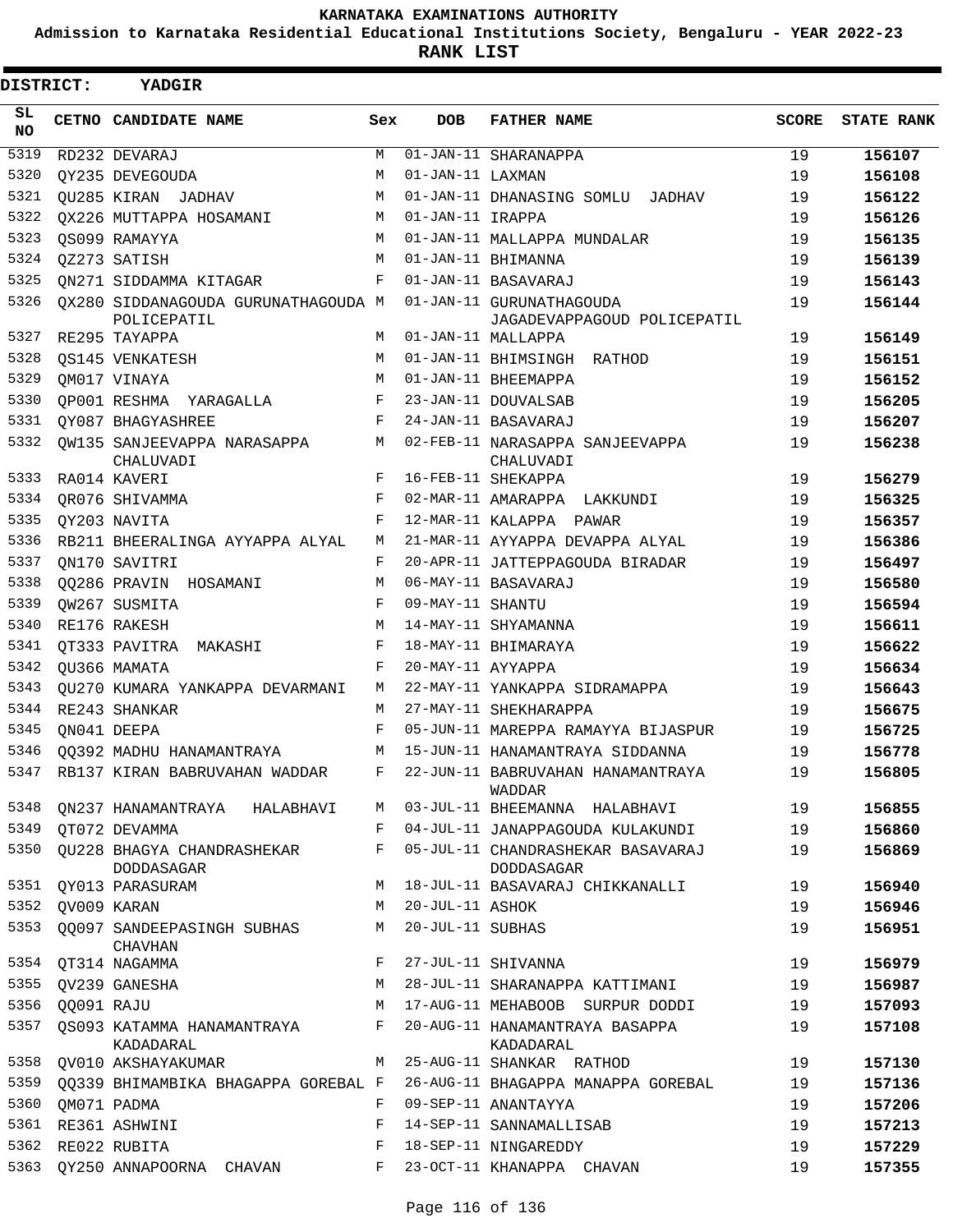**Admission to Karnataka Residential Educational Institutions Society, Bengaluru - YEAR 2022-23**

**RANK LIST**

| <b>DISTRICT:</b> |            | <b>YADGIR</b>                                                                                                                                                                                                                                             |              |                                |                                              |              |                   |
|------------------|------------|-----------------------------------------------------------------------------------------------------------------------------------------------------------------------------------------------------------------------------------------------------------|--------------|--------------------------------|----------------------------------------------|--------------|-------------------|
| SL<br><b>NO</b>  |            | CETNO CANDIDATE NAME                                                                                                                                                                                                                                      | Sex          | <b>DOB</b>                     | <b>FATHER NAME</b>                           | <b>SCORE</b> | <b>STATE RANK</b> |
| 5364             |            | QW184 ABHISHEK                                                                                                                                                                                                                                            | M            | $\overline{28-NOV-11}$ NAGAPPA |                                              | 19           | 157492            |
| 5365             |            | OS226 SURESH                                                                                                                                                                                                                                              | М            |                                | 10-DEC-11 SABANNA BHOGI                      | 19           | 157538            |
| 5366             |            | RE237 KRISHANAVENI                                                                                                                                                                                                                                        | F            | 12-DEC-11 LOKESHA              |                                              | 19           | 157552            |
| 5367             |            | OV242 PRIYA YANKAPPA SHARADALLI                                                                                                                                                                                                                           | F            |                                | 13-DEC-11 YANKAPPA TIMMAYYA SHARADALLI       | 19           | 157556            |
| 5368             |            | ON250 CHETANA                                                                                                                                                                                                                                             | M            |                                | 24-DEC-11 RAGHAVENDRA YAMANAPPA SHETTI       | 19           | 157588            |
| 5369             |            | QY202 PAVITRA                                                                                                                                                                                                                                             | F            | 01-JAN-12 PRAKASH              |                                              | 19           | 157618            |
| 5370             |            | OR139 JYOTI JAKKAPPA KAMANATAGI                                                                                                                                                                                                                           | F            |                                | 09-JAN-12 JAKKAPPA DURGAPPA KAMANATAGI       | 19           | 157642            |
| 5371             |            | RA144 BALABHIMA                                                                                                                                                                                                                                           | M            |                                | 01-FEB-12 SHARANAPPA                         | 19           | 157670            |
| 5372             |            | RE197 NEETA RATHOD                                                                                                                                                                                                                                        | F            |                                | 10-APR-12 GOVARDAN RATHOD                    | 19           | 157700            |
| 5373             |            | 00161 SARADAR NAYAK SUNILAKUMAR<br>NAYAK                                                                                                                                                                                                                  | М            |                                | 26-JUN-12 SUNILAKUMAR NAYAK                  | 19           | 157711            |
| 5374             |            | RE501 ANJALI                                                                                                                                                                                                                                              | F            |                                | 01-JUL-09 RAJENDRA                           | 18           | 157731            |
| 5375             |            | QQ206 GURURAJ MALLAPPA TOTAD                                                                                                                                                                                                                              | M            |                                | 07-AUG-09 MALLAPPA GURUBASAPPA TOTAD         | 18           | 157733            |
| 5376             |            | QR003 DEVARAJA                                                                                                                                                                                                                                            | M            |                                | 01-JAN-10 CHANNAPPA DALARA                   | 18           | 157746            |
| 5377             |            | QX005 AKASH                                                                                                                                                                                                                                               | M            | 24-JAN-10 RAMESH               | JADHAV                                       | 18           | 157760            |
| 5378             |            | OR009 SANGEETA YALLAPPA KARI                                                                                                                                                                                                                              | F            |                                | 14-MAR-10 YALLAPPA KALLAPPA KARI             | 18           | 157776            |
| 5379             |            | ON245 SACHIN                                                                                                                                                                                                                                              | M            |                                | 09-APR-10 GUNDURAO RATHOD                    | 18           | 157784            |
| 5380             |            | OV325 SUSHMA CHINNA RATHOD                                                                                                                                                                                                                                | F            | 09-MAY-10 SURESH               |                                              | 18           | 157798            |
| 5381             |            | QU065 MANIKAMMA                                                                                                                                                                                                                                           | F            |                                | 20-MAY-10 BHAGAPPA                           | 18           | 157804            |
| 5382             |            | RC304 ISHWARYA GOPAL JADAV                                                                                                                                                                                                                                | F            |                                | 06-JUL-10 GOPAL MEGHAPPA JADAV               | 18           | 157828            |
| 5383             |            | OS211 KASTURIBAI                                                                                                                                                                                                                                          | F            |                                | 29-AUG-10 AYAPPA HATTIGUDUR                  | 18           | 157878            |
| 5384             |            | QX289 SAVITA                                                                                                                                                                                                                                              | F            |                                | 29-AUG-10 MALLIKARJUN                        | 18           | 157879            |
| 5385             |            | RE090 KAVERI                                                                                                                                                                                                                                              | F            |                                | 30-AUG-10 HANAMANTH                          | 18           | 157880            |
| 5386             |            | QT044 PUNEETA RAMASING RATHODA                                                                                                                                                                                                                            | М            |                                | 22-SEP-10 RAMASING                           | 18           | 157905            |
| 5387             |            | OZ254 PARASHURAM GOVINDAPPA<br>GOVINDA                                                                                                                                                                                                                    | М            |                                | 24-SEP-10 GOVINDAPPA YALLAPPA GOVINDA        | 18           | 157909            |
| 5388             |            | RE417 AKSHITHA                                                                                                                                                                                                                                            | F            |                                | 29-SEP-10 SHANKRAYYA                         | 18           | 157913            |
| 5389             |            | OT056 SHRAVANAKUMAR MALLESH<br>GUDADANAL                                                                                                                                                                                                                  | M            |                                | 01-OCT-10 MALLESH SHIVALINGAPPA<br>GUDADANAL | 18           | 157916            |
| 5390             |            | RD095 MAHESH                                                                                                                                                                                                                                              | M            | 05-OCT-10 DEVAPPA              |                                              | 18           | 157920            |
| 5391             |            | QN283 HARISH DEVINDRAPPA<br>MUNDARAGI MUNDARAGI MUNDARAGI MUNDARAGI MUNDARAGI MUNDARAGI MUNDARAGI MUNDARAGI MUNDARAGI MUNDARAGI MUNDARAGI MUNDARAGI MUNDARAGI MUNDARAGI MUNDARAGI MUNDARAGI MUNDARAGI MUNDARAGI MUNDARAGI MUNDARAGI MEMBENTARA MEMBENTARA | М            |                                | 24-OCT-10 DEVINDRAPPA YANKANNA               | 18           | 157962            |
|                  |            |                                                                                                                                                                                                                                                           |              |                                |                                              | 18           | 157999            |
|                  |            | 5393 QV214 BHAGYALAXMI                                                                                                                                                                                                                                    |              | F 15-NOV-10 MOUNESH            |                                              | 18           | 158009            |
| 5394             |            | M<br>RE639 DEVRAJ                                                                                                                                                                                                                                         |              | 15-NOV-10 RAMU                 |                                              | 18           | 158010            |
|                  |            | 5395 QR258 RENUKA JAGADISH MEGINAMANI F                                                                                                                                                                                                                   |              |                                | 30-NOV-10 JAGADISH NINGANNA MEGINAMANI       | 18           | 158031            |
| 5396             |            | RD104 AISWARYYA                                                                                                                                                                                                                                           | F            |                                | 01-JAN-11 BHIMAPPA                           | 18           | 158096            |
| 5397             |            | RA041 MAHIBOOB SHARMODDIN BAGAVAN M                                                                                                                                                                                                                       |              |                                | 01-JAN-11 SHARMODDIN RAJESAB BAGVAN          | 18           | 158112            |
| 5398             | QM231 MERI |                                                                                                                                                                                                                                                           | F            |                                | 01-JAN-11 ANANDARAJU                         | 18           | 158116            |
|                  |            | 5399 OW145 PARAMANAND                                                                                                                                                                                                                                     | М            |                                | 01-JAN-11 BHIMANNA JEWARGI                   | 18           | 158117            |
|                  |            | 5400 QX094 RAJU DEVAPPA KODEKAL                                                                                                                                                                                                                           | M            |                                | 01-JAN-11 DEVAPPA MALLANNA KODEKAL           | 18           | 158121            |
| 5401             |            | RB079 RAYANNA                                                                                                                                                                                                                                             | M            |                                | 01-JAN-11 NARASAPPA DEVADI                   | 18           | 158123            |
|                  |            | 5402 QV083 SHRUSTI                                                                                                                                                                                                                                        | F            |                                | 01-JAN-11 SIDDAPPA                           | 18           | 158129            |
|                  |            | 5403 QU095 SUNITH                                                                                                                                                                                                                                         | $\mathbf{F}$ |                                | 01-JAN-11 MANU RATHOD                        | 18           | 158134            |
| 5404             |            | QW068 BHAVANI MARTHNDAPPA F<br>BANATIHAL                                                                                                                                                                                                                  |              |                                | 05-JAN-11 MARTHNDAPPA NAGAPPA                | 18           | 158150            |
|                  |            | 5405 RE103 BHARATI                                                                                                                                                                                                                                        | $F$ and      |                                | 06-JAN-11 HAMPAYYA                           | 18           | 158153            |
| 5406             |            | RA175 JATTEMMA DURAGAPPA MADAR F                                                                                                                                                                                                                          |              |                                | 07-JAN-11 DURAGAPPA SHARABAPPA MADAR         | 18           | 158160            |
| 5407             |            | QS028 YALLAMMA HANAMAPPA MYAGERI F                                                                                                                                                                                                                        |              |                                | 18-JAN-11 HANAMAPPA MYAGERI                  | 18           | 158182            |
|                  |            | 5408 RA220 HANAMANTHA GURIKAR                                                                                                                                                                                                                             | M            |                                | 20-JAN-11 YANKANNA GURIKAR                   | 18           | 158187            |
|                  |            | 5409 QW293 ADITYA                                                                                                                                                                                                                                         |              | M 10-FEB-11 MAHADEV            |                                              | 18           | 158247            |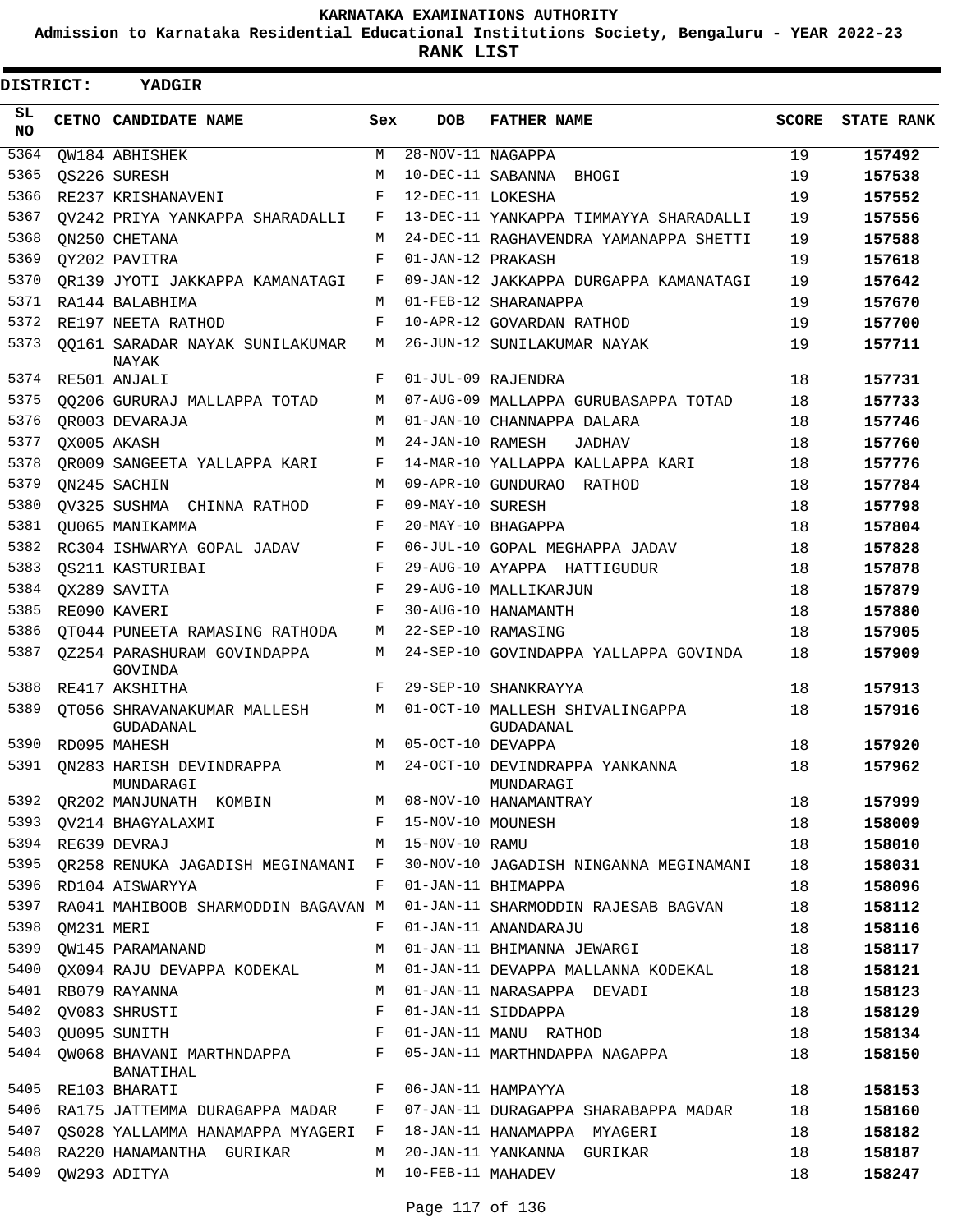**Admission to Karnataka Residential Educational Institutions Society, Bengaluru - YEAR 2022-23**

**RANK LIST**

| DISTRICT: |                  | <b>YADGIR</b>                                                           |                    |                   |                                                                                                                                                                                                                                 |              |                   |
|-----------|------------------|-------------------------------------------------------------------------|--------------------|-------------------|---------------------------------------------------------------------------------------------------------------------------------------------------------------------------------------------------------------------------------|--------------|-------------------|
| SL<br>NO. |                  | CETNO CANDIDATE NAME                                                    | Sex                | <b>DOB</b>        | <b>FATHER NAME</b>                                                                                                                                                                                                              | <b>SCORE</b> | <b>STATE RANK</b> |
| 5410      | RD158 ROJA       |                                                                         | F                  |                   | 22-FEB-11 BASAVARAJ                                                                                                                                                                                                             | 18           | 158287            |
| 5411      |                  | OX211 LAXMI                                                             | F                  |                   | 07-MAR-11 SHANTAPPA GUNDALAGERI                                                                                                                                                                                                 | 18           | 158328            |
| 5412      |                  | QQ094 SIDDAPPA NINGAPPA<br>CHAVANABAI                                   | M                  |                   | 10-MAR-11 NINGAPPA BASAPPA CHAVANABAI                                                                                                                                                                                           | 18           | 158338            |
| 5413      |                  | RB333 DEEPA                                                             | F                  |                   | 19-MAR-11 DENAPPA RATHOD                                                                                                                                                                                                        | 18           | 158366            |
| 5414      |                  | RD144 SHARANAMMA                                                        | F                  |                   | 19-MAR-11 MALLAPPA                                                                                                                                                                                                              | 18           | 158369            |
| 5415      |                  | RD207 RENUKA                                                            | F                  | 22-MAR-11 DEVAPPA |                                                                                                                                                                                                                                 | 18           | 158380            |
| 5416      |                  | RE002 SANIYA BEGUM                                                      | F                  |                   | 29-MAR-11 CHAND PATEL                                                                                                                                                                                                           | 18           | 158407            |
| 5417      |                  | OS183 KALPANA MALLAPPA BHAJANTRI                                        | $\mathbf{F}$       |                   | 01-APR-11 MALLAPPA                                                                                                                                                                                                              | 18           | 158418            |
| 5418      |                  | OW013 PAVITRA                                                           | F                  |                   | 01-MAY-11 SANGAPPA NATEKAR                                                                                                                                                                                                      | 18           | 158521            |
| 5419      |                  | OV067 SHWETA                                                            | $_{\rm F}$         |                   | 15-MAY-11 SHARABAPPA                                                                                                                                                                                                            | 18           | 158575            |
| 5420      |                  | ON272 SHREEDEVI BASAVARAJ BIRADAR F                                     |                    |                   | 18-MAY-11 BASAVARAJ CHANDAPPA BIRADAR                                                                                                                                                                                           | 18           | 158588            |
| 5421      |                  | RE302 MAHIMOOD                                                          | M                  |                   | 01-JUN-11 KASHIM SAB                                                                                                                                                                                                            | 18           | 158639            |
| 5422      |                  | OP062 SHREENIVASAGOUDA TIRUPATI<br>HALIMANI                             | M                  |                   | 08-JUN-11 TIRUPATI RAMANNA HALIMANI                                                                                                                                                                                             | 18           | 158687            |
| 5423      |                  | OX210 LAXMANA PADMANNA RATHOD                                           | М                  |                   | 10-JUN-11 PADMANNA PURAPPA RATHOD                                                                                                                                                                                               | 18           | 158696            |
| 5424      |                  | OV267 SUNETRA                                                           | F                  | 17-JUN-11 VIJAYA  |                                                                                                                                                                                                                                 | 18           | 158733            |
| 5425      |                  | RA209 SHARANABASAVA                                                     | M                  |                   | 22-JUN-11 MALLIKARJUN RAITER                                                                                                                                                                                                    | 18           | 158752            |
| 5426      |                  | OP183 BHARATI                                                           | $_{\rm F}$         |                   | 28-JUN-11 RAMESH MADIGA                                                                                                                                                                                                         | 18           | 158770            |
| 5427      |                  | OR175 TANVEER MAMMU PINJAR                                              | M                  |                   | 30-JUN-11 MAMMU PINJAR                                                                                                                                                                                                          | 18           | 158784            |
| 5428      |                  | OR207 FHARUZBEGUM                                                       | F                  |                   | 01-JUL-11 MADIN PATEL                                                                                                                                                                                                           | 18           | 158787            |
| 5429      |                  | 0Z266 JNANESH IRANNASWAMI                                               | M                  |                   | 03-JUL-11 IRANNASWAMI HOLEPPA                                                                                                                                                                                                   | 18           | 158801            |
| 5430      |                  | OW057 ARUNAKUMAR                                                        | M                  |                   | 05-JUL-11 BHIMANNA                                                                                                                                                                                                              | 18           | 158806            |
| 5431      |                  | OT073 UMESH                                                             | M                  |                   | 10-JUL-11 BASAVARAJA                                                                                                                                                                                                            | 18           | 158835            |
| 5432      |                  | OV329 AAKASH                                                            | M                  |                   | 19-JUL-11 AMARAPPA                                                                                                                                                                                                              | 18           | 158874            |
| 5433      |                  | OW121 TIRUPATI RAMU RATHOD                                              | М                  | 26-JUL-11 RAMU    |                                                                                                                                                                                                                                 | 18           | 158907            |
| 5434      |                  | OU213 TAYAMMA SOMANATH MULIMANI                                         | F                  |                   | 28-JUL-11 SOMANATH SHARANAPPA MULIMANI                                                                                                                                                                                          | 18           | 158915            |
| 5435      |                  | OU320 GOUTAM MAREPPA NATEKAR                                            | M                  | 19-AUG-11 MAREPPA |                                                                                                                                                                                                                                 | 18           | 159014            |
| 5436      |                  | OS024 MAHMADILIYAS                                                      | М                  |                   | 24-AUG-11 MAHMADHANIF VANTI                                                                                                                                                                                                     | 18           | 159046            |
| 5437      |                  | RE479 NIRMALA                                                           | $\mathbf{F}% _{0}$ |                   | 15-SEP-11 MALLAYYA                                                                                                                                                                                                              | 18           | 159122            |
| 5438      |                  |                                                                         |                    |                   | QP151 PRITAM SHANKAR JADHAV     M   17-SEP-11 SHANKAR KHEMANNA JADHAV                                                                                                                                                           | 18           | 159128            |
|           |                  |                                                                         |                    |                   | 5439 RB199 DEEPA GUNDURAO CHAVAN F 19-SEP-11 GUNDURAO RAMAPPA CHAVAN 18                                                                                                                                                         |              | 159136            |
| 5440      |                  | QW222 ABHISHEK M 20-SEP-11 SANTOSH                                      |                    |                   |                                                                                                                                                                                                                                 | 18           | 159140            |
| 5441      |                  |                                                                         |                    |                   | OY204 PARASURAMA M 10-OCT-11 BASAVARAJ BASARIGIDA 18                                                                                                                                                                            |              | 159208            |
| 5442      |                  | KATTIMANI                                                               |                    |                   | QP171 SHREENIVAS TIRUPATI M 15-OCT-11 TIRUPATI YANKANNA KATTIMANI                                                                                                                                                               | 18           | 159224            |
| 5443      |                  | $\mathbf{F}$ and $\mathbf{F}$ . The set of $\mathbf{F}$<br>QZ023 ANUSHA |                    |                   | 26-OCT-11 MUDDEPPAGOUDA                                                                                                                                                                                                         | 18           | 159250            |
|           |                  |                                                                         |                    |                   | 5443 QZUZ3 ANUSAA<br>5444 QT239 ASHWINI                                 F   07-NOV-11 SABANNA MALLANNA KORAMA<br>5445 QU080 KAVERI MALLAPPA                 F   25-NOV-11 MALLAPPA MAREPPA<br>07-NOV-11 SABANNA MALLANNA KORAMA | 18           | 159289            |
|           |                  |                                                                         |                    |                   |                                                                                                                                                                                                                                 | 18           | 159346            |
| 5446      |                  | F 01-JAN-12 LIMBAJI RAMU<br>QV100 AKASHARA                              |                    |                   | 18                                                                                                                                                                                                                              |              | 159458            |
| 5447      |                  | BHEEMANAGOUDA MALI PATIL                                                |                    |                   | QY175 IRAGANTEPPAGOUDA M 01-JAN-12 BHEEMANAGOUDA BHOJAPPAGOUDA 18<br>MALI PATIL                                                                                                                                                 |              | 159461            |
| 5448      |                  | QT321 POOJA                                                             |                    |                   | F 01-JAN-12 MAREAPPA                                                                                                                                                                                                            | 18           | 159464            |
| 5449      |                  |                                                                         |                    |                   | QX269 DEVAMMA TIRUPATI JADHAV F 31-JAN-12 TIRUPATI ROOPALEPPA JADHAV                                                                                                                                                            | 18           | 159495            |
|           | 5450 QW165 ROHIT |                                                                         |                    | M 09-FEB-12 RAMU  |                                                                                                                                                                                                                                 | 18           | 159497            |
| 5451      |                  | QY061 PARASHURAM M                                                      |                    |                   | 06-MAY-12 CHANDAPPA                                                                                                                                                                                                             | 18           | 159518            |
| 5452      |                  | RB159 HUSENASAB M                                                       |                    |                   | 11-JUN-12 LALASAB                                                                                                                                                                                                               | 18           | 159523            |
| 5453      |                  | QQ283 ABHISHEK DESAI M 03-MAR-10 NAGAPPA                                |                    |                   |                                                                                                                                                                                                                                 | 17           | 159574            |
|           |                  |                                                                         |                    |                   | 5454 RA207 SRUSTI BHAGANNA ALANTAGI F 14-APR-10 BHAGANNA YANKANNA ALANTAGI                                                                                                                                                      | 17           | 159588            |
| 5455      |                  | QU008 PAPPU                                                             | М                  |                   | 01-JUN-10 GOPAL RATHOD                                                                                                                                                                                                          | 17           | 159598            |
| 5456      |                  | QV165 KRISHNA EKANATH M 02-JUN-10 EKANATH                               |                    |                   |                                                                                                                                                                                                                                 | 17           | 159601            |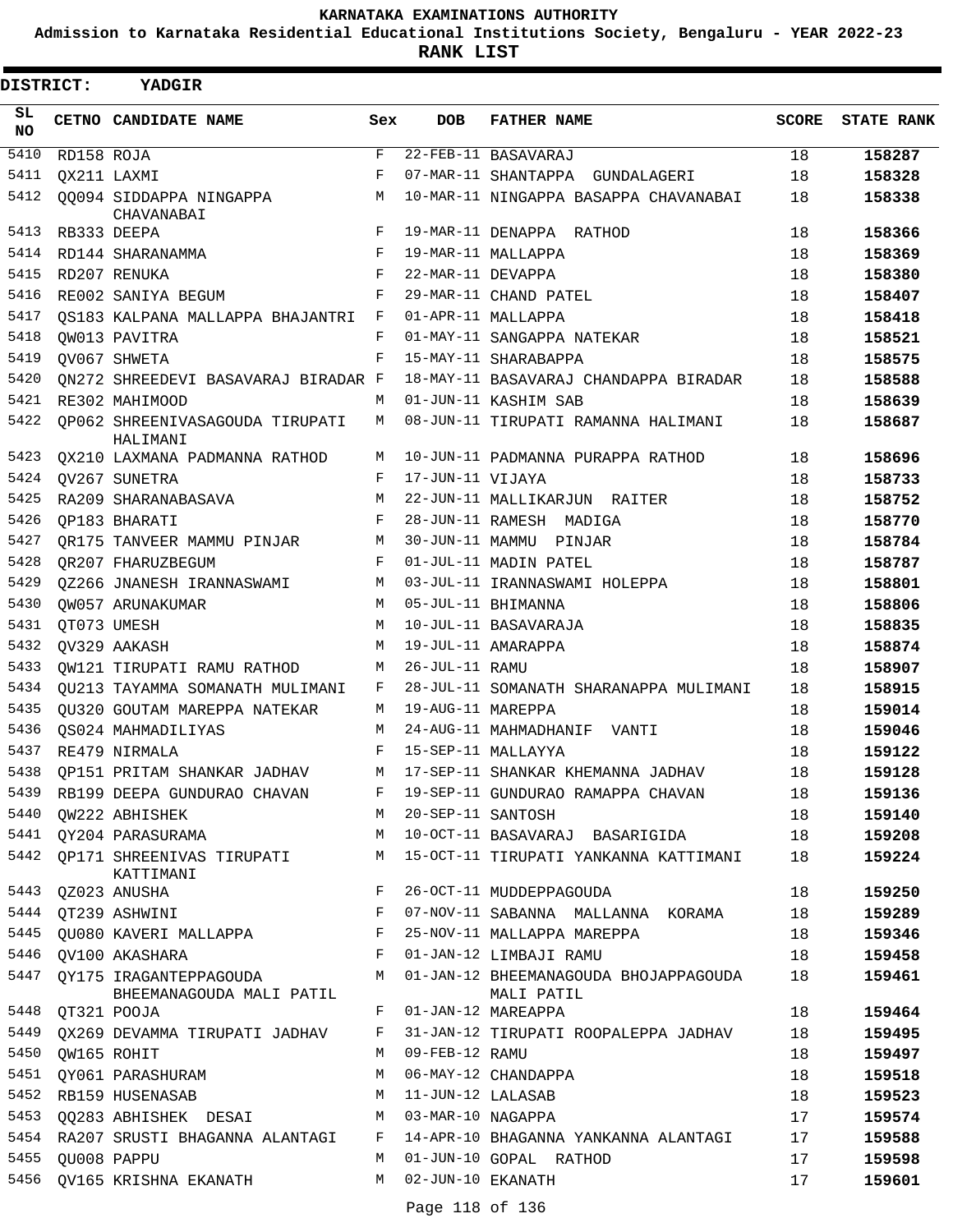**Admission to Karnataka Residential Educational Institutions Society, Bengaluru - YEAR 2022-23**

| <b>DISTRICT:</b> |  | <b>YADGIR</b>                                      |             |                    |                                                      |              |                   |
|------------------|--|----------------------------------------------------|-------------|--------------------|------------------------------------------------------|--------------|-------------------|
| SL.<br><b>NO</b> |  | CETNO CANDIDATE NAME                               | Sex         | <b>DOB</b>         | <b>FATHER NAME</b>                                   | <b>SCORE</b> | <b>STATE RANK</b> |
| 5457             |  | QZ290 POOJA                                        | $\mathbf F$ |                    | 04-JUN-10 VIJAY CHAVHAN                              | 17           | 159605            |
| 5458             |  | QU162 SUVARNA SHIVAPPA DODDAMANI                   | F           |                    | 04-AUG-10 SHIVAPPA BHEEMANNA DODDAMANI               | 17           | 159627            |
| 5459             |  | QT317 KAVERI                                       | F           | 05-AUG-10 SHIVARAJ |                                                      | 17           | 159629            |
| 5460             |  | RC091 SUNITA                                       | F           |                    | 10-SEP-10 DURGAPPA                                   | 17           | 159662            |
| 5461             |  | QP270 SHILPA                                       | F           |                    | 27-SEP-10 NINGANNA DODMANI                           | 17           | 159679            |
| 5462             |  | RE353 AKASH                                        | M           |                    | 29-SEP-10 KHASINATH                                  | 17           | 159681            |
| 5463             |  | RB031 AYISHPAK                                     | м           |                    | 01-OCT-10 MAHIBOOBASAB                               | 17           | 159684            |
| 5464             |  | QX239 PRIYA                                        | F           |                    | 02-OCT-10 GOPAL BAGALER                              | 17           | 159687            |
| 5465             |  | RD143 SANGEETA                                     | F           | 06-OCT-10 MALAPPA  |                                                      | 17           | 159693            |
| 5466             |  | RC084 HUSAINBI                                     | F           |                    | 20-OCT-10 RAMJANSAB                                  | 17           | 159705            |
| 5467             |  | QQ107 NINGAMMA SHARANAPPA PUJARI F                 |             |                    | 07-NOV-10 SHARANAPPA BHIMARAY                        | 17           | 159729            |
| 5468             |  | RC100 MANJULA                                      | F           |                    | 09-NOV-10 NINGAPPA HOTTI                             | 17           | 159733            |
| 5469             |  | RA003 HANAMANTHA                                   | M           |                    | 02-DEC-10 HANAMANTHA                                 | 17           | 159758            |
| 5470             |  | RE365 BEERALINGA                                   | M           | 11-DEC-10 DEVAPPA  |                                                      | 17           | 159775            |
| 5471             |  | RC037 BHIMASHANKAR KOOTEGAYAR                      | M           |                    | 01-JAN-11 SABAYYA KOOTEGAYAR                         | 17           | 159804            |
| 5472             |  | QV055 KIRTI BHIMANNA JAMAKHANDI                    | F           |                    | 01-JAN-11 BHIMANNA CHANDAPPA JAMAKHANDI              | 17           | 159812            |
| 5473             |  | QN078 LAXMI BASAPPA EMMER                          | F           |                    | 01-JAN-11 BASAPPA EMMER                              | 17           | 159815            |
| 5474             |  | QU133 RAHUL                                        | М           |                    | 01-JAN-11 DHANJU JADHAV                              | 17           | 159819            |
| 5475             |  | QT032 RENUKA GACHCHINAMANI                         | F           |                    | 01-JAN-11 BASAVARAJ                                  | 17           | 159823            |
| 5476             |  | QT045 SHREEDEVI<br>JADHAV                          | F           |                    | 01-JAN-11 LALU GENU JADHAV                           | 17           | 159826            |
| 5477             |  | OU329 SUDEEP                                       | M           | 01-JAN-11 NEHARU   |                                                      | 17           | 159828            |
| 5478             |  | QY335 NINGAMMA NINGAPPA RAMANOR                    | F           |                    | 23-JAN-11 NINGAPPA JATTEPPA RAMANOR                  | 17           | 159878            |
| 5479             |  | OW007 SUREEKHA VITHALA                             | F           | 27-JAN-11 VITHALA  |                                                      | 17           | 159885            |
| 5480             |  | QW061 REKHA                                        | F           |                    | 18-FEB-11 SHARABAPPA                                 | 17           | 159918            |
| 5481             |  | QV181 BHEEMAREDDY                                  | М           |                    | 19-FEB-11 MALLIKARJUN B HUNASAGI                     | 17           | 159920            |
| 5482             |  | QQ210 ASHWINI                                      | F           |                    | 28-FEB-11 DEVAPPA GURAPPA MOPAGAR                    | 17           | 159938            |
| 5483             |  | QV271 GOOVINDANILEESHA NARASINGA M                 |             |                    | 01-APR-11 NARASINGA                                  | 17           | 160031            |
| 5484             |  | RE360 SAMBREENA                                    | F           |                    | 04-APR-11 CHAND PATEL                                | 17           | 160040            |
| 5485             |  | QX111 SWETA                                        | F           | 10-APR-11 MAREPPA  |                                                      | 17           | 160058            |
| 5486             |  | OY040 CHANNABASAPPA                                | M           |                    | 12-APR-11 HANAMANTRAYA                               | 17           | 160063            |
| 5487             |  | OS117 SIDDANNA KALAPPA NAYKODI                     |             |                    | M 18-APR-11 KALAPPA SIDDANNA NAYKODI                 | 17           | 160080            |
| 5488             |  | RE557 MANJAMMA                                     |             |                    | F 23-APR-11 SABAREDDY                                | 17           | 160092            |
| 5489             |  | RB276 POOJA MALLIKARJUN POLICE F<br><b>BIRADAR</b> |             |                    | 24-APR-11 MALLIKARJUN NINGANAGOUDA<br>POLICE BIRADAR | 17           | 160098            |
| 5490             |  | OS118 LAKSHMANA SANGANNA BIRADAR M                 |             |                    | 10-MAY-11 SANGANNA LAKSHMANA BIRADAR                 | 17           | 160149            |
| 5491             |  | RA173 VAISHNAVI                                    | F           |                    | 10-MAY-11 LANKAPPA                                   | 17           | 160152            |
|                  |  | 5492 RA171 SANJANA                                 | F           |                    | 27-MAY-11 MALLIKARJUNA                               | 17           | 160201            |
|                  |  | 5493 RC103 MUSKAN                                  | F           |                    | 01-JUN-11 KHAJAHUSEN CHOUDARI                        | 17           | 160220            |
| 5494             |  | QY286 YALLAMMA HUJARTHI                            | F           |                    | 01-JUN-11 MALLAPPA                                   | 17           | 160227            |
| 5495             |  | ON113 VIJAYALAXMI YANKAPPA RATHOD F                |             |                    | 03-JUN-11 YANKAPPA RATHOD                            | 17           | 160234            |
| 5496             |  | RE037 SUJATA                                       | F           | 05-JUN-11 DEVU     |                                                      | 17           | 160243            |
| 5497             |  | QV333 RAMANNA BHIMARAY KENJODI                     | M           |                    | 06-JUN-11 BHIMARAY LAXMAN KENJODI                    | 17           | 160248            |
| 5498             |  | QS067 ANILKUMAR                                    | M           |                    | 01-JUL-11 PARASHURAMA                                | 17           | 160343            |
| 5499             |  | QT287 RAHUL VIRPAKSHI RADDI                        | M           |                    | 04-JUL-11 VIRUPAKSHI MARTANDAPPA RADDI               | 17           | 160357            |
| 5500             |  | QV093 SWATHI                                       | F           |                    | 15-JUL-11 CHANNAPPA JADAV                            | 17           | 160408            |
|                  |  | 5501 QX082 KAVERI                                  | F           |                    | 19-AUG-11 AYYAPPA                                    | 17           | 160528            |
| 5502             |  | QV186 KRISHNA                                      | M           |                    | 22-AUG-11 MARTANDAPPA                                | 17           | 160539            |
| 5503             |  | $M_{\odot}$<br>QQ075 RAYAPPA                       |             |                    | 26-AUG-11 DURGAPPA APLER                             | 17           | 160554            |
|                  |  | 5504 QY213 DEVAMMA NINGAPPA SASANUR F              |             |                    | 28-AUG-11 NINGAPPA SIDDAPPA                          | 17           | 160557            |
|                  |  | 5505 QU059 MALAPPA SHARANAPPA KILARI M             |             |                    | 23-OCT-11 SHARANAPPA GOLLALAPPA KILARI               | 17           | 160723            |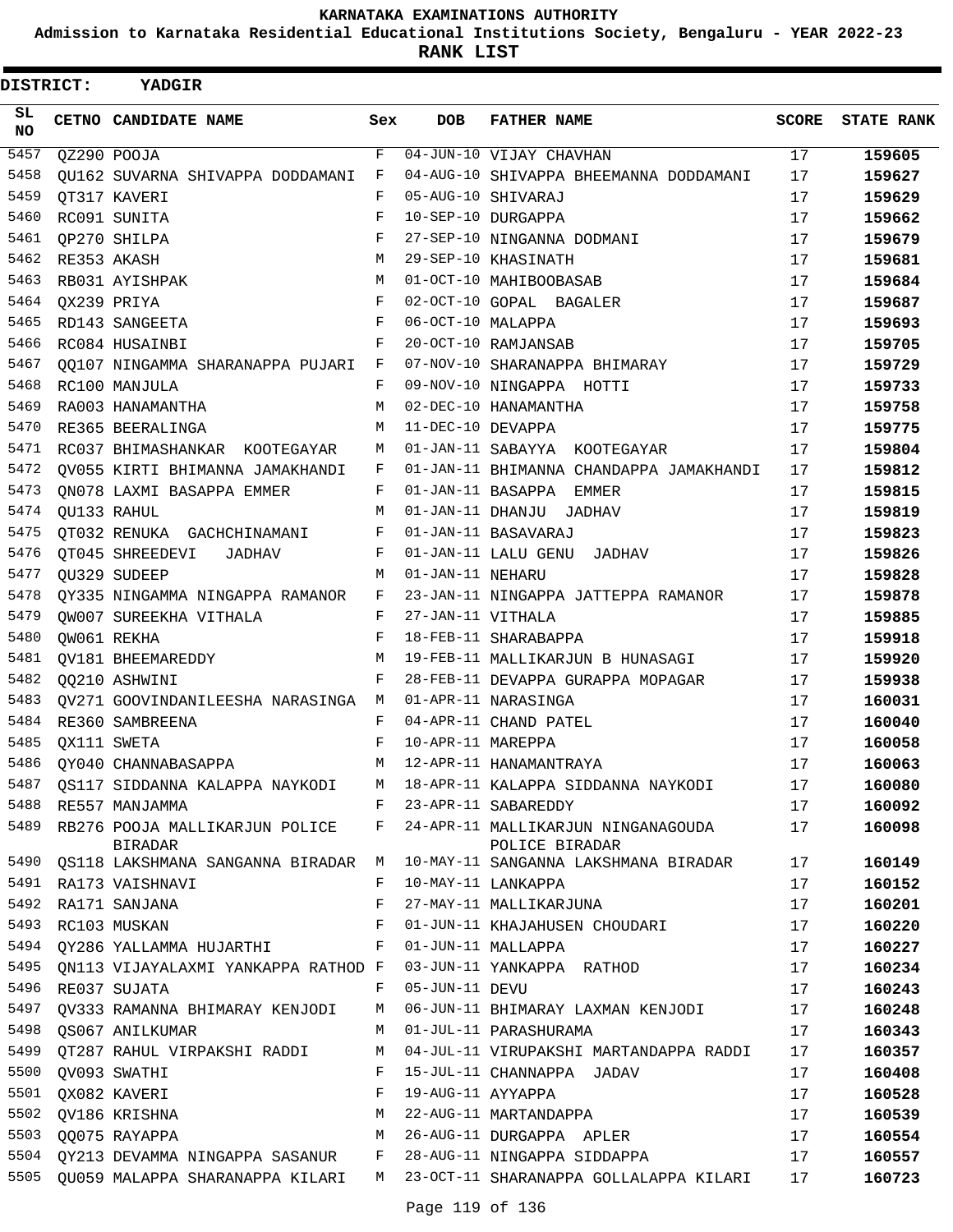**Admission to Karnataka Residential Educational Institutions Society, Bengaluru - YEAR 2022-23**

**RANK LIST**

| DISTRICT:       |                  | <b>YADGIR</b>                               |            |                     |                                                                                 |              |                   |
|-----------------|------------------|---------------------------------------------|------------|---------------------|---------------------------------------------------------------------------------|--------------|-------------------|
| SL<br><b>NO</b> |                  | CETNO CANDIDATE NAME                        | Sex        | <b>DOB</b>          | <b>FATHER NAME</b>                                                              | <b>SCORE</b> | <b>STATE RANK</b> |
| 5506            |                  | OV007 PRAVEEN MARILINGAYYA PUJARI M         |            |                     | 24-OCT-11 MARILINGAYYA MARTANDAPPA<br>PUJARI                                    | 17           | 160728            |
| 5507            |                  | ON002 BHAVANI GOVINDAPPA<br>KATTIMANI       | F          |                     | 25-OCT-11 GOVINDAPPA BASAPPA<br>KATTIMANI                                       | 17           | 160729            |
| 5508            |                  | QS076 SHOBHA                                | F          |                     | 04-NOV-11 PARASHURAM NATIKAR                                                    | 17           | 160758            |
| 5509            |                  | OT192 IMRAN PATEL                           | M          |                     | 29-NOV-11 SAYAD ISMAIL PATEL                                                    | 17           | 160836            |
| 5510            |                  | RA312 PRIYANKA RAMANGOUDA<br>HOSAMANI       | F          |                     | 09-DEC-11 RAMANAGOUDA YANKANNA<br>HOSAMANI                                      | 17           | 160867            |
| 5511            |                  | RA194 SAVITRI                               | F          |                     | 14-DEC-11 BHEEMARAY MELINAMANI                                                  | 17           | 160878            |
| 5512            |                  | OZ323 TUSHIT                                | M          |                     | 14-DEC-11 SHARANAPPA                                                            | 17           | 160881            |
| 5513            |                  | QZ311 RAGHU GOVIND PAWAR                    | M          |                     | 01-JAN-12 GOVIND BADYAPPA PAWAR                                                 | 17           | 160925            |
| 5514            |                  | 00233 NIYAAZ                                | M          |                     | 02-JAN-12 MOHMMED RAFEEQ                                                        | 17           | 160928            |
| 5515            |                  | QW045 ANJANADEVI<br>CHANNUR                 | F          |                     | 15-JAN-12 DEVINDRAPPA                                                           | 17           | 160935            |
| 5516            |                  | QW065 MANOJ                                 | M          |                     | 12-FEB-12 DEVINDRAPPA                                                           | 17           | 160949            |
| 5517            |                  | QM111 ANJANEYA                              | M          | 01-JUN-12 SURESH    |                                                                                 | 17           | 160971            |
| 5518            |                  | QU308 CHANDRU                               | M          |                     | 26-MAR-09 AYYALAPPA POOJARI                                                     | 16           | 160984            |
| 5519            |                  | RD206 MANAMMA                               | F          |                     | 01-JUL-09 MALLAPPA                                                              | 16           | 160990            |
| 5520            |                  | QX119 RAJASHREE                             | F          |                     | 17-OCT-09 MAHADEVAPPA BHEEMAPPA<br><b>BATAGERI</b>                              | 16           | 160995            |
| 5521            |                  | RE300 ALISAB                                | M          |                     | 23-NOV-09 KHAJAPATEL                                                            | 16           | 160998            |
| 5522            |                  | <b>OU224 NIKITHA SHIVU CHAVAN</b>           | F          |                     | 01-JAN-10 SHIVU SETTU CHAVAN                                                    | 16           | 161010            |
| 5523            |                  | RE247 ANITA                                 | $_{\rm F}$ |                     | 02-FEB-10 CHANDAPPA                                                             | 16           | 161020            |
| 5524            |                  | QX098 VIJAYAKUMAR                           | M          |                     | 06-FEB-10 BHEEMANNAGOUDA                                                        | 16           | 161021            |
| 5525            |                  | QQ269 SHAILA KRISHAMURTHI BANASI            | F          |                     | 15-FEB-10 KRISHAMURTHI LACHAMAPPA<br>BANASI                                     | 16           | 161023            |
| 5526            |                  | QR217 BHAGYASHREE SANGANAGOUDA<br>GULABAL   | F          |                     | 12-MAR-10 SANGANAGOUDA GULABAL                                                  | 16           | 161029            |
| 5527            |                  | QU027 SINDHU MALLIKARJUN ELERI              | F          |                     | 15-APR-10 MALLIKARJUN BASAVARAJ ELERI                                           | 16           | 161038            |
| 5528            |                  | RE098 LAXMI                                 | F          | 06-AUG-10 SABANNA   |                                                                                 | 16           | 161079            |
| 5529            |                  | RB185 SOUBHAGYA HONNAPPA YADAGIRI F         |            |                     | 20-AUG-10 HONNAPPA BASANNA YADAGIRI                                             | 16           | 161091            |
| 5530            |                  | QY327 MUTTANNA                              | М          |                     | 21-AUG-10 BASAVARAJA                                                            | 16           | 161092            |
|                 |                  | 5531 RD183 BABUPATEL                        | M          |                     | 23-AUG-10 CHAND PATEL                                                           | 16           | 161094            |
|                 |                  |                                             |            |                     | 5532 QQ151 SAGARA SHANKAR JADHAV M 27-AUG-10 SHANKAR KHEMANNA JADHAV            | 16           | 161098            |
| 5533            |                  |                                             |            |                     | QP109 CHAITRA SHIVANANDA KOLIHAL F 12-SEP-10 SHIVANANDA HANAMANTRAYA<br>KOLIHAL | 16           | 161109            |
|                 | 5534 QV029 ANITA |                                             |            |                     | F 12-OCT-10 BHEEMASHAPPA                                                        | 16           | 161136            |
| 5535            |                  | RE340 BINDUSHREE                            |            | F 21-OCT-10 SABANNA |                                                                                 | 16           | 161150            |
| 5536            |                  | QU197 AMBIKA MAREPPA PUJARI                 | F          |                     | 02-NOV-10 MAREPPA RAYAPPA PUJARI                                                | 16           | 161165            |
|                 |                  | 5537 QY198 MUTTANNA RAMESH JANJIGADDI M     |            | 18-NOV-10 RAMESH    |                                                                                 | 16           | 161184            |
|                 |                  | 5538 QR255 VENKATESH PARASAPPA<br>BHAJANTRI | M          |                     | 18-NOV-10 PARASAPPA SIDDAPPA BHAJANTRI                                          | 16           | 161185            |
| 5539            |                  | QW097 ASHWINI RATHOD                        | F          |                     | 20-DEC-10 MALLAPPA RATHOD                                                       | 16           | 161225            |
| 5540            |                  | QN028 GEETA                                 | F          |                     | 01-JAN-11 SIDDAPPA MULIMANI                                                     | 16           | 161243            |
| 5541            |                  | RC018 LALITA                                | F          |                     | 01-JAN-11 RAYANNA TALAWAR                                                       | 16           | 161248            |
| 5542            |                  | QW308 MAALAPPA                              | М          |                     | 01-JAN-11 MALLAPPA                                                              | 16           | 161250            |
|                 |                  | 5543 QU155 NINGAPPA                         | М          |                     | 01-JAN-11 YALLAPPA                                                              | 16           | 161258            |
|                 |                  | 5544 RB221 RAJA SAB                         | М          |                     | 01-JAN-11 GUDA SAB SEEPURA                                                      | 16           | 161262            |
| 5545            |                  | QV104 SHIVAKUMAR RATHOD                     | М          |                     | 01-JAN-11 SHANKAR GOUDA                                                         | 16           | 161275            |
| 5546            |                  | RE097 SRIDEVI M B                           | F          |                     | 01-JAN-11 BEERAPPA                                                              | 16           | 161278            |
| 5547            |                  | RA001 DEVARAJ                               | М          |                     | 21-JAN-11 RAMPRASAD                                                             | 16           | 161321            |
| 5548            |                  | QY034 BHARATI                               | F          |                     | 27-JAN-11 NANDAPPA                                                              | 16           | 161334            |
| 5549            |                  | QV016 AMBIKA                                | F          |                     | 04-FEB-11 NINGANNA                                                              | 16           | 161352            |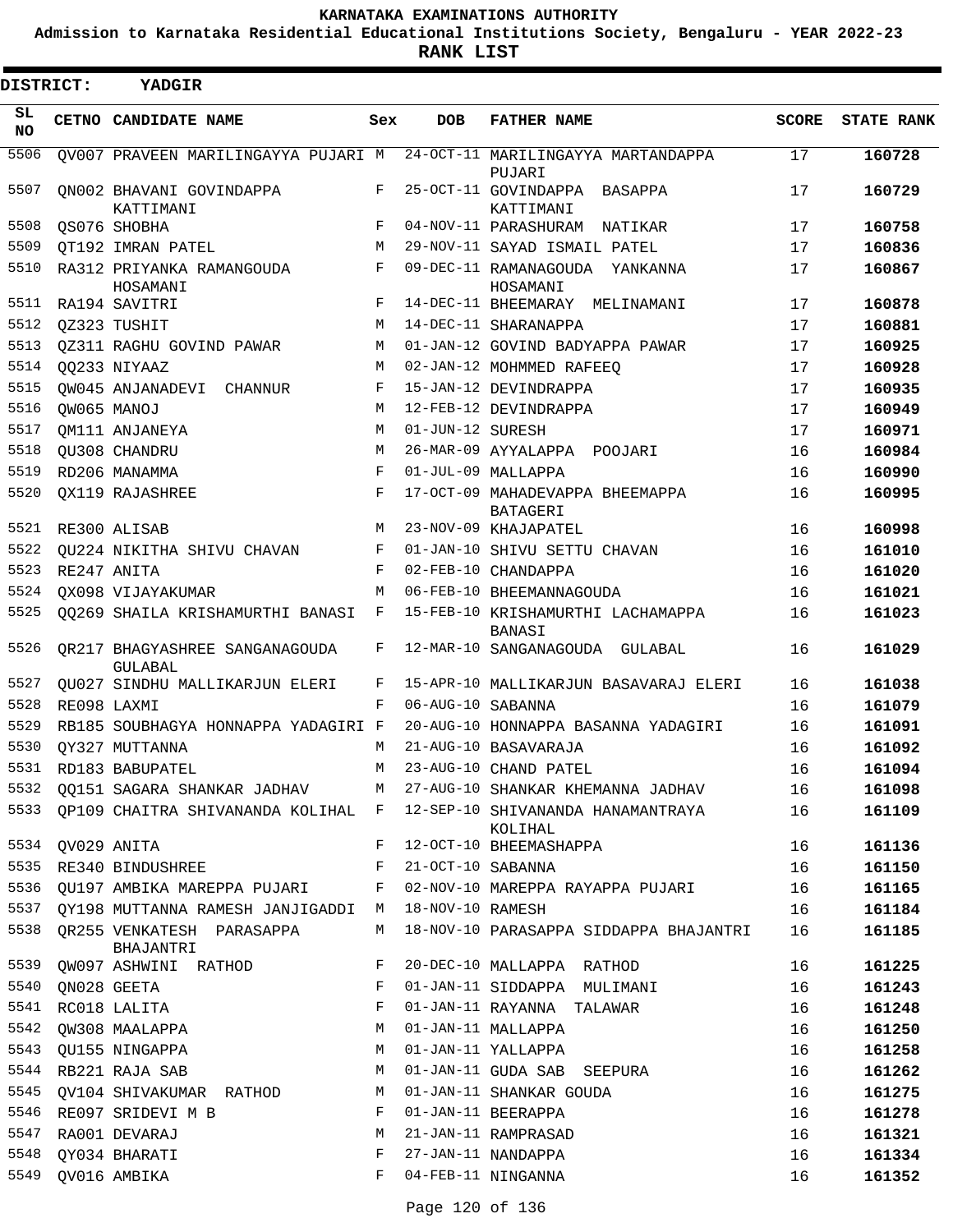**Admission to Karnataka Residential Educational Institutions Society, Bengaluru - YEAR 2022-23**

**RANK LIST**

| DISTRICT: |                  | YADGIR                                                                                                            |              |                  |                                                                              |              |                   |
|-----------|------------------|-------------------------------------------------------------------------------------------------------------------|--------------|------------------|------------------------------------------------------------------------------|--------------|-------------------|
| SL<br>NO. |                  | CETNO CANDIDATE NAME                                                                                              | Sex          | DOB              | <b>FATHER NAME</b>                                                           | <b>SCORE</b> | <b>STATE RANK</b> |
| 5550      |                  | QZ330 MUTTANNA HANAMANT BIRADAR                                                                                   | М            |                  | 10-FEB-11 HANAMANT BIRADAR                                                   | 16           | 161369            |
| 5551      |                  | ON150 NAMADEVA NANDAPPA RATHODA                                                                                   | М            |                  | 05-MAR-11 NANDAPPA<br>RATHODA                                                | 16           | 161414            |
| 5552      |                  | OU287 SHRIDEVI                                                                                                    | F            |                  | 07-MAR-11 HANAMANTARAYAGOUDA MALIPATIL                                       | 16           | 161419            |
| 5553      |                  | RE630 ANUSHREE                                                                                                    | F            |                  | 11-MAR-11 OMSHANKAR                                                          | 16           | 161426            |
| 5554      |                  | RE052 BHOOMIKA                                                                                                    | F            |                  | 11-MAR-11 SHARANAPPA                                                         | 16           | 161427            |
| 5555      |                  | QY275 PARASHURAM                                                                                                  | М            |                  | 20-MAR-11 HAIYALAPPA                                                         | 16           | 161458            |
| 5556      |                  | QT024 CHAITRA                                                                                                     | F            |                  | 24-MAR-11 NINGAPPA                                                           | 16           | 161477            |
| 5557      |                  | OP019 MALINGARAYA BASAPPA GADDI                                                                                   | М            |                  | 03-APR-11 BASAPPA SIDDAPPA GADDI                                             | 16           | 161504            |
| 5558      |                  | OW282 PRUTVI RAJ                                                                                                  | М            |                  | 18-APR-11 RAVI KUMAR                                                         | 16           | 161541            |
| 5559      |                  | RA185 SHREEKANTH HAVALEPPA<br>MOLAKALI                                                                            | М            |                  | 25-APR-11 HAVALEPPA SABANNA MOLAKALI                                         | 16           | 161566            |
| 5560      |                  | QT015 SHRIDEVI SHARANAPPA MUNDAS F                                                                                |              |                  | 25-APR-11 SHARANAPPA BHEEMARAYA MUNDAS                                       | 16           | 161567            |
| 5561      |                  | QT004 SAVITHA                                                                                                     | F            |                  | 28-APR-11 JANWESLI                                                           | 16           | 161582            |
| 5562      |                  | QS131 BHAGYA PIDDAPPA BIRADAR                                                                                     | F            |                  | 02-MAY-11 PIDDAPPA GADDEPPA BIRADAR                                          | 16           | 161596            |
| 5563      |                  | OS004 MALLAMMA ARJUN MAILESHWAR                                                                                   | F            | 10-MAY-11 ARJUN  |                                                                              | 16           | 161618            |
| 5564      |                  | RE308 VANITA                                                                                                      | F            |                  | 17-MAY-11 SREESHILA NATEKAR                                                  | 16           | 161634            |
| 5565      |                  | RD213 RAMESH                                                                                                      | М            |                  | 01-JUN-11 NINGAPPA                                                           | 16           | 161679            |
| 5566      |                  | QW011 SHAIK AHEMED                                                                                                | М            |                  | 01-JUN-11 KHAJA MOHAMMED                                                     | 16           | 161680            |
| 5567      |                  | OM102 ANUSHA                                                                                                      | F            |                  | 03-JUN-11 SHIVASHANKAR                                                       | 16           | 161686            |
| 5568      |                  | RC209 RAGHU BASAVARAJ CHAVAN                                                                                      | М            |                  | 05-JUN-11 BASAVARAJ YANKAPPA CHAVAN                                          | 16           | 161698            |
| 5569      |                  | RA259 LAXMI PAIDODDI                                                                                              | F            |                  | 06-JUN-11 TIPPANNA PAIDODDI                                                  | 16           | 161701            |
| 5570      |                  | QT061 MANIKANTA KADARAPUR                                                                                         | M            |                  | 16-JUN-11 HAYALAPPA                                                          | 16           | 161732            |
| 5571      |                  | QT138 RENUKA                                                                                                      | F            |                  | 28-JUN-11 MAHADEVAPPA                                                        | 16           | 161761            |
| 5572      |                  | RE448 ARPITA                                                                                                      | F            |                  | 04-JUL-11 SHANTAYYA SWAMY                                                    | 16           | 161776            |
| 5573      |                  | RB186 MUTTANNA                                                                                                    | M            |                  | 05-JUL-11 MALLAPPA DIDDER                                                    | 16           | 161778            |
| 5574      |                  | QQ083 CHETAN RATHOD                                                                                               | М            | 10-JUL-11 SUBHAS |                                                                              | 16           | 161798            |
| 5575      |                  | <b>OX279 PADMASHREE</b>                                                                                           | F            |                  | 12-JUL-11 GUNDAPPA                                                           | 16           | 161811            |
| 5576      |                  | QR065 DEVARAJ                                                                                                     | М            |                  | 13-JUL-11 MALLAPPA BADIGERA                                                  | 16           | 161814            |
| 5577      |                  | <b>OW127 MOUNESHA</b>                                                                                             | M            |                  | 13-JUL-11 KHANDAPPA                                                          | 16           | 161815            |
| 5578      |                  | RE591 SHILPA                                                                                                      | F            |                  | 15-JUL-11 ISHAVARAPPA NACHAVAR                                               | 16           | 161820            |
| 5579      |                  | QN252 NIRMALA                                                                                                     |              |                  | 17-JUL-11 BALAVANTAPPA GOUDA                                                 | 16           | 161828            |
| 5580      |                  | QR134 DANDAPPAGOUDA                                                                                               | M            |                  | 26-JUL-11 NANAGOUDA BIRADAR                                                  | 16           | 161863            |
| 5581      |                  | QN275 SANGEETA KACHAKANURU F                                                                                      |              |                  | 16-AUG-11 SHRINIVAS                                                          | 16           | 161929            |
| 5582      |                  | QM226 MANISHA                                                                                                     | F            | 29-AUG-11 RAMULU |                                                                              | 16           | 161968            |
| 5583      |                  | QQ208 LAKSHMI                                                                                                     | $_{\rm F}$   |                  | 22-SEP-11 VIRUPAKSHAGOUDA POLICEPATIL                                        | 16           | 162040            |
|           |                  | 5584 RE216 SAMARTH REDDY M                                                                                        |              |                  | 09-NOV-11 AMRUTH REDDY                                                       | 16           | 162171            |
|           |                  | $\mathbf{F}$ . The set of $\mathbf{F}$<br>5585 QY187 RIYANA                                                       |              |                  | 28-NOV-11 MAKTUMSAB MULLA                                                    | 16           | 162221            |
|           |                  | 5586 RE576 DEVARAJ                                                                                                | M            |                  | 21-DEC-11 GALEPPA                                                            | 16           | 162273            |
| 5587      |                  | RB047 SHARANAMMA HALAGI                                                                                           | F            |                  | 29-DEC-11 JATTEPPA                                                           | 16           | 162295            |
| 5588      |                  | RA192 JEEVAN                                                                                                      | М            |                  | 01-JAN-12 BASAVARAJ BAGIMANI                                                 | 16           | 162306            |
| 5589      |                  | RB061 SHARANABASAPPA                                                                                              | M            |                  | 01-JAN-12 GOPANNA YANKANNA                                                   | 16           | 162310            |
|           |                  |                                                                                                                   |              |                  | 5590 RD227 YUVARAJ CHAVHAN M 01-JAN-12 SHARANAPPA CHAVHAN                    | 16           | 162313            |
|           |                  |                                                                                                                   |              |                  | 5591 QN043 REKHA SHEKHANNA BABALAD F 03-OCT-08 SHEKHANNA SHIVANNA BABALAD 15 |              | 162368            |
| 5592      |                  | QP132 DEVAMMA CHANNAPPA YALEGAR F                                                                                 |              |                  | 15-NOV-09 CHANNAPPA BASAVANTRAYA<br>YALEGAR                                  | 15           | 162385            |
|           |                  | 5593 QV074 SAYABANNA                                                                                              |              |                  | M 01-JAN-10 SHIVANAND GOGI                                                   | 15           | 162400            |
|           |                  | 5594 RE106 KAVERI                                                                                                 | $\mathbf{F}$ | 03-MAY-10 SURESH |                                                                              | 15           | 162423            |
|           |                  | 5595 RC296 LAKSHMI NAMA SARA SARA SERINA SERINA SERINA SERINA SERINA SERINA SERINA SERINA SERINA SERINA SERINA SE |              |                  | 10-JUL-10 SIDDAPPA CHALUVADI                                                 | 15           | 162441            |
| 5596      |                  |                                                                                                                   |              |                  | QR253 SHABAMMA NARASAPPA JANGALI F 02-AUG-10 NARASAPPA HANAMANT JANGALI 15   |              | 162447            |
|           | 5597 RB046 DEEPA |                                                                                                                   | F            |                  | 03-AUG-10 PARASHURAM RATTAL                                                  | 15           | 162448            |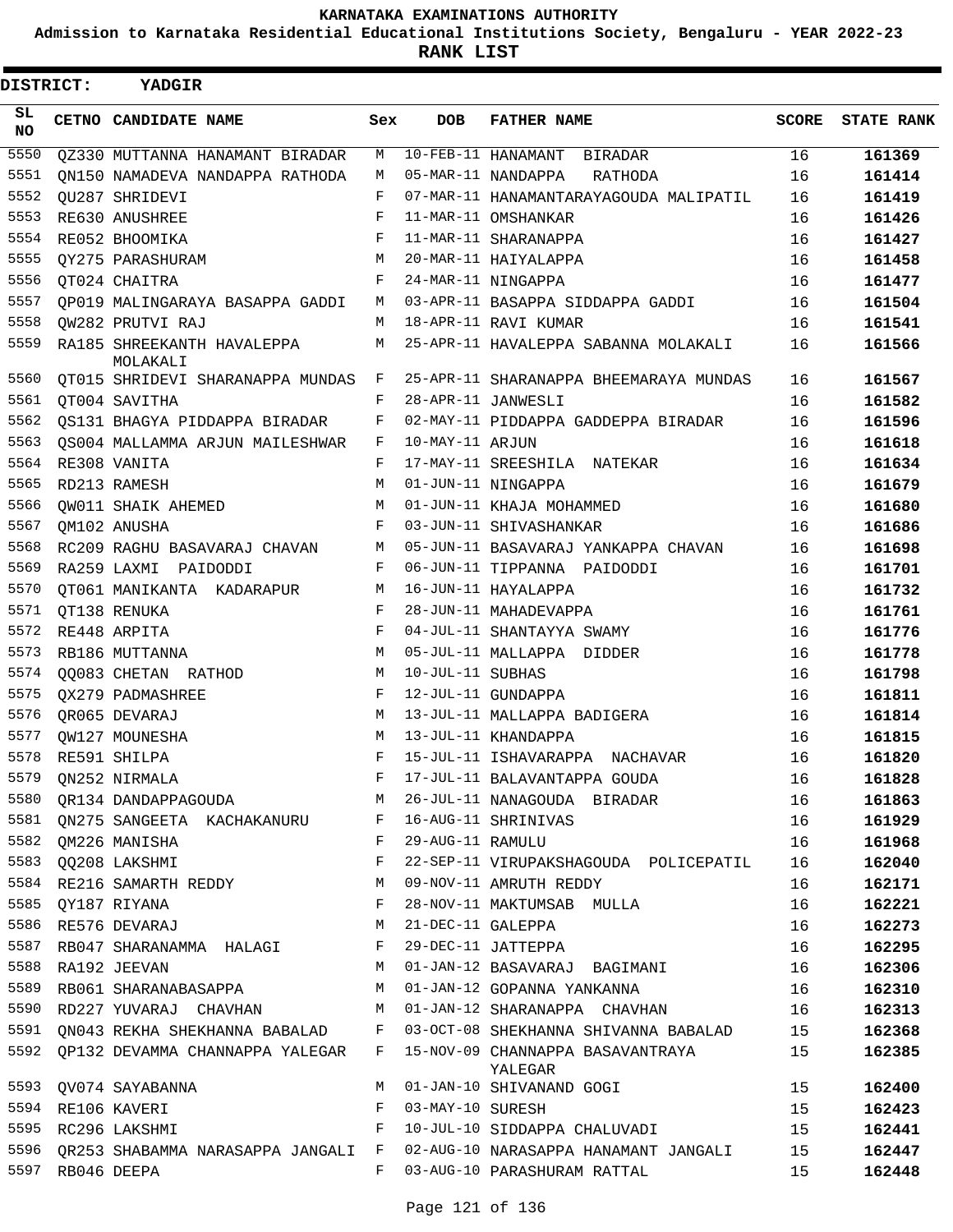**Admission to Karnataka Residential Educational Institutions Society, Bengaluru - YEAR 2022-23**

| DISTRICT: |            | YADGIR                                           |     |                   |                                                     |              |                   |
|-----------|------------|--------------------------------------------------|-----|-------------------|-----------------------------------------------------|--------------|-------------------|
| SL<br>NO. |            | CETNO CANDIDATE NAME                             | Sex | <b>DOB</b>        | <b>FATHER NAME</b>                                  | <b>SCORE</b> | <b>STATE RANK</b> |
| 5598      |            | RB345 AKASH                                      | M   |                   | 28-AUG-10 BHAGAPPA JURLI                            | 15           | 162460            |
| 5599      |            | RB227 SHRAVAN                                    | М   |                   | 06-SEP-10 MAREPPA DODAMANI                          | 15           | 162466            |
| 5600      |            | OX254 SHILPA PAWAR                               | F   |                   | 19-OCT-10 SHARANAPPA PAWAR                          | 15           | 162499            |
| 5601      |            | OZ170 PRAKASH                                    | M   |                   | 22-OCT-10 YALLAPPA                                  | 15           | 162503            |
| 5602      |            | OW022 KIRAN RAMU RATHODA                         | М   | 30-OCT-10 RAMU    |                                                     | 15           | 162512            |
| 5603      |            | ON318 DEEPA                                      | F   |                   | 20-NOV-10 MUDAKAPPA MALIGOUDRA                      | 15           | 162532            |
| 5604      |            | OW278 BHAGANNA                                   | М   |                   | 23-NOV-10 MAREPPA KAVALI                            | 15           | 162537            |
| 5605      |            | OT033 AISHWARYA GOUDAPPAGOUDA<br>MALIPATIL       | F   |                   | 25-NOV-10 GOUDAPPAGOUDA KHANDAPPAGOUDA<br>MALIPATIL | 15           | 162540            |
| 5606      | RE250 ARUN |                                                  | M   | 01-JAN-11 ESHAPPA |                                                     | 15           | 162588            |
| 5607      |            | OZ180 RAJESHWARI DANDAPPA<br>TANAKEDARA          | F   |                   | 01-JAN-11 DANDAPPA PARAMANNA TANAKEDARA             | 15           | 162600            |
| 5608      |            | OU275 SHARANU CHINNA RATHOD                      | М   | 01-JAN-11 RAMESH  |                                                     | 15           | 162607            |
| 5609      |            | OM075 SHIVARAJ                                   | М   | 01-JAN-11 KALAPPA |                                                     | 15           | 162609            |
| 5610      |            | RB001 SUNITA                                     | F   |                   | 01-JAN-11 VENKATESH                                 | 15           | 162613            |
| 5611      |            | OY025 SAMEER BHASHASAB<br>SYED                   | М   |                   | 17-JAN-11 BHASHASAB<br>GUDDESAB<br>SYED             | 15           | 162645            |
| 5612      |            | OX177 SANTOSH NAGAPPA                            | М   |                   | 20-JAN-11 NAGAPPA JETTEPPA                          | 15           | 162650            |
| 5613      |            | RC051 MAHALAXMI PATIL                            | F   |                   | 21-JAN-11 DESAIGOUDA                                | 15           | 162651            |
| 5614      |            | OX013 KAVERI                                     | F   |                   | 03-FEB-11 BHIMANNA                                  | 15           | 162667            |
| 5615      |            | OU163 MAREPPA                                    | М   |                   | 01-MAR-11 MAHADEVAPPA                               | 15           | 162718            |
| 5616      |            | OX122 NINGARAJ                                   | М   |                   | 03-MAR-11 MALLAPPA DEVADI                           | 15           | 162721            |
| 5617      |            | 0Z317 BHIMASHANKAR SANGAPPA<br>MYAGERI           | М   |                   | 08-MAR-11 SANGAPPA BASAPPA MYAGERI                  | 15           | 162726            |
| 5618      |            | OW302 ADITYA CHAVHANA                            | М   |                   | 08-APR-11 SHREENIVASA                               | 15           | 162787            |
| 5619      |            | RB126 BANDENAVAZ MAHIBUBSAB                      | М   |                   | 08-APR-11 MAHIBUBSAB                                | 15           | 162788            |
| 5620      |            | OP123 BEEMRAYA HANAMANT APPA<br><b>ISSAMAPUR</b> | М   |                   | 25-APR-11 HANAMANT APPA SABANNA<br>ISSAMAPUR        | 15           | 162834            |
| 5621      |            | RB078 CHAITRA KATTIMANI                          | F   |                   | 30-APR-11 KALLAPPA                                  | 15           | 162845            |
| 5622      |            | RE205 AISHWARYA                                  | F   |                   | 11-MAY-11 BHEEMARADDY                               | 15           | 162877            |
| 5623      |            | OX024 PURUSHOTAMA<br>TELGINAMANE                 | М   |                   | 14-MAY-11 MARTANDAPPA<br>TELGINAMANE                | 15           | 162893            |
| 5624      |            | RC283 POOJA                                      | F   |                   | 17-MAY-11 DEVINDRAPPA                               | 15           | 162901            |
| 5625      |            | RD055 MALLIKARJUN                                | М   |                   | 01-JUN-11 SHANKRAPPA                                | 15           | 162945            |
| 5626      |            | QR238 SHREEDEVI                                  | F   |                   | 01-JUN-11 TIRUPATHI                                 | 15           | 162949            |
| 5627      |            | QQ046 ASEEP SAYYADSAB NADAF                      | М   |                   | 02-JUN-11 SAYYADSAB PADESAB NADAF                   | 15           | 162952            |
| 5628      |            | OX089 MAREPPA                                    | М   |                   | 04-JUN-11 JATTEPPA                                  | 15           | 162964            |
| 5629      |            | QT114 BHAGYASHREE                                | F   |                   | 14-JUN-11 CHANDRAPPA                                | 15           | 162992            |
| 5630      |            | RA117 AKASH                                      | М   |                   | 18-JUN-11 PARAMANNA VATHAR                          | 15           | 163009            |
| 5631      |            | QP078 SHREEDEVI                                  | F   |                   | 23-JUN-11 LAXMAN VADAGERL                           | 15           | 163025            |
| 5632      |            | OX193 RENUKA                                     | F   |                   | 30-JUN-11 BALANNA BIRADAR                           | 15           | 163043            |
| 5633      | QU280 RAJU |                                                  | М   |                   | 01-JUL-11 SHEKHAPPA DODAMANI                        | 15           | 163050            |
| 5634      |            | RB044 SAHANA                                     | F   |                   | 01-JUL-11 VENKATESH                                 | 15           | 163051            |
| 5635      |            | RE570 VINAYA                                     | М   | 01-JUL-11 SUGAPPA |                                                     | 15           | 163052            |
| 5636      |            | OY090 NINGARAJ                                   | М   |                   | 11-JUL-11 MAALAPPA GHOSHI                           | 15           | 163079            |
| 5637      |            | OS158 PUNEETA TULAJARAMA NAYAK                   | М   |                   | 25-JUL-11 TULAJARAMA MANGALAPPA NAYAK               | 15           | 163116            |
| 5638      |            | OY126 MURTUZA MAHIBOOBA GANVARA                  | M   |                   | 26-JUL-11 MAHIBOOBA KHAJESAB GANVARA                | 15           | 163121            |
| 5639      |            | RA017 SHARANAMMA GUTTAPPA<br>MULIMANI            | F   |                   | 19-AUG-11 GUTTAPPA BASAPPA MULIMANI                 | 15           | 163183            |
| 5640      |            | QQ188 BALABHEEMA MEELINAMANE                     | М   |                   | 11-SEP-11 HUCHHAPPA MEELINAMANE                     | 15           | 163233            |
| 5641      |            | QX092 SWAPNA                                     | F   |                   | 16-SEP-11 HANAMANTH KAMBAR                          | 15           | 163250            |
| 5642      |            | RD157 NAGARATNA                                  | F   |                   | 20-SEP-11 SABAYYA MAREPPA KONALLI                   | 15           | 163264            |
| 5643      |            | QM039 SRINIVASA                                  | М   |                   | 20-SEP-11 MOGLYA NAYAK                              | 15           | 163267            |
|           |            |                                                  |     |                   |                                                     |              |                   |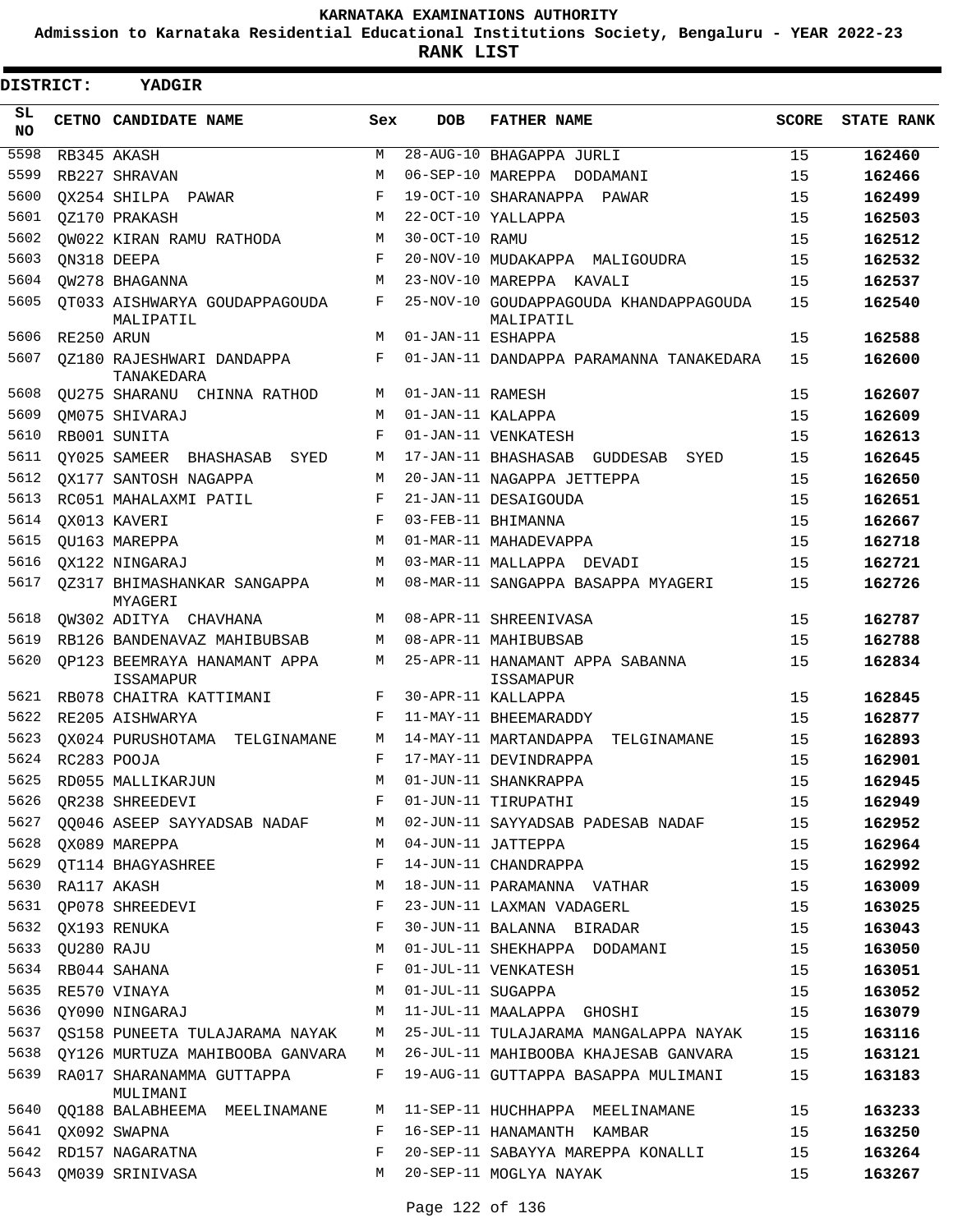**Admission to Karnataka Residential Educational Institutions Society, Bengaluru - YEAR 2022-23**

| <b>DISTRICT:</b> |            | YADGIR                                          |             |                   |                                                     |       |                   |
|------------------|------------|-------------------------------------------------|-------------|-------------------|-----------------------------------------------------|-------|-------------------|
| SL.<br><b>NO</b> |            | CETNO CANDIDATE NAME                            | Sex         | <b>DOB</b>        | <b>FATHER NAME</b>                                  | SCORE | <b>STATE RANK</b> |
| 5644             |            | OM133 MAMITA                                    | $\mathbf F$ |                   | 04-OCT-11 ANJANAPPA                                 | 15    | 163299            |
| 5645             |            | OW265 BHAGAVANBHIMA<br>SHARANABASAPPA SATYANPET | М           |                   | 10-OCT-11 SHARANABASAPPA AMBLAPPA<br>SATYANPET      | 15    | 163308            |
| 5646             |            | RE132 DARSHAN                                   | М           |                   | 30-OCT-11 MALLIKARJUN                               | 15    | 163367            |
| 5647             |            | OT174 DEVARAJA                                  | M           |                   | 07-NOV-11 NINGAYYA                                  | 15    | 163387            |
| 5648             |            | ON220 BHIMANNA SHIVANAPPA<br>SIDDAPUR           | M           |                   | 09-DEC-11 SHIVANAPPA KASHILINGAPPA<br>SIDDAPUR      | 15    | 163462            |
| 5649             |            | ON299 TEJAS KOMBIN                              | M           |                   | 16-DEC-11 SANJIVAPPA                                | 15    | 163481            |
| 5650             |            | RE111 TOTENDRAMMA                               | F           |                   | 01-JAN-12 BANGAREPPA                                | 15    | 163513            |
| 5651             | RE458 RAMU |                                                 | М           |                   | 26-DEC-12 BASAVARAJA                                | 15    | 163557            |
| 5652             |            | QW062 ZAHEERABI                                 | F           | 17-MAR-10 MASHAAK |                                                     | 14    | 163592            |
| 5653             |            | OP254 SHIVAPPA HANAMAPPA DOLI                   | М           |                   | 10-APR-10 HANAMAPPA RANGAPPA DOLI                   | 14    | 163596            |
| 5654             |            | QU325 SANGEETA                                  | F           |                   | 03-JUL-10 KANDAPPA                                  | 14    | 163616            |
| 5655             |            | RA164 PRAKASH                                   | М           |                   | 10-AUG-10 SIDDANNA HEGGANADODDI                     | 14    | 163637            |
| 5656             |            | RD162 PREMA                                     | F           | 02-OCT-10 MAREPPA |                                                     | 14    | 163666            |
| 5657             |            | ON191 MAHESH                                    | М           |                   | 03-OCT-10 BASAVARAJ RATHOD                          | 14    | 163667            |
| 5658             |            | RE357 BUGGAPPA                                  | М           | 17-OCT-10 NARAYAN |                                                     | 14    | 163683            |
| 5659             |            | RD240 MALLIKARJUN BHIMARAYA<br>PUJARI           | M           |                   | 17-OCT-10 BHIMARAYA NINGAPPA PUJARI                 | 14    | 163684            |
| 5660             |            | RD099 RENUKA RAVI BUDI                          | F           |                   | 26-NOV-10 RAVI GANGAPPA BUDI                        | 14    | 163725            |
| 5661             |            | 0Z051 MARIYAMMA DASHARATH<br>SHARDALLI          | F           |                   | 29-NOV-10 DASHARATH YANKANNA SHARDALLI              | 14    | 163729            |
| 5662             |            | QM066 MOHAN KUMAR                               | М           |                   | 02-DEC-10 KASHINATHA                                | 14    | 163734            |
| 5663             |            | 00277 HANAMANTRAYA PATIL                        | М           |                   | 14-DEC-10 RAMANNA PATIL                             | 14    | 163753            |
| 5664             |            | ON288 SHIVALILA<br>BIRADAR                      | F           |                   | 21-DEC-10 MANTAGOUDA                                | 14    | 163763            |
| 5665             |            | RE317 JOTHI                                     | F           |                   | 27-DEC-10 MARILINGAPPA                              | 14    | 163769            |
| 5666             |            | RB103 CHANDBI NABISAB KEMBHAVI                  | F           | 01-JAN-11 NABISAB |                                                     | 14    | 163788            |
| 5667             |            | OV036 DEVAMMA                                   | F           |                   | 01-JAN-11 MALLAPPA JAMAKHANDI                       | 14    | 163789            |
| 5668             |            | OX219 MOUNESH KRISHNAPPA RATHOD                 | М           |                   | 01-JAN-11 KRISHNAPPA                                | 14    | 163796            |
| 5669             |            | RB015 PRAKASH                                   | М           | 01-JAN-11 RAMAPPA |                                                     | 14    | 163801            |
| 5670             |            | RE444 RAHUL                                     | М           | 01-JAN-11 MALYA   |                                                     | 14    | 163802            |
| 5671             |            | RE266 RAMESH                                    | M           |                   | 01-JAN-11 MALLIKARJUN                               | 14    | 163806            |
| 5672             |            | RE326 SHIVUMALLU                                | M           | 01-JAN-11 SABANNA |                                                     | 14    | 163813            |
| 5673             |            | QT189 KALPANA MOUNESH GOUDUR                    | F           |                   | 02-JAN-11 MOUNESH TIMMAPPA GOUDUR                   | 14    | 163820            |
| 5674             |            | RE515 VISHNU                                    | М           | 14-JAN-11 SOMU    |                                                     | 14    | 163831            |
| 5675             |            | QP177 SHILPA CHOUDRI                            | F           |                   | 08-FEB-11 MALLAPPA                                  | 14    | 163871            |
| 5676             |            | ON315 BASAVARAJ SUBHASH GUTTIHAL M              |             |                   | 15-FEB-11 SUBHAS BASAVARAJ GUTTIHAL                 | 14    | 163886            |
| 5677             |            | QV095 SUSMA                                     | F           | 19-FEB-11 DEVARAJ |                                                     | 14    | 163896            |
| 5678             |            | RC291 AYYAMMA                                   | F           |                   | 11-MAR-11 NANDAPPA GADAD                            | 14    | 163925            |
| 5679             |            | OZ169 MOUNESH                                   | М           |                   | 18-MAR-11 GANAPATI DARIMANI                         | 14    | 163937            |
| 5680             |            | RA128 HANAMANTHRAYA                             | M           |                   | 05-APR-11 NINGAPPA PRADHANI                         | 14    | 163977            |
| 5681             |            | QN208 SHAHESTA BEGUM                            | F           |                   | 22-APR-11 SADIK AHMAD TALIKOTI                      | 14    | 164017            |
| 5682             |            | RE524 RIJWAN BEGUM                              | F           |                   | 06-MAY-11 KHAJASAAB                                 | 14    | 164059            |
| 5683             |            | ON075 PRASHANT                                  | M           |                   | 07-MAY-11 NINGAPPA KATTIMANI                        | 14    | 164063            |
| 5684             |            | RE248 ANITHA                                    | F           |                   | 19-MAY-11 MOUNNESH                                  | 14    | 164088            |
| 5685             |            | RE538 PAVITRA                                   | F           |                   | 24-MAY-11 BHIMARAYA                                 | 14    | 164105            |
| 5686             |            | QX153 MAHALAKSHMI MYAGERI                       | F           |                   | 26-MAY-11 CHIDANADA                                 | 14    | 164110            |
| 5687             |            | RD135 VIRESH                                    | M           |                   | 01-JUN-11 YANKAPPA                                  | 14    | 164129            |
| 5688             |            | RB308 BASAPPA PARASAPPA BADIGER                 | M           |                   | 02-JUN-11 PARASAPPA CHANNABASAPPA<br><b>BADIGER</b> | 14    | 164131            |
|                  |            | 5689 RD054 MALLESHA                             | M           |                   | 05-JUN-11 HANAMANTA                                 | 14    | 164143            |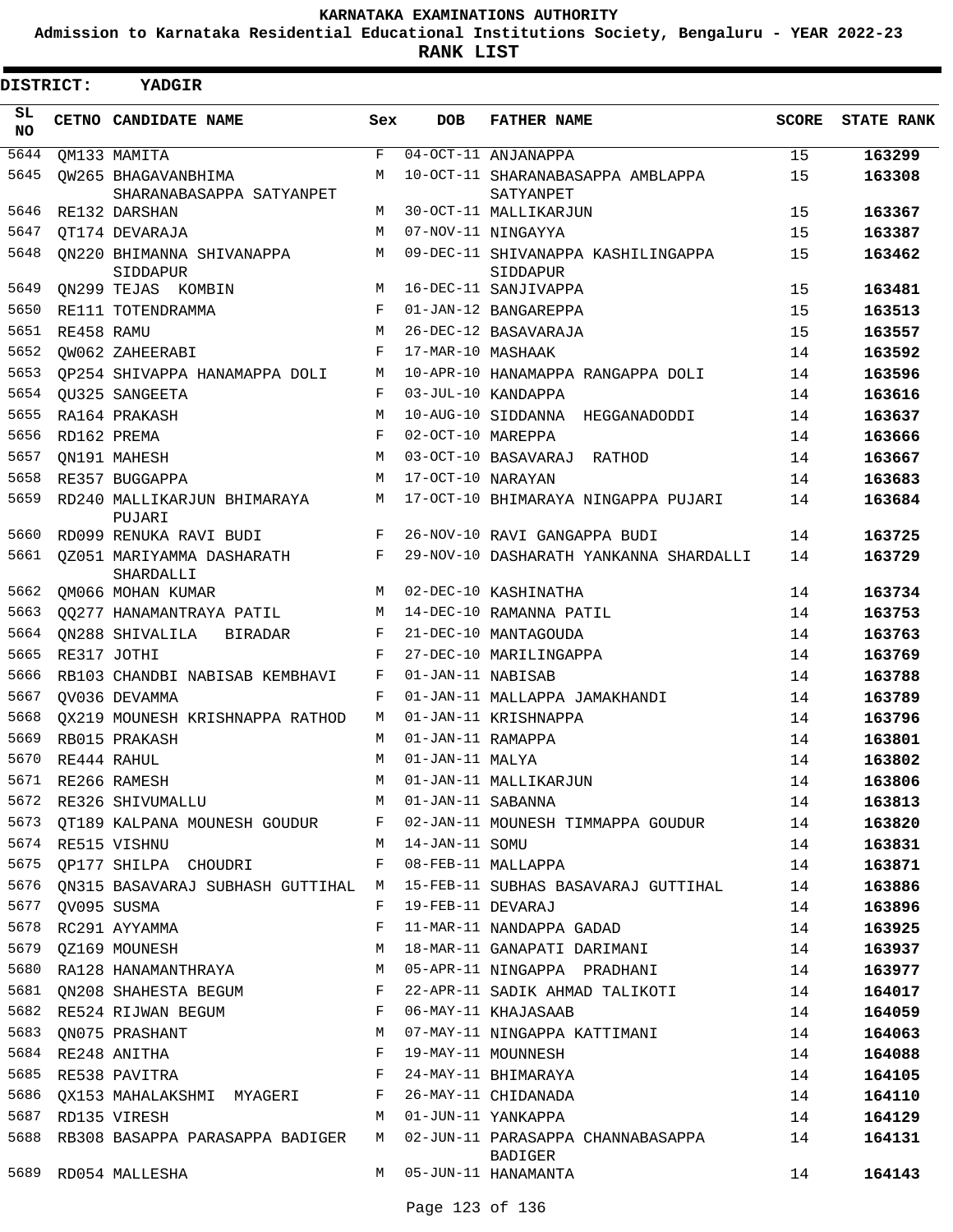**Admission to Karnataka Residential Educational Institutions Society, Bengaluru - YEAR 2022-23**

**RANK LIST**

| DISTRICT:        |                  | YADGIR                                         |     |                   |                                                     |              |                   |
|------------------|------------------|------------------------------------------------|-----|-------------------|-----------------------------------------------------|--------------|-------------------|
| SL.<br><b>NO</b> |                  | CETNO CANDIDATE NAME                           | Sex | <b>DOB</b>        | <b>FATHER NAME</b>                                  | <b>SCORE</b> | <b>STATE RANK</b> |
| 5690             |                  | RC036 SHREESHAIL                               | М   |                   | 19-JUN-11 SHANTAPPA TALAWAR                         | 14           | 164179            |
| 5691             |                  | OW004 SHEKHAR KUMAR                            | М   |                   | 23-JUN-11 KUMAR RAMU                                | 14           | 164197            |
| 5692             |                  | OU022 RATNA                                    | F   | 04-JUL-11 RAMANNA |                                                     | 14           | 164225            |
| 5693             |                  | QX187 SAVITRI SANGAPPA KOLIHAL                 | F   |                   | 08-JUL-11 SANGAPPA NINGAPPA KOLIHAL                 | 14           | 164238            |
| 5694             |                  | OY015 NAGARATNA                                | F   |                   | 11-JUL-11 HANAMANTH AMBIGER                         | 14           | 164247            |
| 5695             | RA156 RAVI       |                                                | M   |                   | 06-AUG-11 SIDDAPPA BADIGERA                         | 14           | 164315            |
| 5696             |                  | QW271 SOPAMMA KUTBUDDIN NADAF                  | F   |                   | 20-AUG-11 KUTBUDDIN KASIM SAB NADAF                 | 14           | 164353            |
| 5697             |                  | OW185 BHIMASHANKAR                             | M   | 19-SEP-11 MALAPPA |                                                     | 14           | 164417            |
| 5698             |                  | OT182 VISHAL TULAJARAM CHAVAN                  | М   |                   | 19-SEP-11 TULAJARAM CHAVAN                          | 14           | 164419            |
| 5699             |                  | OR013 HANAMANTA KASANAPPA CHAVAN               | М   |                   | 25-SEP-11 KASANAPPA NARAYANA CHAVAN                 | 14           | 164430            |
| 5700             |                  | RC324 GANGIMALAMMA                             | F   |                   | 06-OCT-11 NINGAPPA DARIMANI                         | 14           | 164456            |
| 5701             |                  | RE259 MAHADEVI                                 | F   | 04-NOV-11 RAMESH  |                                                     | 14           | 164514            |
| 5702             |                  | QW155 PRABHU                                   | M   |                   | 08-NOV-11 DANDAPPA                                  | 14           | 164523            |
| 5703             |                  | QT092 SINDHU                                   | F   |                   | 09-NOV-11 BASAVARAJ MALLAHAR                        | 14           | 164525            |
| 5704             |                  | ON202 KAVERI                                   | F   |                   | 18-NOV-11 MALAPPA GANDEGOL                          | 14           | 164543            |
| 5705             |                  | QR023 SAVITA LALAPPA CHAWHAN                   | F   |                   | 25-NOV-11 LALAPPA DHEERAPPA CHAWHAN                 | 14           | 164560            |
| 5706             |                  | OT094 PRAVEEN LALU CHAVAN                      | М   |                   | 08-DEC-11 LALU KANUNAYAK CHAVAN                     | 14           | 164586            |
| 5707             |                  | OT184 VIJAYKUMAR                               | М   | 18-DEC-11 MAREPPA |                                                     | 14           | 164612            |
| 5708             |                  | OW090 MALINGARAYA GUNDAPOR                     | M   |                   | 01-JAN-12 NINGAPPA                                  | 14           | 164636            |
| 5709             |                  | RE120 PAVITRA                                  | F   |                   | 01-JAN-12 PAKIRAPPA                                 | 14           | 164638            |
| 5710             |                  | QZ259 VARSHA PUNITANAYAK RATHOD                | F   |                   | 01-JAN-12 PUNITANAYAK TARACHANDA RATHOD             | 14           | 164640            |
| 5711             |                  | QU335 PALLAVI                                  | F   |                   | 12-JAN-12 SHARANAGOUDA BIRADAR                      | 14           | 164651            |
| 5712             |                  | QY130 PARASHURAM KATAGELAR                     | М   | 13-MAR-12 AYYAPPA |                                                     | 14           | 164678            |
| 5713             |                  | OY063 HUSANAPPA                                | M   | 25-SEP-08 MAHESH  |                                                     | 13           | 164693            |
| 5714             |                  | ON121 PRAJWAL                                  | M   | 01-JAN-10 NAGAPPA |                                                     | 13           | 164718            |
| 5715             |                  | QS128 MALLIKARJUN MADIWALAPPA<br>METI          | M   |                   | 25-MAR-10 MADIWALAPPA MALLAPPA METI                 | 13           | 164738            |
| 5716             |                  | QV179 AMBIKA HONNAPPA                          |     |                   | F 02-APR-10 HONNAPPA MAREPPA                        | 13           | 164743            |
| 5717             |                  | QW067 SONA GACHCHINAMANI                       | F   |                   | 22-MAY-10 BHIMARAYA                                 | 13           | 164762            |
| 5718             |                  | QX230 DEELIP SHANTILAL JADHAV                  | M   |                   | 24-JUL-10 SHANTILAL JADHAV                          | 13           | 164788            |
| 5719             |                  | RB323 VIGHNESH TARASING JADHAV                 | М   |                   | 12-AUG-10 TARASING<br><b>JADHAV</b>                 | 13           | 164798            |
| 5720             |                  | QZ182 RAZAQ                                    | М   |                   | 18-AUG-10 MANJURSAB CHOUDARI                        | 13           | 164802            |
|                  |                  | 5721 QQ050 KRISHNA                             | M   |                   | 29-AUG-10 BHEEMAPPA SURAPUR                         | 13           | 164811            |
| 5722             |                  | OU360 GURULINGAMMA BASAVARAJ<br>BARIGIDA       | F   |                   | 12-SEP-10 BASAVARAJ RAYAPPA BARIGIDA                | 13           | 164820            |
|                  |                  | 5723 QQ177 SUMAN HIREMATH                      |     |                   | F 24-SEP-10 SIDDAYYA                                | 13           | 164830            |
| 5724             |                  | RA301 DEVAMMA                                  | F   |                   | 06-OCT-10 YALLAPPA                                  | 13           | 164837            |
| 5725             |                  | OV147 YASHODA SHARANABASAPPA<br><b>BADIGER</b> | F   |                   | 11-NOV-10 SHARANABASAPPA NINGAPPA<br><b>BADIGER</b> | 13           | 164883            |
|                  |                  | 5726 QS006 TOTENDRA BASAVARAJ KAKKERI          | M   |                   | 20-NOV-10 BASAVARAJ                                 | 13           | 164891            |
| 5727             |                  | OS031 JATTEMMA                                 | F   |                   | 01-JAN-11 PARAMANNA IRANNA BIRADAR                  | 13           | 164943            |
| 5728             |                  | QT227 NINGAPPA                                 | М   |                   | 01-JAN-11 LAKSHMAPPA                                | 13           | 164950            |
| 5729             |                  | QX178 RAMESHA SHANTAPPA<br>TELAGINAMANI        | М   |                   | 01-JAN-11 SHANTAPPA BHEEMANNA<br>TELAGINAMANI       | 13           | 164952            |
|                  | 5730 RE563 JYOTI |                                                | F   | 06-JAN-11 RAMESH  |                                                     | 13           | 164969            |
|                  |                  | 5731 QZ115 SURESHA KATTIMANI                   | М   |                   | 18-JAN-11 SHANTAPPA                                 | 13           | 164994            |
| 5732             |                  | OU066 MOUNESHA                                 | М   |                   | 16-FEB-11 BHAGAPPA                                  | 13           | 165028            |
| 5733             |                  | QQ237 MOUNESH                                  | М   |                   | 17-FEB-11 ANJANEYA HADAGALARADODDI                  | 13           | 165029            |
|                  |                  | 5734 QQ336 MAMATA BALADANDAPPA<br>KATTIMANI    | F   |                   | 24-MAR-11 BALADANDAPPA MALLIKARJUNA<br>KATTIMANI    | 13           | 165078            |
| 5735             |                  | QW224 ARPITA                                   | F   |                   | 29-MAR-11 MAREPPA BADIGER                           | 13           | 165095            |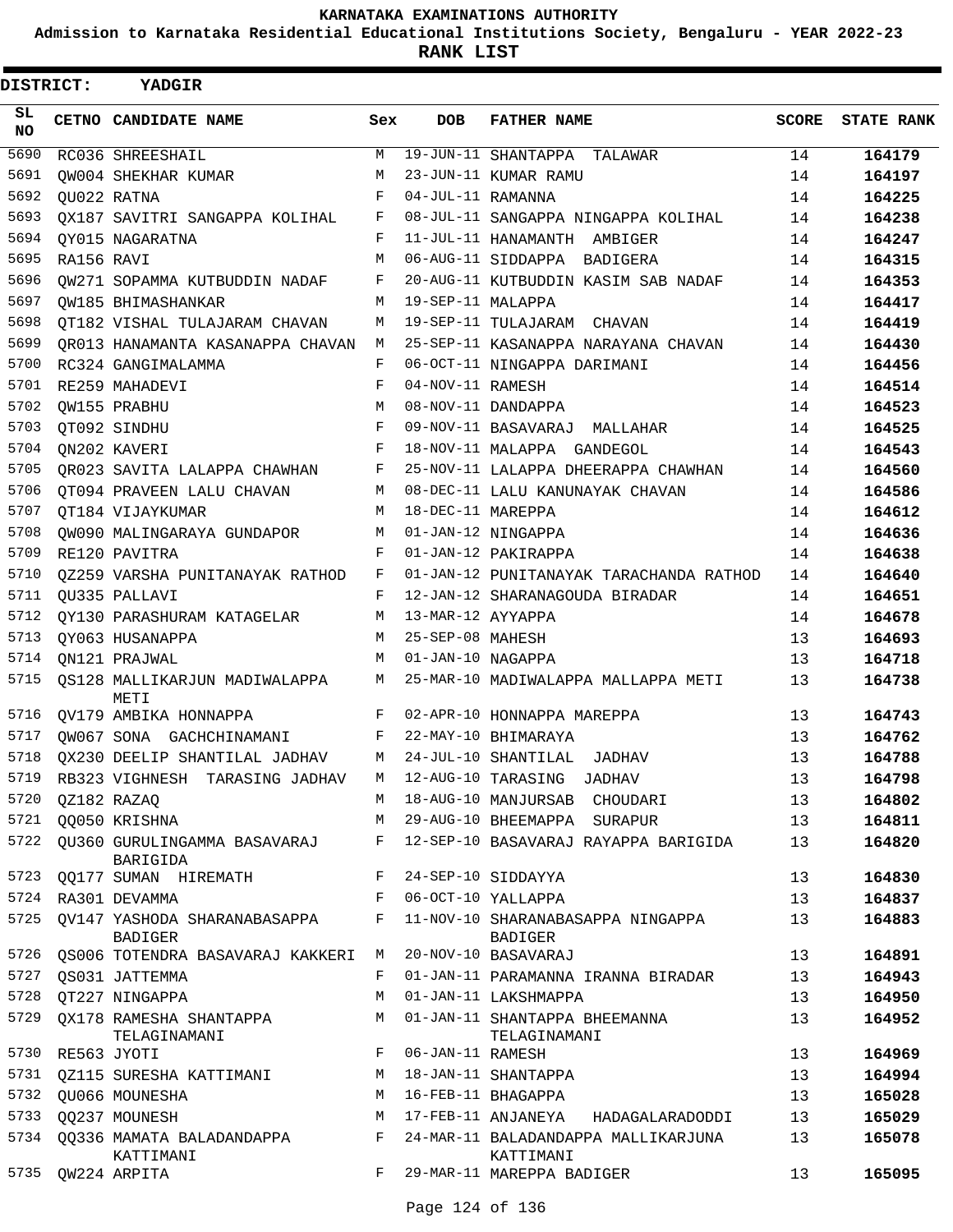**Admission to Karnataka Residential Educational Institutions Society, Bengaluru - YEAR 2022-23**

**RANK LIST**

| DISTRICT:  |            | YADGIR                                     |     |                   |                                                                            |              |                   |
|------------|------------|--------------------------------------------|-----|-------------------|----------------------------------------------------------------------------|--------------|-------------------|
| SL.<br>NO. |            | CETNO CANDIDATE NAME                       | Sex | <b>DOB</b>        | <b>FATHER NAME</b>                                                         | <b>SCORE</b> | <b>STATE RANK</b> |
| 5736       |            | QX214 BHOOMIKA RAVUTAPPA<br>AVANTAGERI     | F   |                   | 03-APR-11 RAVUTAPPA SIDRAMAPPA<br>AVANTAGERI                               | 13           | 165104            |
| 5737       | QP013 BABU |                                            | М   |                   | 10-APR-11 PANDU CHAVHAN                                                    | 13           | 165114            |
| 5738       |            | QU153 MAHADEVAMMA                          | F   |                   | 15-APR-11 SHARANABASAPPA                                                   | 13           | 165130            |
| 5739       |            | QN169 MONIKA                               | F   |                   | 28-APR-11 BASAVARAJ HANAMANTRAYA                                           | 13           | 165153            |
|            |            |                                            |     |                   | HOSAGOUDRA                                                                 |              |                   |
| 5740       |            | RC007 GOUTAM SHIVAPPA PUJARI               | M   |                   | 11-MAY-11 SHIVAPPA BHIMAPPA PUJARI                                         | 13           | 165182            |
| 5741       |            | OR310 AISHWARYA BENACHIMATTI               | F   |                   | 25-MAY-11 GOVINDARAJ                                                       | 13           | 165205            |
| 5742       |            | RE457 PRARTHANA                            | F   |                   | 30-MAY-11 DODDA TIMMAYYA                                                   | 13           | 165222            |
| 5743       |            | QM137 MALLESH                              | M   |                   | 01-JUN-11 LAXMAPPA                                                         | 13           | 165231            |
| 5744       |            | QS075 RENUKAMMA                            | F   |                   | 01-JUN-11 BHEEMANNA                                                        | 13           | 165234            |
| 5745       |            | RB207 SHREYA AMARESH GOUDAR                | F   |                   | 10-JUN-11 AMARESH MALLANNA GOUDAR                                          | 13           | 165259            |
| 5746       |            | OU309 MALLARADDY HUSANAPPA<br>JERABANDI    | М   |                   | 16-JUN-11 HUSANAPPA                                                        | 13           | 165284            |
| 5747       |            | RB054 NANDKUMAR BHIMANNA KAMBALI           | М   |                   | 26-JUN-11 BHIMANNA TIPPANNA KAMBALI                                        | 13           | 165312            |
| 5748       |            | QY221 PRAVEEN                              | M   |                   | 01-JUL-11 GURUNATH CHAVHAN                                                 | 13           | 165325            |
| 5749       |            | OY112 SHWETA MUTTAPPA HOSAMANI             | F   |                   | 08-JUL-11 MUTTAPPA PEERAPPA HOSAMANI                                       | 13           | 165350            |
| 5750       |            | RE415 PRAJWAL                              | M   |                   | 10-JUL-11 SHARANAPPA                                                       | 13           | 165354            |
| 5751       |            | ON332 SHREEDEVI                            | F   |                   | 11-JUL-11 DANDAPPAGOUDA POLICE PATIL                                       | 13           | 165362            |
| 5752       |            | QV138 PRAJWAL                              | M   |                   | 20-JUL-11 BHEEMARAYA                                                       | 13           | 165382            |
| 5753       |            | QU256 BHAVANI                              | F   |                   | 21-JUL-11 MALAREDDY                                                        | 13           | 165383            |
| 5754       |            | QM218 KAVERI                               | F   |                   | 21-JUL-11 BANGARAPPA                                                       | 13           | 165385            |
| 5755       |            | QQ051 VITHOL SHIVAPPA RATHOD               | М   |                   | 23-JUL-11 SHIVAPPA MANNEPPA RATHOD                                         | 13           | 165391            |
| 5756       |            | ON079 VIDYA                                | F   |                   | 24-JUL-11 BHIRALINGA HANAMAPPA BHANGI                                      | 13           | 165392            |
| 5757       |            | RB117 ANIL KUMAR SAYABANNA                 | М   |                   | 08-AUG-11 SAYABANNA                                                        | 13           | 165425            |
| 5758       |            | RC138 ASHOK                                | M   |                   | 16-AUG-11 CHANDAPPA JURLI                                                  | 13           | 165441            |
| 5759       |            | QW163 BASALINGAMMA GANGANNA<br>HOSMANI     | F   |                   | 18-AUG-11 GANGANNA CHANDRAMAPPA HOSMANI                                    | 13           | 165443            |
| 5760       |            | QW079 NAGARATNA MAREPPA MANDER             | F   | 30-AUG-11 MAREPPA |                                                                            | 13           | 165477            |
| 5761       |            | QM117 GANGOTRI                             | F   |                   | 15-SEP-11 BHIMRAYA                                                         | 13           | 165508            |
| 5762       |            | RE056 MAHESHWARI                           | F   |                   | 21-SEP-11 SHANTAPPA                                                        | 13           | 165517            |
|            |            | 5763 RC203 SANJANA KANAKAPPA<br>DEVARAMANE | F   |                   | 24-SEP-11 KANAKAPPA HANAMANTRAY<br>DEVARAMANE                              | 13           | 165525            |
|            |            | 5764 RE442 SPANDANA                        | F   | 28-SEP-11 VIJAY   |                                                                            | 13           | 165533            |
| 5765       |            | QM244 JYOTI                                | F   |                   | 09-OCT-11 KASHAPPA                                                         | 13           | 165554            |
| 5766       |            | QV243 AKSHATA                              | F   |                   | 25-OCT-11 NINGAPPA HADDI                                                   | 13           | 165582            |
| 5767       |            | QQ353 ASHWINI PRAKASH BAKALI F             |     |                   | 03-DEC-11 PRAKASH BASAPPA BAKALI                                           | 13           | 165659            |
| 5768       |            | OV051 MAHENDRA                             | М   | 06-DEC-11 MAREPPA |                                                                            | 13           | 165666            |
| 5769       |            | QM040 PRATAP                               | M   |                   | 06-DEC-11 MANIKAPPA                                                        | 13           | 165667            |
| 5770       |            |                                            |     |                   | OT177 BAGAMMA HANAMANTH KURAKUNDI F 01-JAN-12 HANAMANTH SHIVAPPA KURAKUNDI | 13           | 165710            |
| 5771       |            | OM199 KARISHMA                             | F   |                   | 01-JAN-12 KISHAN RATHOD                                                    | 13           | 165713            |
| 5772       |            | RD125 BHAGYASHREE                          | F   | 01-JUN-12 RAJU    |                                                                            | 13           | 165758            |
| 5773       |            | RA011 ROOPA BHAGANNA HAWALDAR              | F   |                   | 01-JAN-09 BHAGANNA BHEEMARAYA HAWALDAR                                     | 12           | 165767            |
| 5774       |            | QT270 RAJASHREE ASHOK NARABOLI             | F   |                   | 01-JAN-10 ASHOK SHARANAPPA NARABOLI                                        | 12           | 165791            |
| 5775       |            | OZ276 SANDEEP                              | М   |                   | 21-FEB-10 TRIVINATH                                                        | 12           | 165800            |
| 5776       |            | QY022 HULAGAMMA                            | F   | 12-MAR-10 RAMAPPA |                                                                            | 12           | 165804            |
| 5777       |            | RD114 SHANTAMMA                            | F   |                   | 15-APR-10 SHARANAPPA                                                       | 12           | 165810            |
| 5778       |            | QP095 GAYATRI                              | F   |                   | 28-APR-10 GOVIND CHAVHAN                                                   | 12           | 165815            |
| 5779       |            | QU061 MAREPPA CHANDRAY SURAPUR             | M   |                   | 20-AUG-10 CHANDRAY HANAMANTA SURAPUR                                       | 12           | 165861            |
| 5780       |            | QQ133 TAISIMIN                             | F   |                   | 22-SEP-10 KASIMSAB MOOLIMANI                                               | 12           | 165887            |
| 5781       |            | QR081 KRISHNA NEMANNA CHAWHAN              |     |                   | M 30-NOV-10 NEMANNA KHANAPPA CHAWHAN                                       | 12           | 165946            |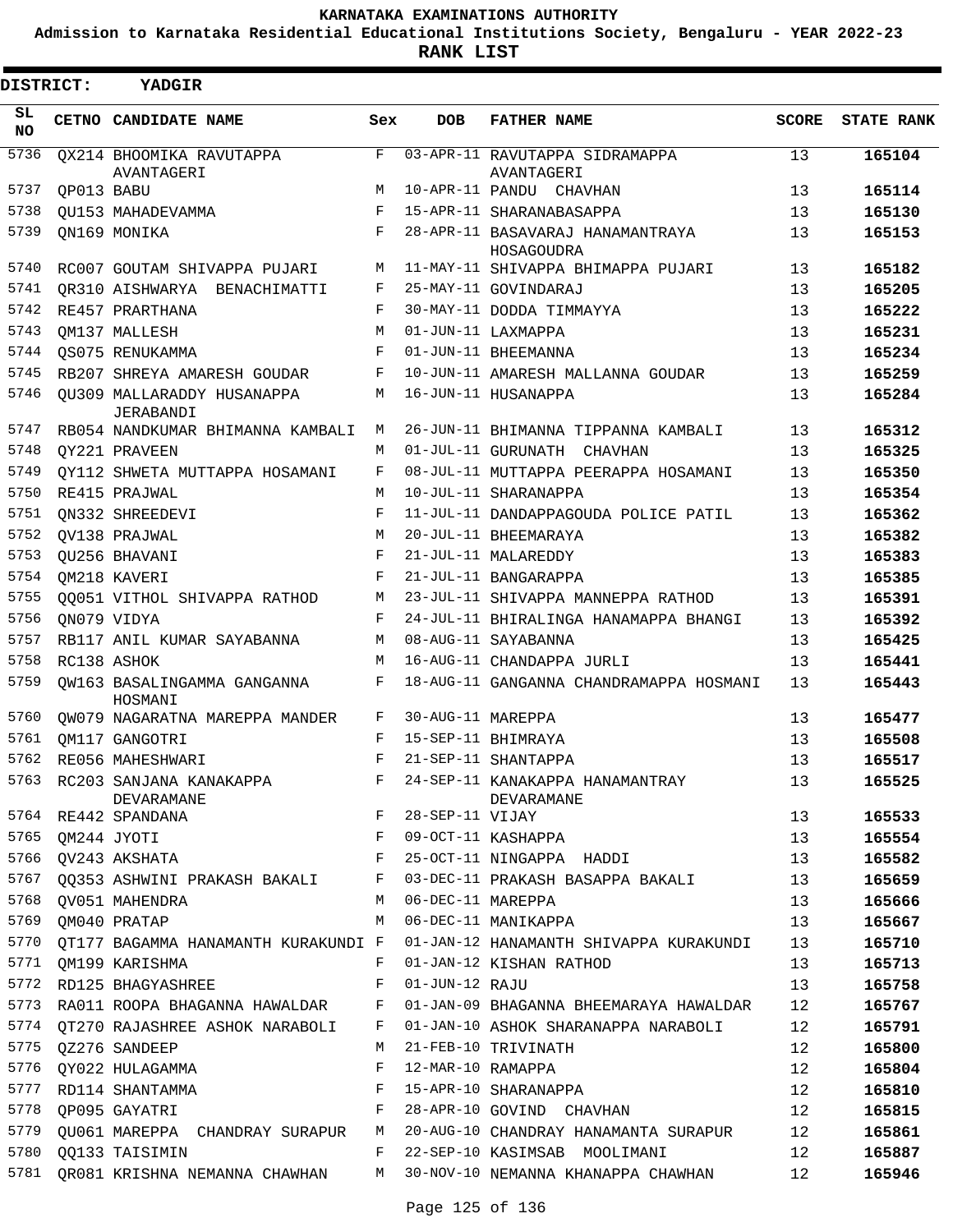**Admission to Karnataka Residential Educational Institutions Society, Bengaluru - YEAR 2022-23**

**RANK LIST**

| DISTRICT: | YADGIR                                    |       |                   |                                                        |              |                   |
|-----------|-------------------------------------------|-------|-------------------|--------------------------------------------------------|--------------|-------------------|
| SL<br>NO. | CETNO CANDIDATE NAME                      | Sex   | <b>DOB</b>        | <b>FATHER NAME</b>                                     | <b>SCORE</b> | <b>STATE RANK</b> |
| 5782      | RE395 MAHANTESH                           | М     | 03-DEC-10 SABANNA |                                                        | 12           | 165949            |
| 5783      | OT262 PALLAVI                             | F     |                   | 16-DEC-10 MALLAPPA                                     | 12           | 165966            |
| 5784      | QU124 ARJUN                               | M     |                   | 21-DEC-10 SHANTAPPA RATHOD                             | 12           | 165971            |
| 5785      | QU034 ABSANA                              | F     |                   | 01-JAN-11 MAHIBOOB BILHAAR                             | 12           | 165985            |
| 5786      | OT294 ARJUN CHINNA RATHOD                 | М     | 01-JAN-11 RAJU    |                                                        | 12           | 165990            |
| 5787      | QQ131 BHAGYASHREE YANKANNA<br>HUNASAGI    | F     |                   | 01-JAN-11 YANKANNA BASANNA HUNASAGI                    | 12           | 165994            |
| 5788      | QX006 DEEPA RATHOD                        | F     |                   | 01-JAN-11 SHIVAKUMAR RATHOD                            | 12           | 165997            |
| 5789      | QX001 JEEVAN                              | M     | 01-JAN-11 MAREPPA |                                                        | 12           | 166000            |
| 5790      | QX057 LAXMI                               | F     | 01-JAN-11 NAGAPPA |                                                        | 12           | 166002            |
| 5791      | OV154 MOUNESH                             | M     |                   | 01-JAN-11 LAKSHMAN                                     | 12           | 166006            |
| 5792      | OP121 PRAVEENAKUMAR                       | М     | 01-JAN-11 NAGAPPA |                                                        | 12           | 166013            |
| 5793      | OW089 SANJANA                             | F     |                   | 01-JAN-11 VENKATESH                                    | 12           | 166017            |
| 5794      | OW236 SHRIRAMULU MALI                     | М     |                   | 01-JAN-11 BHIMARAYA                                    | 12           | 166019            |
| 5795      | OS214 SONASHREE                           | F     |                   | 01-JAN-11 JADEPPA YANKOBA DORI                         | 12           | 166020            |
| 5796      | QN051 SUJATA                              | F     |                   | 01-JAN-11 GOVINDA RATHOD                               | 12           | 166021            |
| 5797      | RA121 MAILARI                             | М     |                   | 09-JAN-11 MALLAPPA                                     | 12           | 166029            |
| 5798      | OW142 ARCHANA IRANNA                      | F     |                   | 18-JAN-11 IRANNA BHEEMARAY                             | 12           | 166040            |
| 5799      | OP005 ARCHANA BAIRAVADAGI                 | F     | 29-JAN-11 ANAND   |                                                        | 12           | 166051            |
| 5800      | QT022 KEERTI MALLIKARJUN SAKSHKAR F       |       |                   | 29-JAN-11 MALLIKARJUN RAMACHANDRAPPA                   | 12           | 166052            |
| 5801      | OU192 SANDHYA CHANDAPPA KAVALDAR          | F     |                   | 06-FEB-11 CHANDAPPA YELLAPPA KAVALDAR                  | 12           | 166058            |
| 5802      | QR054 SUNIL                               | М     |                   | 06-MAR-11 HANAMANTA EMMER                              | 12           | 166100            |
| 5803      | RD141 BHAGIRATI                           | F     | 08-MAR-11 SABANNA |                                                        | 12           | 166102            |
| 5804      | RE555 GANGASHREE                          | F     |                   | 15-MAR-11 MALLAPPA                                     | 12           | 166118            |
| 5805      | OP258 KANAKAVVA HANAMANTRAYA<br>SHIROL    | F     |                   | 16-MAR-11 HANAMANTRAYA CHANDAVA SHIROL                 | 12           | 166119            |
| 5806      | QS142 BHEEMAN GOUDA                       | М     |                   | 01-APR-11 GOVINDAPPA                                   | 12           | 166144            |
| 5807      | QS133 ALLISAB KASIMSAB MULLA              | М     |                   | 30-APR-11 KASIMSAB BANDAGISAB MULLA                    | 12           | 166199            |
| 5808      | OV078 PALLAVI SAHEB GOUDA POLICE<br>GOUDA | F     |                   | 01-MAY-11 SAHEB GOUDA SHARANAPPA GOUDA<br>POLICE GOUDA | 12           | 166203            |
| 5809      | RD115 SHIVAKANTAMMA MALLAPPA<br>RAMDURGA  | F     |                   | 13-MAY-11 MALLAPPA SANNA DURGAPPA<br>RAMDURGA          | 12           | 166235            |
| 5810      | QP054 AKASH GOVINDAPPA PAKKARI            |       |                   | M 15-MAY-11 GOVINDAPPA                                 | 12           | 166239            |
| 5811      | QR319 HANAMANTI                           | F     |                   | 26-MAY-11 NAGAPPA NAVADAGI                             | 12           | 166258            |
| 5812      | QW052 RAMABAI MALI                        | F     | 01-JUN-11 YANKOBA |                                                        | 12           | 166274            |
| 5813      | QR293 SHARANABASAV HOSAMANI               | М     |                   | 01-JUN-11 SHIVAPPA                                     | 12           | 166276            |
| 5814      | RC150 VIJAY                               | M     |                   | 01-JUN-11 HANAMANTH                                    | 12           | 166278            |
| 5815      | QV282 BHAYGAVANTI YEGAPPA KAVALI          | F     |                   | 02-JUN-11 YEGAPPA TIMMAYYA KAVALI                      | 12           | 166280            |
| 5816      | RC214 KARTHIK SOMANNA PADASHETTI          | M     |                   | 05-JUN-11 SOMANNA BASAVANTAPPA<br>PADASHETTI           | 12           | 166290            |
| 5817      | QR006 MAHESH HIREMATH                     | М     |                   | 09-JUN-11 AMBRAYYA                                     | 12           | 166301            |
| 5818      | RA304 REKHA                               | F     |                   | 18-JUN-11 AYYAPPA GURIKARA                             | 12           | 166329            |
| 5819      | RC119 MUDDAMMA BHIMARAYA SEDUM            | F     |                   | 20-JUN-11 BHIMARAYA BALAPPA SEDUM                      | 12           | 166334            |
| 5820      | RE159 RENUKA                              | F     | 20-JUN-11 TAYAPPA |                                                        | 12           | 166335            |
| 5821      | QT186 ESHAMMA                             | F     |                   | 03-JUL-11 KASHAPPA                                     | 12           | 166355            |
| 5822      | QZ179 NETHRA                              | F     |                   | 09-JUL-11 SHARANAPPA DODDAMANI                         | 12           | 166374            |
| 5823      | QQ204 VISHWANATH DHAVALAGI                |       |                   | M 20-JUL-11 SABANNA DHAVALAGI                          | 12           | 166407            |
|           | 5824 RB231 SHIVANAND RAVIKUMAR CHAWHAN M  |       |                   | 02-AUG-11 RAVIKUMAR SOMANAYAK CHAWHAN                  | 12           | 166433            |
| 5825      | RC129 NAGARAJ                             | М     |                   | 03-AUG-11 CHANDRAPPA PRADHANI                          | 12           | 166435            |
| 5826      | RB040 ANNAPURNA MALLAPPA                  | F     |                   | 12-AUG-11 MALLAPPA TANAKEDAR                           | 12           | 166451            |
| 5827      | QY206 VARSHA                              | $F$ – |                   | 18-AUG-11 RAJU CHAVANA                                 | 12           | 166468            |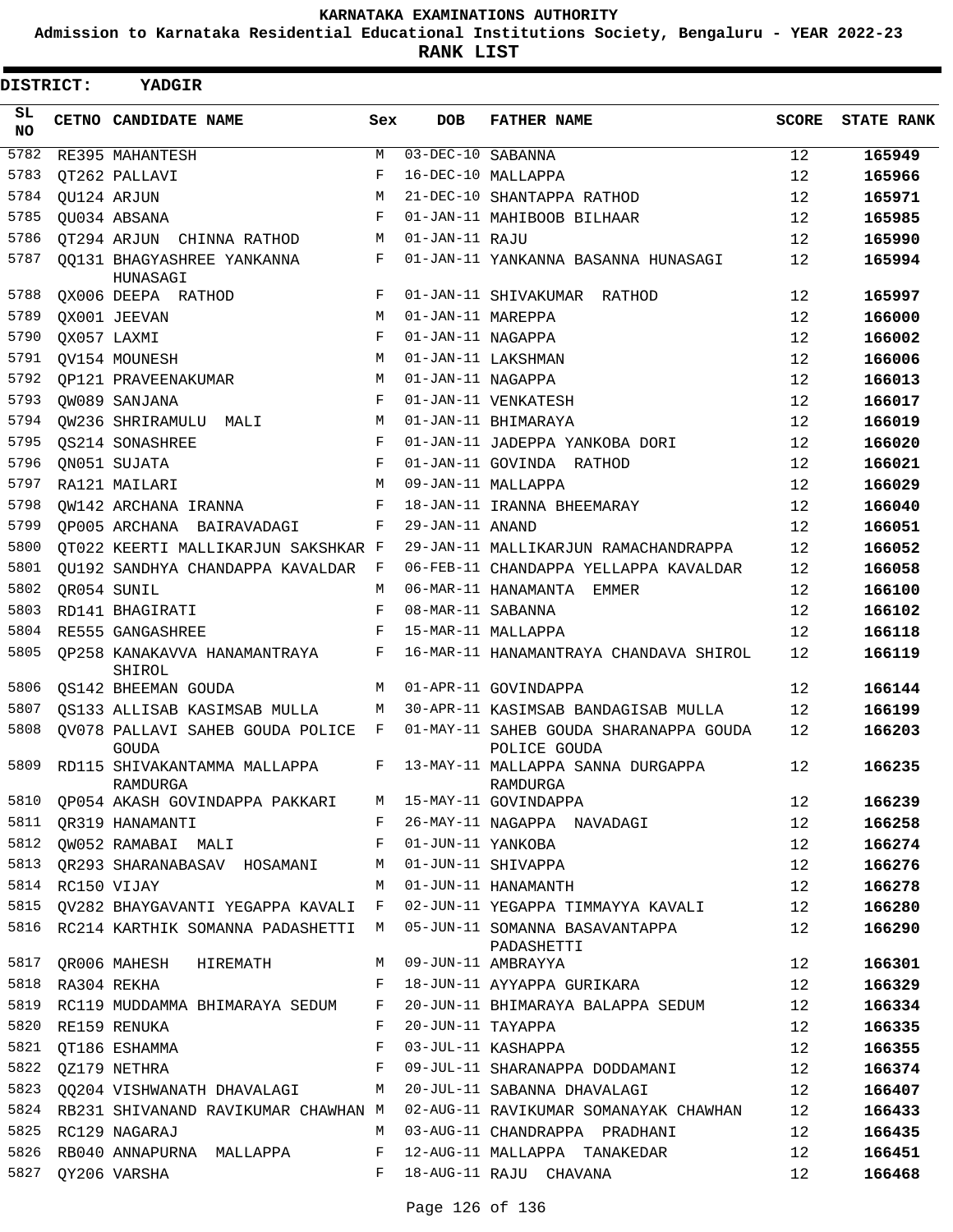**Admission to Karnataka Residential Educational Institutions Society, Bengaluru - YEAR 2022-23**

**RANK LIST**

| DISTRICT:       | YADGIR                                        |              |                   |                                             |              |                   |
|-----------------|-----------------------------------------------|--------------|-------------------|---------------------------------------------|--------------|-------------------|
| SL<br><b>NO</b> | CETNO CANDIDATE NAME                          | Sex          | <b>DOB</b>        | <b>FATHER NAME</b>                          | <b>SCORE</b> | <b>STATE RANK</b> |
| 5828            | RD179 KUMALAMMA                               | F            |                   | 21-AUG-11 KUMALAPPA                         | 12           | 166474            |
| 5829            | RC329 ASHWINI RAVIKUMAR DODDAMANI F           |              |                   | 31-AUG-11 RAVIKUMAR RAMANNA DODDAMANI       | 12           | 166490            |
| 5830            | RE268 SAGAR                                   | M            |                   | 03-SEP-11 ISHWAR KRANTI                     | 12           | 166498            |
| 5831            | OR004 SOUNDARYA EMMER                         | F            |                   | 30-SEP-11 NINGAPPA<br>EMMER                 | 12           | 166554            |
| 5832            | OS030 BEERALINGA KAREPPA                      | М            | 02-OCT-11 KAREPPA |                                             | 12           | 166555            |
| 5833            | OR219 ANNAPURNA                               | F            |                   | 10-NOV-11 HANAMANTRAYA                      | 12           | 166622            |
| 5834            | QS104 SANJANA                                 | $_{\rm F}$   | 01-DEC-11 VITHAL  | RATHOD                                      | 12           | 166660            |
| 5835            | RC071 POOJA CHAWAN                            | F            |                   | 13-DEC-11 SUBHASH YANKNAYAK CHAWAN          | 12           | 166680            |
| 5836            | OU334 AKSHATA AVOJI                           | F            |                   | 01-JAN-12 RAJANNA AVUJI                     | 12           | 166704            |
| 5837            | OY100 DEVARAJ                                 | M            |                   | 01-JAN-12 RAMAKRISHNA                       | 12           | 166705            |
| 5838            | QS115 RAGHU                                   | M            |                   | 01-JAN-12 RAVI CHAVHAN                      | 12           | 166710            |
| 5839            | OZ238 REKHA                                   | F            |                   | 01-JAN-12 BASAVARAJ                         | 12           | 166712            |
| 5840            | RE521 SUYETHA RATHOD                          | F            | 01-JAN-12 ARJUN   |                                             | 12           | 166714            |
| 5841            | RD214 RENUKA MAREPPA KURI                     | F            |                   | 01-FEB-09 MAREPPA MALLAPPA KURI             | 11           | 166748            |
| 5842            | RE349 YESHAPPA XXX XXX                        | M            |                   | 02-JUL-09 BASAPPA XXX XXX                   | 11           | 166752            |
| 5843            | OU136 BHEEMANNA RAMAPPA                       | М            | 11-AUG-09 RAMAPPA |                                             | 11           | 166754            |
| 5844            | OU291 AFRIN                                   | F            | 01-JAN-10 MAHIBUB |                                             | 11           | 166761            |
| 5845            | RE204 MALLIKARJUN RATHOD                      | М            |                   | 01-JAN-10 HANAMANTA                         | 11           | 166766            |
| 5846            | OV335 NAGARAJ TIRUPATI KARALKUNTI M           |              |                   | 11-JAN-10 TIRUPATI BHEEMANNA KARALKUNTI     | 11           | 166776            |
| 5847            | OY160 RANJEETA                                | F            |                   | 01-OCT-10 SHANKREPPA HUGAR                  | 11           | 166849            |
| 5848            | RE512 RAMESH                                  | M            |                   | 10-OCT-10 GANGARAM                          | 11           | 166858            |
| 5849            | RB135 MAHESH                                  | M            |                   | 11-NOV-10 MALLIKARJUN<br>SATYAPPANAVAR      | 11           | 166884            |
| 5850            | OU277 SUNITA HANAMANTRAY<br>NAGANATAGI        | F            |                   | 23-NOV-10 HANAMANTRAY BASAPPA<br>NAGANATAGI | 11           | 166894            |
| 5851            | RE279 DEVINDRAMMA XXX XXX                     | F            |                   | 25-DEC-10 BABU XXX XXX                      | 11           | 166921            |
| 5852            | OT329 KAVERI                                  | F            |                   | 26-DEC-10 KUMAR RATHOD                      | 11           | 166924            |
| 5853            | OW212 ANKITA RAMALINGAPPA GADANG              | F            |                   | 01-JAN-11 RAMALINGAPPA HANAMANTH GADANG     | 11           | 166935            |
| 5854            | RD182 DAWOOD                                  | М            |                   | 01-JAN-11 KHUSHISAB                         | 11           | 166938            |
| 5855            | OV332 GURURAJ                                 | M            |                   | 01-JAN-11 CHENDRASHEKAR                     | 11           | 166939            |
| 5856            | <b>00175 MUSKAN BUDDESAB MULLA</b>            | F            |                   | 01-JAN-11 BUDDESAB MAIBUBSAB MULLA          | 11           | 166947            |
| 5857            | RA029 YALLAMMA                                |              | 01-JAN-11 MANAPPA |                                             | 11           | 166957            |
| 5858            | RC035 POOJA POOJARI                           | F            |                   | 10-JAN-11 RAMAPPA                           | 11           | 166967            |
| 5859            | QV151 DEEPAK                                  | М            |                   | 25-JAN-11 NAGAPPA NATEKAR                   | 11           | 166980            |
| 5860            | RB143 MAHESH                                  | М            |                   | 27-FEB-11 TOTAPPA CHANNABASAPPA BADIGER     | 11           | 167021            |
| 5861            | QX004 SURESH                                  | М            |                   | 06-MAR-11 SHEKAPPA                          | 11           | 167033            |
| 5862            | QT053 RANJITA                                 | F            |                   | 07-MAR-11 PEERAPPA                          | 11           | 167036            |
|                 | 5863 RA242 BHAVANA MAHESHBABU JAKATHI F       |              |                   | 10-MAR-11 MAHESHBABU SANGANNA JAKATHI       | 11           | 167041            |
|                 | 5864 QR248 ANJULAMMA SOMANNA SIDDAPUR F       |              | 21-MAR-11 SOMANNA |                                             | 11           | 167059            |
| 5865            | QN216 YALLAPPA                                | М            |                   | 10-APR-11 AYYALAPPA SAGAREPPA ASKI          | 11           | 167101            |
| 5866            | QT331 MAHESH JADHAV                           | М            |                   | 13-APR-11 HEERU GENU JADHAV                 | 11           | 167108            |
| 5867            | QR058 PEERMA                                  | F            |                   | 29-APR-11 HASENSAB DAVALASAB KOUTAL         | 11           | 167123            |
| 5868            | RA107 BASAVARAJ                               | М            |                   | 14-MAY-11 APPARAYA                          | 11           | 167161            |
| 5869            | QW016 BHAGYAVANTI                             | $_{\rm F}$   |                   | 05-JUN-11 HANAMANTHA                        | 11           | 167220            |
|                 | 5870 QS123 SHIVAPPA YALLAPPA M<br>GUNDALAGERI |              |                   | 08-JUN-11 YALLAPPA ANANDAPPA<br>GUNDALAGERI | 11           | 167227            |
|                 | GUNDALAGERI<br>5871 RE532 SIDDALINGAMMA       |              |                   | 10-JUN-11 MALLAPPA                          | 11           | 167236            |
| 5872            | $\mathbf{F}$<br>00325 PAVITRA                 |              |                   | 12-JUN-11 MUDAKAPPA DESAI                   | 11           | 167239            |
|                 | 5873 QV099 SAVITRI                            | $\mathbf{F}$ | 13-JUN-11 GOVIND  |                                             | 11           | 167242            |
| 5874            | RA037 BALADANDAPPA KAILAGINAMANI M            |              |                   | 16-JUN-11 HANAMANTA KAILAGINAMANI           | 11           | 167247            |
|                 | 5875 QV056 BHEEM BAI HANAMANTRAYA             |              |                   | F 20-JUN-11 HANAMANTRAYA YANKAPPA           | 11           | 167254            |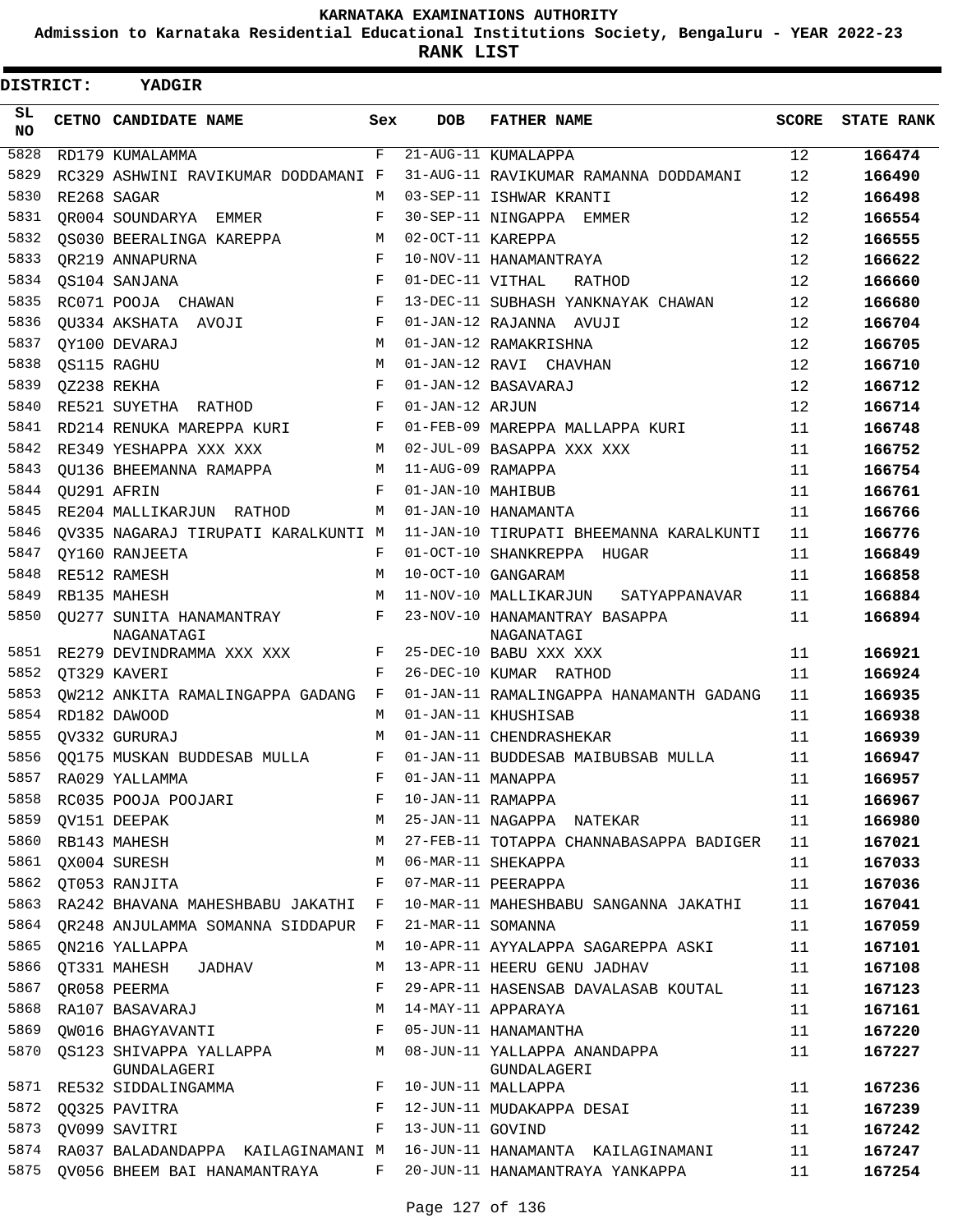**Admission to Karnataka Residential Educational Institutions Society, Bengaluru - YEAR 2022-23**

**RANK LIST**

| DISTRICT:       |                  | YADGIR                                                              |     |                   |                                                                            |              |                   |
|-----------------|------------------|---------------------------------------------------------------------|-----|-------------------|----------------------------------------------------------------------------|--------------|-------------------|
| SL<br><b>NO</b> |                  | CETNO CANDIDATE NAME                                                | Sex | DOB               | <b>FATHER NAME</b>                                                         | <b>SCORE</b> | <b>STATE RANK</b> |
|                 |                  | SADYAPUR                                                            |     |                   | SADYAPUR                                                                   |              |                   |
| 5876            |                  | RA079 MAKTUMSAB                                                     | M   | 20-JUN-11 SOPISAB |                                                                            | 11           | 167255            |
| 5877            |                  | RC228 VIDYASHREE                                                    | M   |                   | 20-JUN-11 MALAPPA PUJARI                                                   | 11           | 167259            |
| 5878            |                  | OP004 HULAGAMMA                                                     | F   |                   | 25-JUN-11 SIDDAPPA EMMER                                                   | 11           | 167269            |
| 5879            |                  | QM006 POOJA                                                         | F   |                   | 25-JUN-11 SHIVANANDAPPA                                                    | 11           | 167270            |
| 5880            |                  | RE425 SAVITHA                                                       | F   | 26-JUN-11 DEVAPPA |                                                                            | 11           | 167272            |
| 5881            |                  | RE092 MALLIKARJUN                                                   | M   |                   | 28-JUN-11 BADRAPPA                                                         | 11           | 167277            |
| 5882            |                  | RA219 SEVALAL                                                       | M   |                   | 04-JUL-11 TIRUPATI<br>CHAWAN                                               | 11           | 167292            |
| 5883            |                  | QN234 SAYYAD ASHRAF DAVALASA<br><b>BENNUR</b>                       | М   |                   | 09-JUL-11 DAVALASA SAYYADSAB BENNUR                                        | 11           | 167301            |
| 5884            |                  | RE206 BASAMMA                                                       | F   |                   | 19-JUL-11 BASAVARAJ SABANNA AMBIGERA                                       | 11           | 167325            |
| 5885            |                  | RE210 SHRISHAIL                                                     | M   | 19-JUL-11 BASAPPA |                                                                            | 11           | 167328            |
| 5886            |                  | RE191 YASHAWANTH                                                    | M   |                   | 24-JUL-11 TARASING                                                         | 11           | 167344            |
| 5887            |                  | QY263 GHAMANABAI KHEMANNA RATHOD                                    | F   |                   | 31-JUL-11 KHEMANNA RATHOD                                                  | 11           | 167360            |
| 5888            |                  | OV033 SHARANAPPA                                                    | M   |                   | 18-AUG-11 NINGAPPA                                                         | 11           | 167407            |
| 5889            |                  | RD101 AMBIKA MANAPPA BADIGERA                                       | F   |                   | 24-AUG-11 MANAPPA BADIGERA                                                 | 11           | 167421            |
| 5890            |                  | QM011 MOUNESH                                                       | M   | 30-AUG-11 SEETYA  |                                                                            | 11           | 167436            |
| 5891            |                  | <b>OP168 HARSHA RAJUGOUDA</b><br>POLICEPATIL                        | F   |                   | 21-SEP-11 RAJUGOUDA                                                        | 11           | 167466            |
| 5892            |                  | RE195 PRAJWAL                                                       | M   |                   | 28-SEP-11 MALLIKARJUN                                                      | 11           | 167474            |
| 5893            |                  | OY245 SANGEETA HANAMAPPA MADDALI                                    | F   |                   | 09-OCT-11 HANAMAPPA MAIMAPPA MADDALI                                       | 11           | 167501            |
| 5894            |                  | QS112 SUNITA                                                        | F   |                   | 13-OCT-11 GOVINDA RATHOD                                                   | 11           | 167508            |
| 5895            |                  | OU147 SIDDANAGOUD                                                   | M   |                   | 27-APR-12 SAHEBGOUDA ALAGUR                                                | 11           | 167670            |
| 5896            |                  | RE319 MANOJ                                                         | M   |                   | 08-MAY-12 SHEKHAPPA                                                        | 11           | 167673            |
| 5897            |                  | RD045 KAVERI                                                        | F   |                   | 25-AUG-12 HANUMANTHA                                                       | 11           | 167674            |
| 5898            |                  | RE039 ANJANEYA                                                      | M   | 01-JAN-08 SABANNA |                                                                            | 10           | 167680            |
| 5899            |                  | OR029 ABHISHEK                                                      | M   |                   | 01-JAN-10 PARAMANNA CHALUVADI                                              | 10           | 167693            |
| 5900            |                  | RD038 BEERALING                                                     | M   |                   | 01-JAN-10 BASAVARAJ                                                        | 10           | 167694            |
| 5901            |                  | OR256 MANJULA BASAVARAJ ADDI                                        | F   |                   | 01-JAN-10 BASAVARAJ HANAMAPPA ADDI                                         | 10           | 167696            |
| 5902            |                  | RE165 MALANBEGUM                                                    | F   |                   | 14-JAN-10 CHANDPASHA                                                       | 10           | 167701            |
|                 |                  | 5903 QY152 AMBIKA                                                   | 国王  |                   | 07-FEB-10 BASAVARAJ                                                        | 10           | 167705            |
|                 |                  | 5904 RE226 MAREMMA                                                  | F   |                   | 07-FEB-10 BASAVARAJ<br>10-MAY-10 MAREPPA<br>11-MAY-10 CHENNAPPA            | 10           | 167732            |
|                 | 5905 QY069 RAMYA |                                                                     | F   |                   |                                                                            | 10           | 167733            |
|                 |                  | 5906 QM139 TARUNAMMA F                                              |     |                   | 05-JUN-10 VENKATAPPA                                                       | 10           | 167738            |
|                 |                  | M<br>5907 QZ098 MARUTI                                              |     | 10-JUN-10 RAVI    |                                                                            | 10           | 167739            |
|                 |                  | 5908 RB233 BHAGYA                                                   |     |                   | F 13-JUN-10 KANAKAPPA CHALAVADI                                            | 10           | 167740            |
|                 |                  | NAGAREDDY                                                           |     |                   | 5909 QZ123 PRADEEP MALLIKARJUN M 04-SEP-10 MALLIKARJUN BASAPPA NAGAREDDY   | 10           | 167768            |
|                 |                  |                                                                     |     |                   | 5910 QZ333 YAMANAPPA HANAMAPPA MADAR M 13-SEP-10 HANAMAPPA YAMANAPPA MADAR | 10           | 167775            |
|                 |                  | 5911 QQ266 JYOTI PUJARI                                             |     |                   | F 17-SEP-10 SANNAKAPPA                                                     | 10           | 167776            |
|                 |                  |                                                                     |     |                   | 5912 QQ278 BHAGYLAXMI SHEKAPPA F 22-SEP-10 SHEKAPPA HANAMAPPA BIRADAR      | 10           | 167780            |
|                 |                  | 5913 QN179 NINGARAJ VISHWANATH BYAKOD M 08-OCT-10 VISHWANATH BYAKOD |     |                   |                                                                            | 10           | 167789            |
|                 |                  | 5914 RC262 CHINTAMANI RATHOD                                        | F   |                   | 04-NOV-10 SIDRAM RATHOD                                                    | 10           | 167821            |
| 5915            |                  | QV057 ANASUBAYI                                                     | F   |                   | 20-NOV-10 DHANARAJ JADHAV                                                  | 10           | 167835            |
| 5916            |                  | QX143 KAVERI MANOHAR NEERALAGI F                                    |     |                   | 23-NOV-10 MANOHAR BASAPPA                                                  | 10           | 167839            |
|                 |                  | 5917 00098 YALLANNA                                                 | M   |                   | 03-DEC-10 HANAMANTRAYA GADDIGI                                             | 10           | 167843            |
|                 |                  | 5918 RD164 VISHALAKSHI PAVAR                                        | F   |                   | 19-DEC-10 DAKAPPA PAVAR                                                    | 10           | 167853            |
| 5919            |                  | RA018 BHAGAMMA SHIVANNA BIRADAR                                     | F   |                   | 21-DEC-10 SHIVANNA BASANAGOUDA BIRADAR                                     | 10           | 167854            |
|                 |                  | 5920 QU017 AAKASHA                                                  | M   |                   | 01-JAN-11 SHANKRAPPA                                                       | 10           | 167861            |
|                 |                  | 5921 RA063 MUBARAK                                                  | M   | 01-JAN-11 SUBANI  |                                                                            | 10           | 167877            |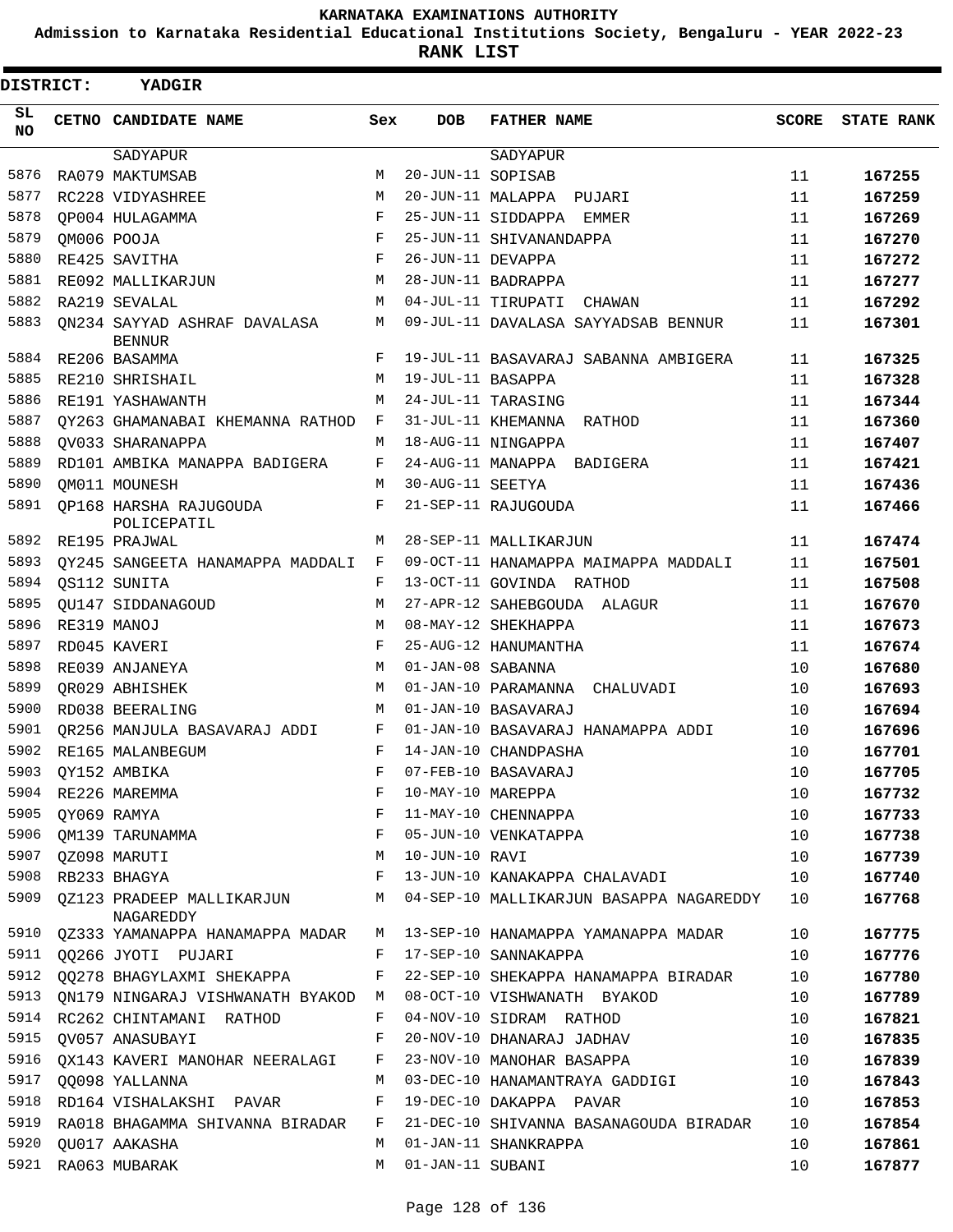**Admission to Karnataka Residential Educational Institutions Society, Bengaluru - YEAR 2022-23**

| <b>DISTRICT:</b> |                 | YADGIR                                           |             |                                 |                                                 |       |                   |
|------------------|-----------------|--------------------------------------------------|-------------|---------------------------------|-------------------------------------------------|-------|-------------------|
| SL.<br><b>NO</b> |                 | CETNO CANDIDATE NAME                             | Sex         | DOB                             | <b>FATHER NAME</b>                              | SCORE | <b>STATE RANK</b> |
| 5922             |                 | RA122 RENUKA                                     | $\mathbf F$ | $\overline{01}$ -JAN-11 NAGAPPA |                                                 | 10    | 167882            |
| 5923             |                 | RE309 VIJAYALAKSHMI B                            | F           |                                 | 01-JAN-11 BASAVARAJU                            | 10    | 167896            |
| 5924             |                 | RB043 MUTTURAJA KATTIMANI                        | М           |                                 | 14-JAN-11 HULAGAPPA                             | 10    | 167911            |
| 5925             |                 | OS144 DEELIP                                     | М           |                                 | 25-JAN-11 KALAPPA CHAVHAN                       | 10    | 167928            |
| 5926             |                 | QW186 MADHU                                      | F           |                                 | 29-JAN-11 BASAVARAJA                            | 10    | 167935            |
| 5927             |                 | QZ096 SURESH CHAVHAN                             | М           |                                 | 01-FEB-11 GOPAL CHAVHAN                         | 10    | 167940            |
| 5928             |                 | OM135 NARAYANAMMA                                | F           | 24-MAR-11 ASHOKA                |                                                 | 10    | 168002            |
| 5929             |                 | RE540 RAJASHEKHAR                                | M           |                                 | 02-APR-11 MALLAYYA                              | 10    | 168011            |
| 5930             |                 | RE102 ANITHA                                     | F           |                                 | 09-APR-11 SIDDAPPA                              | 10    | 168023            |
| 5931             |                 | QU019 PARASHURAM                                 | М           |                                 | 28-APR-11 MALLAPPA                              | 10    | 168059            |
| 5932             |                 | QU010 RAMAKRISHNA                                | M           |                                 | 29-APR-11 NARASANNA DORI                        | 10    | 168062            |
| 5933             |                 | QP128 KEERTHI                                    | F           |                                 | 15-MAY-11 DEVAPPA METI                          | 10    | 168096            |
| 5934             |                 | RA203 LAXMI TIPPANNA MASATI                      | F           |                                 | 03-JUN-11 TIPPANNA RAMACHANDRQA MASATI          | 10    | 168137            |
| 5935             |                 | QU011 SARASWATI                                  | F           | 06-JUN-11 GOVIND                |                                                 | 10    | 168145            |
| 5936             |                 | QT054 SHRINIVAS                                  | M           |                                 | 12-JUN-11 CHANDRASHEKHAR ANAJAGI                | 10    | 168161            |
| 5937             |                 | OV004 REKHA ERAPPA KAVALI                        | F           |                                 | 15-JUN-11 ERAPPA BASAYYA KAVALI                 | 10    | 168165            |
| 5938             |                 | OT099 RAHUL                                      | М           |                                 | 22-JUN-11 RAVI CHAWAN                           | 10    | 168182            |
| 5939             |                 | RC293 NINGANNA GANGOORI                          | М           |                                 | 01-JUL-11 BASAVARAJA GANGOORI                   | 10    | 168202            |
| 5940             |                 | QT248 AVINASH                                    | M           |                                 | 02-JUL-11 DEVALU RATHOD                         | 10    | 168205            |
| 5941             |                 | QV041 YALLALINGA                                 | М           |                                 | 07-AUG-11 CHANDRAYA                             | 10    | 168269            |
| 5942             |                 | RC300 KUMARI SHEKHAPPA JADHAV                    | F           |                                 | 10-AUG-11 SHEKHAPPA KISHAPPA JADHAV             | 10    | 168278            |
| 5943             |                 | RE354 SHIVARAJ                                   | M           |                                 | 10-AUG-11 HULAGAPPA                             | 10    | 168280            |
| 5944             |                 | QU028 MOUNESH                                    | M           |                                 | 19-SEP-11 MALLAPPA                              | 10    | 168339            |
| 5945             |                 | OR127 AMBIKA                                     | F           |                                 | 23-SEP-11 HANAMAPPA HALABAVI                    | 10    | 168346            |
| 5946             |                 | QV264 MALLIKA                                    | F           | 10-OCT-11 SABANNA               |                                                 | 10    | 168374            |
| 5947             |                 | QT162 ANNAPOORNA SHIVAPPA<br>DODDAMANI           | $_{\rm F}$  |                                 | 20-OCT-11 SHIVAPPA BHEEMANNA DODDAMANI          | 10    | 168390            |
| 5948             |                 | OU076 VINAYAK P PARASURAM                        | М           |                                 | 06-NOV-11 PARASURAM                             | 10    | 168414            |
| 5949             |                 | RE201 AISHU                                      | F           | 01-JAN-12 MOTIRAM               |                                                 | 10    | 168518            |
| 5950             |                 | RD201 HAREEPH PATEL                              | М           |                                 | 01-JAN-12 ABDUL PATEL                           | 10    | 168520            |
| 5951             |                 | QU049 AISHWARYA                                  | $F -$       |                                 | 14-FEB-12 HANAMANTRAYA                          | 10    | 168535            |
| 5952             |                 | OS040 PRAVINA KONYYA NAYIKODI                    |             | M 01-JUN-12 KONYYA              |                                                 | 10    | 168547            |
| 5953             |                 | QR145 SATISH CHAVAN                              | M           |                                 | 11-AUG-08 GOPILAL CHAVAN                        | 9     | 168554            |
|                  |                 | 5954 QU135 KARTIK NAGAREDDI                      | М           |                                 | 01-JAN-10 NAGAPPA KANAKAPPA                     | 9     | 168566            |
| 5955             |                 | QZ100 KAVERI                                     | F           |                                 | 28-JUL-10 BASANNA GOUDA                         | 9     | 168596            |
| 5956             |                 | QY186 ANITA HANAMANTRAYA<br>KODEKALLA            | F           |                                 | 07-AUG-10 HANAMANTRAYA MALLANNA<br>KODEKALLA    | 9     | 168600            |
|                  |                 | 5957 QW288 RAJSHREE BASAVANTRAYA F<br>KARALKUNTI |             |                                 | 09-AUG-10 BASAVANTRAYA BHEEMANNA<br>KARALKUNTI  | 9     | 168603            |
|                  |                 | 5958 QV360 SHARABAMMA                            | $F$ and     |                                 | 06-SEP-10 MANAPPA AYYAPPA BOMMANAHALLI          | 9     | 168614            |
|                  |                 | 5959 QY355 HULAGAPPA KARALAKUNTI                 | M           |                                 | 16-SEP-10 HANAMANTH KARALAKUNTI                 | 9     | 168621            |
| 5960             |                 | RE545 RAMESH                                     | M           | 27-SEP-10 BABU                  |                                                 | 9     | 168626            |
|                  | 5961 RE273 SONI |                                                  | F           |                                 | 10-NOV-10 TIPPANNA                              | 9     | 168658            |
| 5962             |                 | QS088 CHANDRAKALA CHANDRAPPA<br>UPPALADINNI      | F           |                                 | 15-NOV-10 CHANDRAPPA ADAPPAGOUDA<br>UPPALADINNI | 9     | 168661            |
|                  |                 | 5963 RE304 ANJAMMA                               | F           | 01-JAN-11 NAGAPPA               |                                                 | 9     | 168686            |
| 5964             |                 | QN069 ASHWINI TALAGERI                           | F           |                                 | 01-JAN-11 HANAMANTRAYA                          | 9     | 168689            |
| 5965             | ON304 GITA      |                                                  | F           |                                 | 01-JAN-11 HANAMANTRAYA                          | 9     | 168692            |
| 5966             |                 | ON286 MANJUNATHA                                 | М           |                                 | 01-JAN-11 BASAVARAJ NINGAPPA KONERI             | 9     | 168696            |
|                  |                 | 5967 QM128 SATHYAMURTHY                          | M           |                                 | 01-JAN-11 VENKATESH                             | 9     | 168700            |
|                  |                 | 5968 RA034 DEVRAJ                                | M           |                                 | 16-JAN-11 MALLAYYA                              | 9     | 168724            |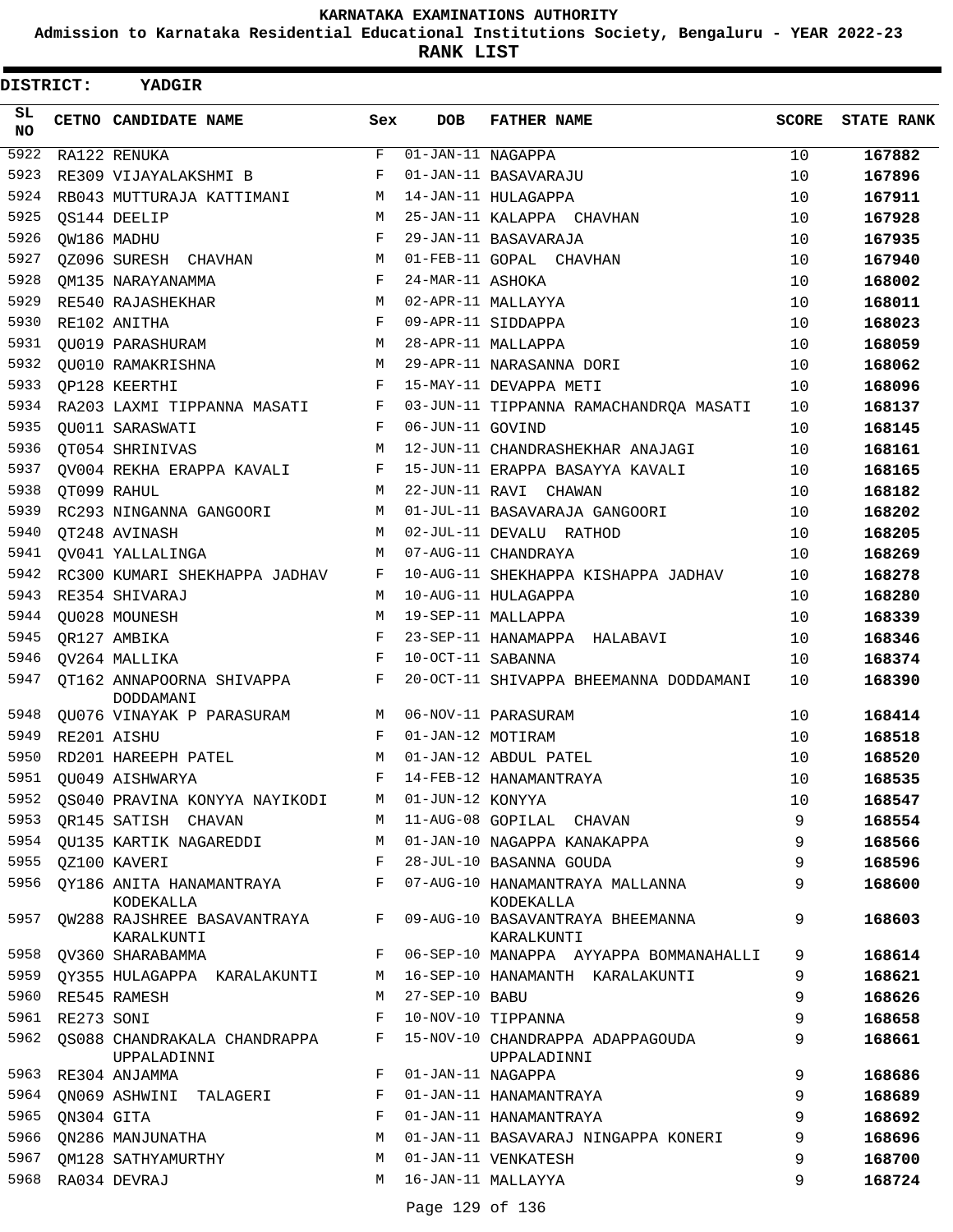**Admission to Karnataka Residential Educational Institutions Society, Bengaluru - YEAR 2022-23**

**RANK LIST**

Е

| DISTRICT:        | <b>YADGIR</b>                                                                                  |     |                                    |                                                                                   |              |                   |
|------------------|------------------------------------------------------------------------------------------------|-----|------------------------------------|-----------------------------------------------------------------------------------|--------------|-------------------|
| SL.<br><b>NO</b> | CETNO CANDIDATE NAME                                                                           | Sex | <b>DOB</b>                         | <b>FATHER NAME</b>                                                                | <b>SCORE</b> | <b>STATE RANK</b> |
| 5969             | RE148 NIRMALA                                                                                  | F   | $\overline{28 - JAN - 11}$ SABANNA |                                                                                   | 9            | 168741            |
| 5970             | ON290 MAITRA MALLAMAGOLA                                                                       | F   |                                    | 29-JAN-11 BASAVARAJA MALLAPPA<br>MALLAMAGOLA                                      | 9            | 168742            |
| 5971             | OX063 RENUKA BALAPPA BADIGER                                                                   | F   |                                    | 01-FEB-11 BALAPPA BADIGER                                                         | 9            | 168745            |
| 5972             | OT020 RANJITA SURESHA KUMBAR                                                                   | F   |                                    | 20-FEB-11 MALLAPPA                                                                | 9            | 168770            |
| 5973             | QY303 MUTTU GUTTAPPA HOSAMANI                                                                  | М   |                                    | 27-FEB-11 GUTTAPPA MAREPPA HOSAMANI                                               | 9            | 168777            |
| 5974             | OU104 SHREELAXMI                                                                               | F   |                                    | 04-MAR-11 SOMASHEKAR                                                              | 9            | 168781            |
| 5975             | QU087 ARUN BHIMANNA VADAGERI                                                                   | М   |                                    | 12-MAY-11 BHIMANNA HANUMANTAPPA<br>VADAGERI                                       | 9            | 168863            |
| 5976             | RE473 MITHUN                                                                                   | М   |                                    | 08-JUN-11 MALLAYYA                                                                | 9            | 168905            |
| 5977             | QT076 RADHIKA MARILINGAPPA<br>KENJODI                                                          | F   |                                    | 30-JUL-11 MARILINGAPPA RAMANNA KENJODI                                            | 9            | 169002            |
| 5978             | QN133 BABU MAHAMAD MULLA                                                                       | М   |                                    | 08-AUG-11 MAHAMAD MULLA                                                           | 9            | 169021            |
| 5979             | RA184 VIJAYALAXMI TIRUPATI RATHOD F                                                            |     |                                    | 04-NOV-11 TIRUPATI RATHOD                                                         | 9            | 169158            |
| 5980             | OV188 BHAGYASHREE CHANDRAMAPPA<br>ILAKAL                                                       | F   |                                    | 03-DEC-11 CHANDRAMAPPA MALAPPA ILAKAL                                             | 9            | 169184            |
| 5981             | RC105 DEVINDRAMMA                                                                              | F   |                                    | 01-JAN-10 BHIRAPPA NAGAPPA MAGGAD                                                 | 8            | 169266            |
| 5982             | OV223 SHRAVANTI                                                                                | F   | 01-JAN-10 RAMAYYA                  |                                                                                   | 8            | 169270            |
| 5983             | RE162 VAISHNAVI                                                                                | F   |                                    | 18-SEP-10 DEVINDRAPPA                                                             | 8            | 169304            |
| 5984             | OP104 LAXMI                                                                                    | F   |                                    | 30-SEP-10 HANAMANTHRAYA KADADARAGADDI                                             | 8            | 169310            |
| 5985             | ON100 UMESH MALLIKARJUN BILEBAVI                                                               | М   |                                    | 01-OCT-10 MALLIKARJUN DEVINDRAPPA<br>BILEBAVI                                     | 8            | 169311            |
| 5986             | OU096 JAMANA BAI                                                                               | F   |                                    | 30-OCT-10 PRADEEP CHINNA RATHOD                                                   | 8            | 169323            |
| 5987             | OR118 CHANDRAKANTH VENKOBA<br>HULLIKERA                                                        | М   |                                    | 08-NOV-10 VENKOBA HANAMANTRAYA HULLIKEA                                           | 8            | 169327            |
| 5988             | RC062 BHEEMABAI NINGAPPA HADIMANI F                                                            |     |                                    | 18-DEC-10 NINGAPPA BHEEMAPPA HADIMANI                                             | 8            | 169353            |
| 5989             | QN273 BHAGYA PARAMANNA                                                                         | F   |                                    | 24-DEC-10 PARAMANNA                                                               | 8            | 169358            |
| 5990             | QU152 KAVERI                                                                                   | F   |                                    | 26-DEC-10 GUNDAPPA                                                                | 8            | 169359            |
| 5991             | QU033 MEGHA SHARANAPPA PUJARI                                                                  | F   |                                    | 27-DEC-10 SHARANAPPA TAMMANNA PUJARI                                              | 8            | 169360            |
| 5992             | OP173 MUTTURAJ NINGAPPA CHAVAN                                                                 | М   |                                    | 01-JAN-11 NINGAPPA KASTOORAPPA CHAVAN                                             | 8            | 169367            |
| 5993             | RB216 PARASURAM POOLASING CHAVAN                                                               | M   |                                    | 01-JAN-11 POOLASING SOMAPPA CHAVAN                                                | 8            | 169369            |
| 5994             | QY253 ROOPA                                                                                    | F   |                                    | 01-JAN-11 VENKATESH CHAVVAN                                                       | 8            | 169374            |
|                  | 5995 RD057 SHRUTI                                                                              |     | F 01-JAN-11 TAYAPPA                |                                                                                   | 8            | 169375            |
| 5996             |                                                                                                |     |                                    | QZ331 ASHVINI MALLIKARJUN NAYKODI F 15-JAN-11 MALLIKARJUN GURULINGAPPA<br>NAYKODI | 8            | 169389            |
| 5997             | QZ263 PRAVEEN                                                                                  |     |                                    | M 24-JAN-11 MUKKANNA                                                              | 8            | 169395            |
| 5998             | OT238 YASHODHA                                                                                 |     |                                    | F 30-JAN-11 YANKAPPA                                                              | 8            | 169398            |
| 5999             | OS113 LAKSHMI                                                                                  | F   |                                    | 03-FEB-11 BASAPPA BANDOLI                                                         | 8            | 169403            |
| 6000             | QP103 LALITABAI UMESH RATHOD F 10-FEB-11 UMESH SHIVAPPA RATHOD<br>6001 QV357 KENCHAMMA UMMAPPA |     | F 14-FEB-11 UMMAPPA                |                                                                                   | 8<br>8       | 169404<br>169407  |
|                  | KENCHAMMAPUJARI                                                                                |     |                                    |                                                                                   |              |                   |
|                  | 6002 RE311 BANGAREPPA                                                                          | М   |                                    | 08-APR-11 SHARANAPPA                                                              | 8            | 169453            |
|                  | 6003 RE082 KRISHNA                                                                             | M   | 11-APR-11 MOHAN                    |                                                                                   | 8            | 169458            |
|                  | 6004 QU250 SINCHANA SHIVANNA<br>CHOUDESHWARIHALI                                               | F   |                                    | 18-APR-11 SHIVANNA RAMSWAMI<br>CHOUDESHWARIHALI                                   | 8            | 169468            |
| 6005             | QX114 CHETHANGOUDA                                                                             | M   |                                    | 22-APR-11 BHIMANAGOUDA                                                            | 8            | 169471            |
| 6006             | RB161 KASIMSAB                                                                                 | M   |                                    | 11-MAY-11 MAHAMMAD RAFI NAYKODI                                                   | 8            | 169494            |
| 6007             | RD223 ROHIT                                                                                    | M   |                                    | 10-JUN-11 JAGADISHA                                                               | 8            | 169555            |
|                  | 6008 QZ028 NINGAMMA                                                                            | F   |                                    | 01-JUL-11 NANDANAGOUDA                                                            | 8            | 169586            |
| 6009             | RE068 TARUNAKUMAR                                                                              | М   |                                    | 05-JUL-11 SHANKRAPPA                                                              | 8            | 169594            |
| 6010             | QZ056 AISHWARYA THANAKEDARA                                                                    |     |                                    | F 20-JUL-11 DEVINDRAPPA                                                           | 8            | 169616            |
| 6011             | QR268 RAMYA                                                                                    |     |                                    | F 13-AUG-11 MOUNESH MALIPATIL                                                     | 8            | 169656            |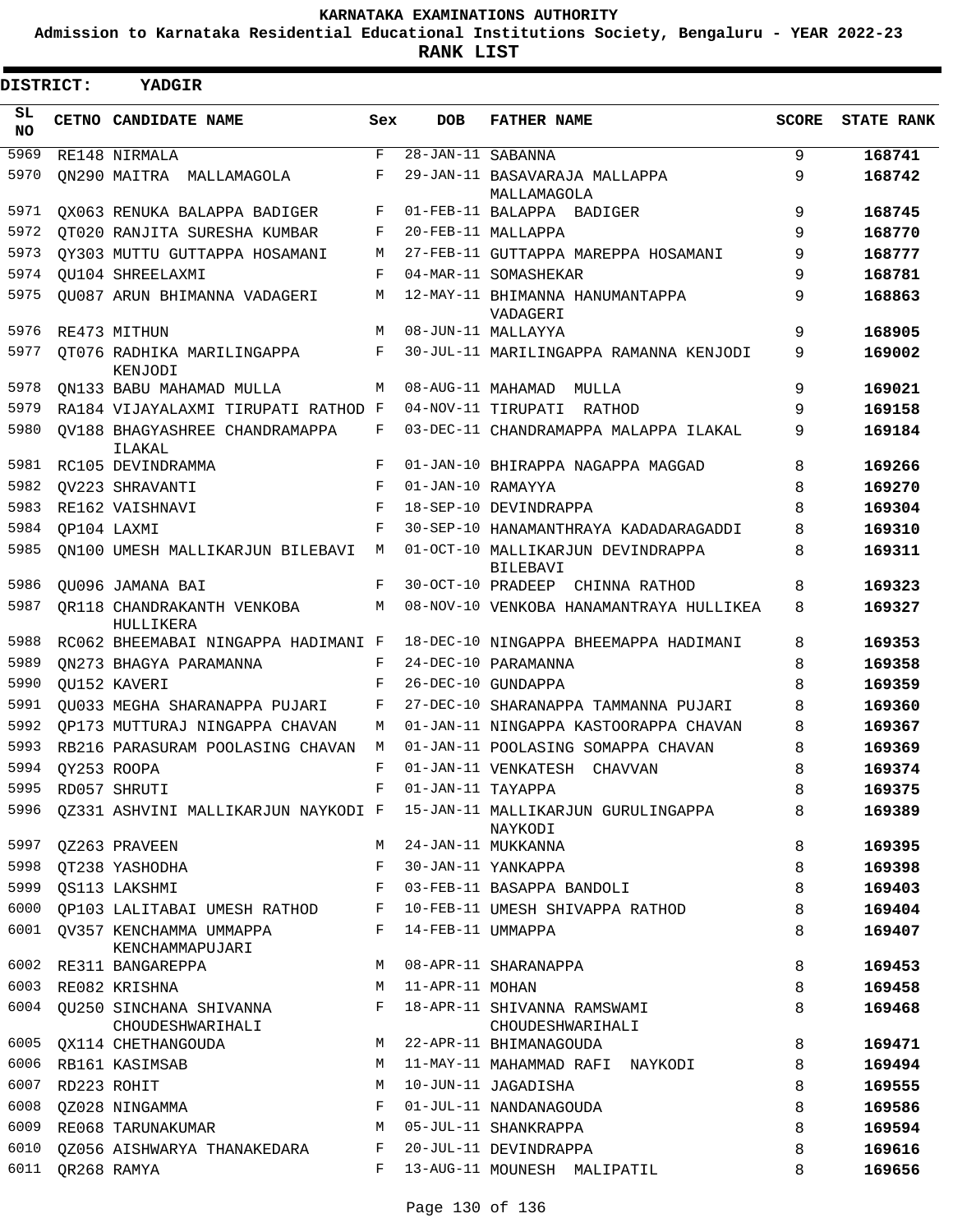**Admission to Karnataka Residential Educational Institutions Society, Bengaluru - YEAR 2022-23**

.

**RANK LIST**

| DISTRICT:  | <b>YADGIR</b>                                                          |              |                   |                                                       |              |                   |
|------------|------------------------------------------------------------------------|--------------|-------------------|-------------------------------------------------------|--------------|-------------------|
| SL.<br>NO. | CETNO CANDIDATE NAME                                                   | Sex          | <b>DOB</b>        | <b>FATHER NAME</b>                                    | <b>SCORE</b> | <b>STATE RANK</b> |
| 6012       | OT231 MALLAMMA NINGAPPA HALBAVI                                        | F            |                   | 03-SEP-11 NINGAPPA SAYABANNA HALBAVI                  | 8            | 169688            |
| 6013       | RC113 BASAVARAJ                                                        | M            | 01-OCT-11 NAGAPPA |                                                       | 8            | 169718            |
| 6014       | OV022 ARPITA                                                           | F            |                   | 03-NOV-11 SANNA DEVINDRAPPA                           | 8            | 169752            |
| 6015       | OR286 RAJUGOUDA                                                        | M            |                   | 10-NOV-11 DEVANANDA                                   | 8            | 169759            |
| 6016       | QR051 KUMARI VENKATESH JADHAV F                                        |              |                   | 13-NOV-11 VENKATESH LAKSHMAN JADHAV                   | 8            | 169764            |
| 6017       | QZ271 BHAGYASHREE                                                      | F            |                   | 07-DEC-11 NINGAPPA                                    | 8            | 169782            |
| 6018       | OR302 DAWUD PATEL                                                      | M            |                   | 01-JAN-12 ADAMSAB NALWAR                              | 8            | 169804            |
| 6019       | OV251 SHANTAMMA                                                        | F            |                   | 01-JAN-12 SAHEBAGOUDA                                 | 8            | 169810            |
| 6020       | QR299 DAVALAMALIKA MD RAFI M                                           |              |                   | 25-FEB-12 MAHAMMAD RAFHI BANDE NAWAZ                  | 8            | 169829            |
| 6021       | RE606 RANJITH RATHOD                                                   | F            |                   | 19-MAR-12 GOVIND RATHOD                               | 8            | 169833            |
| 6022       | OX220 AALIYA ANDHELI                                                   | F            | 24-APR-12 MAHIBOB |                                                       | 8            | 169836            |
| 6023       | QY062 YANKAPPA KARLAKUNTI                                              | M            |                   | 01-JAN-10 BHEEMANNA KARLAKUNTI                        | 7            | 169847            |
| 6024       | QY054 TAYAMMA SUGAPPA KENCHAGOL                                        | $\mathbf{F}$ |                   | 26-APR-10 SUGAPPA SHARANAPPA KENCHAGOL                | 7            | 169857            |
| 6025       | RB045 ASIF KAKKERA                                                     | M            |                   | 08-MAY-10 MUKTUMASAB                                  | 7            | 169858            |
| 6026       | QU100 CHAVALI BAI                                                      | F            | 28-JUL-10 CHANDRU | JADHAV                                                | 7            | 169877            |
| 6027       | OW178 SHRISAIL BHIMAPPA DAVI                                           | M            |                   | 04-AUG-10 BHIMAPPA MARIYAPPA                          | 7            | 169878            |
| 6028       | OU143 BHARAT                                                           | M            |                   | 18-OCT-10 BASAVARAJ VISHWAKARMA                       | 7            | 169905            |
| 6029       | OP283 HUSANAPPA NANDAPPA DODAMANI M                                    |              |                   | 06-NOV-10 NANDAPPA BAILAPPA DODAMANI                  | 7            | 169909            |
| 6030       | OR089 SANGEETA                                                         | F            |                   | 12-NOV-10 PARASAPPA HULLIKERI                         | 7            | 169912            |
| 6031       | OW205 PARASHURAM TIMMAYYA<br>KURIYARU                                  | M            |                   | 15-NOV-10 TIMMAYYA LACHAMANNA KURIYARU                | 7            | 169916            |
| 6032       | QZ058 JAGADEVI HOSAMANI                                                | F            |                   | 26-NOV-10 KAREPPA HOSAMANI                            | 7            | 169919            |
| 6033       | QW151 DEVARAJ                                                          | M            |                   | 21-DEC-10 NINGAPPA                                    | 7            | 169927            |
| 6034       | QW017 DHARMARAJ                                                        | M            |                   | 01-JAN-11 MAHADEVAPPA                                 | 7            | 169937            |
| 6035       | RC289 SHANTAMMA                                                        | F            |                   | 01-JAN-11 MANAPPA MALIPATIL                           | 7            | 169944            |
| 6036       | OY011 SHANTAMMA BADAD                                                  | F            |                   | 01-JAN-11 BHEEMANNA BADAD                             | 7            | 169945            |
| 6037       | RB273 SUVARNA TALAVAR                                                  | F            |                   | 01-JAN-11 HANAMANTRAYA TALAVAR                        | 7            | 169947            |
| 6038       | RE388 VENKATESH                                                        | M            | 01-JAN-11 ASHOK   |                                                       | 7            | 169948            |
| 6039       | RE057 MANDARI                                                          | F            |                   | 03-MAR-11 MALLIKARJUN                                 | 7            | 169979            |
| 6040       | QT188 SHAILAJA                                                         | F            | 14-APR-11 MURTI   |                                                       | 7            | 170029            |
| 6041       | QU072 SHASHANKA BASAVRAJ INAMDAR M 06-MAY-11 BASAVRAJ HAMPAYYA         |              |                   |                                                       | 7            | 170046            |
|            | 6042 QX174 PRAJWAL DEVAPPA BHAVIMANI M 12-MAY-11 DEVAPPA SUBHASCHANDRA |              |                   | BHAVIMANI                                             | 7            | 170054            |
|            | 6043 RC192 SAMANNA                                                     | M            |                   | 30-MAY-11 CHANNAPPA                                   | 7            | 170073            |
|            | 6044 RE212 SHATTI                                                      | M            | 10-JUN-11 BOJYA   |                                                       | 7            | 170092            |
| 6045       | OM019 KARTIK A                                                         | M            |                   | 02-JUL-11 SAYILU A                                    | 7            | 170121            |
| 6046       | OU063 ANITA                                                            | F            | 16-JUL-11 BASAPPA |                                                       | 7            | 170142            |
| 6047       | QW190 RANJANI AMALAPPAGOUD F<br><b>BIRADAR</b>                         |              |                   | 05-AUG-11 AMALAPPAGOUD BHIMANNAGOUD<br><b>BIRADAR</b> | 7            | 170163            |
|            | 6048 QX028 MALLIKARJUNA                                                | M            |                   | 18-AUG-11 GURUMURTI KATTIMANI                         | 7            | 170182            |
|            | 6049 QT185 AKASH NATEKAR                                               | M            |                   | 13-DEC-11 DATTATREYA                                  | 7            | 170295            |
| 6050       | QX161 BHAGYASHREE                                                      | F            |                   | 25-DEC-11 SHANTAPPA                                   | 7            | 170301            |
| 6051       | RD040 RAMESH                                                           | M            |                   | 01-JAN-09 BASAVARAJ PUJARI                            | 6            | 170331            |
| 6052       | OY019 ASHWINI JATTEPPA HAWALDAR                                        | F            |                   | 10-SEP-09 JETTEPPA BHEEMARAYA HAWALDAR                | 6            | 170334            |
|            | 6053 RE416 VASIHNAVI D                                                 | F            |                   | 08-APR-10 DEVAPPA D                                   | 6            | 170344            |
|            | 6054 RC162 MALLIKARJUNA                                                | М            |                   | 22-NOV-10 BASAVARAJ                                   | 6            | 170391            |
| 6055       | OY212 RAKSHITA                                                         | F            | 24-NOV-10 MANAPPA |                                                       | 6            | 170394            |
| 6056       | RE637 VAJRESHWARI                                                      | F            |                   | 29-NOV-10 KASHIPATI                                   | 6            | 170395            |
| 6057       | QX054 NAGAREPPA KAREPPA DIDDI                                          | M            |                   | 14-DEC-10 KAREPPA BASANNA DIDDI                       | 6            | 170398            |
| 6058       | QY154 VISHWANATH                                                       | M            |                   | 12-JAN-11 DEVINDRAPPA                                 | 6            | 170421            |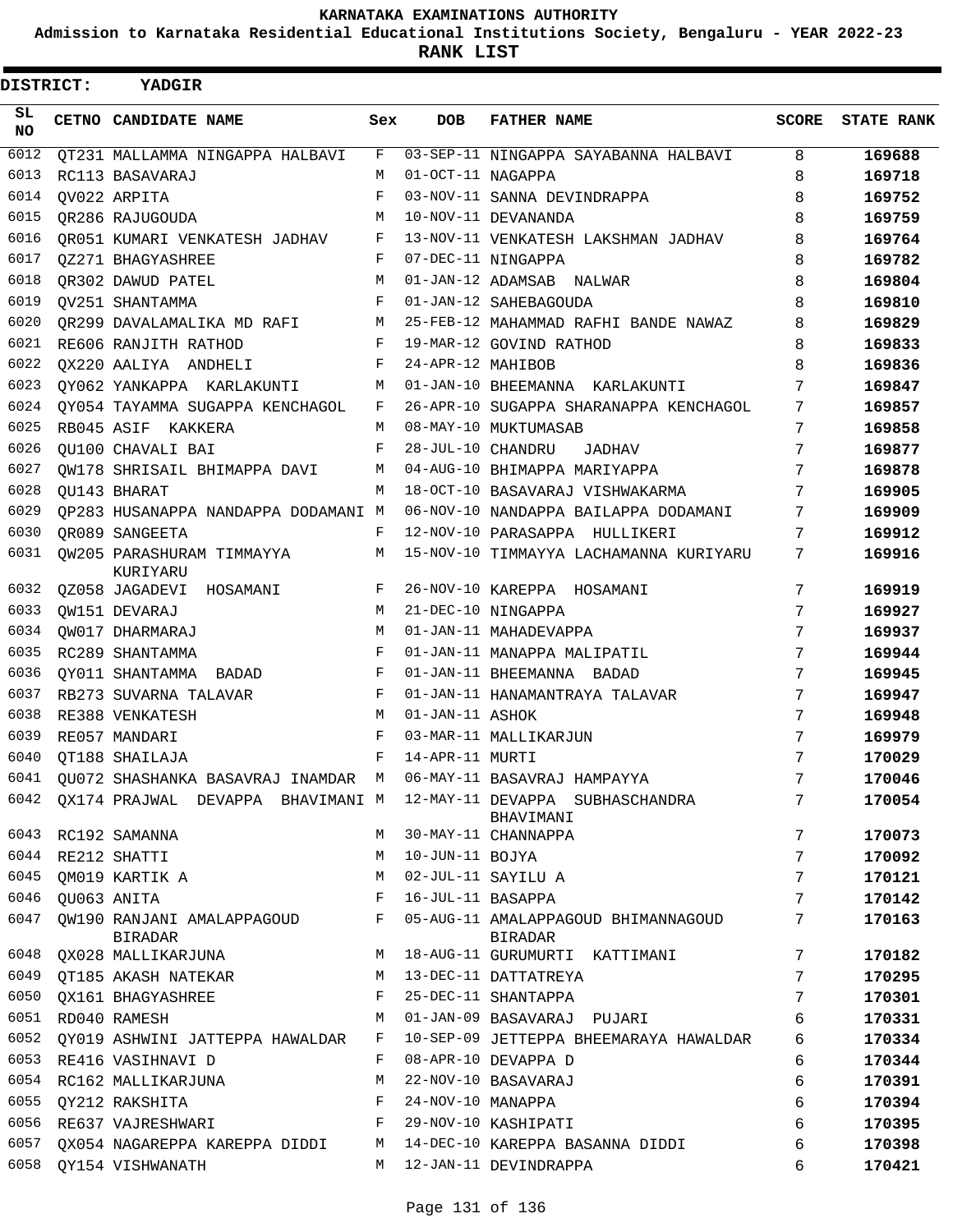**Admission to Karnataka Residential Educational Institutions Society, Bengaluru - YEAR 2022-23**

| DISTRICT:       |                 | YADGIR                                                |             |                   |                                                                            |       |                   |
|-----------------|-----------------|-------------------------------------------------------|-------------|-------------------|----------------------------------------------------------------------------|-------|-------------------|
| SL<br><b>NO</b> |                 | CETNO CANDIDATE NAME                                  | Sex         | <b>DOB</b>        | <b>FATHER NAME</b>                                                         | SCORE | <b>STATE RANK</b> |
| 6059            |                 | QN030 AISHWARYA                                       | $\mathbf F$ |                   | 23-JAN-11 HANAMANTRAYA POLICEPATIL                                         | 6     | 170429            |
| 6060            |                 | OW210 RENUKA                                          | F           |                   | 23-JAN-11 NINGAPPA                                                         | 6     | 170430            |
| 6061            |                 | QN177 ROOPA                                           | F           |                   | 28-FEB-11 GANGARAM CHINNARATHOD                                            | 6     | 170447            |
| 6062            |                 | RB080 MAHESH                                          | M           |                   | 30-MAR-11 MALLIKARJUN<br>BANDER                                            | 6     | 170468            |
| 6063            |                 | RE084 LAKSHMI                                         | F           |                   | 01-APR-11 MALLAPPA                                                         | 6     | 170469            |
| 6064            |                 | RE251 BANASHANKAR                                     | M           |                   | 02-APR-11 S RANGAPPA                                                       | 6     | 170471            |
| 6065            |                 | <b>OU310 VENKATESH</b>                                | M           |                   | 04-MAY-11 NINGAPPA                                                         | 6     | 170494            |
| 6066            |                 | OV090 DEVENDRA                                        | M           |                   | 01-JUN-11 NINGAPPA                                                         | 6     | 170519            |
| 6067            |                 | OY274 AISHWARYA TIRUPATI CHAVHANA F                   |             |                   | 03-JUN-11 TIRUPATI CHAVHANA                                                | 6     | 170523            |
| 6068            | RE556 HEMA      |                                                       | F           |                   | 06-JUL-11 MALLIKARJUN                                                      | 6     | 170574            |
| 6069            |                 | OY115 SEVANTI                                         | F           |                   | 14-JUL-11 HULAGAPPA                                                        | 6     | 170584            |
| 6070            |                 | QV129 PRABHU                                          | M           | 16-JUL-11 BASAPPA |                                                                            | 6     | 170587            |
| 6071            |                 | QZ144 ANAND                                           | M           |                   | 25-JUL-11 DEVINDRAPPA                                                      | 6     | 170593            |
| 6072            |                 | OZ240 LAXMI KANTAPPA HOSAMANI                         | F           |                   | 17-AUG-11 KANTAPPA SIDDAPPA HOSAMANI                                       | 6     | 170623            |
| 6073            |                 | QQ259 AKSHATA MALLANNA KOLUR                          | F           |                   | 16-SEP-11 MALLANAN LAKSHMAN KOLUR                                          | 6     | 170650            |
| 6074            |                 | OW161 BHAGYASHREE SANJAY MUNDAS                       | F           |                   | 29-SEP-11 SANJAY BHAGAPPA MUNDAS                                           | 6     | 170659            |
| 6075            |                 | QQ219 AKSHATA                                         | F           |                   | 10-NOV-11 HANAMANTRAYA                                                     | 6     | 170681            |
| 6076            |                 | QW304 MAMATA                                          | F           |                   | 01-DEC-11 HANAMANTRAYA                                                     | 6     | 170697            |
| 6077            |                 | OT208 BHAGYASHREE                                     | F           |                   | 04-DEC-11 PARASHURAM                                                       | 6     | 170701            |
| 6078            |                 | OX108 ISHWARYA                                        | F           | 30-DEC-11 NAGAPPA |                                                                            | 6     | 170721            |
| 6079            |                 | OV040 BALASURENDRA                                    | M           |                   | 27-JAN-12 DEVENDRA                                                         | 6     | 170732            |
| 6080            |                 | OV308 LAXMI TIPPANNA KODAMANALLI F                    |             |                   | 01-JAN-09 TIPPANNA BHEEMARAYA<br>KODAMANALLI                               | 5     | 170746            |
| 6081            |                 | OV337 SHIVARUDRA                                      | M           |                   | 12-JAN-10 BHIMARAYA                                                        | 5     | 170754            |
| 6082            |                 | OU355 ANNAPURNA NINGANNA DODMANI                      | F           |                   | 05-FEB-10 NINGANNA                                                         | 5     | 170756            |
| 6083            |                 | 0Z332 SANGAMESH SHANTAPPA<br>AMBLIHAL                 | М           |                   | 12-MAR-10 SHANTAPPA                                                        | 5     | 170763            |
| 6084            |                 | QS087 MARUTI PARAMANNA MADAR                          | М           |                   | 30-JUN-10 PARAMANNA HANAMAPPA MADAR                                        | 5     | 170770            |
| 6085            |                 | RC063 SOFISAB                                         | M           |                   | 12-SEP-10 BHASHASAB                                                        | 5     | 170781            |
| 6086            |                 | OY004 BHARATA HUJARATTI                               | М           |                   | 01-JAN-11 BALABHEEMA<br>HUJARATTI                                          | 5     | 170814            |
|                 | 6087 RE178 RAVI |                                                       |             | M 01-JAN-11 SURYA |                                                                            | 5     | 170817            |
|                 |                 | 6088 QU368 SUDEEPA                                    |             |                   | M 01-JAN-11 DEVEENDRAPPA BASAVANTRAYA<br>MUNAMUDAGA                        | 5     | 170818            |
| 6089            |                 |                                                       |             |                   | QU056 YALLAMMA NAGAPPA MAKADUM F 03-FEB-11 NAGAPPA YALLAPPA MAKADUM        | 5     | 170832            |
|                 |                 | 6090 QT237 SIDDAMMA                                   |             |                   | F 05-FEB-11 MALAPPA                                                        | 5     | 170835            |
| 6091            |                 | QU020 SEVANTEGE MALLANNA MADIVAL F 15-MAR-11 MALLANNA |             |                   |                                                                            | 5     | 170849            |
| 6092            |                 | RD216 YASHVANTH                                       | M           |                   | 14-APR-11 YALLAPPA                                                         | 5     | 170865            |
| 6093            |                 | QP129 PARASHURAM                                      | M           |                   | 18-MAY-11 RATNAPPA                                                         | 5     | 170887            |
| 6094            |                 |                                                       |             |                   | QU050 BHAVANI JAGADEESH BALABATTI F 19-MAY-11 JAGADEESH MALLANNA BALABATTI | 5     | 170888            |
| 6095            |                 | QP242 YAMUNAKSHI                                      | F           |                   | 22-MAY-11 BASAVARAJ AGASAR                                                 | 5     | 170890            |
| 6096            |                 | QR251 NINGARAJ BHIMANNA TALAGERI M 12-JUL-11 BHIMANNA |             |                   |                                                                            | 5     | 170945            |
| 6097            |                 | QW050 CHANDRAKALA                                     | F           |                   | 17-JUL-11 HANAMANTRAYA                                                     | 5     | 170953            |
| 6098            |                 | QW053 SHARANAPPA                                      |             |                   | M 23-JUL-11 GURUPADAPPA                                                    | 5     | 170960            |
| 6099            |                 | QX257 BRUNDA                                          |             |                   | F 27-JUL-11 RAJASHEKHAR                                                    | 5     | 170964            |
| 6100            |                 |                                                       |             |                   | QN242 SANGAMESH AMBRESH KARI M 10-SEP-11 AMBRESH KRISHAPPA KARI            | 5     | 170990            |
| 6101            |                 | RC059 PARASHURAM LAKANAPUR M                          |             |                   | 06-NOV-11 NINGAPPA LAKANAPUR                                               | 5     | 171030            |
| 6102            |                 | QT089 KALPESH                                         | М           | 15-NOV-11 UMESH   |                                                                            | 5     | 171036            |
| 6103            |                 | QM172 JYOTHI                                          | F           |                   | 21-DEC-11 VENKATAPPA                                                       | 5     | 171064            |
| 6104            |                 | QW230 LAXMI                                           | F           |                   | 07-JAN-12 SHANKRAPPA DASAR                                                 | 5     | 171081            |
| 6105            |                 | QU054 SHRUTI                                          | $F -$       |                   | 25-NOV-09 HANAMANTH                                                        | 4     | 171091            |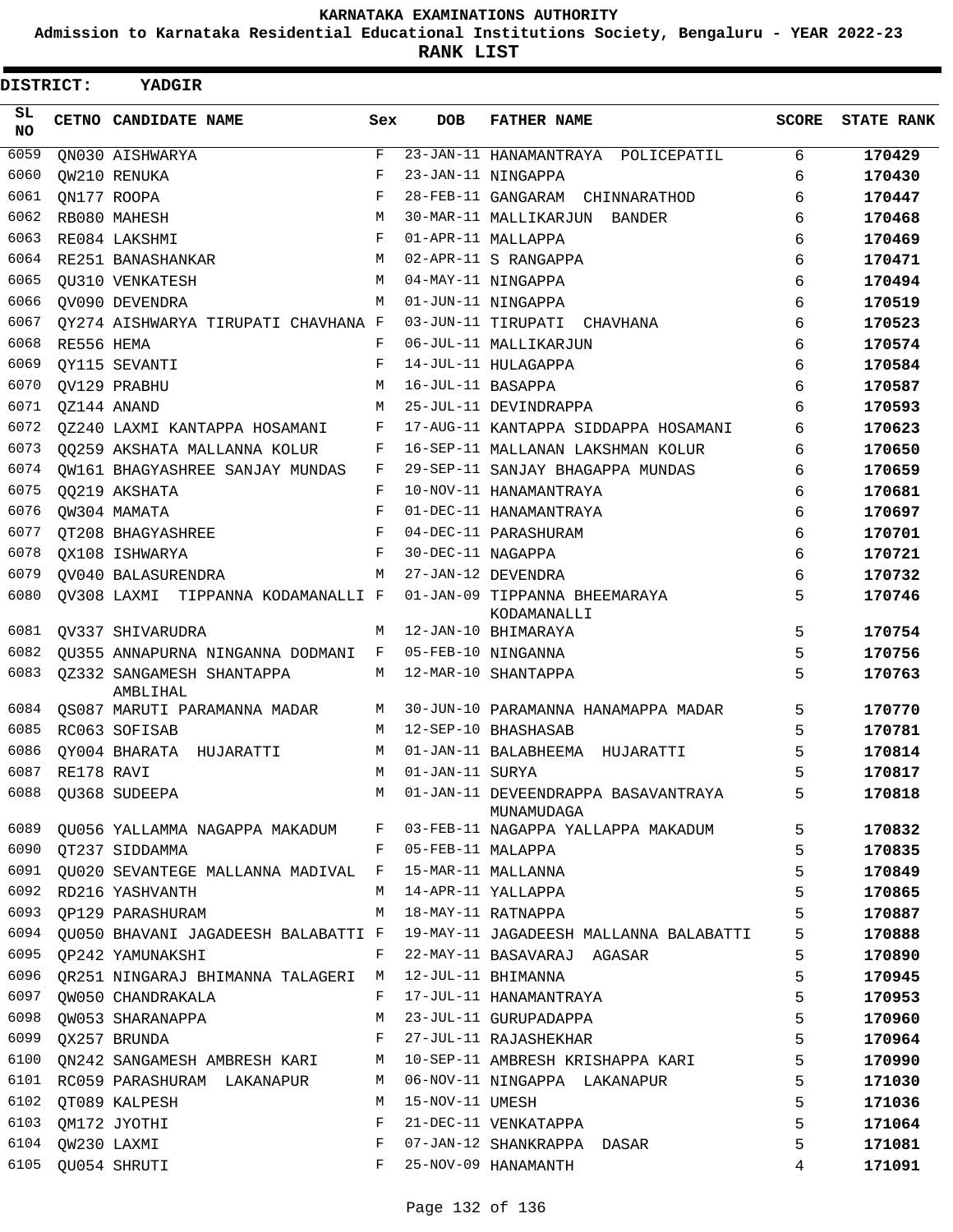**Admission to Karnataka Residential Educational Institutions Society, Bengaluru - YEAR 2022-23**

**RANK LIST**

| DISTRICT:       | YADGIR                                   |     |                   |                                                                    |                |                   |
|-----------------|------------------------------------------|-----|-------------------|--------------------------------------------------------------------|----------------|-------------------|
| SL<br><b>NO</b> | CETNO CANDIDATE NAME                     | Sex | <b>DOB</b>        | <b>FATHER NAME</b>                                                 | <b>SCORE</b>   | <b>STATE RANK</b> |
| 6106            | QU199 SHILPA                             | F   |                   | 06-DEC-10 DODDA SOPANNA                                            | 4              | 171133            |
| 6107            | RB042 RENUKA                             | F   |                   | 01-JAN-11 DOULAPPA                                                 | 4              | 171143            |
| 6108            | OV087 MADHU                              | F   |                   | 16-JAN-11 GURURAJ Y                                                | 4              | 171148            |
| 6109            | QY280 AKASH MALLAPPA INAMADARA           | М   |                   | 01-FEB-11 MALLAPPA HANAMANTHRAYA<br>INAMADARA                      | 4              | 171149            |
| 6110            | RC269 RAJASHEKHARA DESAYI                | М   |                   | 20-FEB-11 BASANNAGOUDA DESAYI                                      | 4              | 171156            |
| 6111            | QW096 RUJOL RAMESH RATHOD                | М   |                   | 09-MAR-11 RAMESH RATHOD                                            | 4              | 171162            |
| 6112            | RC170 RATNAMMA                           | F   | 26-MAY-11 PRABHU  |                                                                    | 4              | 171197            |
| 6113            | OW291 CHANDRASHEKAR                      | M   |                   | 06-JUN-11 DODDA MUNEPPA                                            | 4              | 171204            |
| 6114            | RC216 SANJANA                            | F   | 07-JUN-11 DENAPPA |                                                                    | 4              | 171206            |
| 6115            | QP009 SANDEEPA HAJERI                    | М   |                   | 20-JUN-11 RAMASING                                                 | 4              | 171219            |
| 6116            | RA208 MAHESH                             | М   |                   | 24-JUL-11 SURESHA POOJARI                                          | 4              | 171243            |
| 6117            | OT120 PARATHIBHA MALLIKARJUN<br>NARIBOLI | F   |                   | 22-AUG-11 MALLIKARJUN SHIVSHARNAPPA                                | 4              | 171256            |
| 6118            | RD228 NINGAMMA                           | F   |                   | 23-AUG-11 PASALADI                                                 | 4              | 171257            |
| 6119            | QU175 NINGARADDY                         | M   |                   | 05-NOV-11 BHAGARADDY                                               | 4              | 171293            |
| 6120            | RE072 M KUBERA                           | M   | 07-NOV-11 RAMANNA |                                                                    | 4              | 171295            |
| 6121            | QT204 VENKATESH                          | M   |                   | 11-NOV-11 AYYANNA KALAL                                            | 4              | 171299            |
| 6122            | OO140 VIDYASHREE                         | F   |                   | 24-MAR-10 SHIVAPPA BADYAL                                          | 3              | 171339            |
| 6123            | RE281 DEEPAK                             | M   | 02-JAN-11 DEVUJI  |                                                                    | 3              | 171369            |
| 6124            | QR170 SHANTA DEVANNA KOLLI               | F   |                   | 11-MAY-11 DEVANNA SHIVANNA KOLLI                                   | 3              | 171409            |
| 6125            | QX103 YANKAMMA BHEEMANNA HAIYAL          | F   |                   | 30-NOV-11 BHEEMANNA HANAMTRAY HAIYAL                               | 3              | 171481            |
| 6126            | OS140 MALLAVVA BASAVARAJ<br>CHIKANALLI   | F   |                   | 19-MAR-11 BASAVARAJ DODDAPPA CHIKANALLI                            | 2              | 171544            |
| 6127            | QV137 DEEPA TARASING CHAWAN              | F   |                   | 03-JUN-11 TARASING MOTIRAM CHAWAN                                  | 2              | 171570            |
| 6128            | RE546 SUNDAR                             | M   | 22-JUN-11 SAMUWEL |                                                                    | 2              | 171574            |
| 6129            | OX124 ABHISHEK                           | M   |                   | 21-SEP-11 CHANDAPPA                                                | 2              | 171609            |
| 6130            | QU075 TIRUPATI                           | M   | 30-NOV-11 RAMANNA |                                                                    | 2              | 171631            |
| 6131            | RD053 BHAGYASHREE                        | F   | 04-FEB-12 UMESH   |                                                                    | $\overline{2}$ | 171645            |
| 6132            | OW010 PUSHPALATA                         | F   |                   | 07-JUL-10 CHANDRUNAYAK                                             | $\mathbf{1}$   | 171660            |
| 6133            | OV142 KAMALESH KUMAR                     | M   |                   | 06-SEP-10 MALLAYYA BADIGER                                         | $\mathbf{1}$   | 171662            |
| 6134            | QN118 PAVITRA BALAPPA ALAGI              | F   |                   | 01-NOV-10 BALAPPA BASAPPA ALAGI                                    | $\mathbf{1}$   | 171667            |
| 6135            | QW238 SAPNA                              |     |                   | F 28-DEC-10 KISAN JADHAV                                           | 1              | 171673            |
|                 |                                          |     |                   | 6136 QQ209 APSANA LALASAB AVATI F 01-JAN-11 LALASAB HUSENSAB AVATI | $\mathbf 1$    | 171674            |
|                 | 6137 QU176 SHRISHAIL<br>M                |     |                   | 01-JAN-11 RAMAYYA BEVINAKATTI                                      | $\mathbf{1}$   | 171681            |
| 6138            | QU021 SUREKHA ASHAPPA                    | F   |                   | 02-JAN-11 ASHAPPA MAREPPA                                          | $\mathbf 1$    | 171683            |
| 6139            | RE531 GANGAMMA                           | F   |                   | 05-JUN-11 BASAVARAJAPPA BHIMNALLI                                  | 1              | 171718            |
| 6140            | QU068 HANAMANTRAY BHIMARAY DODDI M       |     |                   | 09-JUL-11 BHIMARAY CHANDAPPA DODDI                                 | $\mathbf 1$    | 171729            |
| 6141            | QX058 NAGARATNA                          | F   | 30-JUL-11 MALAPPA |                                                                    | 1              | 171736            |
| 6142            | QX031 SUBHASHCHANDRA DURGAPPA<br>AMBIGER | M   |                   | 11-OCT-11 DURGAPPA SUBHASH AMBIGER                                 | 1              | 171758            |
|                 | 6143 RE467 SAVITA                        | F   |                   | 01-JAN-11 HONNAPPA                                                 | 0              | 171804            |
|                 | 6144 QM112 CHANNAMMA                     | F   | 06-MAY-11 SABANNA |                                                                    | $\Omega$       | 171831            |
| 6145            | QQ215 VIJAYALAXMI F                      |     |                   | 01-JUL-11 MALLIKARJUN CHALAWADI                                    | $\overline{0}$ | 171848            |
|                 | 6146 QP244 AISHWARYA F                   |     |                   | 01-AUG-11 RUPALAPPA CHINNARATHOD                                   | $\overline{0}$ | 171855            |
| 6147            | M <sub>N</sub><br>QU057 RAKESH           |     | 05-JUN-12 MANNU   |                                                                    | $\overline{0}$ | 171901            |
| 6148            | QY279 SANJANA DEVINDRA VADDAR            | F   |                   | 25-MAY-11 DEVINDRA YANKAPPA VADDAR                                 | ABSENT         |                   |
| 6149            | QV028 SUREKHA MAHANTESH JAGIRDAR F       |     |                   | 17-OCT-10 MAHANTESH SIDDANNA JAGIRDAR                              | ABSENT         |                   |
|                 | 6150 QV309 MALLIKARJUN                   | M   |                   | 19-AUG-11 SHARANAGOUDA                                             | ABSENT         |                   |
| 6151            | QU024 RAJESHWARI                         | F   |                   | 25-NOV-10 BASAVARAJ                                                | ABSENT         |                   |
| 6152            | QM089 GOVINDA                            | М   |                   | 01-JUL-10 HANAMANTHA                                               | ABSENT         |                   |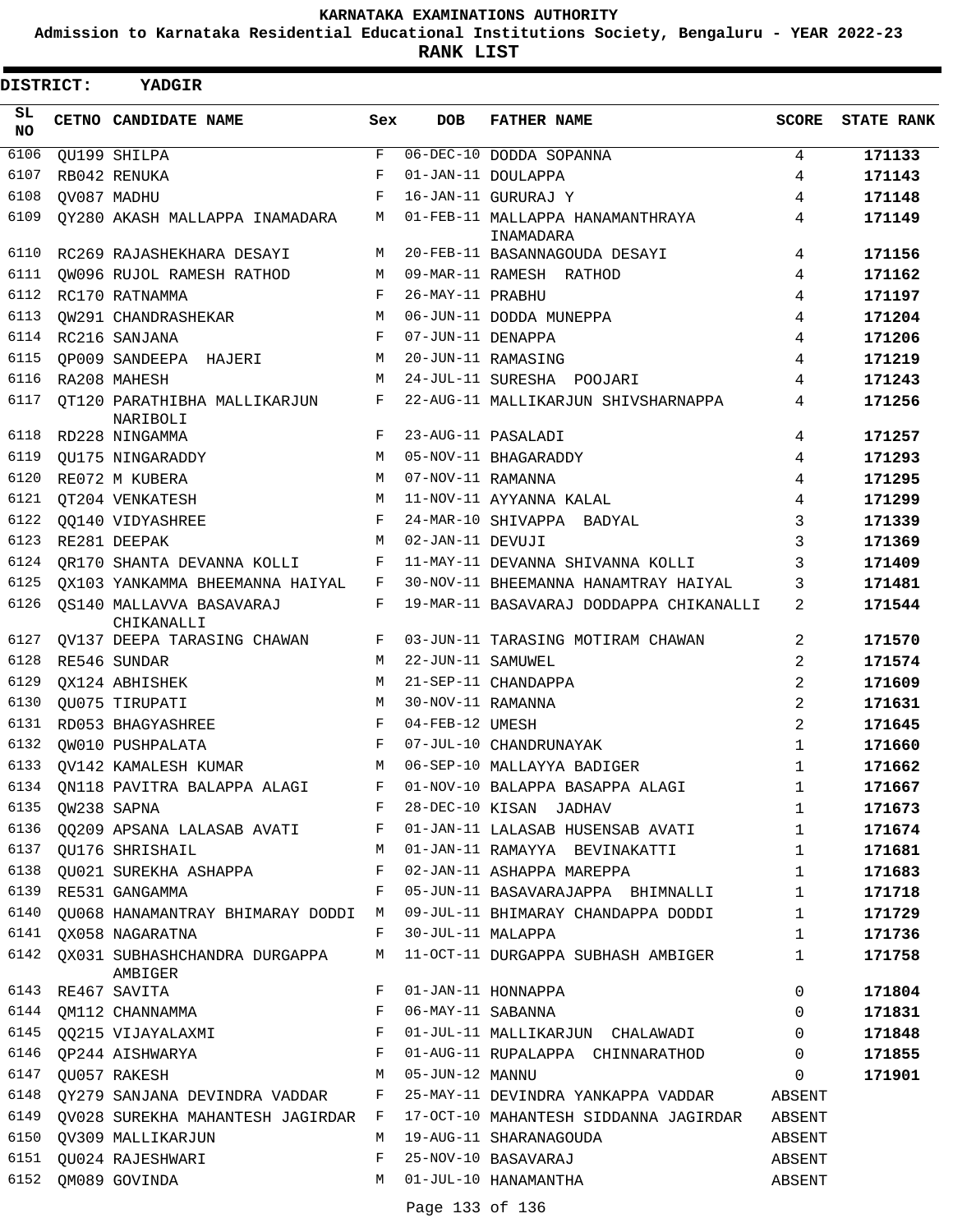**Admission to Karnataka Residential Educational Institutions Society, Bengaluru - YEAR 2022-23**

| DISTRICT: YADGIR |  |                                                                                           |   |            |                                                                                                                                                                                                                                                                                                                                                           |        |                         |  |  |
|------------------|--|-------------------------------------------------------------------------------------------|---|------------|-----------------------------------------------------------------------------------------------------------------------------------------------------------------------------------------------------------------------------------------------------------------------------------------------------------------------------------------------------------|--------|-------------------------|--|--|
| SL.<br>NO.       |  | CETNO CANDIDATE NAME Sex                                                                  |   | <b>DOB</b> | FATHER NAME                                                                                                                                                                                                                                                                                                                                               |        | <b>SCORE</b> STATE RANK |  |  |
|                  |  |                                                                                           |   |            |                                                                                                                                                                                                                                                                                                                                                           |        |                         |  |  |
|                  |  |                                                                                           |   |            |                                                                                                                                                                                                                                                                                                                                                           |        |                         |  |  |
|                  |  |                                                                                           |   |            |                                                                                                                                                                                                                                                                                                                                                           |        |                         |  |  |
|                  |  |                                                                                           |   |            |                                                                                                                                                                                                                                                                                                                                                           |        |                         |  |  |
|                  |  |                                                                                           |   |            | 6157 QU082 UDAYAKUMAR $\begin{array}{ccccccccc}\n & & & & & \mathbb{M} & 11-\text{AUG}-11 & \text{KUMAR} & \text{NAYAK} & & & & & \text{ABSENT} \\ \hline\n & & & & & & \mathbb{F} & 30-\text{JAN}-11 & \text{BISAYYA} & & & & & & \text{ABSENT} \\  & & & & & & & \mathbb{F} & 30-\text{JAN}-11 & \text{BISAYYA} & & & & & & \text{ABSENT}\n\end{array}$ |        |                         |  |  |
|                  |  |                                                                                           |   |            |                                                                                                                                                                                                                                                                                                                                                           |        |                         |  |  |
| 6159             |  |                                                                                           |   |            | QY216 AISHWARYA SHANTAPPA JADHAV F 30-AUG-11 SHANTAPPA JADHAV ABSENT                                                                                                                                                                                                                                                                                      |        |                         |  |  |
| 6160             |  |                                                                                           |   |            | RE513 KISHOR RATHOD M 02-JUN-11 HARI RATHOD                                                                                                                                                                                                                                                                                                               |        |                         |  |  |
|                  |  |                                                                                           |   |            |                                                                                                                                                                                                                                                                                                                                                           |        |                         |  |  |
|                  |  |                                                                                           |   |            |                                                                                                                                                                                                                                                                                                                                                           |        |                         |  |  |
|                  |  |                                                                                           |   |            |                                                                                                                                                                                                                                                                                                                                                           |        |                         |  |  |
|                  |  |                                                                                           |   |            |                                                                                                                                                                                                                                                                                                                                                           |        |                         |  |  |
|                  |  |                                                                                           |   |            |                                                                                                                                                                                                                                                                                                                                                           |        |                         |  |  |
|                  |  |                                                                                           |   |            |                                                                                                                                                                                                                                                                                                                                                           |        |                         |  |  |
|                  |  |                                                                                           |   |            |                                                                                                                                                                                                                                                                                                                                                           |        |                         |  |  |
|                  |  |                                                                                           |   |            |                                                                                                                                                                                                                                                                                                                                                           |        |                         |  |  |
|                  |  |                                                                                           |   |            |                                                                                                                                                                                                                                                                                                                                                           |        |                         |  |  |
| 6170             |  |                                                                                           |   |            | QP195 NANDITA MOTILAL JADHAV F 15-FEB-11 MOTILAL GUNDAPPA JADHAV ABSENT                                                                                                                                                                                                                                                                                   |        |                         |  |  |
|                  |  |                                                                                           |   |            |                                                                                                                                                                                                                                                                                                                                                           |        |                         |  |  |
|                  |  |                                                                                           |   |            | ABSENT (2002) ANAHESHWARI F 24-DEC-10 ANANDA (2002) ANGERIT (20034 CHANDRAVATI BAKLI F 03-JUL-11 PARASHURAMA (20034 CHANDRAVATI BAKLI F 03-JUL-11 PARASHURAMA (20034 CHANDRAVATI BAKLI F 03-JUL-11 PARASHURAMA (20034 CHANDRAV                                                                                                                            |        |                         |  |  |
|                  |  |                                                                                           |   |            |                                                                                                                                                                                                                                                                                                                                                           |        |                         |  |  |
| 6174             |  |                                                                                           |   |            | RA154 SANJEEVAREDDI M 05-AUG-11 BASANAGOUDA NANAGOUDA BIRADAR ABSENT                                                                                                                                                                                                                                                                                      |        |                         |  |  |
|                  |  |                                                                                           |   |            |                                                                                                                                                                                                                                                                                                                                                           |        |                         |  |  |
|                  |  |                                                                                           |   |            |                                                                                                                                                                                                                                                                                                                                                           |        |                         |  |  |
| 6177             |  |                                                                                           |   |            | RD190 CHANDPASHA KASHIM HULI M 28-NOV-10 KASHIM BASHUMIYA HULI ABSENT                                                                                                                                                                                                                                                                                     |        |                         |  |  |
| 6178             |  |                                                                                           |   |            | RB243 AISHWARYA BASAVARAJ VADDAR F 01-JAN-11 BASAVARAJ YANKAPPA VADDAR ABSENT                                                                                                                                                                                                                                                                             |        |                         |  |  |
|                  |  |                                                                                           |   |            |                                                                                                                                                                                                                                                                                                                                                           |        |                         |  |  |
|                  |  |                                                                                           |   |            |                                                                                                                                                                                                                                                                                                                                                           |        |                         |  |  |
|                  |  |                                                                                           |   |            | %6179 QU284 ADITYA (ERANGER 189 M) 18-MAY-11 RAMESH CHINNA RATHODA (ERANGENT 180 RE427 MAIBOOB M) 20-JUN-11 KASHIM SAB (ERANGENT 1993)<br>6181 QW309 MAMATHA SHARANAPPA (ERANGER 15-JAN-11 SHARANAPPA MALLANNA (ERANGENT 1995) AB                                                                                                                         |        |                         |  |  |
|                  |  | HADIMANI                                                                                  |   |            | JAGIRDARARU<br>6182 QQ079 VIJAYAKUMAR DURGAPPA M 19-JAN-11 DURGAPPA CHANNABASAPPA ABSENT<br>HADIMANI                                                                                                                                                                                                                                                      |        |                         |  |  |
|                  |  |                                                                                           |   |            |                                                                                                                                                                                                                                                                                                                                                           | ABSENT |                         |  |  |
|                  |  |                                                                                           |   |            | HADIMANI<br>6183 QU265 ABHISHEK<br>6184 QU053 REKHA<br>6185 QS134 LOHITHKUMAR<br>6185 QS134 AMITHKUMAR<br>M 10-FEB-11 DEVANNA KARANUR                                                                                                                                                                                                                     | ABSENT |                         |  |  |
|                  |  |                                                                                           |   |            |                                                                                                                                                                                                                                                                                                                                                           | ABSENT |                         |  |  |
| 6186             |  | RB107 DEEPA BHAJANTRI F 03-OCT-10 BHEMANNA                                                |   |            |                                                                                                                                                                                                                                                                                                                                                           | ABSENT |                         |  |  |
|                  |  | 6187 QY073 HAIYYALAPPA SHANTAPUR M 05-MAY-10 NINGAPPA SHANTAPUR                           |   |            |                                                                                                                                                                                                                                                                                                                                                           | ABSENT |                         |  |  |
|                  |  | 6188 RC124 REVANASIDDA                                                                    | M |            | 06-JUN-11 PARAMANNA WAGANAGERIDODDI ABSENT                                                                                                                                                                                                                                                                                                                |        |                         |  |  |
|                  |  | 6189 QR326 PRATHVIRAJ<br>6190 RB110 SAVITA F<br>6191 RA280 VISHVA M<br>6192 RD100 SUNIL M |   |            | 21-JUN-11 SAYABANNA KONDAGOL                                                                                                                                                                                                                                                                                                                              | ABSENT |                         |  |  |
|                  |  |                                                                                           |   |            | 15-MAY-11 GACHCHAPPAGOUDA                                                                                                                                                                                                                                                                                                                                 | ABSENT |                         |  |  |
|                  |  |                                                                                           |   |            | 20-SEP-11 CHANDRASHEKHAR                                                                                                                                                                                                                                                                                                                                  | ABSENT |                         |  |  |
|                  |  |                                                                                           |   |            | 01-JAN-09 KUMALAPPA                                                                                                                                                                                                                                                                                                                                       | ABSENT |                         |  |  |
| 6193             |  | RA160 MOUNESH MALLAPPA LALASANGI M                                                        |   |            | 10-NOV-10 MALLAPPA                                                                                                                                                                                                                                                                                                                                        | ABSENT |                         |  |  |
|                  |  | 6194 RB344 LAXMI                                                                          | F |            | 20-AUG-11 NAGAPPA<br>05-JUN-10 TIMMAPPA                                                                                                                                                                                                                                                                                                                   | ABSENT |                         |  |  |
|                  |  | 6195 RD156 LACHAMAPPA                                                                     | M |            |                                                                                                                                                                                                                                                                                                                                                           | ABSENT |                         |  |  |
|                  |  |                                                                                           |   |            | 6196 RD174 GANESH RAJU BAJJI M 12-SEP-11 RAJU YANKAPPA BAJJI ABSENT                                                                                                                                                                                                                                                                                       |        |                         |  |  |
|                  |  |                                                                                           |   |            | 6197 RC078 SANJANA RAJAKUMAR YARAGALL F 18-NOV-10 RAJAKUMAR SHARANAPP YARAGALL ABSENT                                                                                                                                                                                                                                                                     |        |                         |  |  |
|                  |  | 6198 RC153 SIDDARTH                                                                       |   |            | M 13-FEB-10 SHARANABASAPPA MUDHOL ABSENT                                                                                                                                                                                                                                                                                                                  |        |                         |  |  |
|                  |  | MELINAMANI                                                                                |   |            | 6199 QP094 PARASHURAMA NAGAPPA M 01-JAN-11 NAGAPPA DYAMAVVA MELINAMANI ABSENT                                                                                                                                                                                                                                                                             |        |                         |  |  |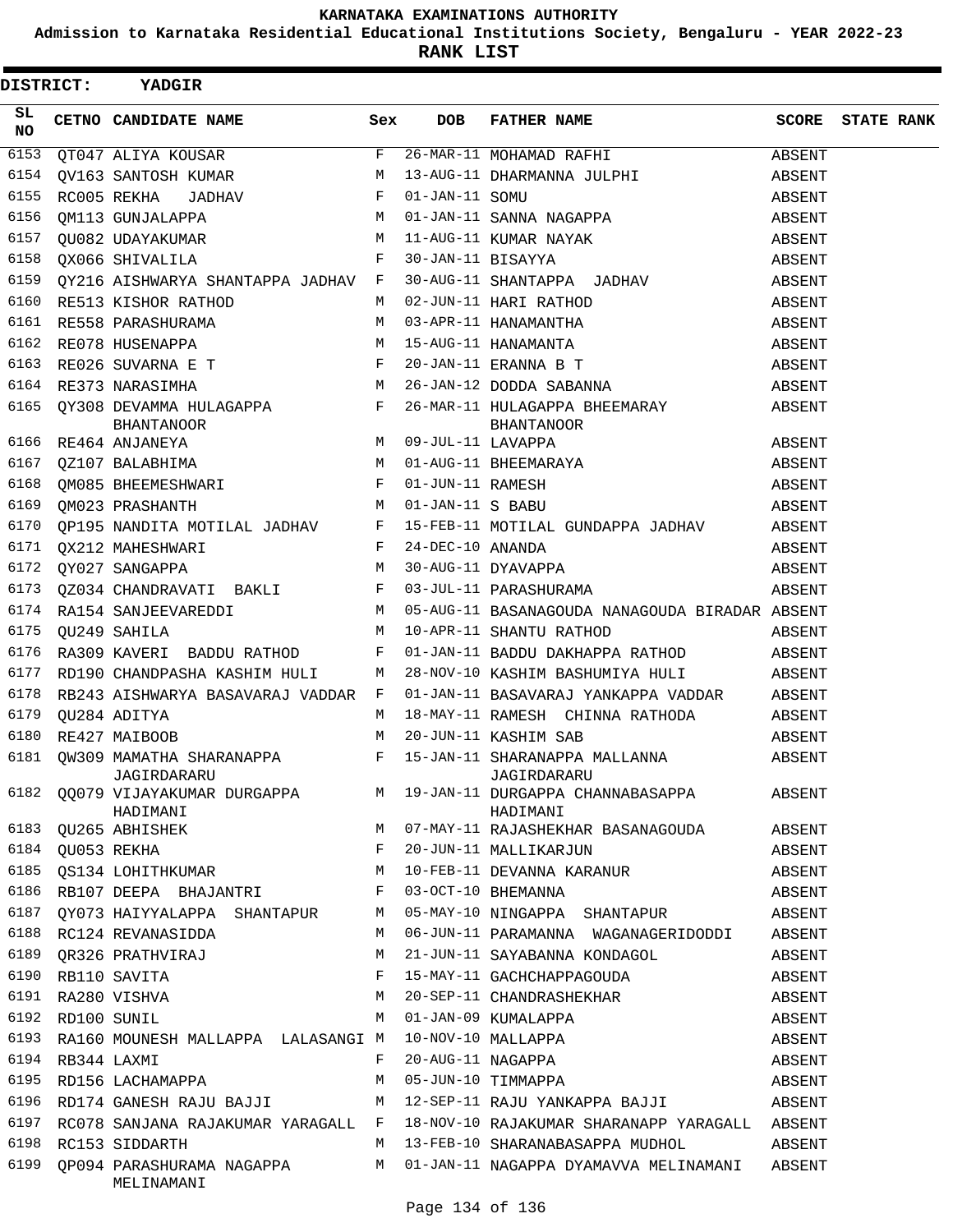**Admission to Karnataka Residential Educational Institutions Society, Bengaluru - YEAR 2022-23**

| <b>DISTRICT:</b> |                 | <b>YADGIR</b>                                                         |              |                     |                                                                                |        |                   |
|------------------|-----------------|-----------------------------------------------------------------------|--------------|---------------------|--------------------------------------------------------------------------------|--------|-------------------|
| SL.<br><b>NO</b> |                 | CETNO CANDIDATE NAME                                                  | Sex          | <b>DOB</b>          | <b>FATHER NAME</b>                                                             | SCORE  | <b>STATE RANK</b> |
| 6200             |                 | $QY108 JAYASHREE BAKLI F 13-JUL-11 DEVANNA$                           |              |                     |                                                                                | ABSENT |                   |
| 6201             |                 | TINTHANI                                                              |              |                     | $QX116$ SHREEDEVI HANAMANTH $F$ 02-FEB-11 HANAMANTH BHIMANNA TINTHANI          | ABSENT |                   |
| 6202             |                 | RB112 NINGAPPA RAMAPPA M M 01-JUL-10 RAMAPPA NINGAPPA                 |              |                     |                                                                                | ABSENT |                   |
| 6203             |                 | QZ084 YALLALINGA MALLAPPA M 01-JAN-11 MALLAPPA KIRADALLI<br>KIRADALLI |              |                     |                                                                                | ABSENT |                   |
| 6204             |                 |                                                                       |              |                     | RC351 HANAMAVVA MADIVALAPPA F 09-MAR-11 MADIVALAPPA BHIMANNA                   | ABSENT |                   |
| 6205             |                 | NAYAGHAR                                                              |              |                     | QY079 SANIYA BANU MAHMAD HUSEN F 16-OCT-11 MAHMAD HUSEN GALEEB SAB<br>NAYAGHAR | ABSENT |                   |
| 6206             |                 | QZ125 AFREEN TEHERIN AKBAR ALI F<br>KONNOOR                           |              |                     | 25-JUN-11 AKBAR ALI IMAM SAB KONNOOR                                           | ABSENT |                   |
| 6207             |                 | RC098 SHARANABASU MALLIKARJUN                                         |              |                     | M 23-JAN-10 MALLIKARJUN                                                        | ABSENT |                   |
| 6208             |                 | QP267 MUTTAPPA MALLANNA KAKKERI M 01-JAN-11 MALLANNA                  |              |                     |                                                                                | ABSENT |                   |
| 6209             |                 | OP294 SUMITRA                                                         | F            |                     | 07-JUN-10 GOVINDA CHINNARATHOD                                                 | ABSENT |                   |
| 6210             |                 | 00364 SHANKARAPPA SOMANATH RATHOD M                                   |              |                     | 01-JAN-11 SOMANATH PEERAPPA RATHOD                                             | ABSENT |                   |
| 6211             |                 | RE409 PAVITRA                                                         | F            |                     | 21-OCT-10 PREMANATH                                                            | ABSENT |                   |
| 6212             |                 | RE149 SATHISH                                                         | M            |                     | 21-JAN-11 MARKANDAIH                                                           | ABSENT |                   |
| 6213             |                 | OM191 LAXMI                                                           | F            |                     | 27-MAR-11 ANJANEYA                                                             | ABSENT |                   |
| 6214             |                 | OP134 ABHISHEK                                                        |              |                     | M 04-SEP-10 HULAGAPPA BHOOPUR ABSENT                                           |        |                   |
| 6215             |                 |                                                                       |              |                     | QR018 ANKITA SHARANAPPA HEBBAL F 08-MAR-11 SHARANAPPA TIPPANNA HEBBAL ABSENT   |        |                   |
| 6216             |                 | OP245 SAMPAT CHAVAN                                                   |              | M 15-AUG-10 SANTOSH |                                                                                | ABSENT |                   |
| 6217             |                 | SARJAPUR                                                              |              |                     | QP265 VISHVANATH SHARANAPPA M 11-SEP-10 SHARANAPPA SHIVAPPA SARJAPUR ABSENT    |        |                   |
| 6218             |                 | RA271 ARUNKUMAR                                                       |              |                     | M 01-OCT-11 DEVISINGH                                                          | ABSENT |                   |
| 6219             |                 | QN289 YALLALING CHOUDRI M 06-MAR-09 MALLIKARJUN                       |              |                     |                                                                                | ABSENT |                   |
| 6220             |                 |                                                                       |              |                     | QP194 GEETA GOUDAPPA PATIL F 06-JAN-11 GOUDAPPA HANAMNTARAYAGOUDA<br>PATIL     | ABSENT |                   |
| 6221             |                 | CHIKKAMANI                                                            |              |                     | QV134 RANGANATH GOPANNA M M 01-JAN-11 GOPANNA KURAKUNDAPPA<br>CHIKKAMANI       | ABSENT |                   |
| 6222             |                 |                                                                       |              |                     | QW298 SHARANU SANJIVAPPA GADANG M 22-AUG-11 SANJIVAPPA BALAPPA GADANG ABSENT   |        |                   |
| 6223             |                 | QY182 FAYAZ NASI                                                      |              |                     | M 12-SEP-10 HASANASAB NASI                                                     | ABSENT |                   |
| 6224             |                 | ON031 BHIMAMMA                                                        | F            |                     | 18-APR-11 NANDAPPA JAMPA                                                       | ABSENT |                   |
| 6225             |                 |                                                                       | F            |                     | 22-DEC-11 YAMANOORI HOSUR                                                      | ABSENT |                   |
|                  |                 | QP010 BHAGYALAXMI<br>RC180 RAKESH<br>6226 RC180 RAKESH                |              |                     | M 29-SEP-11 NINGAPPA MALLABADI                                                 | ABSENT |                   |
| 6227             |                 | QQ395 JAVEED BALASHETTIHAL M 21-AUG-11 BANDENAVAZ                     |              |                     |                                                                                | ABSENT |                   |
|                  |                 | 6228 QS236 DAVALMALIK                                                 |              |                     | M 01-JAN-11 CHINNAPPA SONNAPUR                                                 | ABSENT |                   |
|                  |                 | 6229 QU251 MAHESH                                                     | M            |                     | 10-JAN-12 MALLAYYA                                                             | ABSENT |                   |
|                  |                 | 6230 QT302 SRINIDHI SADASHIVA PATTAR F                                |              |                     | 30-JUN-11 SADASHIVA                                                            | ABSENT |                   |
|                  |                 | 6231 QZ288 bapugouda                                                  |              |                     | M 01-APR-11 ninganna                                                           | ABSENT |                   |
| 6232             |                 | QT011 SHIVARAJ                                                        | M            |                     | 01-JUN-10 CHANDRASHEKHAR                                                       | ABSENT |                   |
| 6233             |                 | QZ199 NANDINI ARUN JADHAV F<br>OX349 PRIYANKA F                       |              |                     | 15-JUN-11 ARUN KESU JADHAV                                                     | ABSENT |                   |
|                  |                 | 6234 QX349 PRIYANKA                                                   | $\mathbf{F}$ |                     | 26-MAR-11 NARASIMHA                                                            | ABSENT |                   |
|                  |                 | 6235 RC031 MOHAMMED HUSSAIN M 19-JUL-11 AFSAR ALI                     |              |                     |                                                                                | ABSENT |                   |
| 6236             |                 | RC033 BHAGYALAXMI F                                                   |              |                     | 28-APR-11 HANAMANT KUDURI                                                      | ABSENT |                   |
|                  |                 | 6237 QU255 SHARANAPPA                                                 | M            |                     | 04-MAR-11 NAGAPPA                                                              | ABSENT |                   |
|                  | 6238 QU191 RIDA |                                                                       | F            |                     | 28-OCT-11 SHIRAJ                                                               | ABSENT |                   |
| 6239             |                 | QP065 AKASH                                                           | M            |                     | 04-DEC-10 SHANKAR RATHOD                                                       | ABSENT |                   |
| 6240             |                 | QZ297 PRIYANKA                                                        | F            |                     | 01-JAN-10 SUBHAS RATHOD                                                        | ABSENT |                   |
|                  |                 | 6241 RD058 YALLAMMA                                                   | F            |                     | 07-JUN-10 BALAPPA                                                              | ABSENT |                   |
|                  |                 | 6242 RE094 NIKHIL M                                                   | F            |                     | 08-JUN-11 MAREPPA                                                              | ABSENT |                   |
|                  |                 | 6243 QX336 MANAMMA                                                    | F            |                     | 08-APR-10 MOUNESH                                                              | ABSENT |                   |
|                  |                 | 6244 QW169 ROHITA                                                     | M            |                     | 01-JAN-12 MANJUNATHA                                                           | ABSENT |                   |